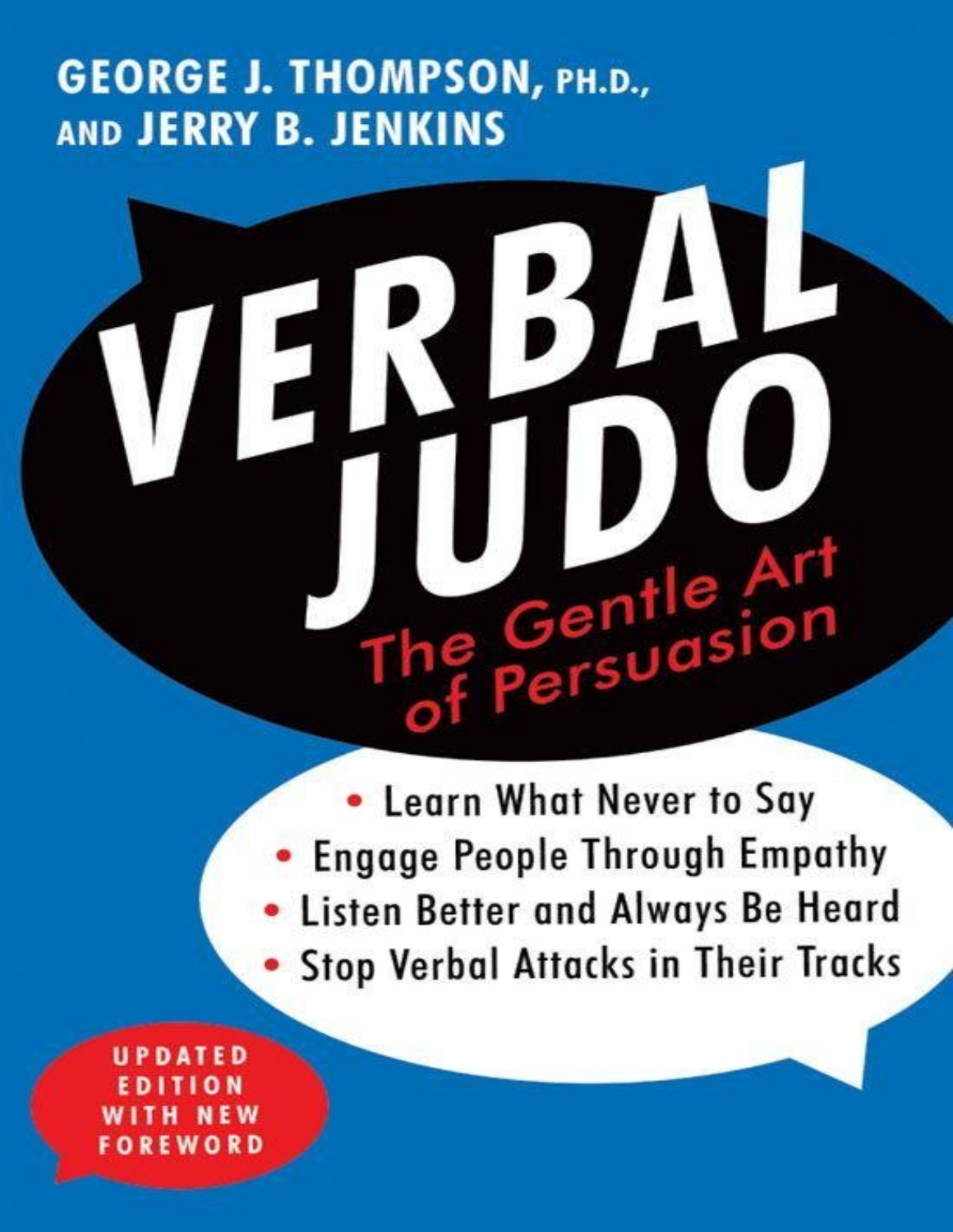

## The Gentle Art of Persuasion

Updated Edition with New Foreword

George J. Thompson, Ph.D., and Jerry B. Jenkins

> um WILLIAM MORROW An Imprint of HarperCollinsPublishers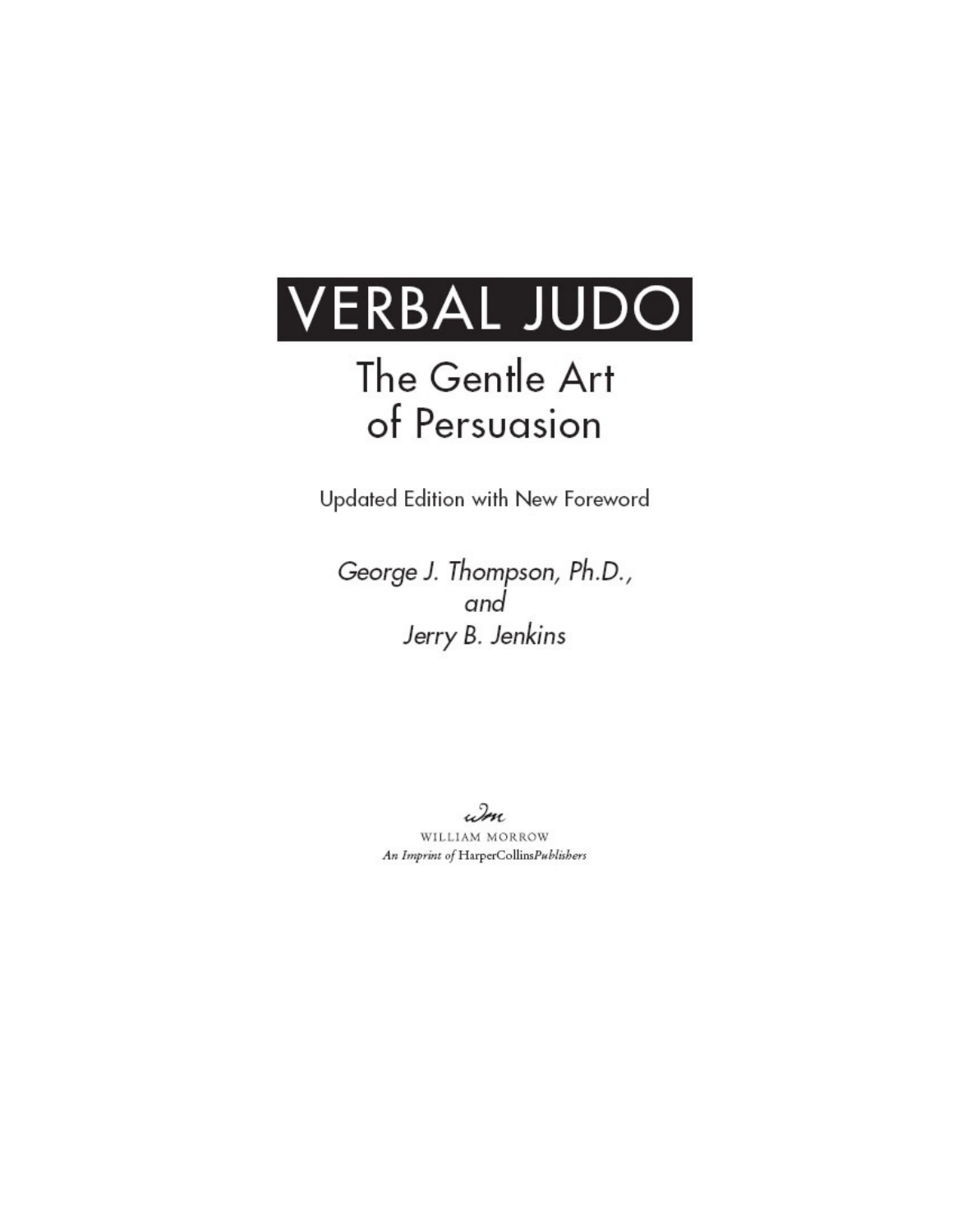## **[Dedication](#page-3-0)**

<span id="page-2-0"></span>To all who want to leave the lives of others better than they may have found them at their worst

With a heartfelt salute to the street cops of America who have shared their skills with me

And with thanks to my family, who might have wished I had been a quicker learner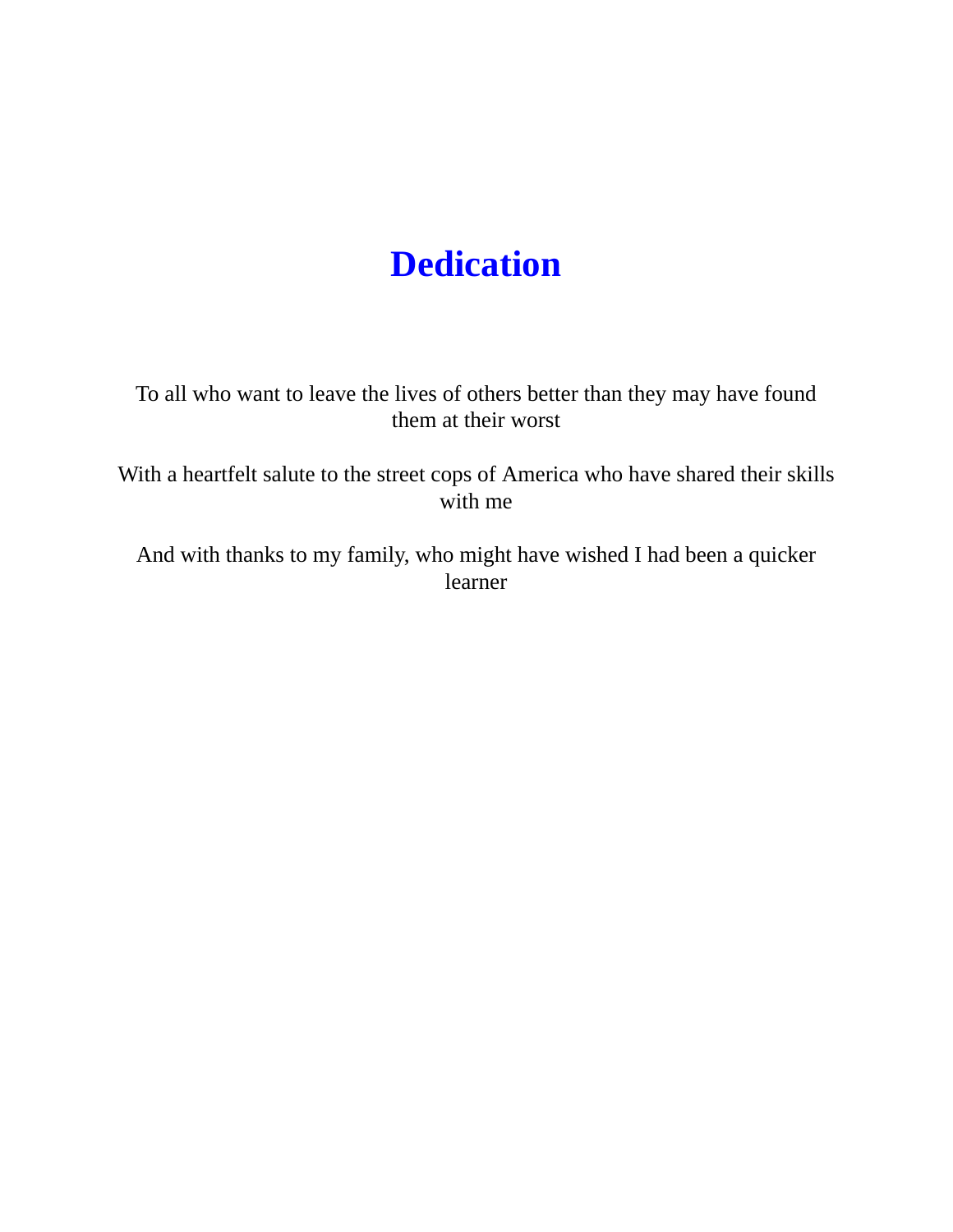## **Contents**

<span id="page-3-1"></span><span id="page-3-0"></span>**[Dedication](#page-2-0)** [Foreword](#page-5-0)

<span id="page-3-2"></span>A [Decade](#page-9-0) Later

<span id="page-3-3"></span>Introduction [Communication](#page-11-0) as a Noncontact Sport

<span id="page-3-4"></span>Birth of a [Communication](#page-14-0) Samurai

<span id="page-3-5"></span>Motivating the [Disagreeable](#page-18-0)

<span id="page-3-6"></span>[Baptism](#page-20-0) of Fire

<span id="page-3-7"></span>Taking Crap with [Dignity](#page-25-0) . . . and Style

<span id="page-3-8"></span>The Nice, the [Difficult,](#page-31-0) and the Wimp

 Eleven Things Never to Say to Anyone *(And How to [Respond](#page-37-0) If Some Idiot Says Them to You)*

The [Crucible](#page-44-0) of the Street

The Most Powerful Word in the English [Language](#page-51-0)

The [Greatest](#page-57-0) Speech You'll Ever Live to Regret

The Only Way to [Interrupt](#page-63-0) People and Still Have Them Love You

Verbal Judo [Versus](#page-69-0) Verbal Karate

The [Five-Step](#page-76-0) Hard Style

The First Great [Communication](#page-82-0) Art: Representation

The Second Great [Communication](#page-87-0) Art: Translation

The Third Great [Communication](#page-94-0) Art: Mediation

What Makes This All So [Difficult](#page-99-0)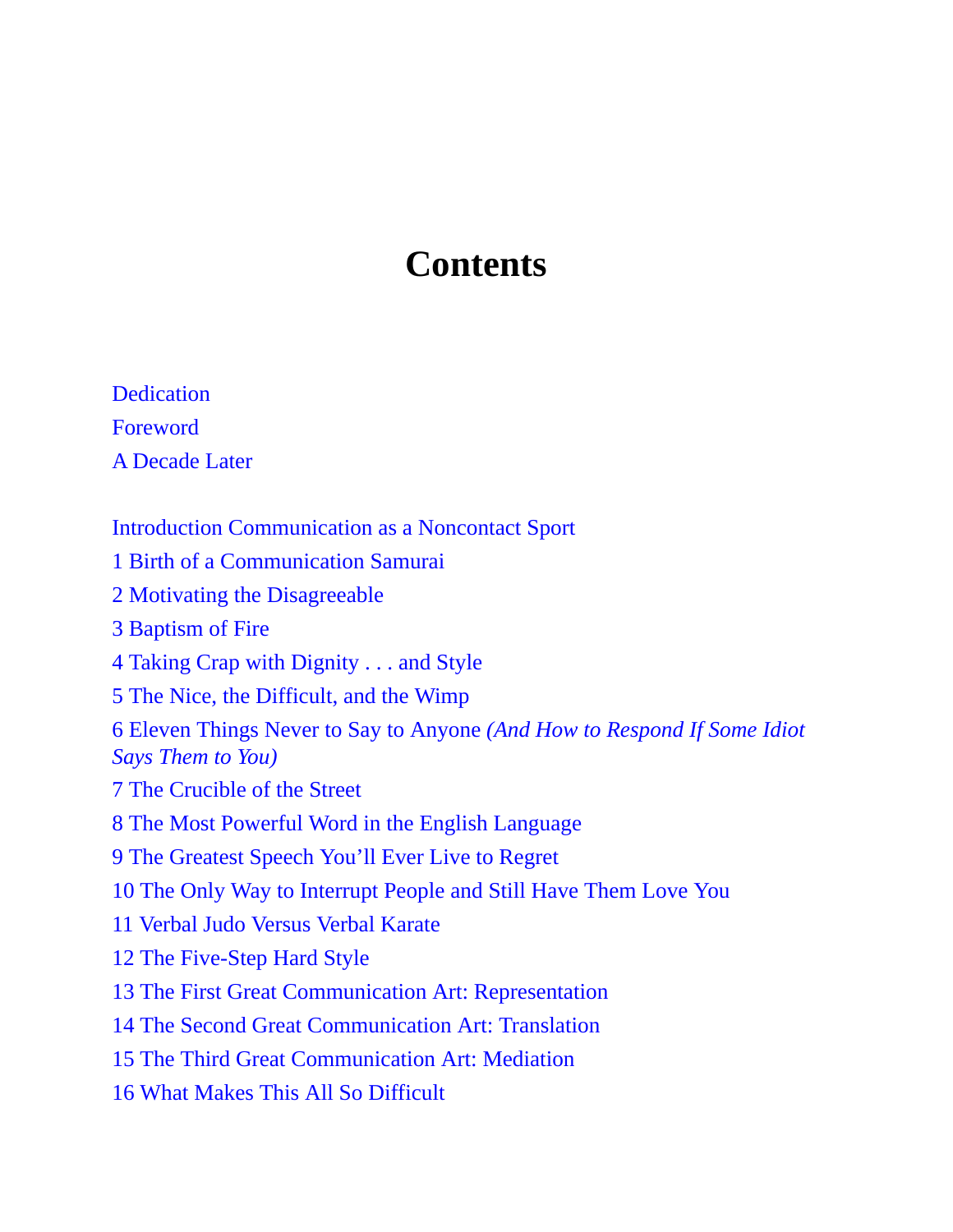Readin', 'Ritin', and [Rhetoric](#page-105-0) How to Diagnose a Verbal [Encounter](#page-114-0) The Language of [Reassurance](#page-119-0) How to [Fight](#page-125-0) Fair Take the Giant [LEAPS](#page-130-0) [Applying](#page-137-0) LEAPS to Your World [Persuasion](#page-141-0) for Fun and Profit The [Misunderstood](#page-146-0) Motivator You Can Punish Without [Drawing](#page-153-0) Blood Dancing When You Might Have [Stumbled](#page-157-0) Verbal Judo as an [Automatic](#page-166-0) Response Final [Chapter:](#page-175-0) The Five Truths That Fit All

About the [Author](#page-178-0) With [Verbal](#page-179-0) Judo, you'll learn how to **[Credits](#page-183-0)** [Copyright](#page-184-0) About the [Publisher](#page-185-0)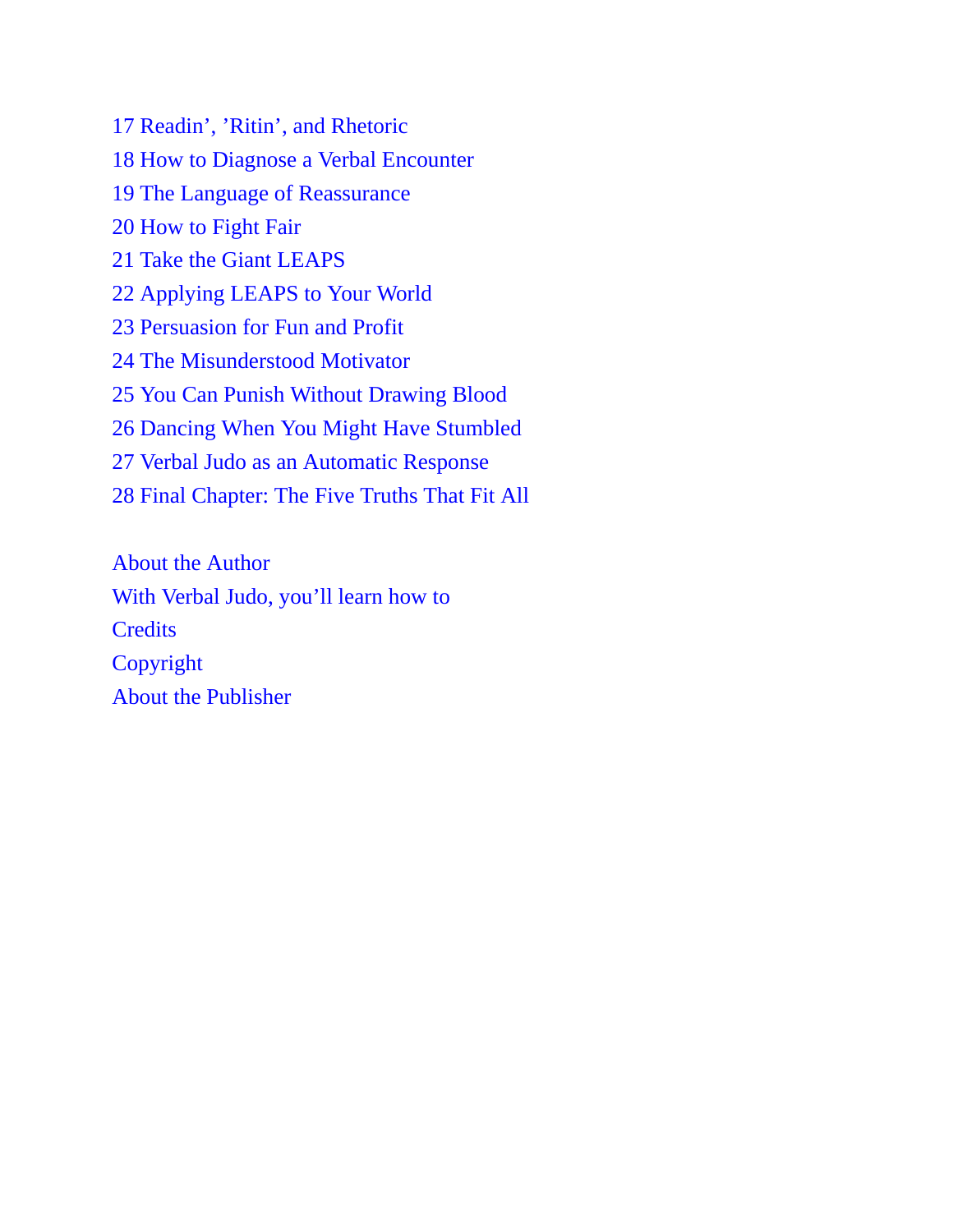## **[Foreword](#page-3-1)**

#### <span id="page-5-0"></span>**by Lee Fjelstad and Pam Thompson**

FOR THE LAST thirty years of his eclectic life, George J. Thompson III, aka Doc Rhino, crisscrossed America with a message the world desperately needs to hear —a message of tolerance for other human beings. This message begins with empathy, the touchstone for George's Verbal Judo program. The new final chapter in this edition introduces George Thompson's Five Universal Truths of human interaction:

- 1. All people want to be treated with dignity and respect.
- 2. All people want to be asked rather than told to do something.
- 3. All people want to be informed as to why they are being asked or ordered to do something.
- 4. All people want to be given options rather than threats.
- 5. All people want a second chance when they make a mistake.

This global message promoting respect, understanding, and forgiveness can connect all people everywhere. But we need a vehicle to develop understanding, and using our words for a defined purpose can create the forward momentum.

Verbal Judo can help in every profession and can greatly enhance our personal lives. George Thompson shared a belief with the ancient Greeks: that action follows philosophy and that what we believe will dictate our actions in life. Thompson advocated that the more different we are from others, the more "tactically" we must speak in order to gain compliance, develop cooperation, or work in collaboration. "Tactical civility" better supports our actions and lessens resistance to new ideas or even change. By truly believing and advocating the philosophy of respect for others, we can maintain our tactical position even in adversarial situations, while allowing others to disagree and keep their dignity.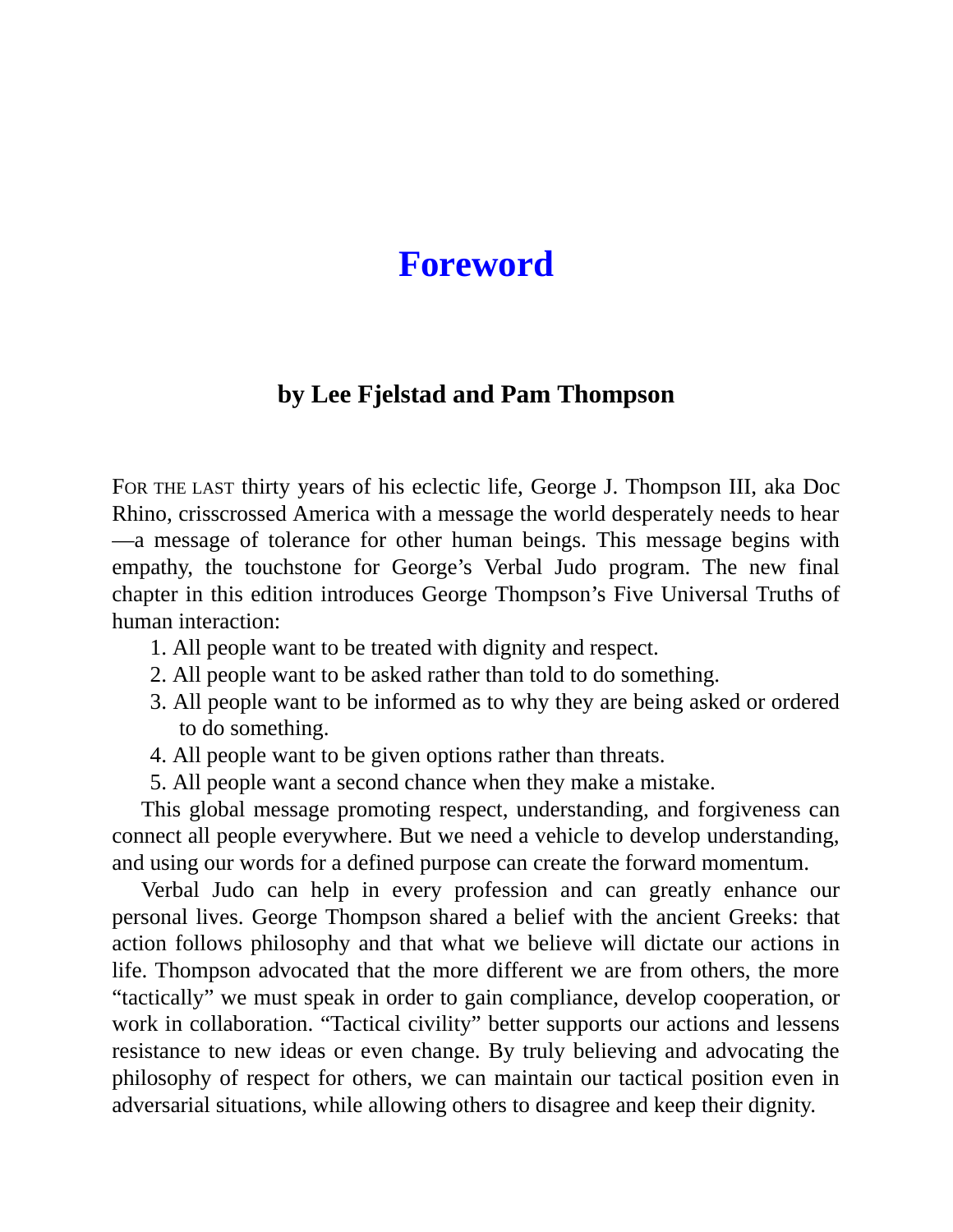Verbal Judo strategies and tactics can help in so many ways to turn reactionary situations into winning situations. History classes are full of accounts of wars caused by the desire for land and resources, but many times these wars have been fought over simple disrespect. With anger becoming a new type of danger, the ability to speak calmly and persuasively has never been more necessary than now. The digital age has fundamentally changed how we must conduct our affairs in both professional and personal interactions. Our words are now carried to the masses, and our mistakes and errors in judgment are public and recorded, if we say things we'll later regret.

The philosophical foundation of Verbal Judo promotes using language to achieve a professional purpose and to do so with real power and empathy. We build a bridge that will promote dignity and respect. Recognizing the need for respect and the preservation of dignity of others are crucial, in every personal and professional encounter from police toward law-breakers, business competitor toward competitor, parents toward children, student toward teacher, doctor toward patient, and vice versa. George Thompson never wanted people to confuse *sympathy* with *empathy*; we can feel the pain of others by merely asking ourselves how we would feel under identical circumstances. Verbal Judo does not require turning the other cheek or the use of touchy-feely language, and does not push political correctness; we must communicate our purpose, but we are not required to respect wrongful actions.

In law-enforcement classes Thompson was quick to state that those in the profession of bringing order from chaos cannot possibly be expected to respect the actions of hardened criminals against hapless victims. We must, however, respect their individual or collective constitutional rights; we must ensure the proper course into the courtroom and not compromise subsequent convictions with any action that undermines our professional goal. To quote a police officer from North Dakota, "We treat people as ladies and gentlemen, not because they are, but because we are." What separates professionalism from amateur behavior is giving our opponent no solid grounds to make a stand against us, with our comments or actions.

A scholar turned police officer turned police trainer, George Thompson created Verbal Judo and was president of the Verbal Judo Institute, Inc., which he founded in 1984, for over thirty years. Doc trained his first associate in 1985, followed by many others—all dedicated to teaching his principles with the same enthusiasm and commitment to changing how we view conflict and resolution. Institute clients expanded quickly beyond the arena of law enforcement into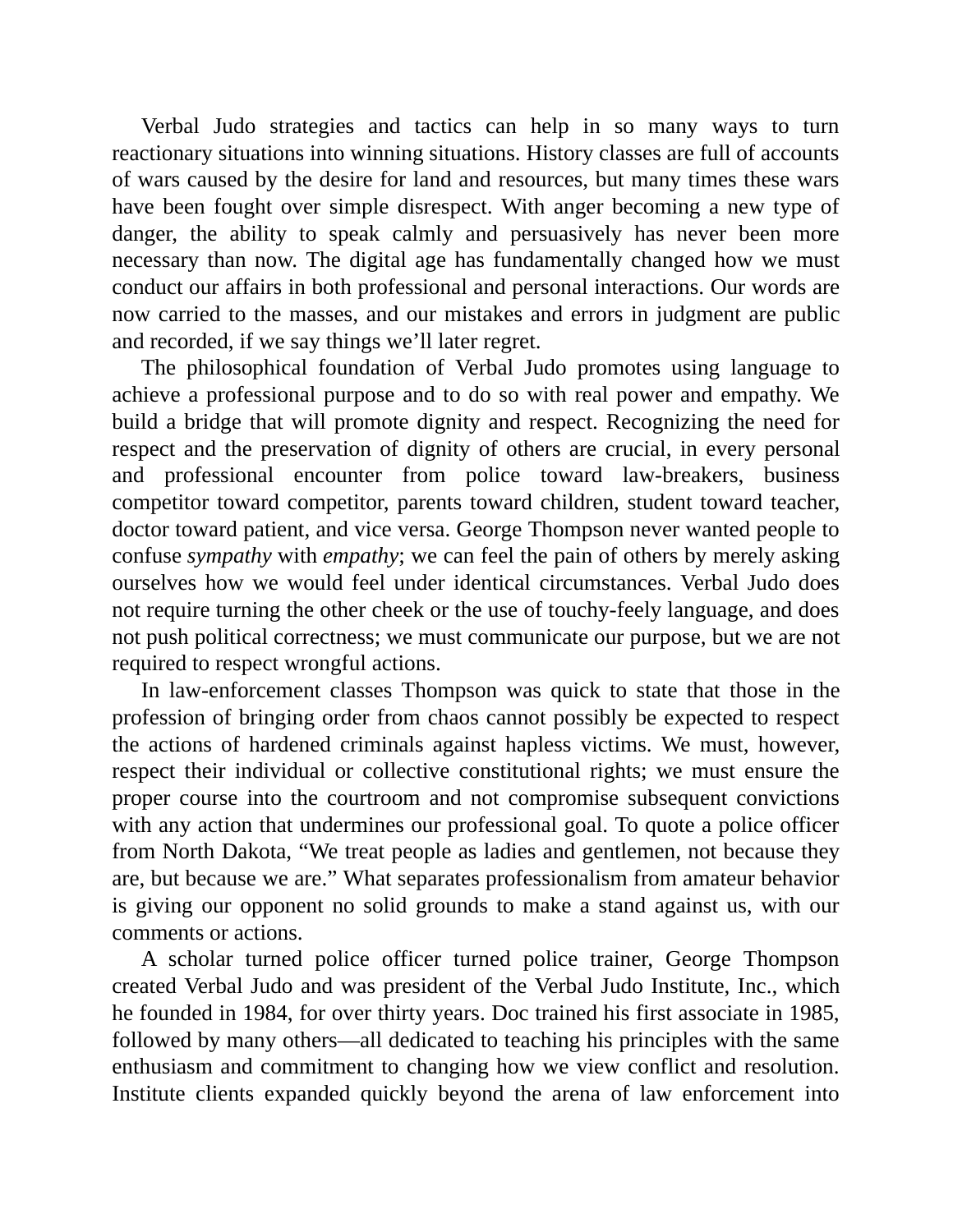corporations and business, the airline and cruise industries, the medical profession, and the field of education, and have become hugely popular with government employees in city, county, and federal offices. Operations were developed and expanded outside North America with offices in Australia, Africa, and Scandinavia, and the books have been published in several languages, making the reach of Verbal Judo global. Since 1984 over one million people have sat in Verbal Judo classes, and hundreds of thousands more have read the books, watched the videos, and listened to the audio versions of the principles and tactics of Verbal Judo.

The life work of George Thompson has become a force of its own through Verbal Judo and the Verbal Judo Institute, Inc. Imbued with his spirit, the program will continue to spread and envelop the world, one person, one profession, one nation at a time, until his vision is complete. The Institute will continue to promote new writings, new video and audio works, and new programs to meet the demands of a world that seems sometimes on fire. We at the Verbal Judo Institute, Inc., and our Verbal Judo family thank all our clients who have supported us over the decades. We will be here always with the message George wanted us to carry into the future.

We thank all of you for your continued support of Verbal Judo, with Pam Thompson now the CEO, and your continued vigilance in helping us protect Dr. Thompson's legacy. The sad passing of Dr. George J. Thompson III has left a hole in our hearts, but his program and ideals will move forward.

We promise.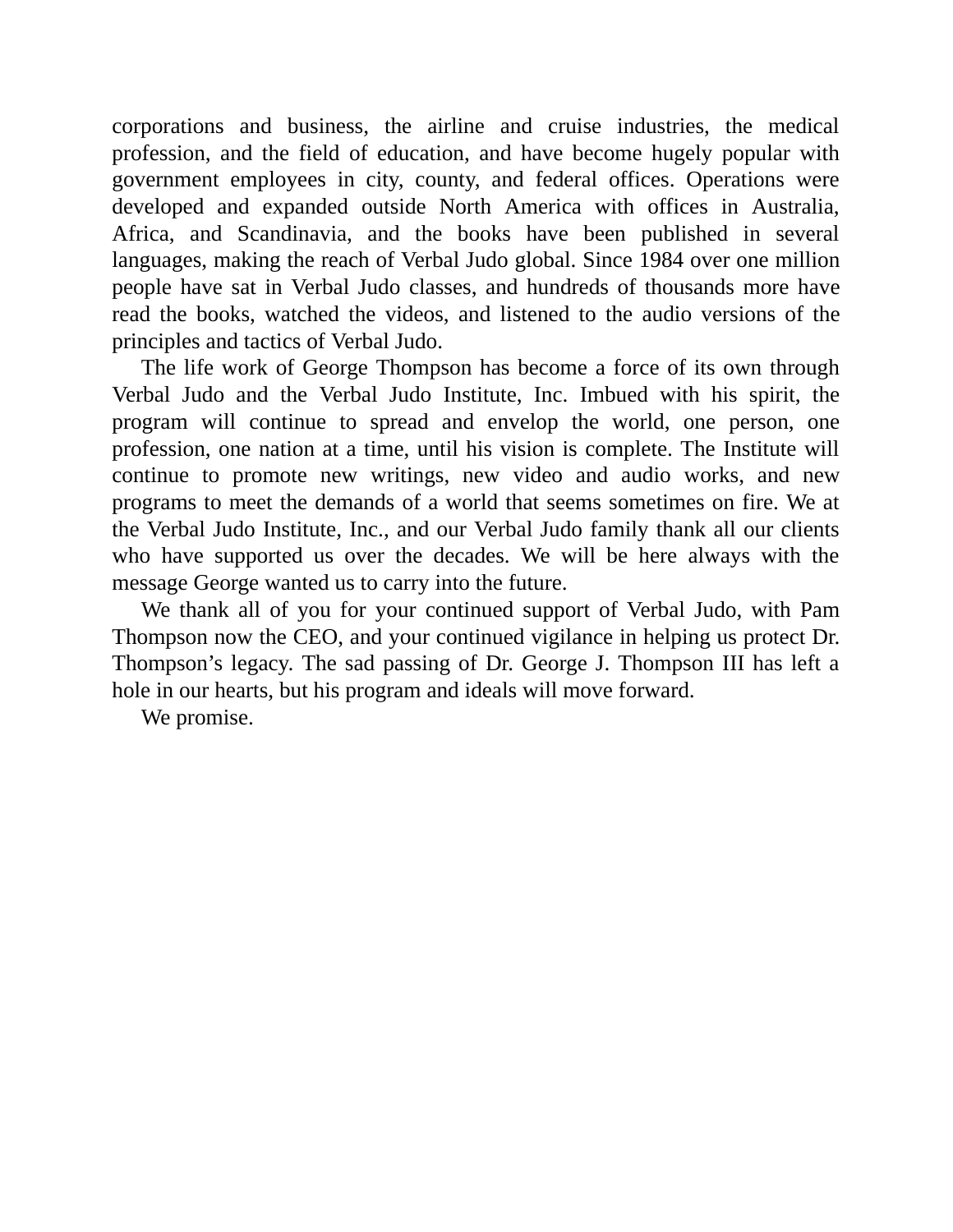Lee Fjelstad and Pam Thompson

And the rest of our family in the United States: Mike Manley, Doug Haig, Steve Wopershall; William King in Australia; Darcy Pennock in Canada; Bo Munthe in Sweden; and Don Gold in Africa.

Please visit the Verbal Judo websites: verbaljudoglobal.com and verbaljudoinstituteinc.com.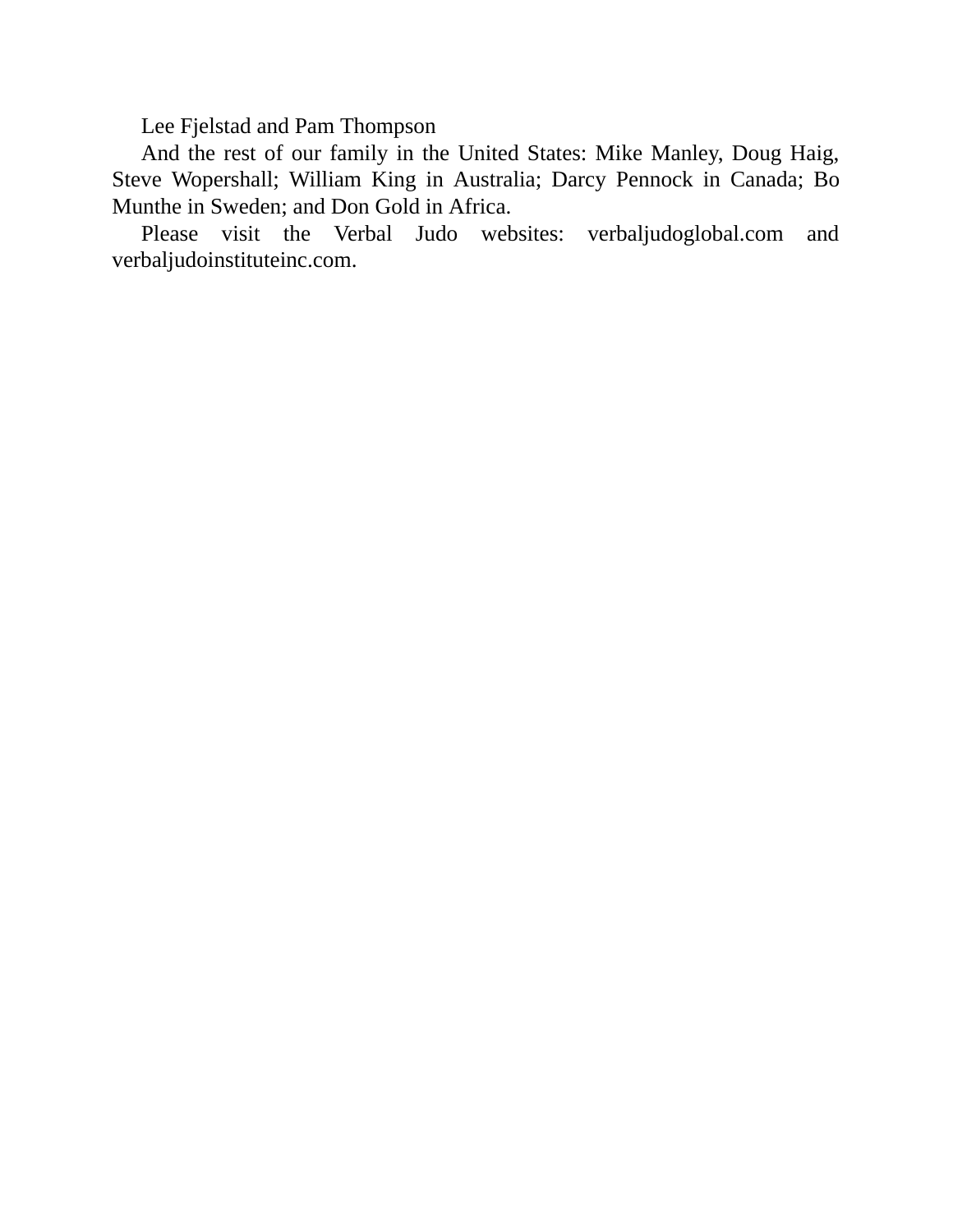### **A [DECADE](#page-3-2) LATER**

<span id="page-9-0"></span>THIS LITTLE VOLUME you are holding in your hands, *Verbal Judo: The Gentle Art of Persuasion*, battled to survive when it was first launched into the crowded book marketplace in 1993. But little by little, readers began to embrace its hopefilled message of better relationships and better communication through empathy. Our seminars and training sessions began to swell with more and more enthusiastic participants and word spread that this Verbal Judo stuff really works!

We know of the book's impact from the hundreds of letters and e-mails we have received over the past decade. We know of its power from the many testimonials from our seminar participants, many of whom have come to the course more than once. As one put it last year, "You know, Doc, Verbal Judo changed my life, but I need to hear its gospel every two years or so." Another wrote me, shortly after attending a training session, "Thanks for saving my relationship with my teenage son. When I got home, I sat down and talked to my son, really for the first time in years. Verbal Judo turned me around. Thank you!" And then there was the police officer who attended my five-day instructor course. On day one, a Monday, he informed me, "I'm getting a divorce next week." By Thursday night he called me at my hotel to tell me, "You know, Doc, this course has hit home. I called my wife just now and told her we are putting off the divorce and heading to counseling, something she had wanted and I hadn't. I have learned I'm the problem, and I value my wife and kids and intend to make the necessary changes." A year later I got a Christmas card from him and his wife—happily together!

Such responses make me more committed than ever to sharing the powerful techniques in this book so they can benefit as many people as possible. During this past decade, I have personally trained thousands of police officers in hundreds of departments, ranging from LAPD and San Diego to Chicago,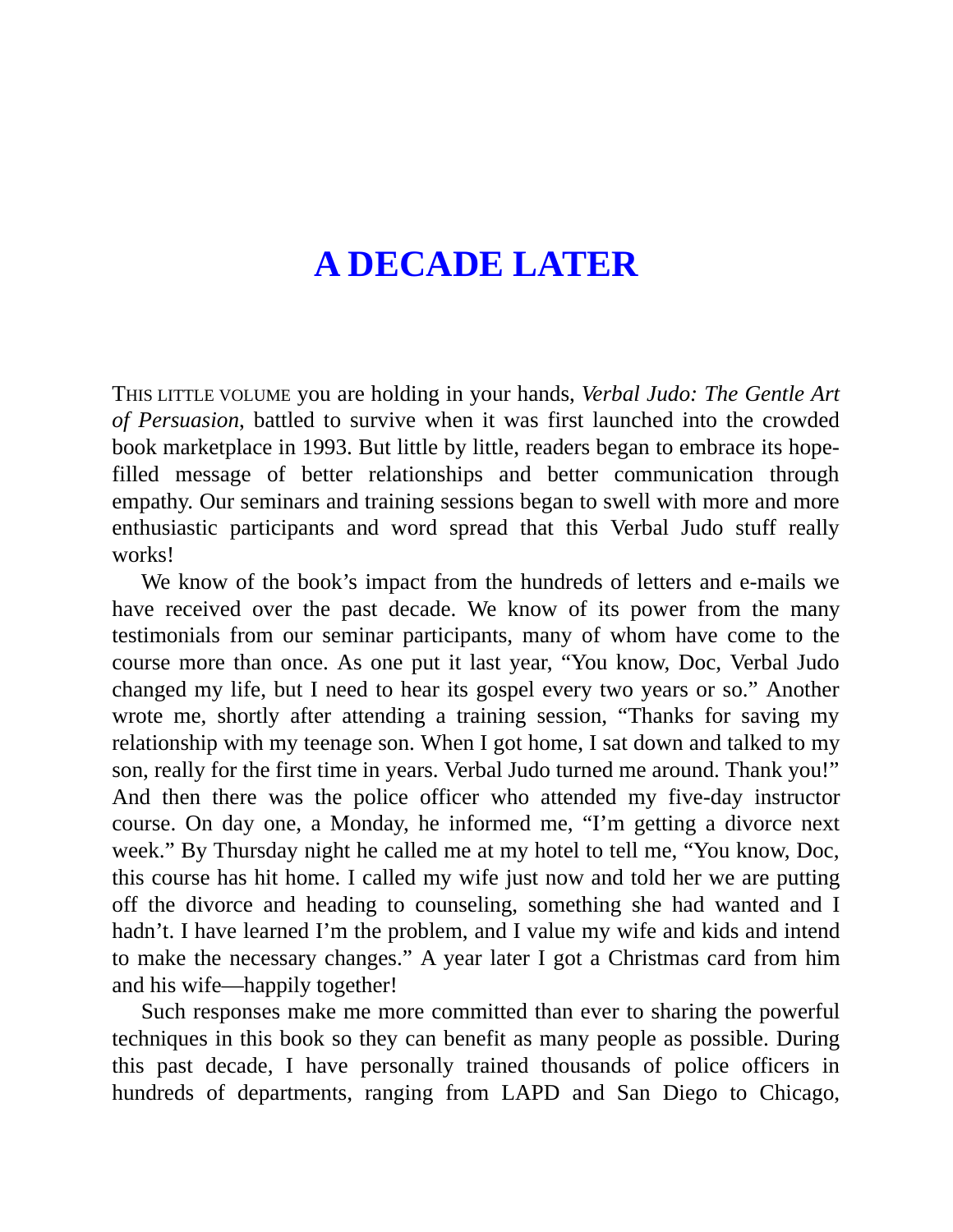NYPD, and Miami Dade County, to mention only a few. Verbal Judo is now required police training in most states, and the officers who use it are safer and more professional.

But Verbal Judo is more than just good training for police and other emergency personnel; it's useful for anyone. Years ago I modified it for the business and corporate world, and now my staff routinely teaches service professionals, airline personnel, state and federal employees, realtors, and anyone who works in the potentially "hot arena" of public service, sales, or business. Schoolteachers and administrators can greatly benefit from this training, as could doctors and medical staffs across the country. Even our kids need this training, which is why I'm developing a course specifically for them.

To further illustrate the need for Verbal Judo, I would like to share a personal experience. I recently underwent throat surgery for cancer. I lost my left vocal cord, and with it my ability to speak professionally, but I am now cancer free. I spent fifteen days in the hospital, frail and weak from the surgery, watched over by perhaps twenty or so nurses, doctors, and students. I couldn't sleep, I couldn't eat, and I could barely move. The quality of care was terribly uneven, ranging from awful to acceptable, with only one excellent. Nowhere was the need for Verbal Judo training more evident. Hardly anyone seemed to have any empathy for those of us who were hurt and scared—we were just "beds." Cold and impersonal was the norm; just a little human contact or a kind word would have made such a difference. And that difference is exactly what this book has to offer.

The entire basis of Verbal Judo is to treat people with dignity and respect, most of all your family and close friends. Be ever so careful how you speak to them, as words can cut deeper and fester longer than sword wounds. Ironically, we often spend less energy being kind to those closest to us. Change it! I learned again in the hospital what I've always striven to teach and know myself: In this life, the most important thing you have is your relationships with people. Verbal Judo can help you maintain those relationships and improve the quality of your life and the lives of those around you. It has saved lives, marriages, and careers —and it can work for you too. Use it!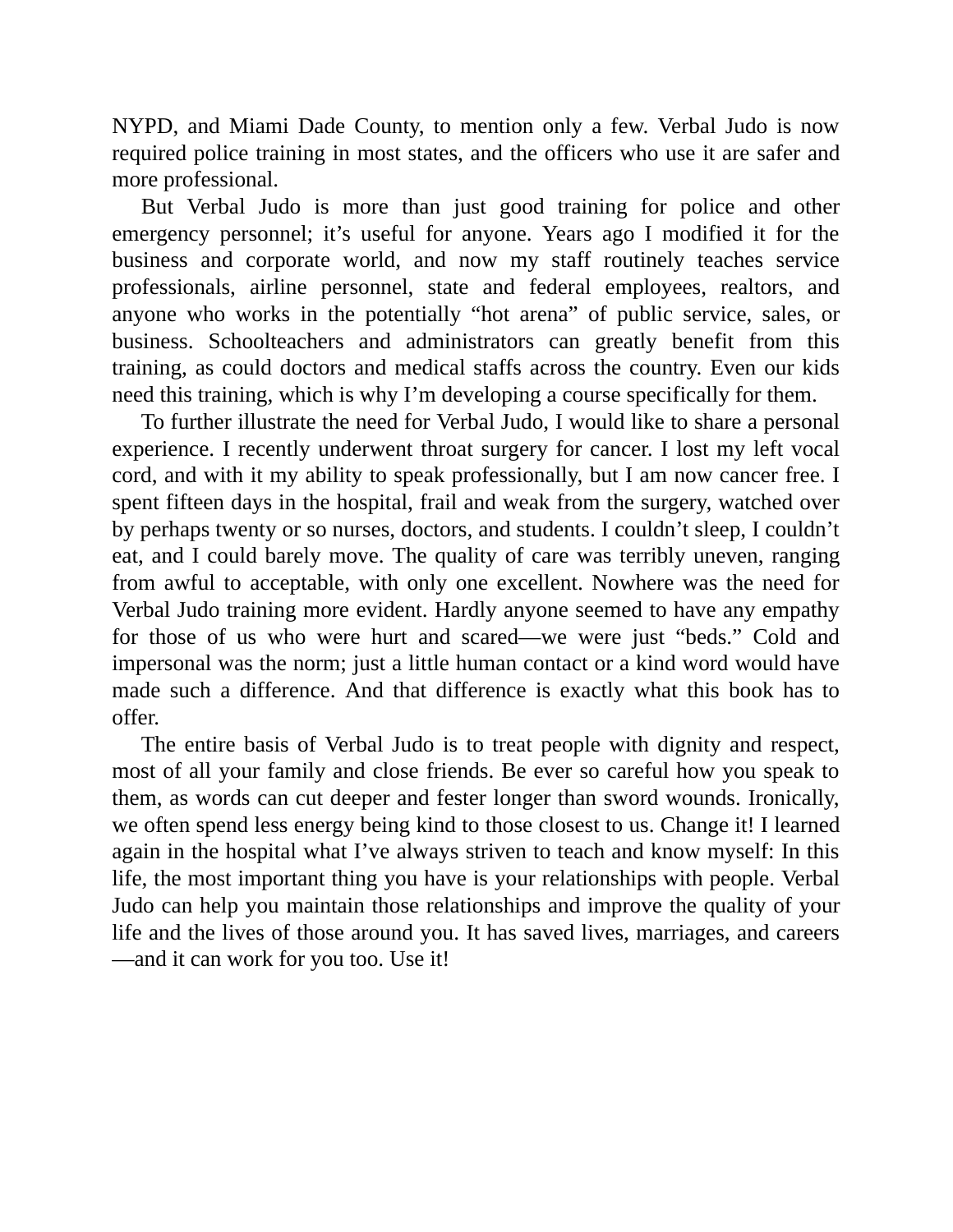#### **[INTRODUCTION](#page-3-3)**

#### <span id="page-11-0"></span>**[Communication](#page-3-3) as a Noncontact Sport**

THE LAST THING Dr. George J. Thompson wants is for *Verbal Judo* to be merely an entertaining collection of true-life cop stories. Admittedly, it has its share of back-alley fights suddenly neutralized with left-field offers, suicide attempts derailed by wily candor, and domestic squabbles defused by a cop who knows how to intrude and do nothing. But *Verbal Judo* is much more.

A former college English literature professor, George Thompson is a black belt in both judo and tae kwon do karate, a combination that made one unusual police officer when he first put on a badge at age thirty-five.

Today, through his Verbal Judo Institute, he primarily trains cops how to use their mouths instead of their night-sticks and guns. He is also in demand by schoolteachers, hospital administrators, salespeople, and business executives. He has trained people at organizations ranging from IBM to the FBI, and from the U.S. Forest Service to Metropolitan Life. It is cops on the street, though, whose lives hang in the balance if they don't use language properly.

Among George Thompson's students have been six thousand five hundred members of the Los Angeles Police Department. In fact, the four officers videotaped in the Rodney King incident were one week away from taking his Verbal Judo class. George Thompson believes that violence could have been avoided had the officers spent a day in his classroom.

In training tens of thousands of officers throughout the United States, George Thompson has developed foundational, state-of-the-art communication skills that are easy to learn and will work for anybody. He believes that Verbal Judo principles can save ordinary citizens unnecessary conflict, tension, and abuse. This book is intended for anyone who wants to reduce stress by using the most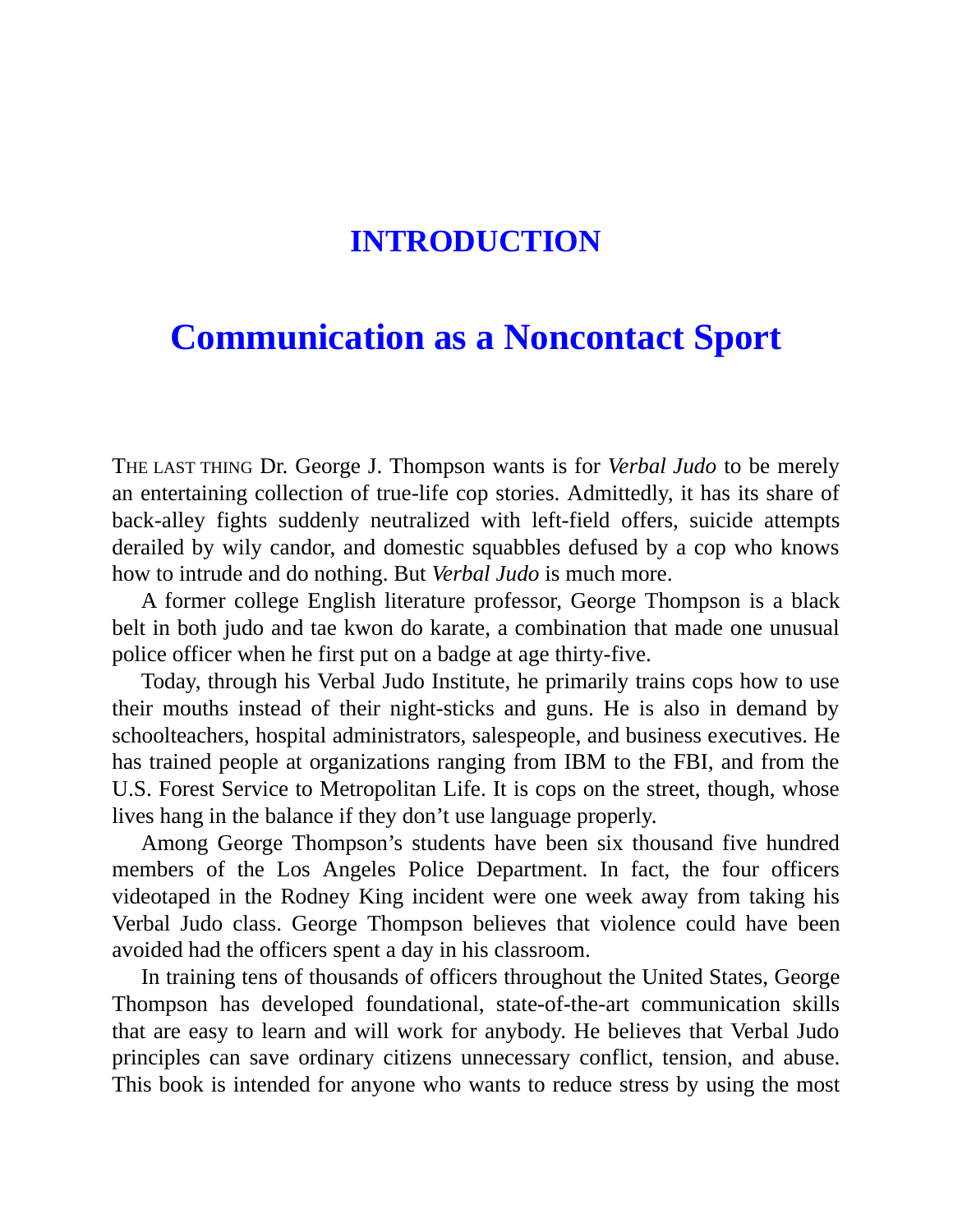effective and powerful communication techniques available today. It is for people who like to get what they want by using responsible means—whether convincing a contractor that they have been overcharged or getting a boss to stop sexual harassment. *Verbal Judo* also effectively teaches parents how to motivate their children to do better in school—or how to protect themselves on the street.

Verbal Judo is designed for people who want more open and satisfying relationships—with their families, their colleagues, their employees, and their friends. Its techniques for establishing rapport and empathy can also help people enjoy improved relationships. It is not uncommon for students to approach George Thompson after a class and ask, "Where were you two marriages ago?"

*Verbal Judo* is a manual for those who want a powerful communication breakthrough that can improve their lives.

What differentiates *Verbal Judo* from other books on communication is that it offers solutions that work when people are under pressure. It provides techniques that have been tested on the street by men and women responding to life-ordeath situations.

Verbal Judo can develop in you habits of thinking and acting that George Thompson developed in his extensive study of the martial arts. It blends the best of an Eastern-style mind-set (particularly the notion of using the energy of negative situations) with such Western philosophies as the Golden Rule and even Aristotelian rhetoric, which Dr. Thompson studied in post-graduate work at Princeton.

*Verbal Judo* will teach you to respond—not react—to situations. Using what George Thompson calls "the most dangerous weapon on the street today: the cocked tongue," you will learn to adapt and be flexible, just as practitioners of physical judo do. You will learn to use your words to redirect the negative force of others toward positive outcomes.

You don't have to understand complex philosophies to become proficient in Verbal Judo. George Thompson teaches by simple example, through his own real-life experiences. He tells how he and other "salty old police dogs" cleverly talked their way out of danger. And he provides amusing anecdotes from his years as a parent, trying to outwit three gifted children.

In *Verbal Judo* you'll learn to speak with anybody without causing or escalating conflict. You'll learn to praise without sounding manipulative. And you'll learn to constructively criticize with more empathy so people remember what was said with less injury to pride and their feelings, become motivated to change, and continue to feel like valued team members. *Verbal Judo* also has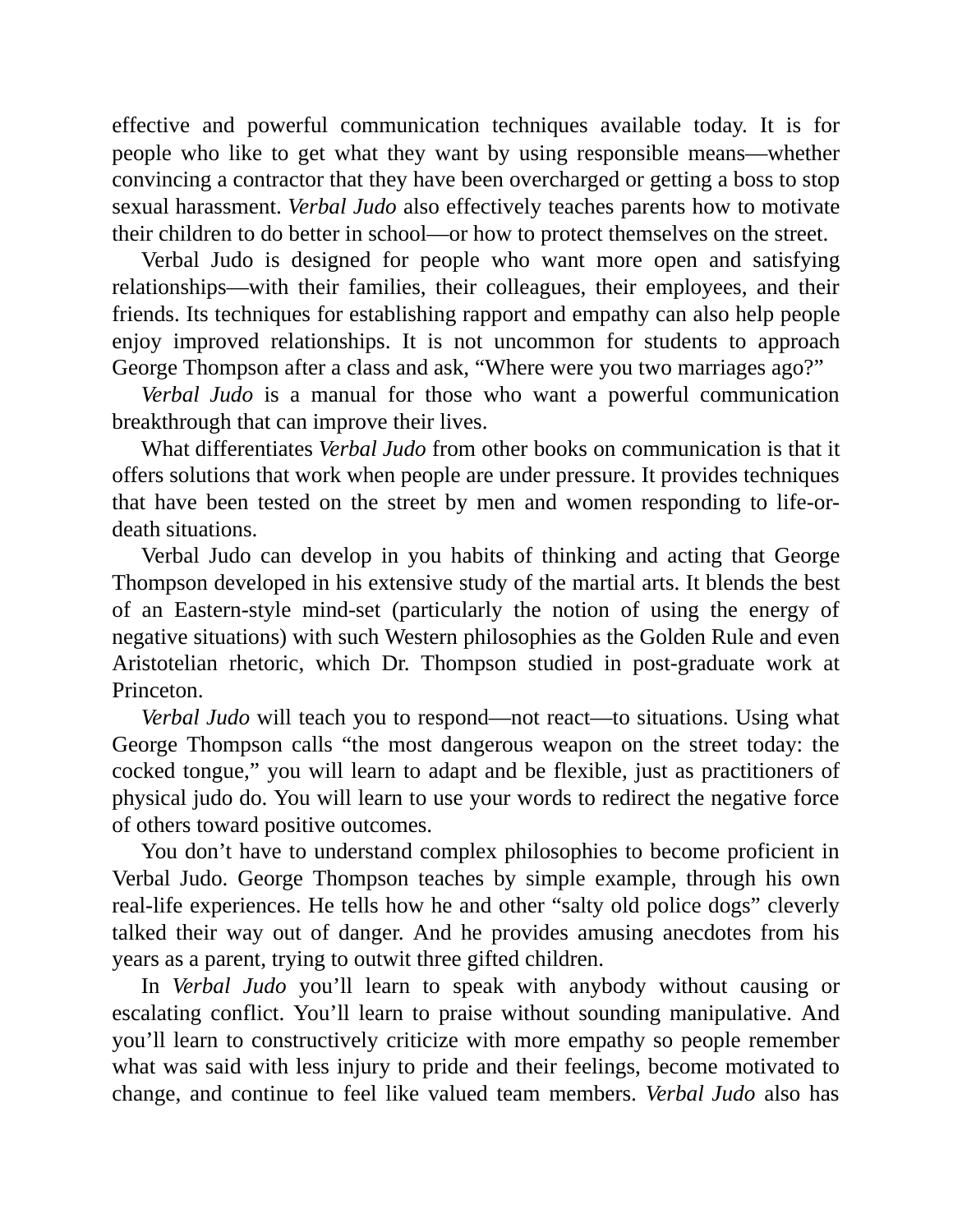solutions for dealing with people under the influence of liquor, drugs, fear, rage —or plain stupidity.

With George Thompson's tactics for mind-mouth harmony, you will learn far more than how to throw words around to live more safely in a treacherous world. You will learn a new habit of mind, a gentle approach taking control of situations without creating stress, without frustration, and without conflict.

As he clarifies in Chapter 17, "Nowhere did I learn these principles more clearly than on the streets as a cop. I use a lot of police examples, because I believe it is easy to transfer the principles to everyday civilian situations. My hope is that people might see police anecdotes as the essence of Verbal Judo in stark clarity. In other words, if it doesn't work on the street, you can't use it in the home or at the office. And if it does work on the street, well, see for yourself . . ."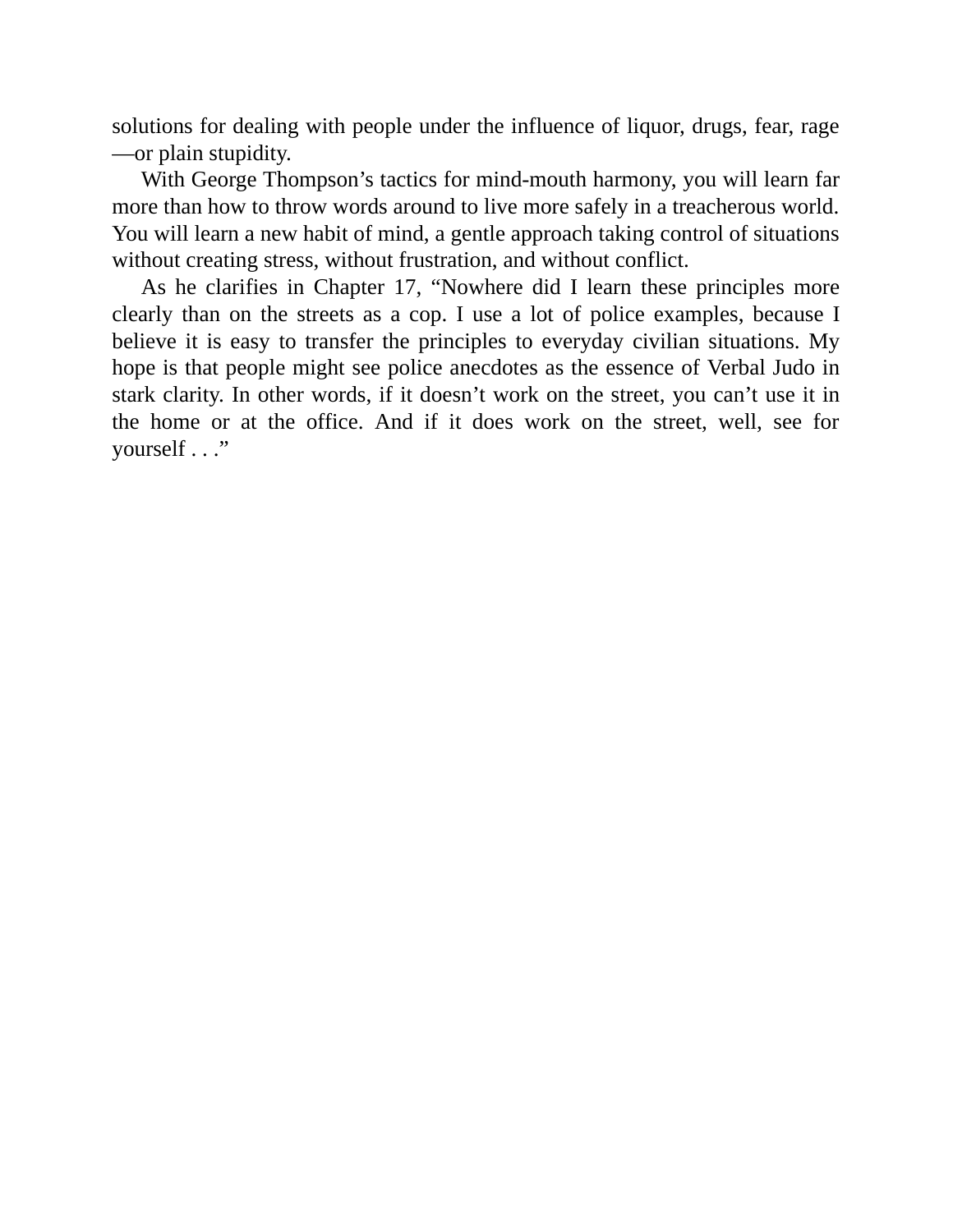**[1](#page-3-4)**

#### <span id="page-14-0"></span>**Birth of a [Communication](#page-3-4) Samurai**

IT WAS THE most outrageous way to bust up a fight I had ever seen. I'd been a rookie cop ten days when my partner got the call. At two A.M. we were dispatched to break up a nasty domestic dispute in a tenement on the east side of Emporia, Kansas, notorious for drug dealing and random violence.

We could hear the couple's vicious, mouth-to-mouth combat from the street. My training sergeant and partner, Bruce Fair, and I approached and peeked through the half-open door. Then Bruce just walked in without bothering to knock. I watched as he strode right past the warring couple, took off his uniform cap, sighed, and planted himself on the couch. Ignoring the argument, he picked up a newspaper and thumbed through the classifieds!

Leaning against the door with my hand on the butt of my .357, I was flabbergasted. Bruce seemed to violate all the rules of police procedure. I had never seen him enter a house without identifying himself, without asking permission, or without at least saying why he was there. There he was, treating an angry couple in a tenement apartment as if he were a visiting uncle.

Bruce kept reading and the couple kept arguing, occasionally glancing at the cop on their couch. They had yet to notice me. As the man cursed his wife, Bruce rattled the newspaper. "Folks. Folks! Excuse me! Over here!"

The stunned husband flashed a double take. "What are you doing here?"

Bruce said, "You got a phone? Look here. A 1950 Dodge! Cherry condition! Can I borrow your phone? I know it's late, but I don't want to miss out on this. Where's your phone? I need to call right now!"

The husband pointed to the phone, incredulous. Bruce rose and dialed, then mumbled into the phone. He slammed it down. "Can you believe they wouldn't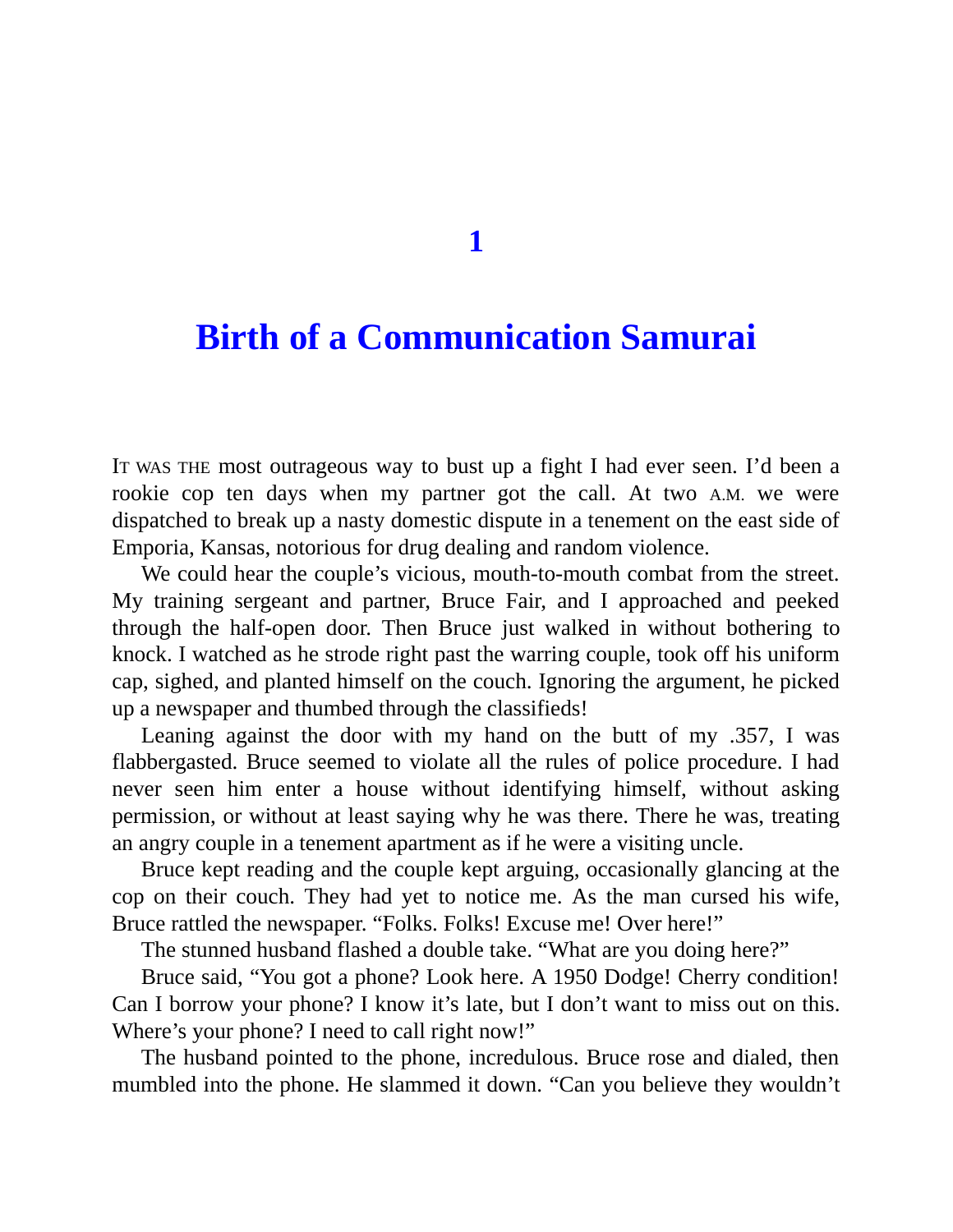talk to me just because it's two in the morning?"

By now the fight had evaporated, the couple standing there as dumbfounded as I was. "By the way," Bruce said pleasantly, as if just becoming aware, "is anything the matter here? Anything my partner and I can do for you?"

The husband and wife looked at the floor and shook their heads. "Not really, no." We chatted with them a bit, reminding them that it was late and that everyone around would appreciate a little peace and quiet. Soon we were on our way.

Then I was really puzzled. Earlier that night we had broken up a similar dispute in the classic cop fashion. We quickly took control with polite authority, performed what's known as a "separate and suture" (where the warring parties are separated, calmed, and then brought back together), and diffused the situation. That was the way I had been trained, so what was this new twist?

I mean, as a former college English professor who had taught Milton and Shakespeare for ten years, I'd seen some ingenious twists of plot. But a cop taming two animals by intruding as a rude but friendly guest? Bruce had forced those people to play host to him whether or not they wanted to.

As soon as we were back in the squad car I asked him, "What in the world was that all about? Why did we separate and suture earlier and pull this crazy newspaper-and-telephone gag just now?"

He shrugged. "I don't know. I've been on the street more'n ten years. You just learn."

"Hey, I may be new at this," I said, "but I'm no kid. [I was thirty-five.] I haven't got ten years. I could get blown away if I tried that stunt. We need to talk. Tell me how you knew you could get away with that."

I didn't realize it then, but that evening marked the birth of Verbal Judo and was the first lesson in my career as a communication samurai. I had studied the martial arts, starting with genuine Indian wrestling, since I was six and held black belts in judo and tae kwon do karate, but I had never seen such principles so effectively applied to life on the streets.

It was one thing to practice the martial arts in a storefront dojo with polite, honorable opponents bowing and working together, competing and learning. (In judo I had learned the gentle art of redirecting my opponent's energy to achieve my own goal. If he came straight at me, I would sidestep and try a move that would add to his momentum, carrying him past me where I could take control.) But I had watched Bruce Fair do virtually the same thing without an ounce of physical force. With his mouth, a newspaper, and a telephone, he had calmed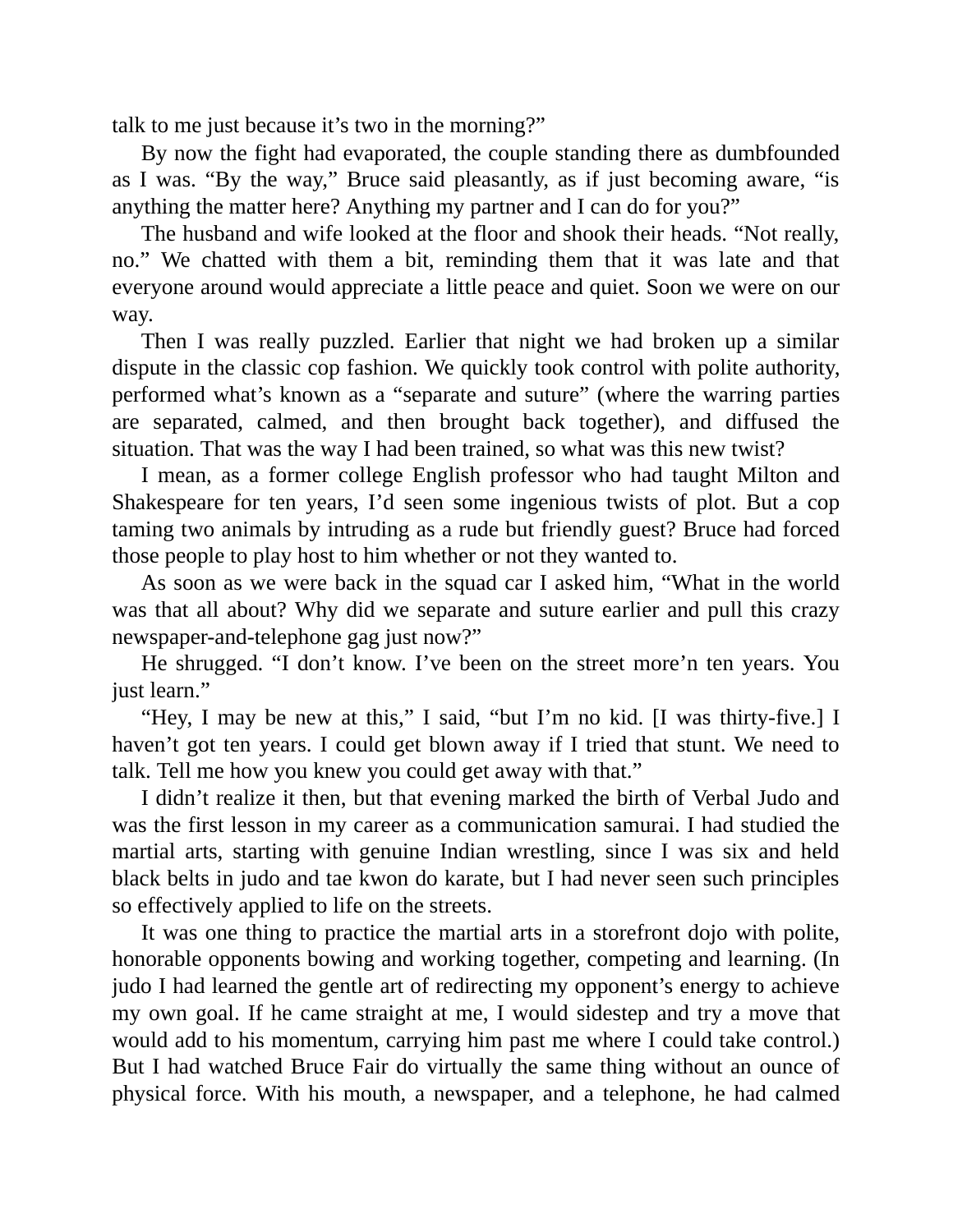two hotheads with redirective techniques he had absorbed through experience.

I was intrigued. During the remainder of my tenure as a police officer working everything from canine patrol to hostage negotiations—I carefully watched and listened to guys like Bruce. I began systematically studying the communication techniques of salty old police dogs, carrying a tape recorder with me on every call. I listened not only to what was said, but also to *how* it was said. Time after time I saw older, street-savvy officers assume roles and counterroles, suavely manipulating people's energies to calm otherwise dangerous situations.

I quickly became convinced that good police officers are the greatest communicators in the world. They often have to issue orders and elicit compliance from hostile subjects, as when they're derailing a drug deal and the gang members are reaching for their AK-47s. Despite my classical education, which had exposed me to the finest rhetoricians of the ages, I realized that my real postdoctoral work hadn't been done at Princeton. It was unfolding for me right on the streets of Emporia.

I've made every mistake you can make in communication, so I'm no guru addressing you from a state of perfection. Rather, I'm someone who's finally learned from his mistakes. If I can save you the kind of hassle I've endured, I'll consider this endeavor a success.

I have three overarching goals. First and most important is to ensure your personal safety. Developing mind-mouth harmony is the greatest skill in the world, because if you make a mistake with either you can find yourself in serious personal danger. You can lose a marriage, stall a career, instigate violence, lose your credibility, alienate people, and lose friends. I know, I've done them all.

Whether you are an executive or a homemaker, Verbal Judo, if for nothing else, is designed to keep you alive. Admittedly, police officers—the primary audience for my course over the years—are much more vulnerable to violence than the rest of us. In the last ten years 855 police officers were killed in the line of duty, and more than seven hundred times that number wound up in emergency rooms across the country. We know from research that almost all of those injuries began with mind-mouth disharmony. That's why I tell cops that the most dangerous weapon they carry is not the 9 mm or the .357 or the pump shotgun. Their most dangerous weapon is the cocked tongue. (More on that later.)

Goal number two is to enhance your professionalism. Regardless whether you're in retail, wholesale, on a police force, part of corporate America, or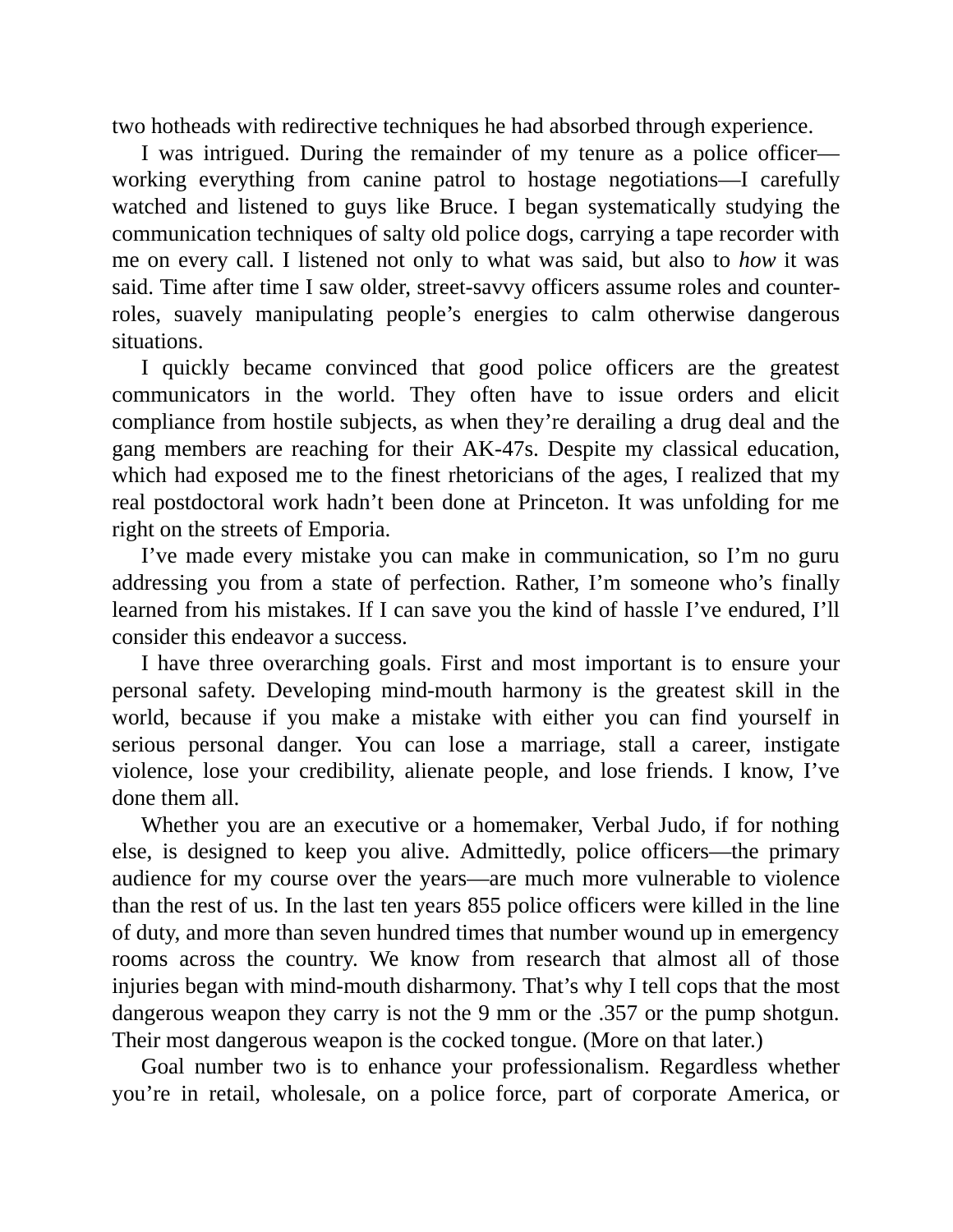working at home, you're a professional. Everything I offer here can measurably improve your performance by reducing complaints from those you work with and reducing your personal stress.

If you can learn to use your words without causing strife and conflict, you will have fewer complaints in the work world and fewer arguments with your friends and family. This will go a long way in reducing stress, which is something you usually bring on yourself by the way you deal with people. Reduce your capacity for conflict, and you will reduce stress.

My third goal is to increase your efficiency by improving your performance level. This will have the added benefit of improving your self-esteem, the way you view yourself. Increasing your efficiency also means improving your ability to "say it right" the first time, rather than as so many of us do, having to apologize, restate, and try to explain why you fired off words that caused you problems in the first place.

If there was one thing I didn't like about my academic colleagues it was that too few of them could practically apply what they taught. You can imagine what they thought of me, this strange guy who liked to ride along with cops and play at judo and karate on the side!

I might have felt like a fish out of water in both the academic and the law enforcement worlds if I hadn't come up with the communication system that ties them together.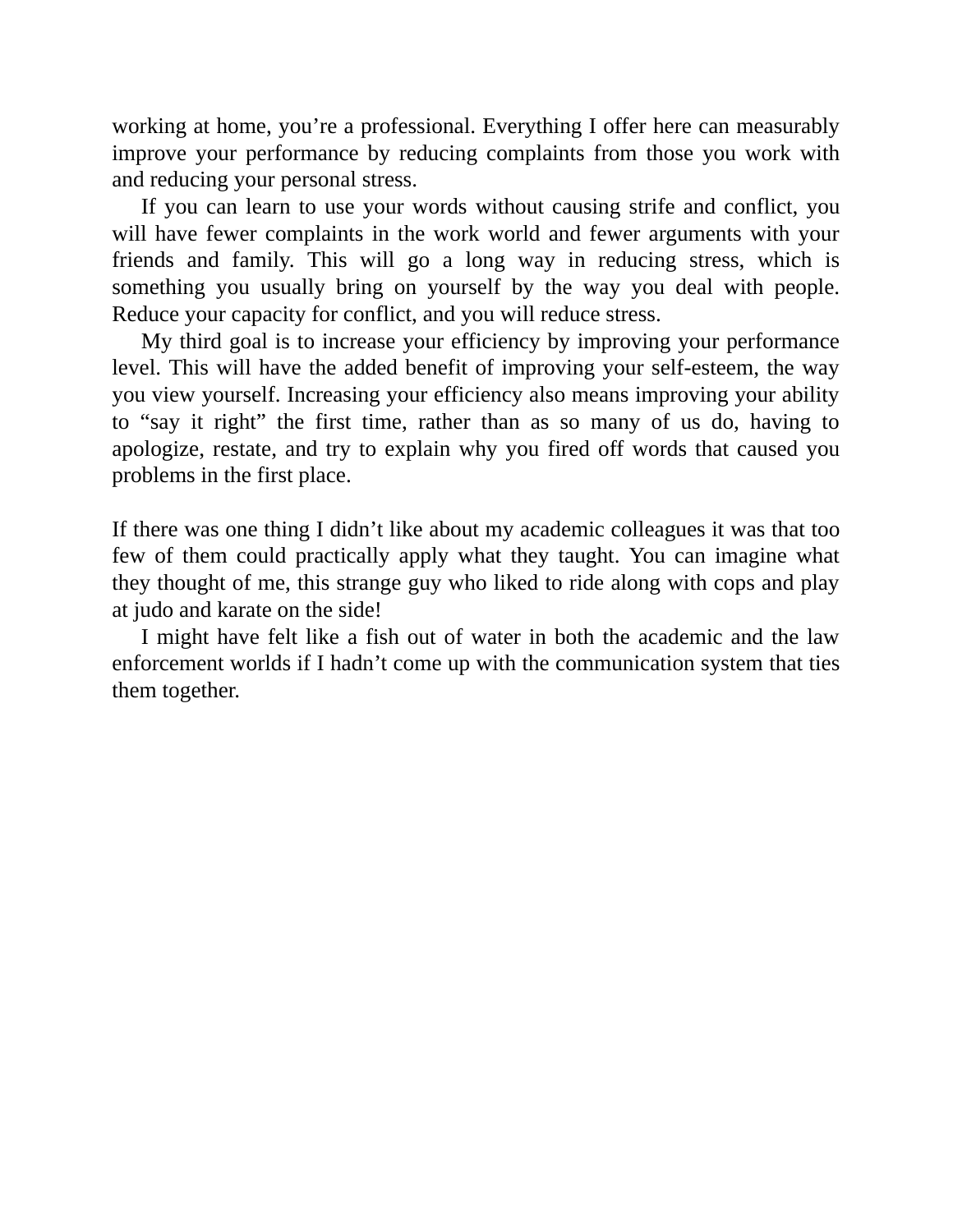**[2](#page-3-5)**

#### <span id="page-18-0"></span>**Motivating the [Disagreeable](#page-3-5)**

SO YOU'LL SEE that I'm trying to teach you with your own best benefit in mind, let me tell you briefly what I've come to realize over the years about teaching. Teaching is the process of moving people from what they know to what they don't know. And I've found the best way to teach a motivated student is to appeal to his consciousness with a very small element of language, a metaphor and a simile, which is understandable to him so he can understand what is being taught.

A dry, boring teacher talks about what he knows, as if the student should have a clue. The student makes no movement. He hears the teacher talking about something the teacher may know well, but unless that teacher compares it to something within the range of that student's experience, little learning takes place.

At the other end of the spectrum—and also unacceptable—is the teacher who moves students from what they know to other areas they already also know.

I'd always been taught that a teacher masters his material, goes into the classroom, and presents it. The teacher presents, the student receives. If the student doesn't get it, he fails. But that's not the way the real world works. In the real world a teacher has to know his audience and start where they are, taking them to where they haven't been.

When you use Verbal Judo, you have an audience; you have someone on whom you practice Verbal Judo. Your audience may not be a class full of kids but an office full of employees. Maybe you're dealing with an audience of one: your boss or your spouse. Maybe it's a difficult child or a tough landlord or a problem neighbor. Regardless, like the cop on the street, you have to read your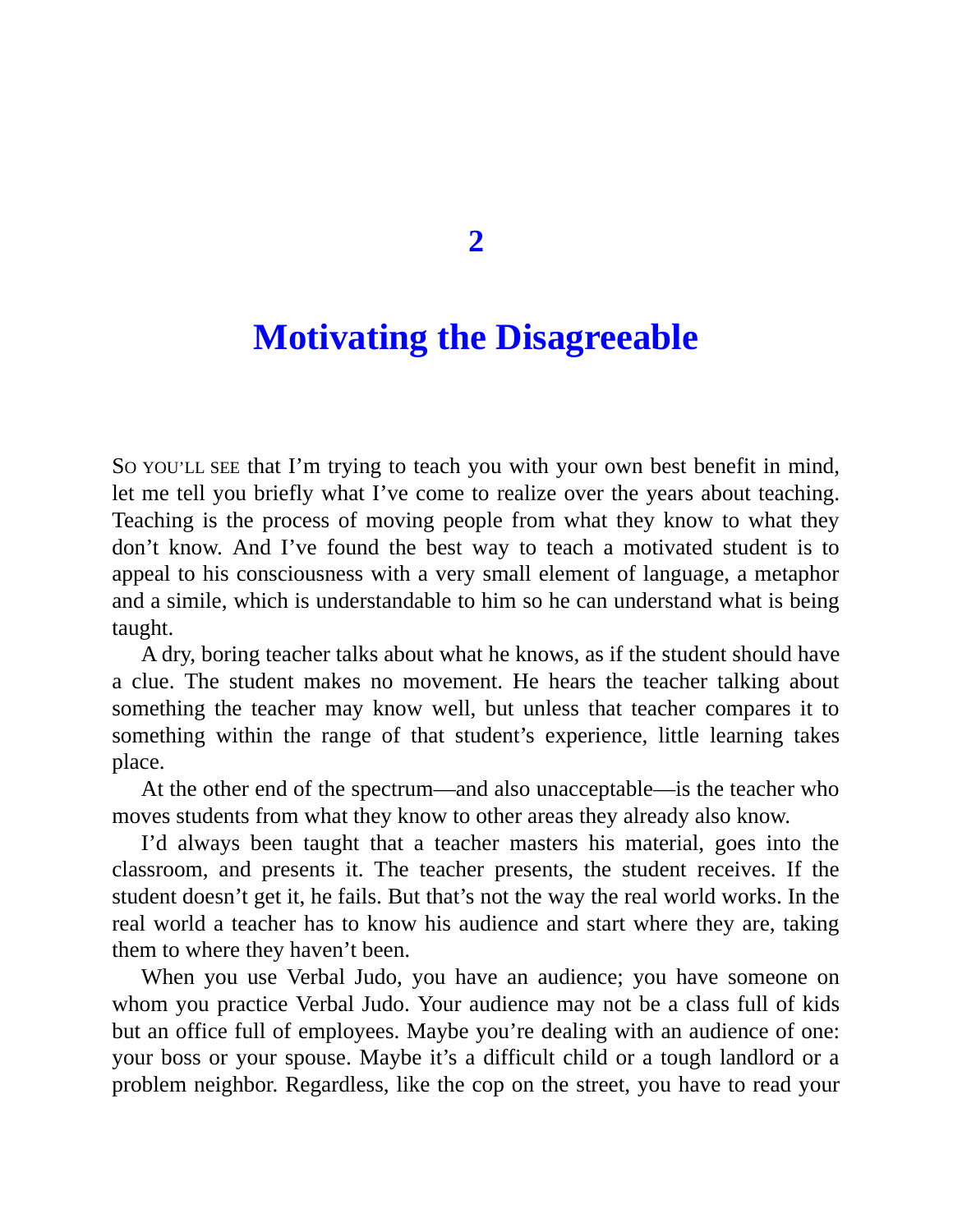audience, know your principles—the tools with which to accomplish what you want in the situation—then decide which of the many methods will make your principles effect the outcome you want. Often the best way of reading your target audience is to see the person the way he sees himself. Which is the true essence of empathy.

Then, using the language of your audience, you can make the strange become familiar. Albert Einstein was brilliant at that. He would sit in Princeton Square and use balloons and oranges to explain the most complicated ideas. Carl Sagan does much the same. Great, profound thinkers must communicate simply. They understand the complexities, but they must make them simple so everyone can understand.

For example, you'll see case histories here where a cop is trying to calm a frightened, potentially violent troublemaker. In the classic macho approach, the cop would challenge the guy: "Put that knife down or I'll take you out! You haven't got a chance. I'll blow your head off," things like that. That virtually forces the man to attack, to defend his manhood, to save face.

But what if that cop gently empathizes and says, "Hey, friend, let's do each other a favor. You don't want to spend the night downtown with us, eating our food, sleeping on our steel cot, and missing your woman. And I don't want to sit at a typewriter for a couple of hours doing paperwork on this. If we can work this out, you can have dinner at your own table, be with your woman, and wake up in your own bed tomorrow morning. And I can go back about my business."

You'll come to see how this works, how the perpetrator becomes an ally with the officer to the benefit of both. What has happened? The officer has motivated a disagreeable person to a point of Voluntary Compliance—the ultimate goal of Verbal Judo. If you can see how learning that skill would improve your relationships and your life, you're a motivated student who has picked up the right book.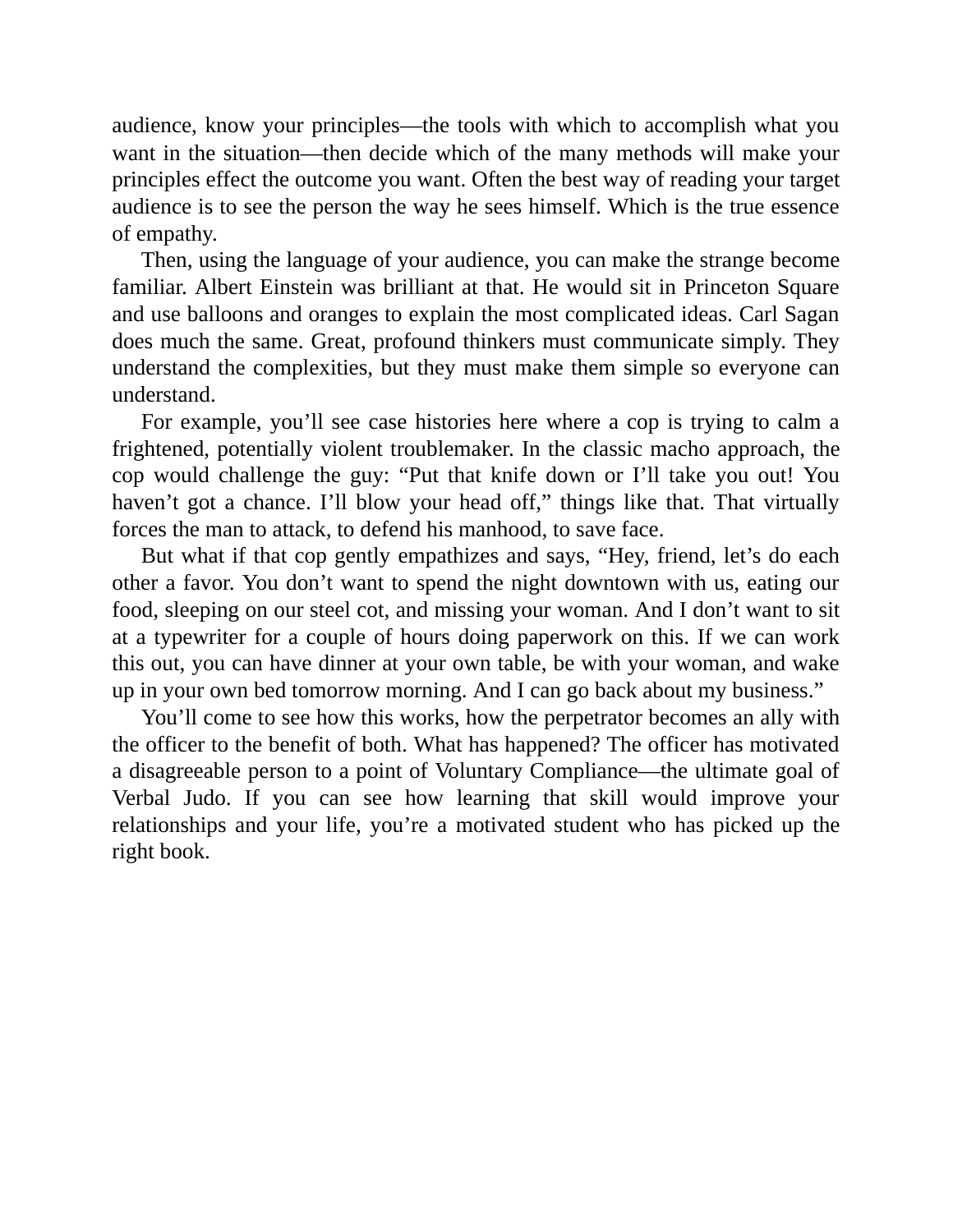**[3](#page-3-6)**

#### **[Baptism](#page-3-6) of Fire**

<span id="page-20-0"></span>MY BACKGROUND IS the strangest mix of the physical and the cerebral that I'm aware of. I'm a middle-aged jock with a chip on his shoulder who could just as easily scream in your face and wrestle you to the floor as smile and calm the situation with a well-chosen word. Don't I sound like an English Ph.D.?

I'm just like you. If I get cut off in traffic, my first impulse is revenge. If someone barks at me, my first reaction is to take his head off. Problem is, like most sane people, I'd regret it. It took me a while to realize that an expert on the art of Verbal Judo should be a man who needs it. Yeah, I do. It makes me chuckle to realize how quickly I can shake a fist (or a digit) at another driver while on my way to the airport to fly somewhere and teach my course on proper responses to negative situations.

I still say that makes me the right guy for the job. The success of my Verbal Judo Institute allows me to look back with gratitude—and not regret—on an upbringing that might have made another guy bitter.

I was the product of a soldier and his wife whose marriage soured before I turned three. My mother gave a porter a few dollars and asked him to watch out for me on a California-to-New York train ride to my grandparents in Ithaca, New York.

I recall growing up pretty much alone, walking the ravines as a mountain boy. One of the most significant things that happened to me was hooking up with an old Cherokee who taught me to trail and track. I. D. Swiftwater felt he owed my grandfather a debt of gratitude because my grandfather (a Cornell University law professor) while a student years before had done some *pro bono* legal work for him and kept him from losing his forty acres. So, Swiftwater took me under his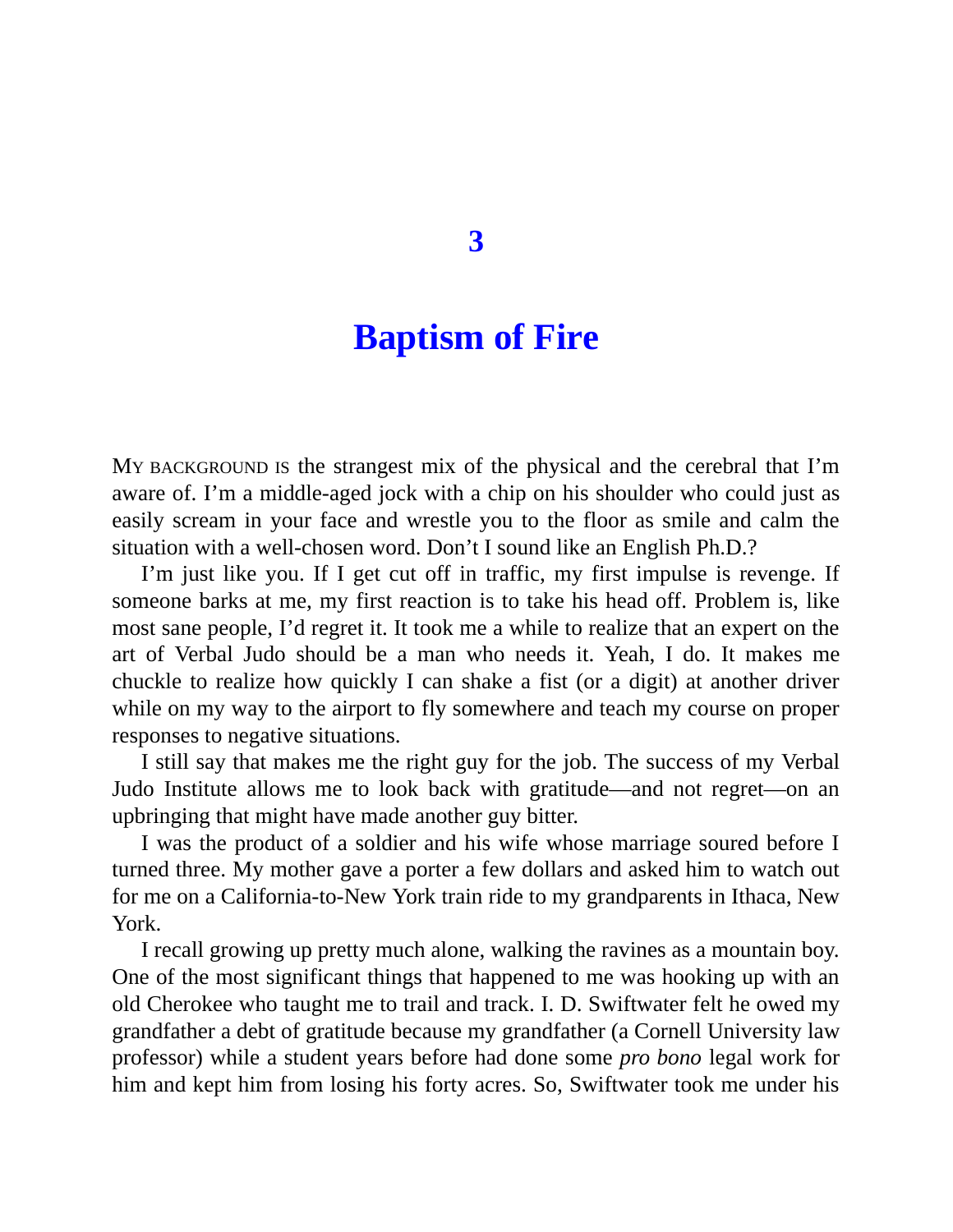wing and I enjoyed the rare privilege of learning Indian ways.

While being raised in the home of an Ivy League educator, where I read widely everyday and learned to speak correctly, I was one bitter kid. I had no idea I was getting a most unusually well-rounded background, with my grandparents' emphasis on schooling, the genteel world of higher education, and my inclination toward athletics. I felt rejected by my mother and a burden to my grandparents. From nursery school on, my records paint a picture of the real George Thompson, the child I recognize inside me today: with a hot temper and short fuse, has trouble getting along with others, etc., etc., *etc.*

Two philosophies warred within me: Take no crap from anyone, and look out for number one.

I hated school. I was always challenging, always asking why, never doing what I was told before demanding a reason. I wanted to win all arguments, all fights, all games. My record was full of dire predictions. In high school I was a star athlete, an all-American swimmer, but still I had never applied myself to my studies.

In the fall of 1959, as I began my senior year, a counselor took me aside, an old woman who had tried everything to get through to me. She said, "You may be some hotshot swimmer, but you're going to be a benchsitter in life. No college is going to accept somebody with your grades, and you're never going to amount to anything."

I sat there sullenly waiting for the lecture, the remedy, the typical "so you had better start applying yourself, young man" routine. But it never came. That was it. She was finished. She had pronounced judgment on me. They had tried everything to get through to me. I was worthless and wouldn't amount to anything, so best of luck.

She's probably long dead now, so I'll never find out, but to this day I don't know if she was cunning enough to know that challenging me like that was my only hope. I stormed out of there determined to show her.

And I did.

I became a straight A student overnight and was accepted at several prestigious colleges. I chose Colgate, where I majored in English. I still had an attitude, but I was learning to channel my anger and aggressiveness into more socially acceptable pursuits. I enjoyed reading and learning, thinking, analyzing, and discussing. Upon graduation, I wanted to teach. When a position opened at Princeton (New Jersey) High School, I went for it. I had no idea what I was getting into or how it would help shape my life.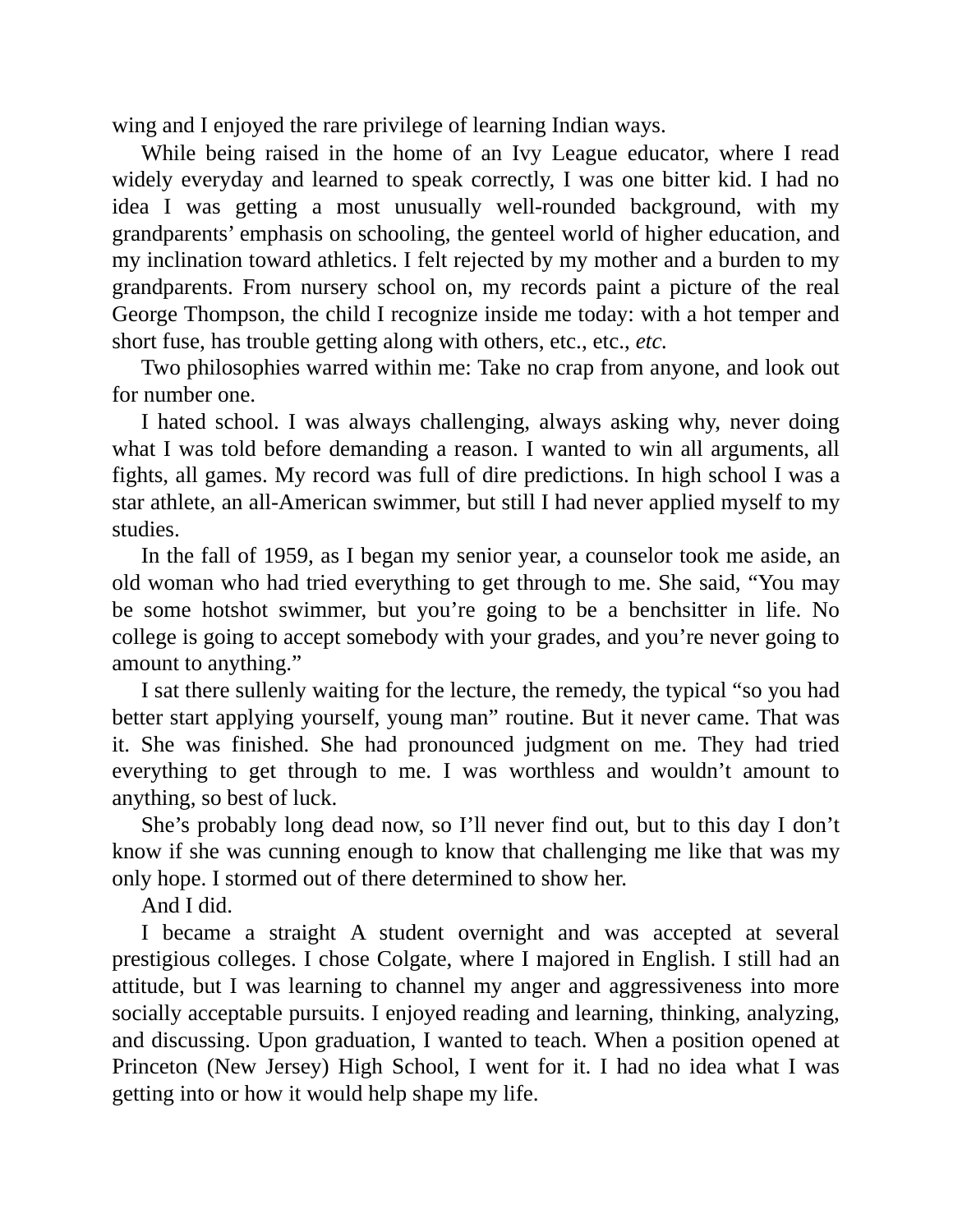I was to teach English and reading, including one remedial class. No one told me that the previous teacher had been beaten up and left bleeding in his car. I didn't learn till later that a woman teacher the year before had been dangled by her ankles from the second-floor window. This was a class that chewed up teachers and spit them out.

"Nonacademic general students," these were seniors, anything but collegebound. I thought they'd enjoy true-life action, so I gave each student a copy of a book on men and war called *God Is My Co-Pilot.* It was 8:05 in the morning, and I was not quite twenty-two years old.

A minute later a huge black kid named Pete stood and ceremoniously ripped the paperback in half. "I ain't readin' this crap," he said, and let the pages flutter to the floor. The rest of the students, every one of them, immediately followed suit.

Now what? I wasn't going to be able to beat up thirty kids, much as I would have liked to. And if I sent them to the principal's office I would expose myself as a wimpy disciplinarian. Talk about motivation! I had no clue, no training. The class looked at me with defiance, as if daring me to do anything.

In sheer desperation I pointed to Pete and called him Jack. "What's your thing, Jack?" I said.

He glared and narrowed his eyes. "Huh?"

"What do you do for a living that makes you good enough to rip up a man's book?"

"Mechanic," he said.

"Is that right?" I said. "An auto mechanic?"

He nodded. "Best in town."

"No kiddin'? What if I told you I don't believe a word you said?"

"'Bout what? I *am* a mechanic."

"About being the best in town."

"Ask anybody."

"How about you prove it?"

"Like how?"

"Well, I'll tell you what. Since you don't want to read any books, you're on tomorrow."

"On what?"

"You're the teacher," I said. "You bring a carburetor in here and teach this class. If you're the best, you ought to be able to teach us what you do."

"You kiddin' me?"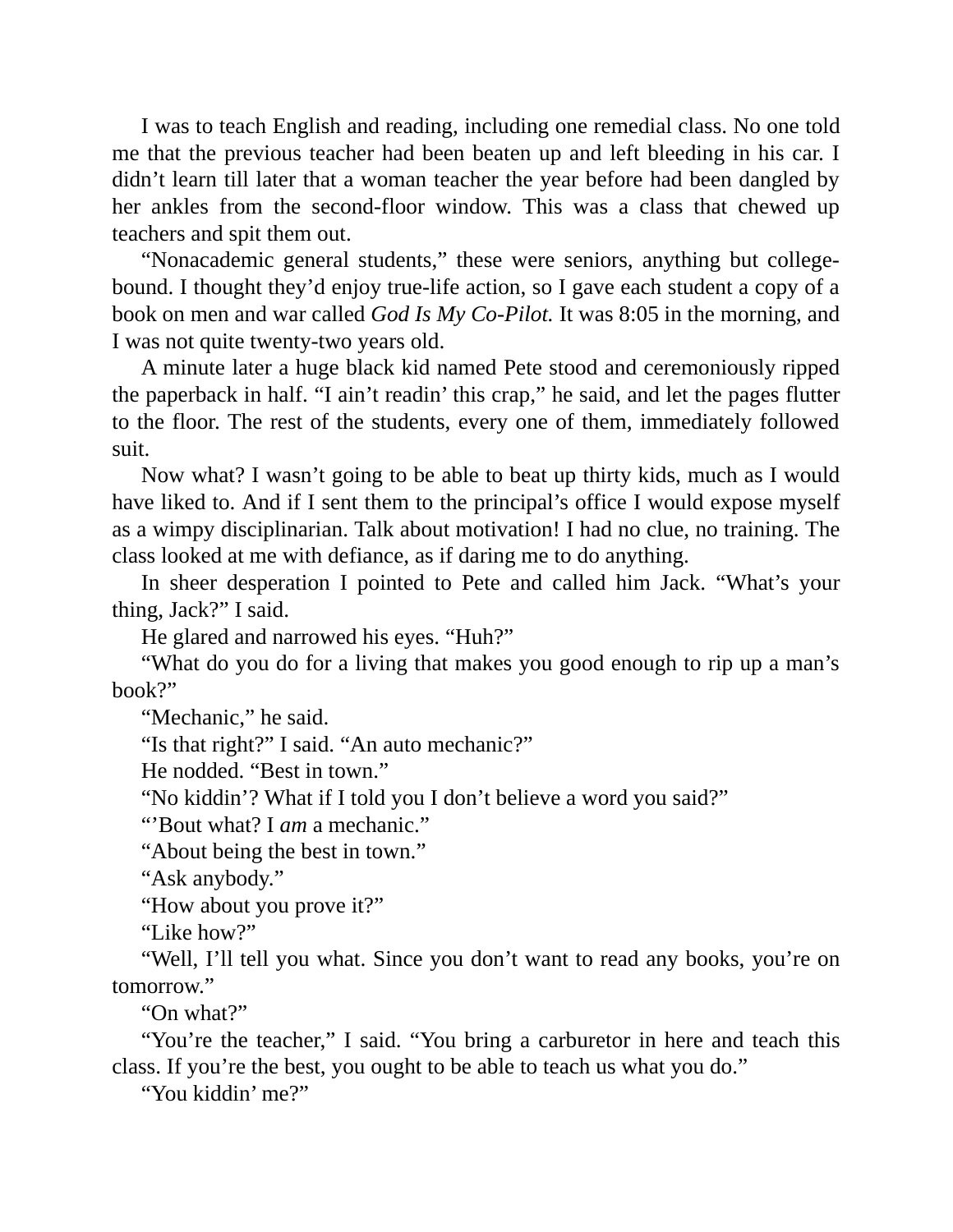I stared him down, shaking my head.

"You got it," he said.

I should have been suspicious the next day when he showed up with a carburetor—still dripping gas—wrapped in a newspaper. It didn't hit me where he'd gotten it until I overheard another teacher later in the day complaining that something was missing from his engine.

Pete didn't wait for an introduction. He strode to the front, told me to sit down, and plopped the carburetor on the table. "Everybody shut up!" he said.

I never understood or cared much about auto mechanics until Pete began. Suddenly, in his area of expertise, he was eloquent. He spoke with passion and knowledge. He not only knew his stuff, but he was also able to explain it.

Afterward I told him how well he had done and asked what he knew about race car carburetion. "I don't know, 'cept it's different."

"Find out and you'll be on again next month."

"I don't have no race cars to work on."

"I don't care where you find out. Try the library."

He swore. "I ain't been to no library and I ain't goin' to no library."

"I don't care where you get your information, but find out and teach us."

I asked another kid, who said he was a pool player, to demonstrate for us. I brought in a small pool table, and this guy, who was flunking his math classes, told us more about angles and drag and friction than I had ever known. I challenged him to study up on some of the great pool players for his second presentation. One of the girls talked about her work in a local bakery. One of the hill kids told about trapping.

On Fridays I talked about morality and ethics and demonstrated what I knew of the martial arts so the kids would know who was really in charge. For the first thirty class days, I didn't do much of anything but listen to the kids talk about what they enjoyed the most.

When it was Pete's turn again, he showed up with note cards. I had said nothing about note cards. "What are you doing with those?"

"That lady in the library said they would help my presentation," he said. "You know they got a whole section on automotive down there? Now you want me to teach or what?"

Eventually, each student taught twice. Meanwhile, I was ordering books on their areas of interest. Soon they were reading and writing, two things I had said little about. Pete began carrying around a pocket dictionary, badgering me about any word he didn't recognize. He wound up going to Central State in Ohio.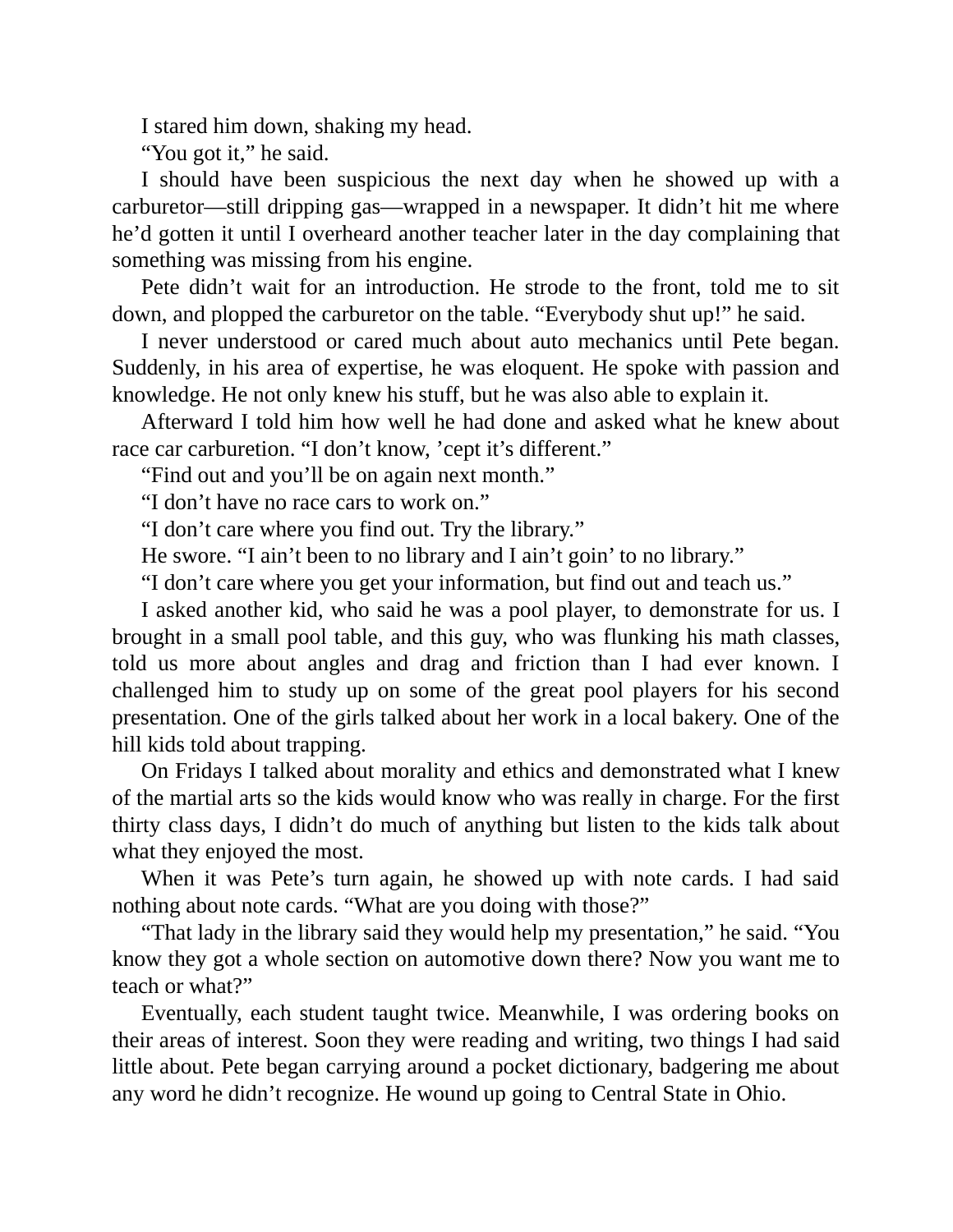Too many people who teach have no idea of the principle of teaching. The goal of education is to expand the mind. A person's mind cannot be expanded unless he or she is motivated. There are many ways to motivate a person, but there is only one underlying principle: raise expectations.

Almost without knowing it, I raised the expectations of those students. They saw themselves as losers, unmotivated, uncaring. When they were challenged to do something, to show off their expertise, they gained confidence and were even motivated to expand, to learn something more. Their expectations of themselves had been raised.

Beside that, I was also learning things about teaching I had never been taught in the classroom. Admittedly, much of it was theoretical and perhaps even esoteric, but it was eye-opening for me. I was learning that while there may be hundreds of ways to get something done—for instance, motivating a student there was but one underlying principle: raise his or her expectations. Later I would apply that "hundreds of ways but just one principle" to my chosen area of expertise: Verbal Judo. For instance, there are hundreds of ways to calm someone down, but if you know the one underlying principle, "the one hoping to do the calming must project empathy," you can decide, case by case, which method best fits the principle for the person in question.

I'll get into all those principles and how to best implement them, but my point here is to show how my teaching consciousness was born. Though I was barely aware of it at the time, my most difficult, most challenging classroom full of rebels taught me more about teaching and communicating than I would learn until I became a cop.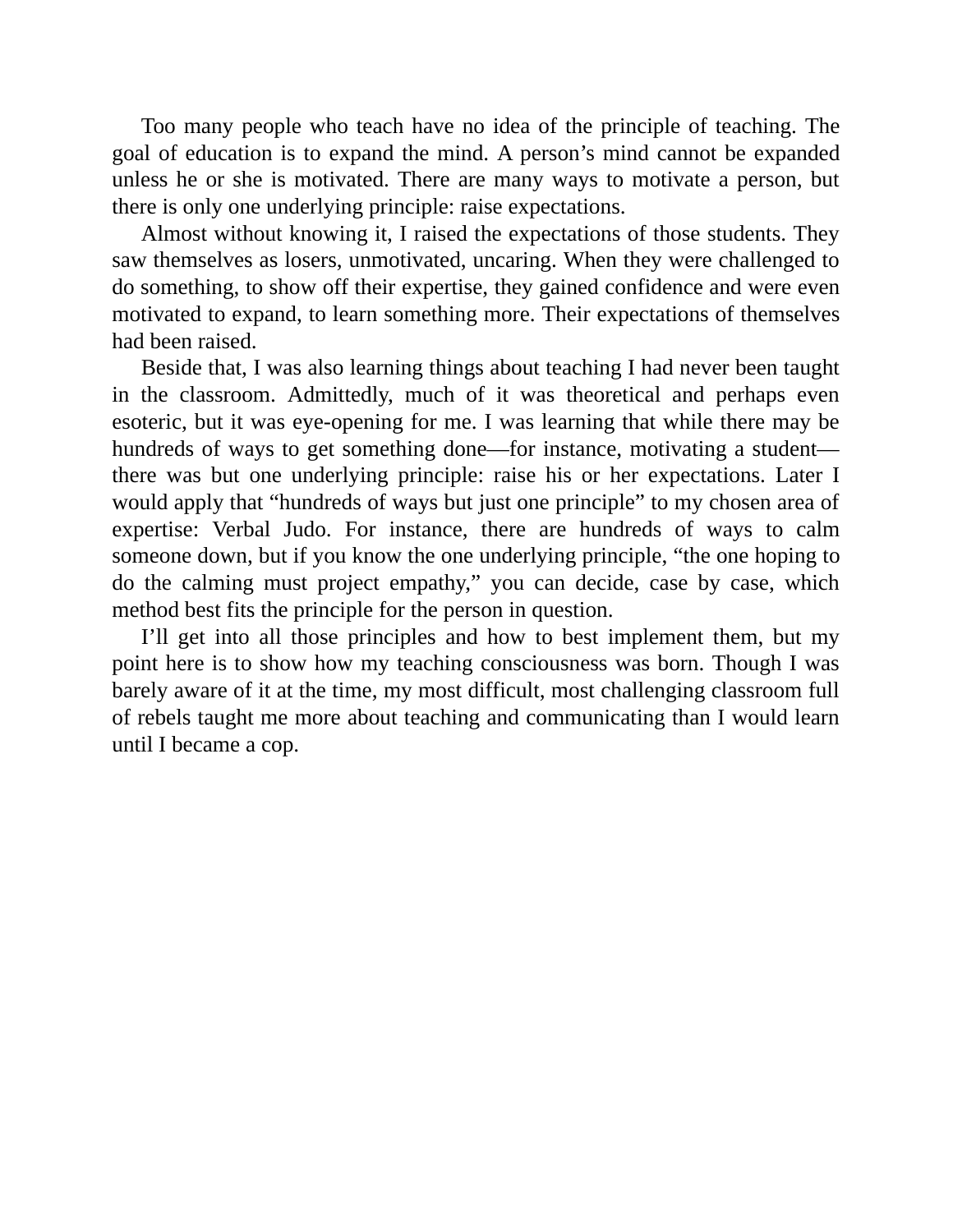#### <span id="page-25-0"></span>**Taking Crap with [Dignity](#page-3-7) . . . and Style**

THE KIDS IN that remedial reading class were part of what I call the Great Why Way. If you have children, you will go or have gone through this stage. It begins as early as age eleven and sometimes never ends. That kid you used to be able to advise and coach and direct suddenly becomes a Why Guy. He or she has become just like the street lizards the beat cops encounter every day. They question every statement, every command, even every suggestion. "May I see your license, please?" may sound like a perfectly legitimate request to you or me, but there's always someone who reacts not with "Sure, here it is," but with "Why? What'd I do?"

Society is full of these people, from your teenager to your spouse, your client, your subordinate, your neighbor. (There is more on these types of people, and others, in the next chapter.) We are forced to become persuaders, and no one is trained in persuasion. Until now. That's my goal. I want to expand your mind, and so I need you motivated. The fact that you're still reading is an indication that you have a desire and a certain expectation. I'm telling you, if I can do this, you can do it. If I can become a practitioner of Verbal Judo, anyone can. If that raises your expectation, makes you believe you can learn and improve your skills and thus succeed, you're a motivated student.

#### **THE GENTLE WAY**

Verbal Judo begins with a habit of mind. In Japanese, *ju* means "gentle" and *do* means "way," thus *judo* means "the gentle way." That definition is a surprise to

**[4](#page-3-7)**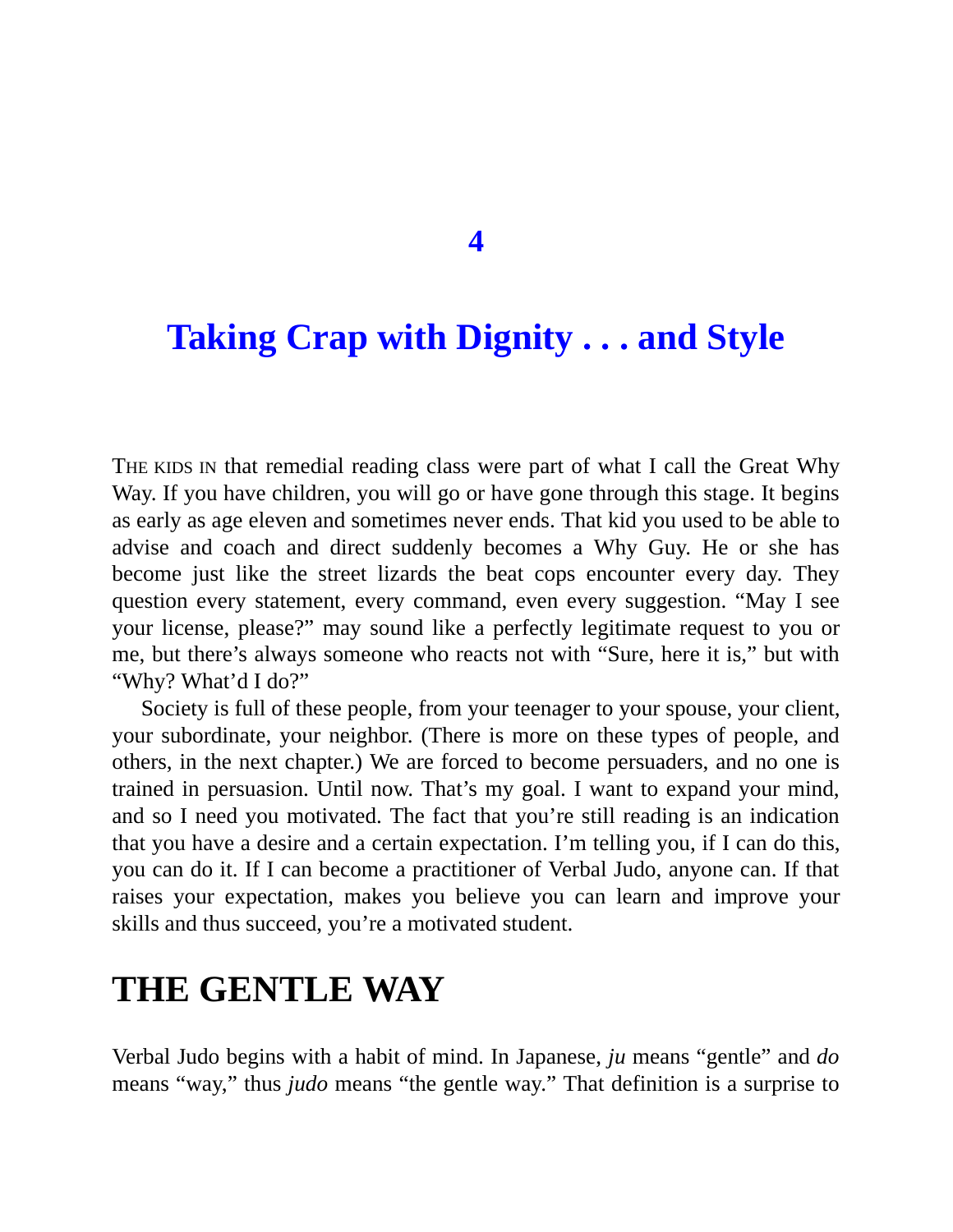many who assume that the meaning of words like *judo* and *karate* must necessarily be warlike and aggressive. Even *karate*, which is widely associated with B movies full of violence and mayhem and all manner of death blows, literally means "open hand" or "empty hand." The martial arts are self-defense techniques, not kill mechanisms.

As you learn Verbal Judo (the gentle way of persuasion) through a series of absolute principles, you'll form new habits of mind that will guide you to becoming a consciously competent speaker. You'll discover that it's possible to have a good communication day every day.

Though I have carefully studied this for years and will present to you everything I know about it with all my educational principles in mind, it probably won't seem natural to you at first. That's because truly enlightened communication does not come naturally to anyone, at least not to anyone I've ever met. (Of course, I never met Gandhi.) Thus, I always warn people in my classes, "Never use words that rise readily to your lips, or you'll make the greatest speech you'll ever live to regret."

Remember that glib phrase George Bush was so fond of during his 1988 campaign? "Read my lips: no new taxes" seemed to just roll off his lips. It may be the greatest speech he lived to regret.

Because I teach you to be careful of the words that rise automatically to your lips, the Verbal Judo that you substitute will initially feel foreign to you. But as you gradually learn new thinking habits and corresponding language, they will eventually feel comfortable and become automatic. As you learn to choose and deliver your words for maximum effectiveness, you'll enjoy benefits beyond merely improved communication.

You'll find that you can remain calm, which is a particularly valuable art. If your antagonist can upset you, he owns you at some level. Even if you score an immediate "victory" by telling him off, he may own you later when the encounter is evaluated by your boss, in court, by your family, or wherever.

Cops often learn this the hard way. What they thought was a good arrest Friday night might be worthless in court Monday morning because of something they did or said. You'll get plenty of good and bad examples as we go on.

As a student of Verbal Judo, you'll also learn how to talk with people in such a way that neither of you loses face. This is crucial because personal face is always a fighting issue, whether the conflict occurs on the street or in the boardroom, in court or in the bedroom.

You'll also discover surprisingly simple phrases that establish immediate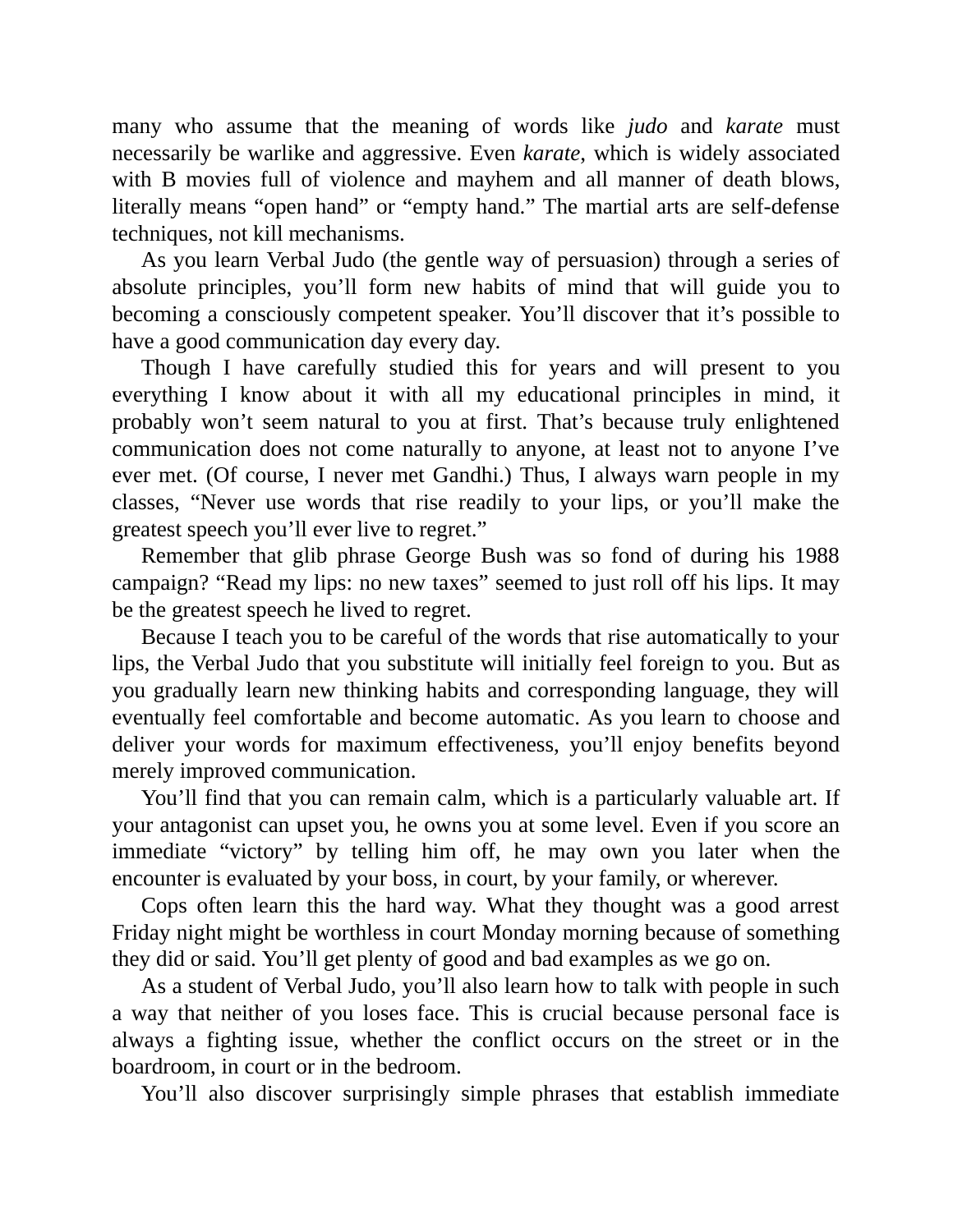empathy. And you'll recognize conflict as a gift, a communication game that helps you learn to master yourself.

You'll soon be able to use words that immediately establish your credibility with strangers. With friends, family, and associates, you'll know what to say to strengthen relationships—especially when those bonds are under pressure. You'll even learn to talk smoothly to people with whom you totally disagree.

With Verbal Judo you will learn to get what you want by using the dual powers of mind-set and words. In essence, you can become a master of communication, both internal and external. This is no small accomplishment. Verbal Judo will allow you to fulfill your dreams and wishes without creating stress, frustration, or conflict.

In the meantime, you'll never again mentally beat up on yourself by moaning, "Why didn't I keep my big mouth shut?"

## **THE SUCKER PUNCHES OF LIFE**

The secretary habitually lies and says the boss is in a meeting and can't take your call. The youthful put-down artist advises you to "chill out and get a life." The alleged friend suggests, "We've got to get together for lunch," but is always booked when you try.

Welcome to some of the standard sucker punches of life. And this is the little stuff! As with cops, the most dangerous weapon you carry is a cocked tongue. It can fire off a sentence that will stall or even ruin your career. It can start a fight in the street (and I have the scars to prove it). It can send you to divorce court (and I have those scars too).

While your body can usually recover from physical blows, the bad news is that emotional wounds inflicted by words are likely to remain in your memory forever.

The good news is that with training, you can learn to take crap with dignity and style. Few of us can claim that there isn't any such garbage coming our way. The question is not whether such attacks will come, but how you will deal with them. Are you going to handle them with grace and ease, feeling in the end that everyone benefited? Or will you come away feeling like a wimp, a bully, a loser, an idiot—or all of the above?

If you learn to take taunts or criticism effectively, you won't even have to worry about other Verbal Judo techniques, such as deflecting. While such skills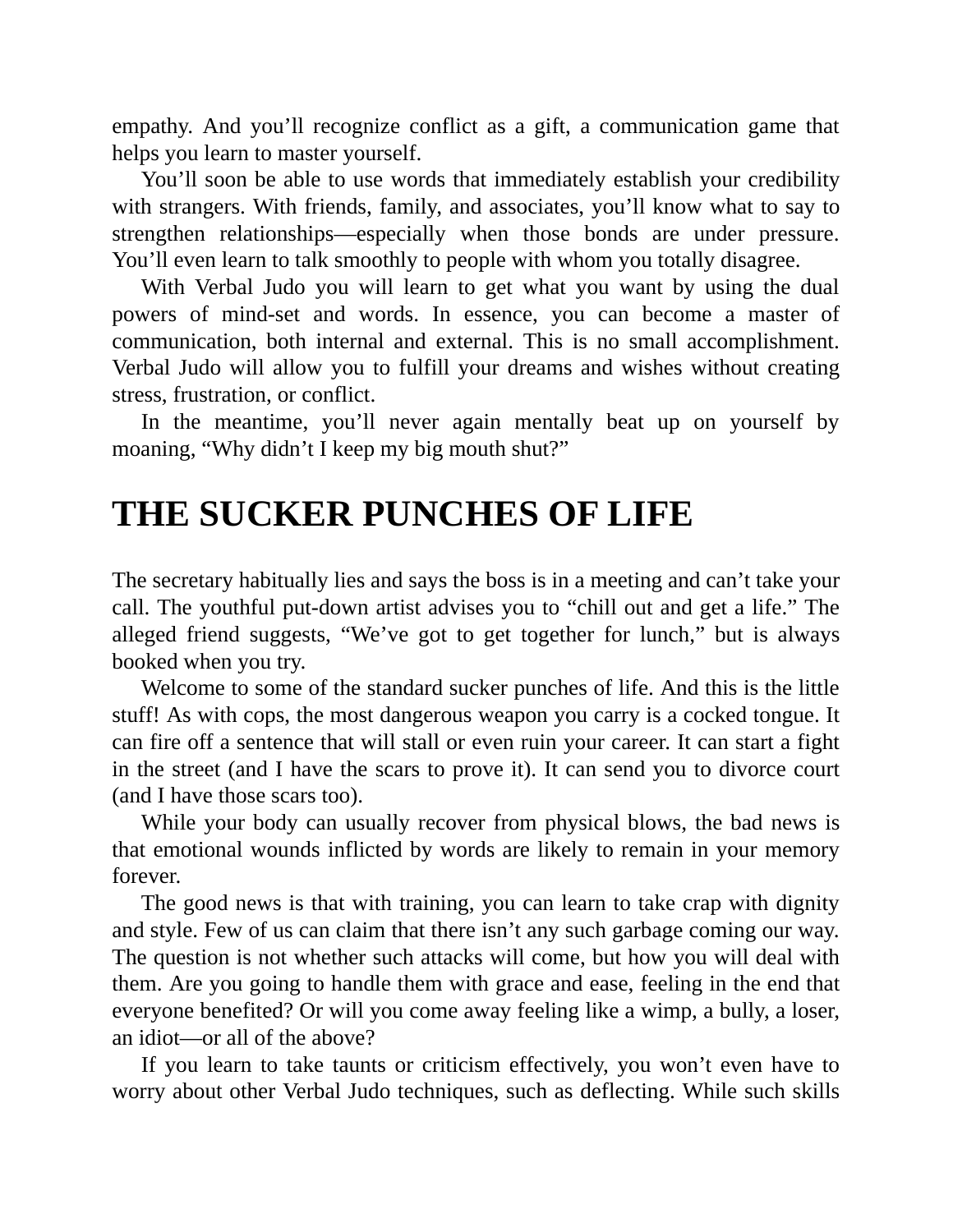are important and good, they aren't always necessary. With practice you can learn to take insults with so much finesse and panache that they either disappear or never touch you.

As the Confucian philosopher Sun-tzu put it, "To win one hundred victories in one hundred battles is not the highest skill. To subdue the enemy without fighting is the highest skill."

A modern example of this surfaced in the 1990 Texas gubernatorial campaign of Clayton W. Williams, Jr. In Texas the word *bubba* is a generic term used to describe redneck good ol' boys, and Williams was accused of pandering to the bubba vote. Rather than argue the point, he gleefully responded, "I *am* bubba!" That approach turned the tide and almost won him the election.

The first step in learning to deal with verbal attacks is to acknowledge that crap is being flung. The second step is to admit it is being flung at you. Then congratulate yourself. It's okay to be questioned, heckled, or even attacked. If you are willing to take it, you should be commended. The only way to avoid criticism is either to live in a capsule or spend your whole life trying to please everyone. That means playing it safe, surrounding yourself with sycophants, taking few responsibilities, and doing what other people tell you to do.

The moment you have an idea and try to persuade others to move in concert with you, you have invited disagreement. The more intensely you live, the more you choose to make a difference in the world, the more you create vital, as opposed to insipid, relationships, then the more open you are to whacks and bumps and bruises. That's the only path to honest, bottom-line communication.

Who wins the highest office in a democratic society? It's the one who has made a career of attracting verbal abuse, deflecting it, and surviving in the biggest crap-taking business of all: politics.

Want a taste of that? Get yourself appointed to any committee whose job it is to improve the status quo. Eventually you'll meet dissension and resistance because most people oppose change. They will fight to keep things the way they are.

It isn't just politicians and do-gooders who need advanced communication skills. Professionals such as law enforcement officers, teachers, health care providers, salespeople, service personnel—typical groups I am invited to train are learning how to use words to get what they need from others.

People in these groups take verbal abuse for a living, and all of us do at one time or another. Parents certainly do. And so do students, homemakers, everybody. The key then is to learn how to avoid tumbling, or how to fall with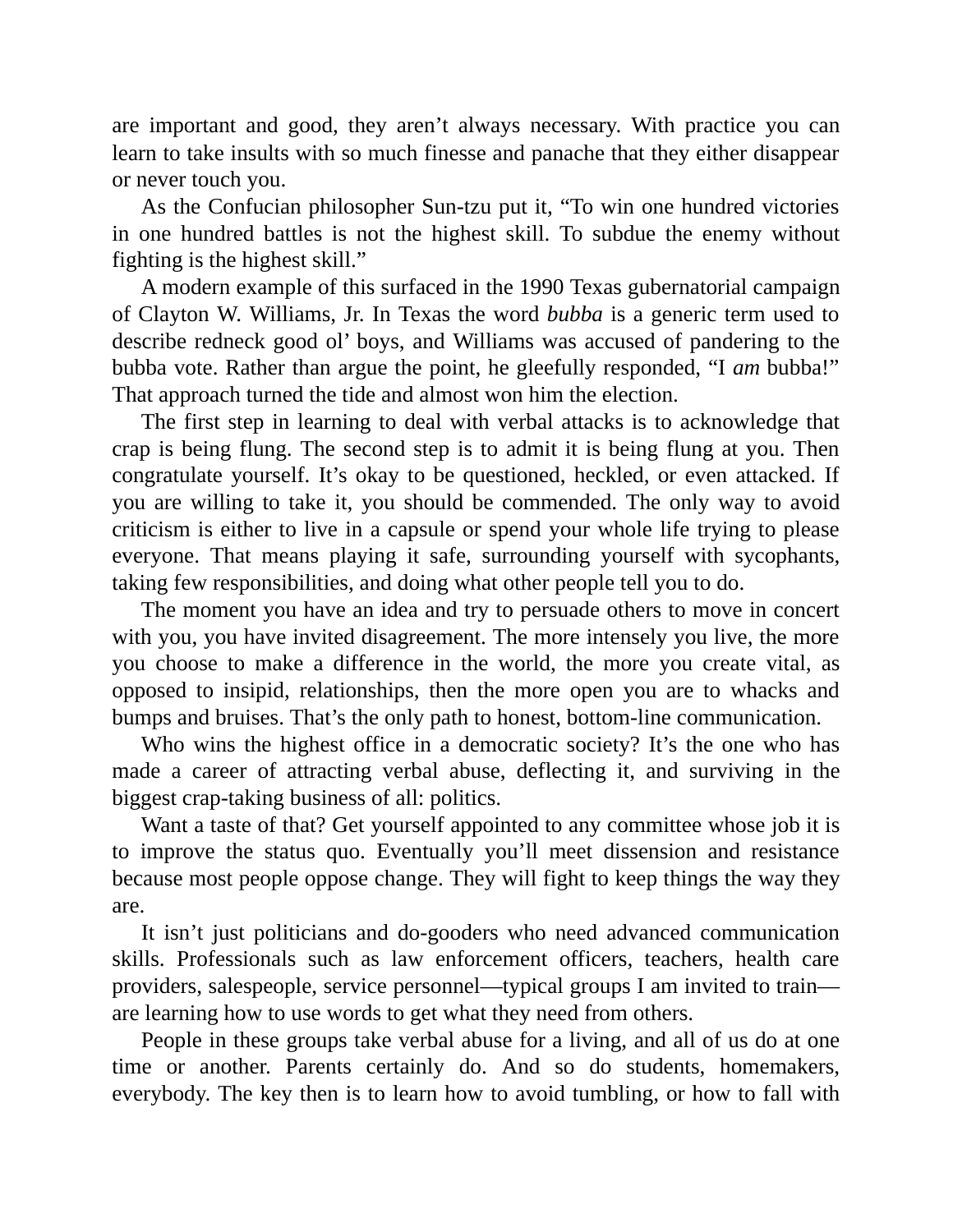grace without getting hurt. You will be attacked; there's little question of that. The real question is whether you'll become a stronger, more flexible person or become more of a wimp.

Even as an expert in this area, I face the temptation to fall into the traps all the time. Recently I was driving to my office in Albuquerque when a kid who looked to be about seventeen drove past me as I entered the parking lot and just missed sideswiping my new pickup. I was furious. When he got out of his car, I growled, "Where'd you learn to drive?"

He looked at me calmly and announced, "Texas!" Then he disappeared.

By the time I got into my office I realized I had met an unconscious competent. He was a master of Verbal Judo and didn't even know it. He had stopped me with one word. Had he turned on me and matched my tone with a "What's it to you, you SOB?" we'd have soon been in a shouting match and who knows what else? Three times his age, twice his size, and trained in martial arts and police tactics, I could have seriously injured him and ruined my life.

But he hadn't even appeared upset when I yelled at him. Not only did he not seem to mind the attack, but he also appeared to enjoy it.

That's how ancient samurai warriors viewed their battles. They lived for them. They were trained to see warfare as a joy and conflict, as a sign that they were drawing more energy. The issue for them was not winning or losing—or even living or dying. The issue was bravely engaging, fighting with great style, learning from the encounter. And because the warriors welcomed warfare, they were less likely to be tense while engaged in it, less likely to shut down and forget their training.

Clayton "I *am* bubba" Williams and the reckless teenage driver shared an ease about confrontation. They were loose enough to respond with a simple, truthful answer that stopped their detractors cold. Williams did it with three words. The teen flattened me with one.

The secret is simple: It's okay if someone insults, resists, or attacks you. Laugh it off. Show that it has no meaning, no sting. If you fight back and resist the affront, you give it life and credibility. If you defend yourself, you invite counterattack.

Look what happened when Richard Nixon declared, "I am not a crook." If, instead of lying or defending himself, he had early on merrily told the truth, without anger or defensiveness or sarcasm, he might actually have survived politically. Imagine if he had said, "We got caught in a stupid move and we're going to make it right."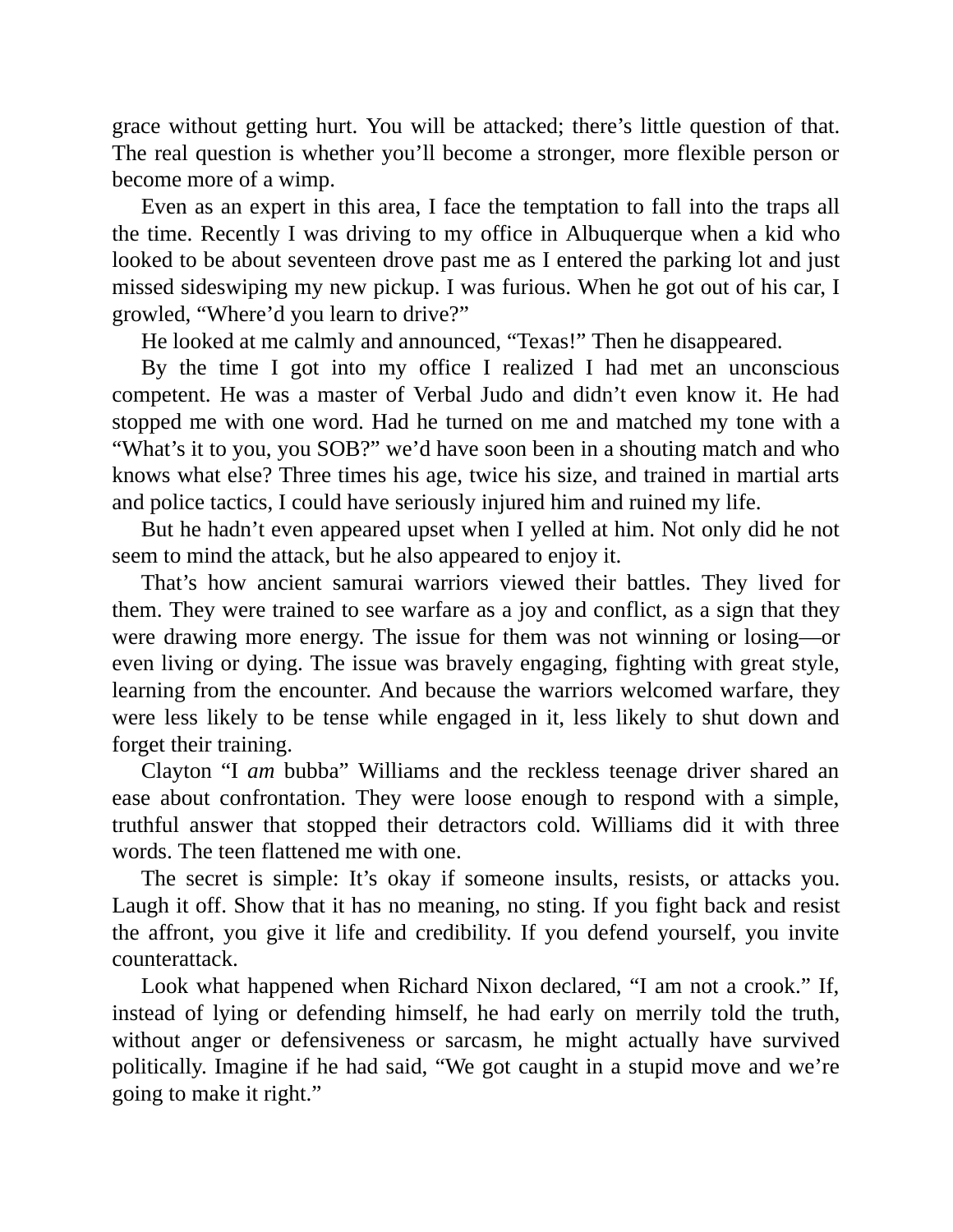When I train cops around the country I find that black officers are usually more adept at letting insults roll off them. Why? Probably because they have had to survive in a world that constantly attacks them. Many of them grew up playing a game called Dozens.

Dozens teaches kids to handle verbal abuse. They learn looseness and agility in conversational play. The worst taunts imaginable, usually insults of each other's mothers, are hurled back and forth. "Yo' mama so stupid, she heard it was chilly outside, so she brought out a bowl!" "Oh yeah? Well, *yo*' mama so old she was born before slavery!" Sometimes a shorthand version of Dozens is the simple insulting phrase, "Yo' mama!"

What happens is that one player finally takes it personally and reacts in anger. He loses face and loses credibility. He also loses the game and is laughed at. By playing Dozens again and again, a black kid eventually catches on that an attack carries only the weight he allows it to. He learns that if he makes no big deal of even an insult to his mother there's no incentive for anyone to keep insulting him. He has learned to effortlessly, eloquently, and effectively disarm the cocked tongue.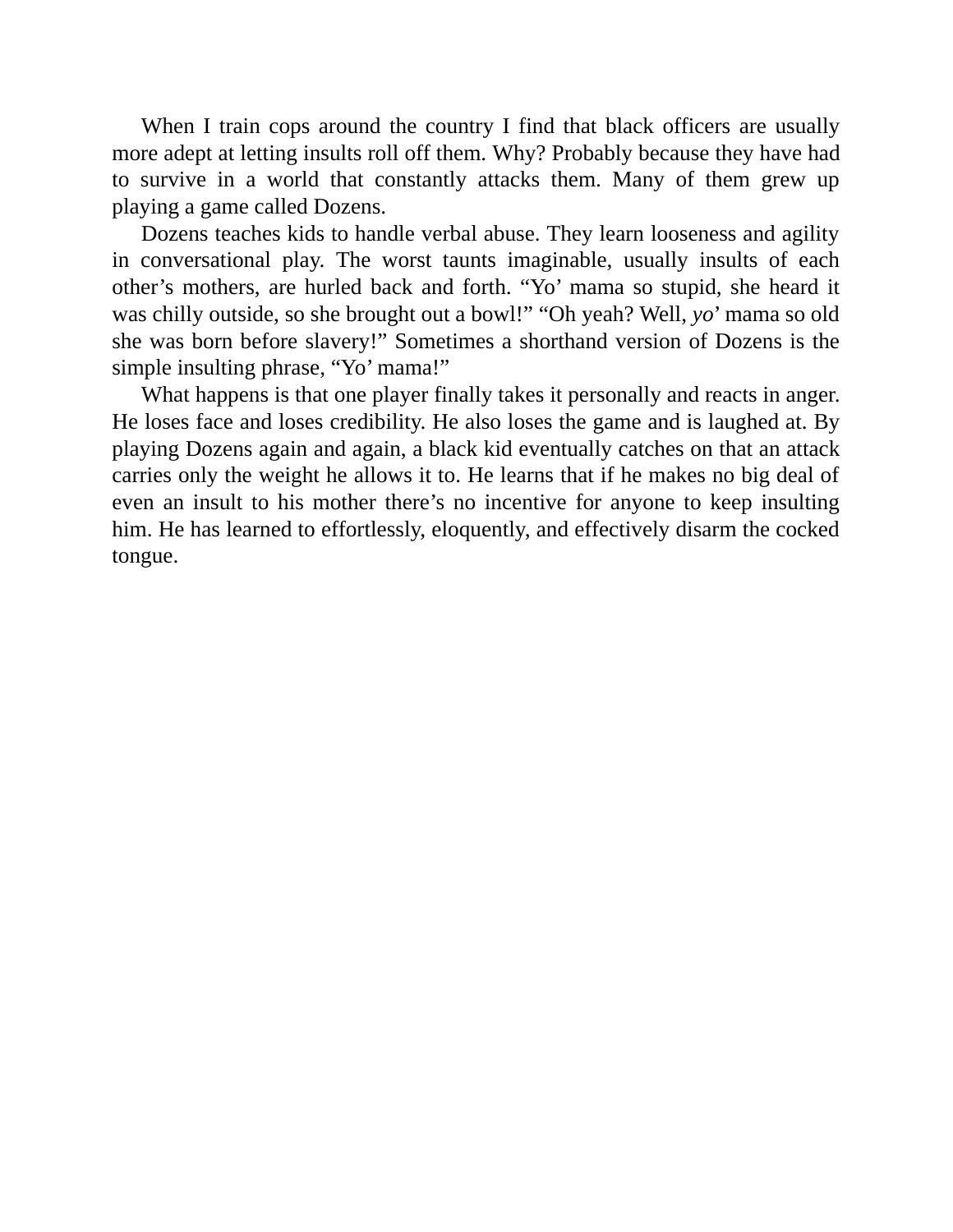### <span id="page-31-0"></span>**The Nice, the [Difficult,](#page-3-8) and the Wimp**

SOME NATIVE AMERICANS, primarily the Sioux and the Navaho, will look you in the eye under only two conditions: Either they happen to be your blood brother or sister (highly unlikely) or they're measuring you for the kill. Other Native Americans see a handshake as a sign of deference, and thus will offer a weak open hand and close it gently, considering the vigorous gripping of a hand as a sign of aggression and superiority. Many Hispanics are taught not to even glance directly into people's eyes, an act considered by several cultures as snooping on the soul. Many Asians still observe the gesture of looking at one's shoes as a sign of respect.

As our society becomes more culturally diverse, whites are quickly being displaced as a majority. There is a rising chorus of minority voices and an incalculable number of intercultural do's and don't's to be learned.

To calm someone brought up in the Western world, most people know to get outta his face and outta his space. Back off, give him some room. Yet when dealing with someone from the Middle East, say, an Egyptian or a Iranian, backing away from him would be the equivalent of telling Jewish American Princess jokes at the local synagogue. Moving away from a Middle Easterner tells him he is unworthy of your respect. Better to move closer, to speak reassuringly, to tell him, "It's going to be all right." Even a slight touch on the shoulder will do wonders.

How do we keep track of all this? Move in? Step back? Look a person in the eye? Look at his feet? It could make you crazy.

In Southern California they've got a real challenge. In Garden Grove, a medium-sized city about fifty miles south of Los Angeles, at least thirty-three

**[5](#page-3-8)**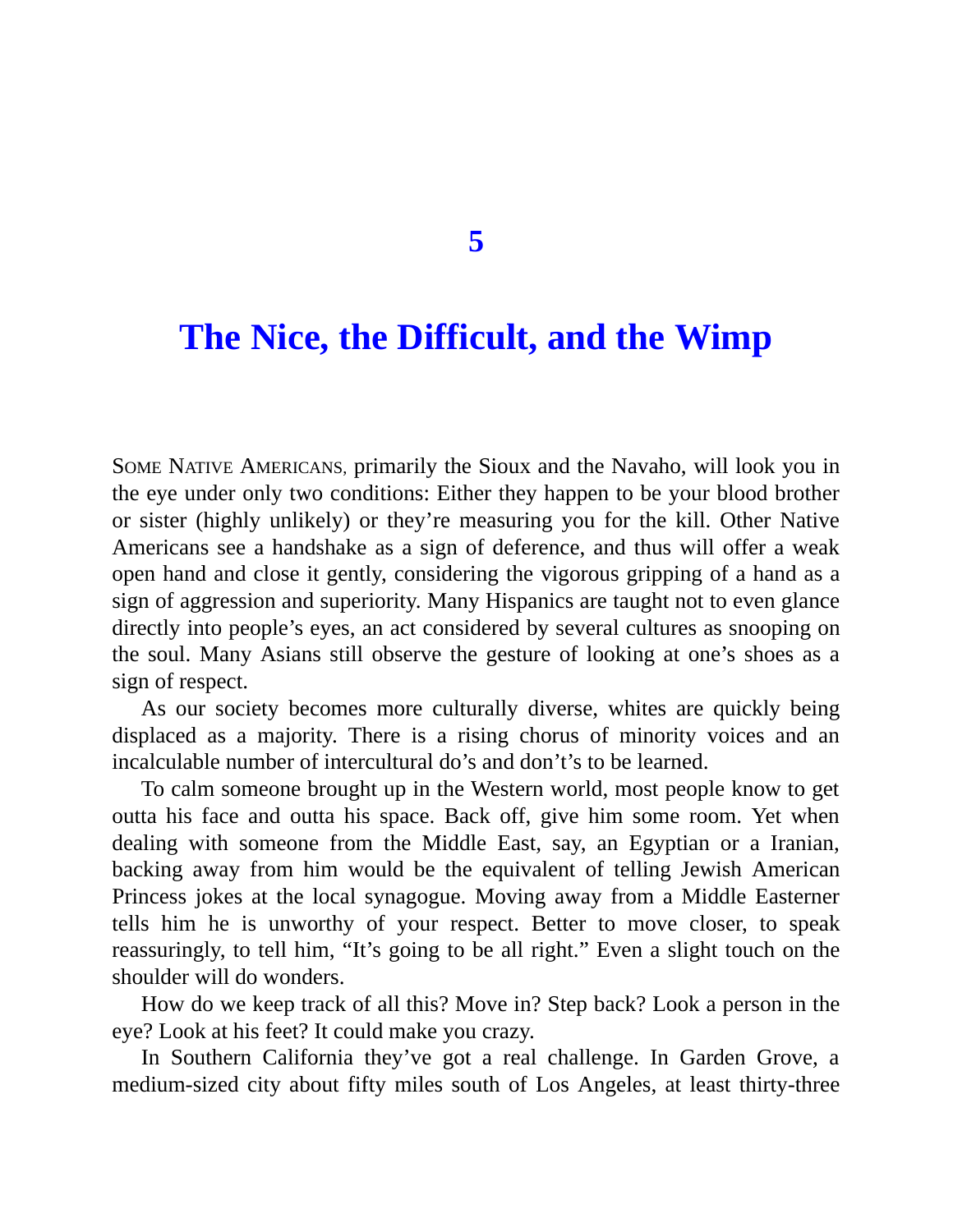different languages represent more than one hundred distinct cultures. Shopkeepers, gas station attendants, anybody who deals with the public, has to routinely deal with all these groups.

I've warned cops that if they serve even a minor felony warrant in a Thai or Laotian home they've got to be extremely careful not to step or stand on the threshold. In those homes the spirits of departed ancestors are believed to reside in the cracks of the threshold, and someone stepping or standing on that crack gives the resident the right to slap the offender upside the head. If you don't know the local customs and superstitions somewhere, it's better to politely ask, "May I come in? May I stand here? Do you mind if I . . . ?"

I don't even attempt to train people in the subtleties of handling all the different peoples in the world. That would be virtually impossible. You'll be happy to know that there is a far simpler method for effectively dealing with people. All you need know is that there are three basic types of people in the world, and each should be handled differently. These types cut across all cultures, races, nationalities, ages, and sexes.

There are Nice People, Difficult People, and Wimps.

If you're in a position of authority, Nice People will do what you ask them to do the first time you ask them. They like to cooperate. Tell a Nice Child to pick up his belongings, and he'll do it, probably right away. Tell a Nice Person to send in a payment, and the money arrives on time.

Nice People don't shake their fingers in the boss's face. They don't complain to hotel managers that their room is too close to the elevator or not close enough. They don't send food back to the kitchen if it arrives slightly over or undercooked.

My grandfather was a Nice Person. If he was stopped by a cop, he'd do exactly what he was told, automatically, even if the cop was nasty about it. As an attorney, he believed in the law more than he cared about a particular officer's execution of it. My grandfather would never give a cop any trouble, let alone anyone else. He considered it more egregious to make a scene than to make a point.

Nice People often have such a hard time saying no or sticking up for their rights that entire books have been written about them, such as *Co-Dependent No More, The Doormat Syndrome,* and *Women Who Love Too Much.*

Nice People are not your problem, but it's still wise to treat them as if they're important. If you don't treat them well, they may do what you want but will feel rotten about it. You'll lose credibility with them and gradually they'll stop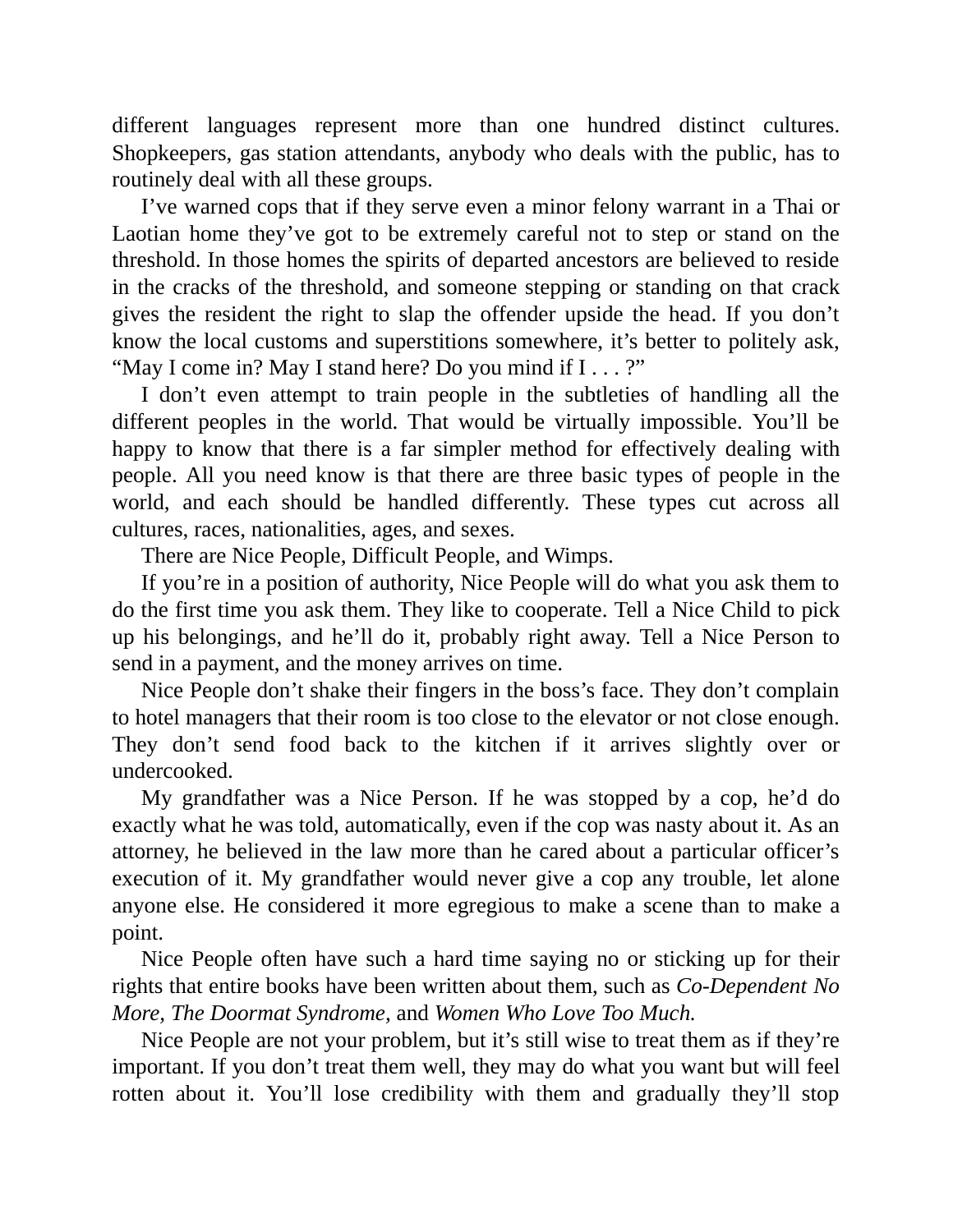supporting you. Besides, just because they are cooperative is no reason to take advantage of them or take them for granted. Treating them with respect is right because it's right. So few people are cooperative that you have to cultivate and cherish the ones who are.

I don't fit in the Nice People category. Maybe you don't either. I happen to be one of the Difficult People. By definition Difficult People will not do what you tell them the first time you ask. It doesn't matter how diplomatic you are. It's simply not in their nature to say, "Oh yes." Their nature makes them say, "Why? What for?" Difficult People are as eager to argue a point as Nice People are to cooperate.

Difficult People are also often persnickety. They would have no hesitation about interviewing a teacher before they decided whether to enroll in a class. They think nothing of insisting that a merchant pay shipping on an item that was out of stock when they visited the store.

Remember Meg Ryan's Sally to Billy Crystal's Harry in the movie *When Harry Met Sally?* When Harry orders his meal, he says, "I'll have the number three." Sally says, "I'd like the chef's salad, please, with oil and vinegar on the side and apple pie à la mode. But I'd like the pie heated and I don't want the ice cream on top. If not, then no ice cream, just whipped cream, but only if it's real. If it's out of a can, then nothing."

"Not even the pie?" asks the waitress.

"No," says Sally, "just the pie but then not heated."

You can be sure that if the waitress had told Sally it was impossible to substitute strawberry for vanilla, Sally would have wanted to know why.

The word *why* throws people off, especially those not accustomed to having their orders challenged. When I first went on the streets as a cop, the word really irritated me. It seemed it was all I heard.

"Step over here a minute please, sir."

"Why? What'd I do?"

"May I see your driver's license?"

"Why?"

In those days I barked, "Because I asked for it," acting pompous and inviting a tough time.

Gradually I learned that *why* is the bottom line in America. That little word can be one of the most powerfully destructive or constructive words in any language. It is the Horatio Alger question that built this country and tore down the Berlin Wall. Thirty years of the cold war didn't do that. It was the word *why.*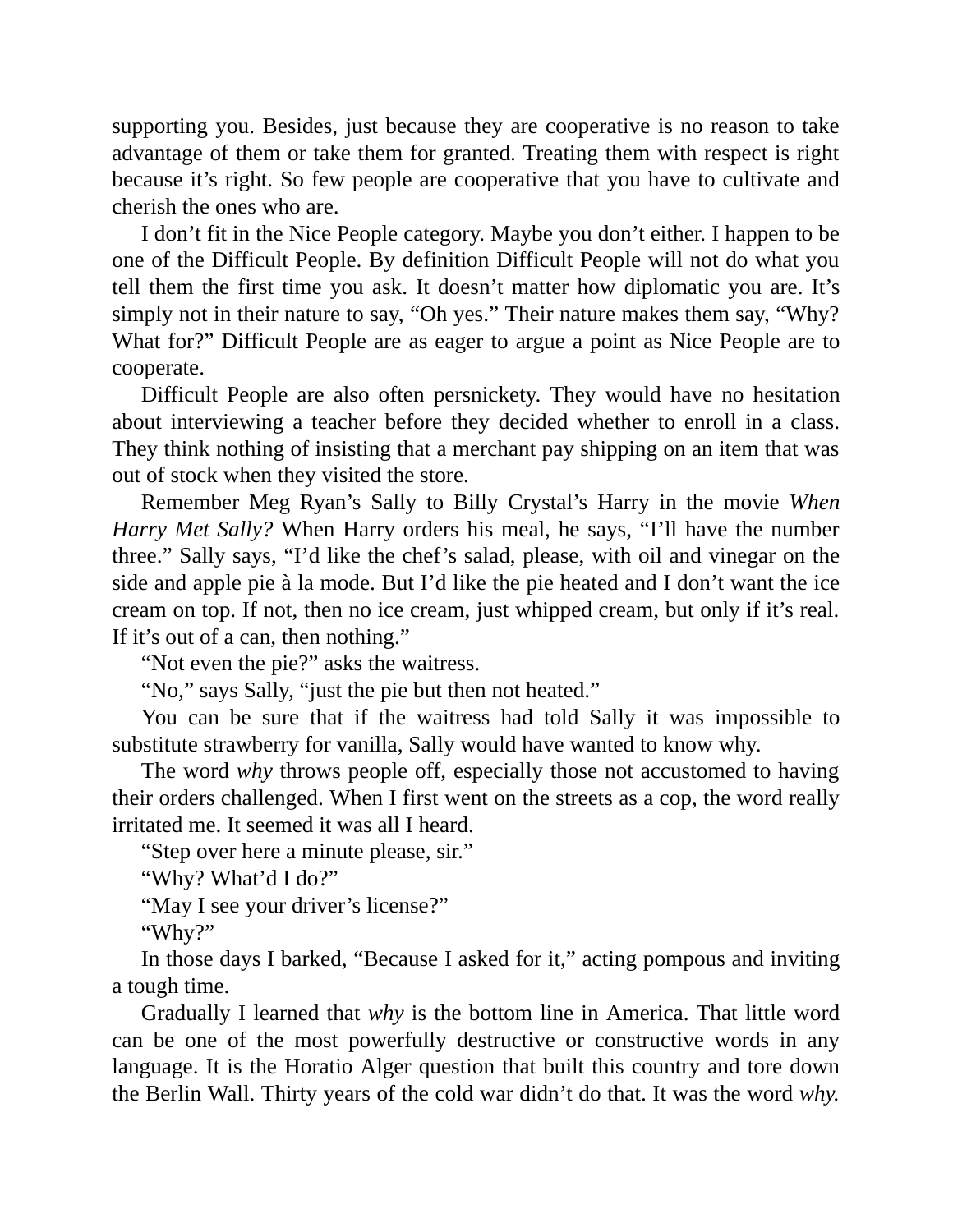The Soviet Union disintegrated when the Russian republics began asking, "Why should we take our orders from Moscow?"

*Why* is the word that created everything from lunar landings to drive-through hamburger joints. It is the word that irritates parents more than any other, but it also is a sign that children are growing up and maturing.

"Why?" is the most American question there is. The second and third most American questions—and sure to infuriate—are "Who do you think you are to tell me what to do?" and "Where do you get your authority?"

The fourth all-American inquiry, which, if you can answer it, will help you deal with the first three, is "What's in it for me?"

When Difficult People challenge your authority, it is usually pointless to explain why you've asked them to do something. They may not even care that you are authorized to make your request. They may not even care about the consequences of failing to obey. But they are always interested in how the deal might benefit them. When I want voluntary compliance from a Difficult Person, I explain early on what's in it for him. As clearly and specifically as I can, I show him what he has to gain. Only when that doesn't work will I tell him what he stands to lose.

With kids it may be useful to inform them that if they keep their room clean every day they will be entitled to a long session of unsupervised Nintendo madness. If that's not enough incentive, remind them they will forfeit the same privilege if they insist on living in a pigsty.

The first principle of physical judo is to not resist your opponent. Instead, move with him and redirect his energy. Ignoring or dismissing a question is the same as resisting it. In Verbal Judo you do not try to shut out pesky questioning of your authority, reasons, or methods. It's important to always answer, rather than dismiss the question when someone asks *why.*

Instead, leap into those questions, turn them into outrageous opportunities. See questions as invitations to explain yourself, to tell what you do, to fill someone in on your views. Here's the chance to educate a person, to win his respect, and provide him with deeper understanding so he won't go away angry.

Say a library patron demands to know why citizens have to pay late-return penalties on materials that are public property. The librarian could snap that such penalties are meant to discourage tardiness and discourtesy and thus keep the materials available to a wider range of people. But that tone would insult the patron. How much better to calmly explain with a smile that the fines pay for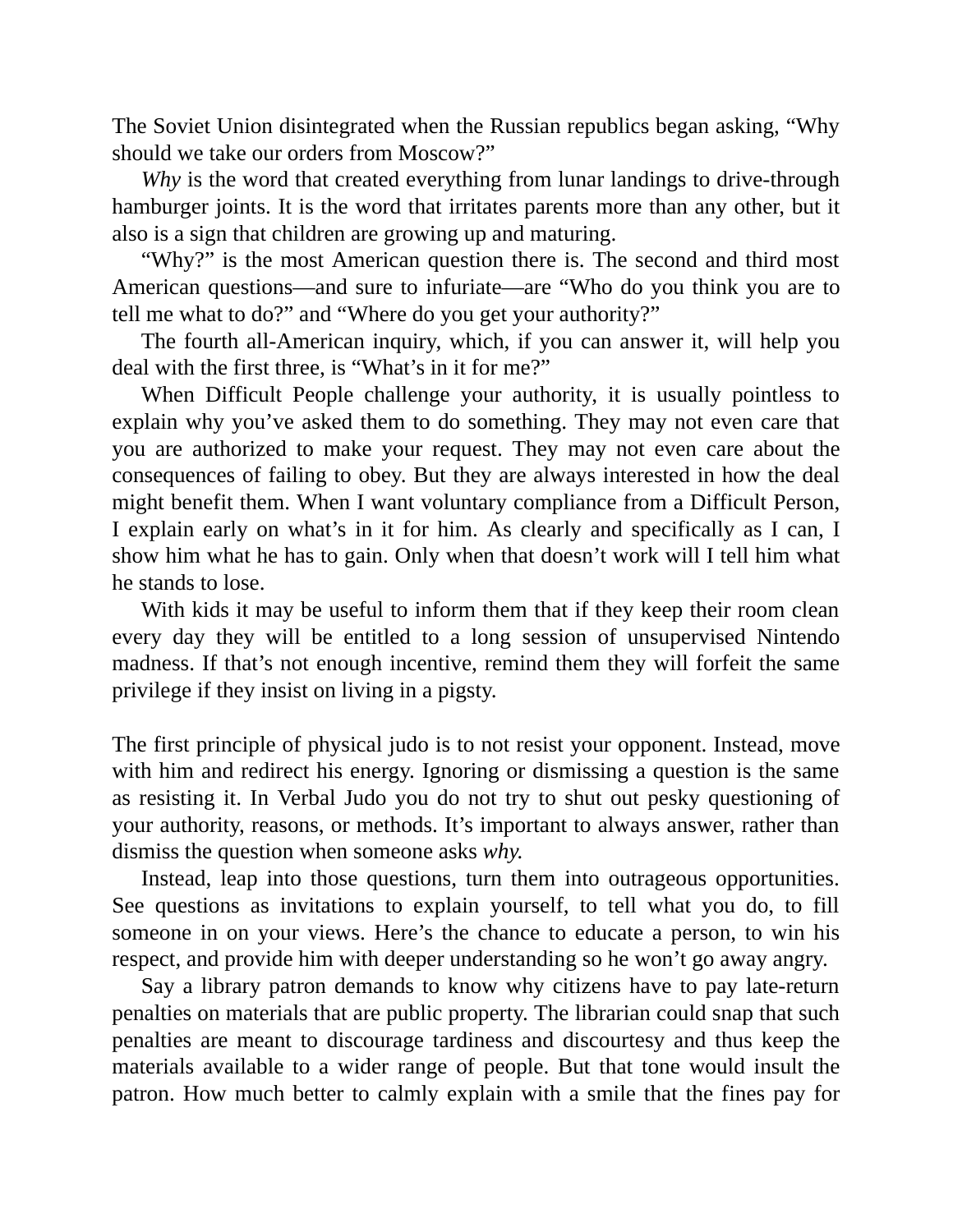videotapes, lecture programs, books, periodicals, and many other wonderful things the patrons enjoy without charge.

I stopped being irritated at Difficult People asking "Why?" all the time when I realized that I am one of them. They're my kind of people! When someone says, "No, that's wrong. You can't do that to me. What gives you the right to tell me what to do?" I get interested. That's a challenge. I actually enjoy it now when Difficult People look me in the eye and say, "Why do I have to do that?" It gives me the opportunity to explain why it's in their best interest to comply.

Difficult People built this country. We need to allow room in our system for them and their questions. If you can carry this mind-set with you, one that appreciates other people's sense of dignity and self-worth, curiosity and healthy suspicion, you'll never be upset by people who initially challenge your authority. You'll never back away from fussbudgets who nag you to do something especially for them when it's not in your repertoire of services. You'll never go home with a knot in your stomach because you were asked to explain the reasons for what you did or didn't do.

There's a big payoff in all this: When you shift from resisting to appreciating and even welcoming Difficult People, things become interesting and less tense.

The toughest bird of all is the Wimp. Wimps are the ones who sound like Nice People but are closet Difficult People. To your face they say, "Oh yes," "I agree," "You're right." They may even compliment you on your words, ideas, or even clothes. They've got the courtesy rap down cold. But later they get you back, in the back, baby.

These backstabbers are customers or colleagues who act friendly and pretend all is well with your relationship. Then they bitch about you to your boss, to their friends, and to anyone else who'll listen (and who doesn't love to listen to bad mouthing?). These are the people who will file lawsuits and hire a lawyer to do their fighting for them. If you've ever had a complaint that took you by surprise, you can bet it came from a Wimp, someone who didn't have the guts to tell you to your face that he had a problem. Generally you can assume that you didn't handle the Wimp properly when you first encountered him or you didn't recognize him as a Wimp and see the grievance coming. Admittedly, most Wimps are good at Wimpdom, making them hard to detect.

Wimps do not like authority. They hate being told what to do. On the other hand, they don't have the guts to challenge you. Wimps want revenge. They feel the need to even the score. These are the ones who snipe from the corner, sitting in meetings and making disparaging remarks just loud enough to be heard by a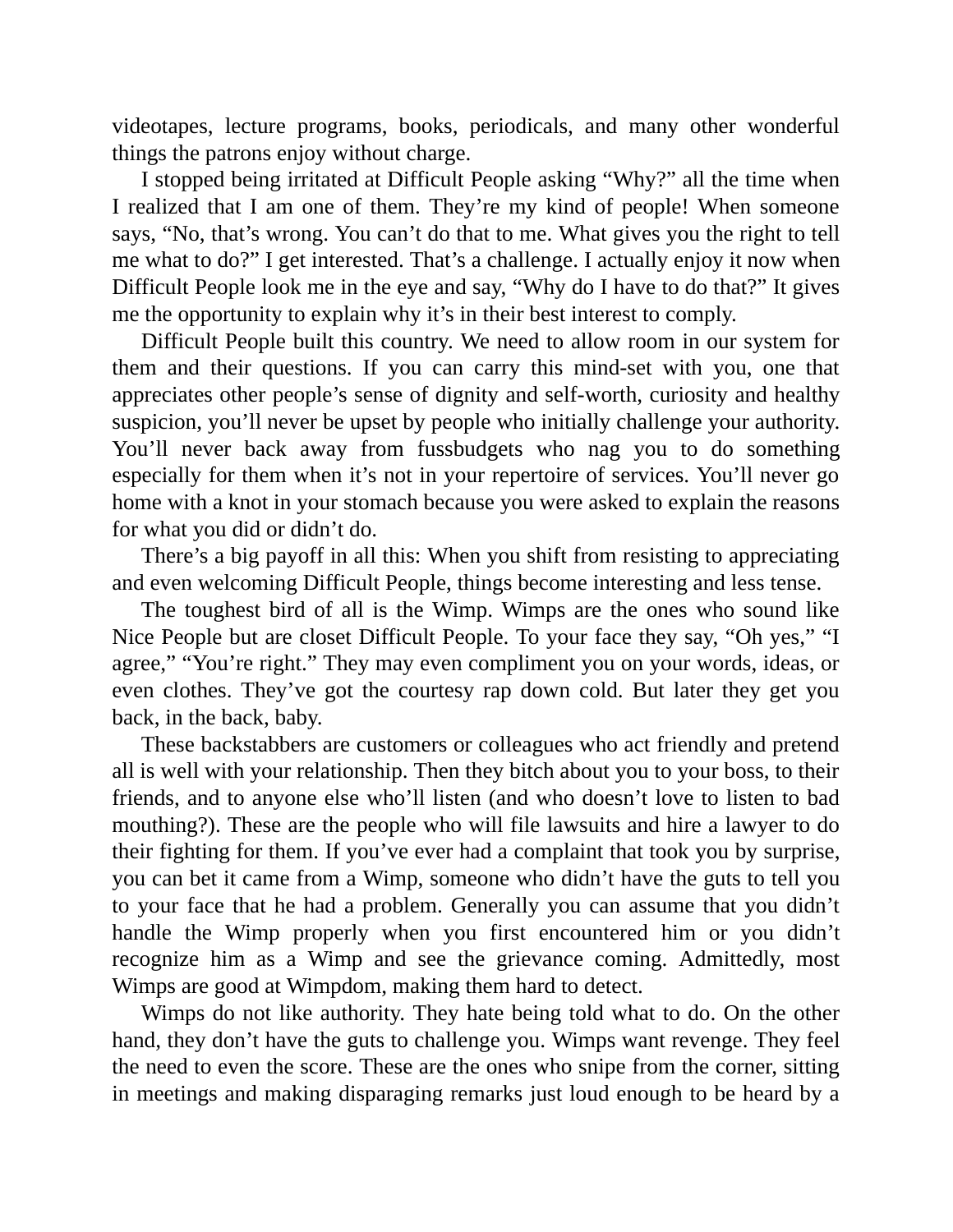few and generate laughs of derision.

I frequently face Wimps in my classes, yes even among cops. I have found the best way to deal with them is to strip them of their camouflage. Not honest enough to be straightforward Difficult People—who are much easier to deal with —Wimps usually want to hide behind other people. Often they sit in the back of a room or against the wall or near a pillar or post.

When I'm teaching Verbal Judo and I hear people mutter, "That's a bunch of garbage," I don't let it pass.

I say, "Excuse me, what was that you said? I'd like to know." When they try to wave me off or laugh it away, I persist. "No, tell me so I can speak to it."

The Wimp has been stripped of his cover and now he has to put up or shut up. Now he can either make a legitimate point, ask a question, or shut up. And if he shuts up he has lost credibility with his peers. If nothing else, that eliminates the sniping.

Many think it's best to ignore Wimps, but that's just another form of resisting them. Ignored or resisted, they grow stronger. The basic principle here is to confront them honestly. They immediately weaken.

Resist the urge to gossip about these people or snipe back at them. Those are Wimp techniques, and they are often better at them than you are, unless you too are a Wimp.

Outside of my training sessions, in private, I'm even more direct with Wimps. Notice that when I'm flushing them out of their cover in the class setting I'm not embarrassing them. I'm letting them embarrass themselves. If they have a good point or something constructive to say or ask, they can. I haven't put them down or challenged them. I've merely courteously asked them to repeat their comment or question because I missed it. Privately, however, I might be more straightforward. "I understand what you're doing," I'll say. "If you continue, we're going to have a problem. I won't put up with this."

The pure Wimp, true to form, will immediately back down and even apologize. I still watch them like hawks, however.

Exposure is totally unsettling to Wimps. Once you've blown their chickenhearted covers, by and large they will leave you alone. They'll either realize that their tactics don't work with you and give up, or they'll find someone else to bother.

Learning to identify and distinguish the Nice, the Difficult, and the Wimp is a basic first step in your journey of mastering Verbal Judo.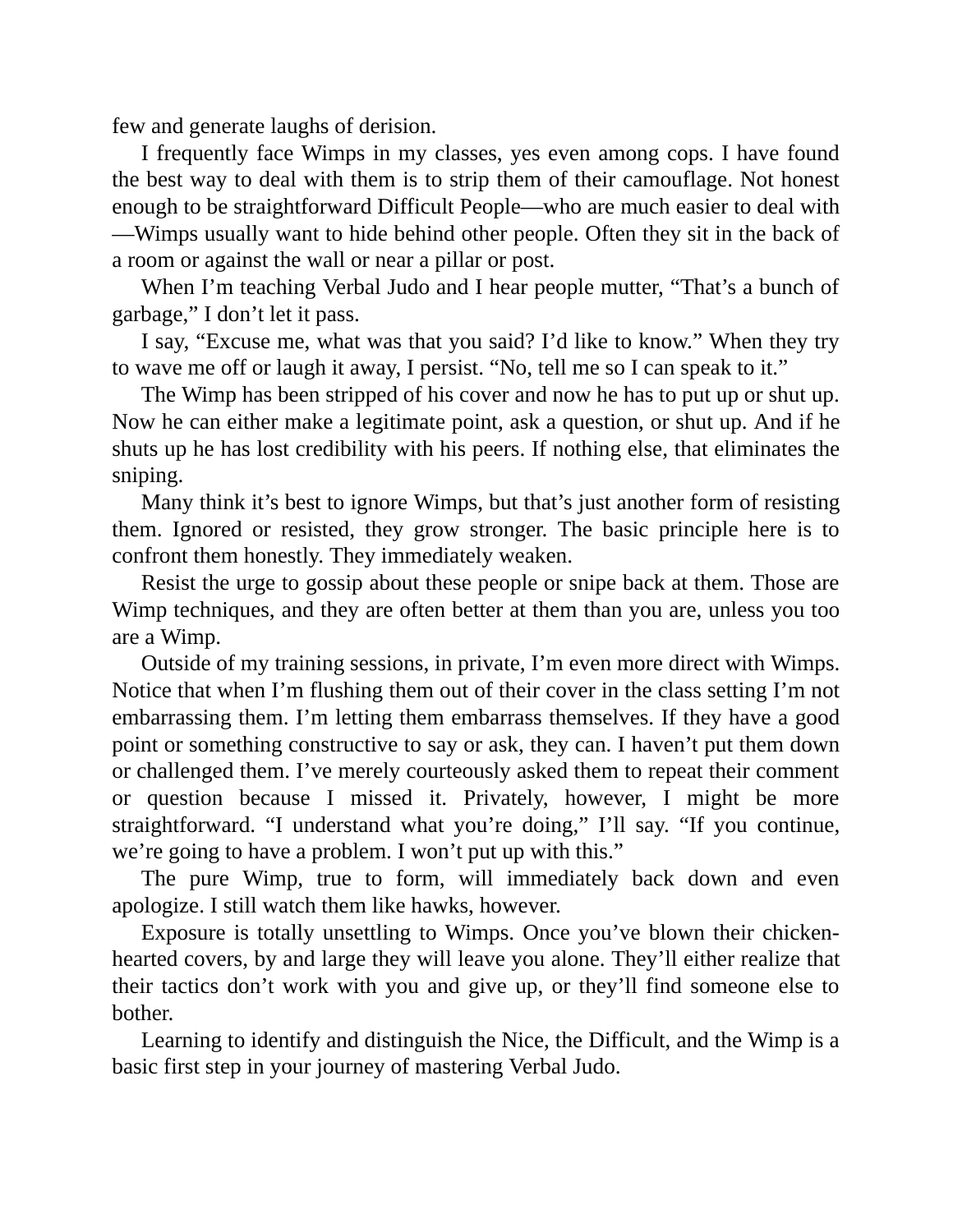# **Eleven Things Never to Say to Anyone** *(And How to [Respond](#page-3-0) If Some Idiot Says Them to*

*You)*

#### **1. "COME HERE!"**

Ironically, this command actually means "Go away," especially when said by an intimidating authority figure. Many street people automatically translate the phrase as "Run like the devil!"

To you and me, "Come here!" is vaguely threatening. It says, "You haven't obeyed me, so now I'm ordering you to move when I want you to move."

I learned in police work that it's much more effective to casually approach a person and say, "Excuse me, but I need to chat with you a second," or even "Could I chat with you a second?" I gave the other party the feeling that he had some choice, but my implication was clear.

It's best to control the location for such encounters. Samurai warriors cautioned their students to never let an opponent pick the fighting terrain. The reason was simple: Those who didn't choose found themselves with the sun in their eyes and/or on loose ground.

If someone with no authority orders *you* to "Come here!" and doesn't seem to have legitimate reasons, ask, "Why? If you don't get a satisfactory answer, become a street person and run like the devil.

#### **2. "YOU WOULDN'T UNDERSTAND."**

**[6](#page-3-0)**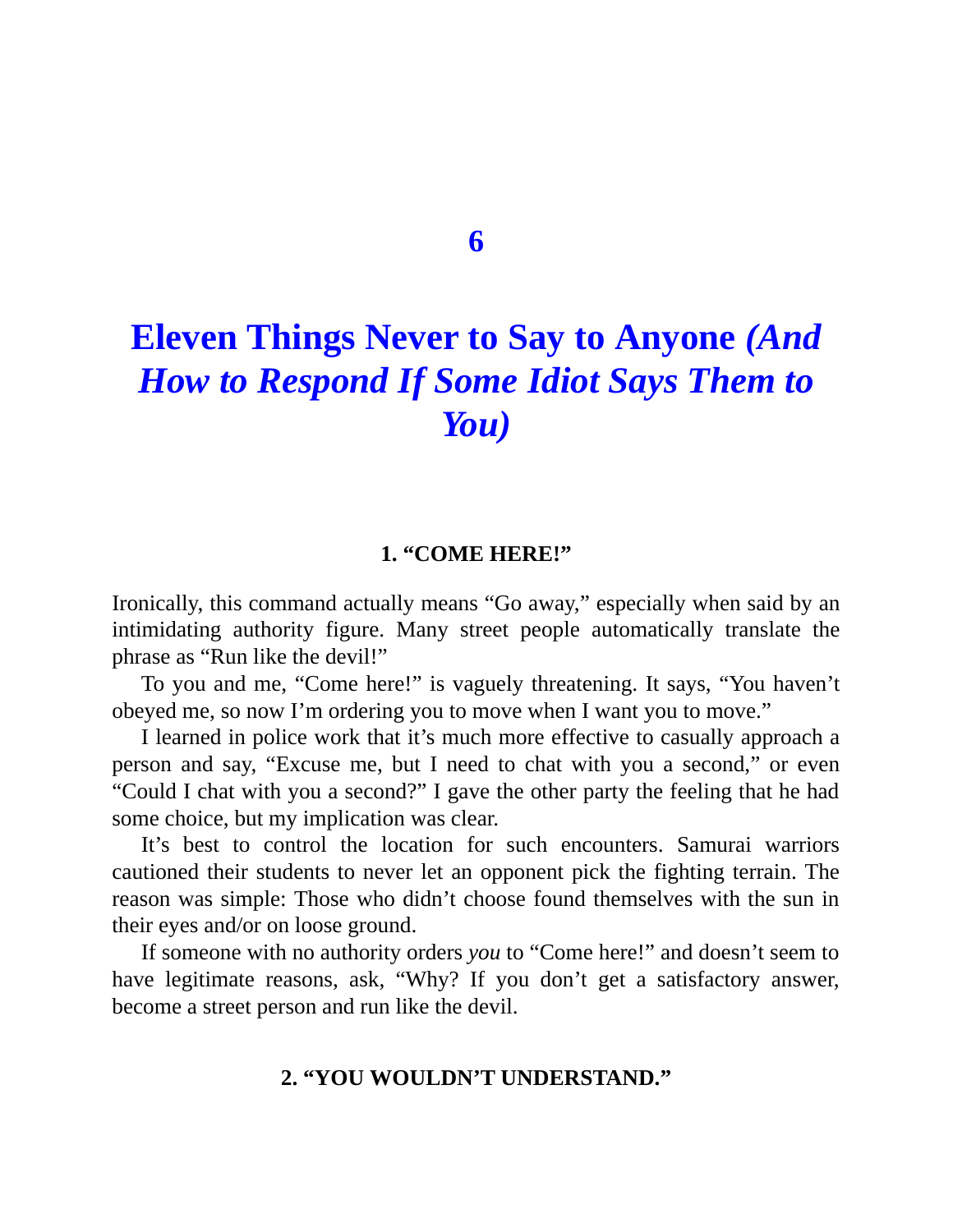I don't know about you, but I find this phrase so insulting that I can almost hear the comma and then "stupid" implied at the end. No matter who this is said to, it puts the listener off. Better to say, "This might be difficult to understand, but . . ." or "Let me try to explain this . . ."

There's no harm in warning people that what you're about to say is complicated and that it's okay if they don't get it at first. You can even put the onus on yourself: "I hope I can explain this . . ." Just don't prejudge their ability to comprehend. And certainly don't whip them in advance for what may be your failure to communicate.

If you're being pressed to reveal something you don't want to reveal, avoid the convenient lie that the person wouldn't understand. Just say, "I'd rather not answer that," or the more emphatic, "I'm not willing to answer that."

If someone brushes *you* off with "You wouldn't understand," insist, "Yes I would. Try me. I want to help."

#### **3. "BECAUSE THOSE ARE THE RULES."**

That phrase would make just about anybody want to throw up. But if you're enforcing rules that exist for good reasons, don't hesitate to explain them. Your audience might not agree, but at least they will have been honored with an answer. For instance, if you tell children they have to go to bed at a certain time and they demand to know why, explain that they will be less cranky and able to have more fun the next day if they get adequate sleep. Tell them that you need their help in doing your job as a parent. "It's my responsibility to bring up healthy, happy kids. You do your part, and I'll do mine."

If you fall back on "Because those are the rules," you'll be judged an insensitive, uncaring oaf. It will appear you are more concerned with your own authority than with the other person's welfare. You may be told, "So what? The rules are wrong."

If all you can do is to repeat that "rules are rules and those are the rules," your listener knows you're weak and can't support your order with logic. When you're desperate you'll find yourself saying, "I don't have to explain; I'm the boss [mother, father, authority, one giving the orders]." But if you can put the rules or policies in context and explain how they contribute to everyone's wellbeing, you not only help people understand, you help them save face. And you're also much more likely to gain voluntary compliance.

Should someone—who hasn't had the good fortune to read this book—tell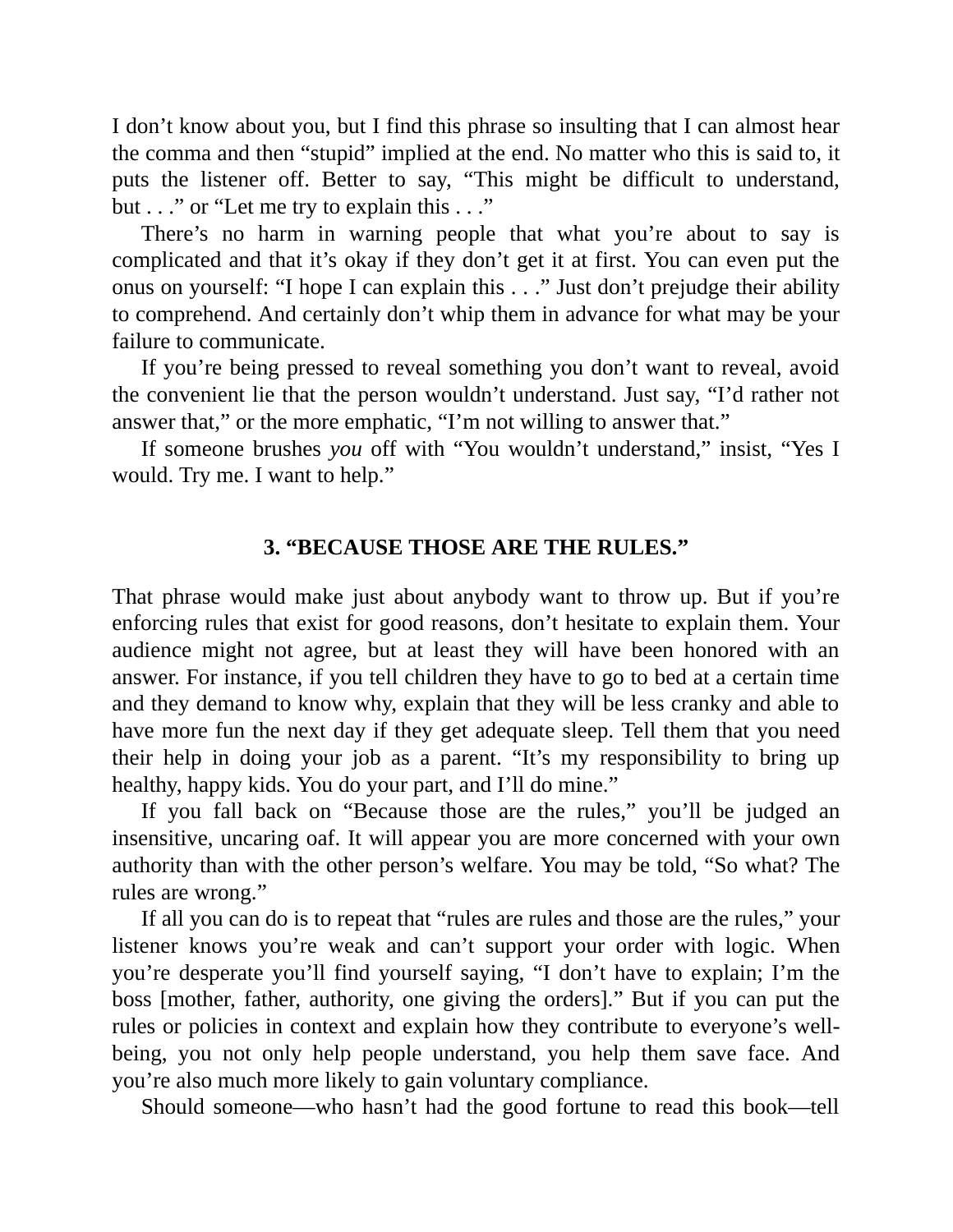*you* "Because those are the rules," say, "Could you please tell me why this rule was created? It doesn't make sense to me, and if you could help me understand why it was made, it would be much easier for me to follow."

#### **4. "IT'S NONE OF YOUR BUSINESS."**

Here is the slam-dunk of verbal abuse. It's usually said by a frustrated parent, but it's occasionally heard among friends too. The phrase angers people because it brands them as outsiders and brusquely cuts them off. It also exposes you as someone who doesn't have a good reason for answering the question. It makes it seem that you have no power behind your position.

Rather than saying, "It's none of your business," explain why the information cannot be revealed. You can usually do this without revealing more than you want to. If it's a confidential matter, say why. For instance, "The parties involved would not want me to say anything without their knowledge or permission, and I want to honor that—you understand."

If you're simply uncomfortable revealing something, just admit that, rather than making the other person feel like a jerk. Telling him it's none of his business leads only to conflict. Have you ever heard someone reply, "You're right. It's none of my business and I shouldn't have asked"? No, he usually reacts angrily and keeps badgering until you blurt out something you shouldn't have.

If someone barks at *you* that something is none of your business, and you disagree, gently but firmly point out, "It *is* my business, and here's why."

#### **5. "WHAT DO YOU WANT** *ME* **TO DO ABOUT IT?"**

What a cop-out! The pseudo question, almost always accompanied by sarcasm, is seen as an evasion of responsibility. It's also a sign that you're exasperated. It's often said by untrained sales clerks in response to complaints, but it's also heard among friends, spouses, and co-workers at the ends of their ropes.

When you say "What do you want *me* to do about it?" you can count on two problems: the one you started with and the one you just created by appearing to duck responsibility.

Rather, offer to help sort out the problem and work toward a solution. If it truly is not in your area of responsibility, point the complainer to the right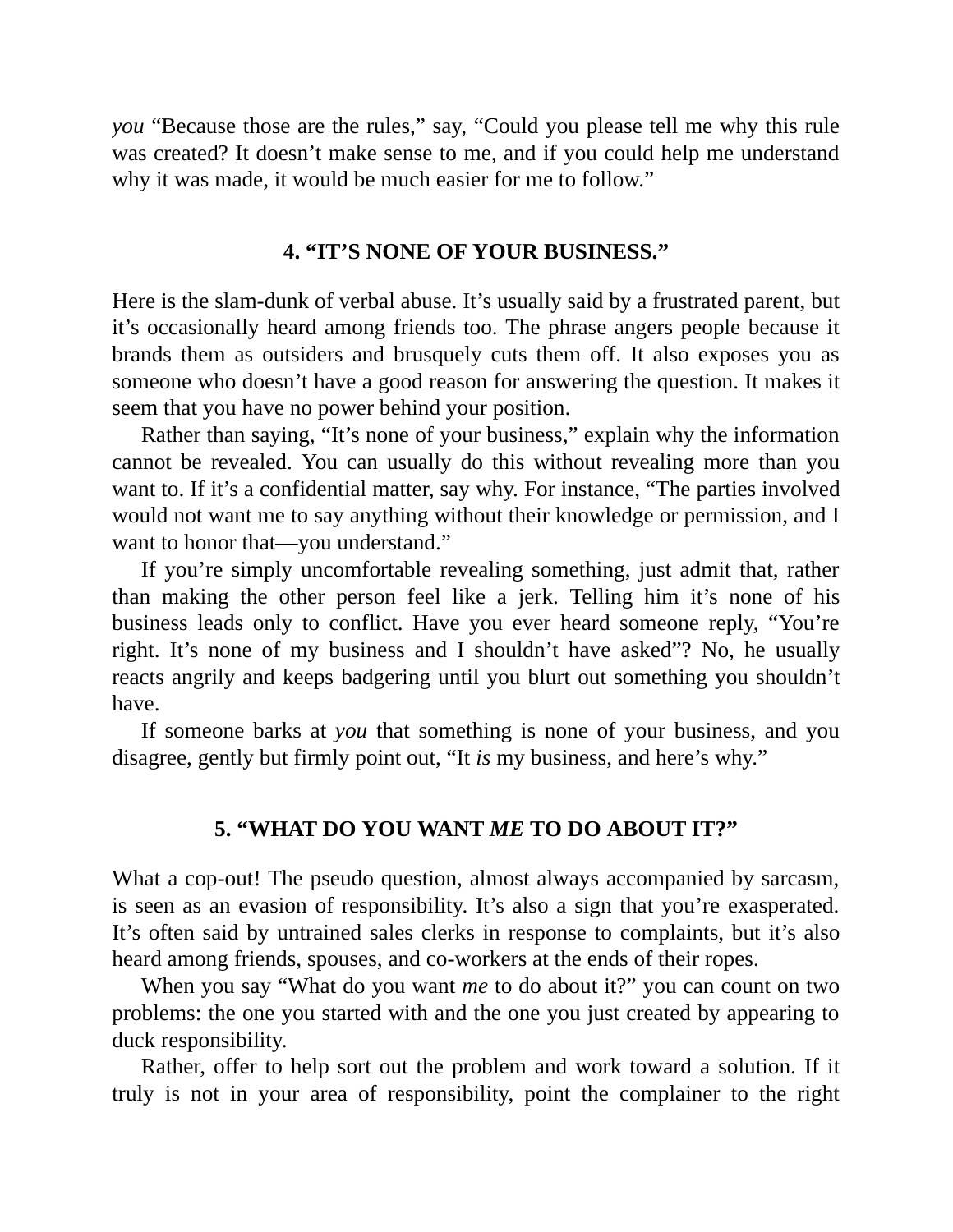department or person. If you're unable or unqualified to assist and you haven't a clue how to help the person, nicely say so and apologize. You didn't do anything wrong, but an apology almost always gains you an instant ally. No one wants you to feel bad for something that's not your fault.

Say, "I'm sorry. I really don't know what to tell you or what else to recommend, and I wish I did. I'd like to help, but I can't." A concerned tone will enhance your credibility and convey that you're not secretly just trying to pass the buck.

If someone asks *you* "What do you want *me* to do about it?" start by explaining, "I want you to listen to me and help me." Then politely explain exactly how the person can help.

#### **6. "CALM DOWN!"**

I have a lot of fun with this intrinsically contradictory command, in my seminars, especially with police officers but also with service personnel. I scrunch up my face into a mean grimace and ask them how calming it is when I say (shouting now), "Calm down!"

The command flat out doesn't work. In fact, it almost always makes people more upset. If you've ever tried this on your friends or family, you know. "Calm down!" is criticism of people's behavior and implies that they have no right to be upset. Rather than reassuring them that things will improve—which should be your goal—you have created a new problem. Not only is there the matter they were upset about to begin with, but now they need to defend their reaction to you.

Rather, put on a calm face and demeanor, look the person in the eye, touch him gently if appropriate, and say, "It's going to be all right. Talk to me. What's the trouble?"

If someone says "Calm down!" to *you*, say, "Look, I'm obviously not calm and there are reasons for it. Let's talk about them." That should open the door for that person to help, but if he doesn't respond in a more meaningful way, further discussion is probably unwise. And if you're not calm, it's probably better to leave.

#### **7. "WHAT'S YOUR PROBLEM?"**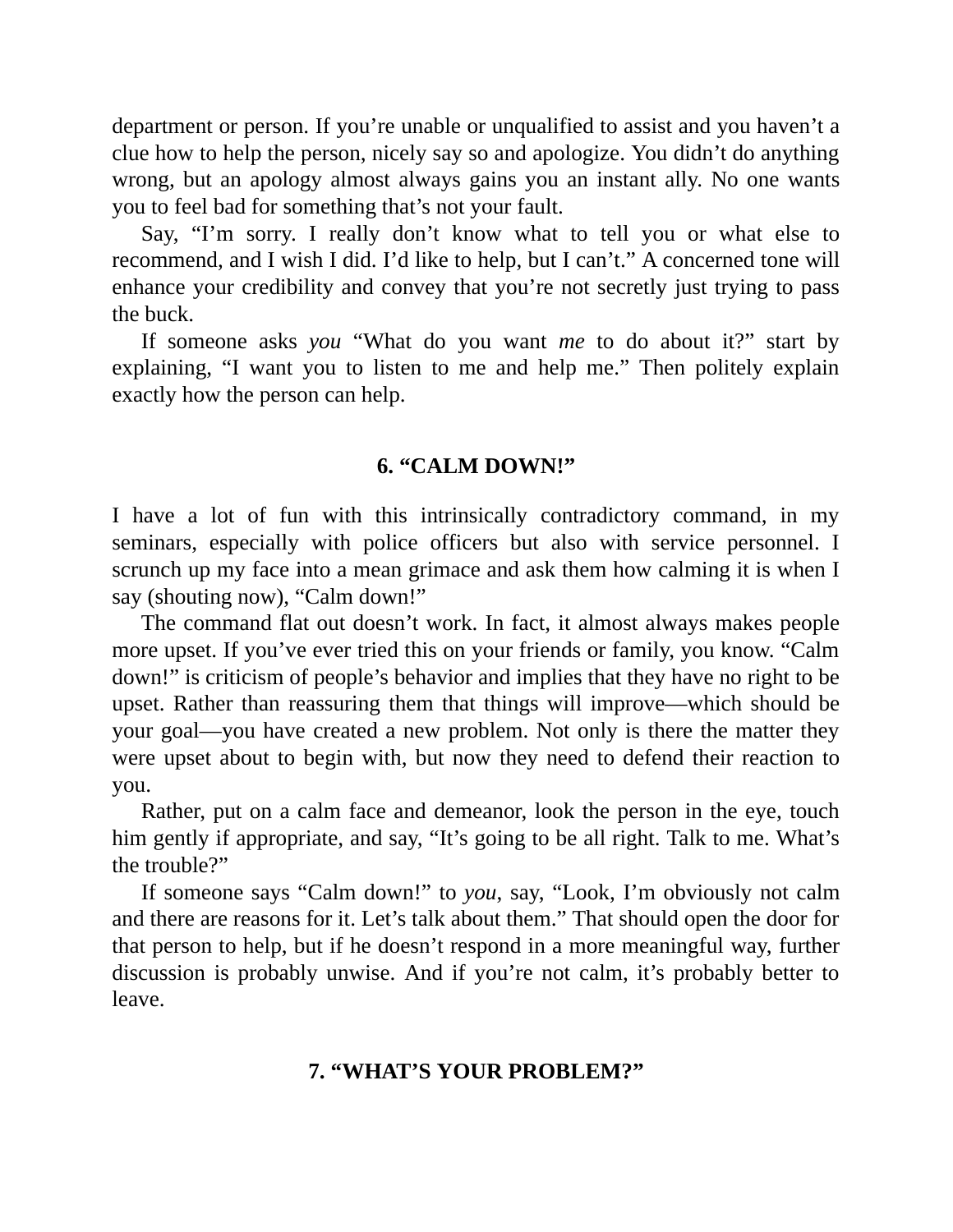This snotty, useless phrase turns the problem back on the person needing assistance. It signals that this is a "you versus me" battle rather than an "us" discussion. The typical reaction is defensive. "It's not *my* problem; *you're* the problem!"

The problem with the word *problem* is that it makes people feel deficient or even helpless. The word can transport them back to grade school when they felt misunderstood and underrated. Nobody likes to admit he has a problem. People prefer to think of solutions. "What's your problem?" makes them feel as if they've already failed.

Rather, say, "What's the matter? How can I help?" Then you can start a real discussion of the issue.

If someone is unenlightened enough to ask *you* "What's your problem?" say, "It's not a problem, it's just something I need to discuss. Can we talk?"

#### **8. "YOU NEVER . . ." OR "YOU ALWAYS . . ."**

These absolute generalizations are lies. Is it true that a child *never* cleans up his room? (Okay, bad example. That may be true!) Is it true that your spouse is "*always* late"? Accusatory generalizations are rarely true and indicate that you have both lost perspective *and* will soon lose the attention of your listener.

Tell someone he never listens to you and he will either remind you of several times when he has or he will be tempted to spitefully prove you right and ignore you. You also make him angry and leave him feeling there is no way he can ever please you.

Better to turn the burden upon yourself and seek his help. "When you are late without calling, it makes me feel as if you don't care about me or my schedule." That should elicit an apology or at least an explanation. But if you jumped in with "You never call . . ." you're more likely to be reminded of the three times in the last month when he *did* call.

If someone uses such absolute phrasing to you, see if you can see his point. Say, "I know it seems I never help out, because often I don't. But let's talk about it. Is that the real issue or are you upset about something else?"

#### **9. "I'M NOT GOING TO SAY THIS AGAIN."**

That is almost always a lie on the face of it, because what usually follows the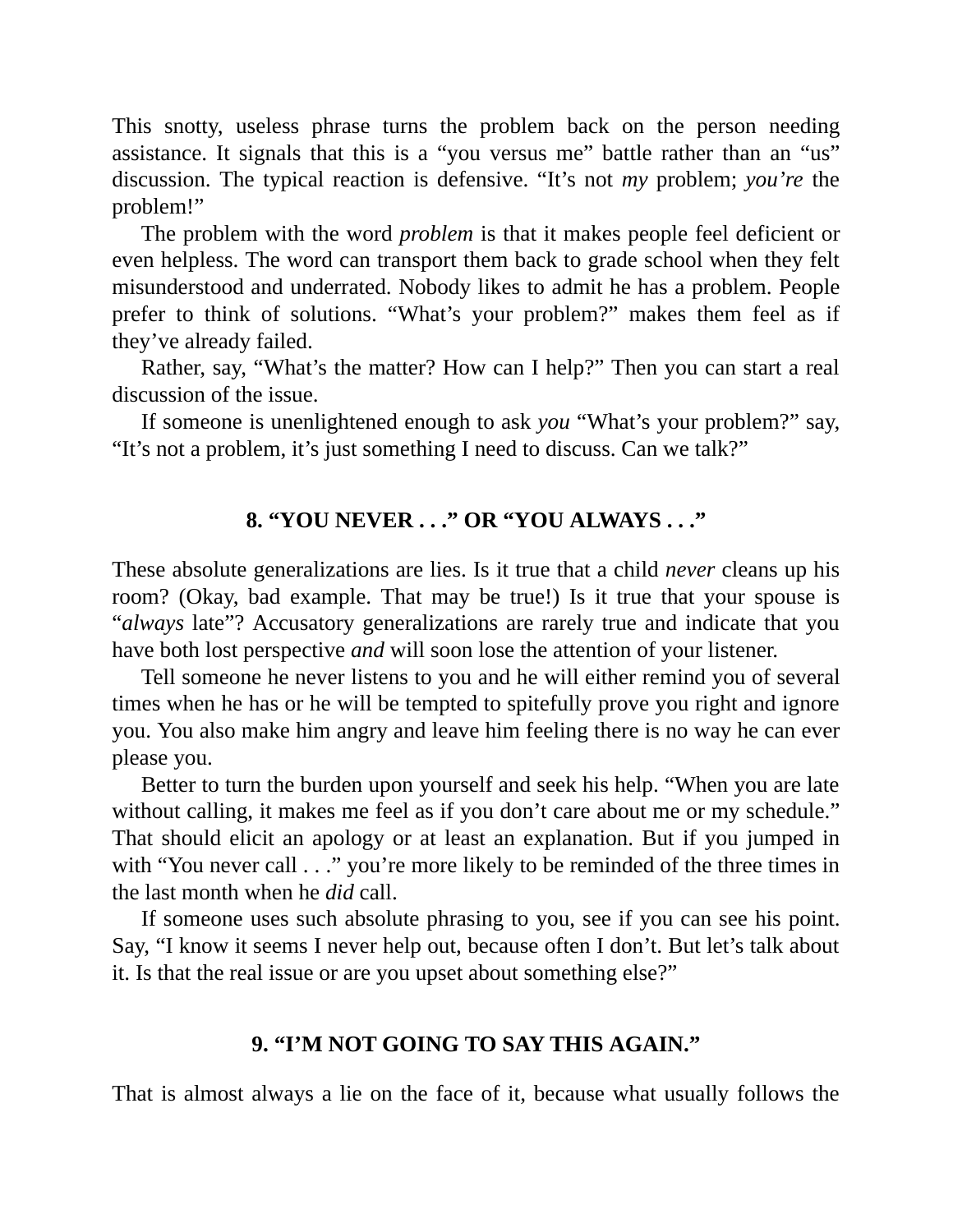above phrase? The thing you just said you weren't going to say again! And you will probably say it again and again. This threat traps you, because if you're really not going to repeat yourself, you're left with one option: action. If you're not prepared to act, you lose credibility.

If you *are* prepared to act, you have tipped off your adversary and he can plan to react to or subvert you. Better to not reveal all your options at once.

If you need to emphasize the seriousness of your words, say, "It's important that you understand this, so let me say it again. And please listen carefully."

If someone tells *you* "I'm not going to say it again," just answer with sincerity, "Okay, I got it."

#### **10. "I'M DOING THIS FOR YOUR OWN GOOD."**

That is guaranteed to turn any listener into an instant cynic. No one believes it. It begs the sarcastic comeback, "Oh yessssss. Sure, I bet."

If what you are doing really *is* for the other person's benefit, show him that. Offer reasons. Give concrete examples of how his life will improve because of what you're doing. Just as I encourage cops to tell perpetrators to surrender early so they don't have to spend the night in jail, away from their own table and hot food and loved ones, there is a benefit that can be pointed to for anyone you're trying to encourage to do something—for his own good.

If someone tells *you* "I'm doing this for your own good," ask for specifics. If what he says doesn't match your notion of what constitutes your own good, say so. Remind the person, "No one knows me better than I do. I'm the best judge of what is for my own good, just as you're the best judge of what is for your own good."

#### **11. "WHY DON'T YOU BE REASONABLE?"**

Not once in my life has anyone come up to me and said, "You know what? I'm in left field today, totally irrational." People may know they're a little forgetful or flaky or out of it, but they're not going to admit to being unreasonable. So you're only inviting conflict with a question like this.

Instead, allow people to become more reasonable by being reasonable with them. Use the language of reassurance, saying things like "Let me see if I understand your position," and then paraphrasing their own words. That not only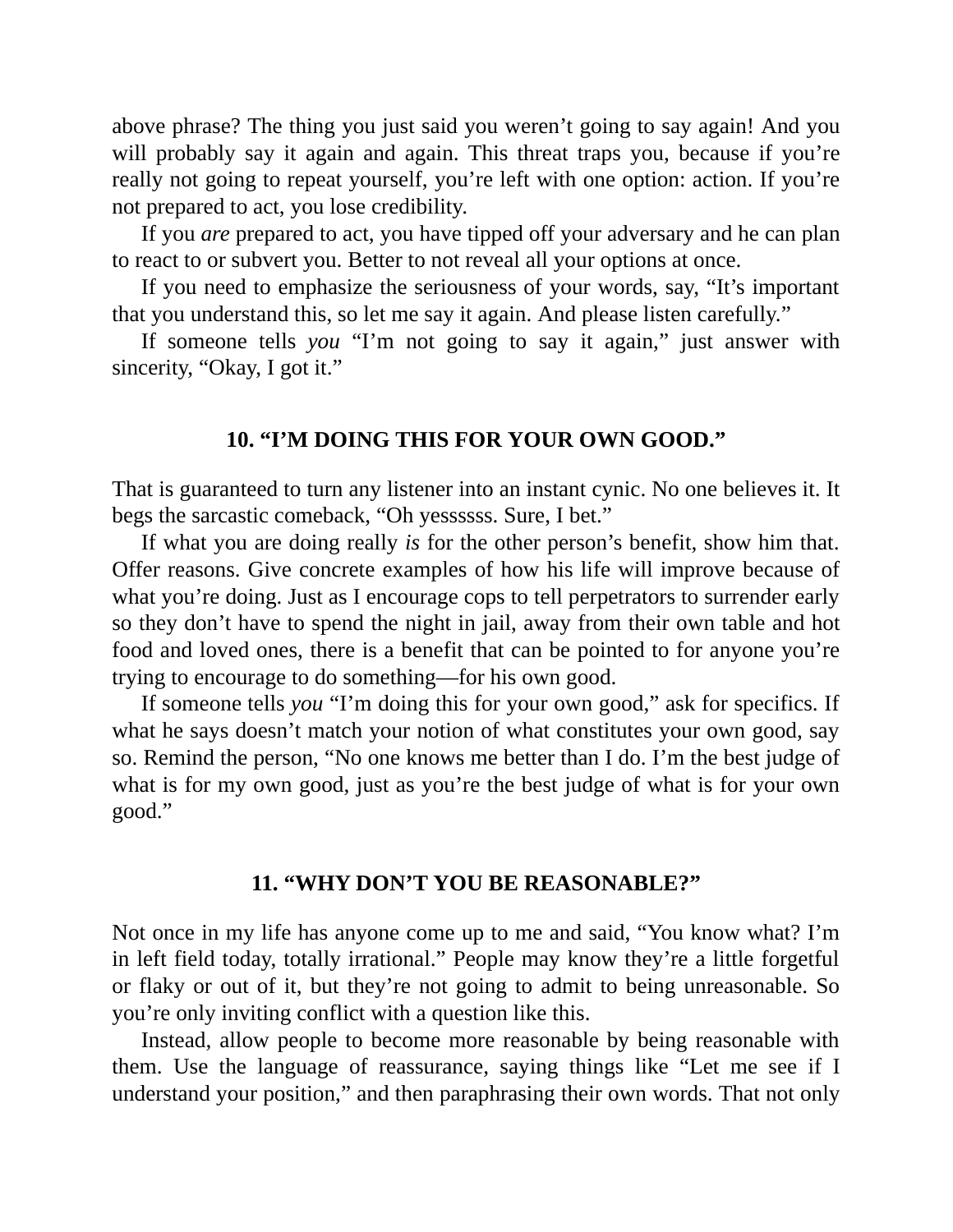assures you that you're hearing them correctly, but it also enables them to see their own view as you see it. That approach starts to absorb people's tension and makes them feel your support. Then you can help them think more logically and less destructively, without making the insulting charge implied in the question.

If someone asks *you* "Why don't you be more reasonable?" force yourself to slow down. Take a deep breath and in a slow, thoughtful, nonthreatening voice, say, "I'm being as reasonable as I know how, and with any luck, I'll get better. But apparently I see the issue differently than you do."

You will have deflected the attempt to put you down without further antagonizing the person.

If you can begin cutting these eleven examples of fightin' words from your vocabulary, you will take giant strides in your mastery of Verbal Judo, the gentle art of gaining voluntary compliance through empathic persuasion.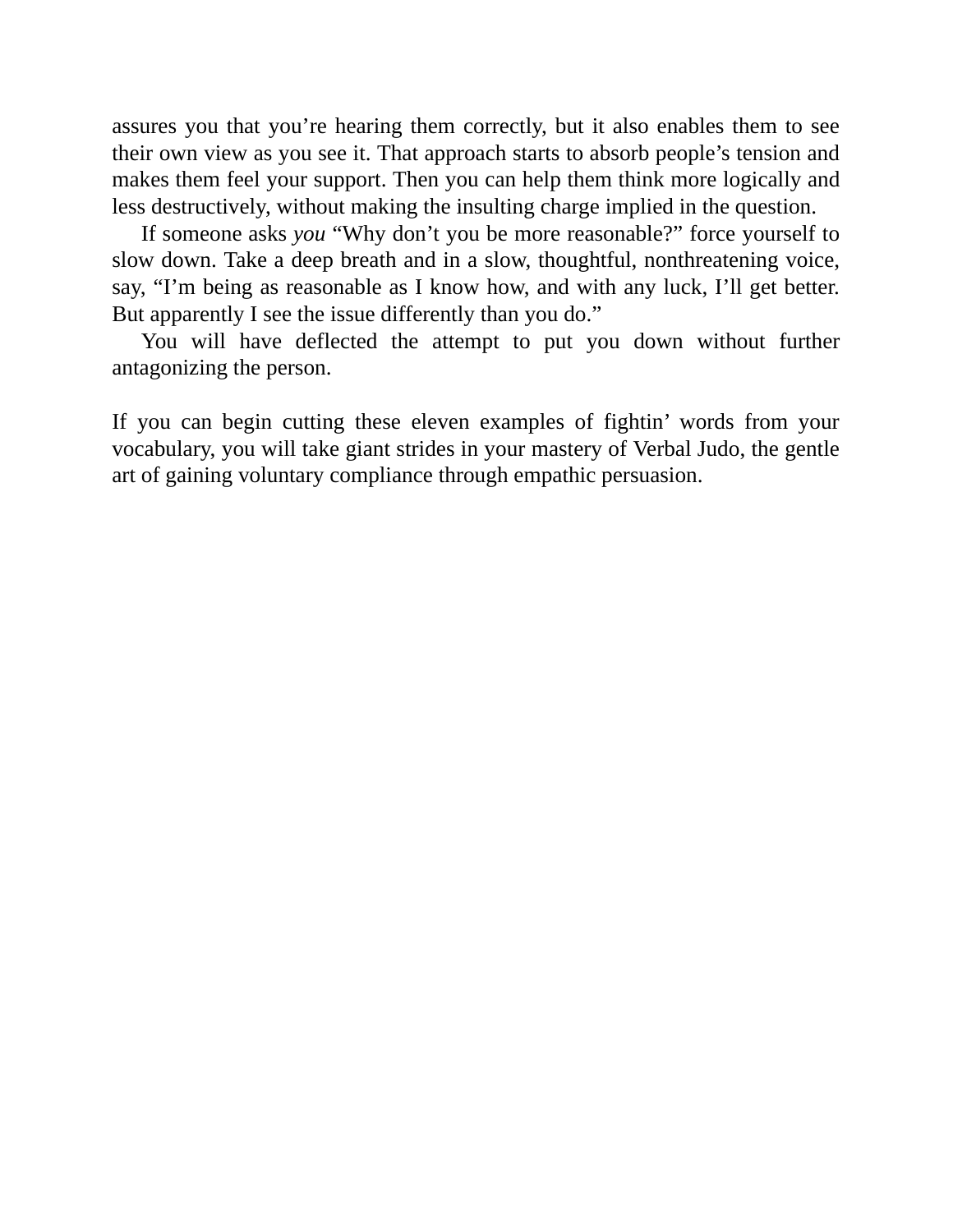**[7](#page-3-1)**

#### **The [Crucible](#page-3-1) of the Street**

WHEN I LANDED a teaching job at Emporia State University in Kansas, I tried to keep a hand in both the physical and the academic worlds, which made me a strange bird. I wasn't your typical professor who practiced judo and tae kwon do karate on the side and rode with the local cops as a reserve in his spare time. My colleagues thought I was nuts.

After ten years I had just about had it with the urbane atmosphere of the campus. I was on so many committees I was meeting-ed to death. When I was finally assigned to a committee whose sole purpose was to oversee the work of the other committees, I was near the end of my rope. That's when I got serious about the reserve program at the local police department.

As soon as I started doing "ride-alongs" and training on the job, I fell in love with police work and knew I needed to get away from college teaching. I was becoming obnoxious at the university, trying to tell my colleagues how they didn't really know anything about communication skills, and that the cops were the real experts. When I finally made the break, they were probably relieved to see me go.

The very first night I was out by myself, I found I did not know how to communicate. I stopped a car after midnight for going through several stop signs at high speed. As I shone my flashlight inside the car, I noticed marijuana all over the floor. "You, sir," I snapped, "step out!"

The man grabbed the steering wheel with arms as big as my legs and snarled, "I ain't gettin' out!" He added a few choice profanities, and I was stunned. My students sure never talked to me that way! My children didn't talk to me that way. I couldn't remember a sentence put that forcefully to my face.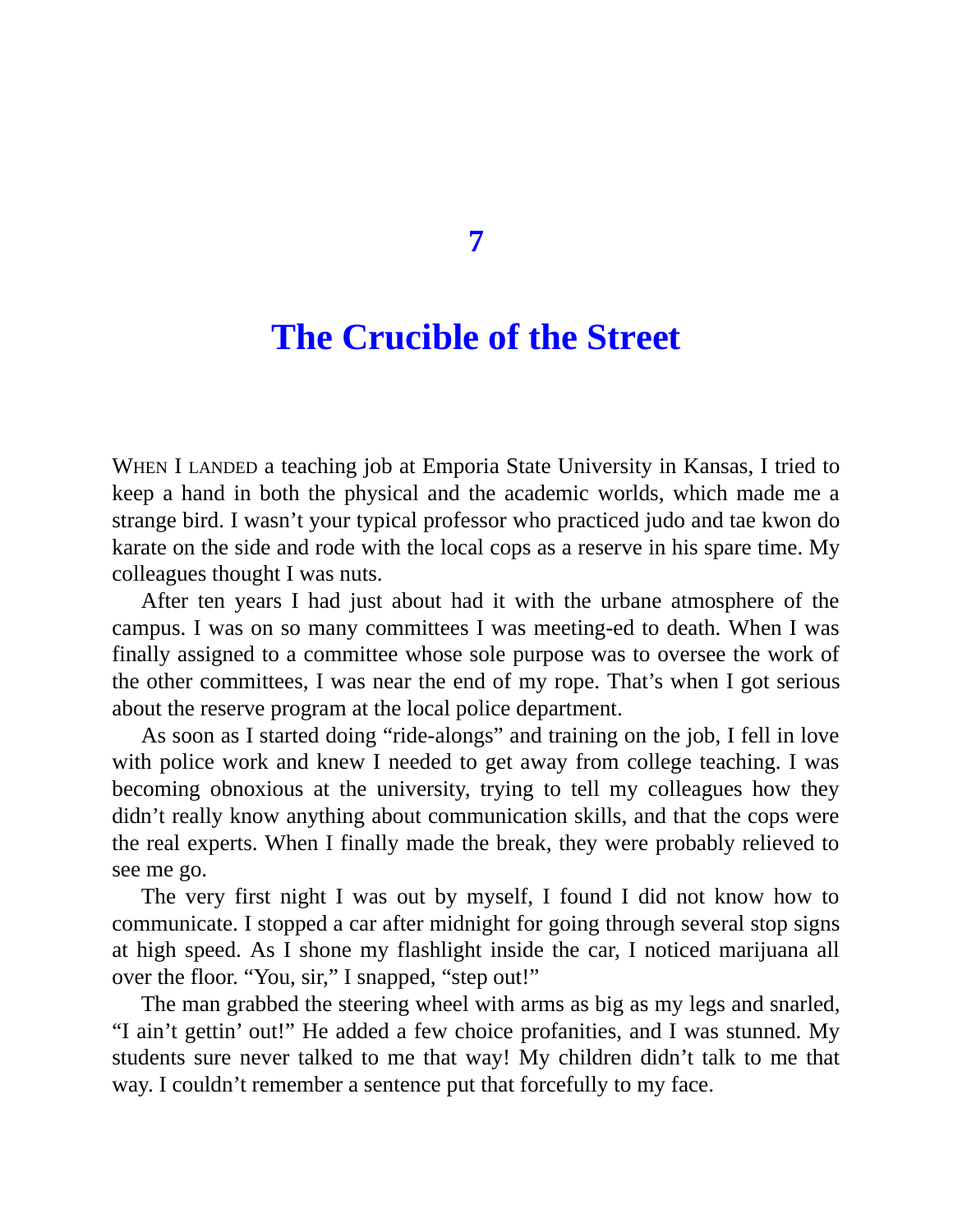I didn't know what to say, so I just repeated my command. And he said, "I ain't gonna do it!"

Now what? I stood there in my brand-new police boots, looking good. My uniform was clean and crisply pressed. I had a snazzy, all-weather grip on my stainless steel .357 magnum. I was rocking back and forth on 210 pounds stretched fairly taut over six feet two inches, and I was feeling in shape. Even my patrol car was looking good. Everything was looking good, but I was just standing there rocking back and forth, back and forth, and nothing was happening.

So I came up with the worst sentence you can come up with. It rose effortlessly to my lips. "I'm not going to tell you again, sir. Step out!"

The man just looked at me and said, "Why don't you stop talking about it and do something about it?"

I figured his advice was probably better than mine, so with him calling the shots, I acted. With my black belts in tae kwon do and combat judo, I know how to lay hands on people, so if that's what he was begging for, I was ready and willing to comply. I'd been doing that all my life. I ripped the car door open, pulled him out, and threw him to the ground. I cuffed him up and dragged him to jail. You can bet I felt pretty good about it too.

About an hour later I ran into somebody who gave me more verbal hassle, and I only asked him twice. See, I was learning. He resisted so I threw him down, cuffed him up, and took him to jail. I was made for this job. Things were working my way.

About quarter of seven in the morning, I was putting the patrol car away beneath the police department when the dispatcher radioed me that there was a drunk banging on the windows. "Could you move him on down the street?"

Could I move him down the street? Man, you're talkin' to John Wayne here. I went up and asked the drunk only once. I said, "Sir, would you cooperate with me and move on down the street?" When he snarled unintelligibly at me, I threw him down, cuffed him up, and took him to jail. It was the wrong night to be fooling with the toughest new cop on the beat. I went home feeling good.

At about 11:00 A.M. I was awakened by a call from the chief of police, who asked if I would come to his office. "I want to chat with you." I dressed quickly. Though I was thirty-five, not twenty-one, I was still so brain-damaged that I went down there thinking I was about to get a commendation because of my good night.

As soon as I walked in I noticed that the chief's voice had changed from the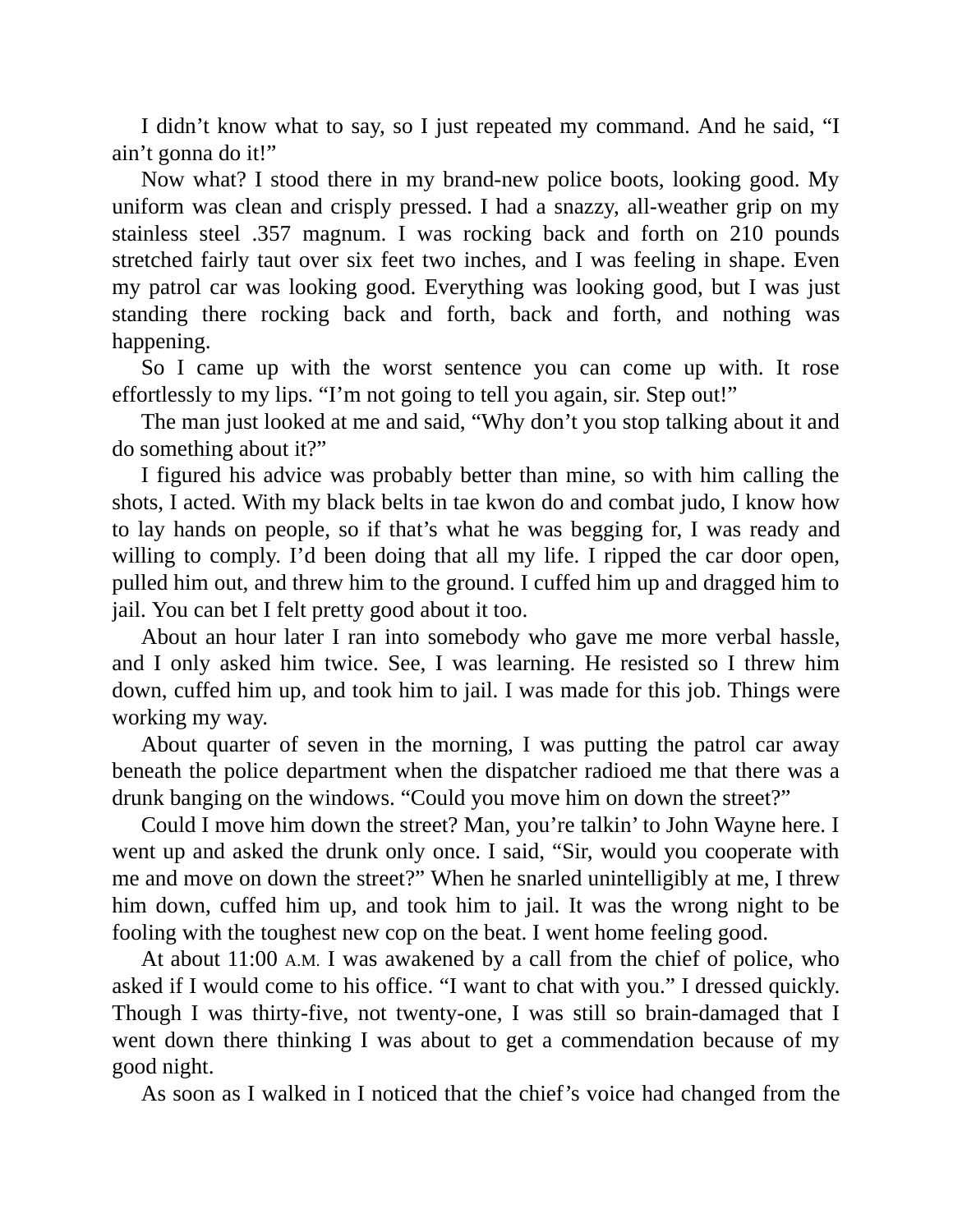voice I had heard over the phone. "Take a look through the one-way glass into my waiting room and then sit yourself down!"

There were two couples, big as gorillas, sitting on hard chairs, clearly not pleased. "Who are they?" I said.

The chief said, "No, George, that's my question. Who are those parents and why are they here complaining about your behavior with their sons? What in the world happened out there last night?"

Suffice it to say my explanations weren't good enough. The chief impressed upon me that I had gone about my work all wrong, that there was a better, more conciliatory way to do things. "You've got to reason with people, George."

"Well, Chief, what should I have said? A man tells me, 'I ain't gonna do what you say,' what am I supposed to say? I want to be a good cop. Give me the words, and, by gosh, I'll use those phrases."

The sad fact was, he didn't have any phrases. He told me I should be more persuasive, more reasonable, and try other tactics, but I left with no concrete examples. All he said was, "Don't let it happen again." I went home, snapping like a Doberman. I'd come in for a letter of commendation and gone away with a condemnation, so I was not a happy camper.

The only thing I learned that night was that there was something I didn't know. I didn't have a clue to the goal of persuasion. That's why I teach it now. I don't teach reasoning, I don't teach argument, I don't teach debate. I don't even teach logic. I teach the lost art of persuasion, how to effect voluntary compliance.

Because of my frustration and the newspaper-and-phone approach used by Bruce Fair several days later, I soon began to learn more about communication on the streets than I ever had learned in a college classroom. It was clear that the vast majority of police work was verbal, not physical. Recent studies have shown that police work is 97 to 98 percent oral interaction. (It's even higher in most other professions.)

As I analyzed the verbal and nonverbal communication of the cops I worked with, patterns began to emerge. There were peacemakers and troublemakers, some officers who could end a brawl with a few choice words and others who virtually started fights by lumbering on to the scene as if ready to take on all comers.

Different cops used different styles, but the effective ones invariably employed the same profound and—I believed—definable principles I knew from the martial arts. I soon realized that these principles worked in all sorts of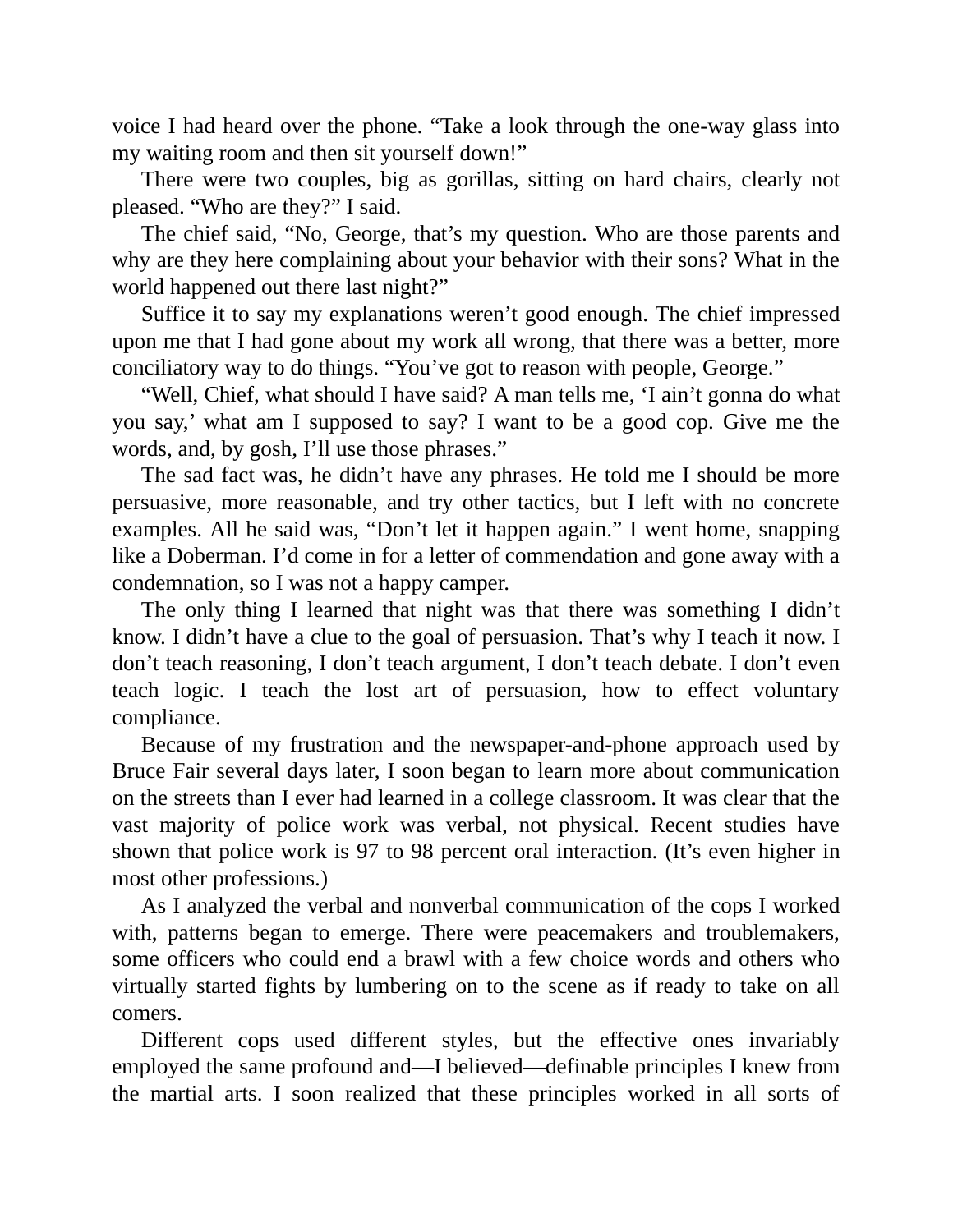situations. They could help anybody get what he or she wanted—whether that meant arresting a thug without a fight or persuading a storekeeper to issue a refund. If I was right, the same principles would work on everything from soothing an angry boss to motivating an MTV addict to do her homework.

After five and a half years of police work, I went back to teach for a year at Emporia State. This time I stayed away from all the committees. I wanted books, students, a classroom, and to be left alone to teach. In my downtime, I began writing about the astounding communication tools used routinely by sharp street cops. An article I wrote in 1982 was published in *The FBI Bulletin.* To my amazement, more than six hundred letters poured in from all over the country, asking if I offered training in what I had begun to call Verbal Judo.

I was thunderstruck. I had published dozens of academic articles and had never heard from anyone. Now this little piece had generated response from law enforcement officials, educators, business executives, retailers, politicians, bureaucrats, even parents—all curious about how to apply the principles of Verbal Judo.

At the request of the police department in Abilene, Texas, I put together a Verbal Judo training course. If this stuff didn't work there, I knew they'd ride me out of town on a rail. I showed up ready to teach with a handful of rough notes and plenty of anxiety. Eight hours later I was still in town. No tar, no feathers, no fight, no rail. On the horizon, a whole new career.

### **THE UNCONSCIOUS COMPETENT**

If you have had good days and bad days as a communicator, you are sometimes operating at the level of what I call unconscious competence. Without understanding why, you are sometimes effective.

Sgt. Bruce Fair, my Emporia, Kansas, partner and trainer, is the perfect example of an unconscious competent. He uses Verbal Judo without realizing it. Most of the time, he speaks brilliantly, but he has no idea why he's so effective. He's a gifted natural communicator.

The only problem with being an unconscious competent—especially if you're not as ingenious as Bruce—is that it can be dangerous. If you don't know why you're doing what you're doing, and you're depending on verbal instincts to get you through, you can make costly mistakes.

Verbal Judo teaches you to become consciously competent in both the use of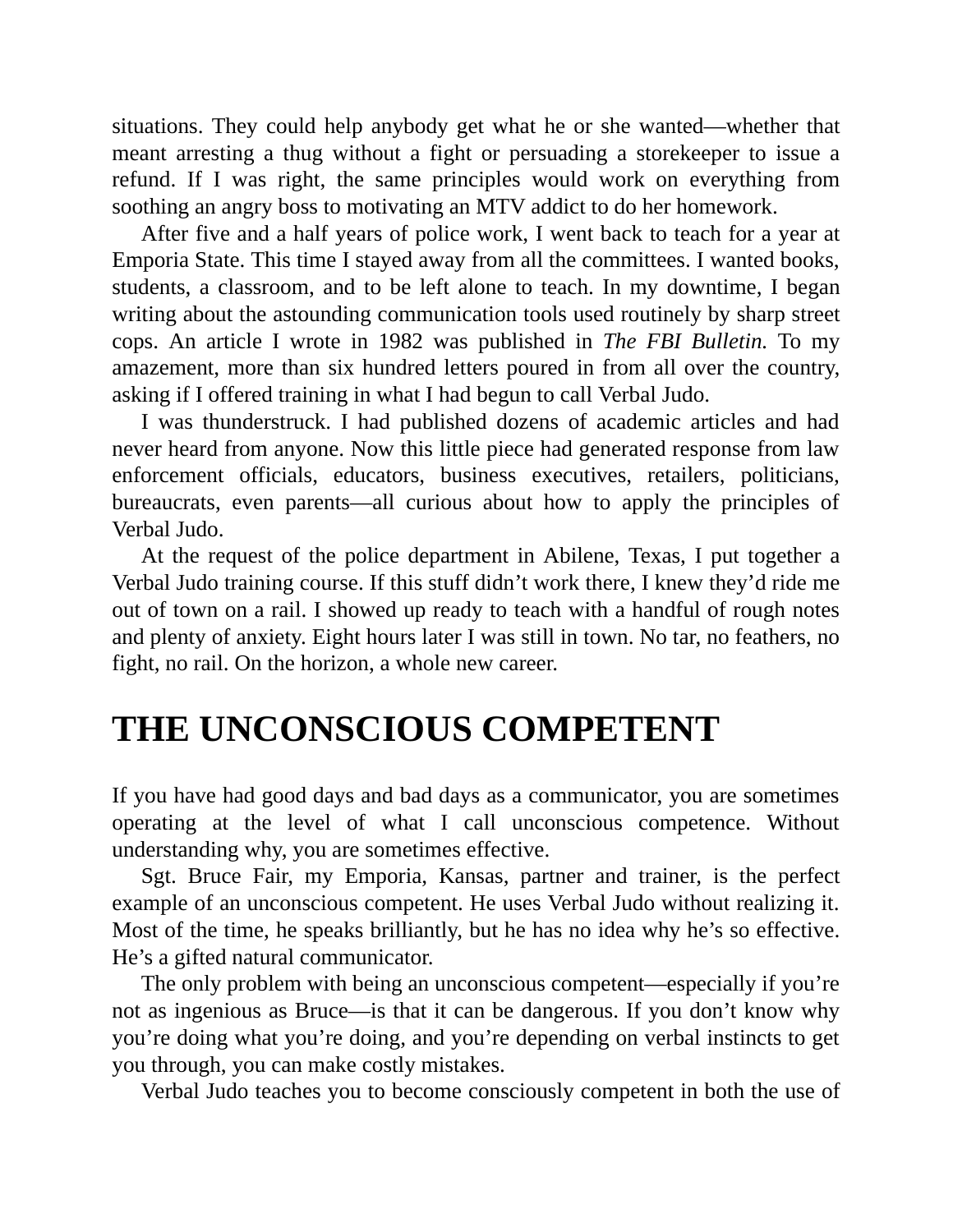words and in your nonverbal presence. If it's true that lack of communication is a major factor behind everything from ruined marriages to lost fortunes and world wars, verbal skills are crucial to the survival of society. If you've ever alienated anyone, burned any bridges (or even left them smoking), lost a promotion, or angered your mother-in-law, you have had communication problems.

I believe the greatest abuse today is verbal abuse, which is the basis for all child abuse, spouse abuse, drug abuse, and just about any other type of abuse you can think of. In fact I would argue that verbal abuse is far more prevalent than substance abuse in our country.

Tongue lashings are a major reason why people turn to drugs or alcohol. They don't feel worthy. Nowhere is this more evident than in our prisons. As part of my research when I was creating Verbal Judo, I interviewed more than two thousand prisoners in the Los Angeles area. I wanted to know what prisoners thought made a good cop, but I also talked to them about their lives in general. Let me tell you, our penal institutions are full of people who have been verbally, if not physically, abused all their lives. In their anger and rage, they set out to abuse others.

These prisoners—and sadly, millions of other people who are not criminals have never heard words that would make them feel good about themselves. They've never heard gentle encouragement or praise. Their lives have been full of relentless taunts, criticisms, and put-downs.

That sort of verbal abuse lasts far longer than physical abuse. Ask yourself if you remember every spanking you received as a child. Now how about a specific, personal slam from someone you cared about? A wound inflicted by a hand or even a weapon will eventually heal and fade from memory. But old verbal wounds may never heal. Sticks and stones may break our bones, but words will break our hearts.

Words cut deeper and their wounds fester longer than traumas of the sword. That's why we need to be trained to speak effectively.

Parents and teachers taught us to read and write. But chances are they didn't train us to wisely communicate the spoken word. Our earliest verbal gaffes were countered with "Shut up and do as you're told."

Have you ever taken a class on how to speak with assurance and ease? Or one on presence under pressure? For most of us, it's a sad truth: No one has ever systematically trained us to speak effectively.

I earned a Ph.D. in English literature and never took one course in effective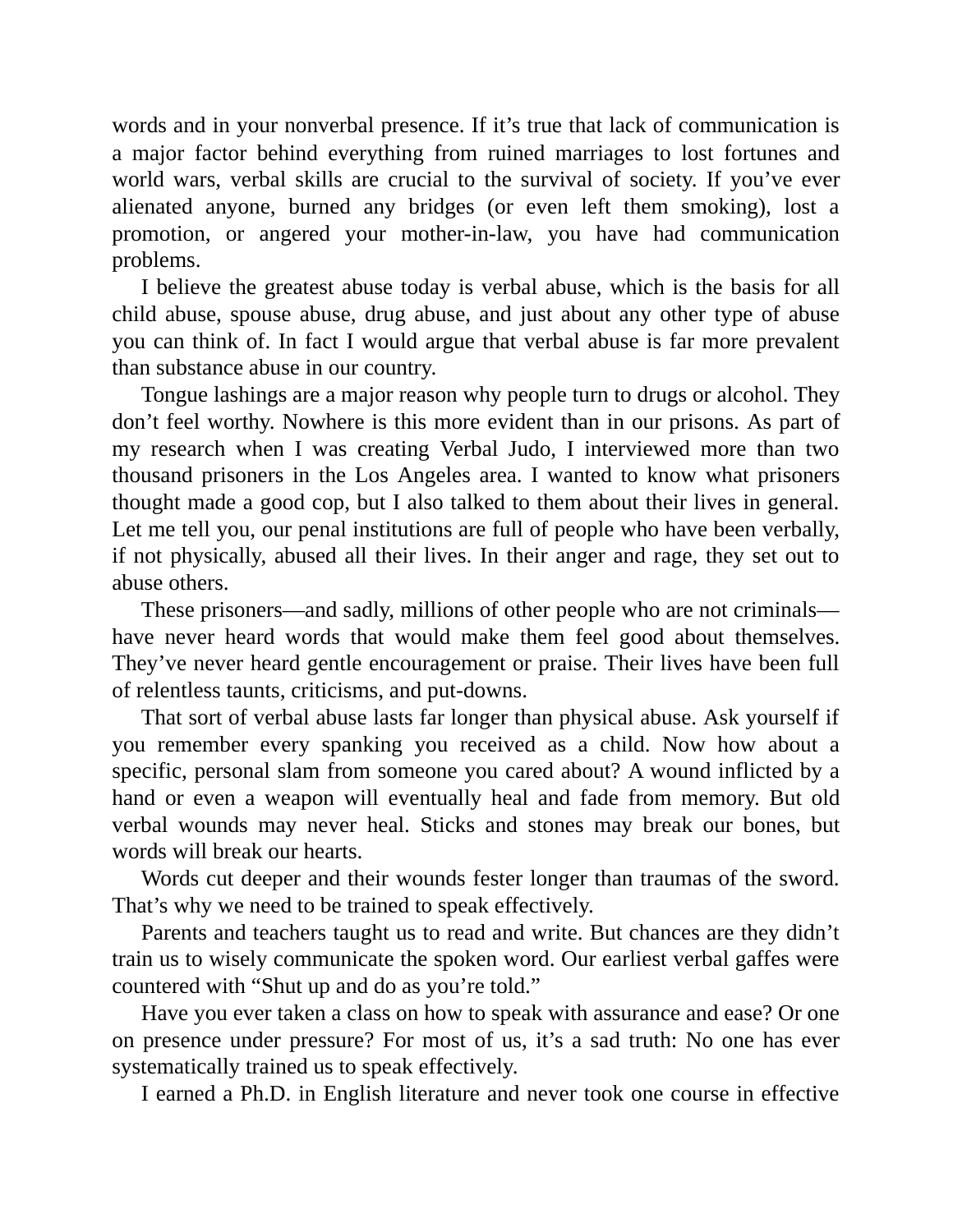verbal communication. It wasn't part of my speech courses, which typically concentrated on how to present formal monologues or how to win debates. Let's face it: Those are highly artificial formats that bear no resemblance to real communication. In fact, one of the worst habits you can fall into when drawn into a verbal confrontation is to switch to a speech or debate mode.

Unless your parents were natural communicators, it's unlikely that you've learned to talk in a way that strengthens interpersonal relationships. That's the real goal of communication. Outside my own seminars in Verbal Judo and a few communication courses taught to valued employees in progressive corporation, I know of nowhere that communication to improve relationships is taught.

Similarly, there are few opportunities to learn how to receive and deflect insults, how to apologize, how to discipline, or how to praise. Yet it's in these critical communication areas that our power—and our weakness—lies. If we get any verbal instruction at all it's probably in assertiveness-training courses where we are taught to be confrontive and avoid being pushed around.

There may be value in that, but too many people come out of those courses more aggressive than assertive. They may get what they want, but they win few friends in the process. "A prospect sold against his will remains unsold still" goes the old sales adage.

Is it any wonder that some of our best-known and most respected communicators sometimes find themselves in big-league trouble because of how they choose their words? Even as polished a communicator as daily talk show host Geraldo Rivera found himself in a slugfest in August 1992 when a verbal spat with an extremist escalated at a Ku Klux Klan rally in Janesville, Wisconsin. Words failed the wordsmith, he admitted later, ". . . and when he called me a spick and a dirty Jew, threw something at me and kicked me, I punched him in the mouth."

Look at our high-ranking politicians. On the floor of the U.S. House of Representatives, Robert Dornan and Thomas Downey once got into a shoving match when Dornan wouldn't apologize for calling Downey a "draft-dodging wimp."

Even our alleged diplomats are notorious for speaking without thinking. At a 1990 U.S.-China Trade Exposition in Seattle, U.S. Ambassador to China James Lilley got suckered into a yelling match with demonstrators and others who protested human rights abuses in China and Tibet.

Our diplomat was less than diplomatic when he shouted, "Go back to China! You're a bunch of cowards!" Of course the next day he had to eat crow and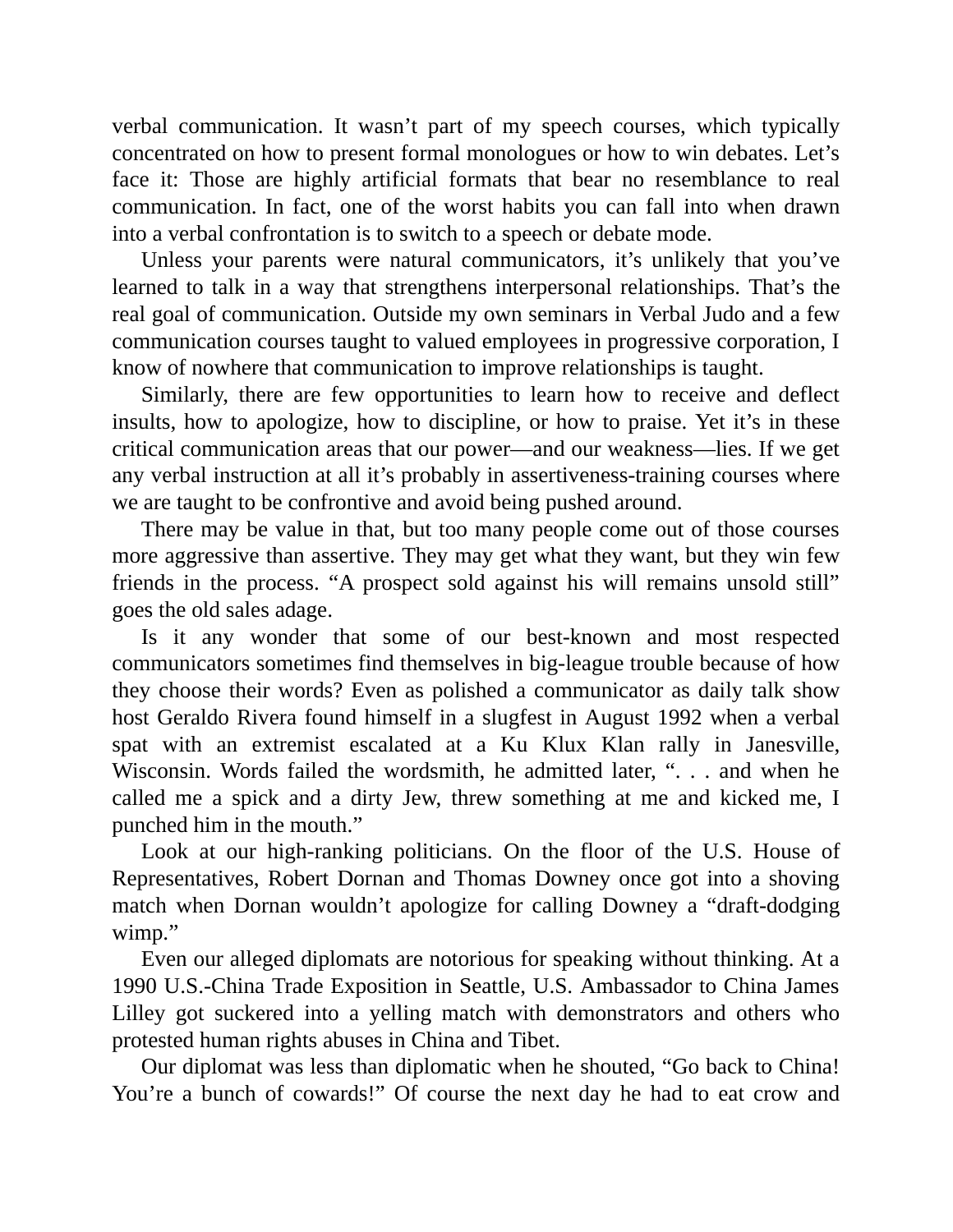apologize. "It was a mistake," he admitted. "I shouldn't have done it."

The talk show host, the congressmen, the ambassador, and most of us are verbal disasters waiting to happen. No one has taught us to communicate, particularly under pressure—when it's most important. You may have heard that you shouldn't back someone into a corner, that you should leave him a way out. But has anyone ever actually trained you how to do that with what you say?

Verbal Judo is a series of simple, hard-nosed principles and tactics that anybody can use, regardless of background. You don't have to be a linguist to benefit from these martial arts of the mind and mouth. Nor do you have to memorize any complicated systems.

Frankly, I think you'll be thrilled with how simple, yet thorough, my approach really is.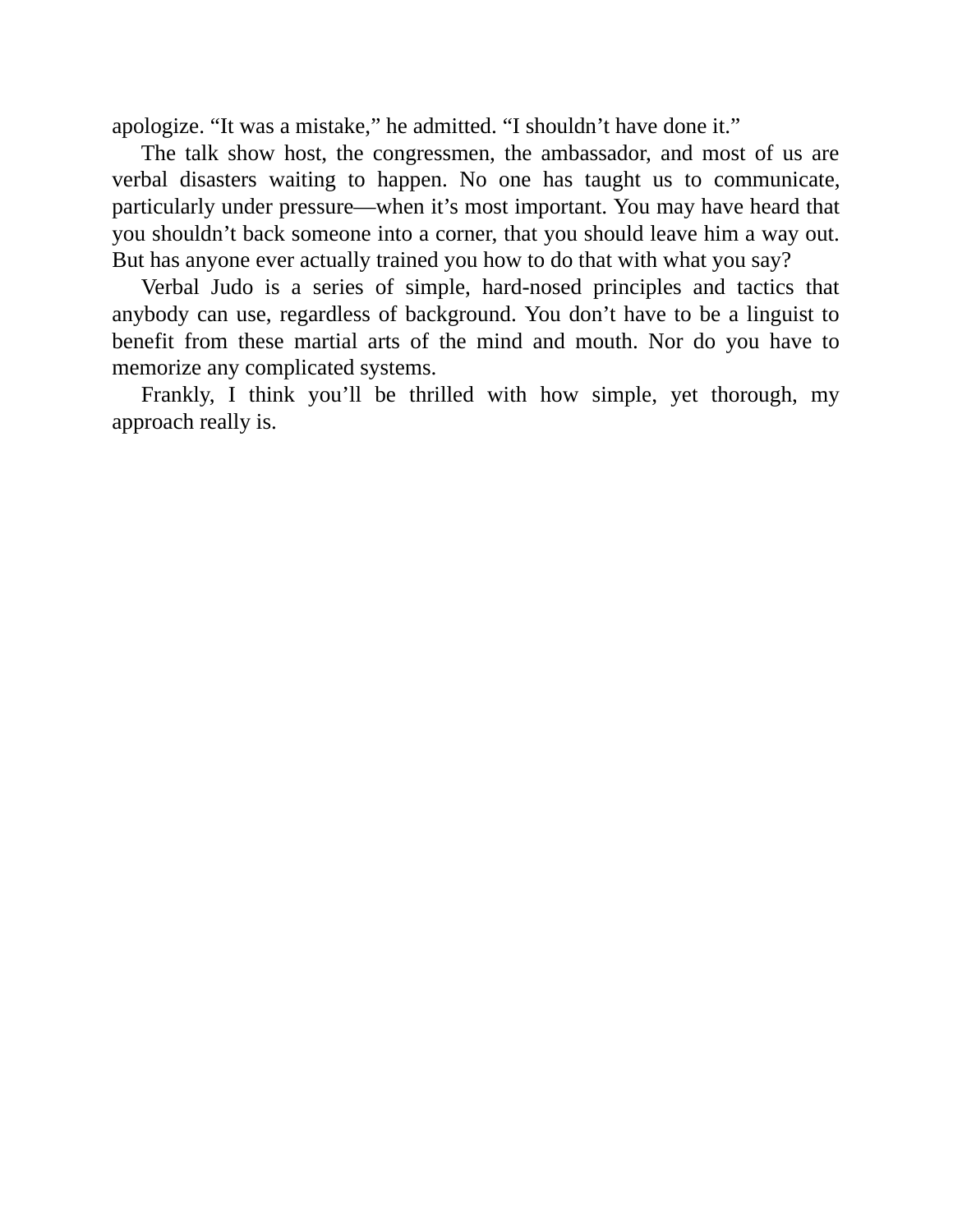### **The Most Powerful Word in the English [Language](#page-3-2)**

ARE YOU LOOKING for an instant tension buster? A way to stop gossips and backstabbers dead in their slimy little tracks? Want to turn snarling antagonists into personalities as sweet and smooth as honey sliding from a jar?

The answer lies in one word, which represents the single most powerful concept in the English language: *empathy.*

To have empathy for someone does not mean to sympathize with him. It does not mean to love or even to like somebody. You don't have to approve of him. And you are certainly not required to agree with what he says or accept his invitation to Thanksgiving dinner.

*Empathy* has Latin and Greek roots. *Em*, from the Latin, means "to see through," and *pathy*, from the Greek, means "the eye of the other." So to empathize means to understand, to see through the eyes of another. It is the most crucial skill in both physical and Verbal Judo. That's because the moment you stop thinking like your spouse, you're headed for divorce court. The moment you stop thinking like your employer, you'd better start looking for another job. The moment you stop thinking like your friends, you'd better find yourself a new crowd to run with.

Empathy is the quality of standing in another's shoes and understanding where he's coming from.

Here is the bottom line of all communication: Empathy absorbs tension. It works every time. I have seen it even save a life.

The most dramatic example of this I have ever witnessed occurred one cold, windy night two years into my police career. I answered a call about a guy

**[8](#page-3-2)**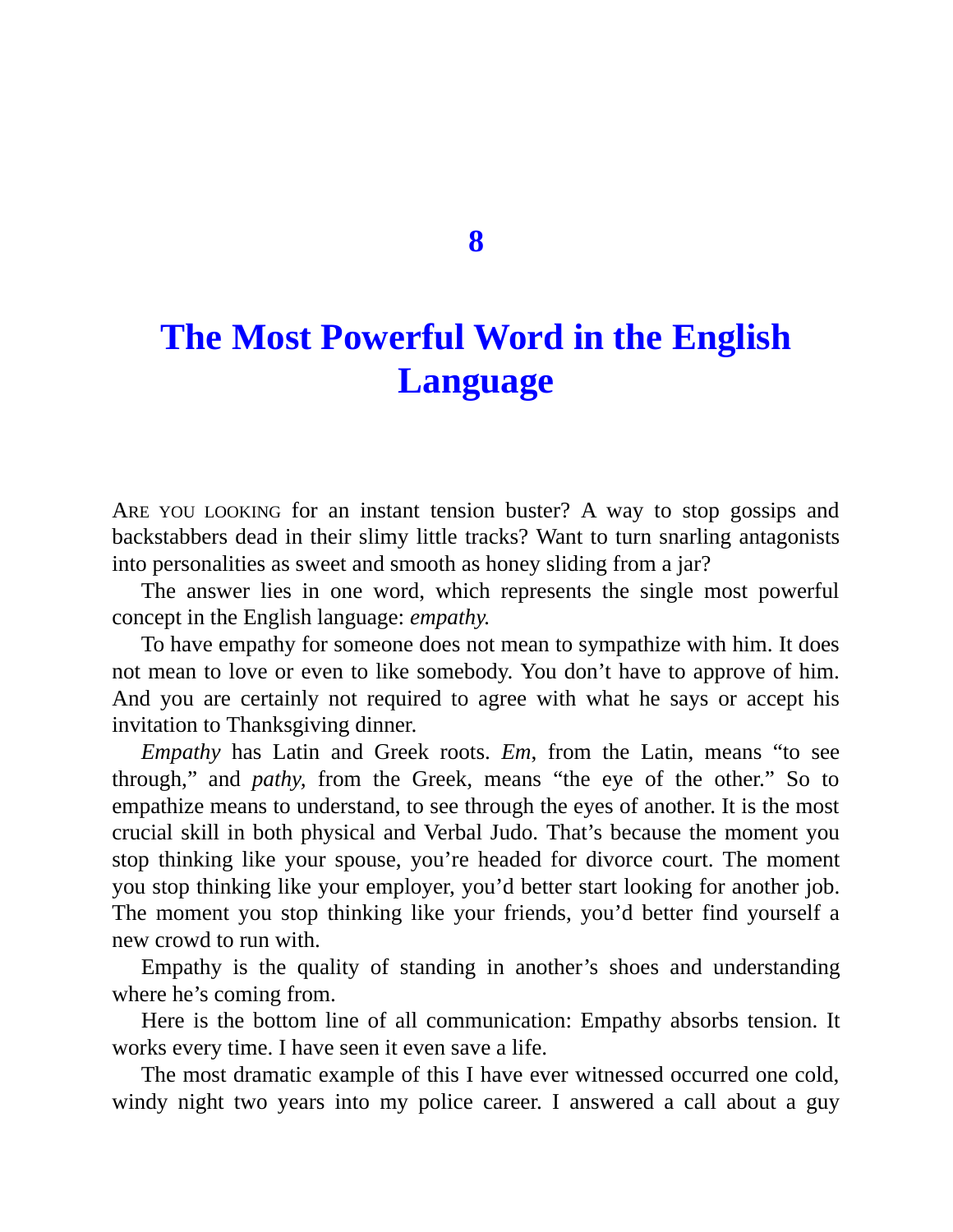threatening to commit suicide. I had been on another call, and when I arrived I found a bunch of policemen standing around a man lying nude in a bathtub full of water. His toe was hooked to an electric heater, which he was threatening to jerk into the tub. It would, of course, have electrocuted him before our eyes.

"You pigs don't understand!" he screamed. "I want to kill myself!"

The officers pleaded with him, "C'mon, friend, you don't want to do that. You've got your whole life ahead of you. Things will look better tomorrow."

The only problem with that is that the guy knew better. He was the one with the problems: money, love, job, whatever. And Murphy's Law tells us things aren't going to be better tomorrow. A guy talking suicide thinks Murphy was an optimist anyway.

One of the officers turned to me and said, "This is your beat. You handle it."

I pulled another cop close and whispered, "Find the fuse box and cut off the power."

Meanwhile, I turned to the guy in the tub. Despite what he had said, I believed he was looking for a way out of his predicament. If he really wanted to die, he'd have killed himself. He wanted to be listened to, and now he needed to save face. Instead of trying to talk him out of frying himself in the tub, I decided to move *with* him. That meant I had to try to think like him. I quickly contemplated what it must be like to face imminent bathtub electrocution. It struck me as an especially horrible way to go.

I said, "You know, it's really too bad that of the hundred and five ways you can kill yourself, friend, you've picked the hundred and fifth most painful. You think it's going to be quick, right? You think all you have to do is pull the heater in the tub and you're gone. Let me tell you something. Research shows that death by electrocution in water can take anywhere from eight to twelve minutes —minutes of excruciating pain.

"You're going to smell your hair burning. You're going to see the water bubbling and boiling, your skin peeling back from your knuckles, your sternum split. If you think life's been tough up to now, friend, you've got eight to twelve minutes to consider real toughness. You have never felt such pain."

I paused as it became clear they were having trouble finding the fuse box or figuring how to cut the power. "It's a shame," I said. "There are a hundred and four easier and more efficient ways to do it. Why don't you step out of that tub and I'll tell you about them. Some are so quick you're gone before you know it."

It may seem that telling someone how to kill himself is anything but empathetic, but it was the only way I knew how to walk in the guy's shoes. And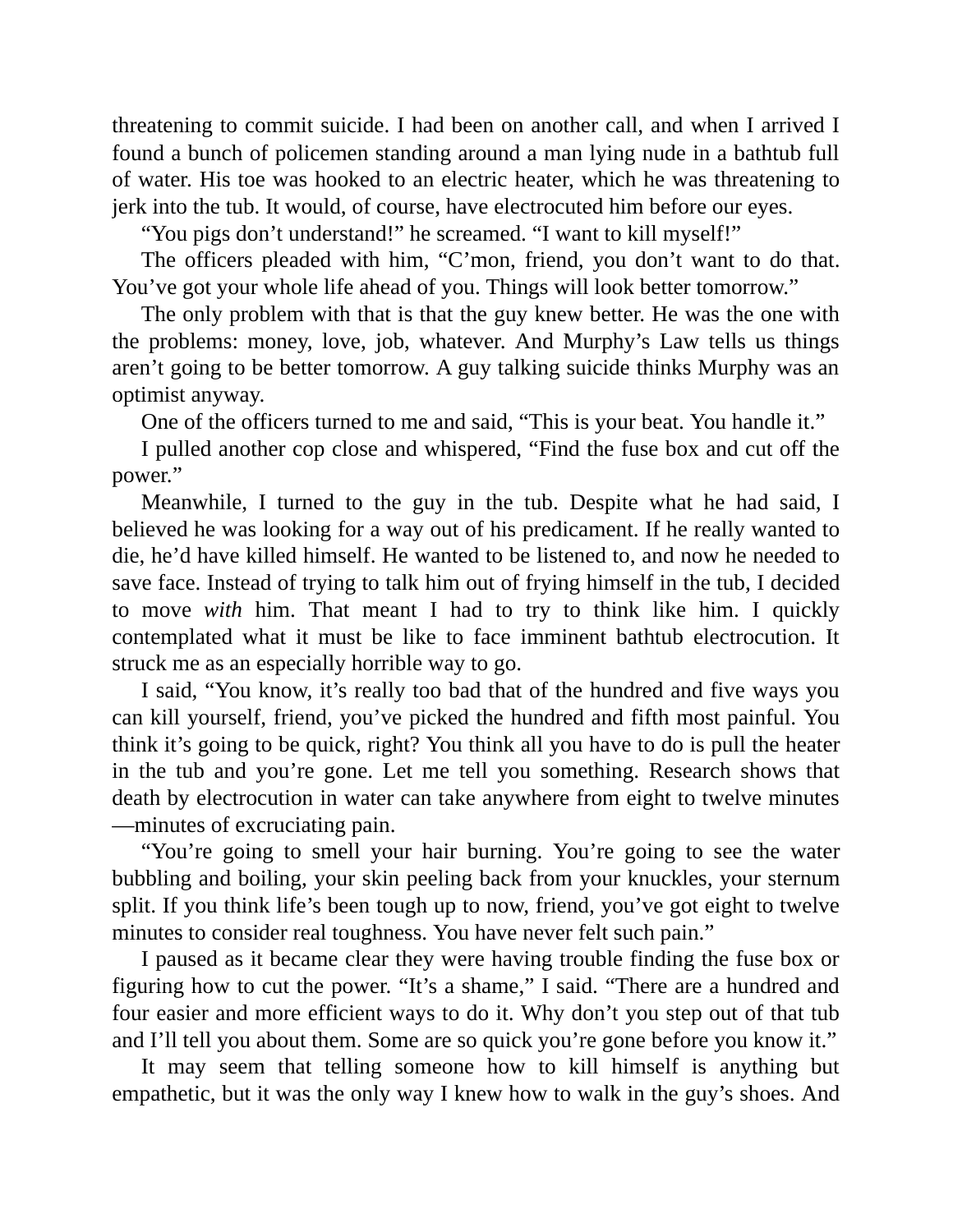it worked. Just before they cut the electricity, he sprang out of that tub.

The truth is, I don't know how many ways there are to kill yourself. And I know very little about death by electrocution, except I understand it's pretty quick. I know I'm not right about the eight to twelve minutes, but squatting there in uniform next to a desperate man, I must have looked and sounded like the world's authority on the subject.

Okay, I was lying, but because I tried to empathize with the guy, I got in sync with him. He listened because I was working with him, trying to help him—if not to live then at least to die with less pain. He thought he wanted to kill himself; I promised I could help him get the job done better.

Admittedly, lying and trickery are not things that easily transfer into your everyday relationships. I don't recommend them. In this case, however, subterfuge was the only thing I could think of to empathize with the man. Though my story was fake, my concern was genuine, and he sensed it. My goal was to help him. Because I focused on him and his predicament, I was able to choose language that allowed him to see the situation as he hadn't seen it before.

He wanted to be understood.

I am not a social worker. I was never the best cop in the world. But I can try to understand. And then, by the way I use language and tone, I can buy someone another twenty-four to forty-eight hours. That's enough time for a man to have a cup of coffee and chat with a professional—somebody trained in helping him reconsider his life.

What I did for that guy is what police officers, teachers, parents, ministers, and others do all the time. We help people think as they would a day or two later, without the influence of fear or depression or temporary brain damage they bring to the situation.

A friend told me of a rash decision by his son that could have resulted in a regrettable act. In a typical circle of gossip, the boy's girlfriend heard some things he was supposed to have said about her. She called to break up with him. He was so hurt by being dumped that he fumed around the house, threatening to say about her the very things she had accused him of saying. "There are things I *could* tell about her," he wailed. "And since she already thinks that's what I've done, I might as well."

He went to the phone. "What are you doing?" his father asked.

"Evening the score," he said. "I'm going to tell a few of my friends things about her."

"Things said to you in confidence? Things between a boyfriend and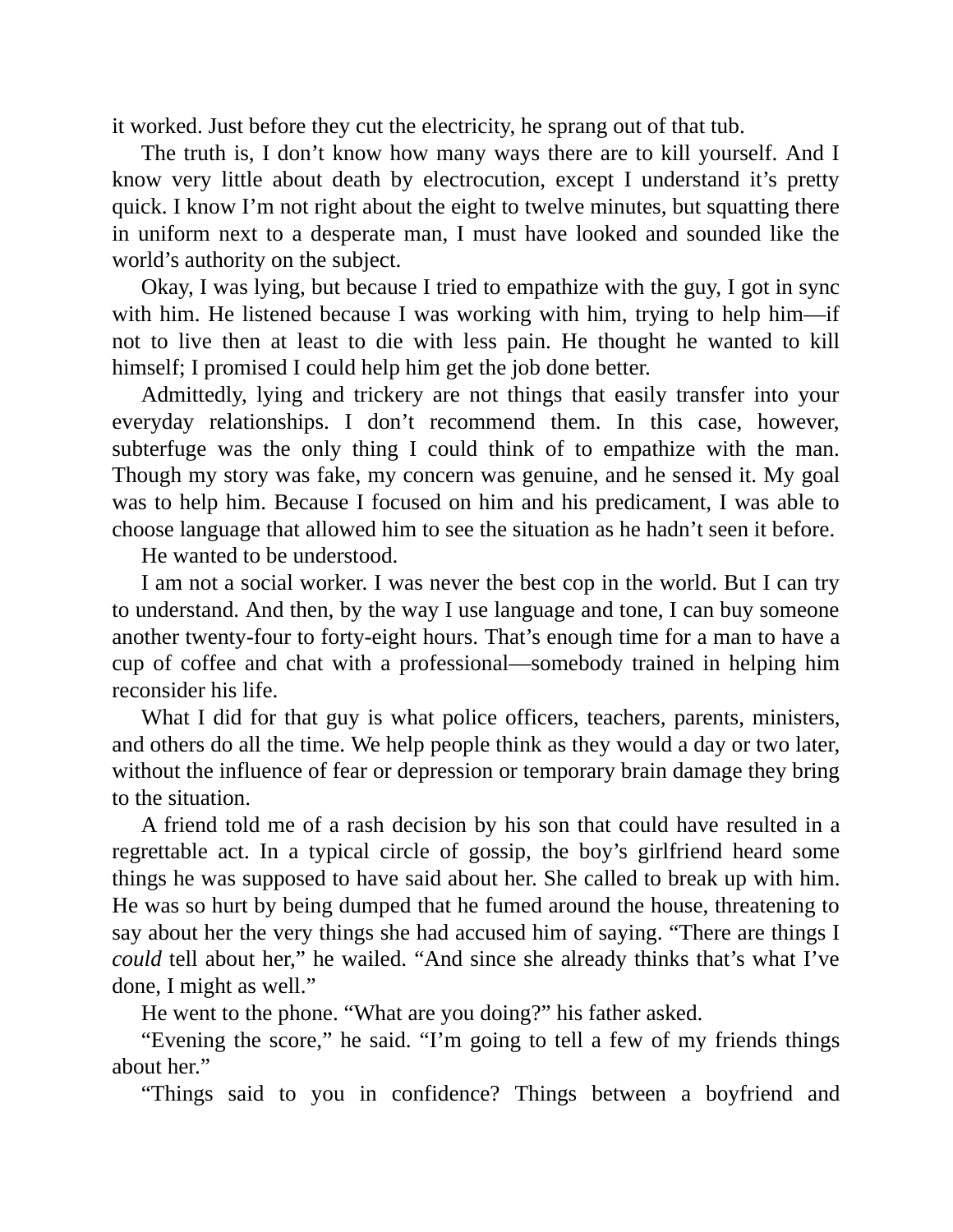girlfriend?"

"That's right." He was dialing.

"Could you give me just a minute?"

"Don't try to talk me out of this, Dad. She's already found me guilty, so I might as well do it."

"But you were innocent."

"That doesn't make any difference now."

"I can understand how hurt you are, being accused of something you didn't do by someone you care about. Do me a favor, will you? Give it twenty-four hours. If you still feel as strongly then, we'll talk again."

Notice the father didn't give him permission to spread gossip and break confidences if he still felt strongly the next day. He simply said they would talk again. He knew how quickly things change in kids' lives and that there were myriad reasons why his son might feel differently the next day.

The next morning, when he dropped his son off at school, the boy was still incensed. "Remember, you're giving me twenty-four hours and we'll talk again tonight." The boy nodded.

That evening the son was beaming. "She asked me to forgive her!" he announced. "She said she should have believed me, because when she called her friends they all said I had never broken my word or told stories behind her back."

The father resisted the temptation to take credit for keeping his son from having done just that. "So, you're back together?"

"Of course, Dad. Nothing can tear us apart."

This is the communication warrior's real service: staying calm in the midst of conflict, deflecting verbal abuse, and offering empathy in the face of antagonism. If you cannot empathize with people, you don't stand a chance of getting them to listen to you, much less accepting your attempts to help—sincere as you may be.

If you take a moment to think as another might be thinking, then speak with his perspective in mind, you can gain immediate rapport. Ill-fitting as his shoes may be, walk a few steps in them. Only then can you provide real understanding and reassurance. Only then can you help that person see the consequences of what he is doing or is about to do. Only then can you help him make enlightened decisions.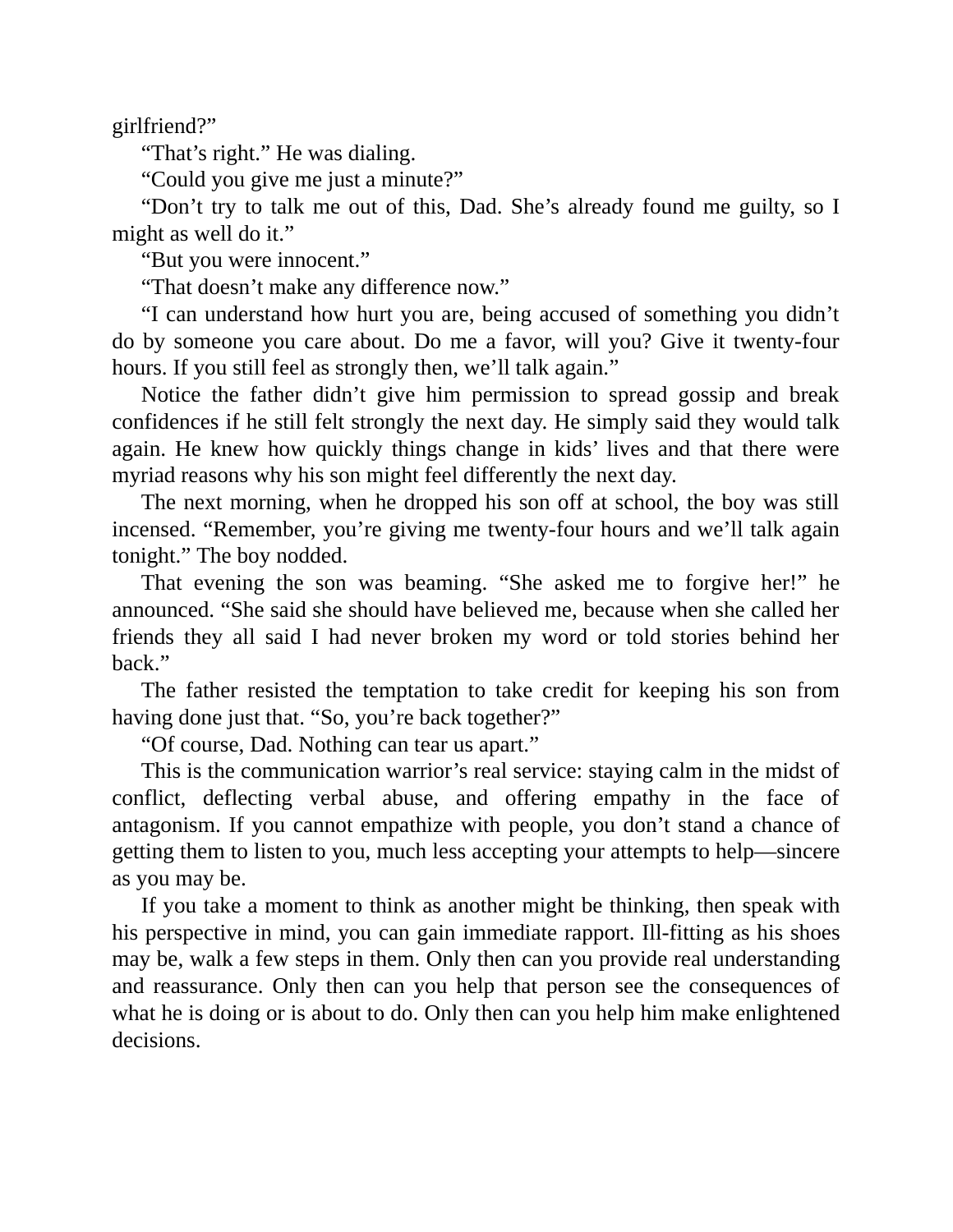### **RODNEY KING**

In the most famous police brutality case to date, Rodney King was kicked and clubbed at least fifty-six times on March 3, 1991, in Los Angeles. I wasn't there, but like just about every fully functioning citizen of North America, I've seen the video more times than I care to. I've heard the testimony that King was bludgeoned and kicked because he ignored verbal commands to get down and stay down, and apparently one jury was convinced the staggering, lumbering, dazed offender was a mortal threat to the officers.

I don't want to be naïve, and nothing I say here should be misconstrued as condoning the violence that broke out with the announcement of the first verdict, but I believe the police officers could have used words alone to take King in. I was training members of the LAPD at the time, and several of the officers on the scene that night were scheduled to be in my Verbal Judo class the week after the incident. When you've finished this book, ask yourself how you would have handled that dangerous, volatile situation, and see if you don't agree with me.

Fortunately, the vast majority of us will never find ourselves in such an explosive environment. Our verbal tussles are just as unsettling to us, however, so every tool we can employ, every skill we can master will only make our lives easier.

The highly trained adult professionals who resort to brute force no doubt consider themselves effective communicators, people who don't need to learn anything more about how to talk. That is the attitude of nearly every professional I teach, at least at the start. I find that it takes some in-your-face challenges to get them to sit up and listen. I need to earn the right to be heard, show that I've been where they are—in dangerous street situations—and convince them that there are indeed verbal skills that will make them better at their jobs.

Chances are that you, too, consider yourself a successful communicator. You have no doubt occasionally demonstrated impressive verbal skills, whether that meant getting your parents to let you stay up past your bedtime, persuading your dog to stop harassing the neighbors, or sweet-talking your spouse into forgiving you for yet again getting home late without calling.

We've all, at one time or another, savored the results of having said the right thing at the right time to the right person. We may have even been able to congratulate ourselves for having kept our mouths shut when it was appropriate but difficult. At least once or twice in our lives, we've responded to insults with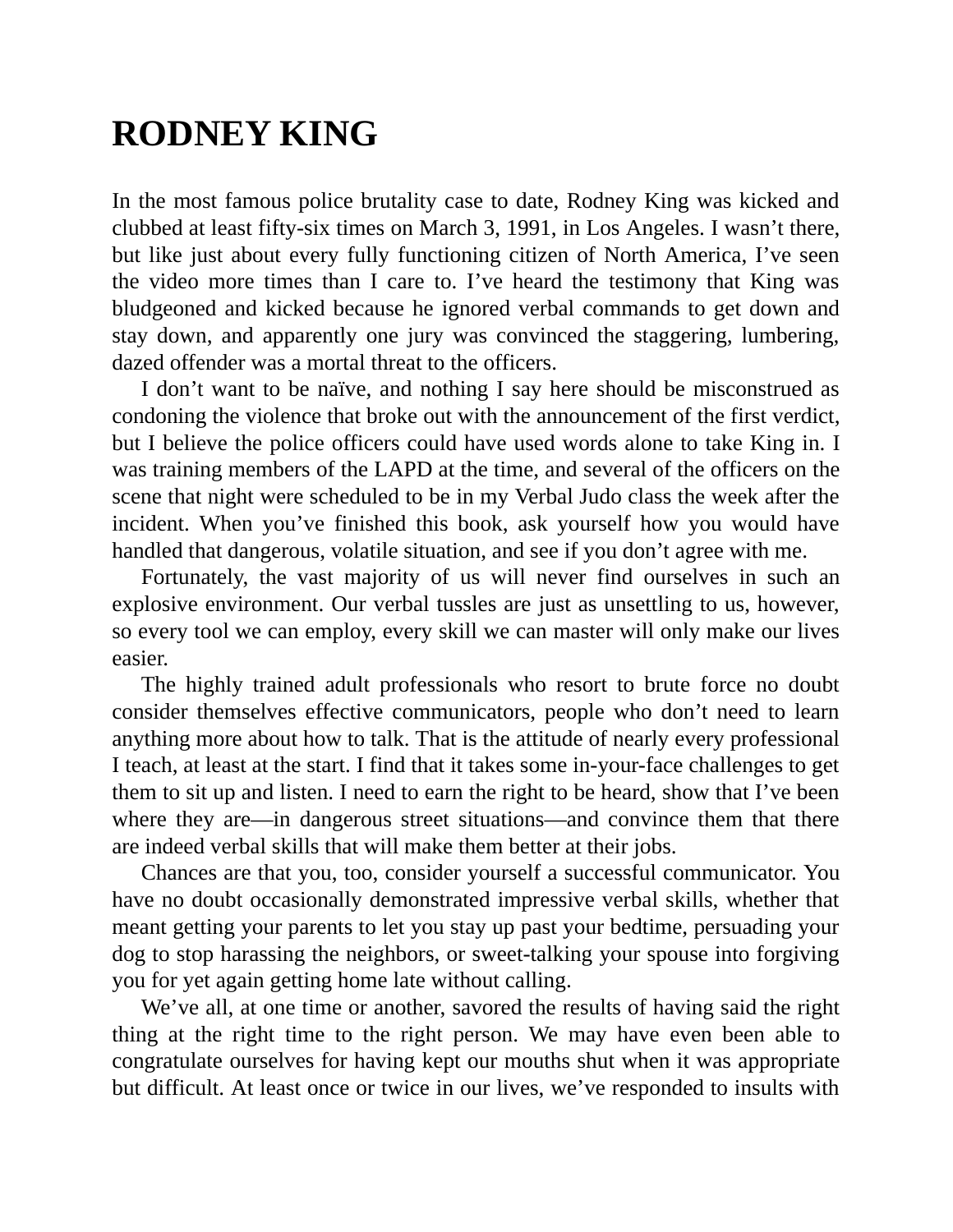a comeback either so funny or so gracious that it was worthy of Billy Crystal or Mother Teresa.

So, such responses are possible. With a little luck, they're even repeatable. The question is, Are such situations predictable? If they are, if they can be anticipated, then we can be trained and prepared to respond appropriately and effectively every time. Now there's a worthy goal.

Can we speak convincingly on those all-too-frequent days when we're overworked and exhausted? Can we expect the right words to tumble gracefully from our lips when we're negotiating a raise or trying to steer a child through negative peer pressure?

Do we know what to say when the plumber says he can't get to our faulty water heater for two days? Can we confront our spouse about a problem without irreparably damaging the marriage? Can we speak up at a staff meeting to make an unpopular but vital point without losing our fragile standing within the organization?

Do we know which words and inflections produce desired results? Have we any idea when to use them and when it's smarter to simply keep quiet?

And if we know these things, are we capable of using them when under pressure? Can we access them when situations turn ugly or potentially violent? Do we know what to say to keep a love relationship from sliding down the tubes? Or is that when we're likely to take the cheapest shots, to make those statements that can never be taken back?

In short, can we get up in the morning and expect the right words to come out of our mouths that day, no matter what occurs? Or will we be taking our chances?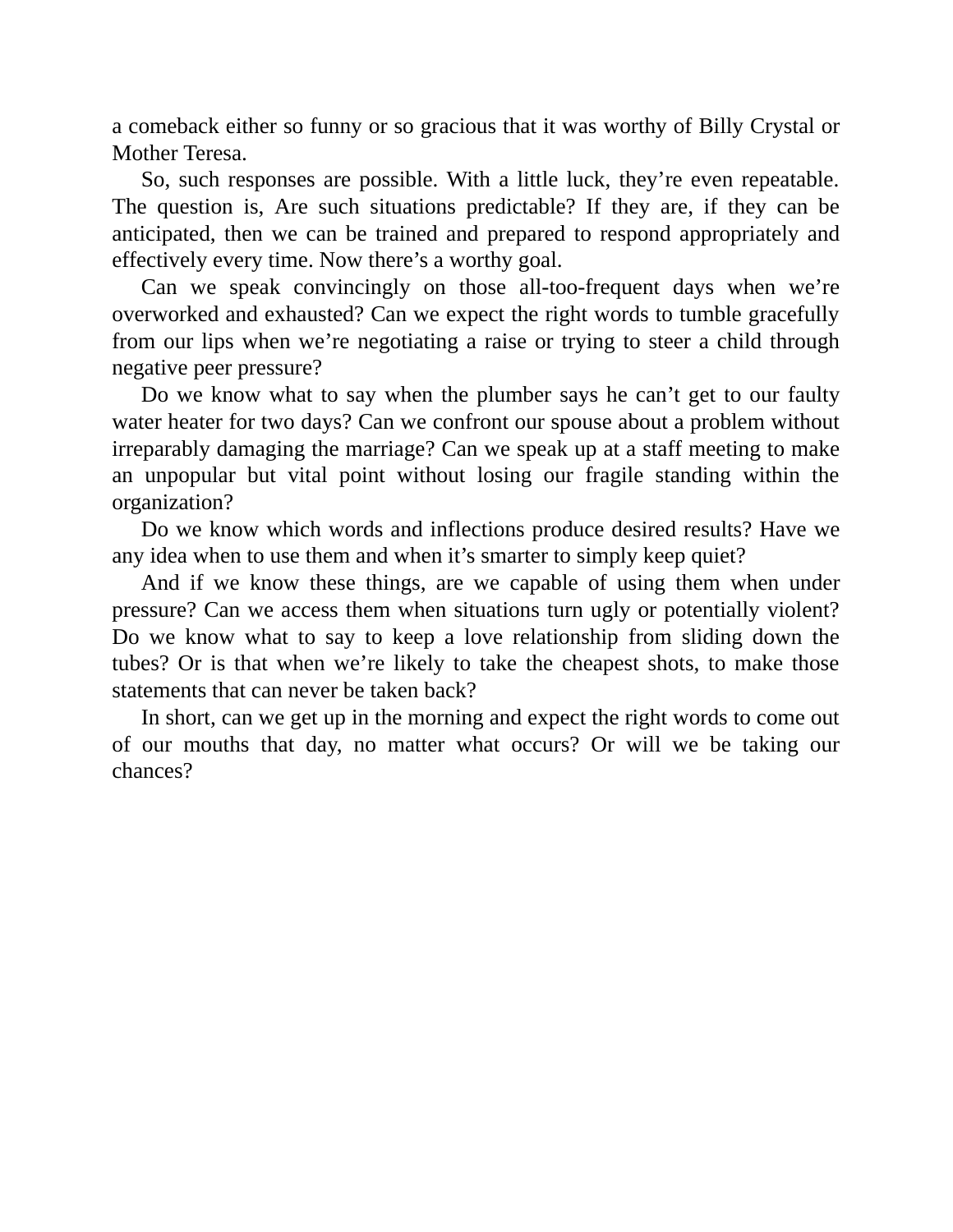**[9](#page-3-3)**

### **The [Greatest](#page-3-3) Speech You'll Ever Live to Regret**

WHEN WE EMPLOY the words that most naturally come to our lips, we run the risk of giving the greatest speech we'll ever live to regret. We wind up saying things we can never take back. This happens most often when we allow others to set the tone in confrontations.

We all deal with people "under the influence" nearly everyday. If it's not alcohol or drugs, it's frustration, fear, impatience, lack of self-worth, defensiveness, and a host of other influences. Doesn't it make sense that we should develop a state of mind that will allow us to skillfully interact with these people—whether they be criminals, customers, spouses, kids, or salesclerks and not let them get our goats?

Nowhere in my long, formal education, did anyone train me in this. I was trained to confront people, to snap back at them to preserve my so-called identity. I had the macho notion that I wouldn't take any crap, any verbal abuse. Several years later I realized that being given abuse was something that would happen the rest of my life, so I'd better learn to handle it.

### **A HABIT OF MIND**

A samurai warfare state of mind called *mushin* is defined as "the still center," or the ability to stay calm, read your opponent, and attempt to redirect his aggression in a more positive way. If you cannot keep a still center, you cannot stay in control of yourself or the situation.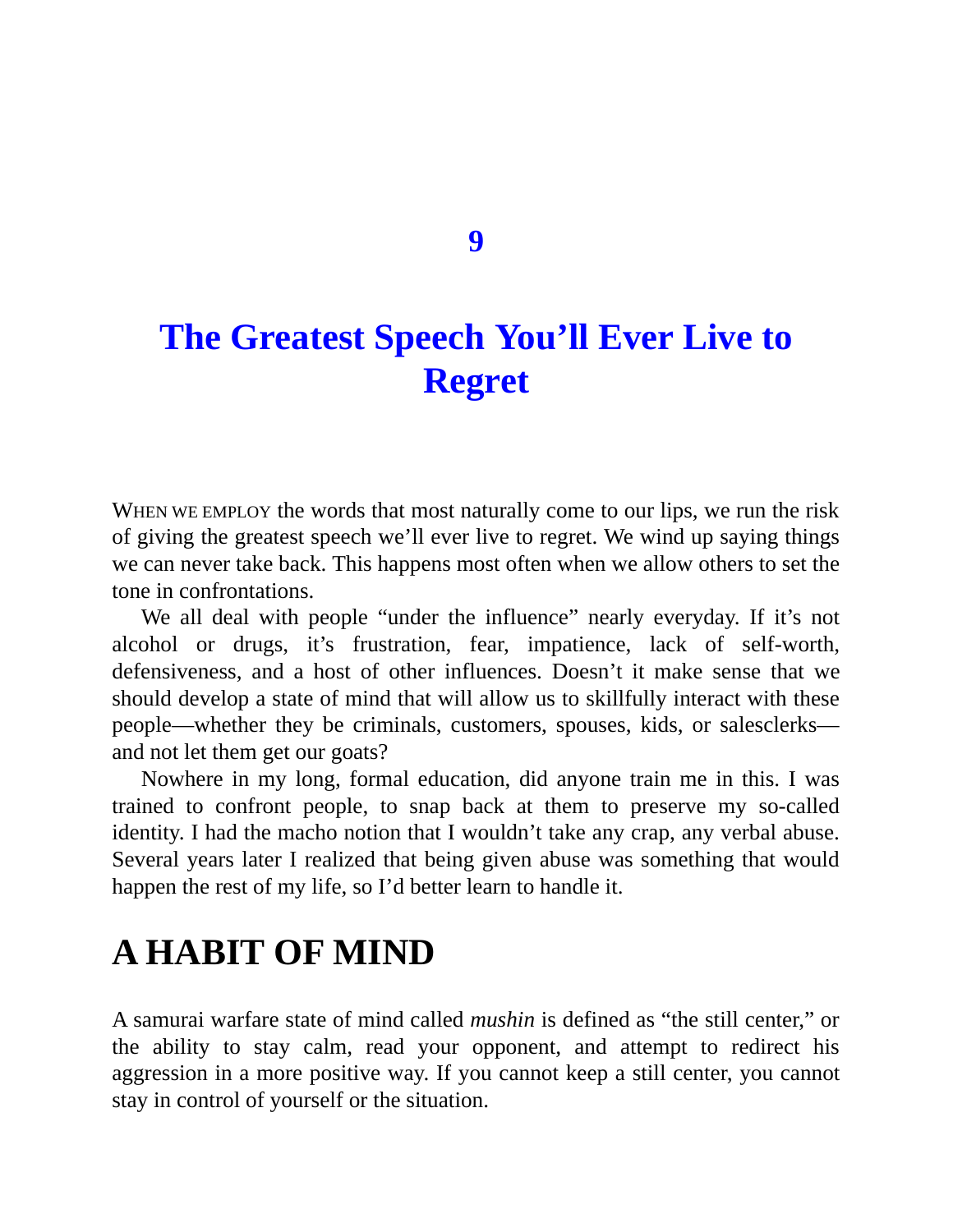The *mushin* state underlies both physical judo and Verbal Judo—a mindmouth harmony, if you will. The English word closest to the idea of *mushin* is *disinterested.*

Many make the mistake of defining *disinterested* as uninterested. In fact, *disinterested* means impartial. *Dis* is from the Latin root meaning "not" and *interested* is from the Latin word meaning "biased." So the word means "not biased, open, flexible." As you can imagine, those are the three great traits of not only a good police officer, but also of any good communicator.

A closed mind misreads people and makes terrible errors. The flexible mind has the surviving strength of the willow tree, which survives even in heavy winds because it bends, it is malleable. This is precisely what we have to do and be when under the influence of verbal abuse.

Being malleable is always superior to that which is unmovable, thus the judo principle of controlling things by going along with them—mastery through adaptation. This allows you the strength to deal with people different from yourself.

I was never taught to deal with people who insulted me. I responded the natural, defensive way, which caused confrontation. I thought confrontation was the point. Now I know that a studied response of deflection and redirection is the answer. I discovered it in my study of ancient warfare. In an old samurai text, translated from the Japanese, an ancient master was quoted: "When man throws spear of insult at head, move head! Spear miss target, leave man empty-handed, spear in wall, not in you."

That was ten times better than the Western "sticks and stones may break my bones but names will never hurt me," because the latter isn't true. Insults wound deeply if we don't deflect them. Deflection is a nice concept, but how do you do it? (That's my complaint with most gurus—and samurai—they don't offer enough specificity. Fortunately, I found my answer in the streets.)

### **STRIP PHRASES**

One night early in my career I stopped a pickup truck filled with angry, drunken cowboys after a rodeo. The driver, who appeared to be twice my size, was in my face, calling me all kinds of names. I asked to see his driver's license and he responded with a bunch of curses. Almost without thinking, I said, "Well, I 'preciate that, sir, but I need to see your license."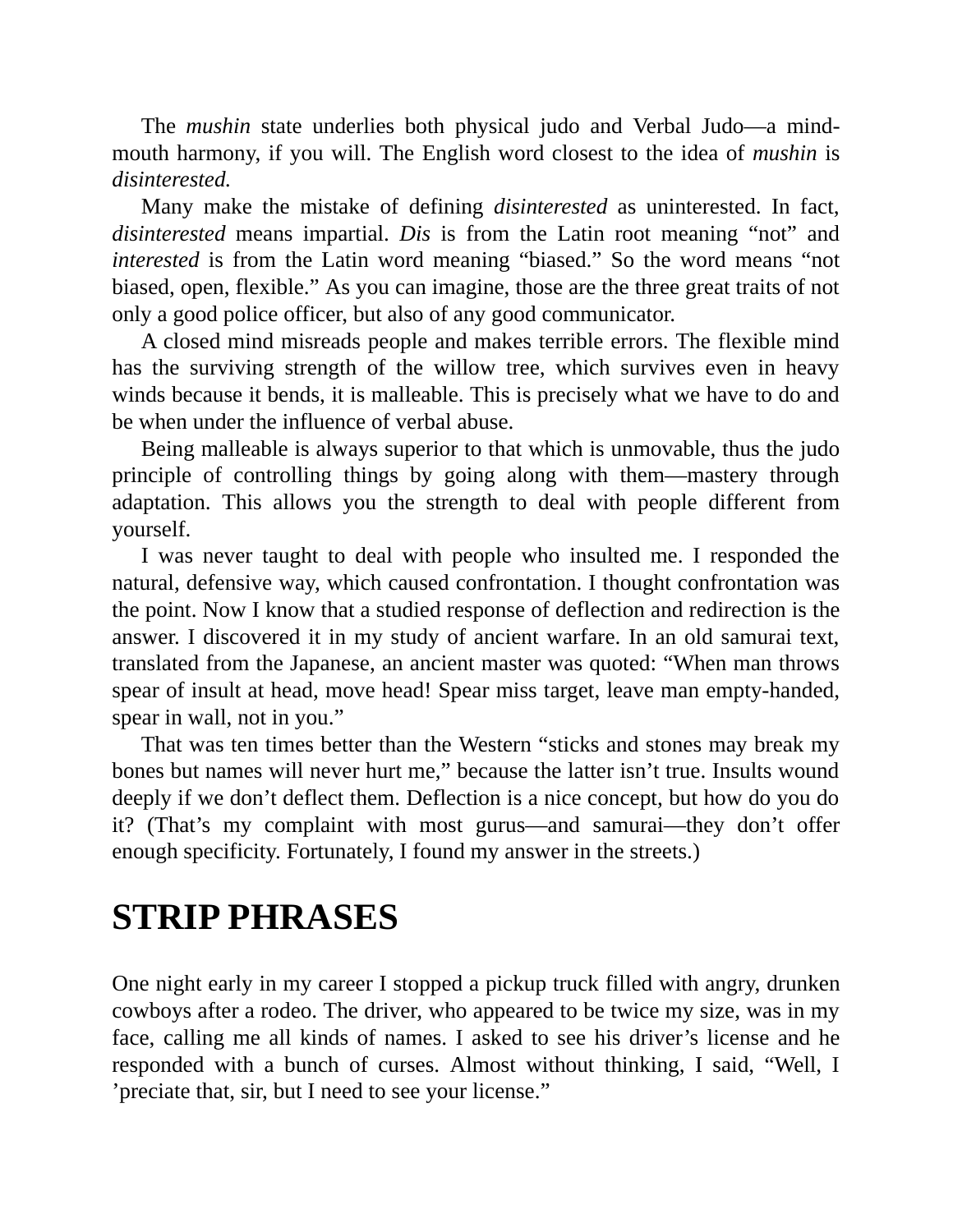He kind of laughed me off but produced his license. Later it struck me that my colloquial use of the word *'preciate* was the key. Of course, it had been nonsense! He had impugned my ancestry and cast aspersions on my manhood, and I had said I appreciated it. Think about that. I was figuratively moving my head so his spear of insult clattered past me.

I used the abbreviated version of the word because, of course, I do *not* appreciate being called names. I could certainly *'preciate* where he was coming from, because I was empathizing and trying to work with him. So I used *'preciate that* as what I now call a "strip phrase," a deflector that strips the insult of its power.

In the martial arts we teach people to deflect punches, but not hard, for if you block hard, you will push the antagonist away. That gives him more time to recover and possibly even pull a weapon. When a man throws a fist at your face, you want to move your face slightly at the very last instant allowing his fist to just graze the top of your head. Then you strike back because he's in close proximity.

My strip phrase deflector of the loudmouth cowboy was the same thing. Soon I developed other strip phrases, simple, shortened versions of calm answers. For instance, the next time a subject tried to humiliate me, I said, "I understan' that, sir, but listen to me: I need your driver's license." Again, to rationalize the absurdity of my statement in my own mind, I didn't use the whole, real word *understand.* I left the last letter off and that somehow allowed me to tell an idiot who had just called me every name in the book, "I understan' that."

Then I made up another one. It sounds like "oh yes," but I run it together as a one-word strip phrase, *oyesss.* I responded to every insult with *oyesss.* Soon I found that if I combined the strip phrases they worked even better. A guy would start in with, "You slimy, no-good blankety-blank of a—" and I would say, "'Preciate that, oyesss, understan' that, sir, but let me see your license, please."

Crazy as it sounds, that works. I have heard some of the greatest communicators in the country use similar phrases, like "I hear ya, sir, but . . ." and "I got t'at, ma'am, but . . ." or "I b'lieve that, sir, but . . ." or "Tha'sa fact, but . . ."

These strip phrases deflect the insults coming at you and allow you to focus on what you're doing.

#### **FOUR REASONS TO EMPLOY STRIP PHRASES**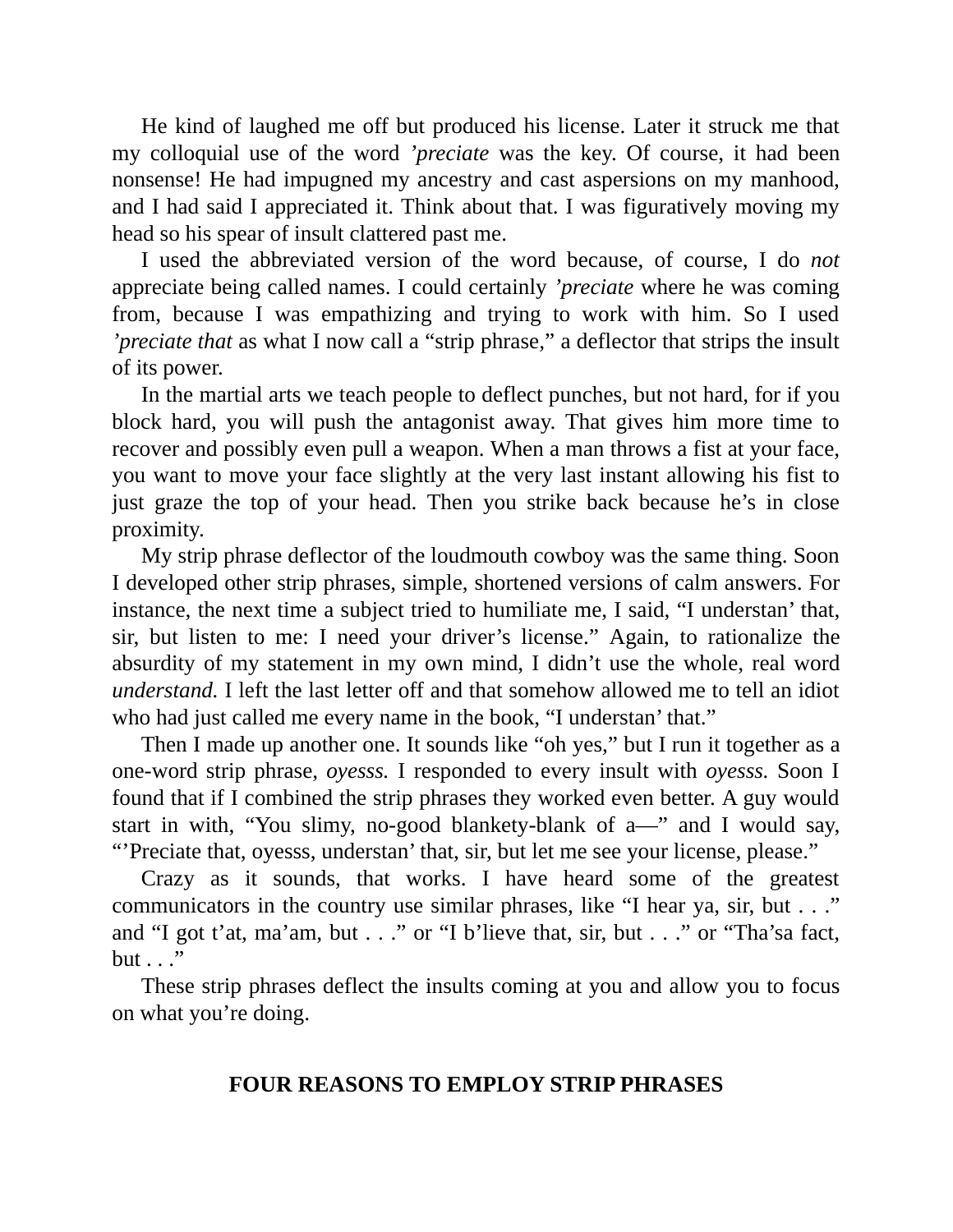First, strip phrases actually make you feel good. Normally when you react in a pressure situation with phrases that make you feel good, you're probably doing no good. Because reacting to insults in a way that makes you feel good usually means you have reacted in kind. But, strip phrases make you feel legitimately good because you're being tactical and are responding—not reacting—to the problem, keeping your cool and remaining professional. When you *react*, you're being controlled by the situation. When you *respond*, you're dealing with it. (See Chapter 27 for a fuller explanation of the difference.)

When I worked in the Canine Unit the animal assigned to me was a police attack dog when his collar was on, and a family pet when that collar came off. Mama and the kids could roll around with that dog as long as his collar was off. The moment you put his collar on he went back to work, and then nobody messed with him. I use strip phrases when I have my professional collar on, and I relax on my own time.

Second, deflectors serve as what I call a "springboard focus technique." Strip phrases springboard you over all the insults that might otherwise allow the other person (a speeder, subordinate, angry child, complaining customer) to defeat you. Once you have avoided the hurled insult, you have springboarded to the word *but*, which brings me to Thompson's Law of the Street, which can be applied everywhere: After the word *but,* use only words that serve your professional purpose.

"Understan' that, sir, *but* I need to see your driver's license."

"I 'preciate that, *but* I need to see some identification."

Everything after the *but* is designed to get the job done.

Third, if you can springboard past the insults and focus on the goal, you have disempowered the other person. Say you're a clerk and someone comes into your store and blames you for a shirt that fell apart. He insults you, calls you incompetent, and questions your heritage. Your first reaction might naturally be "Hold on here! Don't blame me! You're not going to get any satisfaction if you take that tone!"

But notice, if you ignore the insult and springboard over it with an apology, an "I 'preciate that," you have disempowered him. You're winning! And you're feeling good.

Fourth, when you use these tactical phrases, you sound good. It's not enough to *be* good. You've also got to sound good, or it's no good. Because you lose credibility with anyone who overhears it. Springboarding allows you to sound good under pressure.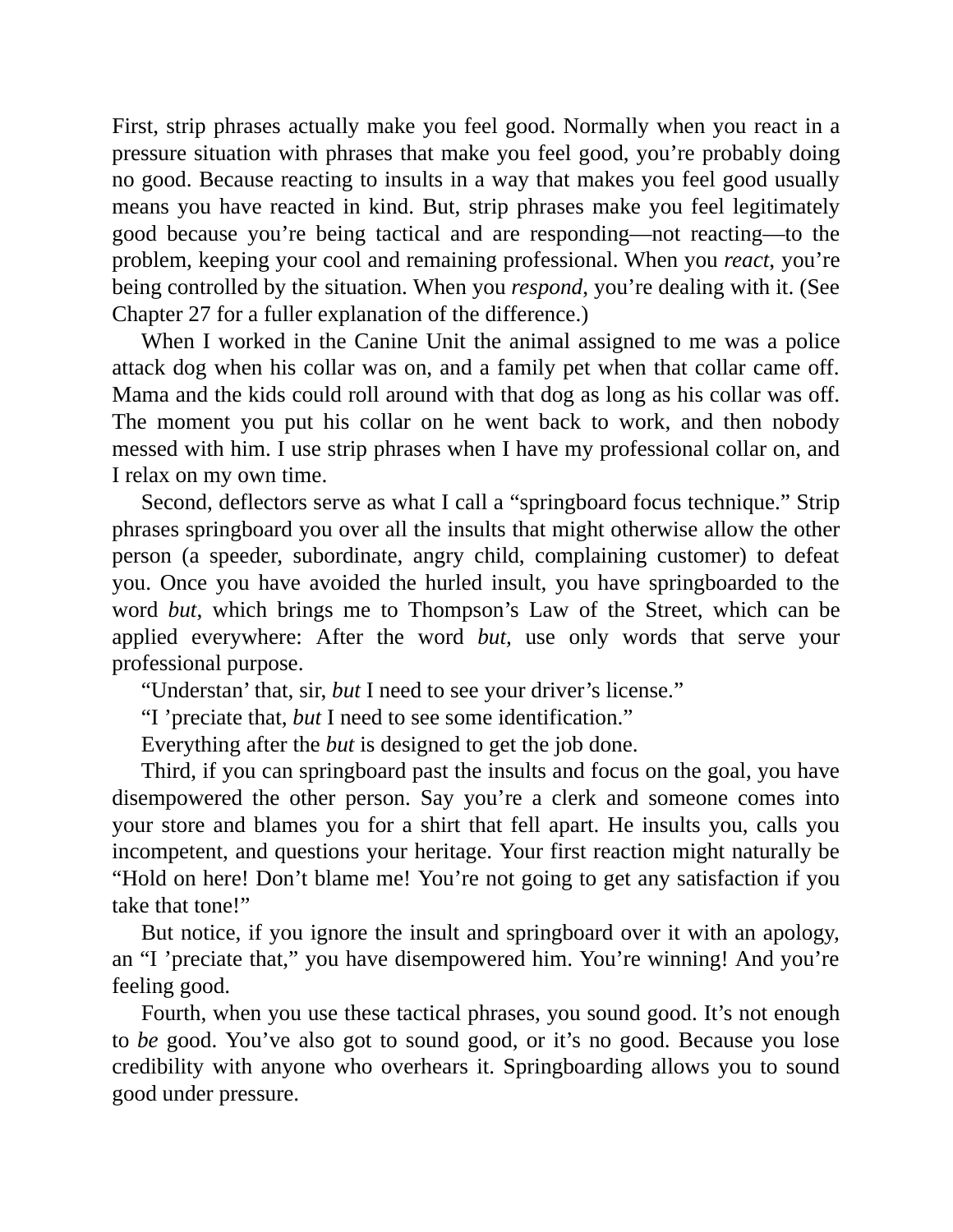Before I move into a couple of hints for dealing with difficult people, I should add that there are times when it is good *not* to use strip phrases. When you sense that the strip phrase might be a danger in itself, because the person is agitated that you're clearly deflecting and not dealing with the conflict at hand, skip the strip phrases and deal with the issues immediately.

#### **TWO PRINCIPLES FOR DEALING WITH DIFFICULT PEOPLE**

If you understand and agree with my four reasons for using strip phrases, feel free to develop your own. Consider them your ammunition, like arrows in a quiver. Keep them readily accessible so you can use them without thinking. They will allow you to keep two principles before you at all times when dealing with difficult people:

Principle number one: Let the person say what he wants as long as he does what you say. I even tell cops that. I say, "Let them chip at you as long as they're cooperating with you. What do you care what they say? Your attitude should be 'Say what you want, but do as I say!'"

The only time this would not work is when the words the citizen uses serve only to inflate him with adrenaline, making him or his companions more of a problem. The officer has to carefully watch a person's body language to see when he might explode from his own initiative. It's important to intervene before these situations get out of hand.

In a business setting, remember that insulting people don't mean what they're saying anyway, so what do you care what they say? They are upset. Focus on their behavior, not on their attitude. As long as they are doing what you need them to do, let their mood blow over.

Principle number two: Always go for the win/win solution. I tell cops, "Look, you can give the citizen the last word because you have the last action." Let the perpetrator talk all he wants. You have the authority and the power to arrest him if necessary. If the civilian wants to shoot off his mouth to save face in front of his friends or family, that doesn't hurt you. Most of the verbal abuse cops get tends to be like the ink of a squid. It lets people hide, sounding good even if they're not looking good.

If you both take away people's last word *and* have the last act, you create violent scenarios and make enemies. Let 'em spout off. They win, you win.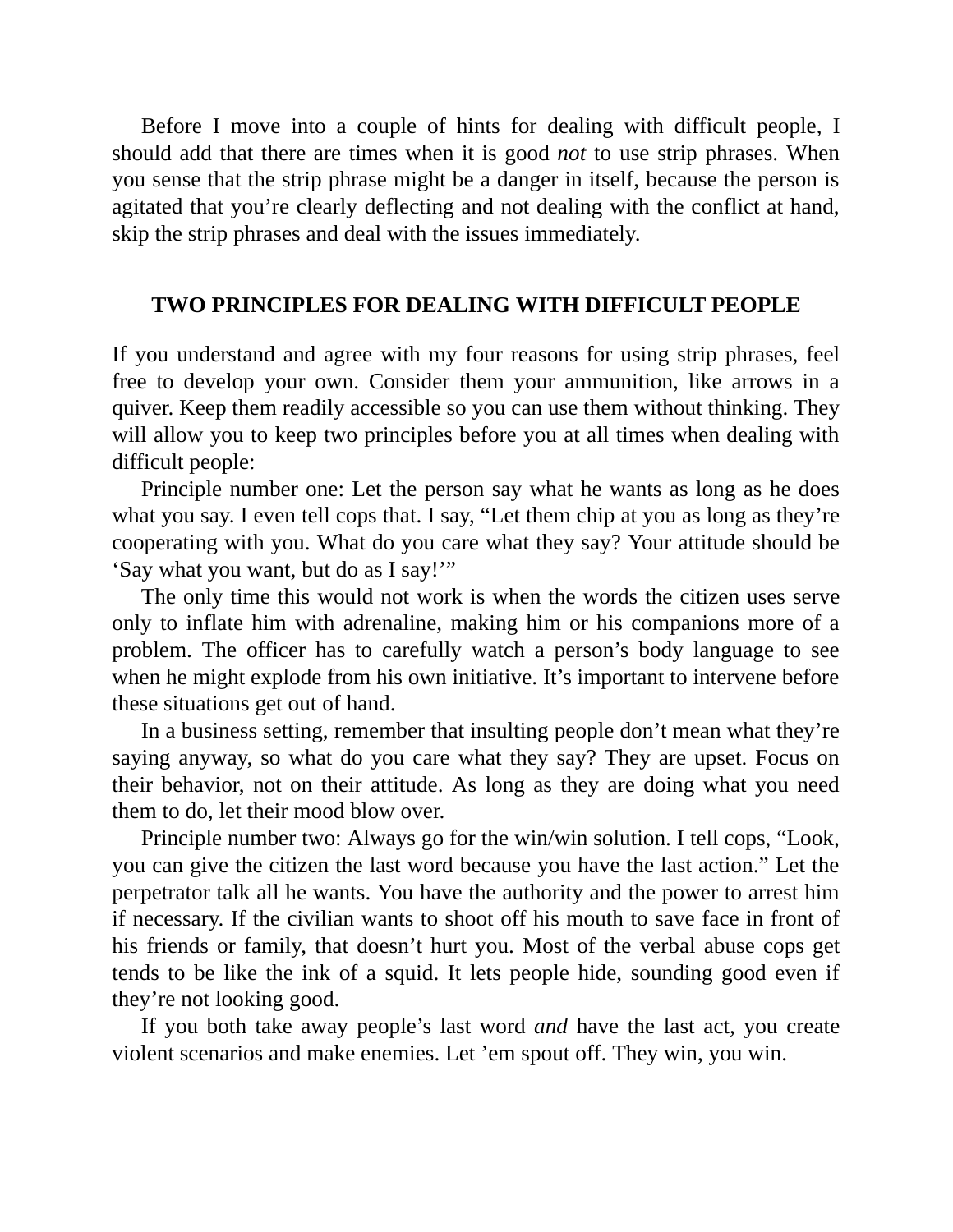## **A MOST IMPORTANT DISTINCTION**

Another critical distinction I make for police officers, which everyone ought to know, is the difference between the word *REspect* and the word *respect.* REspect is what we have to show all people at all times. We cannot *respect* people who prey on others, people who beat their spouses, people who brutalize their children. I have no *respect* for lawbreakers, but when as a professional I deal with them, I must always show them *REspect.* That is the Golden Rule in a single word.

I know that is a difficult and fine line to draw because the words are spelled the same, sound nearly the same (except for the emphasis on different syllables), and seem to mean the same. But think of it this way: *RE* in Latin means to give back, as in giving back what you want under identical conditions. So, always treat the other person as you would want to be treated under identical conditions, even if he is not worthy of your respect. In other words, even in the process of arresting you, or firing you, or disciplining you, I must extend to you the kind of behavior I would expect were I in your shoes.

When we disrespect people, put them down in front of others, or make them feel bad, we lose our power and create more enemies. We lose our professional face. We get upset, we use language irresponsibly, and we no longer have a disinterested state of mind. We're no longer great warriors of words; we've become part of the problem.

If you can learn to deal skillfully with people under pressure, you can dance where others stumble. And that is the hallmark of the communication samurai: REspect to all, with dignity, pride, and assertiveness.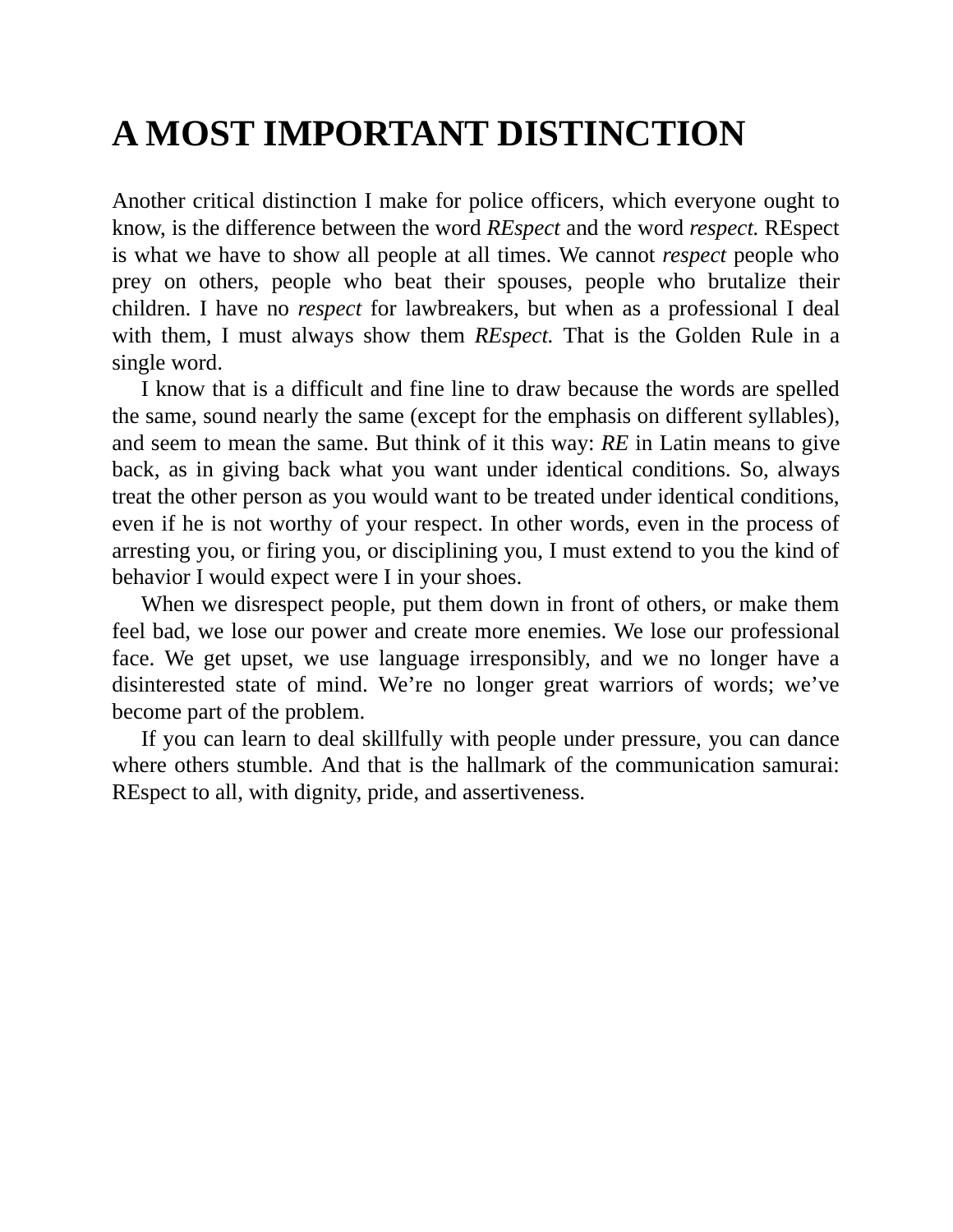### **The Only Way to [Interrupt](#page-3-4) People and Still Have Them Love You**

ONE OF THE most powerful verbal tools I know is Paraphrasing.

To paraphrase, put most simply, is to put another person's meaning into your words and deliver it back to him. If you're taking abuse, you want to somehow intrude so you can make the diatribe a conversation. Then you can cast what you think lies behind his aggressive words (his real point) in your own words (which will be calmer because you're not the emotionally charged one here), and be sure that you have heard it correctly.

When you paraphrase like that, you have actually inserted yet a third person into a two-person dialogue. Suddenly you have not his words with his meaning or your words with your meaning, but your words with his meaning. I'll get into the fourteen reasons why this is so effective, but first, how do you do this? There are two basic steps.

### **THE SWORD OF INSERTION**

This weapon is that single sentence that allows you to cut into a tirade and take control. It's hard to stop people talking. They are upset and they can't be told "Get to the point!" All that will get you is "I *am* getting to the point! You're not listening." And don't tell people to shut up or to calm down or to let you talk, because they won't shut up, they won't calm down, and they won't let you talk.

So you start with the Sword of Insertion, a wedge into the harangue like "Whoa!" or "Listen!" (spoken earnestly, not in anger) or "Wait a second."

**[10](#page-3-4)**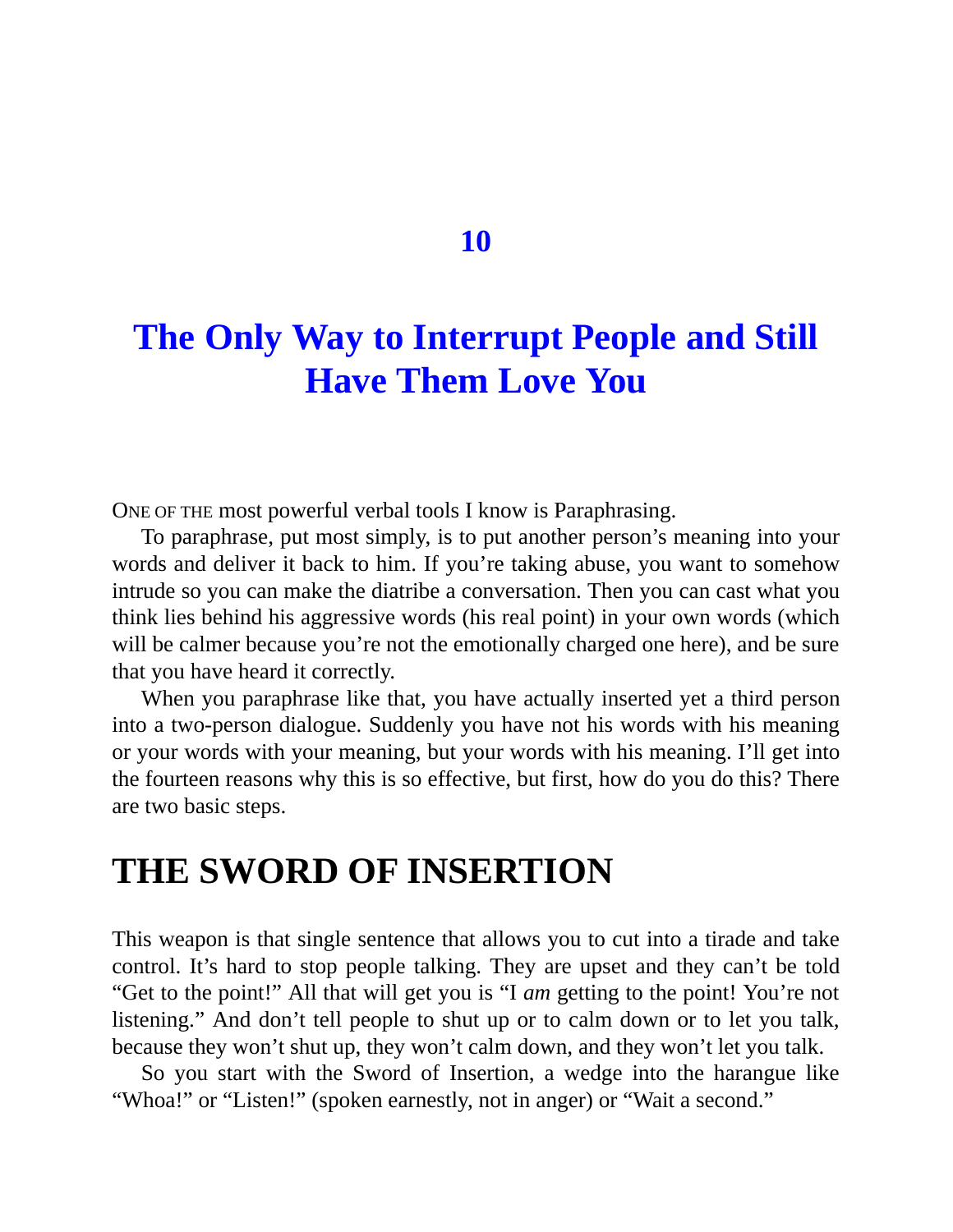### **THE ULTIMATE EMPATHETIC SENTENCE**

Here then is the powerful sentence that will allow you to interrupt anyone without fear of bodily harm: "Let me be sure I heard what you just said."

This simple sentence is so empathetic, so full of conciliation and cooperation, so pregnant with sincerity, that you'll hardly ever see someone let it slide by. What you're saying, in essence, is "Let me be sure I understand you. Let me be sure we're on the same wavelength. Let me be sure I heard that."

You have become the personification of empathy. Everything about that sentence says you're trying to understand. No matter how upset, just about anyone will shut up and listen because she too wants to be sure you heard what she said. In fact, the surer she is that you were *not* listening, the more likely she is to now hear you out, if only to prove you wrong!

### **FOURTEEN BENEFITS OF PARAPHRASING**

One. Magically, in one sentence, by paraphrasing you've hooked the other person. He's listening. Using the Sword of Insertion with that sentence is the only way I know to interrupt somebody without generating further resistance.

Two. You have taken control because you're talking and he is listening.

Three. You're making sure of what you heard right on the spot, not finding out later you misunderstood.

Four. If you have *not* heard the person accurately, he can correct you. That fills your pockets with ammunition. The more you know about somebody, the better, and the more he speaks, the more he reveals about his emotions, his prejudices, and his assumptions. That can only help you in deflecting insults, keeping his attention, and generating voluntary compliance.

Five. You have made the other person a better listener, because no one listens harder than he does to his own point of view. You're telling him, "Here's what I hear you saying," and you can bet he wants to hear that.

Six. You've created empathy. The other person will believe you're trying to understand. Whether you really are interested is irrelevant. What's important is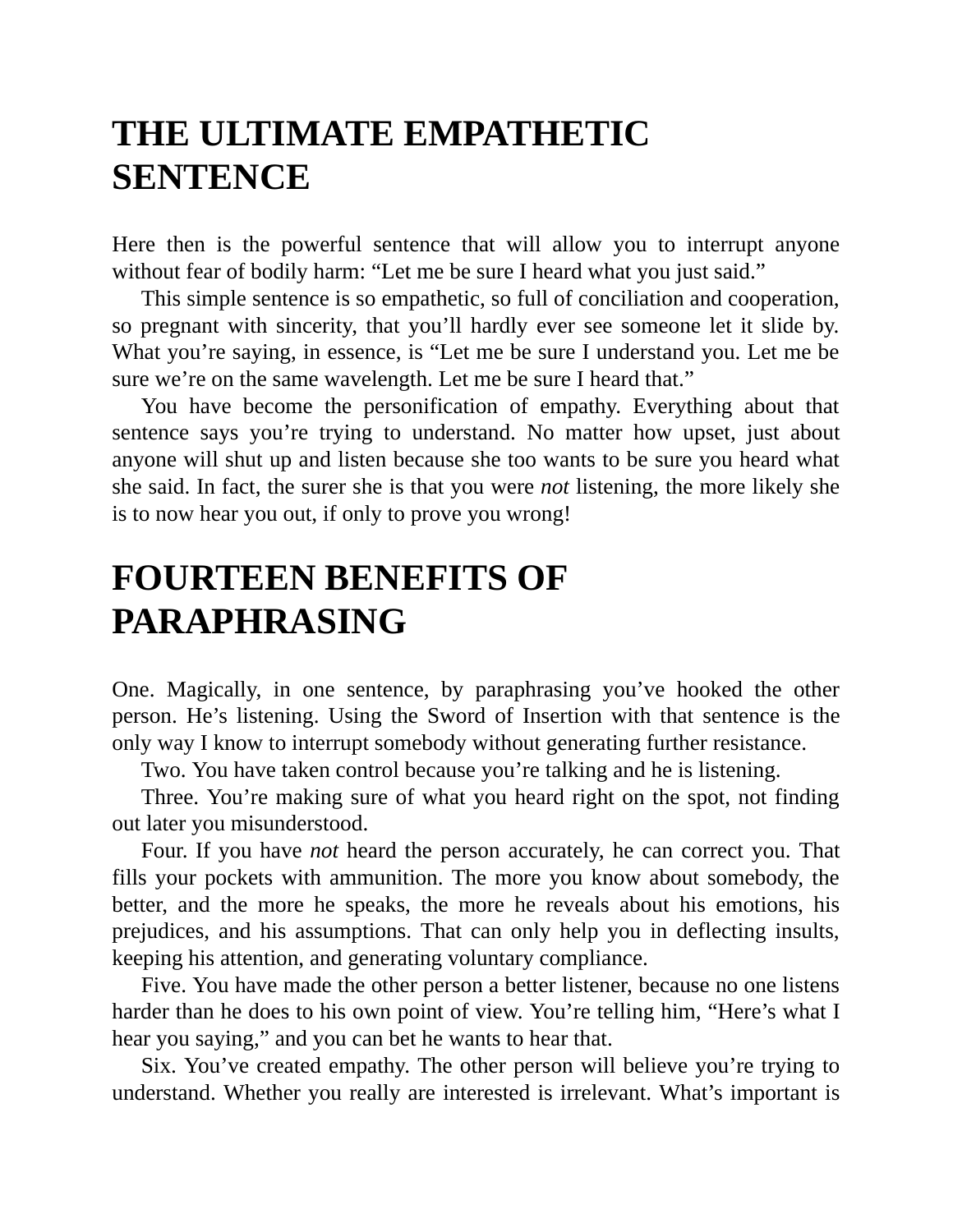that he thinks that you are, and nothing makes him more certain than that Sword of Insertion sentence "Whoa! Let me be sure I heard what you just said."

Seven. Once you have thrust the Sword of Insertion and pronounced the ultimate empathetic sentence, you have gained attention. Then, to effect this seventh benefit of paraphrasing you want to immediately follow up with something like this: "Okay, you are feeling X because of Y, true?" The X equals an emotion, like anger or frustration, and the Y equals a reason. You don't even have to be right. You're guessing at this point. For instance, it might go like this: "Whoa! Listen, let me be sure I understand what you're saying. You're feeling angry because you believe I purposely undermined you in front of your colleagues yesterday at the meeting."

Now the person can correct either the emotion you used for X or the reason you used for Y. He might say, "Well, no, I'm not angry. I'm disappointed." Now you're getting somewhere. Whether he's angry or disappointed will make a difference in where you go from there. Or he might modify X, the reason. "Yeah, I'm angry, but I'm not saying you purposely did it."

Notice that my being right is not the issue. Making the attempt to get it right is the issue, because I'm appearing concerned and it allows the upset person to modify his original statements. And that's the seventh benefit of paraphrasing. He's becoming more reasonable, without your having to vainly shout "Be reasonable!" (which never works).

Eight. Paraphrasing overcomes a strange phenomenon I call "sonic intention." People often think they have said something because they heard themselves say it in their mind, or because they had so carefully rehearsed it. Have you ever argued with your spouse about what was said the night before? You say, "You never said that!" And he or she says, "Oh yes I did!" Those arguments go on and on. What do you learn from this? Bottom line: If people think they said something, they said it, and no amount of argument or evidence will change their minds.

My advice in a situation like that is to give in, because I've tried arguing and I always wound up sleeping in the pickup truck.

Nine. This advantage to using paraphrasing is that it has a clarifying effect for people standing around. When you're dealing with a difficult person in public, whether in a store or an office or on the street, you don't want to be overheard sounding badly. Remember the ancient principle: Look good, sound good, or no good. Paraphrasing is gentle. It tones down the volume and makes a diatribe a conversation. There should be no condemnation in the completely disinterested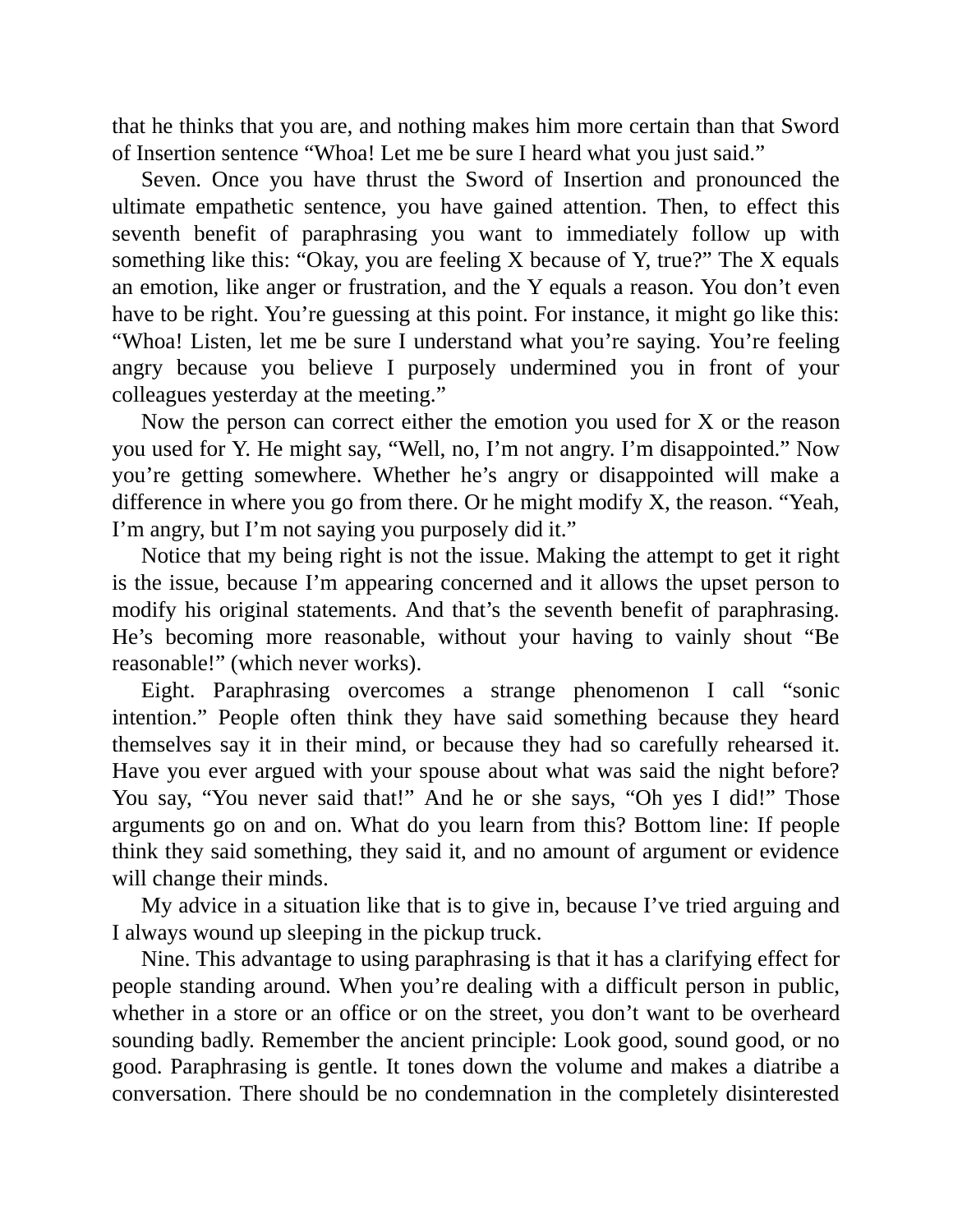voice, the essence of effective paraphrasing. Paraphrasing should make me sound as if I'm trying to work on the problem, rather than react to the problem.

Ten. The tenth advantage of paraphrasing is that it prevents metaphrasing which I define as putting words (especially inaccurate ones) into other people's mouths. Metaphrasing is a perversion of paraphrasing.

Too often we're so concerned about what people *ought* to be saying that we paraphrase them as *we* would have said it. That always insults and angers people.

Metaphrasing is useful under only one condition. If you're working as a dispatcher, working the emergency phones, often you have to take control of a verbal encounter and extract information quickly. You'll want to use Step 1 of paraphrasing, the Sword of Insertion, "Whoa! Whoa! Let me be sure I heard what you just said." But then, instead of paraphrasing, move right to metaphrasing. In short, the person never again gets into the encounter except to answer pertinent questions. You're guiding the conversation quickly: "There's somebody in the back of your house? Can you see him? Does he have a weapon? Is he moving? Clarify your address for me again. We have officers on the way. What is the man doing? Can he see you?"

From that point on, the person who might otherwise panic and become hysterical and of no help is giving you information. Though your approach may sound aggressive, it shows tremendous concern. It gives the comforting impression that you are helping, that you are in control. Frightened people usually calm down when they think their crisis is finally being handled by somebody who cares.

I once heard the story of a lady who lived on a street corner where traffic accidents were common. She learned over the years to deal forthrightly with people who were injured or scared. One day a particularly hellacious collision resulted in an old woman being trapped in a car and her son, a middle-aged man, running to the corner house in a panic. "I don't want my mama to die out there," he wailed.

The lady met him at the door with blankets and a bottle of water *and* information. "I have already called the paramedics and they're on their way," she said. "Keep your mother warm and calm until they get here."

I asked how she knew someone was trapped in a car. "Because he came running. As soon as I heard the collision, I called nine-one-one and grabbed the blankets and the bottle. I knew the first thing out of his mouth would be the nature of the trouble, and I could tell by his face that he was frantic. I figured if I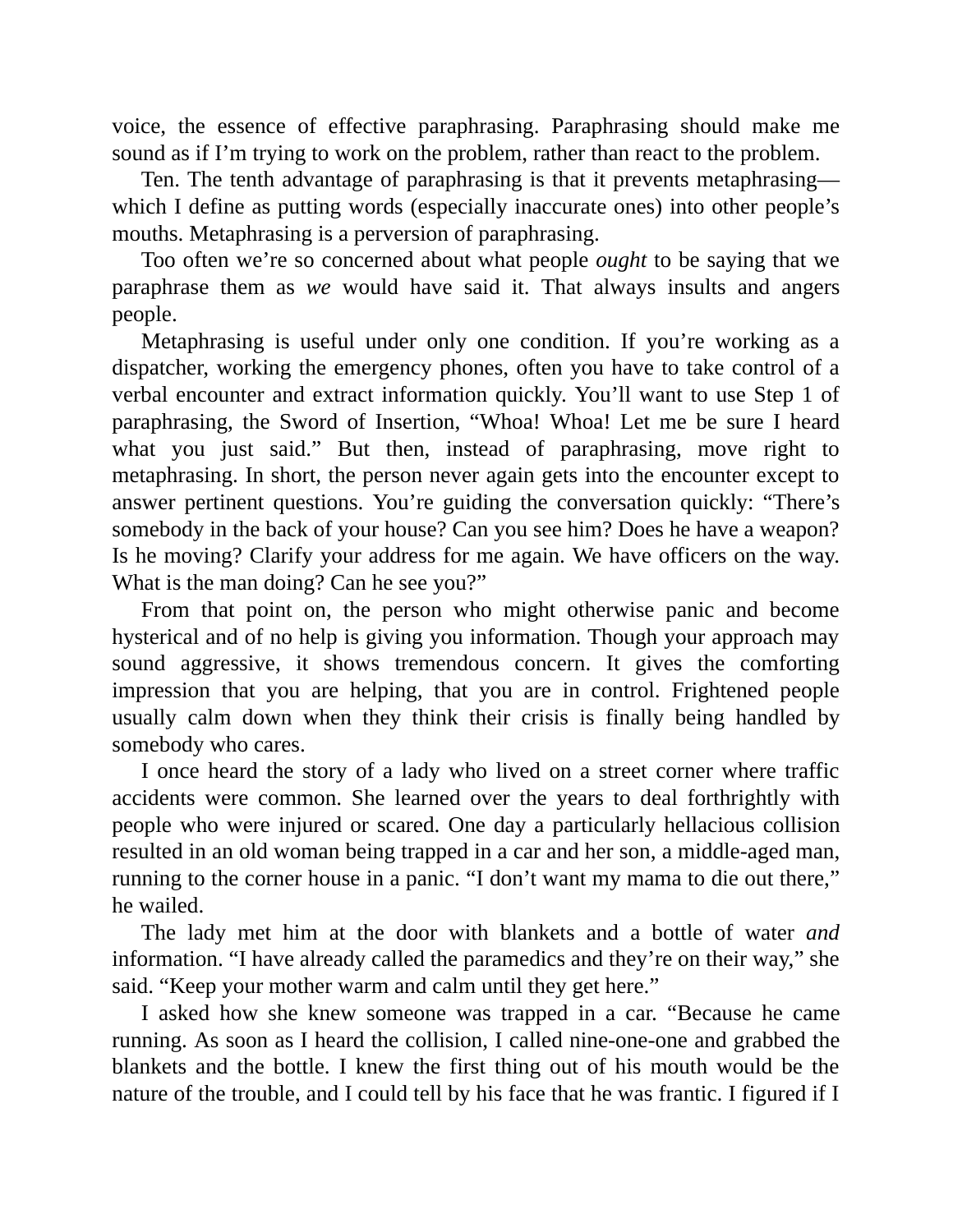seemed to have things under control and could convince him his loved one needed to be kept calm, he would have to calm down too."

In most other situations metaphrasing does not work well, and paraphrasing is preferable.

Eleven. You can ask for reverse paraphrasing to be sure the other person understands you. If you want to be a better supervisor, or ensure that your children understand you, ask that they paraphrase back to you what they take to be your meaning.

I've found that up to seven of ten people will misread a document and miss the point. More horrifying, eight of ten misunderstand most verbal exchanges. It's easy to talk, but it's hard to listen well. And when you ask someone, "Do you understand what I've just said?" very few people will admit they missed your point. The key is not to ask for a negative answer. Ask the person to tell you what you said, and you'll get an accurate reading how you've communicated. Remember, the responsibility for the understanding belongs to the speaker, not the listener. Your job is to get through.

Be careful not to condescend by implying that you just know the person will misunderstand. Rather, put the onus on yourself. Ask him to repeat it back to you for *your* benefit: "To be sure I said what I intended to say, would you give back what you understand the point of this discussion has been?" People will do that, and it safeguards you.

Twelve. You also safeguard yourself by paraphrasing back what your boss or your spouse or children say. It's possible your supervisor may not say exactly what he or she meant. If you don't get it right, are you going to win the argument later? You walk in with a report your boss asked for two weeks before and he hits you with "I told you I needed you in here at ten o'clock so I could have that for my meeting at eleven. This report's worthless now."

You know full well he never said ten o'clock, and you thought you were several hours early with it. Are you going to say, "You never said it had to be to you by ten"?

In the interest of truth, you might try that. But then he or she says, "I most certainly did, and that was the most important part of the assignment. What's the matter with you?" Argue that one, right or wrong, and you're liable to be arguing for the last time. Your only recourse at that point is to say, "I'm sorry. I must not have heard it." If you had paraphrased before you left the office the first time, your boss would have heard either that you missed the time deadline or that he or she forgot to mention it. It would be clarified, and your hard work would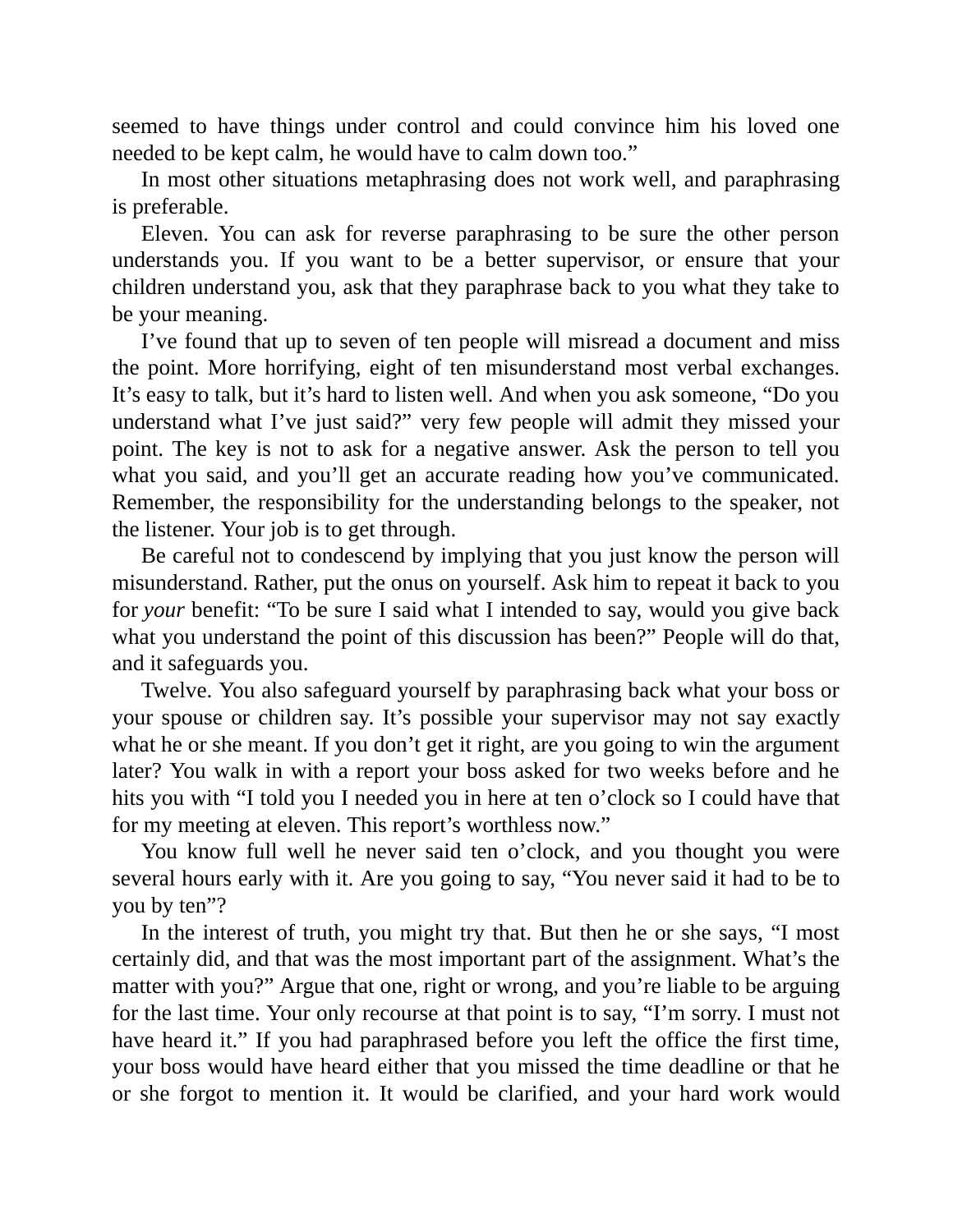eventually pay off.

Don't rely on others to always say what they mean, no matter what their position. Paraphrase it back. That makes you look good, and it ensures a top level of professional work. (Besides, bosses love to hear themselves quoted!)

Thirteen. Paraphrasing has an unusual psychological advantage I call "generating the fair-play response." Whoever you're paraphrasing is almost psychologically forced to play by the same rules and paraphrase you. People will generally treat you the way you treat them. It's kind of the Golden Rule again, applied to communication: Treat others as you would want to be treated under identical circumstances. So if you use paraphrasing, if you work people skillfully, they're apt—even despite their intentions—to give you equal time.

Fourteen. Finally, when you paraphrase, it etches the facts in your mind. If you have to write a report or you're phoning information back to your boss about the facts of a meeting, the paraphrasing reinforces your own memory. Your report, written or oral, will be more concise and more accurate.

Because the amazing tool of paraphrasing provides these fourteen different benefits, you see why I call it the most powerful tool in communication.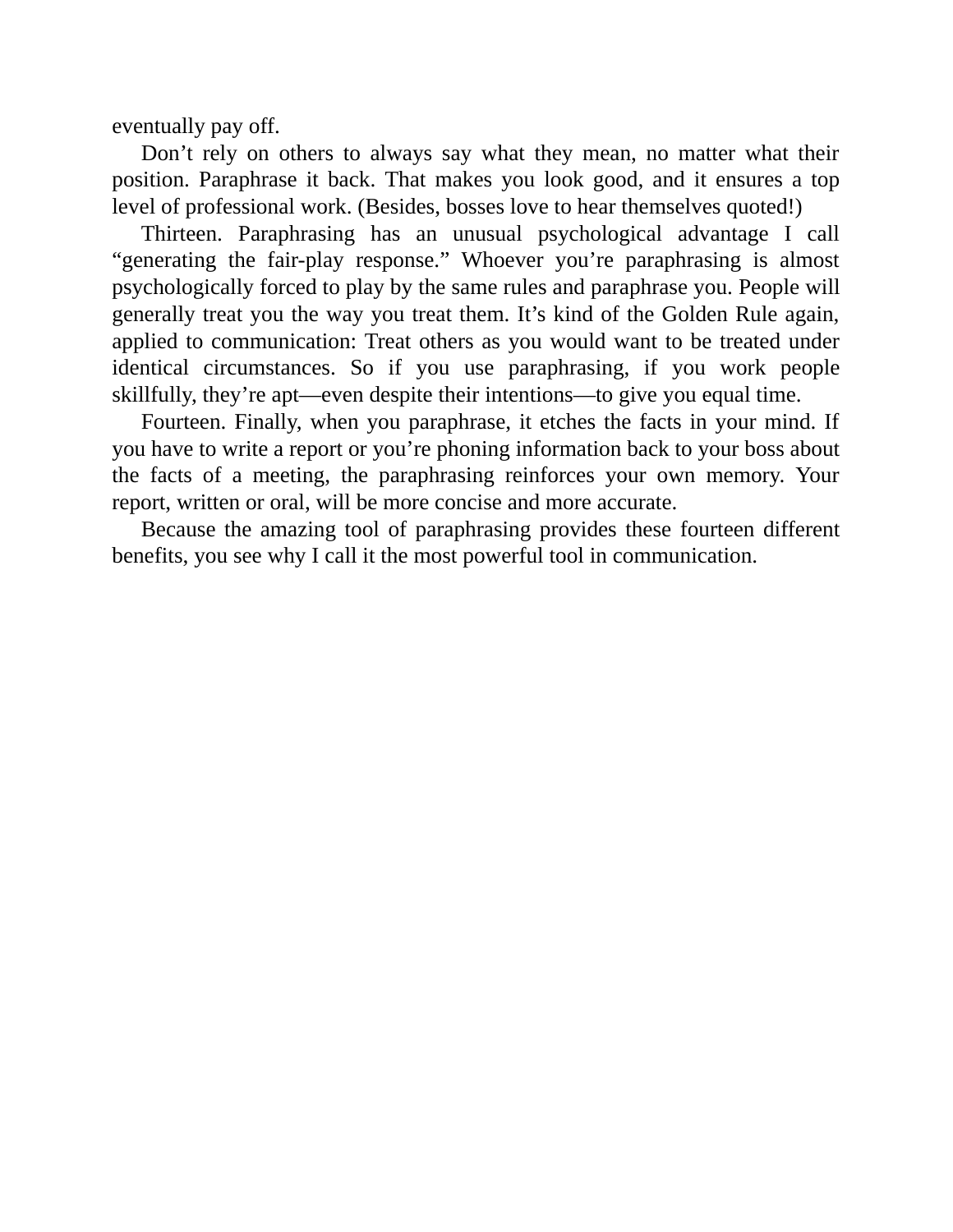**[11](#page-3-5)**

#### **Verbal Judo Versus Verbal [Karate](#page-3-5)**

AT THE RISK of oversimplifying, let me assert that there are really only two kinds of language: Verbal Judo and Verbal Karate. Judo, as I've pointed out, was developed as a sport of self-defense without the use of weapons. Karate is defined as a self-defense system characterized by sharp, quick blows delivered with the hands and feet.

Thus, to me, Verbal Karate is the lashing out, as if with the side of a calloused hand, when you snap at your spouse, your children, your employer, your employees, anyone. Whenever you use in a harmful, destructive way those words that rise readily to your lips, you have employed the easiest use of language: Verbal Karate.

In the professional realm, Verbal Karate is the unprofessional use of language, because you're using words to express your personal feelings. You are not connecting with your audience, and basically you're off target.

Physical karate is a fighting, striking, kicking, attacking offensive system. When that approach is transferred to oral communication, it's easy to do, but it doesn't work. After thirty-five years of using both physical karate and Verbal Karate professionally, I can tell you the latter never once helped me. And I was an expert at it.

In fact, Verbal Karate burned more bridges, alienated more people, and lost more opportunities for me than anything else I can think of. Oh, it often made me feel good about myself temporarily. I'd tell somebody off with my combination of educated articulation, physical prowess and presence, and macho tone of voice, and I'd strut away thinking, *I told him! You bet I did! He had it coming!*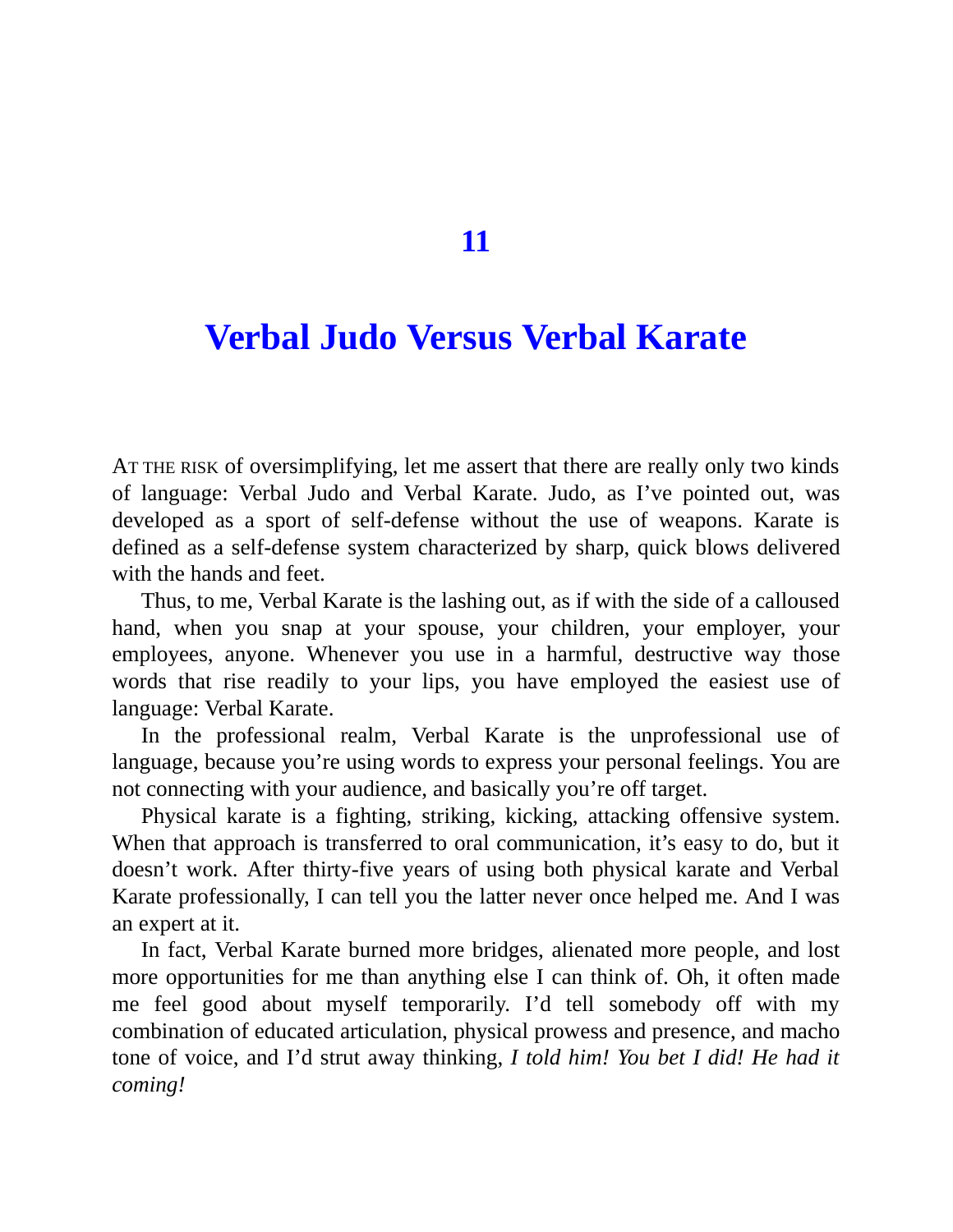A few hours later, without fail, I was thumping my forehead, thinking, *I should have said something else! Why did I say that? Why did I have to shoot off my big mouth?*

### **THE BAD NEWS**

Of course, I usually had to go back and do some apologizing. The bad news is, there is no apology for verbal abuse. The best you can hope for is a shortened version of the word, like *'pologize* (much as I use with my strip phrases), because there is simply no taking back harmful words. You can say you take them back, but ask a person a decade later if he remembers your unkind words. Chances are, he will.

People never forget verbal abuse. It sinks deeper and festers longer than any other kind of abuse. I'd rather be cut with a sword than with an insult from someone I care about. Think of the times in your childhood you were humiliated by teachers or colleagues or peers. Have you forgotten them? That's why we must learn to use language more skillfully. That's why we must eschew Verbal Karate and embrace Verbal Judo.

### **THE GENTLE WAY**

Physical judo was invented by a Dr. Kano in 1882. It was a derivative of jujitsu, which means "pain." Judo, as I mentioned in Chapter 4, means the gentle way, rather than the painful way. If you've ever seen a judo match, you may wonder what's gentle about it. People are thrown or foot-swept to the mat. The gentleness lies in the technique. You are not counteracting their approach and hammering back at them. Rather, you are moving with them, using their momentum to pull them off-balance and then propelling them to the ground. The way you throw someone allows him to break the fall and roll out of it. Verbal Judo, then, should be nonhurtful. It should be redirective rather than confrontational.

### **KELLEY AND THE CAR**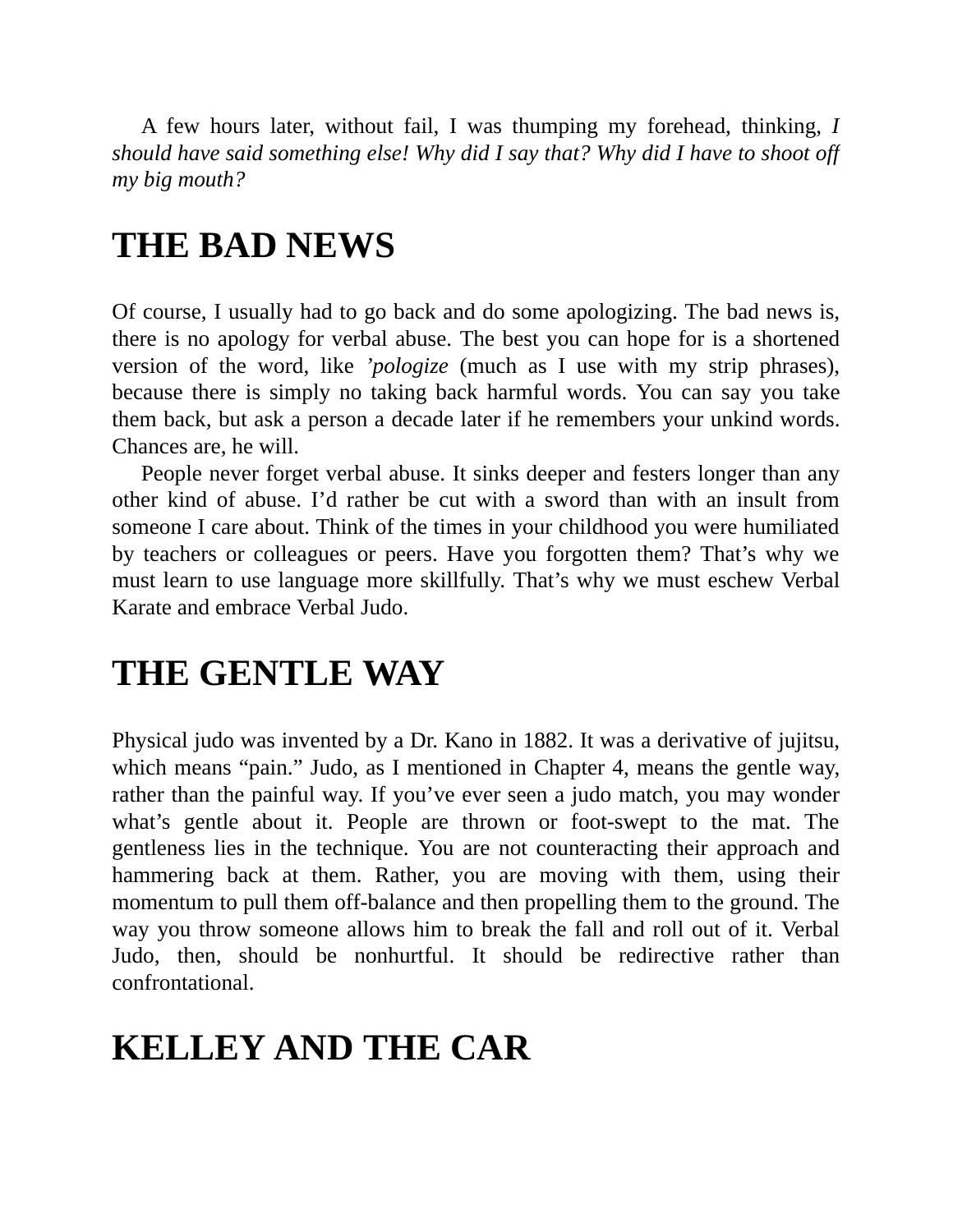All martial arts are based on redirection. I learned the concept of redirection when I first tried to put together a course in oral communication. I had been divorced (primarily because I didn't know how to use language and I'd snapped one too many times at my former spouse), and my then-sixteen-year-old daughter Kelley came to live with me in Albuquerque (apparently she was having trouble using words at home too).

A few weeks after moving in with me, Kelley came to me with a request. "Dad, I'm working part-time and I'm going to high school, and I gotta have a car."

Well, I was trying to start a business, and I was broke. I was living in a little condo and trying to keep up with the bills, so frankly Kelley's request, as legitimate as it may have been, made me mad. How presumptuous! What an ingrate! I wanted to say, "That's outrageous! What a request! How can you be so irrational as to think I have the money for that right now?" Those words welled up, but maybe I had learned enough about snapping at loved ones that I was able to control myself.

Instead, because I was working on these principles, I said, "Well now, Kelley, if I were to buy you a car, you would, of course, maintain it completely, true?"

"Oh yes, Dad. Oh yes."

I said, "Why don't you go check out what that means, and then let's talk."

Frankly, all I was doing was putting her off. I just needed her out of my hair, because otherwise I was not about to handle myself well.

A couple of days later she said, "Dad, buy me a bicycle."

I said, "What? What happened to the car?"

She said, "Are you kidding? Do you have any idea what maintenance and insurance would cost me? And then there's licensing and processing fees, to say nothing of gas and oil. I can't afford a car. Why don't you buy me a bike?"

I thought, *Great, George! You just saved thousands!*

But she continued, "You know, Dad, I notice you're beginning to travel, leaving your car at the airport and paying for parking. It must be lonely going to the airport and arriving home late at night, no one to meet you. It's not good for your car to be out there for days in cold weather. So, why don't you buy me a bike, and while you're in town, I ride bike, you drive car. But I will arrange my social life so I can take you to the airport on time and pick you up on time, making it easier for you. That way I can drive the car while you're away and you drive it when you're here."

Of course Kelley's was a great plan and worked out well. Without realizing it,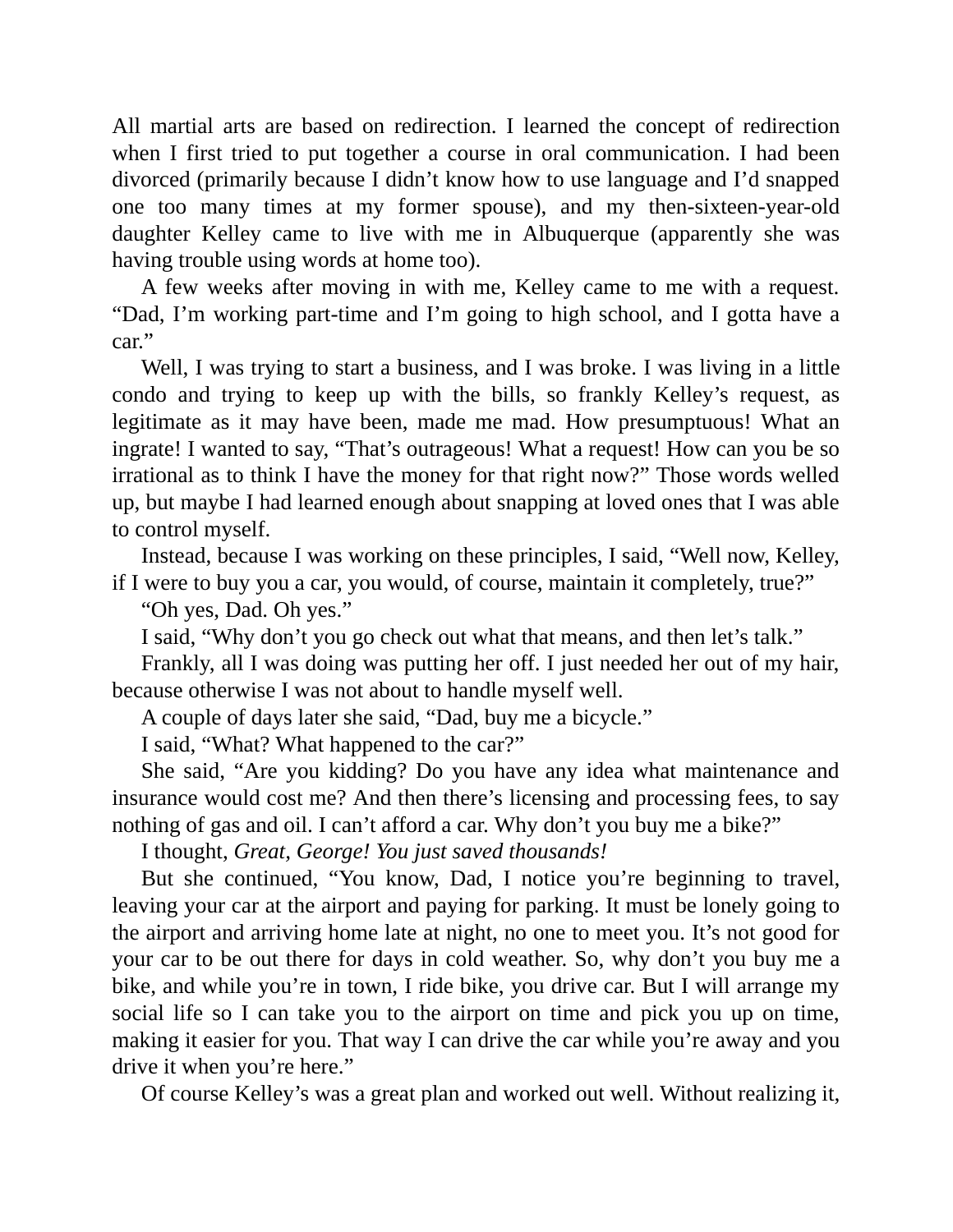I had redirected her attention and I avoided getting upset and starting a confrontation which could've lasted for weeks. Confrontation wouldn't have worked. Redirection did, and freed her to be more creative than I would have been. Verbal Judo had come to life for the very one who had discovered and hoped to promote it. Without realizing it, Kelley had actually employed Verbal Judo on me.

# **MASTERY THROUGH ADAPTING**

Verbal Judo is simply the use of words to achieve your objective. You've got to stay in contact with your audience and use your words with maximum effectiveness and minimum effort. Why stir people up? There is a kind of mastery available through adapting. I didn't reject Kelley's request. I let it drift and refocused her attention until she became creative. I was becoming aware that Verbal Judo was the martial arts of the mind and the mouth, the ability to keep calm inside, to read the audience and find the right words for the right person at the right time.

Aristotle said that audiences are made, not found. You can trip over people who are angry and hostile, but if you're skillful, you can calm and redirect their behavior in two minutes.

## **FORCE OPTIONS**

The goal of persuasion is to generate voluntary compliance. You can't expect it just because you play a certain authority role. You must make it happen. The great communicators have that art. They somehow get people to do what they want them to do by getting them to want to do it.

What force options are available to generating voluntary compliance? The first, surprisingly enough, is your mere presence: the way you show up, the way you approach, carry yourself, stand around, even the way you project your feelings onto your face. I teach police officers and corporate people the importance of professional presence, how they look as they enter a scene.

Consider, for example, a typical mistake: using the wrong facial expression often with the wrong words. Many think they are going to cool people down and take charge of a situation by showing an angry, eyes-squinted-up, snarling face.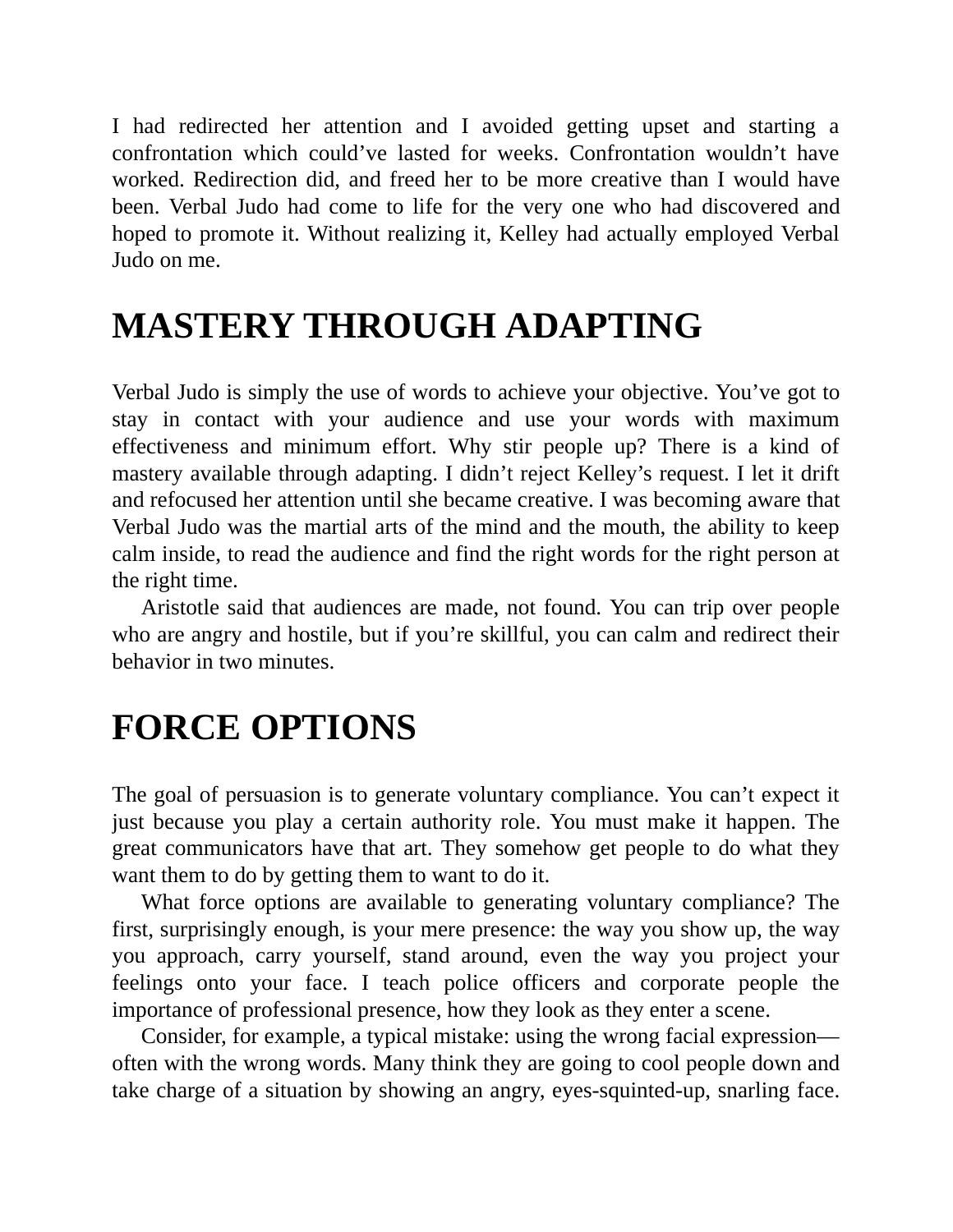That calms nobody down. If you want to calm somebody, don't you think it would be more helpful to affect a calm, pleasant, interested look?

#### **HOW MANY FACES?**

You have to have one face to calm somebody, another face to look interested, another to look concerned, and another when someone's trying to intimidate you. We all wear dozens of faces everyday. Which you use when will determine how successful you are in generating voluntary compliance, the goal of persuasion and an underlying tenet of Verbal Judo.

The Mount Rushmore frozen service face is the kind you run in to too often in businesses, government offices, or even hospitals. People just don't look happy. How about in retail stores where clerks wear Smile buttons but look thunderous? Those face are inappropriate.

Learn the skill of the chameleon, an image I have mounted on a pin and give out at my seminars. The chameleon is a good representation of an effective communicator because of its ability to adapt to its environment. Just as the chameleon changes colors to blend in, you must wear faces appropriate to changing situations. The chameleon survives because it adapts. No matter how you feel inside, you must develop the ability to look good on the outside—to reinforce what you're saying with a face and a demeanor that fits the situation.

This is hardly taught anywhere. When I ask police officers across the country to name their first force option, they usually tell me verbalization. Not true. It is professional presence, to look good. You've got to look the part.

Force option number two is verbalization: the right words for the right person at the right time. As Napoleon said, "More powerful than a standing army is the well-wrought word." Most of us do not communicate skillfully under pressure, yet our entire careers depend on it. I've already covered why "Calm down!" doesn't calm anybody down. Why not use a phrase like "It's gonna be all right. I'm working on it."

If people in crisis would remember these first two overriding force options, they would go a long way in improving communication. Without any other training or skill, they'll be on the right track by using the right words and having the right demeanor.

## **FOUR MORE FORCE OPTIONS**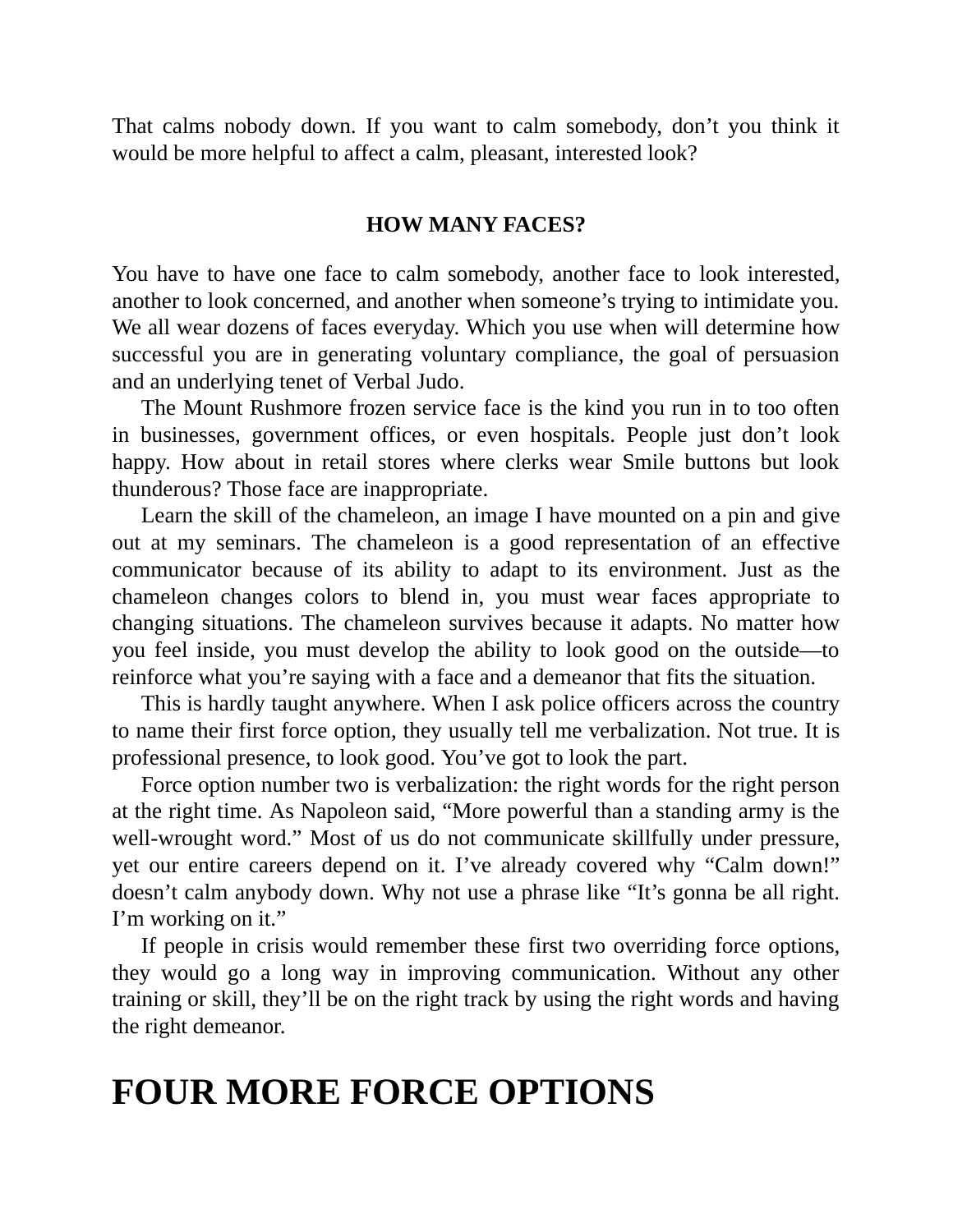If words fail, and at times they do, go then to force option three: laying hands on a person and using techniques from the martial arts called the come-along holds. Obviously, these are limited to law enforcement personnel, and they help generate voluntary compliance at the lowest level of pain possible.

Option number four is the use of artificial incapacitators—chemical mace, stun guns, the kind of force that temporarily immobilizes so the police officer can generate voluntary compliance.

The fifth option, using impact tools like the nightstick or the baton, is not designed to permanently injure or brutalize people. These impact tools are to be used to generate voluntary compliance at a higher level of pain than the others but only when necessary.

Option number six is deadly force, and, of course, that has nothing to do with generating voluntary compliance. Deadly force is used for enforced compliance, and there are strict rules—such as imminent jeopardy and preclusion (meaning no other force options are available)—that tell us when such extreme measures are allowed. Obviously, for most people the force options are much more limited.

## **YOUR OPTIONS**

In corporate America or at home, it's important that you know the next force option after words fail. Since you can't cuff someone or subdue him with a stick or draw down on him—much as you would like to occasionally (be honest!)—it is crucial that your next move has some teeth in it. Is it a written warning, some kind of a transfer, a loss of money or privilege? One of the secrets of being a good communicator is knowing the system. Be sure you are well versed in policy. Too many people use threats they don't have the power to carry out. How about the mother who tells a toddler—near midnight at a family Christmas bash she had no business subjecting him to—"If you don't behave I'll put you out in the car"? Right.

Know what you can enforce and at what level you can enforce it. That gives you confidence and credibility. Credibility, which is rooted in the Latin word *credo*, meaning "I believe," begins and ends with your use of words.

The birth of my ability to communicate came in my acceptance of the fact that I was the problem. If you can accept that the problem with your spouse, your children, or at your workplace may be in your mirror, you can make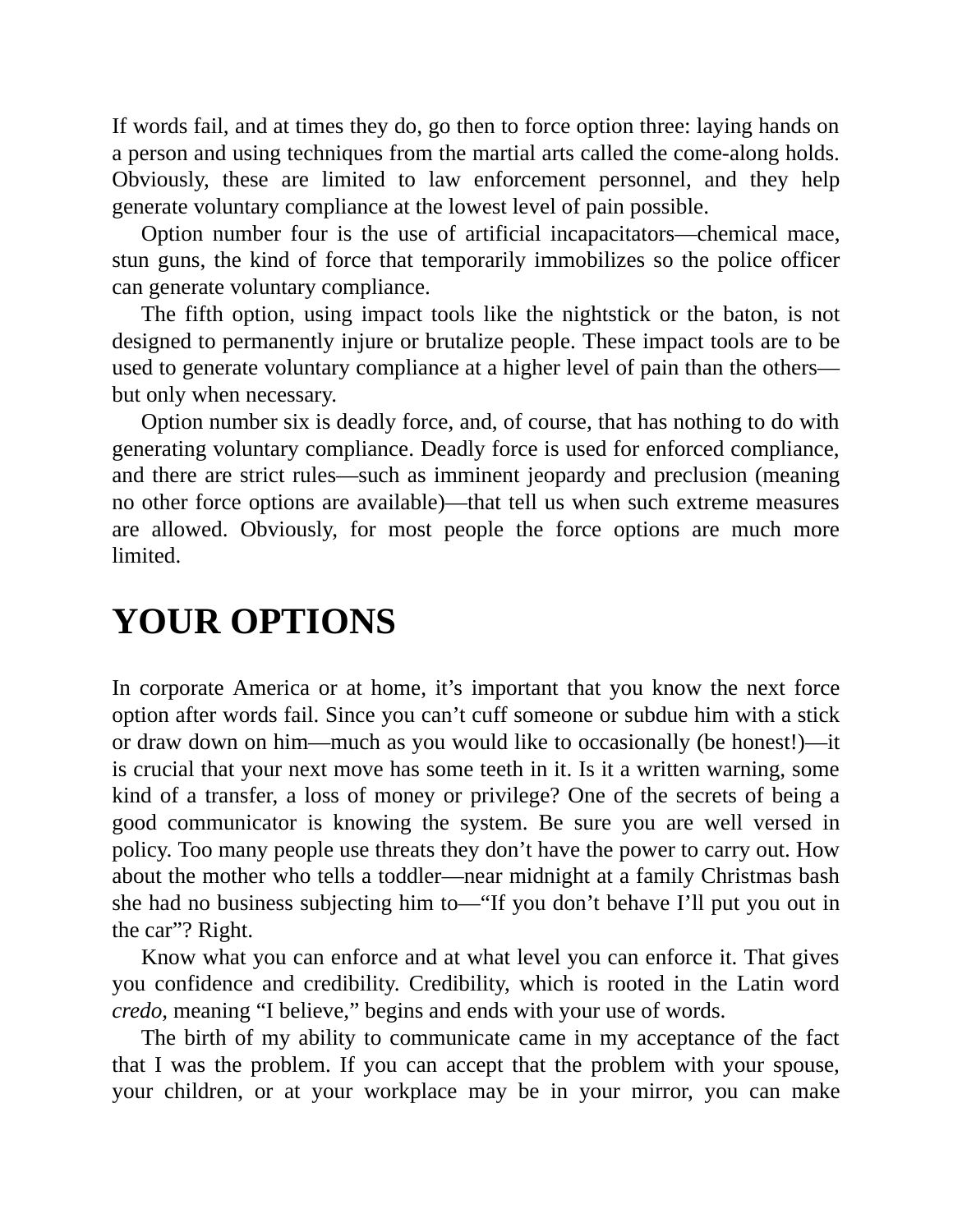dramatic changes in your ability to be skillful under pressure. Focus on technique, focus on the goal. Your ability to survive professionally and domestically lies with your ability to use words skillfully, and sometimes that means moving to tougher force options. While you don't have the tools of the police officer, or (I hope) the need for them, there is a system to handle the tougher-than-usual encounters.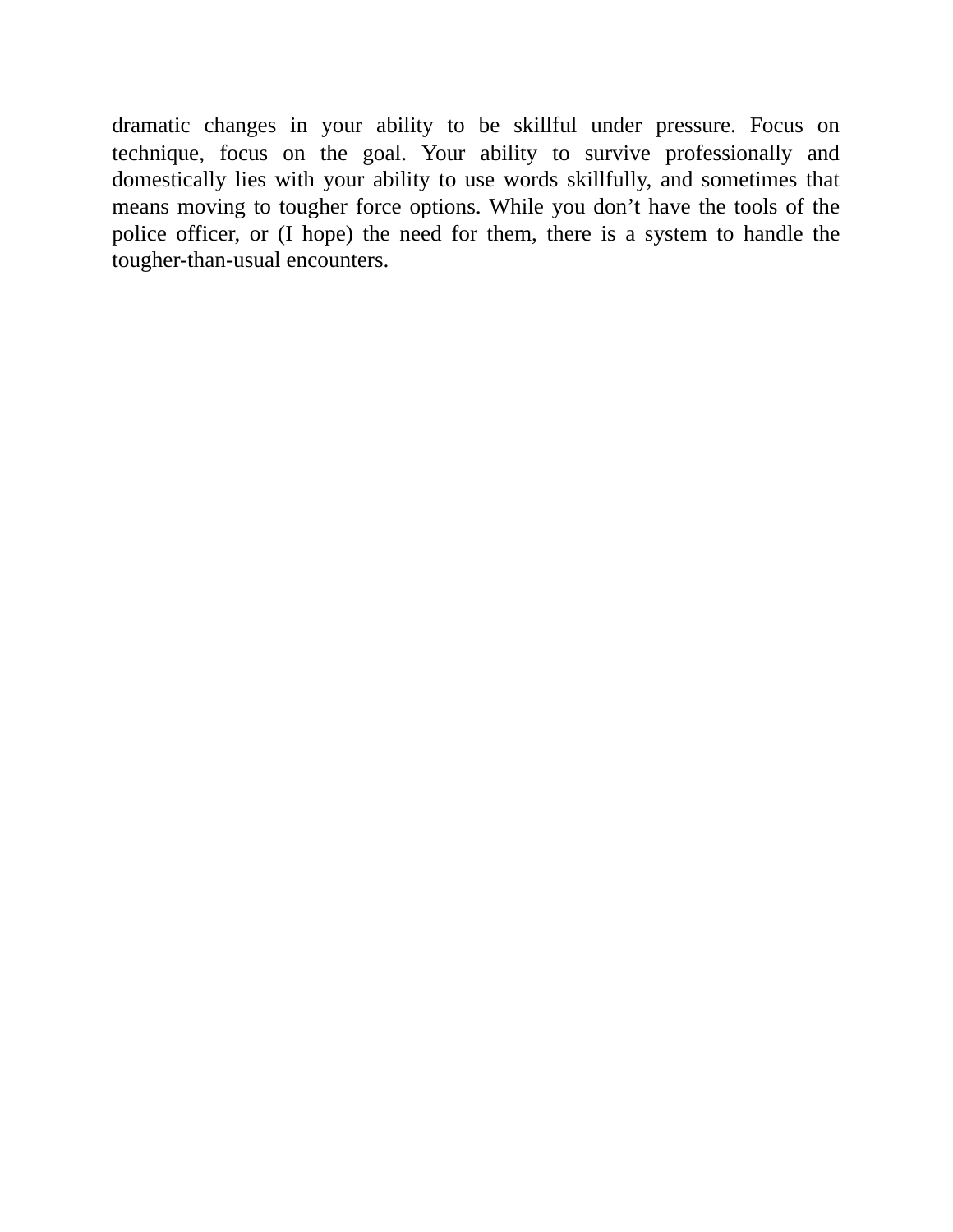**[12](#page-3-0)**

### **The [Five-Step](#page-3-0) Hard Style**

OVER NEARLY THE last two decades, I have taught Verbal Judo to almost seventy thousand cops in nearly seven hundred police departments, and to thousands more in corporate and retail America. When I teach, I also learn, and if there's one thing I've learned from all these frontline communicators, it's this: If someone wants to ruin your credibility and get the advantage over you, all he has to do is make you angry enough to misuse words.

I believe that more than 90 percent of your success will lie in your delivery style, so I want to provide you with a series of principles to live by and to enact on a daily basis, making you more effective as a parent, a professional, and a friend.

### **DISCOVERED THE HARD WAY**

Persuasion—generating voluntary compliance—is the essence of Verbal Judo, and at the heart of persuasion is a five-step model I discovered the hard way in police work. It suggests that you (1) Ask (Ethical Appeal), (2) Set Context (Reasonable Appeal), (3) Present Options (Personal Appeal), (4) Confirm (Practical Appeal), and (5) Act (Determination of Appropriate Action). (For a full discussion of the four types of appeals, see Chapter 21.)

Obviously, this didn't all come to me in a flash. Less than a week after I got in trouble with the police chief over my brusque manner with citizens remember in Chapter 3 all that hassling with offenders—I stopped another guy at about 3:00 A.M. He had ignored several stop signs, and when I approached his car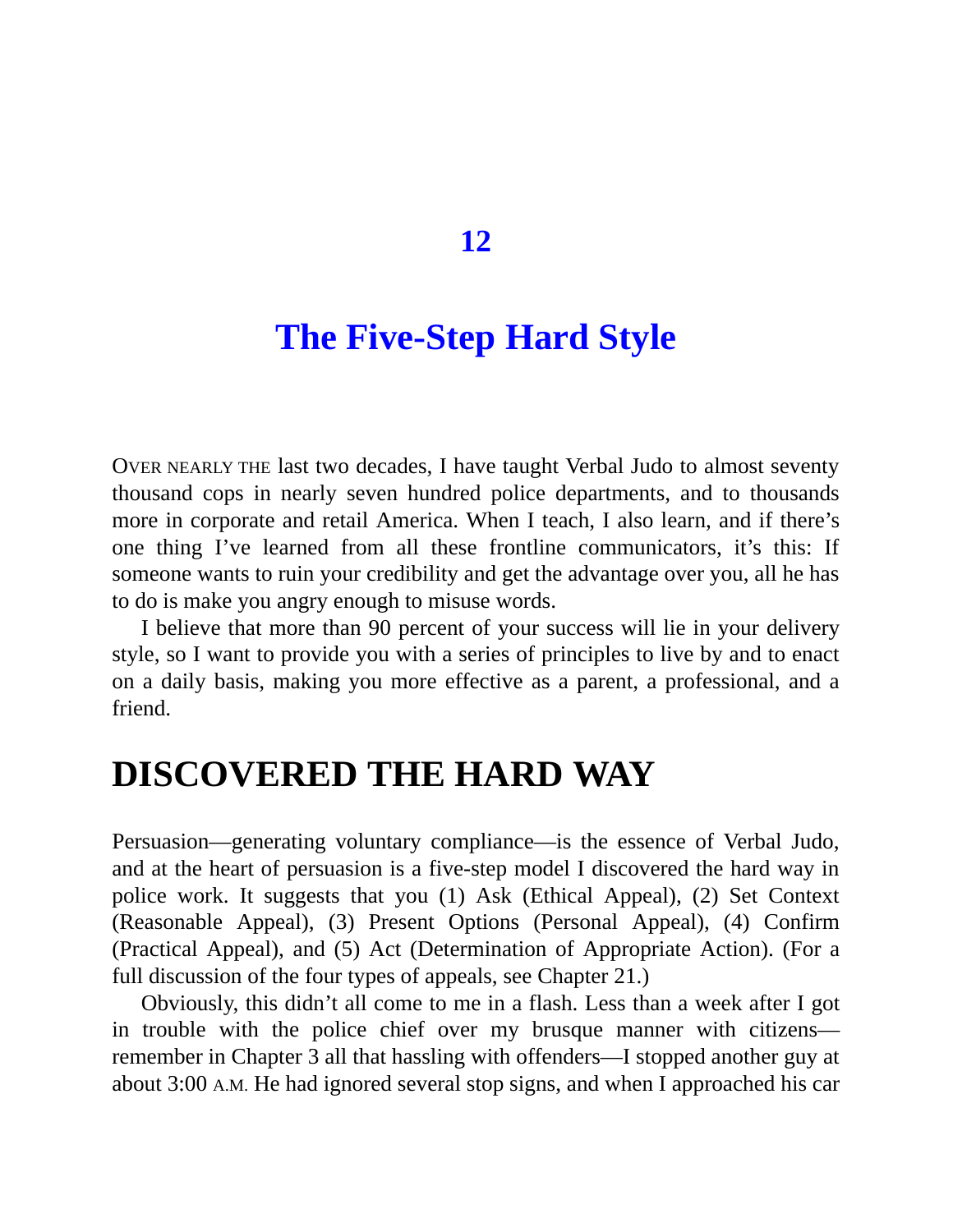I saw a whiskey bottle on the floor.

I snapped, "You, sir, step out!"

When I got the familiar response, "I'm not gettin' out of this car!" I thought, *Oh no. Here we go again.* I didn't want another tongue lashing from the chief, so I thought quickly and came at him from a slightly different direction. Let me remind you, I didn't know what I was doing was right. I was just scrambling to try to stay out of trouble and still get my job done.

I softened my tone and said, "Sir, listen to me. There's a whiskey bottle by your right leg. Now, sir, that constitutes under the law what we call an openbottle charge. I have no choice but to have you step out, because I'm required to enter your vehicle and take a look at that bottle. For your safety and mine, sir, department policy says I have to ask you to step out. Would you do that for me?"

Make no mistake, I felt like a wimp at first. What I really wanted to do was pin the guy to the ground, cuff him up and rough him up and let him know he was tangling with the wrong lawman. You bet I did. But I was not going to let this guy get my goat, or my job. My calmer voice showed I was more in control. I switched from commanding to asking, and then I set the context by telling him why I was making my request.

The word *context* is crucial in all communication. *Context* comes from the Latin *contexo* (*contextus*) or possibly the Latin *con* and *texo.* Both mean "weave together" or "join." I have come to learn that of ten drivers who are Difficult People (see Chapter 5) and refuse to get out of the car at first request, at least seven will do what you say if you only tell them why. One of the great psychological urges in this country is the desire to know. If you can tap in to that and let people know why you're saying what you're saying, you can usually generate voluntary compliance. Give them context. Weave together the elements of the situation.

When I set context, I grounded myself in professionalism. I gave reasons, policies, and procedures for what I was asking. My ego, so prevalent in that first command, "Get Out!" was then missing. (Your personal face will always create conflict because you virtually force the public, especially the Difficult People, who are wired that way, to come back at you.) Hardly realizing it, I had substituted my professional face for my personal face. I had moved from the ethical appeal of asking to a reasonable appeal of setting context.

Unfortunately, I had run into one of the few Difficult People not motivated by having the request put into context. This guy required my going to Step 3, presenting options and making a personal appeal, because he said, "I don't know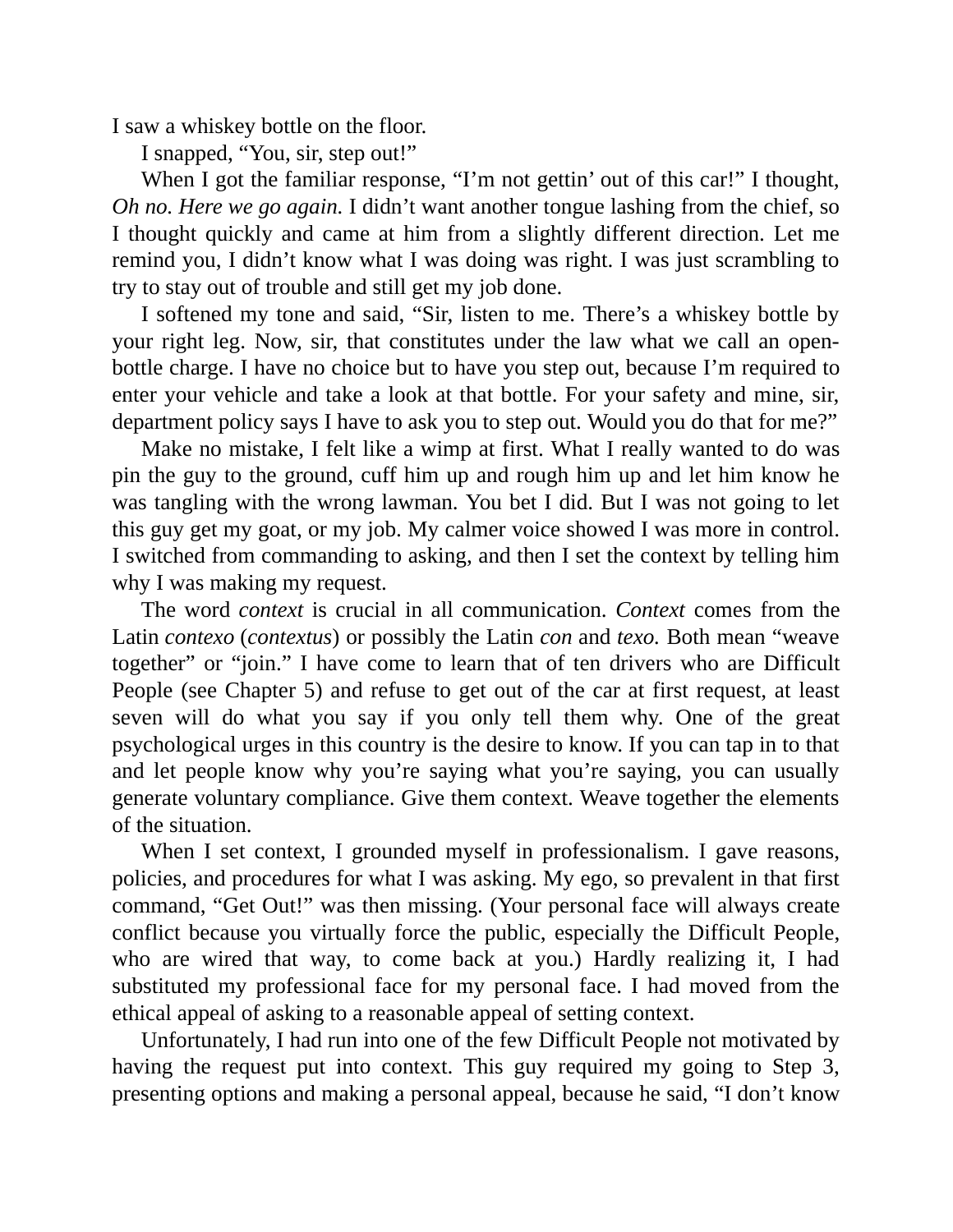nothing about that bottle, Jack! I took a bunch of guys to a party last night and they drank whiskey. I don't even drink whiskey. Not my bottle, not my problem. I'm not gettin' out."

I gotta tell you, George Thompson the civilian would just as soon have run his nightstick through one of the guy's ears and out the other. But I'm a practical man. I like strokes as much as the next guy, and I didn't want my chief on my case again. I tried a new approach, coming at the driver from yet another direction.

I said, "Sir, listen, that's an interesting distinction between whether it's your bottle or your buddies', but the law does not make that distinction. The law says, 'Bottle in car, you driver, you responsible.' Now, sir, that might not even be fair, but 'tis so under the law. I'd like to think you'd cooperate with me. Step on out, sir. I can check that bottle, then I can chat with you about why I stopped you in the first place. That way it looks as if you're gonna be able to go home tonight, put your feet up, be with your family, eat at your own table, sleep in your own bed, and get up in the morning and go to work. I'd like to think you'd want to do that, sir, but the law gives you another option if you wish. The law says if you want, you can come with us, eat with us, stay overnight, sleep with us. That's called an arrest. Now, I don't see any need to do that. That's a lot of paperwork for me, that's towing your car, and you know they'll put dents on that thing down at the yard. You don't need that kind of trouble, do you, sir? Why don't you give us both a break and cooperate with me and step on out of there?"

Those were options, not threats, and they worked. Basically all I told the guy was he could get out of the car or go to jail, but notice that I left the power of choice with him. Notice also how specific I was. Specificity is one of the secrets of persuasion—helping people see what you want them to see. I tried to paint a picture of his going home, the problem over, contrasted with a picture of his coming with me, having his car towed, and going to jail. Those specifics made his choice clear and easy.

I knew I'd hit on something when the guy laughed and said, "I don't need that kind of trouble, Officer," and stepped out. Best of all, and here's the point, he lost no face and he stepped out onto ground that I had created for him.

#### **THE WHAT-IFS?**

What if he hadn't stepped out? Or what if your adversary still doesn't cooperate when you've reached the third step of the Five-Step Hard Style? Unless you're a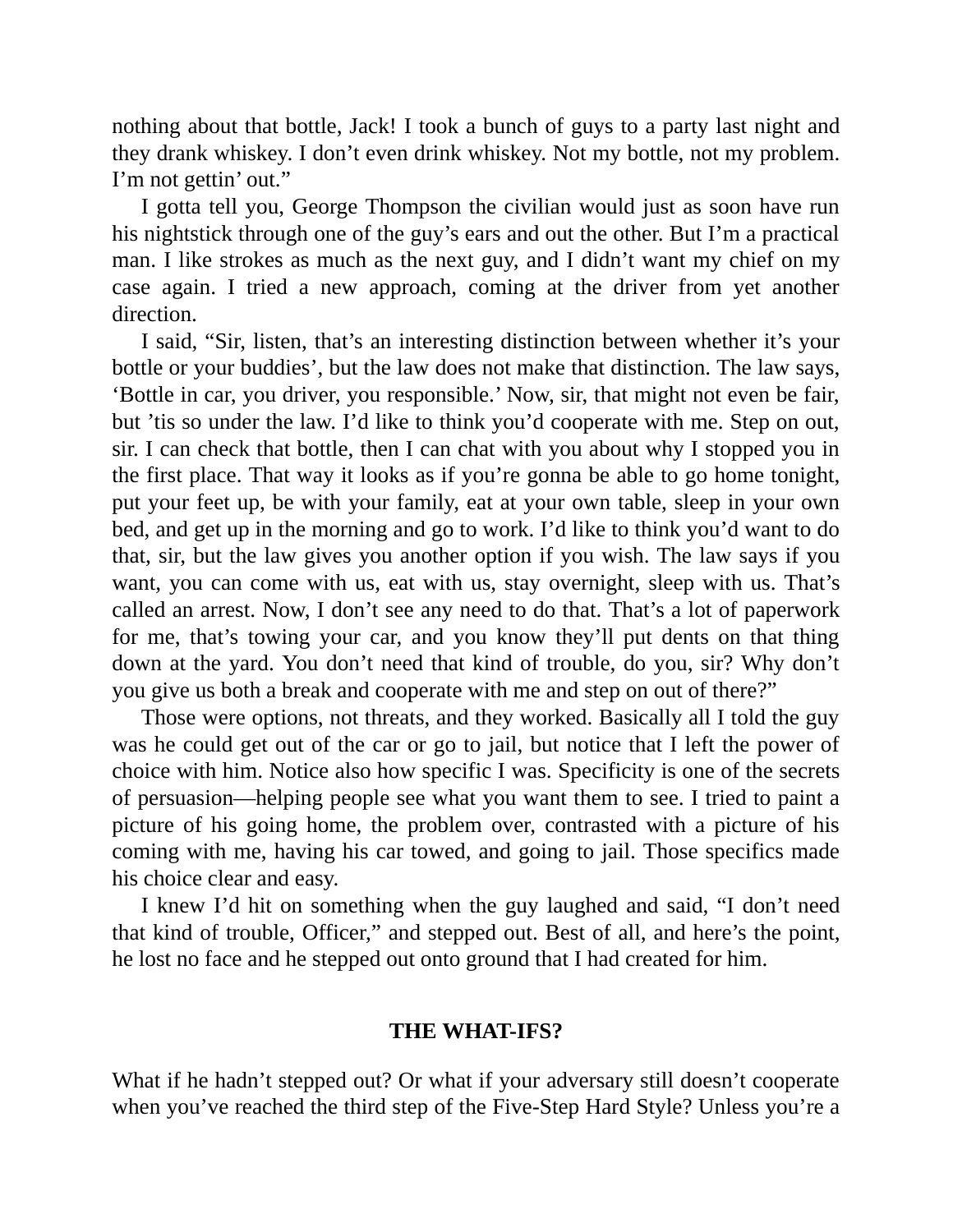cop, you may have met your match. Just for the sake of illustration, let me tell you what police officers sometimes have to do. They must move to what I call practical appeal, which is to confirm the resistance. Until my course began reaching police departments across America, cops really had no option at that point but to haul people out of their cars, using come-along holds. My contention is that there is one optional sentence left that still gives a troublemaker a chance to do the right thing and save further hassle.

If he hasn't pulled a weapon, there's a powerful sentence worth trying—and one you can use with your children, coworkers, or troublesome customers. It's this: "Is there anything I can say or do at this time to earn your cooperation?" And then I always follow it with the optimistic "I'd sure like to think there is."

Notice how pleasant and positive that is. I've seen this work on the street in tough cities in California and in Seattle, Washington. I saw this work with a guy who had fought the cops seventeen straight times before an officer tried this fourth step, the confirmation, which confirms whether or not the person will cooperate.

If this doesn't work, and very occasionally it doesn't, then the officer must act—Step 5. Interestingly for cops working in pairs is that the practical appeal question tips off the partner that Step 5 is next. If the perpetrator makes it clear that there is nothing that can be said or done to gain his cooperation, it's time for action. I have alerted my partner, who is then moving to the next position, without having warned the subject.

The wrong language in that situation, the "if you don't do this I'm going to do that" approach, always warns people that we're about to act, making them dangerously ready for us. If I say to a subject, "Get out or I'm going to take you out!" he may come at me with a razor blade. But my suggested sentence is so pleasant that it keeps him off-balance. It allows me to justify my action later in court and sound good, and it alerts my partner without alerting the perpetrator. Now if the guy says, "That's right, I'm not getting out," the cop takes him out before he finishes the next sentence.

## **USING THIS AT HOME**

Most of us have not been trained to deal with teenagers. Up to about age eleven or twelve, kids may give us some trouble, but basically they follow our directions. By the time they get to be thirteen or so, they enter the Why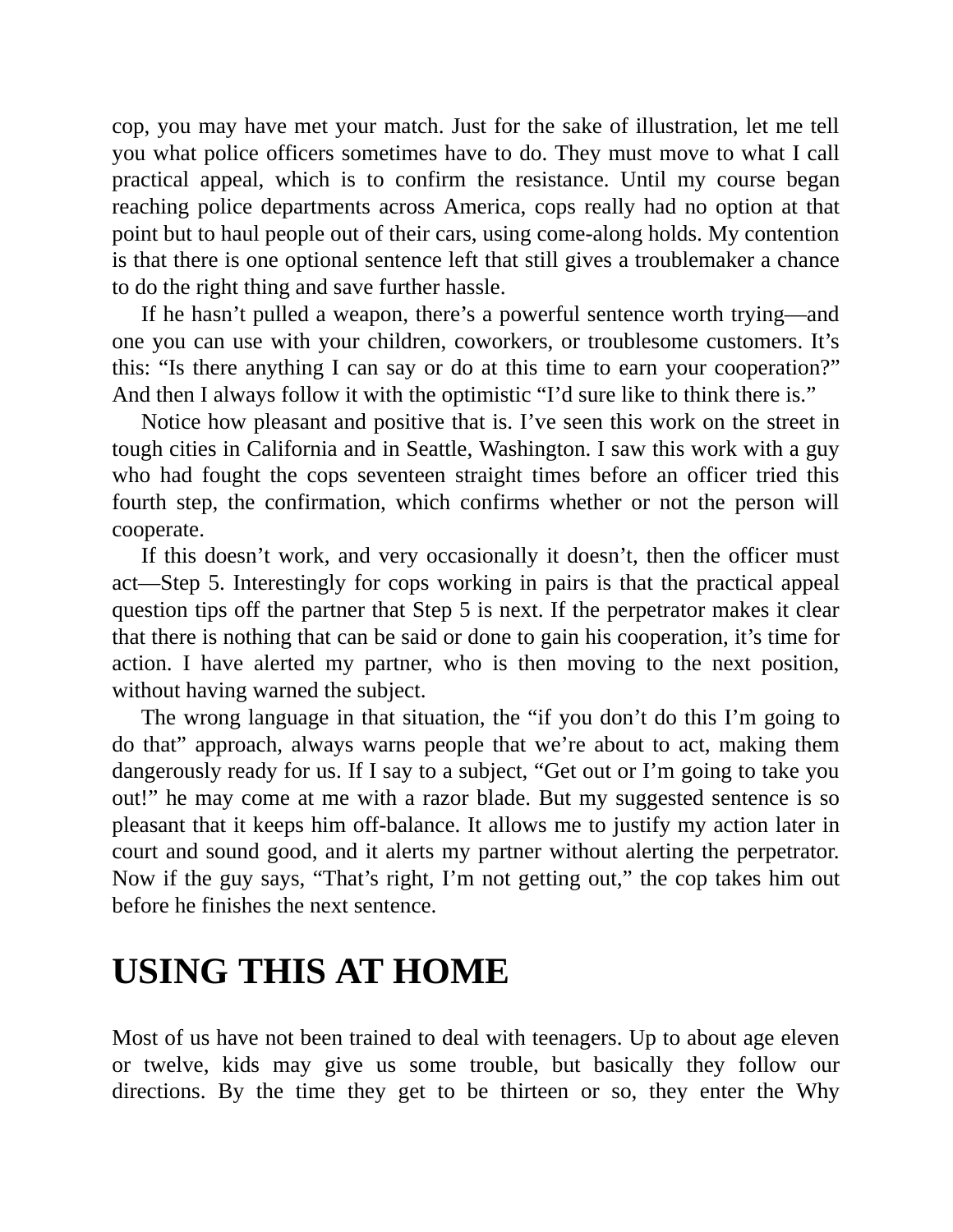Generation. Everything that was once accepted is now questioned. I don't know about you, but that's where I found myself less effective than ever as a parent. No one ever told me how to persuade a teenager, but now I know that the Five-Step Hard Style is the key to persuasion.

For example, suppose I were to tell my son, "Taylor, before you go to the party, take the trash out."

I might hear something like "Hey, Dad, I haven't got time to do it tonight. I'm in a rush. Why don't you do it?" *Why don't I do it?* Most of us would snap at that response. We don't set context or lay out options. We just move right to Step 3 and turn options into threats: "Hey, you don't take the trash out, you don't go out!"

Of course, all that gets you from the teenager is "That's unfair, I have to do everything, you never do anything, blah, blah, blah." Suddenly you've got yourself a serious argument.

Why not pleasantly go to Step 2—setting context? "Taylor, remember when we agreed six months ago that your allowance would be partially based on getting that trash to the curb every Friday night, before going out? Why don't you just keep your word and do it?"

For some kids, appealing to their honor works immediately, as it usually does with my son. But what if you have a difficult teenager? You're apt to hear, "Yeah, well, I meant to talk to you about that allowance business, anyway. I'm fed up with that. Get someone else to take the trash out because I'm in a hurry."

Now it's time to go setting and creating options instead of threats. Something like this might work: "Taylor, listen, we agreed, 'When cans by curb, Taylor out for parties.' You don't have to physically take them out; your job is to see that they get out. If you want to bribe your sister or get Mama to take them out or you want to use voodoo, I don't care. No cans out, no party."

At this point, most kids would probably do it. There's been no assault on Taylor's personal face, and he can maintain his dignity by simply taking the trash out. But suppose he doesn't. Suppose he says, "I'm not gonna do it! I'm in a hurry!" Then you have no choice. You move right to Step 4. "Taylor, listen! Is there anything I can say or do at this time to earn your cooperation and get you to keep your word and take the trash out? I'd sure like to think there is."

I don't know about your kids, but most kids know by that sentence that discussion is about over. The teenager can still take out the trash at that point and lose no credibility, no personal face. If he doesn't, you can ground him, send him to his room, take away his allowance, or whatever punishment is appropriate in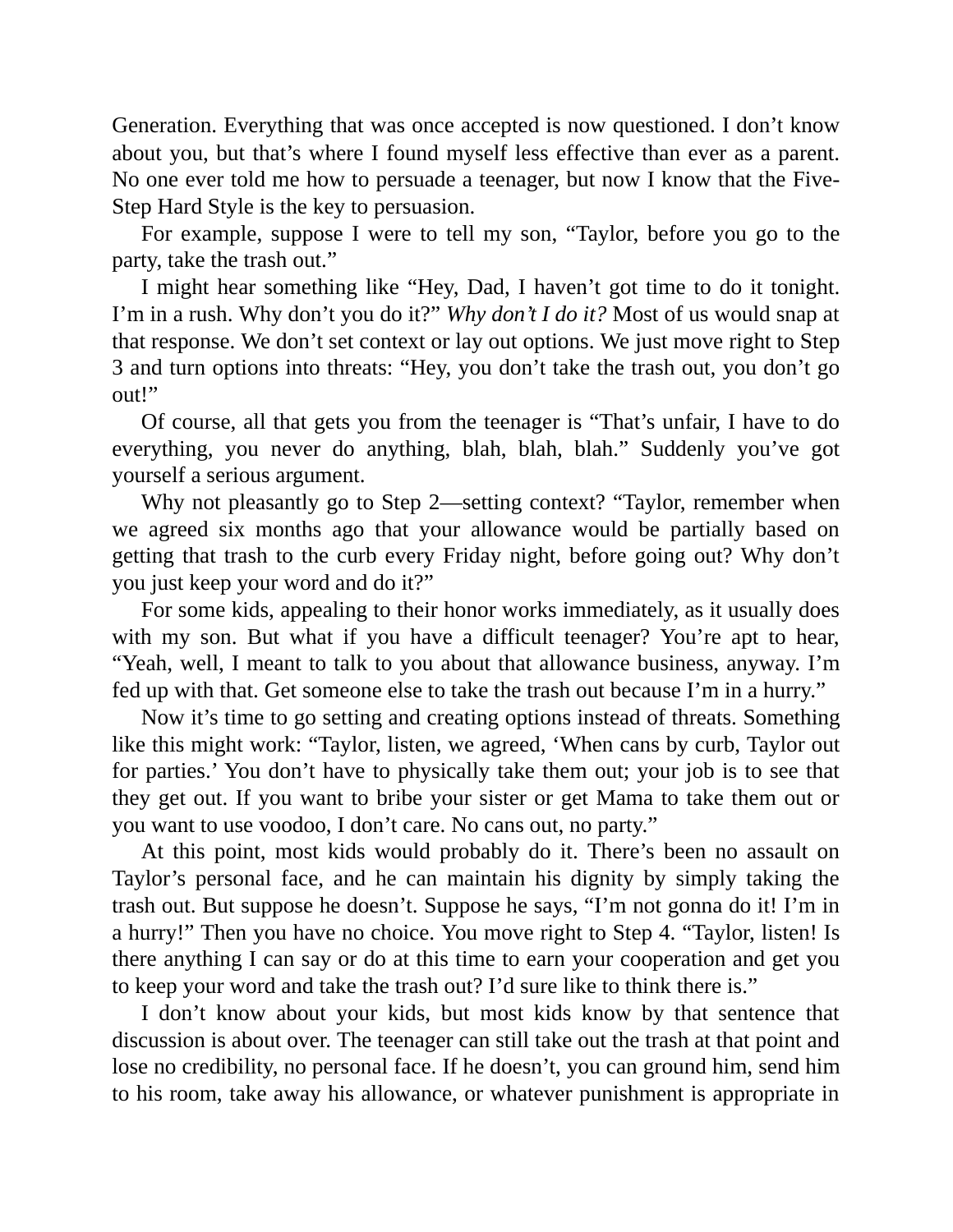your house. But notice that he cannot blame you. In the end it was his choice. The punishment is an appropriate action based on a fourth step that he resisted. He had a right to resist. That's how he earns his identity over time, flexing his muscles. We have to give our kids room to flex. If we're always coming down on them, they can't grow. But they must pay the consequences if they do not obey. Once the line is drawn, they must not cross it without punishment. Up to that point, we owe them the courtesy of looking for the keys to voluntary compliance.

The Five-Step Hard Style is a communication tactic that arms you to deal with difficult people under almost any condition. It provides you with decisiveness and certainty. You will always know where you are. You are in the asking stage (Step 1), the setting the context (telling why) stage (Step 2), the presenting of options (in the other person's best interest) stage (Step 3), or the confirming (that some kind of cooperation is either forthcoming or not) stage (Step 4). If not, you have to act (Step 5).

You will never again be trapped into repeating orders over and over, which is a great sign of weakness in a parent, a police officer, an executive, or anyone in a position of authority. Repetition reveals weakness. Flexibility and variance of approach shows strength.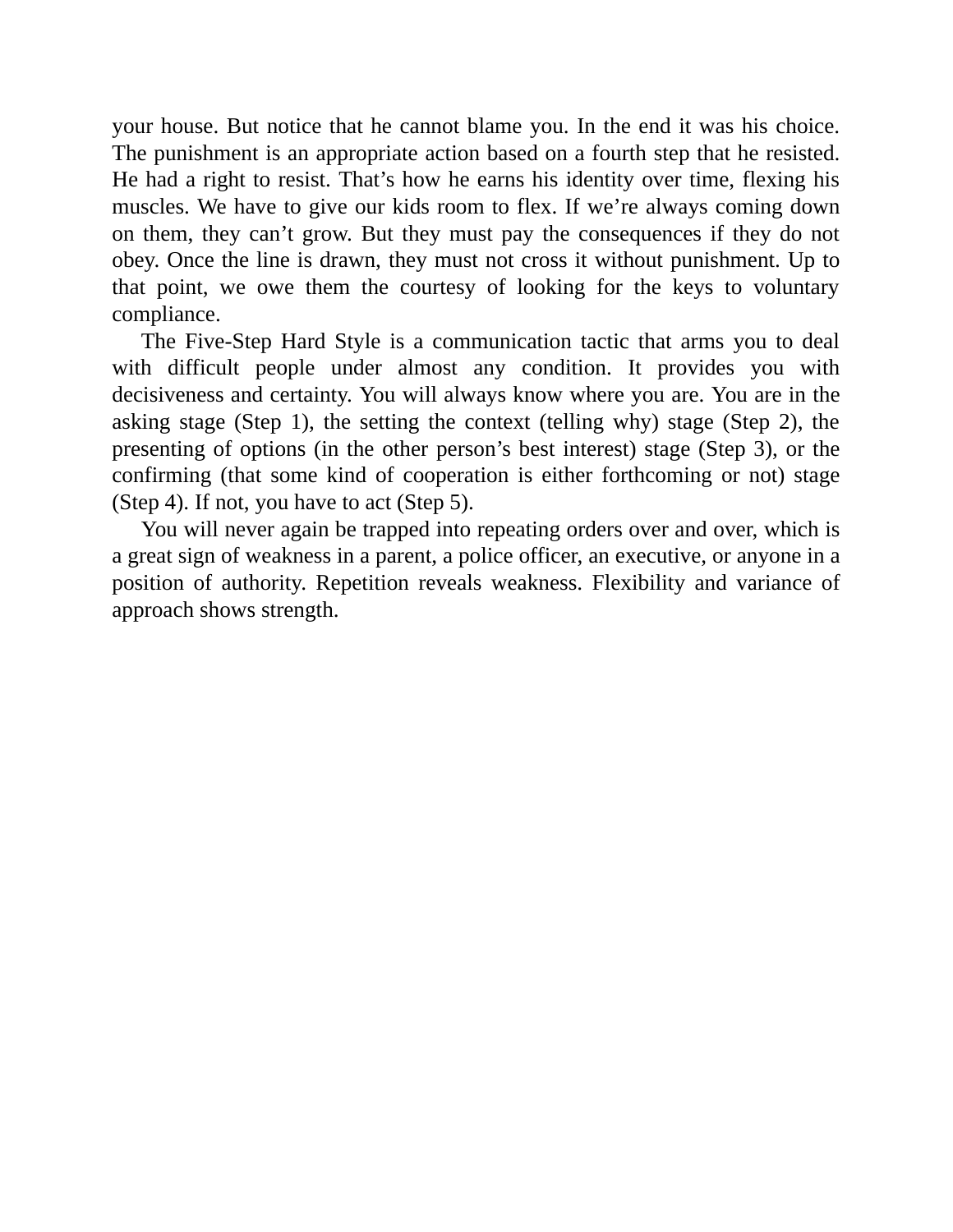**[13](#page-3-1)**

## **The First Great [Communication](#page-3-1) Art: Representation**

YOUR PRESENCE AND your words, when skillfully combined, are knowledge and power in action. They allow you to generate voluntary compliance from the most difficult subjects. Now let me suggest that if you deal with people in any profession you have an identity that can be very clearly defined, one in which you can take great pride. You can be a Contact Professional.

*Contact* is an interesting word from the Latin *con* meaning "with" and *tact* meaning "to touch on all sides." I always emphasize the necessity of being a pro rather than an amateur. Amateurs have good days and bad days. They have not been trained to be tactical.

A professional, for example, is someone like Michael Jordan. He plays the greatest basketball in the world game after game but what really sets him apart is what he does under pressure. What does he do when you double-team him? I'll tell you what he does. He gets better. He passes more often, he passes better, he scores more, he has more assists.

You should take pride in your ability to get better under the pressure people put on you in the workplace. To be a contact professional who can handle any kind of stress, you must exude credibility and an aura of power.

In all the fancy courses I took and all the degrees I earned, I never had a course on how to handle my own weaknesses in interpersonal relationships. I learned this through experience and dealing with people. I learned that to be a contact professional you must first, of course, be in contact with yourself. Most of us have weaknesses in dealing with people. What are yours? Is there a list of five or six things that get under your skin about difficult people?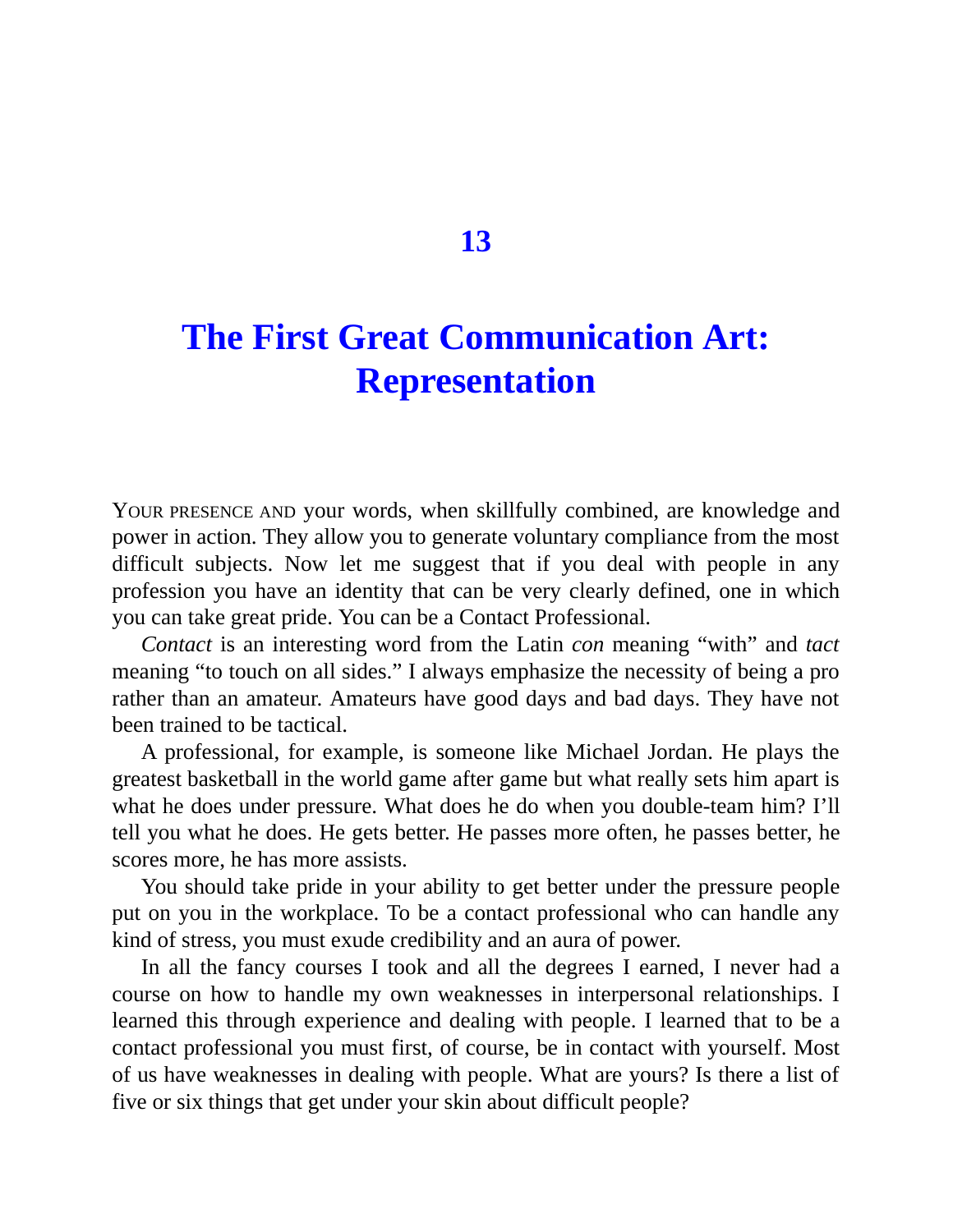We all have buttons and triggers, but if you're going to work for others and represent them, you must not allow people to push your button or pull your trigger. The question is, how do you build a trigger guard? The answer: Know thyself. The old samurai used to say that if you don't know yourself, you lose 100 percent of the time.

#### **THE "WANNA BET?" GUY**

I discovered very early on as a police officer that one thing I hated was having my authority challenged. There was always somebody who'd say in a nasty, whiny, contentious voice, "You can't do that to me!" It seems I heard that twenty or thirty times a day, and it always angered me. Every time, a little voice went off in my head, *You wanna bet? Watch me!* Immediately I would take a more aggressive, attacking stance, and each time I made errors I was not able to explain them on paper or justify them to a superior.

The only person who had ever said anything about that problem was the old Indian who taught me things while I was growing up. One day when I was eleven, he said out of the blue, "Thompson, some day you will have enemies. Here's how you handle 'em. First always define. Then, name them. Then you will own them." The Indian walked off into the forest and I thought, *What? What does that mean?* It sounded kind of like some Indian folklore, and I hardly gave it another thought until I was thirty-five. Then I was on the streets, making enemies and not being able to handle them.

I still didn't understand his advice, but I acted on it anyway. What did I have to lose? I knew my biggest enemy was anyone who challenged my authority. One day I wrote that down. I had defined him. Naming him was more difficult, but I finally decided to call him by the voice that went off inside of me. That voice always said, "Wanna bet?" So I called my enemy the "Wanna Bet?" Guy. I said to myself, "George, be careful of the 'Wanna Bet?' Guy or he'll own you somewhere, sometime."

The very next night I placed a young man under arrest, and he came back with "You can't touch me. I'll do what I want. My father's on the city council; he'll have your job!"

Immediately I thought, *Wanna bet?* But at the same time, a warning bell also went off in my head. *There he is, the "Wanna Bet?" Guy! Be careful! He's gonna get you!*

I literally took a step back, forcing myself to remain calm and not say or do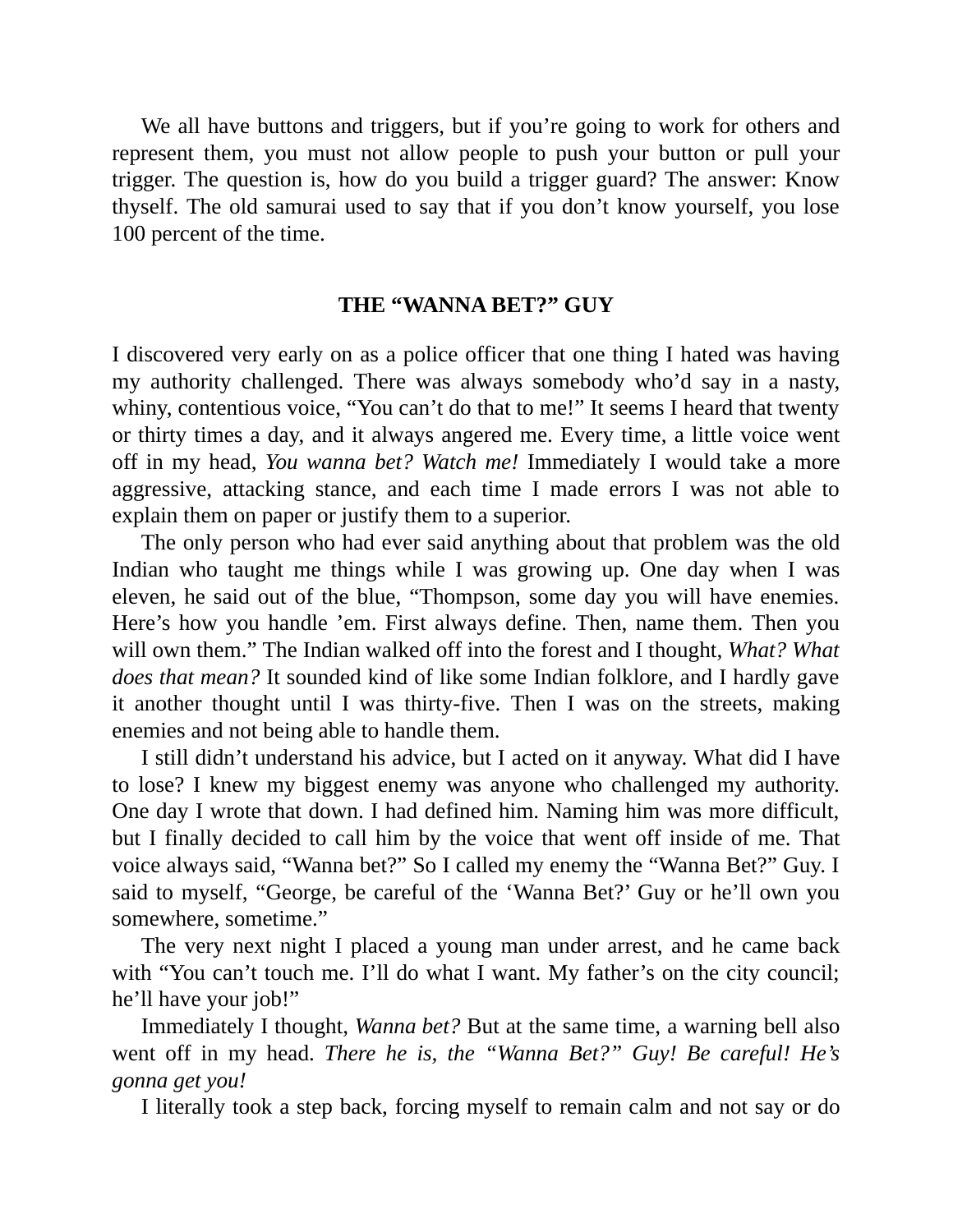anything that would jeopardize the integrity of that very legitimate arrest. I wanted the bust, all right, and I wanted it to stick because of the kid's snotty attitude. I could have lost it all—and maybe even my job—if I had let him get to me and make me do something stupid. I didn't, and *he* got in big trouble.

To this day you cannot challenge my authority and make me show anger. Sure, I'm still angry inside. My trigger has been cocked, but you can't pull it. My trigger guard is in place. I defined my enemy, and I named him. Now I own him, rather than the other way around. What is your enemy? Define it. Name it. Own it.

### **THE TEDDY BEAR TRUTH**

I remained so intrigued by the power of that truth that about ten years later I asked a psychologist why it worked. He told me that when we define our weaknesses, or our so-called communication enemies, we actually bring them out and make them part of our consciousness. We admit them, bringing them into the light of recognition. We can name only that which we own, so when we name them, we acknowledge that we have taken ownership of them.

If you've ever taken your child to a store and bought him a teddy bear from a whole group of similar-looking bears, you know that by the time you've gotten to the counter, your child has named the bear. And if that teddy bear is ever misplaced or missing, you see your child bereft and heartbroken because by naming it, he has made it part of who he is. (For this reason farmers don't allow their children to name the heifers or the chickens. You can't very well serve up Elsie or Tweety Bird on a plate.)

Make a list of your most harmful weaknesses. Then name them. Give each a little tag and pin it wriggling to the wall of definition. Then you own them. Once you're in control inside, you can be in control outside. As a contact professional, you work in a highly visible world. You live and speak in a fishbowl. Every time you speak people are watching you. There are a lot of eyes out there, so you have to be careful. Say only what you'd be proud to have quoted back to you on Monday morning. And that all starts with knowing and being in contact with yourself.

## **REPRESENTATION**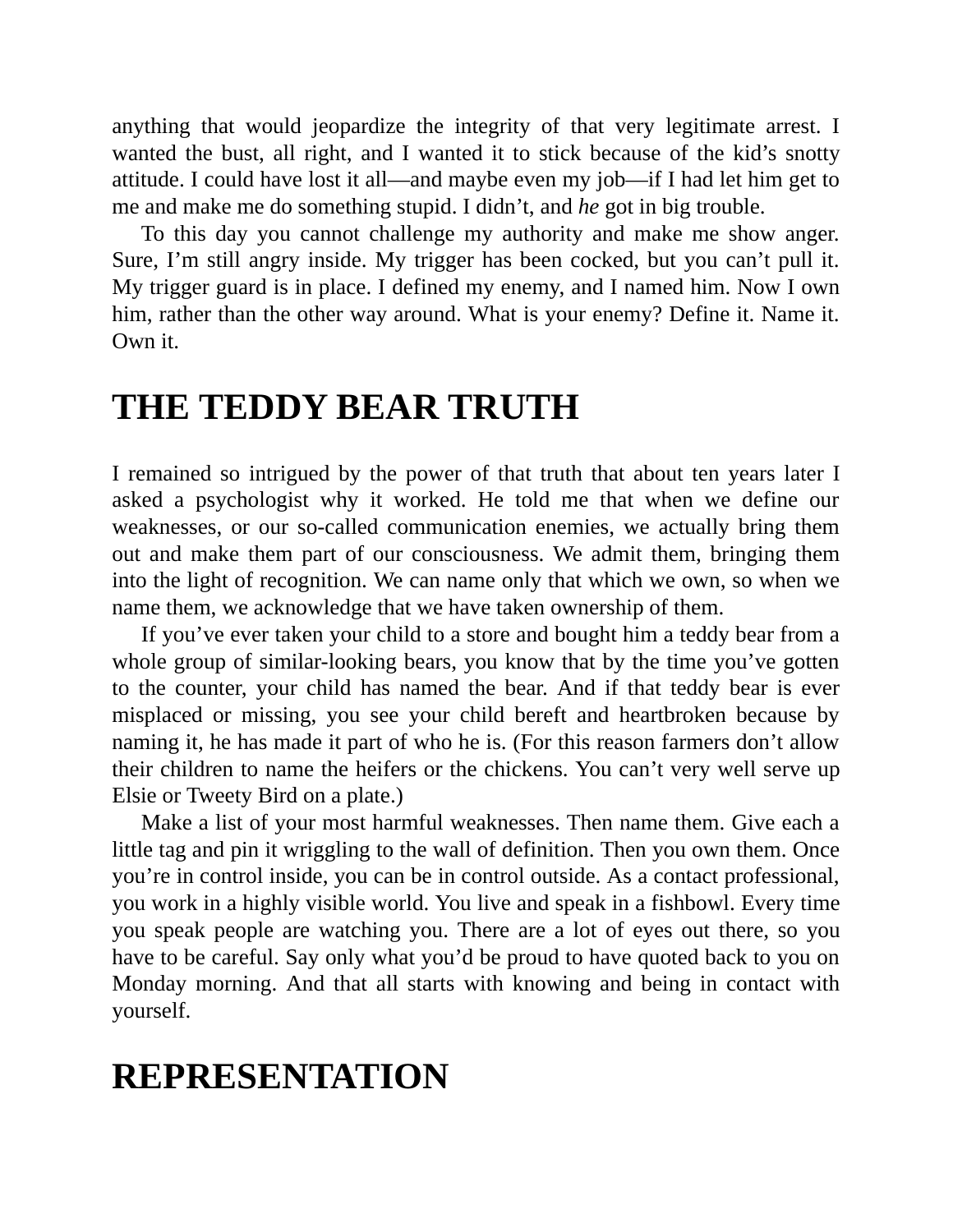To be a top-flight contact professional, you have to become an artist at representation, the first of three great communication arts. Besides being in contact with (or knowing) yourself, you must be in contact with your organization and its constituency. As you do your professional representation work, you stand between the proverbial rock and a hard place.

Just for fun, sketch out an illustration that will make this clearer. Draw a circle with the name of whatever organization or company you represent in it. To the right of that, draw a five-point star to represent you. To the right of that, draw a box with a *C* in it, which stands for your contact point (your constituency or customer or public). Every time you speak you represent everything in the circle on the left (the rock) to the contact in the square on the right (the hard place).

Now draw a figure eight, which represents your job, that begins on the left, passes through you, and continues to the right before coming back through you again. Continue to trace that figure eight, which signifies how you serve as a conduit between the two other entities *in such a manner as to generate voluntary compliance.*

I emphasize that because it means you are continually serving as a conduit. Keep tracing that figure eight and soon you'll see that you, the star, are virtually obliterated by your representational job. Now draw an arrow between the circle and the square and you have a figure eight with an arrow driven through the middle. That is the essence of representation: the ability to represent the spirit of your organization, its goods, its goals, its produce, its policies, its philosophy. It is that philosophy that you must fully know and embrace, because every time you open your mouth, you personify it to whomever you're talking to.

If you do your job right, as I hope you drew your illustration, you've disappeared. And that's one of my crucial points. When you speak, you are a mouthpiece, a representative. You do not represent your own ego. Remember, the more ego you show, the less power you have over people. Egotists only create conflict. The great communicators put their egos behind them and put the purpose and goal of communication before them. Nobody likes people whose personalities intrude.

If you're in a retail business, your job is to represent your organization in such a way as to not only get customers to buy the first time, but also to ensure they'll want to come back again and again. Nordstrom's was the first of many companies that has learned this art. It gave people pride in the organization.

Every time you open your mouth, you represent the boss, whether that is the chief of police, the mayor, the company president or CEO, or whoever. You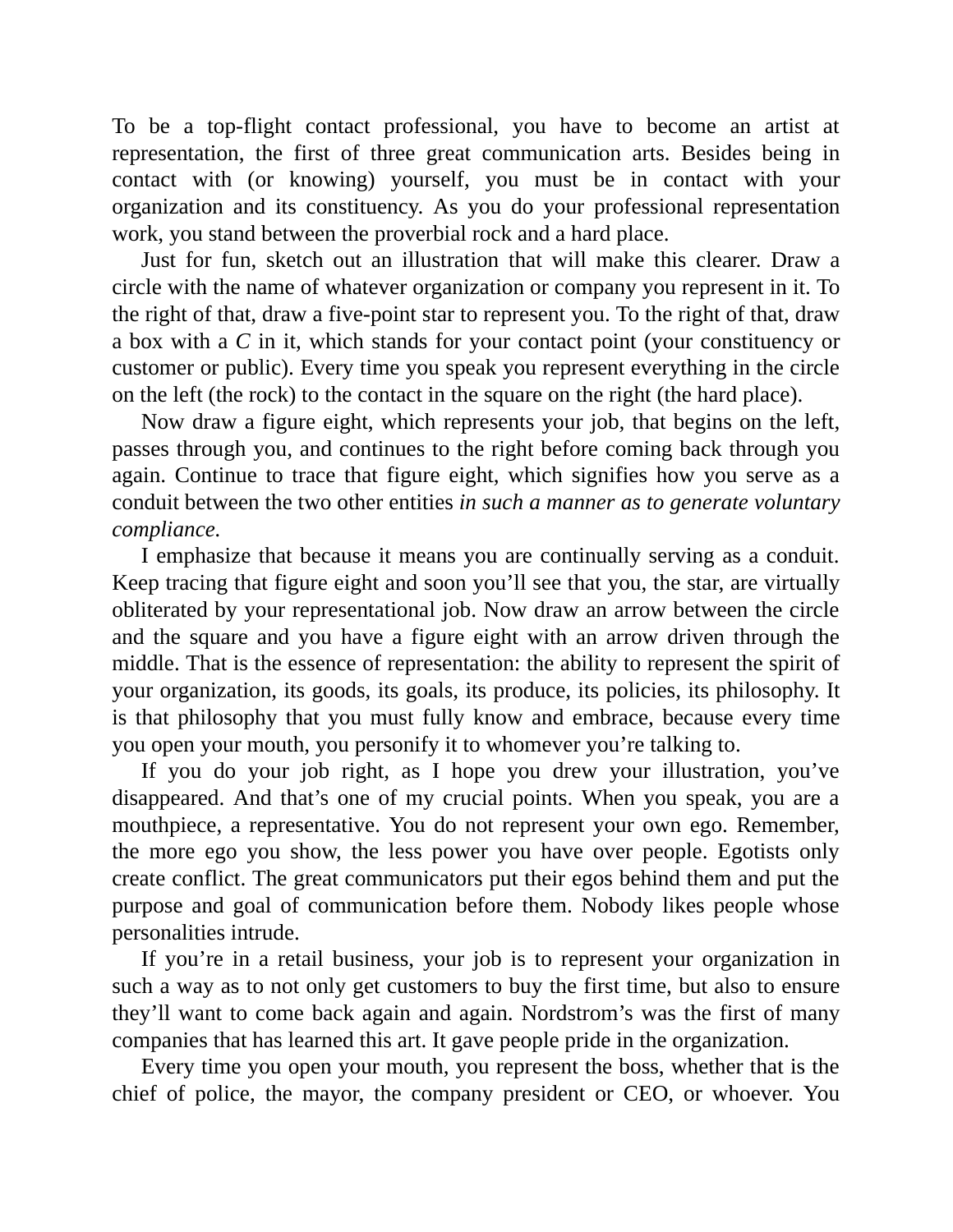speak for him and for everyone else who works in the organization. If I as a police officer were to bad-mouth people on the street and make them feel bad, they would go away not thinking about George Thompson (they rarely get my name or badge number), but rather the department. Research shows that if someone has a bad experience with a police officer he will tell twenty-seven to twenty-eight people over the next three days. Imagine the statistics for bad experiences in stores or with companies. If someone in your organization treats people poorly, he lowers your credibility and the credibility of everyone you care about in the company—and he makes your job far more difficult.

Effective professional language is that which contributes to voluntary compliance. Any language that makes compliance more difficult should be shunned. It may make *you* feel good to insult somebody, to tell him what you really think. But remember, if it makes you feel good, most of the time it won't work, or as the samurai were fond of saying, "If it makes you feel good, no good."

## **UNDER THE INFLUENCE**

Your customer or client or citizen is under various kinds of influence. He may be under the influence of anxiety, fear, misunderstanding, ignorance, rage, even liquor and drugs. You have to learn to read people carefully. The old samurai who said that if you don't know yourself, you lose 100 percent of the time, also said, "If you know yourself but you do not know the opponent, you'll be lucky to win fifty percent of the time. If you know yourself and you know the opponent, you can win a hundred percent of the time."

That means one of the greatest communication skills is listening, really listening to people—to what they say and how they say it. And that leads me to the second great communication art.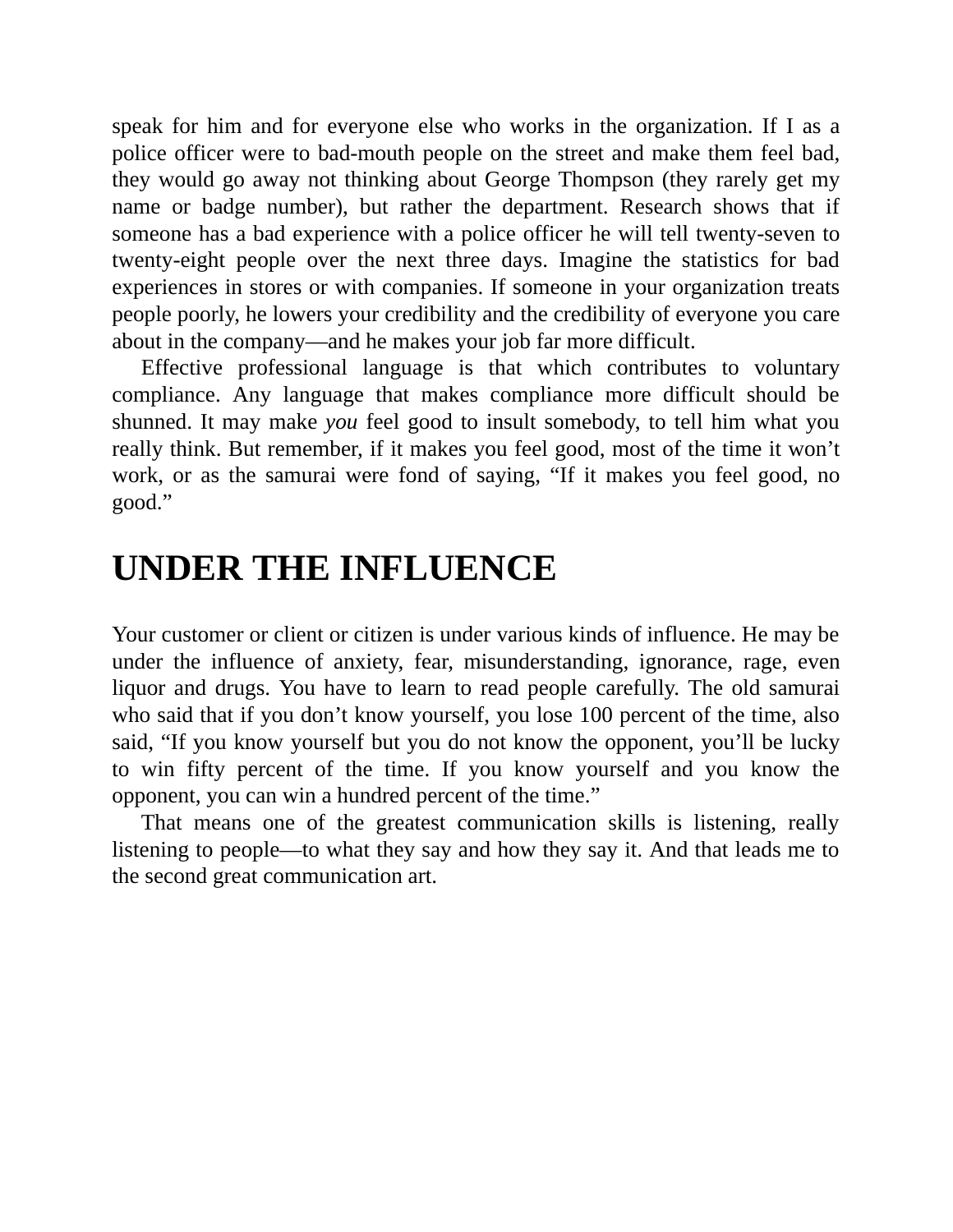**[14](#page-3-2)**

## **The Second Great [Communication](#page-3-2) Art: Translation**

ONCE YOU HAVE mastered the art of representation, translation becomes crucial. Translation is the ability to put what you say in the most proper, fitting, assertive, and powerful words possible. The goal is to put the precise meaning in your mind into your listener's mind. That means doing whatever is necessary to avoid the misunderstanding that comes with normal distractions and influences.

In many ways, this is a simple process, communication boiled down to its four basic elements:

- **1. Content.** You have to know what you're talking about. As a professional or a parent, you must decide precisely what it is you want and need to communicate.
- **2. Coding.** Coding is merely putting your message into words. This involves thinking of those words as a code that reflects your meaning. Think, for example, how many ways there are to tell a man you cannot help him. Or to tell a man to step out of his car. How many ways there are to tell your spouse you are sorry—most not as effective as they could be. Words should be seen as a way of reflecting meaning, but not ego—you must separate your words (meaning) from your self (ego).
- **3. Sending.** Once you know your meaning and have chosen the words for it, it's time to transmit it, whether by phone or in person, using your voice and other nonverbals (facial expressions, body language, etc.).
- **4. Decoding.** Decoding is the responsibility of the hearer, but how well he decodes is in direct proportion to the effectiveness of the content, coding, and sending—yours. His decoding is also affected by your demeanor and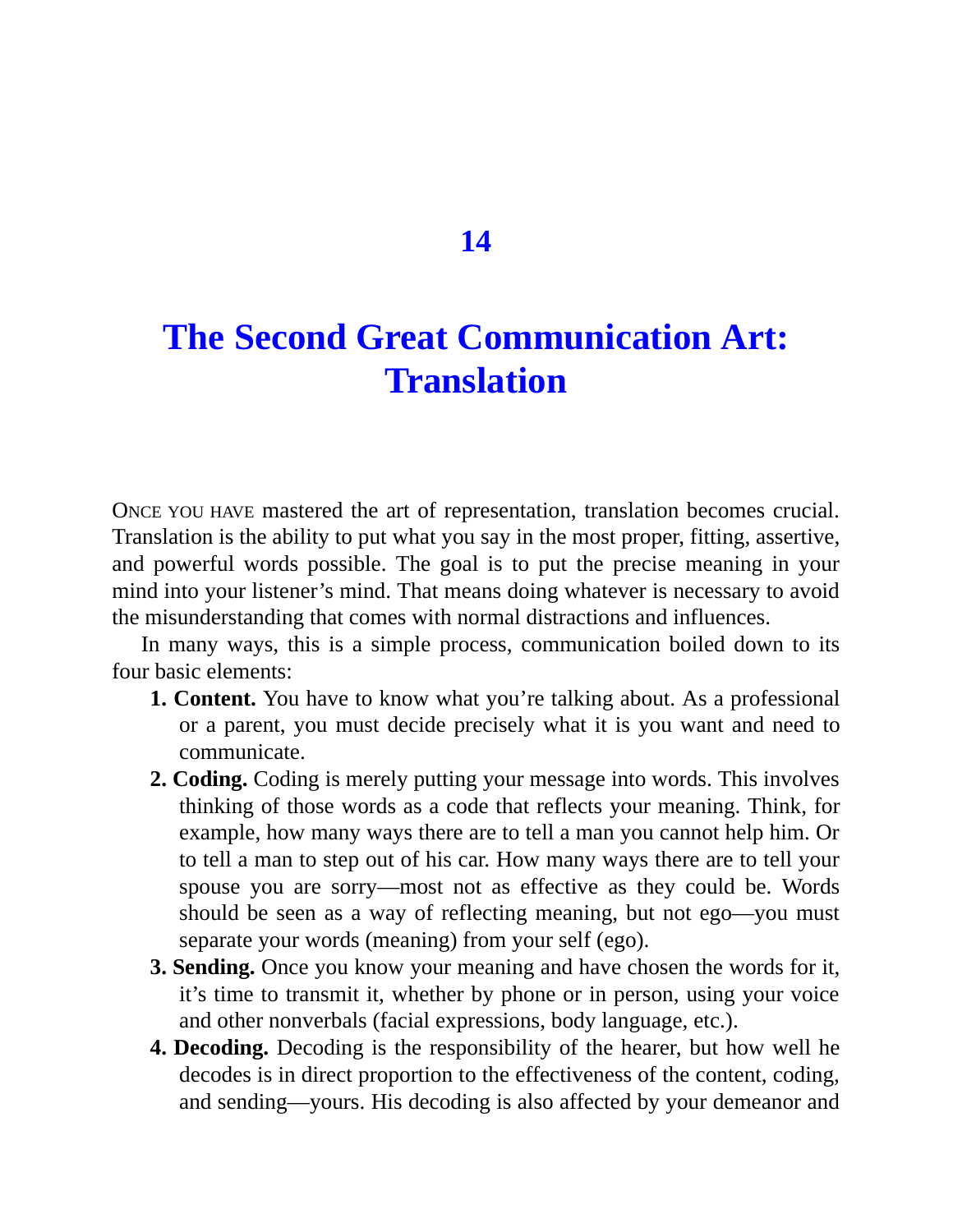carriage (voice and body language), external noise (cars, planes, phones, people, etc.), and his own internal noise (what I call "brain damage," or any other influence he may be under).

Most of us suffer from some level of brain damage. We don't like to be told what to do, perhaps. Or we're tired or think we've done enough for one day and we're ready to misunderstand what others are about to say. No wonder it's a nightmare to communicate. What looks like a simple process is actually difficult. We certainly will never get through to each other if we use the words that rise most naturally to our lips. We must remember if we do, we may wind up giving the greatest speech we'll ever live to regret.

## **OF RABBITS AND GREEN CHEESE**

Natural language is disastrous. That's what makes translation indispensable. I once heard a very interesting story that I believe proves my point:

Neil Armstrong, the U.S. astronaut who in 1969 was the first man to walk on the moon, went on a world tour in 1972. In Japan he was asked by a tiny grade school child what it was really like on the moon. When Armstrong heard the translation he must have thought it a pretty simple question. He could have written a book on the subject. Rather than get into a long, complex answer for his young, Japanese-speaking audience, he responded with a quick bit of humor. He said, "Well, I didn't find a man in the moon or any green cheese, that's for sure!"

The Japanese translator told the children that Mr. Armstrong had said, "Well, I didn't find any rabbits on the moon, that's for sure!"

Now was that a good translation or a bad one? Believe it or not, it was excellent. Japanese culture contains no stories about a man in the moon or the moon being made of green cheese. In a full moon, they see a huge, pregnant rabbit, rather than a man. I've always seen her. Many northeast Indians see the same thing, as do many other Asians. On the lower right side (at about 5 o'clock) of the moon they see a gray blotch they regard as a hutch of baby rabbits. They tell hundreds of stories to their children about the moon's Mama Rabbit and her babies.

You'll notice that though the words were different, the meaning was the same. Armstrong was saying, in effect, that when he got to the moon, it wasn't at all what it appears from Earth. In our culture that would mean no man and no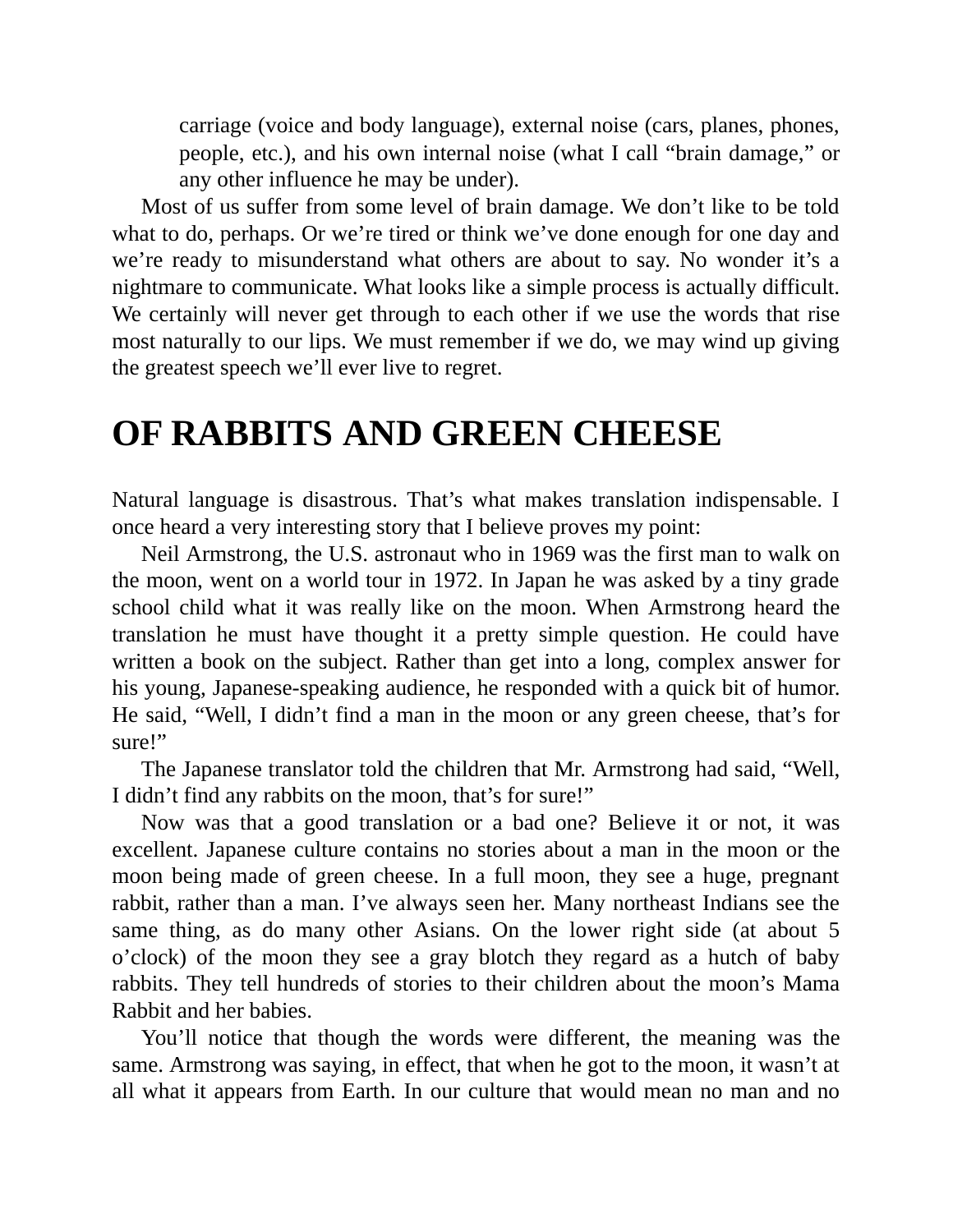green cheese. In Japanese culture it means no Mama Rabbit or baby rabbits.

Frankly, that kind of translating is what you do every day if you're communicating effectively. The police officer on the street has to figure out what kind of language will be most assertive and effective to calm a subject and redirect his behavior. What might work for the little old lady from Pasadena might not work for a young gentleman from Albuquerque. The language a cop would use for some country club yuppie would be totally different from what he might use for a gang member in Watts. He may be transmitting the same message, but you can be sure there will be entirely different words for widely differing people.

My rule is: Treat everyone the same (with REspect and dignity), but don't talk to everyone the same way. You don't talk to each of your children the same way, do you? Since each responds differently, based on his or her makeup and character, you instinctively learn to communicate uniquely to each one.

The great cops I've watched and worked with, the great salespeople I've watched and listened to, and the great teachers I've studied under all have the same art. They may not think about it or dissect it as I do, but they will tell you that knowing one's audience and communicating in his language is one of the greatest skills there is.

Some people are able to do this naturally, but still they have to figuratively stand in the other person's shoes. And that brings us back to empathy. If you're having trouble communicating with those from different walks of life, it may be because you're thinking about yourself instead of about them. If you allow your ego to get in the way, you will find yourself using your own language instead of the other person's.

The great salesperson listens to people and interacts with them awhile, then suddenly begins to use the right kinds of words, whether they be emotional or pictorial, to paint an effective picture. To effectively represent anyone or anything, you must get out of yourself and get into others. I've seen that taught nowhere else, yet it is a great fundamental skill. Get rid of your ego, put yourself into your job, and take pride that as a contact professional you can walk the walk and talk the talk of your corporation or your business, and that you care enough about whom you're dealing with to use the right words for the right person at the right time.

Before I get into the third great communication art, mediation, I want to cover some important information on the subject of listening, to help put all three of the arts in perspective. My goal is to give you the skills, the tactics, and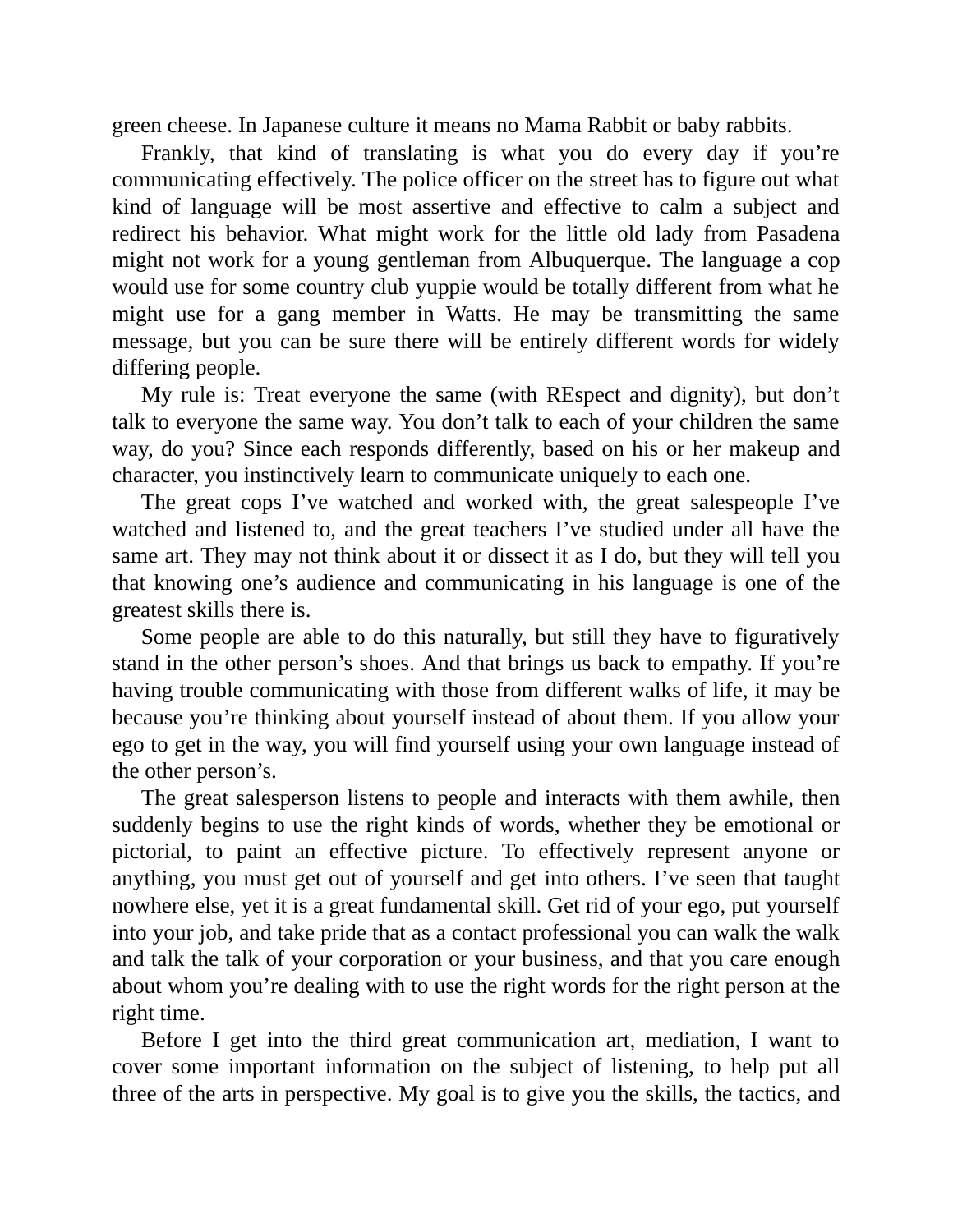the philosophies you need to maximize your power in representation, translation, and mediation, so you can take pride in your artistry.

## **AN UNNATURAL ACT**

Listening is not a natural act. It is highly artificial and artistic. In fact, listening is *not* the opposite of talking, and if you think it is, you're as brain-damaged as I used to be. In our culture, the opposite of talking is more like waiting to interrupt.

Active listening is a highly complex skill that has four different steps: Being open and unbiased, hearing literally, interpreting the data, and acting.

Don't ever assume people are open and ready to listen. One thing that makes my course different from so many others is that I, having been on the streets, know that communication is not the listener's responsibility. It is the sender's. As a police officer I had to ensure that I made people more cooperative and willing to be voluntarily compliant.

High school teachers tell me, "I have a bad class. What can I do about that?"

I say, "There is no such thing as a bad class. Only bad teaching." Sorry, but the responsibility of getting through lies with the teacher. I almost always start out with difficult classes, because the attendees are usually mandated to be there. They don't think they want to be taught. They're already professionals. They're on the street, dealing in dangerous situations all day, and they're pretty sure that some Ph.D. won't be able to tell them anything new—especially about talking their way out of situations rather than taking charge physically. I have to perform in such a way as to get and hold their attention.

Take the responsibility to be a good communicator. Get people to listen by the power and manner with which you send your message.

When you're on the listening end, you may be open and unbiased and able to literally hear, but how do you interpret what you've heard so you can decide on a course of action?

Start with one of my undeniable, inarguable, street-survival truths: People hardly ever say what they mean. If you react to what they say, you make a mistake. People under the influence of liquor, drugs, rage, fear, anxiety, ignorance, stupidity, or bias, don't mean anything they say.

If you begin to grasp this point, you can become a more effective communicator. Here are two examples.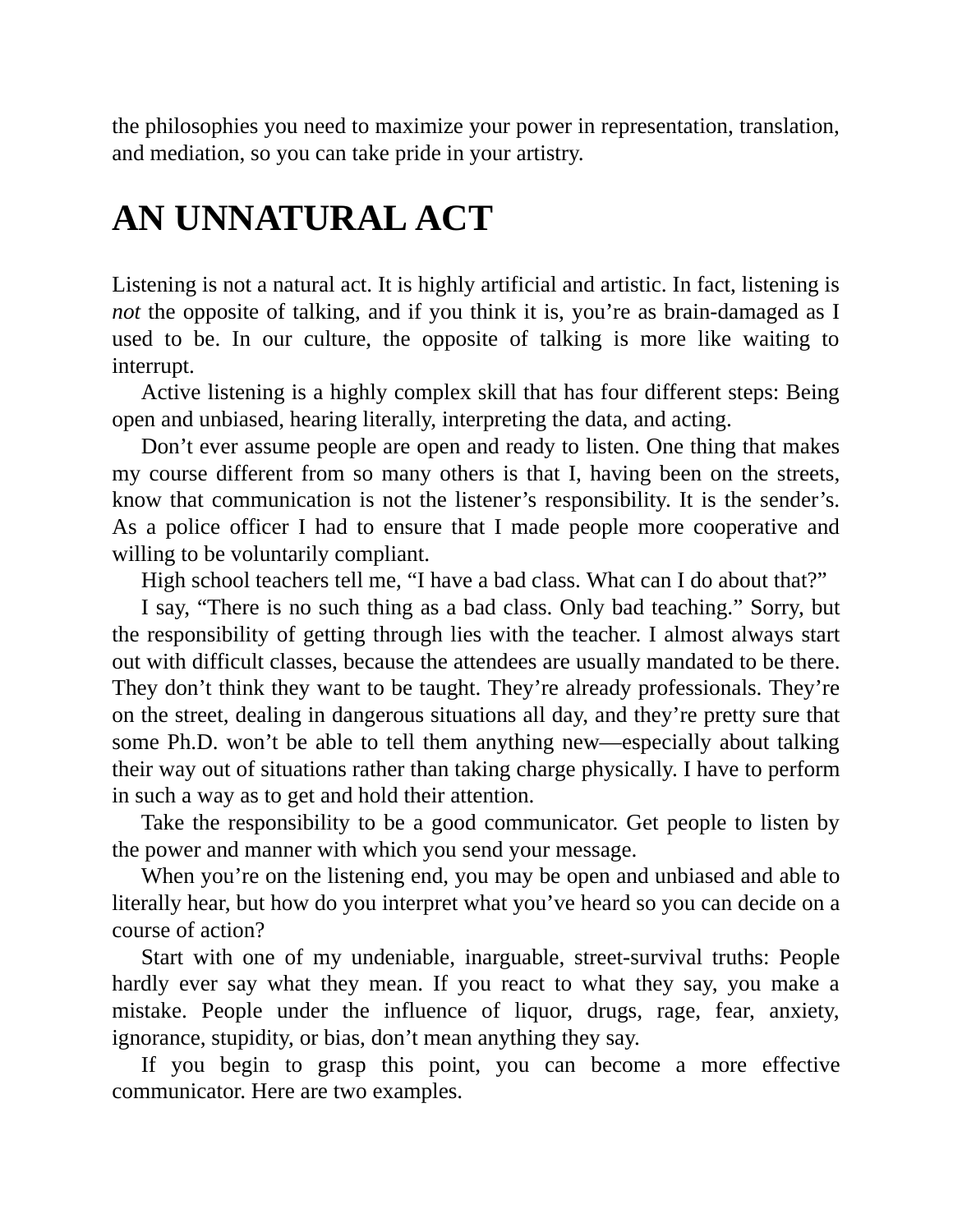#### **Deputy on the Doorstep**

I was going to teach Verbal Judo to a sheriff's department, so the night before the classes I went on a ride-along with a young deputy. He answered a burglary call and knocked on the door. Before the deputy could ask the nature of the problem, he was hit with "Where the heck have you people been? I called three and a half hours ago and you're just showing up now! This is a lot of crap! You know, I'm tired of you people. My taxes pay your salaries and you're never here when I need you! I'm sick of this. Look at my house! It's stripped, everything gone, and what are you doing? Drinking coffee, having doughnuts, fooling around! You people write parking tickets when you should be enforcing the law!" And that was just the beginning.

The deputy, of course, had had a tough day too, so he snapped off the words that came most naturally to his lips. "Hey, listen to me, sir, I don't have to listen to this. I'm not paid enough to take your verbal abuse. I'm here, so if you want some help, I'll give you some help. You want to stand there and rant and rave at me, I'm going to go back into service and let you handle your own problem." He turned to walk off the porch, and of course the guy hit the roof.

From what you've learned already, what should the deputy have said? All the words thrown at him were born of rage and frustration. The citizen, a victim, didn't mean a word of that diatribe. What he really meant were four different things:

1. "I need some help."

- 2. "Can I get any of my stuff back?"
- 3. "How can I keep this from happening again? It's a jungle out there."
- 4. "What do I do with the feeling of having just been raped?"

If you have ever been burglarized, you know how the victim felt. It is no minor event. Somebody has been in your house. Many people can't even live in their houses after an intrusion and violation like that.

Now, why didn't the citizen say those four things? Why did he resort to every cliché he'd ever heard about what cops are doing when they're not on the scene? Because he was upset. He was frustrated. He was going to take it out on somebody.

Now, how would the Michael Jordan of communication have responded? Someone who understood that the man had not meant what he said and knew where the real meaning lay would have used a Sword of Insertion and gone on from there. Something like "Sir, listen to me. Whoa, I 'preciate that! You're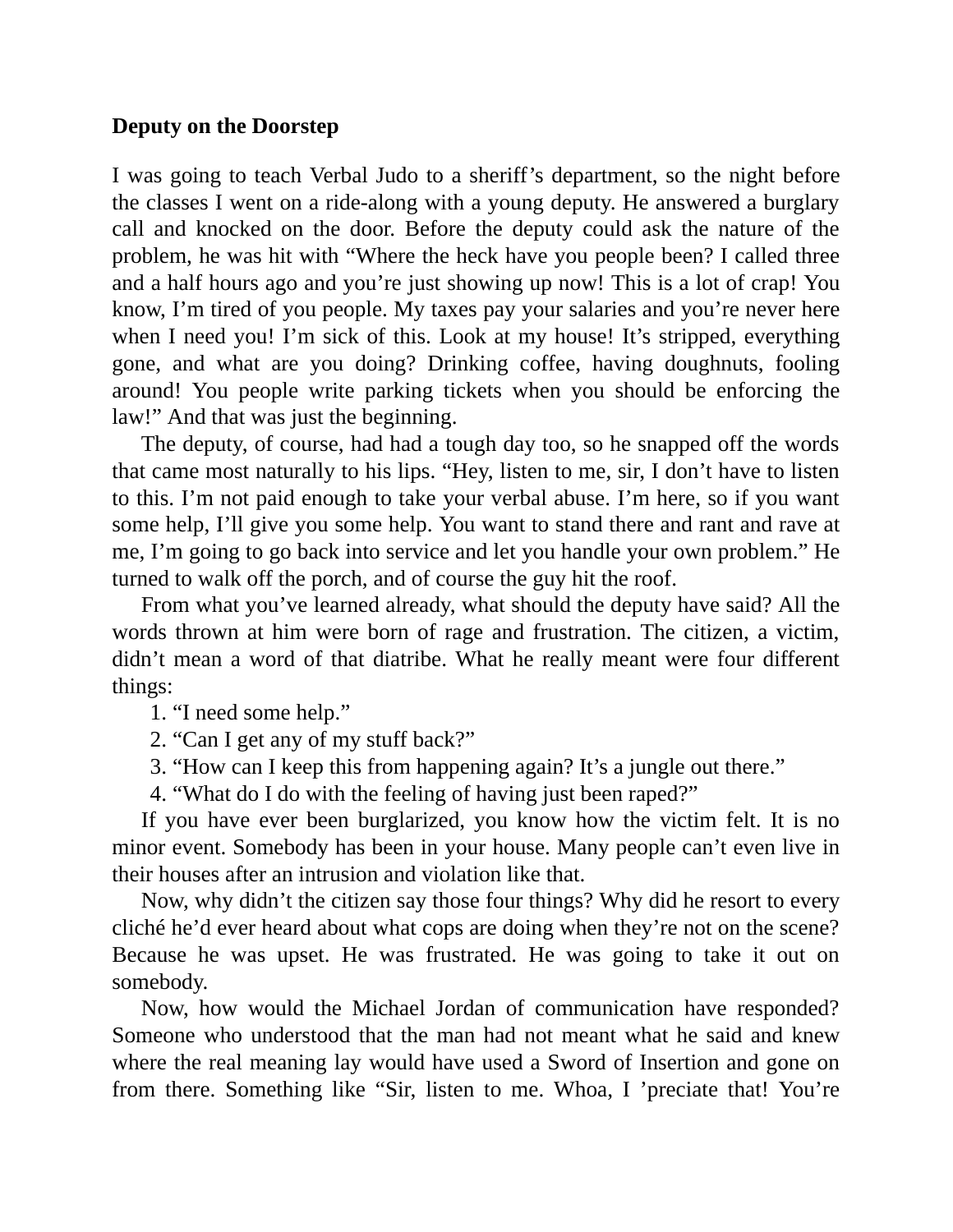right, it's a jungle out there or I would've been here sooner. But I'm here now, sir, and here's what I need to do. I need to see where those people got in the house and where they got out. And you need to conduct me on that tour and assist me in that investigation.

"While you're doing that, sir, I want you to be thinking very carefully about what is missing. Do you have pictures, serial numbers, markings on the stuff stolen? Because when we're done, I'm going to sit down with you and do a police report. This doesn't have to be meaningless paperwork. With a good report and lots of specifics, our department is often able to return thirty-five to forty percent of stolen property over time, some of it in reusable condition. I'd like to think maybe that could happen for you.

"Before I leave, let me tell you another thing, sir. You rightly pointed out how busy I am, but I'm never too busy that I can't take a minute or two to walk you around your house before leaving and point out some ways that you can safeguard it. I'm an expert in that area. May I come in?"

I have to believe that would get a cop into just about any house in America. The citizen may still be smoking and sputtering, but the cop's job is getting done.

The deputy should have two goals. First, he needs to get in and get out quickly and professionally. The computer screen in his squad car is full of calls waiting for action. Second, and just as important, the deputy needs to leave the citizen feeling better about the deputy than he ever thought he would when he first opened that door. The caller should know and be able to say, "That officer cared."

#### **The Hostage Situation**

A man holding hostages once told me, "I want a million dollars and an airplane!"

I said, "So do I!" and I laughed. Humor, carefully used, can be a deflector, an identifying factor, a way to forge a bond and work with a dangerous personality. I went on, "Sir, we'd both like those things, wouldn't we? But let me tell you something I think you already know. That's not going to happen. The people surrounding the house, sir, they don't like you. They're the SWAT team, and they want to kill you. To be frank with you, that's not the police chief and command officers on the roofs over there. Those happen to be Vietnam veterans, and their only job is to come in here and take you out.

"Now look, I work for these people, and they don't even like me. Let's you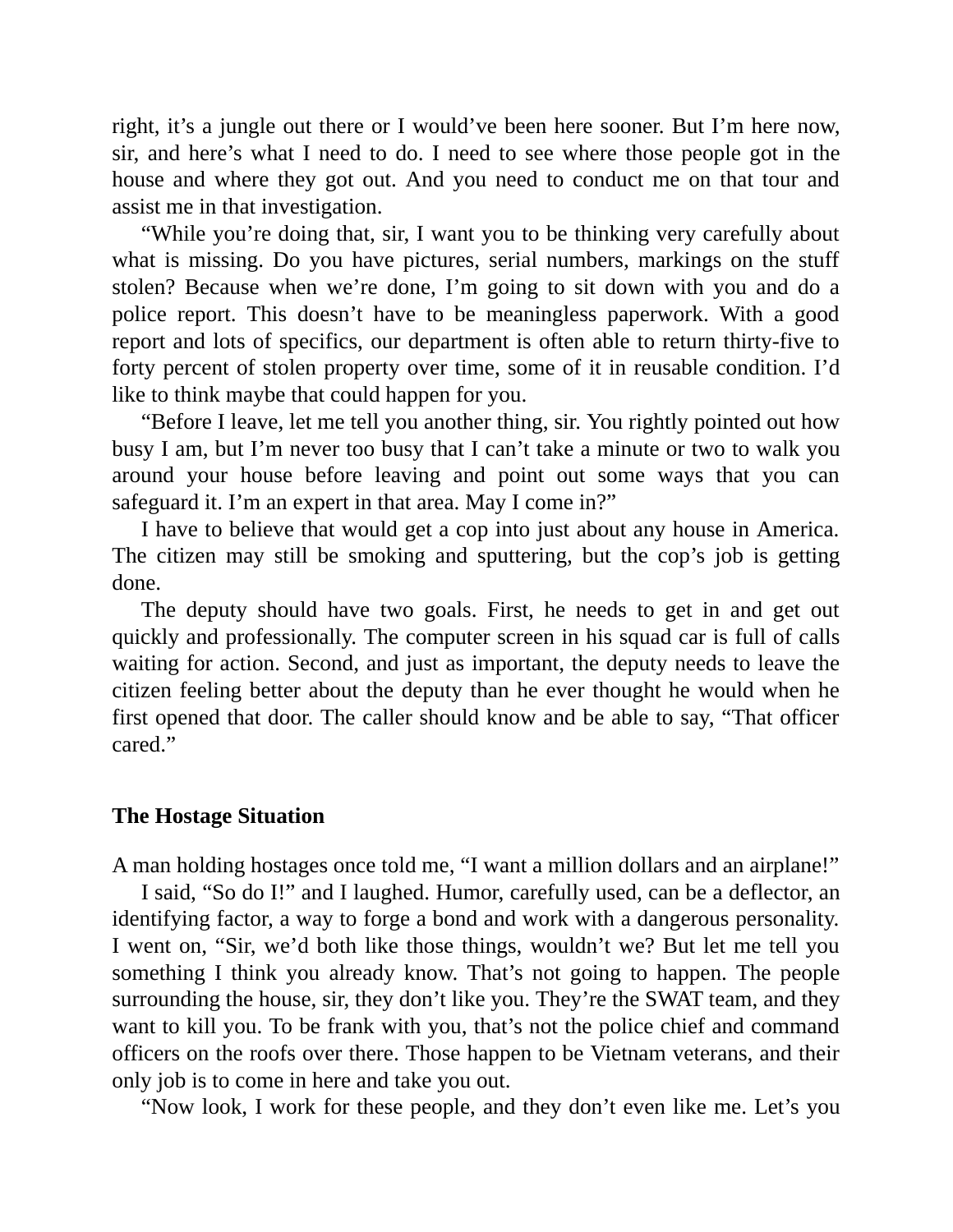and I work together and see if we can't come up with something that will put something in your pocket. Let's see what we can do about your drinking coffee tomorrow night and having your lady over for dinner. Those things I might be able to help you do. As it stands now, they're not going to let you do that, so give me something I can take back to them and I'll see what I can do about getting you out of here alive and not in such deep trouble."

He worked with me, because I hadn't reacted to his words. I calmed him by telling him the truth. He wasn't going to get a million dollars and an airplane any more than I was, but that didn't mean I couldn't address his needs. Hostage takers, just like children, express their demands and desires. We are not in the business of meeting those. Whether in our roles as cops or parents, we're in the business not of satisfying demands, but of meeting needs.

If you gave your children everything they wanted, you'd turn them into mean, nasty little yuppies. You'd be working two and three jobs, and you'd grow old quick and die. Never react to what people say. React to what they mean. Just remember: People hardly ever say what they mean.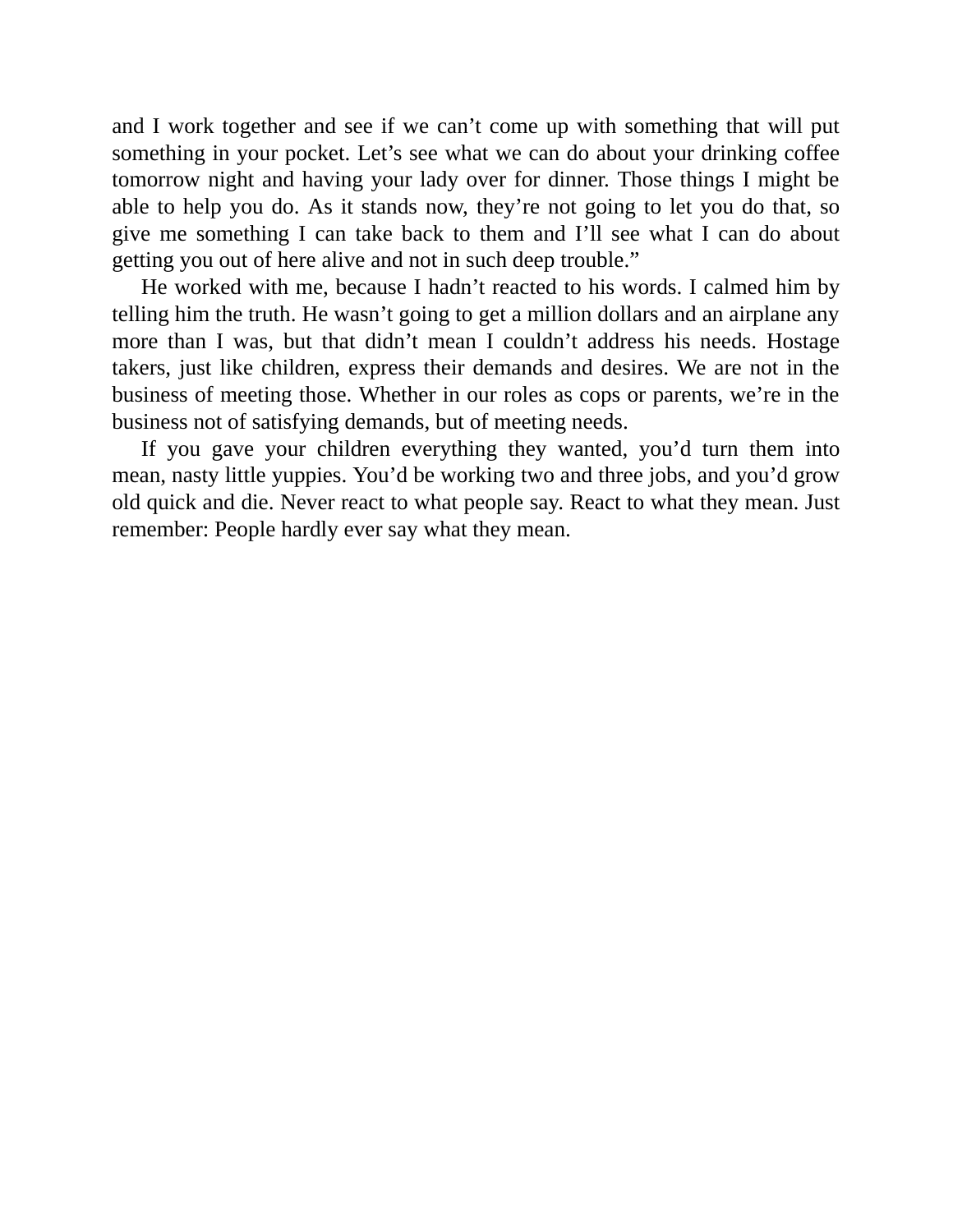**[15](#page-3-3)**

## **The Third Great [Communication](#page-3-3) Art: Mediation**

IN 1972 AN interesting experiment was done by a school of communication in the east. They took a toddler, barely verbal, to a safe spot near a busy intersection and told him to watch the cars. He was fascinated by the motion of the traffic, and for as long as it held his attention, they let him watch.

Then he was asked, "What did you see?"

The little boy said, naïvely but accurately, "Sometimes cars go this way and sometimes they go that way. They stop here; they go there."

The little boy was told, "That's good. Now look up there." Without hearing any more explanation, the boy noticed the traffic light and soon began to see it change colors. Within twenty minutes he was able to recognize order out of what had appeared disorder and make sense of what had appeared nonsense. He said, "Red, stop. Green, go. Yellow, I don't know."

The point of that story for my purposes is that the person who pointed out the traffic light was a mediator. The great service of the mediator, whether it's a psychologist helping you and your spouse live in harmony or a police officer working with somebody who refuses to get out of a car, is to help people see something new.

Mediators do this by fulfilling one of the definitions of the Latin word *medius*, "one who goes between." Effective mediators go between or across your experience, enabling you to see something in a new way. In short, they educate, making sense out of things by putting them into perspective.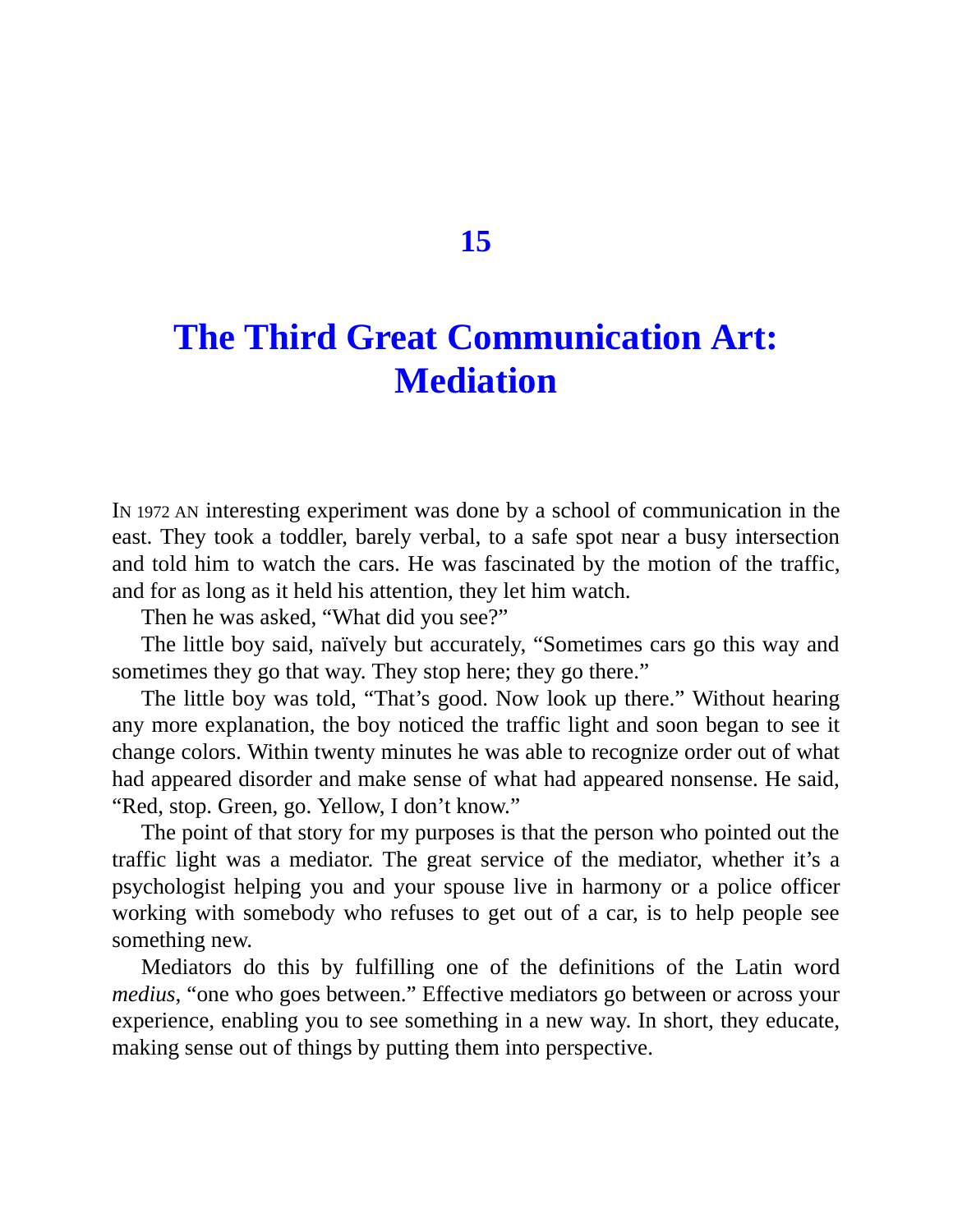#### **THE MOUNTAIN MAN IN THE ALLEY**

It had never struck me in my thirty-five years prior to becoming a police officer that mediation was one of the great communication arts. But soon my training sergeant, Bruce Fair, began to teach me without knowing it. First there was his ability to "separate and suture" warring couples. He would get them apart, calm them, and bring them back together, usually without an arrest or a bunch of paperwork. Then, of course, came the night he mediated a domestic dispute by reading the paper and asking to use the phone of an arguing couple (see Chapter 1).

After my training period with Bruce, I had been out on my own for about two months when I got a call that a man had broken up some tables in a bar and had fled southbound into my beat. The man was described as about six feet seven inches and almost three hundred pounds, white, no shirt, sweating profusely, and known to be violent. Just what I needed on a one-officer beat.

Sure enough, about twenty minutes later I was sharking (cruising slowly back and forth) behind some taverns when I spotted the guy in an alley with only one outlet—past me. I immediately radioed for help. I said, "I've got a man here as big as a house!"

A civilian can roll up the windows, lock the doors, and drive off as if he's seen nothing. As a cop, I knew I had to deal with the man. I stepped out of the car maybe forty feet from him, planning to use words to stall him until my backups arrived. I'd never had a course in tactical communication.

The man was holding a broken, jagged whiskey bottle by its neck, and he began to move toward me. I took a deep breath and worked at not sounding as scared as I was. I said, "Sir, I understand you broke up some tables and left a bar without paying. The bartender's pressing charges. Disorderly conduct, destruction of private property, theft of services. Put the bottle down, sir, and come with me. You're under arrest."

Saying so doesn't make it so. The man mountain looked me up and down and said, "You ain't big enough to take me down. Look at you, you're just a little punk!" Meanwhile, he was slowly, drunkenly shuffling toward me.

Frankly, I thought he had a pretty good point, so I drew my stick and backed away a bit. Right then, without my realizing it until several years later, Verbal Judo was conceived. I said, "What are you going to do, sir, cut me with that bottle? Listen, you're a great big guy. You can beat me up, no problem. Look at this face. It's been hurt before. But let me tell you something. All I'm trying to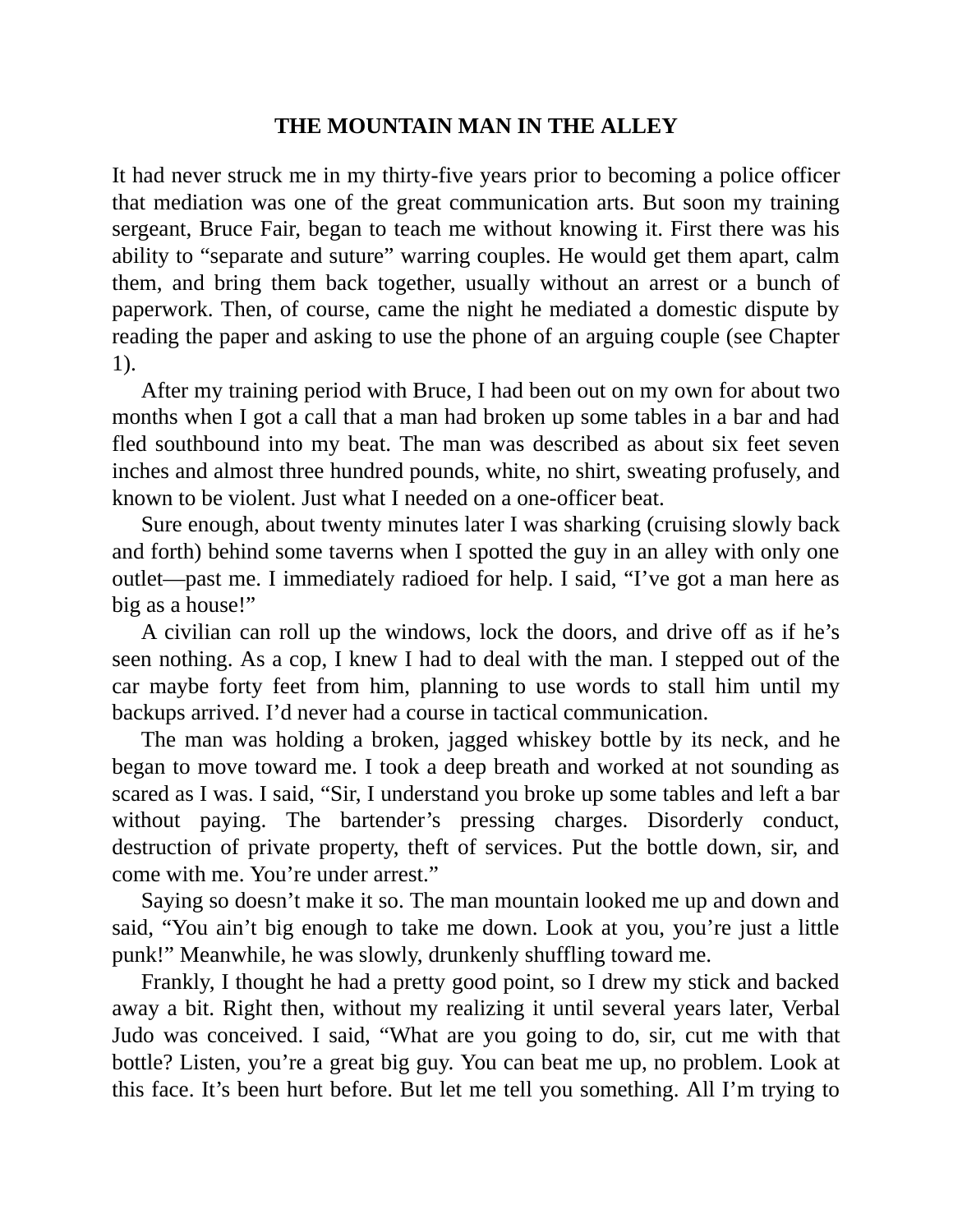arrest you for is disorderly conduct. That's just a misdemeanor. You'll be in jail overnight and then you're out. Cost you maybe thirty bucks if you're guilty. Then you're home.

"Takin' me down is not such a hot idea. You hear those sirens? They're coming for you, sir. Men with big sticks and dogs, people who like to fight. You may hurt some of them, but bottom line you're going to jail. Then you'll be looking at a felony. That's more like ninety days and hundreds of dollars in fines."

He was still coming, and I was still talking. "Do you have a job?"

"Yeah."

"Well, you won't when you get out. What about a woman? Have you got yourself a lady at home?"

"Yeah."

Fortunately I knew enough to say she *might* be there when he got out. If I'd outright predicted she would abandon him while he was in jail, he would have wanted to fight me on that basis alone.

"Listen," I said, "you can do what you want. But let me tell you that that bottle is constituting, as you hold it, a felony. Look, the bartender's charge is a misdemeanor. I'm looking for a misdemeanor, and you're trying to turn it into a felony. Why don't you give me a break and I'll cut you some slack. Let's say I didn't see the bottle. You drop it and come with me, and all we've got is a misdemeanor."

To my amazement, he looked at the bottle as if seeing it for the first time and tossed it aside. He stopped moving, so I said, "Turn around!" And, by gosh, he did! I said, "Put your hands behind you," and he did that too. I cuffed him up, put him in the car, and headed to the jail. As I pulled out of the alley, two backup patrol cars, filled with officers and dogs and sticks, pulled in with their lights flashing. Realizing I didn't need them, I felt a strange sense of power I'd never felt before. I was safe, my uniform wasn't ripped (which I would have had to pay for), my face was not bleeding, the other cars could go back into service for the community, and I would be back on patrol in ten minutes. I thought, *Boy, that's power!*

Later, as I debriefed with Bruce Fair, I got a handle on what had gone right in a situation that could have gone all wrong. Here was a man under the influence of liquor, rage, fear, and pride. If I had confronted him, as I had been trained to do, I would have been in for serious violence.

Instead, I had redirected his behavior by cutting across his experience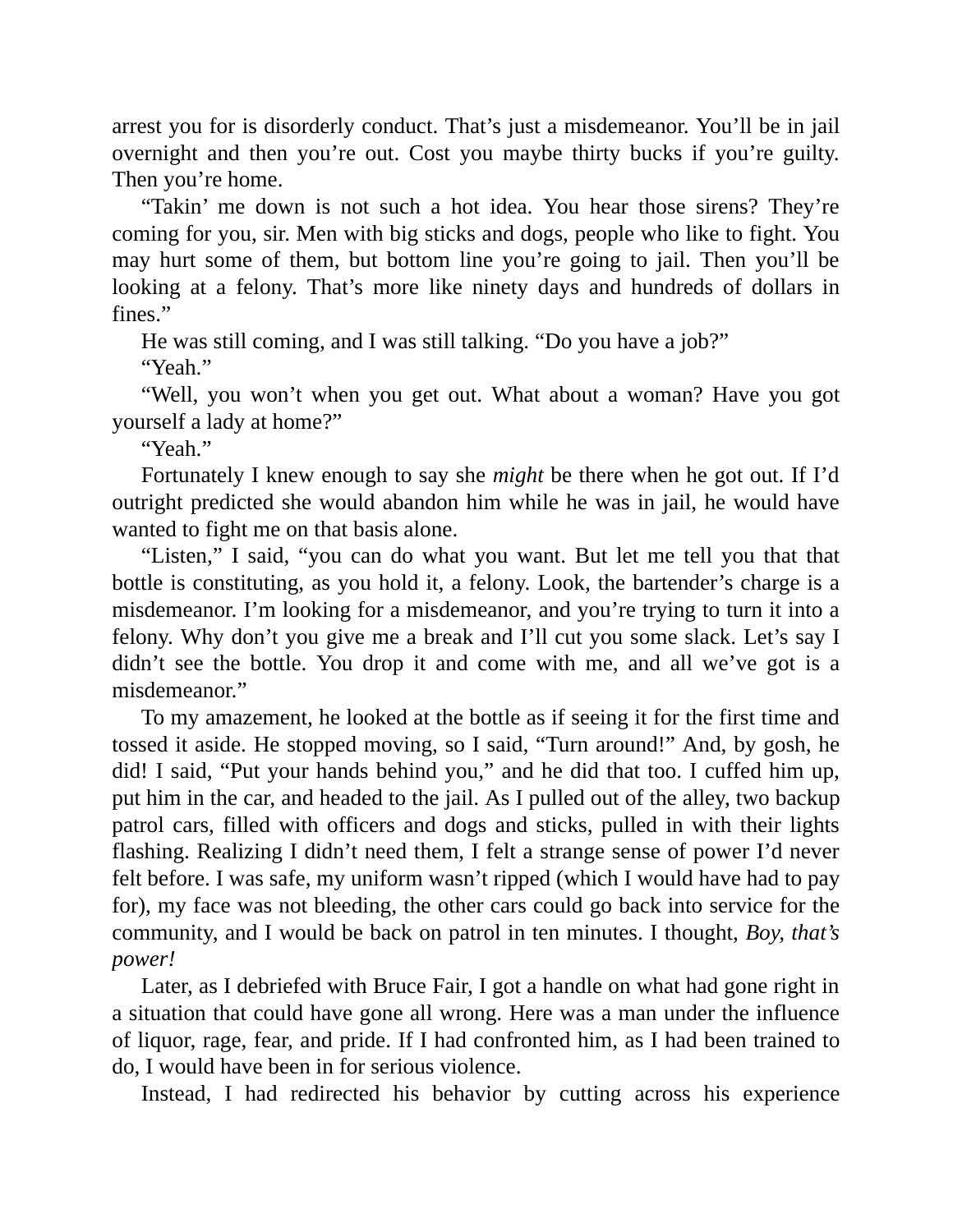(mediating) and giving him a fresh, personal view of the situation from his own perspective. In essence, making it up as I went along, I used five different pieces of bait to hook him. I got him to think of the value of his time (one night in jail versus several weeks), his money (thirty dollars versus hundreds), his job (working versus unemployment), his record (misdemeanor versus felony), and his woman (might be there versus might not).

You'll notice that the essence of mediation lies in what I call the personal appeal (see Chapter 21 for a complete discussion of the four basic appeals) which is the ability to reach people by putting what you want them to do in terms of what they have to gain or lose. If your opponent or customer has something to gain or lose, you have something you can use.

Simply put, the art of mediation is the ability to skillfully present options, which takes us right back to Step 3 of the Five-Step Hard Style (see Chapter 12).

### **THREE IN ONE**

All three of what I call the great communication arts were at work in that alley that night, even though I was a beginner, feeling my way along. I wouldn't have had to represent the bartender in his complaint, but that seemed necessary to gain voluntary compliance. I chose not to insult the man or challenge him, because then I would have forced him to fight—the last thing I wanted to do.

I've clarified that empathy underlies all these arts, and I was certainly trying to empathize that night. He and I had to work together if I wanted to keep working at all. So, I had to think with him and—because he was under so many influences—I had to think for him too. Where's he coming from? What's he got to gain? What's he got to lose? What can I use? I had to think like him long enough to find the terms of my appeal.

I had to remove my ego to keep from saying something stupid like "You're not as tough as you think. I've got some black belts. I can hurt you too. Come on, try it!" That would have been counterproductive, of course, because any time a professional manifests his personal face, he forces conflict.

The art of translation was also clearly present that night. I sent my message ("Cooperate because it's best for you"), but I was using his language (time, money, job, record, and girlfriend).

The people you deal with may have other kinds of things to lose (like reputation, standing in the community or business, freedom of movement,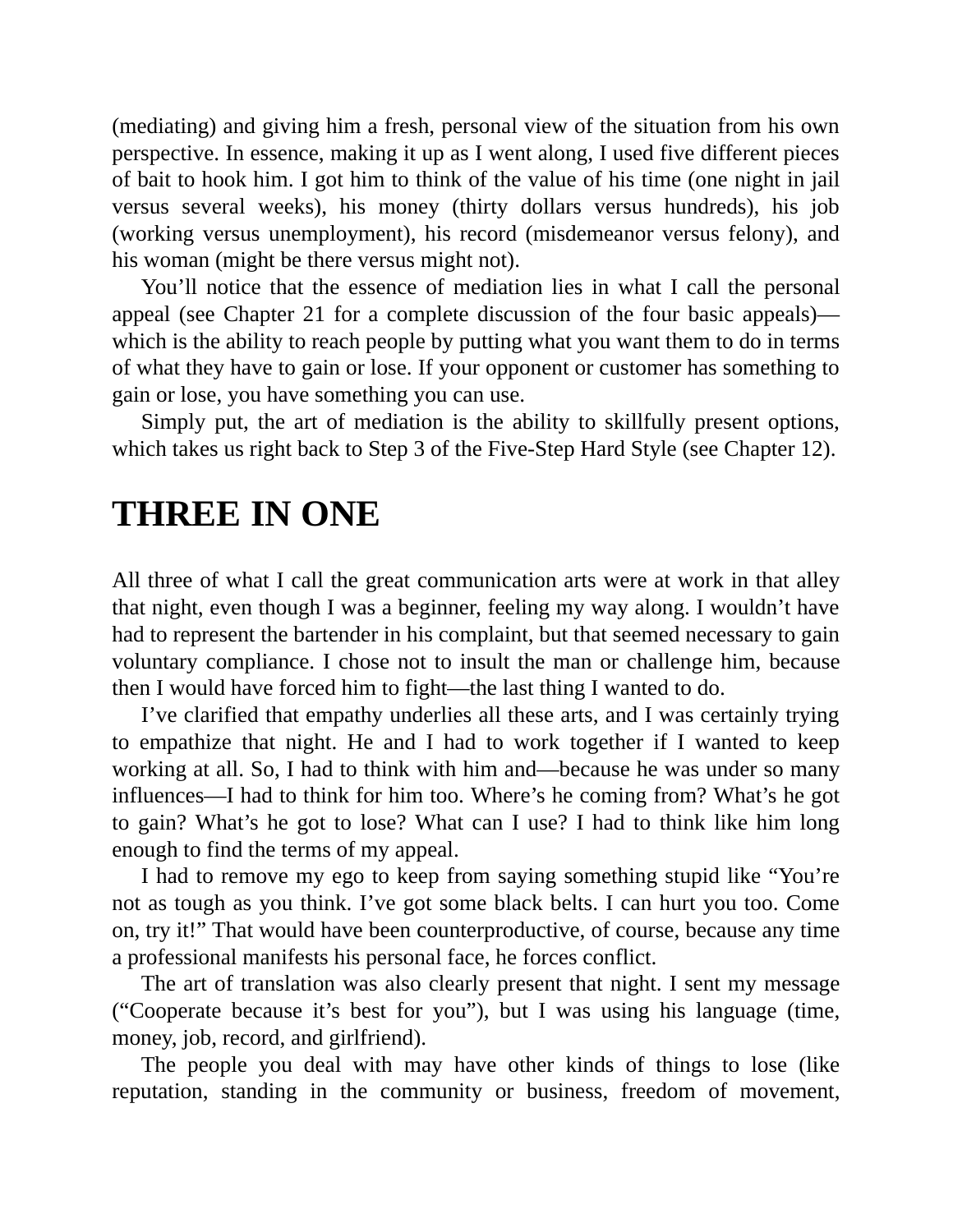financial options, family relationships). It's your job as professional communicator—or even an amateur Verbal Judo practitioner—to anticipate these and empathize. When you put things into context for the person, you're translating.

When I helped the mountain man see which of his options were in his best interest, I was cutting across his experience as a service to him. That was mediation, getting him to see his experience in a way that would alter his behavior.

Admittedly, my experience was from a police perspective. But isn't what I did also what we do when we deal with our children, whether trying to keep them off drugs, get them to come in early, get them to take out the trash, or get them to study? We need to sound as if we care, keep our egos out of it, find the right words to reach them, and present options that will have a powerful influence.

If you start mastering the three great arts of communication, backed by the Five-Step Hard Style, you'll be able to interact professionally with anyone anywhere under any circumstance.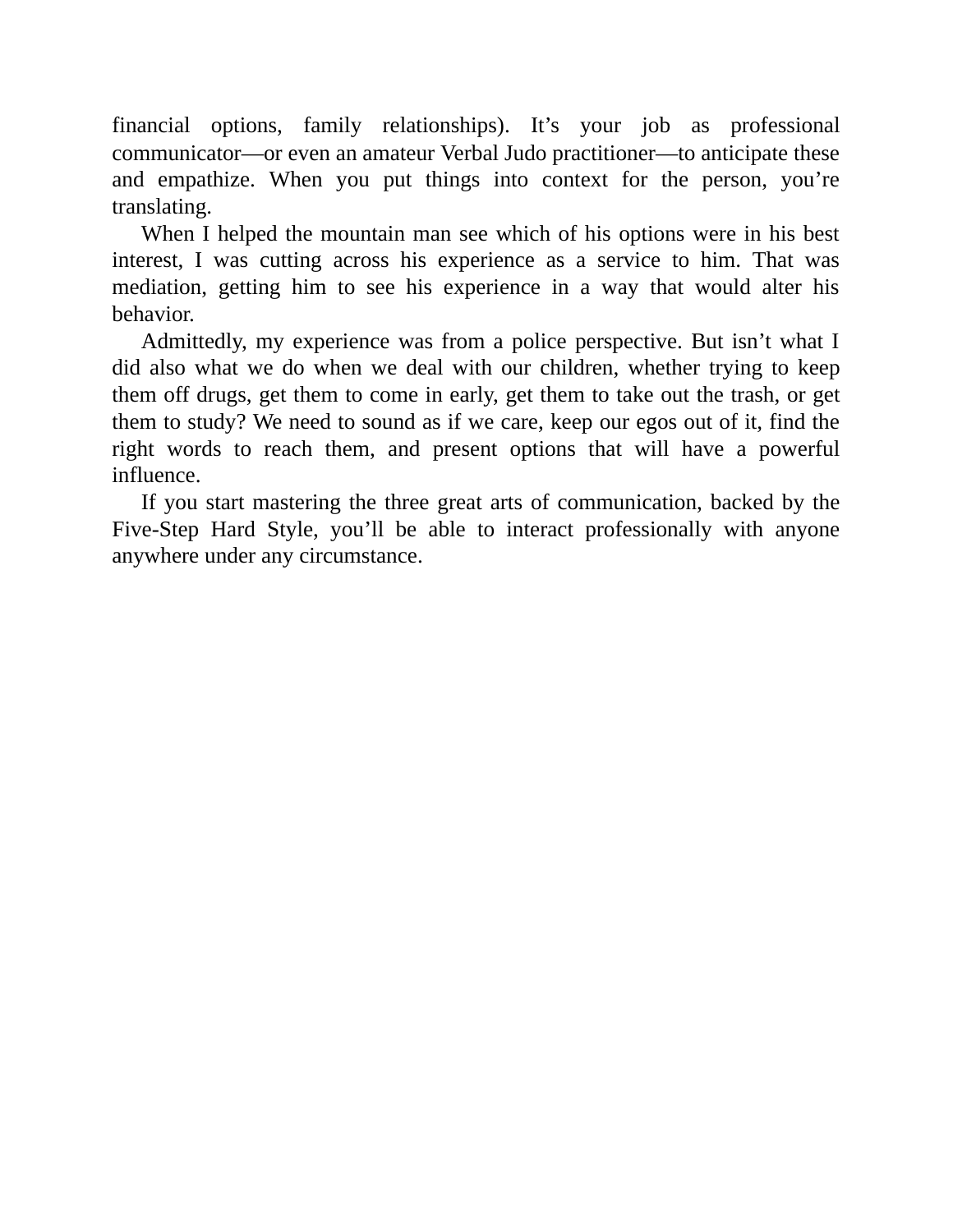**[16](#page-3-4)**

### **What Makes This All So [Difficult](#page-3-4)**

ONE OF MY goals is to raise your expectations of yourself so you can become better tomorrow. You can learn to take more verbal abuse with greater style if you begin to see yourself as a professional who treats people with dignity and respect. You can become a Verbal Judo expert, someone who can not only represent and translate, but who can also mediate.

What makes communication so difficult is another of my undeniable, inarguable, street-survival truths: When two people are talking, six different identities are involved—each person's real self, each person as he is seen by himself, and finally, each person as seen by the other, doubled.

The way the other person sees himself is monumental for you to understand. I've never had anyone say, "I'm an idiot. I'm off the wall. I'm a jackass. I'm stupid, illiterate, and dumb, but here's what I think." People don't go around thinking they're irrational, *especially* when they truly are. So never put a person down. Focus on the goal of gaining voluntary compliance, and always allow a person to save face.

We know the least about our real selves. That's why we must deal with how we see ourselves. Our real selves may consist of where we come from, our beliefs and values, and the way we're raised. But our selves as we see them will be bogus unless we make an effort to really be honest and introspective. If we don't, we will always have areas that can be exploited and can make us less effective than we could be.

The way we are seen by others is vital, because we have a lot to say about determining that. If you consider yourself a professional, you will exude professionalism. (One of the reasons I avoid bad-mouthing and humiliating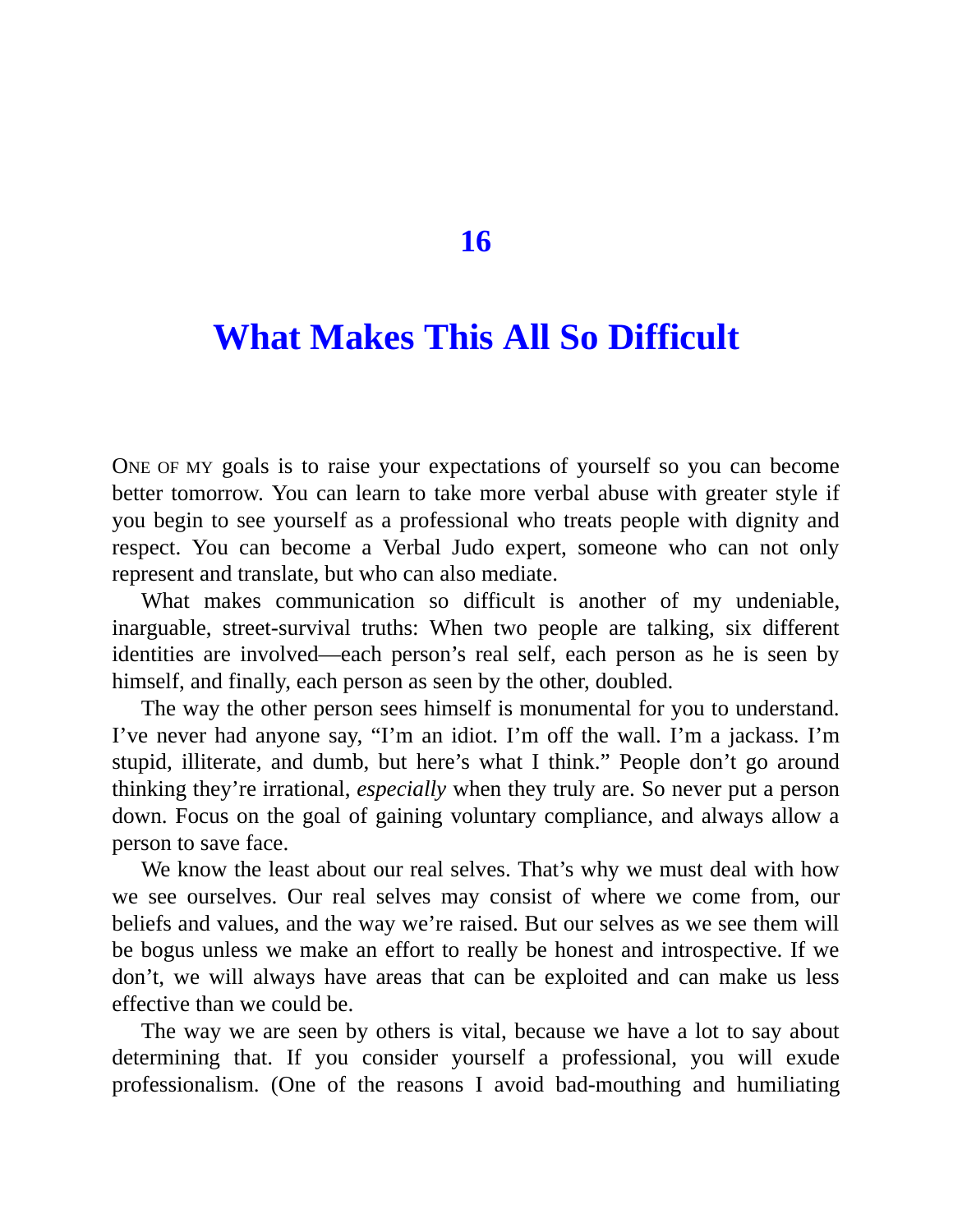people is that I don't like myself when I do it. It's no way for a professional to act.)

When dealing with somebody in a business or a law enforcement situation, you may be thinking *I'm handling this well. I'm firm, fair, and professional.* But if the other person sees you as pushy and aggressive, as ineffective, biased, and intemperate, where does the truth lie?

Unfortunately, it lies with how you're seen and not with how you see yourself —even if you are right. I can prove it. Say I'm talking to you about a problem, and I think I'm handling you well. You do not think so, so what feedback are you going to give me? You are going to react based on how you see it, not on how I see it, and then I will have no choice. I can deal only with how you see it, even if I'm right. Otherwise, you might hit me upside the head. I'd be surprised, and you could flee, all because I was concentrating on my view of the encounter rather than yours.

What if that happens in the business world? You get a letter of complaint. Someone says you're ineffective. Someone complains to the manager and you're surprised. If you've ever been surprised by a complaint about your performance, you need some survival skill. Effective communication begins and ends with your ability to see yourself as you are seen. You desperately need the ability to read an audience and to sense from their voice and body language whether you're coming across the way you want to, so you can adjust.

So, the most important of the six selves involved in any two-person encounter is you as seen by the other. You need to develop increasingly sensitive radar to know how you're coming across while you're performing.

## **ELEMENTS OF COMMUNICATION**

From the receiver's point of view, there are three elements of communication from which he will take his cues. The truth, which lies in the content element, carries a weight of only 7 to 10 percent of your total impact. Your very message, which you may see as the most important part of the process, is the leastconsidered factor.

Your voice carries a weight of 33 to 40 percent. And what I call your ONVs, other nonverbals, make up 50 to 60 percent of your impact. On the phone, where your ONVs can't come into play, content remains at 7 to 10 percent of your impact, while voice makes up the rest. Think about that. The goods, the truth, the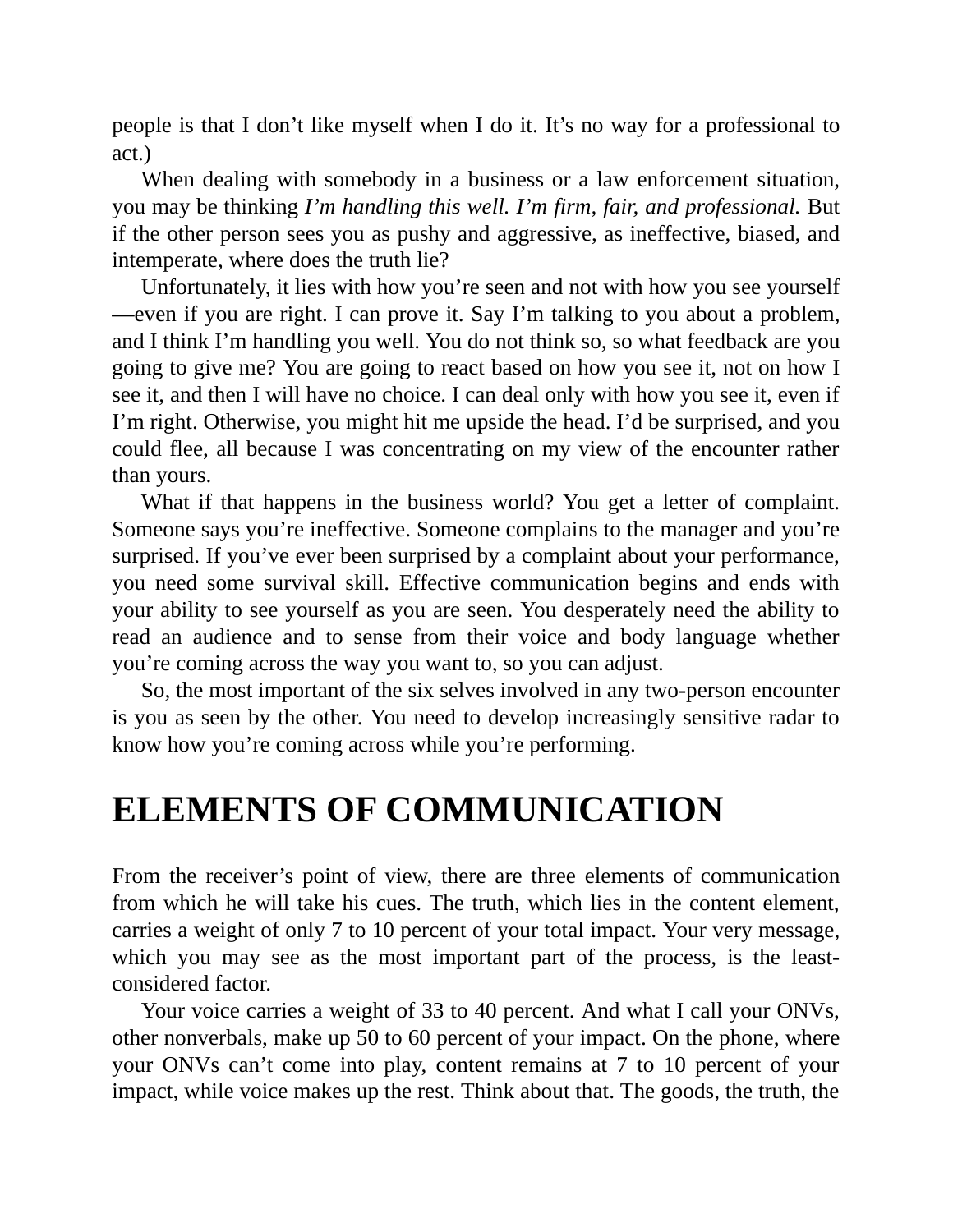point in these encounters is almost irrelevant compared to your voice and body language (ONVs)! The facts don't speak for themselves in court, in an arrest situation, in your office, or at home. People aren't buying what you say; they're concentrating on how you're saying it.

In spite of that, you still have to be right, because should you be wrong about a single detail, you lose credibility. Lose credibility and you lose belief. When people stop believing in you, you lose power and influence. You're history.

#### **BABY, IT'S YOU!**

If voice is so important, what do I mean by it? No guesswork here. Voice is your verbal personality as heard by the other. Remember the first time you heard your voice on a tape recorder? Like most of us, you probably said, "Hey, that doesn't sound like me! That's not me, is it?"

Bad news: That's you, baby! That's you with the monotone voice, the gravelly voice, the condescending voice, the unpleasant voice. If our voices are as powerful as research shows, we'd better know as much as we can about them, and how to improve them.

There are four elements to voice. The first, *tone,* is the most deadly four-letter word I know. Tone of voice has caused more violence, more divorce, more lost court cases, more lost business, and more brawls than anything else I can think of.

Why is tone so powerful? Because it conveys your real attitude toward people. To a customer your words may be, "Yes, sir, I'm doing everything I can to help you," but if you have a negative, condescending tone of voice to go with them, do you know what the customer hears? In his mind he tacks something onto the end of that sentence that has come through so loud and clear that he believes you said it. He hears, "I'm doing everything I can to help you, you idiot!"

If you've ever been puzzled by a complaint where somebody claimed you called him a name you had not, in fact, called him, this is why. He heard the name implied by your tone, and he heard it so clearly he'll swear you said it.

The only way to be careful enough with your voice to keep its tone from giving away your true feelings is to be sure there's harmony between the role you're playing and the voice you're using. I'm convinced that if there is any conflict between your role and your voice, people will always believe your voice. That means you must harmonize the two, and that, unfortunately, means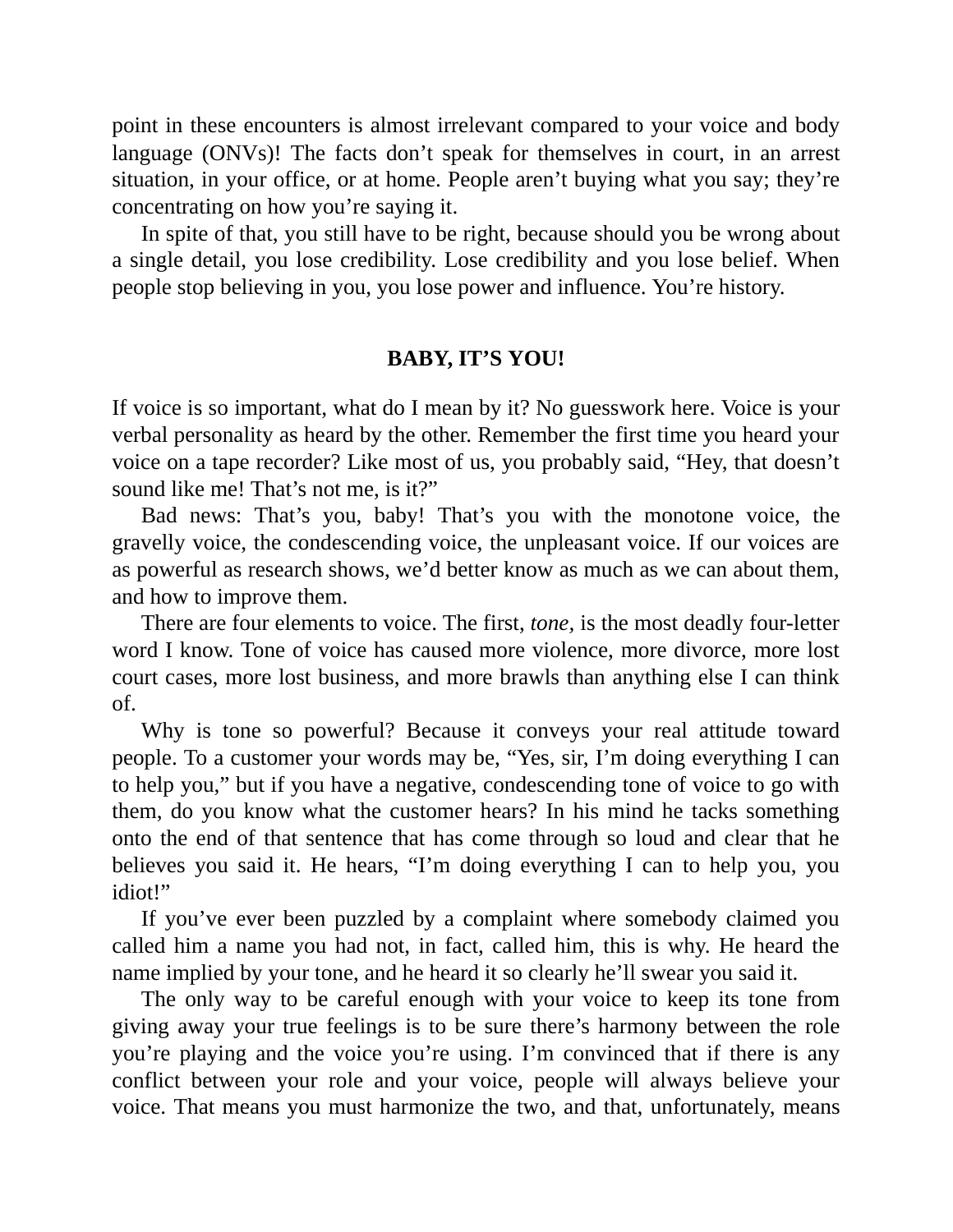that there are times when your voice must lie. I'm not talking about speaking an untruth. I'm talking about camouflaging a tone that would otherwise reveal your true feelings.

You're a cop and a lady asks you for directions to the convention hall. You snap, "Ma'am, you're standing right in front of it!" What does she hear in her mind at the end of that sentence? ". . . you fool!"

Now you know she didn't miss that tone. If she's a Nice Person, she just takes that insult and goes away, feeling bad. She'll say, "Thank you," and walk off, thinking, *Gee, I thought they were supposed to help me.*

If she's a Difficult Person, she'll say, "Hey, thanks a lot, Officer! Really appreciate that! Let me tell you something. I've had it with you people." Now she's in your face, and she wants your badge number. You're in deep trouble.

If she's a Wimp, you're even worse off. She takes the insult and says, "Thank you," but while she's at the convention she's sitting on that insult, and it is inflating her with righteous adrenaline. She'll be thinking, *I should have said something. This is outrageous! I don't have to put up with this.*

This woman who went in at eighty pounds is now four hundred pounds of adrenaline. She doesn't go to the party she was invited to, she goes home. She reaches for her phone or for her stationery, and you have yourself a complaint. Nice going! You did your job. You gave her the correct information, but your tone undercut your work.

#### **A ROLE IS A ROLE IS A ROLE**

Think how many roles we play in a given day. As a police officer I played enforcer, good guy, bad guy, report writer, information dispenser, tourist guide, investigator, employer, supervisor, and so on. Regardless of your occupation, at different times during the day you're probably playing mediator, translator, salesperson, customer service rep, complaint department chief, and so on.

How would you, nearly an expert at Verbal Judo by now, have handled the lady asking you for directions to the convention center—the one she was standing in front of at the time?

First, you're a chameleon, so you put on the appropriate face. She may be a dingbat, but she's not a speeder, not a criminal. She may be a nuisance, but she's a citizen, a constituent. So you smile. And you say, "Ma'am, you're in luck! Turn around and you're there. As you go through the main entrance, take an immediate right and head to Gate B. That'll get you inside the quickest, okay?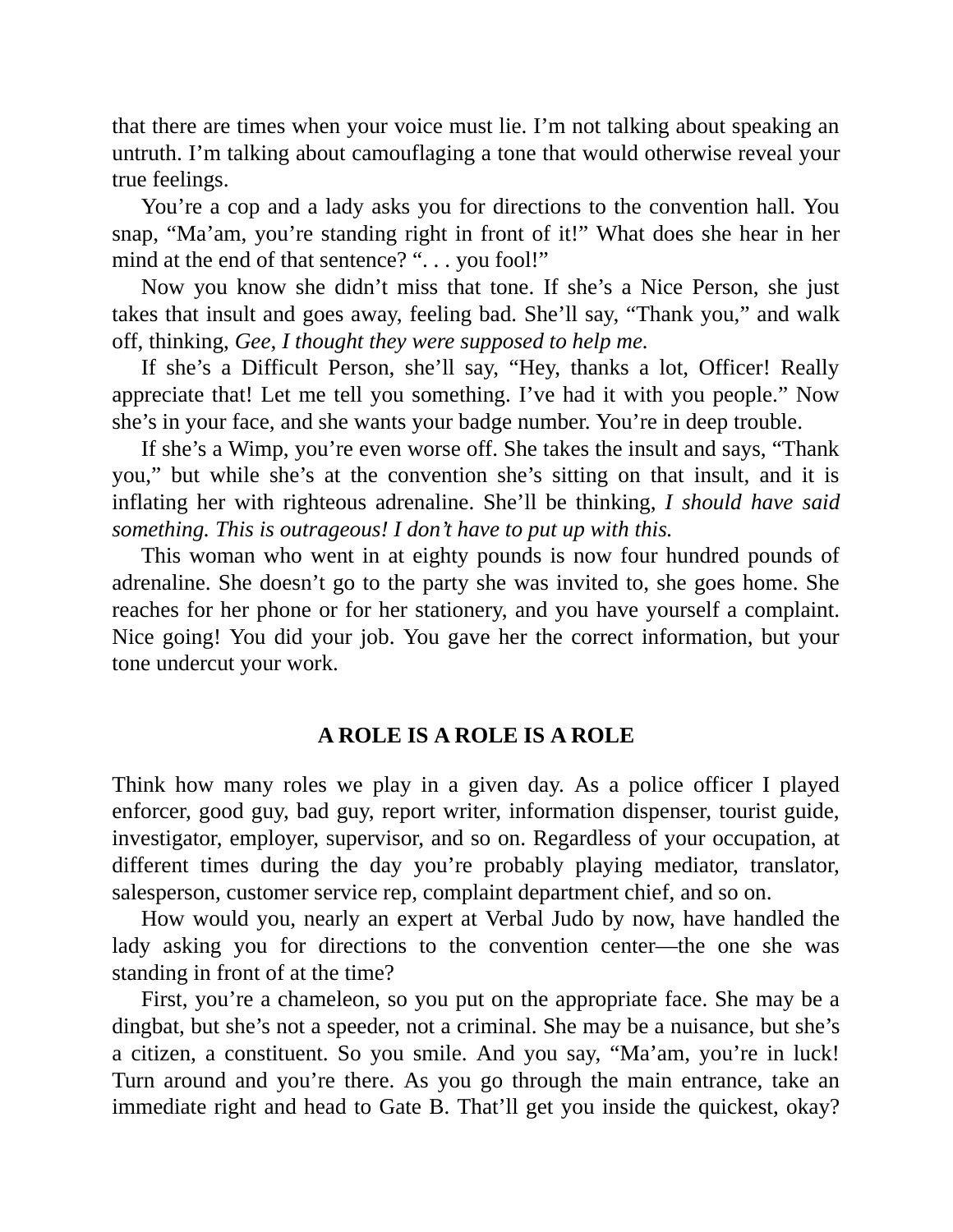You have yourself a nice evening now, and thanks for stopping by."

Now, if in reality you're a Difficult Person and a cynic, and you just have to make fun of her, wait till she turns away—hopefully with a smile and a thankyou—and you can say to your partner, "Idiot!" Just don't say it to her.

## **THREE OTHER ELEMENTS**

Besides tone, your voice has three other elements: *pace, pitch,* and *modulation.* Pace, of course, is your speed. Pitch is how high or low and how loud and soft you speak. And modulation is your rhythm and inflection.

If you want to calm somebody, modulate your voice as you assure him, "Listen, it's going to be all right." That's a whole lot different than "Listen! I'm doing everything I can, so calm down!"

Cops also listen to pace and pitch to tell them whether people are getting more upset or coming to a decision that may not be good. If someone's voice picks up speed, watch out! He's getting excited and something may happen. If the voice slows down, he's thinking, which may be positive or negative—so be careful.

If cops can tell that much by someone else's voice characteristics, imagine what others can tell from yours. Correct and appropriate tone, pace, pitch, and modulation can help you harmonize your voice with your role, and you will be successful communicating with people.

# **PROXIMICS**

Proximics is a fancy word for proximity, or the way you stand around and carry yourself in your space. If 50 to 60 percent of your power and effectiveness in face-to-face encounters has to do with your ONVs, it only makes sense to work on your facial expressions, how you use your hands, and how you carry yourself.

Your ONVs must harmonize with your voice. If your voice is calming, your demeanor has to be calming. Otherwise, people will not believe what you're saying. Remember, 93 percent of your success with people has to do with your delivery and only the slightest percent has to do with *what* you say.

A mediocre idea brilliantly presented often gains acceptance, whereas a brilliant idea badly presented often dies in birth. Your success with your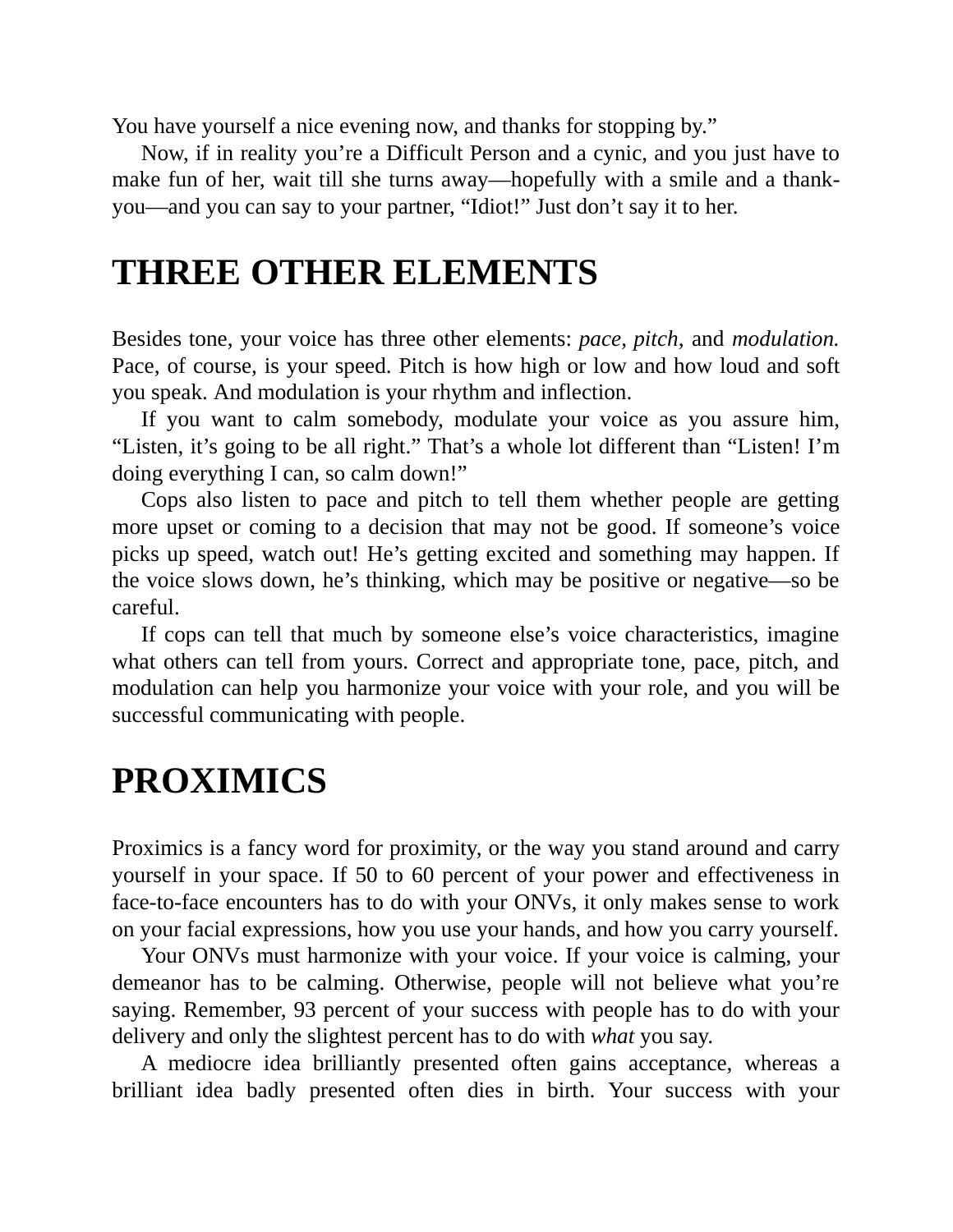children, your spouse, your employees, and the public hinges on how you come across. Think of yourself as the person who can make or break your audience. Your power to persuade, to combine and harmonize your voice with your other nonverbals, can transmit the message: "I'm here to serve you," because you convince your hearer that you care about what you're saying.

#### **LIGHTS, CAMERA, ACTING!**

The presentation of self is terribly important. If I had my way, I'd send everyone to acting school before having him or her deal with the public and perform eight to ten hours a day. But that's not feasible, so stay with me, pick up on the principles and tactics of Verbal Judo, and you will find yourself more effective almost overnight.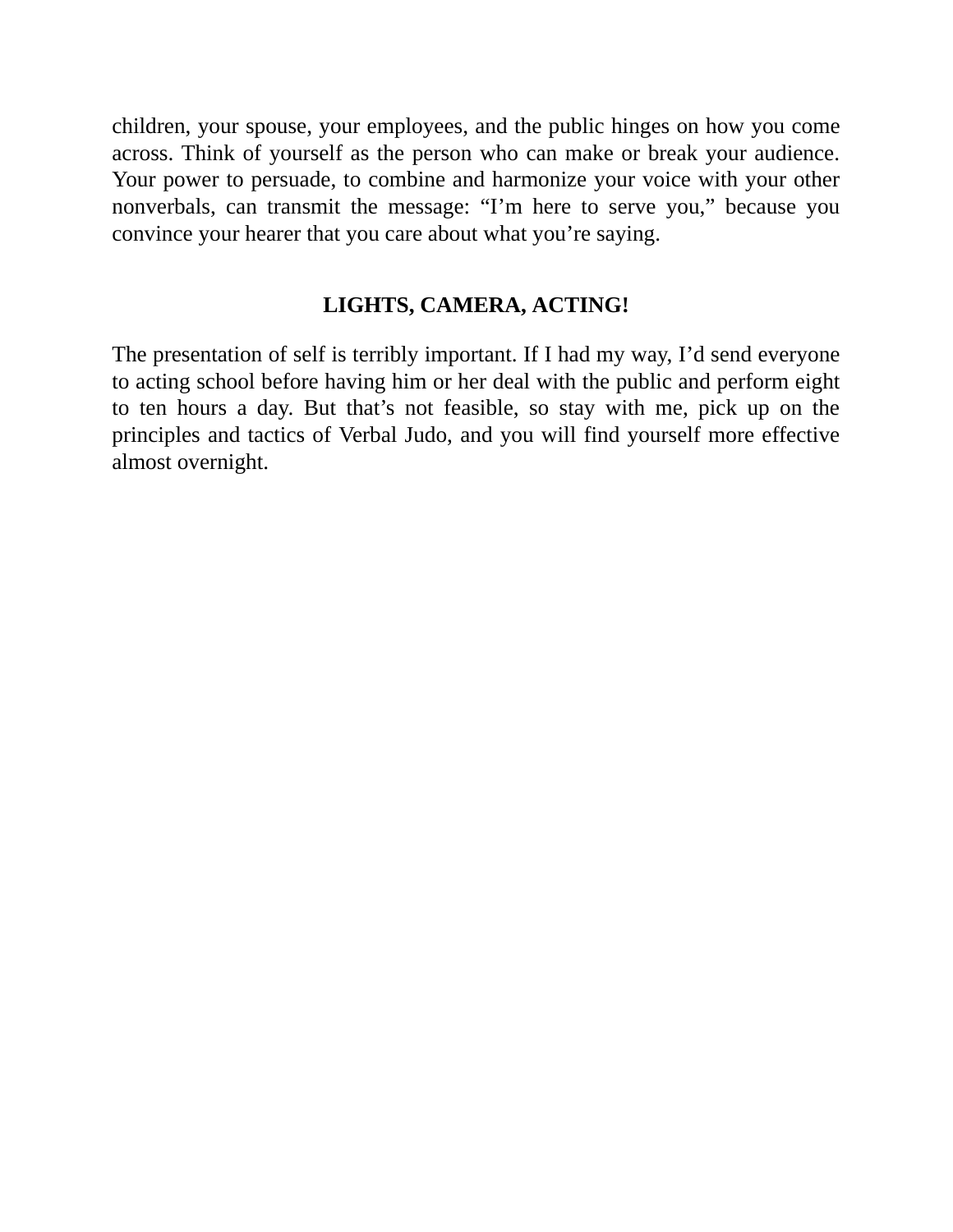**[17](#page-4-0)**

## **Readin' , 'Ritin' , and [Rhetoric](#page-4-0)**

TO BE A good persuader, you have to learn to read your opponent and the situation. Much like my old Indian mentor taught me to read a trail when I was six or seven years old, I would like to teach you to read people and size up a verbal encounter.

Because my doctorate is in English literature, a classical discipline, I feel the need to put things in rhetorical perspective. But don't feel intimidated. I'm also an earthy guy. Highfalutin as it may sound, rhetorical perspective is easily defined and helps put handles on the subject of this chapter.

*Rhetoric* is an interesting word often used in the modern idiom to mean a bunch of words and no substance, such as "That's just rhetoric." But the word has classical roots. Used by Aristotle, it was a word of dignity. It meant "the art of verbal appeal or verbal persuasion."

To me, rhetoric is the art of finding the right means and the right words to generate voluntary compliance. Rhetoric *is* Verbal Judo.

#### **THE THIRD "R"**

Rhetoric was actually a subject taught in the American public school system up until about 1940 or so, and I, for one, wouldn't mind seeing it return to the classroom. Even if the concept is foreign to you, open your mind to it. I want to give you a rhetorical perspective on communication, persuasion, and generating voluntary compliance.

I have developed an acronym—PAVPO—which I agree is kind of an uglysounding one, but which is also very serviceable. If you can lock it into your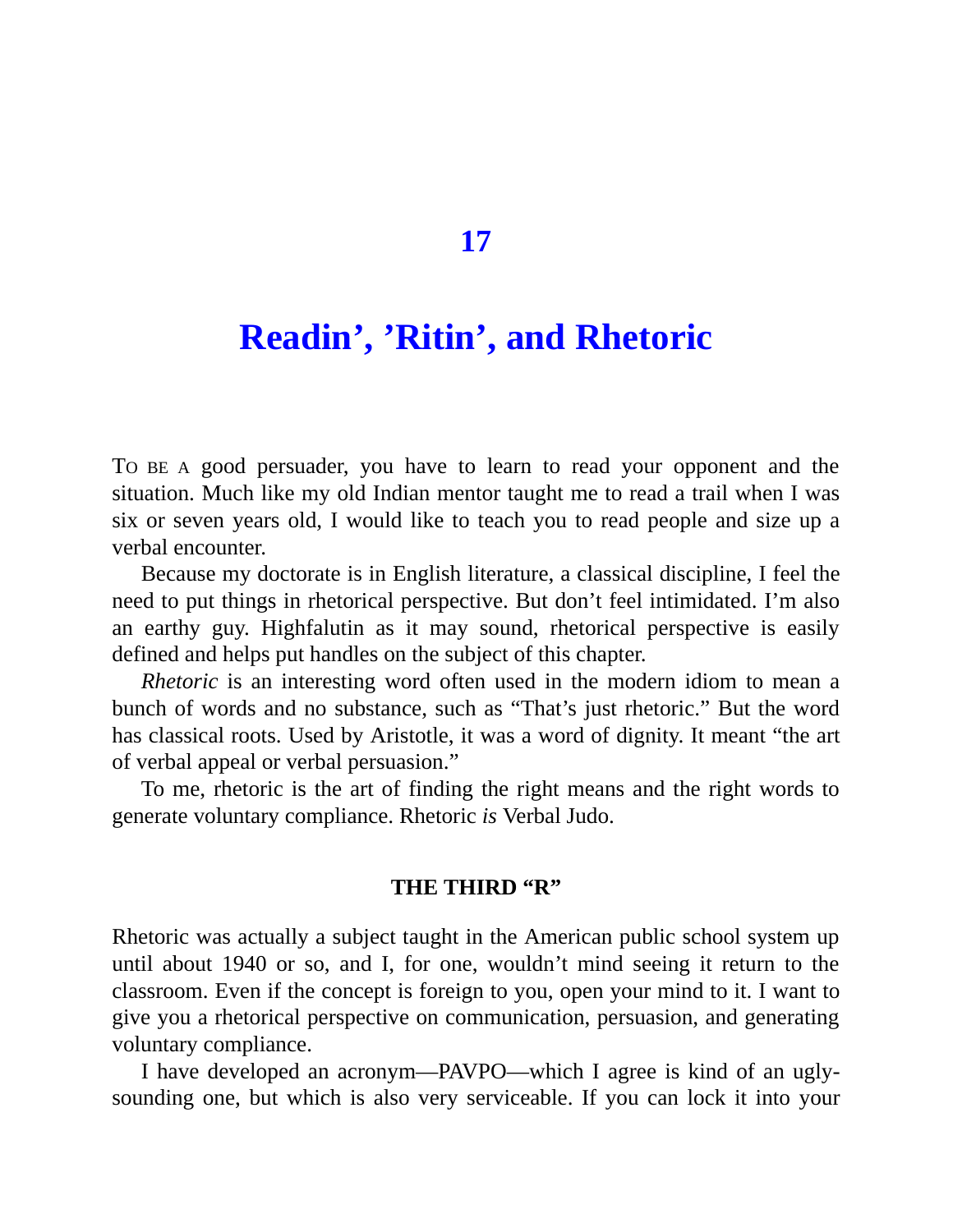mind, it will help you memorize the five components of what I call the rhetorical perspective of Verbal Judo, some of which I have already discussed:

*P*erspective *A*udience *V*oice *P*urpose *O*rganization

If you can develop and use a rhetorical perspective in your daily life, you'll be far more skillful and effective as a communicator.

#### **Perspective**

Perspective is simply the way you see things, your point of view, based on your knowledge, your understanding of the situation, your background, and your experience. You have to know what you're talking about to either a group or an individual. That means you have mastered your policies, your procedures, your products, what you can and cannot do.

Too many people believe that preparing what they want to say is the end-all of effective communication. As important as that is, disregarding the other areas is an error, as I will show you. But first let me address this issue of your own point of view.

The more thoroughly you know what you know, the more powerfully you will present it. You will have an aura of certainty that comes only with preparation. There is no substitute for knowing what you want to say and having the data to back it up.

For example, if I go before the city council to appeal for more money for my budget area, I will spend what time is necessary gathering my data and creating charts that compare my department with others. My evidence and arguments will be all marshaled. I will be prepared to control my emotions and biases and to plead my case from a position of strength.

My perspective, based on my expertise, will come through because I know what I'm talking about and I'm under control.

#### **Audience**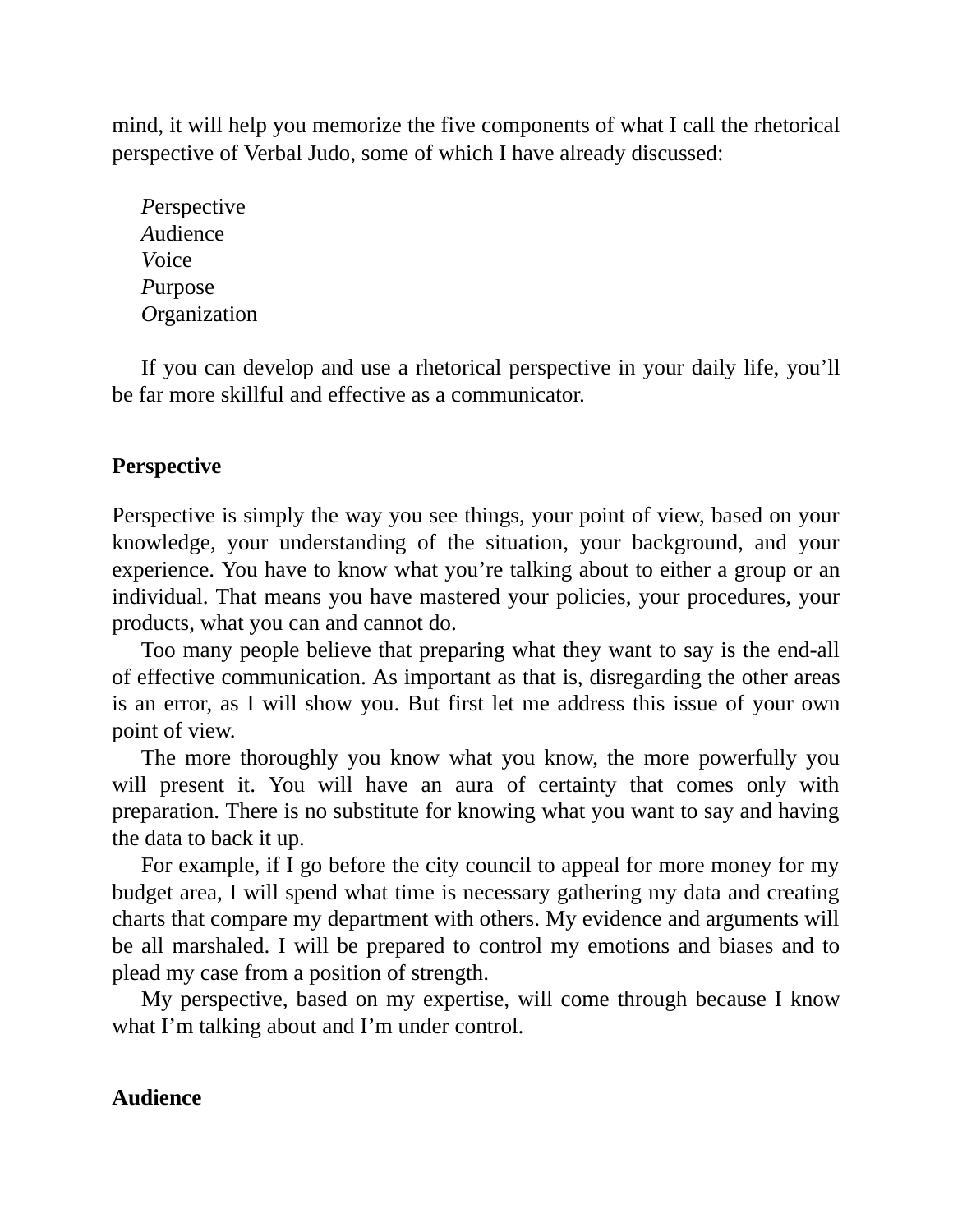Many people, after their preparation, just go out before an audience and begin to speak, but that's a crucial blunder. You must spend equal time considering your audience, analyzing to whom you will be speaking.

Who are these people on the city council, for example? If there are eight people on the council, I must study all eight individually. What are their values, their belief systems? How do they think? Who are their constituents? What will their objections likely be?

I have to think carefully from their point of view. Once again, that powerful word *empathy* comes into play. I want to think like the others, put myself into their shoes, anticipate their reactions based on my knowledge of the positions from which they will be listening.

Depending on my reading of these people I may open differently. For example, if I know that they're highly analytical people or that at least several are antagonistic, I will probably open with a series of examples of data comparison, factually showing that my need for money is real.

If I have determined there is no one that highly analytical in the audience, I might try another approach altogether. If it's kind of a good ol' boy city council, I might start out being much more chatty and informal. If they are self-righteous and see me as an underling who should be deferential, I'll be that and maybe a little self-effacing with some self-deprecating humor. When they're impressed and know that I know my place, I will earnestly prove my need for funds and hope for the best.

Whether you're speaking to a roomful of citizens, a city council of eight, or just one disgruntled customer, you are onstage. You are playing a role before others, and you should be aware of the dynamics of each situation. For example, when I teach I often suddenly pull a camera out of my bag and point it at the students.

Immediately the room changes. Everything becomes still and silent, and then there's some nervous giggling, people looking down, others warily looking at that camera, wondering what I'm doing with it. Think of yourself as that camera. As you enter a scene, it changes.

You can make two assumptions right off the bat. First, people will always see differently than you. I don't care whether you've been married two or twenty years, your spouse does not think the way you do. The moment you begin to believe that he or she does, you're headed for problems. Never assume people are going to agree with you 100 percent.

Second, as you enter, you're very much like an actor appearing onstage. The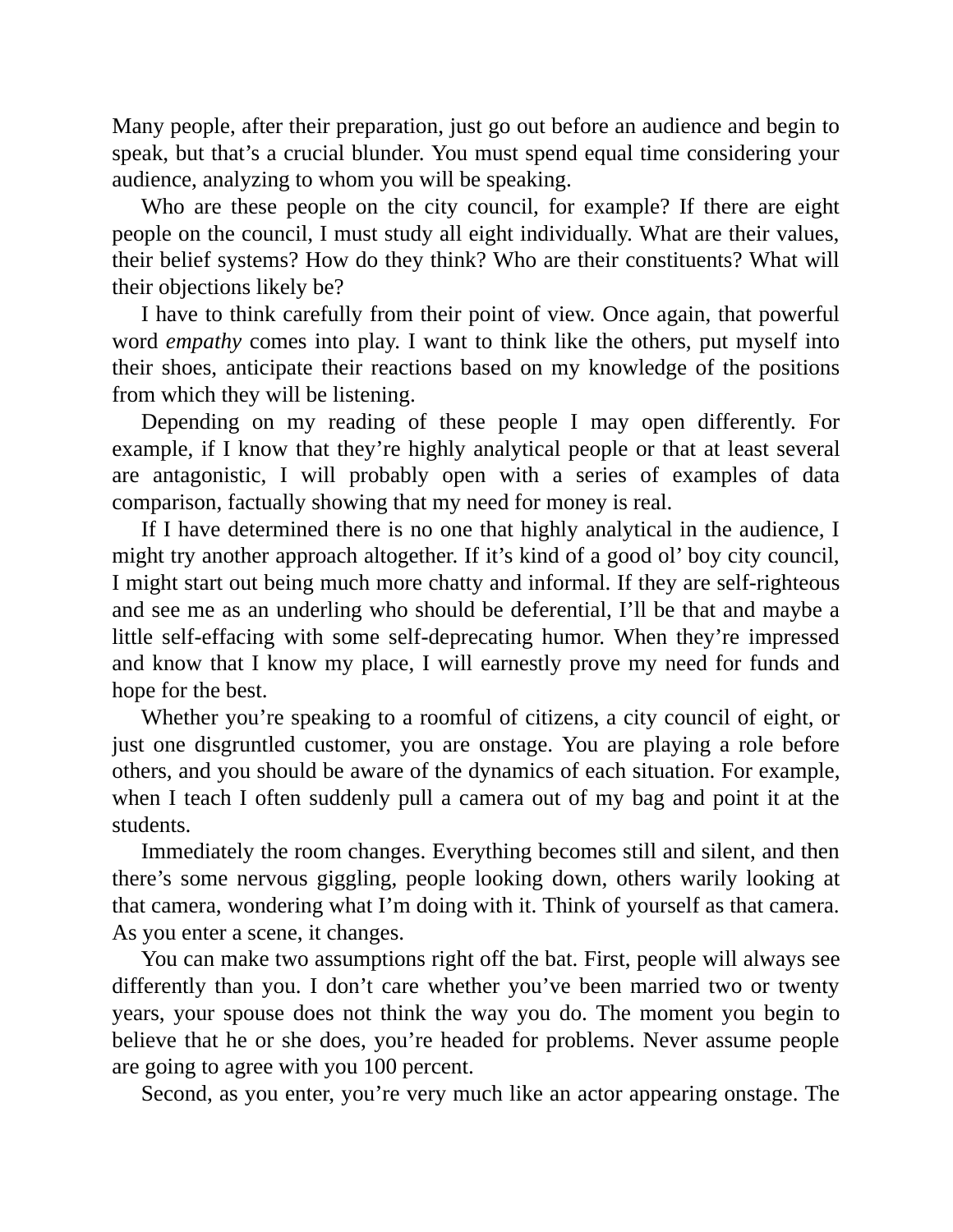audience quiets and they watch.

When I walked into a bar as a police officer, the whole place hushed. People whispered, "Cops!" or "The police are here." People's behavior changed. They tried to surreptitiously hide contraband, and say, "Oh yes. Evening, Officer. Oh yes. Evening." Even if they were clearly up to no good, they were doing their best to appear otherwise.

Not only did they change as I entered the bar, but they also watched me. Again, it was as if I had walked onstage. They watched as I performed.

You must think of yourself as a performer, whether before your children, your spouse, or your constituency (citizens, customers, whomever). If you can see yourself as someone who is there to make changes as you act, you will understand a most interesting point, first made by Aristotle, that audiences are made, not found.

If an actor does a poor job and the audience says he's terrible, it makes no difference that the actor thinks he did a brilliant job. How he sees himself, remember, is not as important as how he's seen. If an audience thinks you're boring, you are. If an audience thinks you don't know what you're talking about, you don't. You've got a problem. You've failed to perform in such a way as to get their attention. More than likely you failed to analyze in advance who those people really are, what they might think, what they might anticipate, what their objections might be. If you had, then as you entered the scene, your walk and your voice would have appropriately matched their needs.

#### **Voice**

See Chapter 16.

#### **Purpose**

Purpose is, of course, your bottom line: the result you must professionally achieve. If you do everything else right and don't achieve your purpose, obviously, you've failed. You'd be surprised at the number of people who go into a presentation or an argument concerned only with preparing, or knowing their audience, or using their voice properly, and being satisfied that they have done all these things—only to realize later that they did not achieve their purpose. If all you care about is the means and not the end, you'll be thrilled if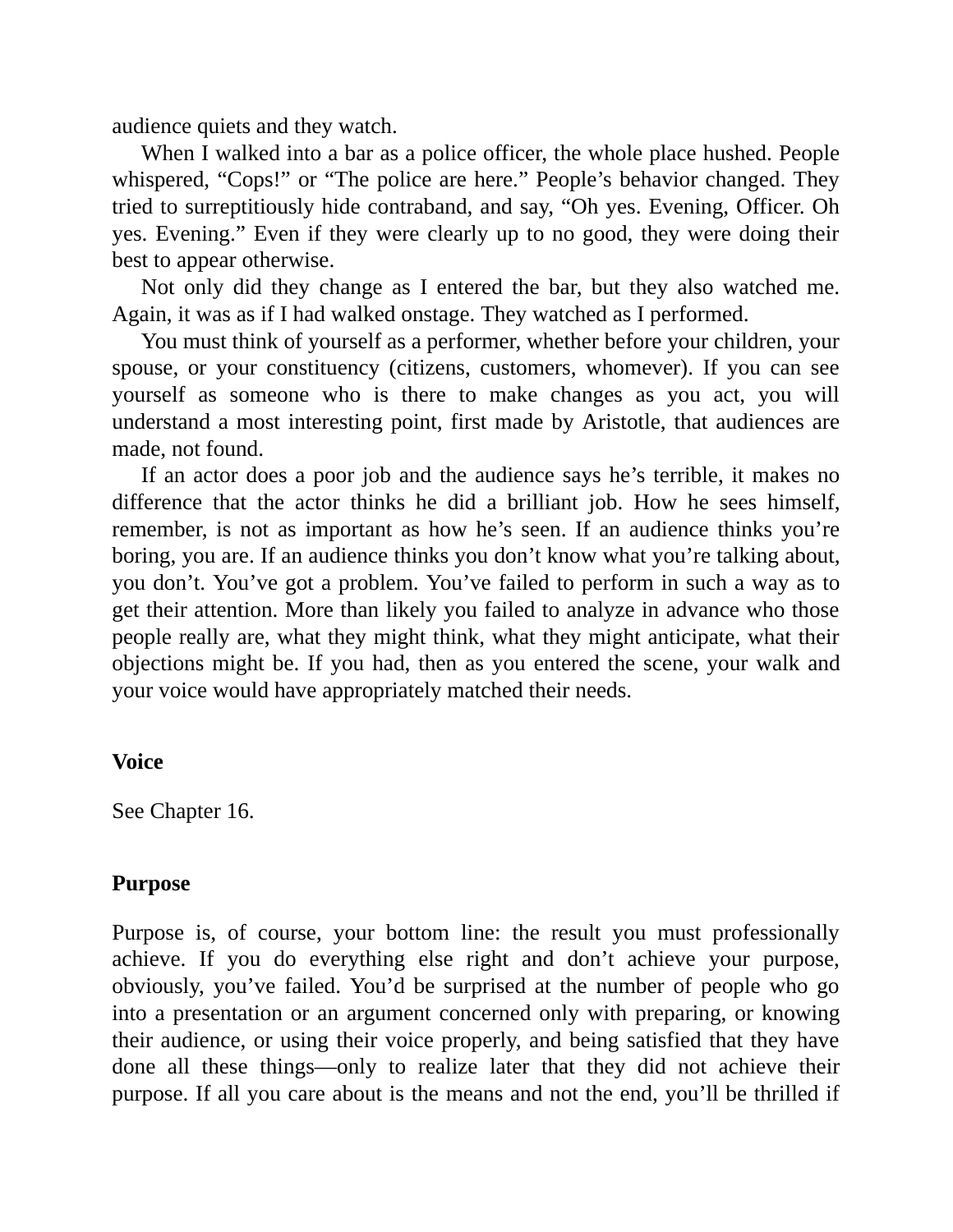you perform well. As for me, I'm into results. I want to see the purpose achieved, even if everything else doesn't go perfectly.

If, however, you have a handle on perspective, audience, and voice, your purpose will likely be fulfilled. One way to ensure that you'll be effective is to concentrate on the last letter in my homely, but hopefully effective acronym.

#### **Organization**

Organization is simply how you want the encounter to unfold from beginning to middle to end. The responsibility for ordering the event is yours, and you will, of course, organize it based on your reading of the situation.

Nowhere did I learn more clearly the importance of this component than on the streets as a cop. Let me use yet another police example, because I believe it is easy to transfer the principles to your situation. Police work represents the essence of Verbal Judo in stark clarity. In other words, if it doesn't work on the street, you can't use it at home or at the office.

Take the average, everyday, nonfelony car stop. At one time or another you have likely been stopped by the police, so you can identify with this and compare it with your experience.

The average police officer not trained in tactical communication tends to approach a car and immediately snap, "Let me see your driver's license!"

To which the driver often responds, "Why? What have I done? Why are you stopping me?"

Notice that all the initial verbal conflict arises from the fact that the officer asked for the driver's license first. What if he asked for it later, anticipated the questions, and answered them before they were asked? (One of my pet peeves is the officer who studies the license and then asks, "Do you know why I stopped you?" What is that? A quiz? Most fully functioning adults know a setup when they see one. Who's going to give him what he needs to write a ticket? The obvious answer, even if you have an idea what you might have done, is "No, why did you stop me?" What does the cop expect? Surely not an answer like "Yes, Officer, I know why you stopped me. I was speeding, driving recklessly, ignoring stop signs, and drinking in the car.)

However, I teach across the country what I call a Nine-Step Car Stop. It has a far different order from the way most officers are trained. It goes like this:

**1. Greeting.** "Good evening, sir/ma'am." I say it with sincerity and a smile. More than likely I'm dealing with a normal citizen, not a dangerous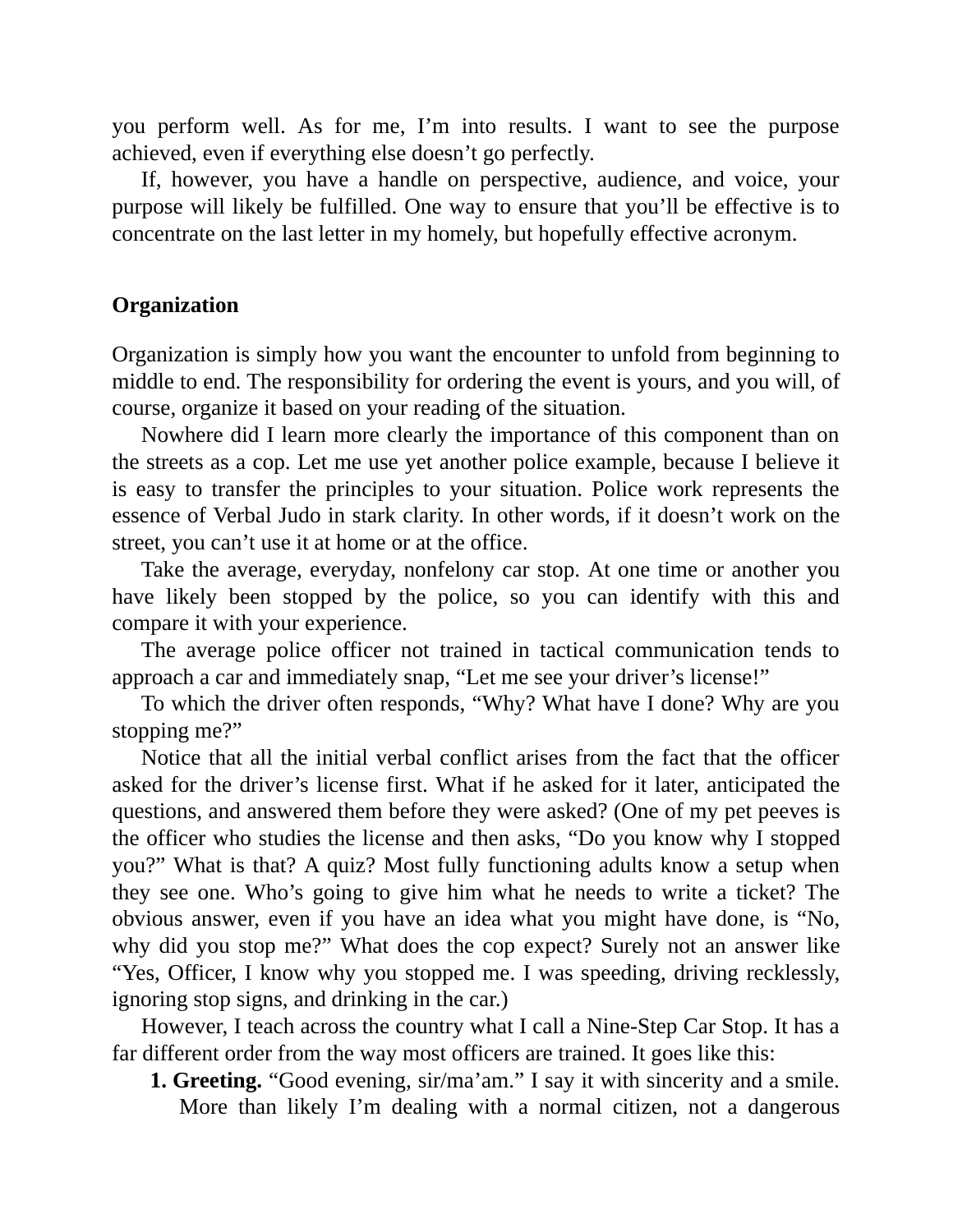criminal. Pleasantly I break the ice.

**2. Identification of yourself and department.** "I'm Officer Thompson of the Home Town Police Department." That should make me sound as if I know what I'm doing. I'm establishing command presence, clarity, and an unafraid approach. I've offered my title (officer), my name, and my authority (the name of my department).

We know from research that when you give your name, you personalize the encounter to the point where you can expect less verbal abuse. Once I have given my name, it becomes harder for the citizen to start calling me names and treating me like some abstract, uniformed, unknown authority person. Names have a way of calming people. Too often we use numbers and titles rather than names. In a store, doesn't it help if the clerk at the counter introduces himself and says, "Hi, I'm Bill. How can I help you?"

- **3. Reason for the stop.** "The reason I stopped you is that I did pace you over the last four blocks at forty-five miles per hour in a twenty zone." Notice I've given the reason right up front, even before asking for the license. Then I move immediately into the next step.
- **4. Justification.** "Is there some reason for such excessive speed this evening?" Normally the answer is dead silence, because it's hard to say anything without convicting yourself. But if you're bleeding and taking yourself to the hospital or your wife is having a baby in the car, there just might be justification for exceeding the speed limit. In such a case, the officer will escort you to your destination as quickly as is safe. When, however, there is no answer to the justification question, I can go right on to the next step.
- **5. Request license, papers, and cooperation.** "May I see your driver's license?"

By now the encounter, rather than starting as usual with this threatening step, sounds more like "Good evening, sir/ma'am. I'm Officer Thompson of the Home Town Police Department. The reason I stopped you is that I did pace you over the last four blocks at forty-five miles per hour in a twenty zone. Is there some reason for such excessive speed this evening? If not, I will need to see your driver's license."

Not only does that sound polite, but notice that also there is a command presence. I sound knowledgeable, I sound clear, I sound professional. Also there's no personal challenge or a snapping at the citizen.

Perhaps most important, look what the driver can no longer say.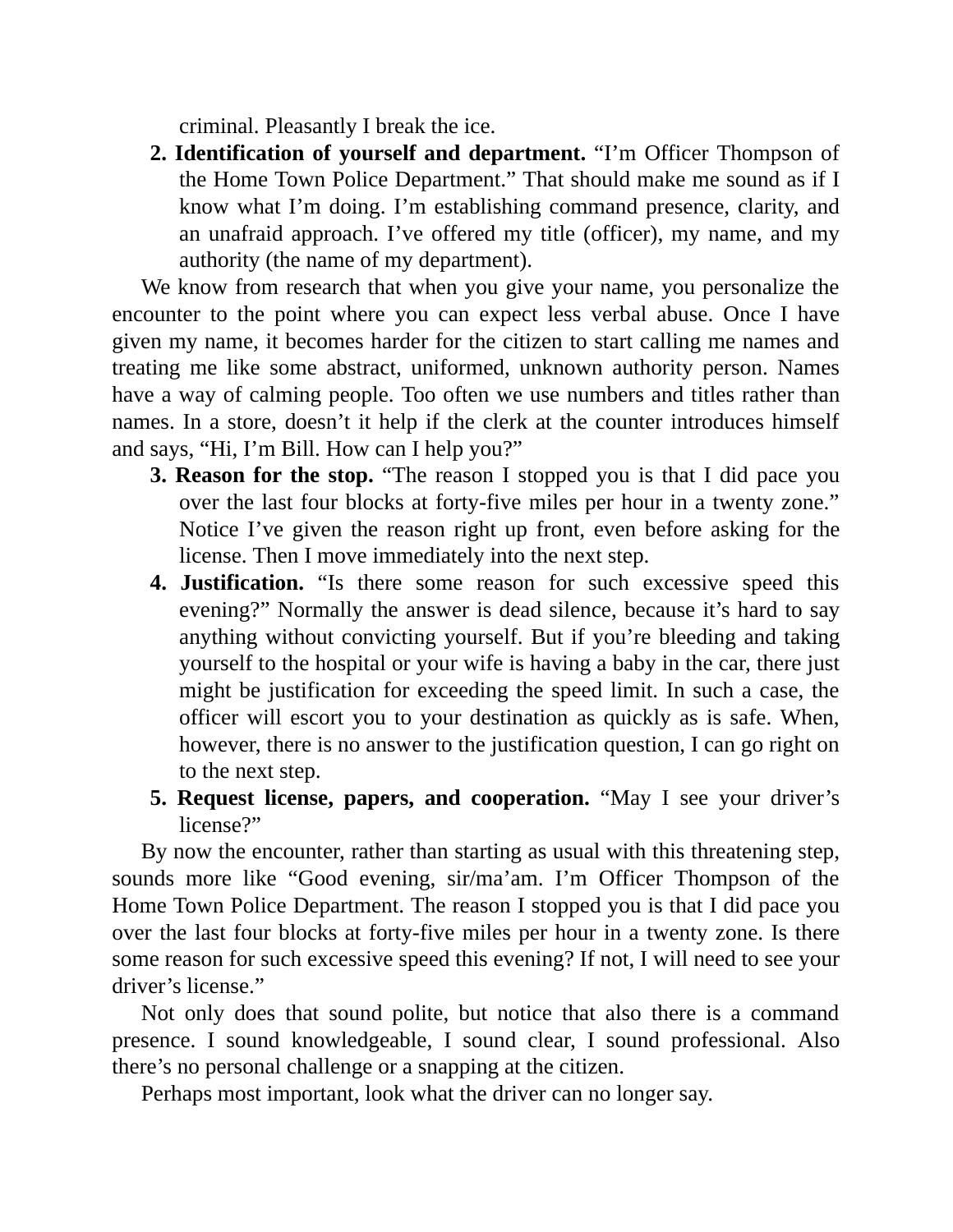"Why are you stopping me?" I've told him.

"Who do you think you are?" I've even told him that, and it's not who *I* think I am; I'm acting under the authority of the city.

By anticipating certain kinds of abuse and questions, I have ordered my presentation to deflect them. I have taken those weapons away from my opponent and made him less of an opponent and more of an ally. I basically have sounded professional without having angered the citizen.

As kind and professional as that approach is, it is also very forceful, and these five steps will usually persuade the person to produce a driver's license.

- **6. Clarification.** If there's anything more I need to know (Is this your current address? Is there anything I can help you with?), I ask it now.
- **7. Decision.** There are only three things a police officer can do. He can warn you and let you go, cite you with a ticket, or move to the optional next step.
- **8. Search and seize.** This step is necessary only if the officer sees contraband or discovers that your car is stolen, you're wanted for some other offense, or you create a disturbance by physically resisting. That, of course, is rare.
- **9. Close.** My goal here is to effectively and appropriately close the encounter so you feel better about it than you did at first. If I issue you a ticket, I will say, "Thank you for your cooperation. Do drive carefully." If I have given you a warning, I will say, "Have a nice day." Notice that I don't say, "Have a nice day," if I've given you a ticket, because I just cost you money and would thus sound sarcastic.

Look at the advantages of the Nine-Step Car Stop and apply them to your typical confrontations.

It's polite.

It normally generates voluntary compliance.

Its structure creates presence for you and deflects verbal abuse.

If this approach fails and abuse is still coming your way, you can immediately switch to Step 2 (setting context) of the Five-Step Hard Style outlined in Chapter 12. If that doesn't work, move to confirmation ("Is there anything I can say or do to get you to cooperate?"). If the answer is no, you must take action. I hope it never gets to that point for you, unless you are in law enforcement and have all the resources you need to coerce compliance.

This structured, professional approach should keep you safe and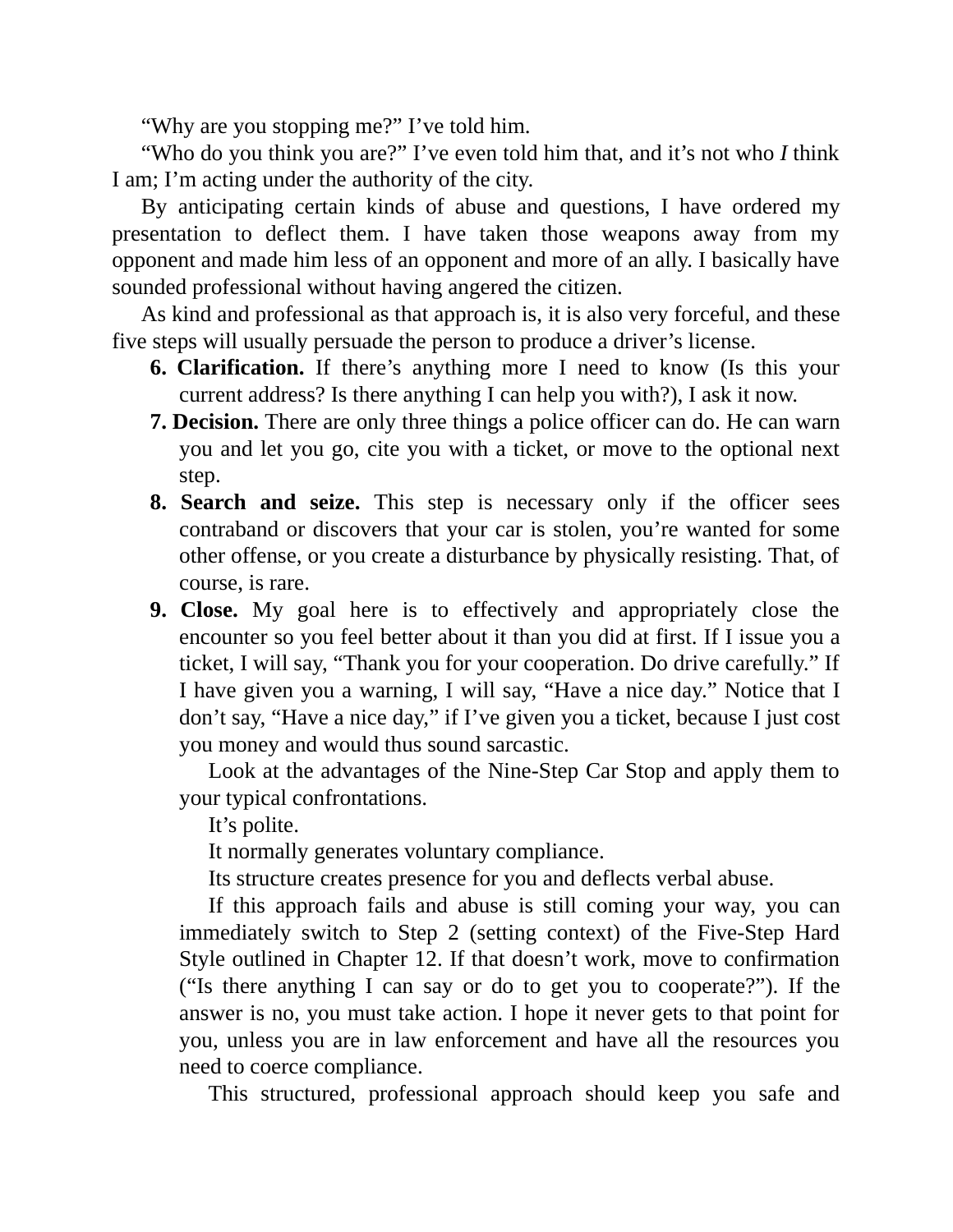sounding good, even when you may be having a bad day. The professional communicator can't let bad days get to him. Under pressure, the pro just gets better.

That ninth step, the appropriate close, should be memorized to the point where it's second nature and can be enacted even when you don't like the person you're dealing with. The ninth step keeps you safe because you sound professional. It allows you to ignore your negative inner voice, which would have you give that speech you would live to regret.

#### **BUT I'M A CIVILIAN**

Fair enough. You don't have at your disposal the uniform, the law, the tactics, the weapons of a cop. Your problem is not a speeder or a dangerous lawbreaker. Maybe you're in a business, dealing with a complaining customer who is clearly overreacting and out of control.

First, make it your goal, your business, to win the person over. No matter what is said, you're going to deflect the abuse, not take it personally, remain professional, and keep your eyes on the purpose. You want what the customer wants: satisfaction and a happy result. Let nothing stand in the way of that.

Can you see the transferable principles from PAVPO and even several from the Nine-Step Car Stop? You have perspective because you have mastered your policies, your procedures, your products, what you can and cannot do. You have that aura of certainty that comes only with preparation. Remember that there is no substitute for knowing what you want to say and having the data to back it up.

You have an audience you may not have had time to study, but take whatever time you can to research them anyway. If you're on the phone with a disgruntled customer, try to bring the account up on your computer or stall for enough time to pull it from the file. Anything you can learn about the person or the account will help in how you deal with him. "I hope we can straighten this out for you so that you can enjoy the product as much as you have the garden tractor. Is that still working out for you?"

Or if you see a previous return in the file, you might ask if the reimbursement arrived in due time and apologize for any delay.

Clearly your voice in such an encounter should be soothing and authoritative. You're as apologetic as necessary, as confident as you can be, and reassuring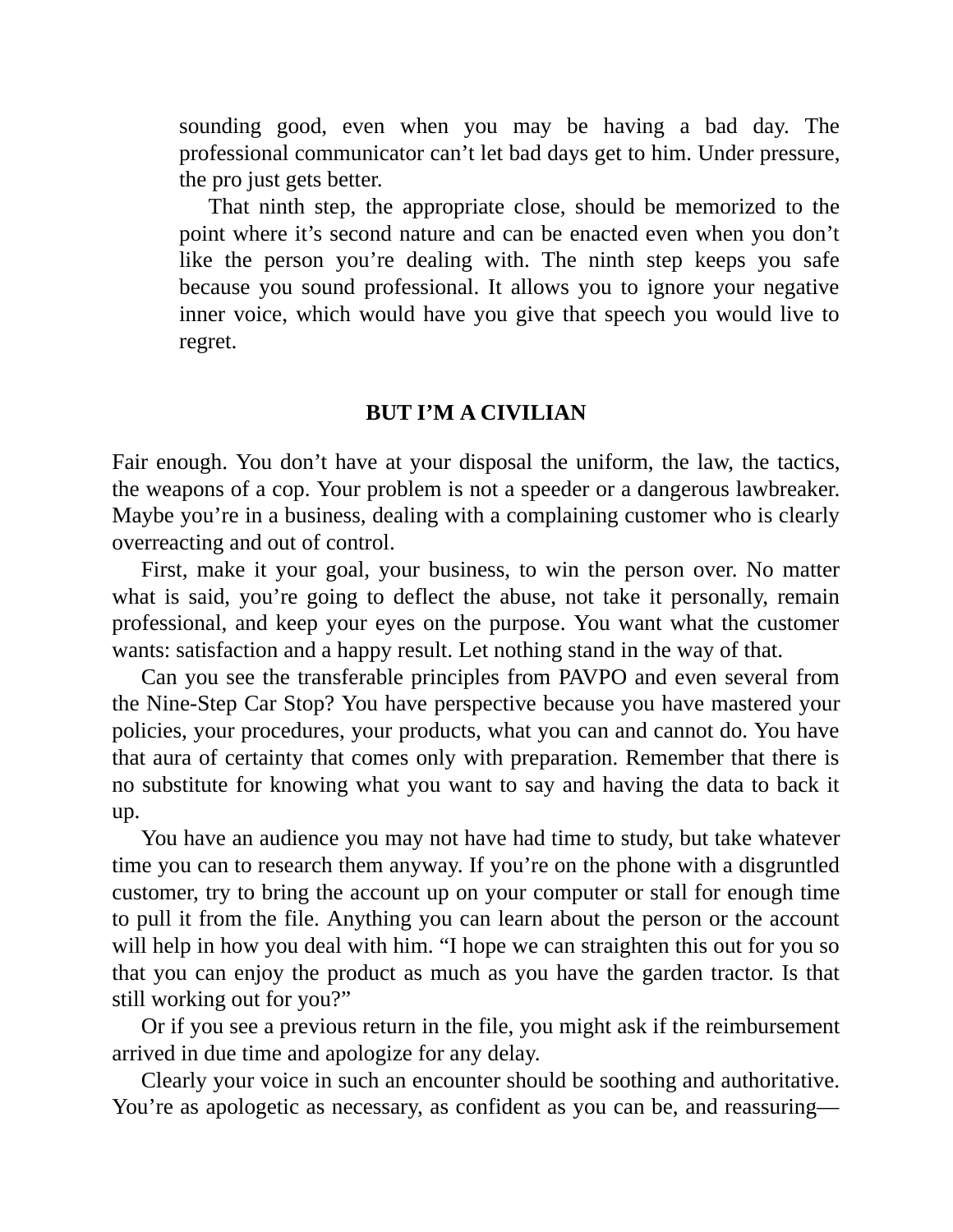insisting that the customer finally has the right person and that by the time you are finished, action will have been taken.

Your purpose was determined as soon as you silently set your mind to satisfying this customer. Obviously there is a limit to what you can do, and that limit is the integrity and well-being of your business. But when you know what kind of damage one unhappy customer can do to a company, that expands the horizon of possibilities. Your purpose is to turn a bad situation into a good one, an unhappy customer into a happy one. Many management experts will tell you that it is better to have a satisfactorily repaired relationship with a customer than a relationship that has never had a hitch. Such results are talked about among friends, and people take notice.

Organization, you'll recall, is how you want the situation to unfold. That is in your hands. Don't let the customer dictate it. When a customer starts raising his voice or making accusations, that is the time to take charge. With your best voice, tell him, "I am absolutely certain we can work this out to your complete satisfaction." Then go immediately into your variation of my car stop steps. "My name is \_\_\_\_\_, and my job here is to get to the bottom of just these types of matters. Let me tell you what information will be most helpful in being sure this is taken care of."

Once everything has been clarified, you can present options. "Based on what you've told me, here is what I am prepared to do. By policy, I can refund your money, replace the item, or give you the appropriate credit in your account. Which would be best for you?"

The appropriate close will tell you whether the person has been completely satisfied. "Will that take care of it? Is there anything else we can do for you?"

## **WORTH MEMORIZING**

Jot my rhetorical approach on a card and carry it with you until you have memorized it: PAVPO—*P*erspective, *A*udience, *V*oice, *P*urpose, and *O*rganization.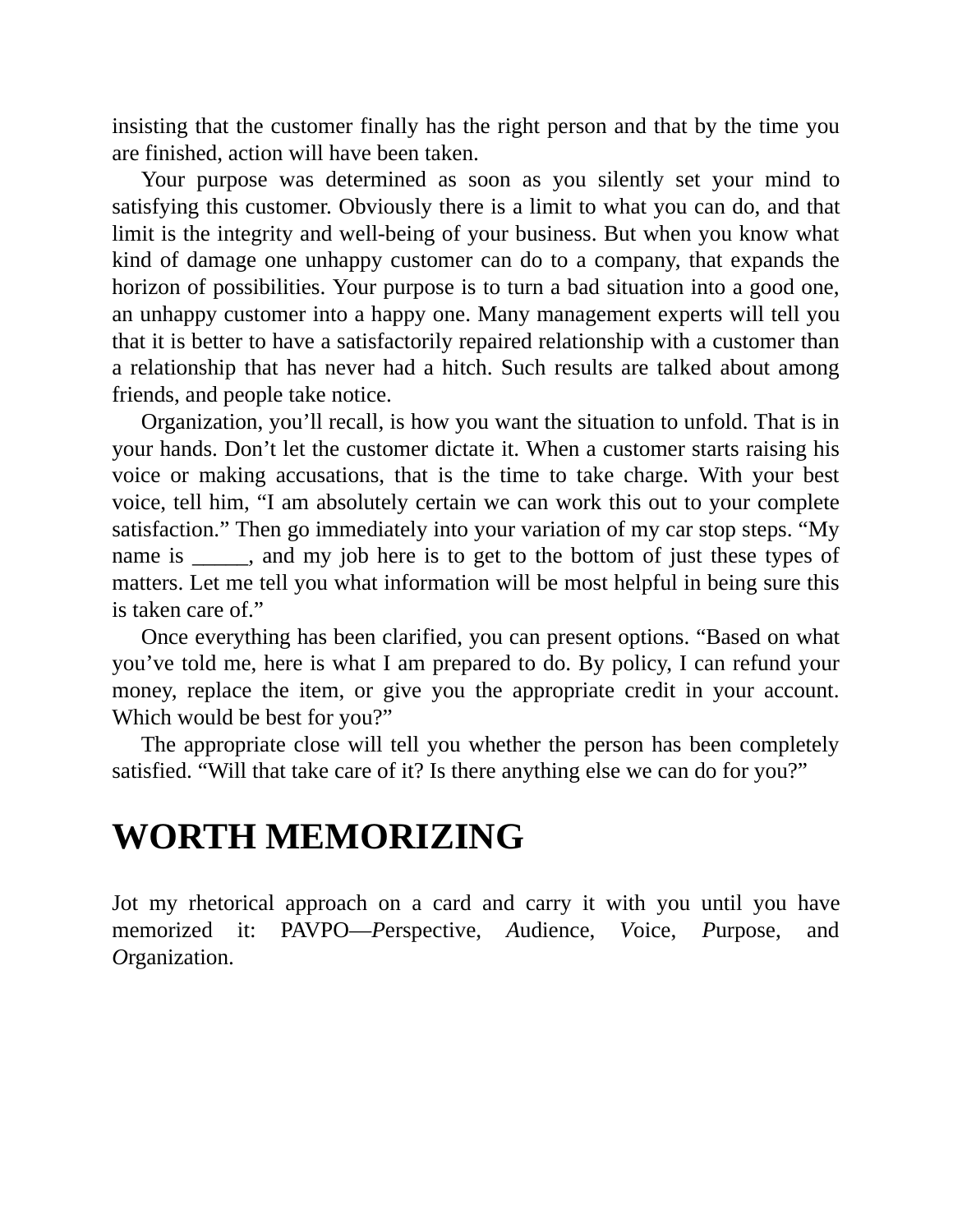**[18](#page-4-0)**

### **How to Diagnose a Verbal [Encounter](#page-4-0)**

YOU'LL FIND I'M big on acronyms, anything that will help me remember what to do and when and how to do it. Another one that can help you diagnose a verbal encounter and thus skillfully deal with people under pressure is PACE: *P*roblem (situation you're in), *A*udience (to whom are you speaking), *C*onstraints (obstacles to effective communication), and *E*thical presence (your professional face).

### **PROBLEM**

How do you size up what's facing you?

I answered a call one night that a man was holding his son hostage with a knife. His apartment was surrounded by the SWAT team, and the man was in a corner about twenty feet from the door, holding a knife to the throat of his son, who appeared to be about six or seven years old.

As I approached the door, which was partially barricaded, the man shouted, "Stay where you are, pig! I'll kill you and the boy!"

I stopped and held up my hands. "Whoa!" I said, "I'm not coming any closer. What's the matter, sir?"

He said, "I have to kill my boy."

I said, "What do you mean you have to kill your boy? You don't have to kill him. There are many things you can do besides kill him, aren't there?"

"No, I've gotta kill my boy."

"Well, tell me about it."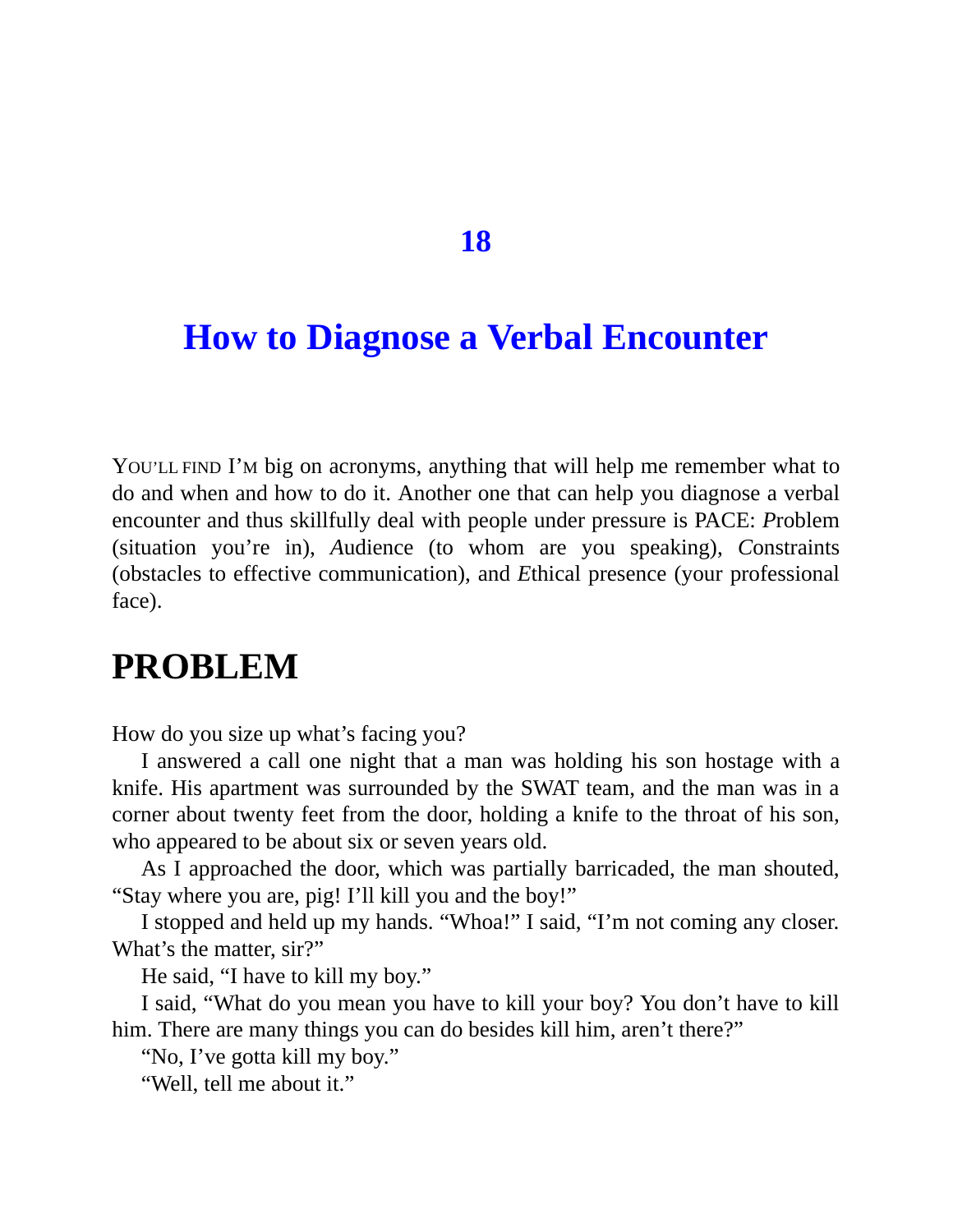He said, "My boy's possessed of the devil. My ex-wife was a she-devil and she poisoned his soul, poisoned his blood, and I've gotta blood-let him. I've gotta cleanse him, cut his throat and cleanse him or the devil will take him forever."

Here I am, a professional at the door, thinking, *This guy's crazy.*

Clearly, I had a problem, and it wasn't hard to define. The crazy man was the problem, and my job was to take the knife away, save the boy's life, and arrest the man. The thing is, there are always two kinds of problems in any difficult encounter: your problem, as you define it as a professional, and the problem from the other person's point of view.

If I had stopped at my problem and begun my discourse there, I'd have yet a third problem, bigger than either of the two I had already. I saw the man as the problem; he saw the boy as the problem. If I had approached him as if he were the problem, he would have merely disagreed and resisted, and at worse killed the boy and maybe some of us cops in the process.

This is the epitome of what I call the rhetorical problem: how the other person sees it. And he will never see it the way you do, especially if he's crazy (or under any other influence or delusion). I've learned the hard way that the only way to succeed in these situations is to define the problem from the other person's point of view *first.*

Frankly, the first thing I said to the man was wholly ineffective. I said, "But, sir, wait a minute. The blood that runs in the boy's veins runs in yours. If you cut his throat, that's your identity going into the floorboards as well as his. Think about it."

He wasn't buying. He screamed, "No! I said the blood was poisoned. It's poisoned!"

So I came at him a different way, with a new kind of appeal. "But wait a minute! Why would you give your ex-wife power? She'd love to see you kill the thing you love the most in order to save it. That only makes her look good and feel good. But it takes from you the very thing you love."

I thought that was a pretty powerful argument because I was looking at it from only my point of view. I certainly wouldn't kill someone I loved in order to save him.

But my approach angered the man. He zoomed from a seven to a nine on the emotional scale of one to ten. *Good work, Thompson.* He jiggled the knife at his son's throat and said, "She's a dead woman anyway. I'm going to kill her later."

Finally I came to my senses and began to try to work with instead of against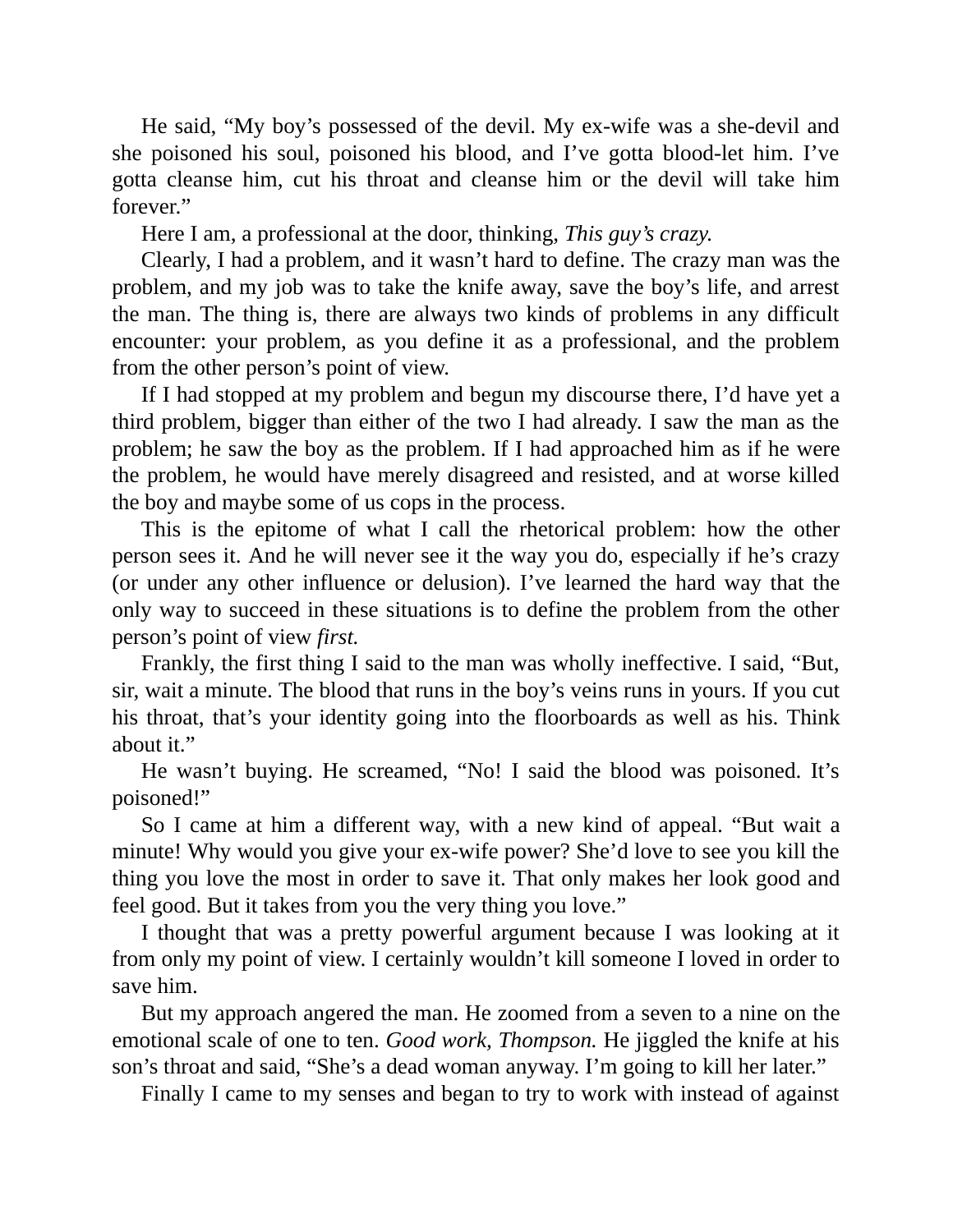the man. I said, "Whoa! Wait a minute! What if I told you, sir, that I know a priest, who by just passing his hands over your boy can get the evil spirits out? That way, you keep the thing you love the most, and your ex-wife loses."

He looked at me for a minute, clearly stunned. "Do you really know somebody like that?"

And I said, "You bet I do! He owes me some favors. Listen, let me talk to him and see if we can get him here."

"But I can't trust you, you're a cop!"

I candidly didn't know what to do with that at the moment, so I deflected it with a strip phrase. "Sir, I 'preciate that, but trust is not an issue at this point. [Imagine the absurdity of that! But it worked.] I can't help you. I stand before you unarmed for good reason. Only the priest can help you." To make a long story short, he put the knife down.

If I had dwelt on my perspective (that the man was the problem), even though I was right, I couldn't have helped. I had to see the problem as he did so I could seem to be working with him to get it solved. That also saved the boy's life, so mission accomplished. While it may have seemed absurd for me to buy into his craziness of seeing the boy as the problem, I did it for the greater benefit.

## **AUDIENCE**

The question in this context is how your audience differs from you. What made that man different from me? How did he see the event differently? What were his values and beliefs? Of course, he was crazy, but that didn't help me analyze the situation. The big difference between us was his belief system. He was highly superstitious. I have my superstitions, and with my history of an Indian influencing my childhood, attending a Quaker high school, and assimilating Eastern influences through the martial arts, I have my own views of spirituality. But superstitious I'm not. I had to keep that in mind when I negotiated with the man.

# **CONSTRAINTS**

Just about anything can be considered a constraint, but in this case, clearly this man's rage, his brain damage, his influence, his belief systems, all were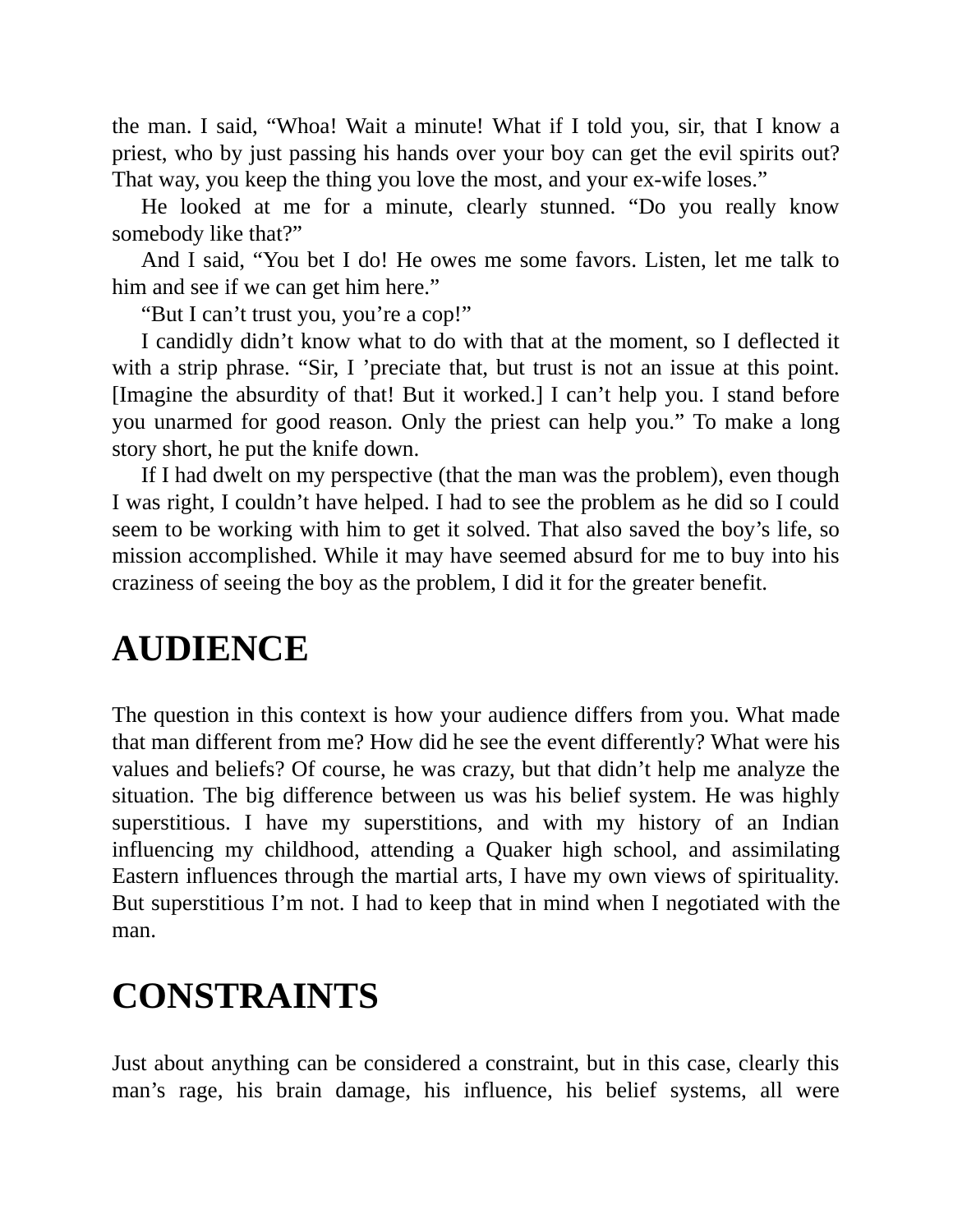obstacles. There is only one of three things you can do with a restraint: step around it, ignore it, or use it. I ignored his hatred and distrust of cops. I let his threat to kill me fly by (Remember, "Man throws spear at head, move head . . .").

I stepped around his mistrust with a strip phrase and got to the heart of the matter. Had he been thinking rationally, he would have known that trust was the whole point here. Was I going to help him or thwart him? You know what my goal was.

No, the major constraint was his superstition, and when I finally tapped into that, I had found the answer. I appealed to and used the very thing that had made him difficult to talk to in the first place. In other words, if he believed bloodletting would take care of poisoned blood, he'd certainly go for a religious ceremony that would do the same without hurting his son.

Knowing what makes your audience different from you allows you to adapt, show empathy, and work with them. If they're in left field, you've got to use left-field language.

### **ETHICAL PRESENCE**

Notice that throughout my dealings with the man, I tried to exude ethical presence, a concern. I was saying, in effect, "I'm working with you, sir. Listen to me." If I couldn't convince him of that, I was going to fail for sure.

That is why it is so important to keep your professional face in front. Show concern at all times. Again, sometimes you're bluffing, and frankly, I don't apologize for misleading an easily misled crazy person who is a threat to someone else's life. If you consider yourself a scrupulously honest person and think I'm advocating situational ethics here, you're right. But ask yourself: If a crazed man with a butcher knife broke into your house and asked you where your baby was, would you feel obligated to tell the truth? I hope not.

The fact was, I didn't know a priest. We did get the man the psychiatric help he needed, but I had said whatever I needed to to get that boy out of that traumatic situation.

In spite of that, remember that in its everyday application Verbal Judo is not about conning people. Con men use words to raise your expectations, and then they use those expectations to cheat you for their own profit.

The goal of Verbal Judo, on the other hand, is to benefit both parties in a confrontation. Use PACE with your spouse and with your children. Use it in the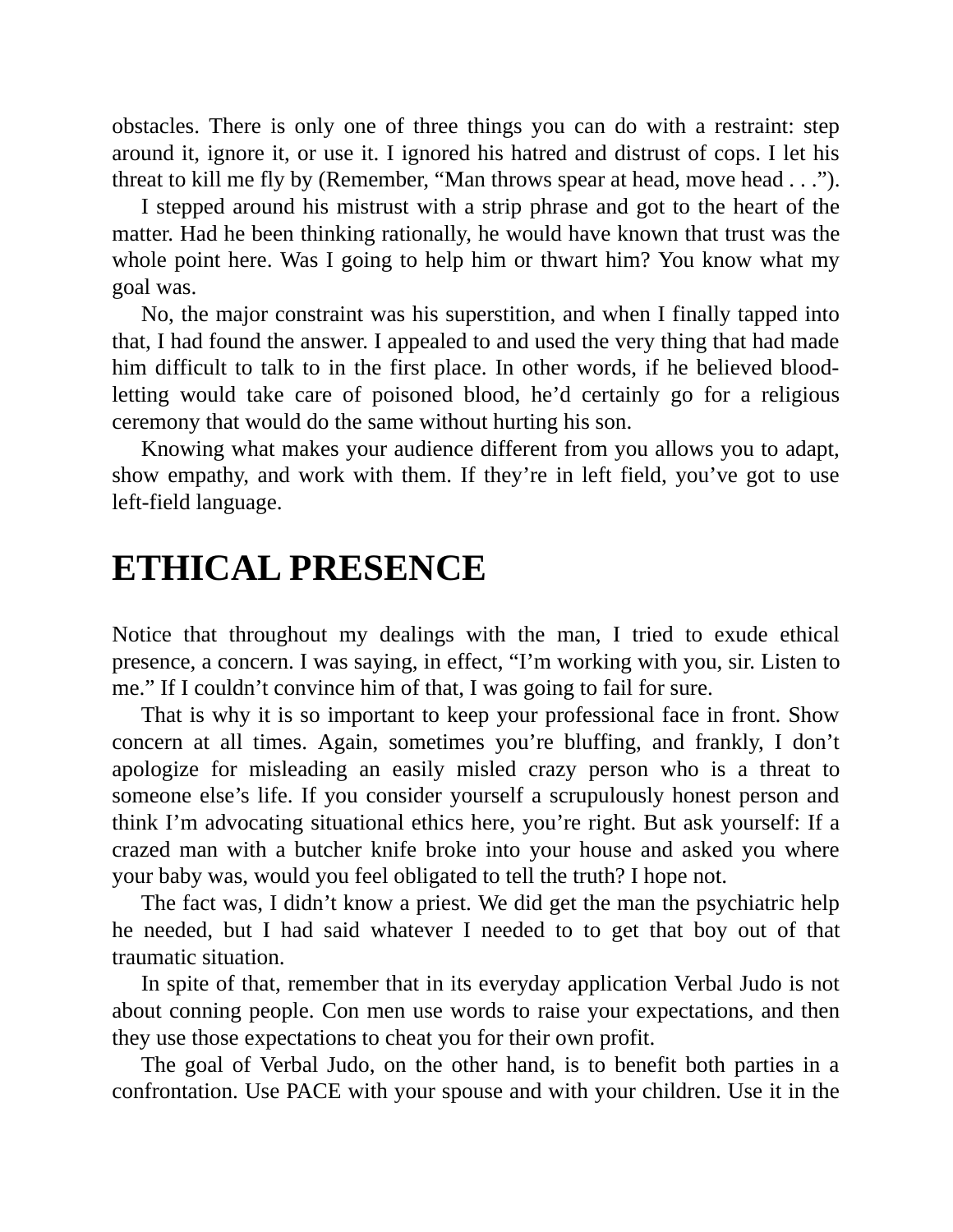workplace. The next time you have an argument, before you start snapping back and using your words to address your own feelings, why not stop and analyze. What is the problem? How does my opponent see it? How is my opponent different from me? What constraints make it so difficult to deal with him today? And remember to keep a concerned and caring face. That in itself is often enough to deflect abuse.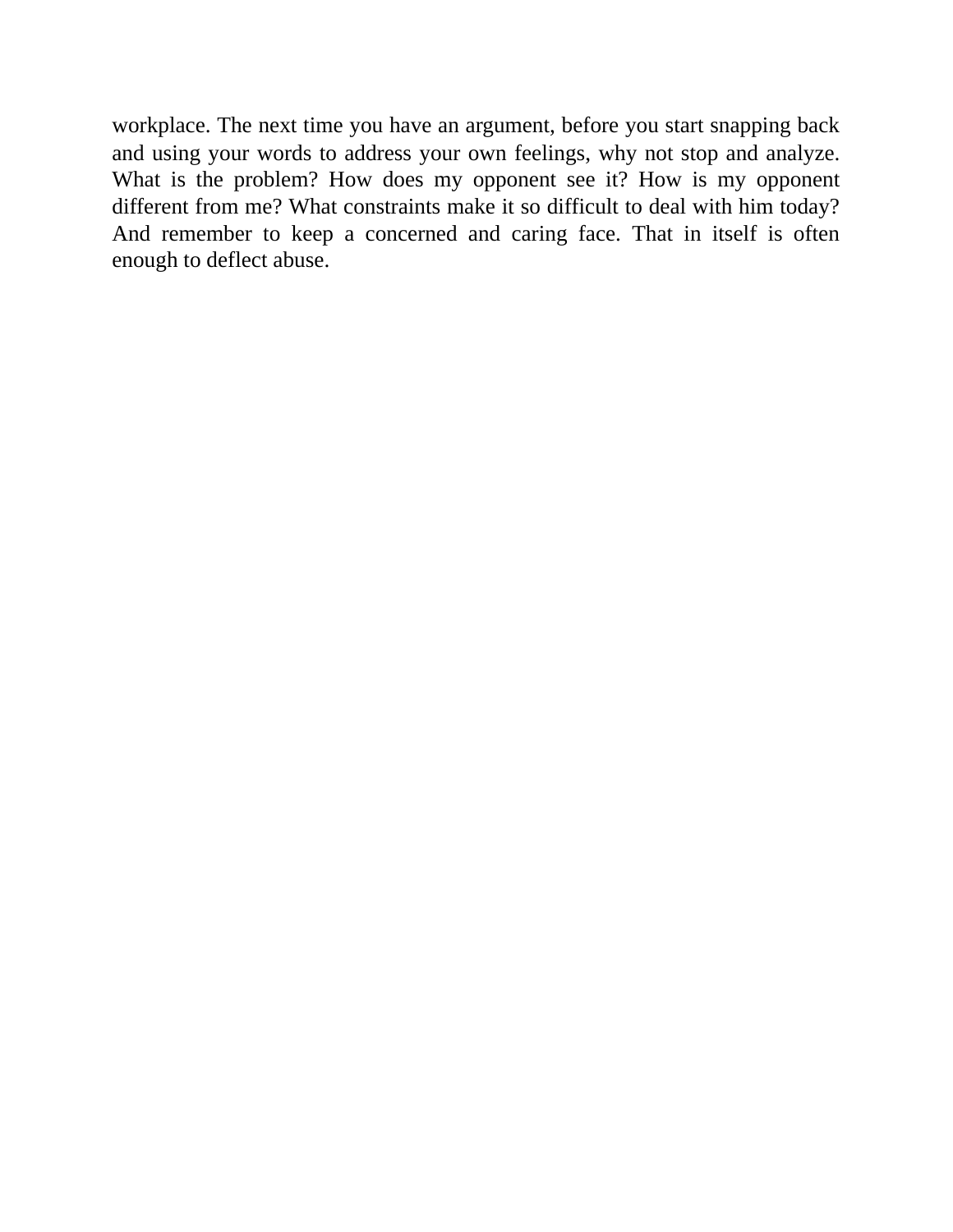**[19](#page-4-1)**

### **The Language of [Reassurance](#page-4-1)**

FANCY AND COMPLICATED research goes into the subject of communication all the time, and many experts consider it a complex topic. As the founder of Verbal Judo, I am amazed at the simplicity of communication. Even I have had to codify and systematize the discipline, but I've found that if you learn the underlying principles, you don't need to remember every detail of the training.

Consider the language of calming people down, what I call the language of reassurance. There may be a hundred different ways to calm people, but I believe there's only one principle that underlies all those techniques. It consists of three words—Empathy Absorbs Tension—and one of them, as you will see, is one of my favorite hobbyhorses.

If you can project understanding, empathy, you will absorb like a sponge the tension of your child, your spouse, or anyone else you're dealing with.

When I say there are hundreds of techniques to do this, I'm referring to all those little things people do that prove that it works. In other words, no matter what approach you choose, if the result somehow shows empathy, tension will be absorbed, and you have begun to succeed in Verbal Judo. Can't remember one of my acronyms? Do something to empathize. Forgot which step comes next in a list of suggestions? Empathize, empathize, empathize. Regardless what you do, if you don't absorb tension, you will fail. Use this book as a manual, a reminder, a source. But get the principles clearly in your mind so that when you're in the heat of battle you're doing the right thing even if you're not going about it the precise way I or one of my instructors would.

You'd think I would have my whole course memorized, as many times as I've taught it. And if I were forced at gunpoint to regurgitate it, I probably could.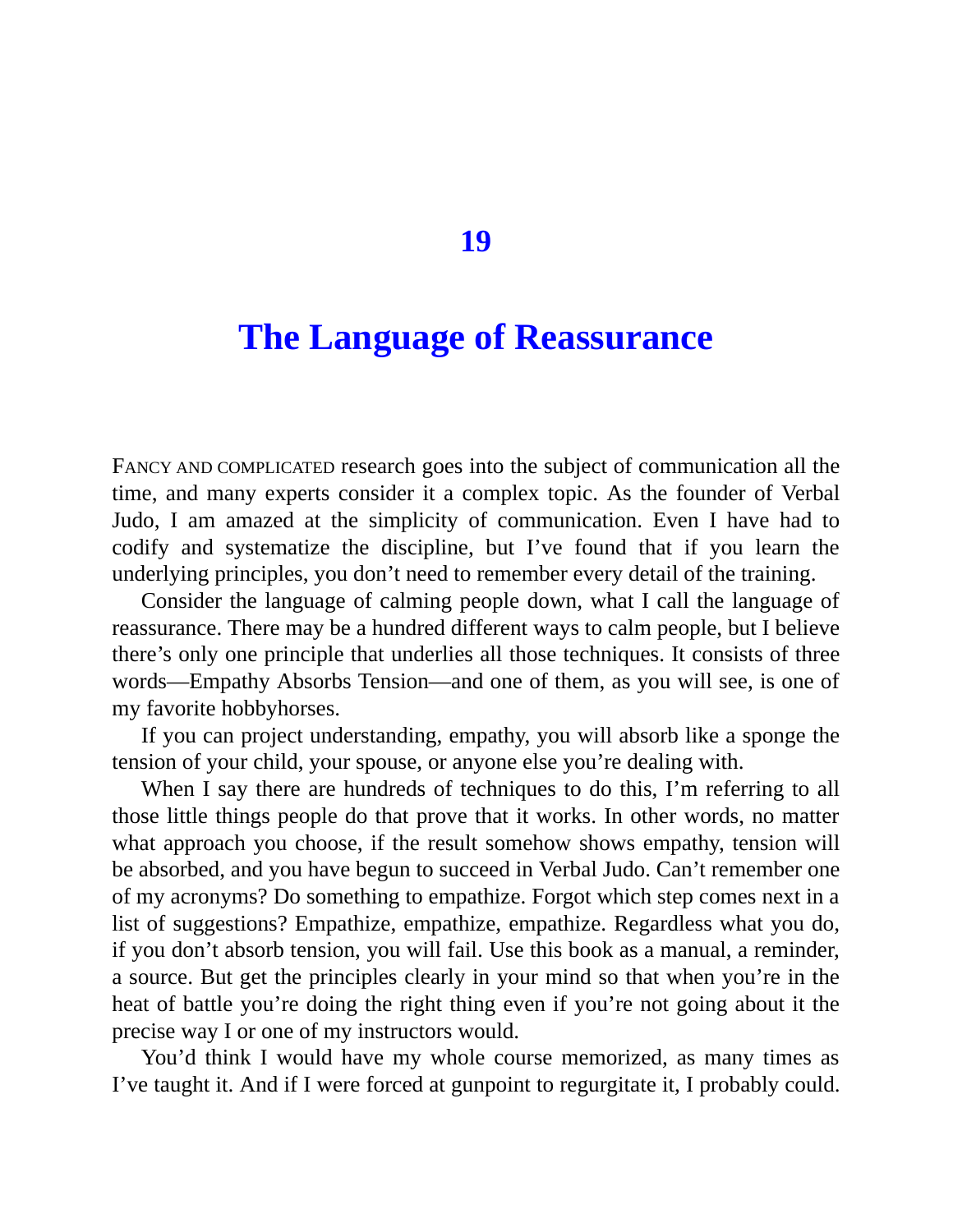But even I fall back on the basic principles sometimes, when there's simply no opportunity to carefully weigh options and remember steps.

## **THE CAP AND THE CARD**

I was on the street for a ride-along in California one night when Ron, the police officer I was with, arrested a subject on a minor felony warrant. The perpetrator was about sixteen years old. At about 3:00 A.M., the boy's mother was standing on her porch, shouting obscenities. The officer, one of the most skillful I've ever seen, put the kid in the car, turned to me in the front seat, and said, "I'll be with you in a moment, George."

Frankly I wished he'd jumped into the patrol car and we were gone because the woman's yelling had attracted more than a dozen angry neighbors. Their sleep had been interrupted by these cops, who had, in their minds, hassled some innocent kid they'd seen grow up on that street. They came out sniffing the air like Doberman pinschers. It was as if they were asking themselves, "Is there something here for me? Anything I need to stick my nose into? What's going on here?"

I was tense because those people were surrounding the car. They weren't saying anything, but it was an uneasy, potentially explosive situation. Suddenly, Ron walked up to the woman, took off his hat, put it under his arm as if he had all night, reached into his pocket for a business card, and said, "Ma'am, listen to me. My name is Officer Ron \_\_\_\_\_\_, and I'm with the \_\_\_\_\_\_\_\_\_\_\_\_\_\_\_ Police Department. I'm arresting your boy because I have to. I have a warrant. If I don't arrest him, they arrest me. But it's a minor warrant, ma'am.

"I don't blame you for being upset, because I have a son about your boy's age, and I'd be upset too. But he'll be out in the morning. Listen, don't stand out here tonight. Get some rest. Come on down to the police department in the morning, bring your friends, bring a lawyer if you want. Your son will have been processed by then and you'll be able to talk to him.

"And look, if anyone gives you any trouble down there, you call my number, and I'll take care of it. You don't deserve any more problems. You have a good night now."

He turned and walked away, putting his hat back on, and we drove off while the woman was thanking him! Her son was cuffed in the back of that car, and she was grateful!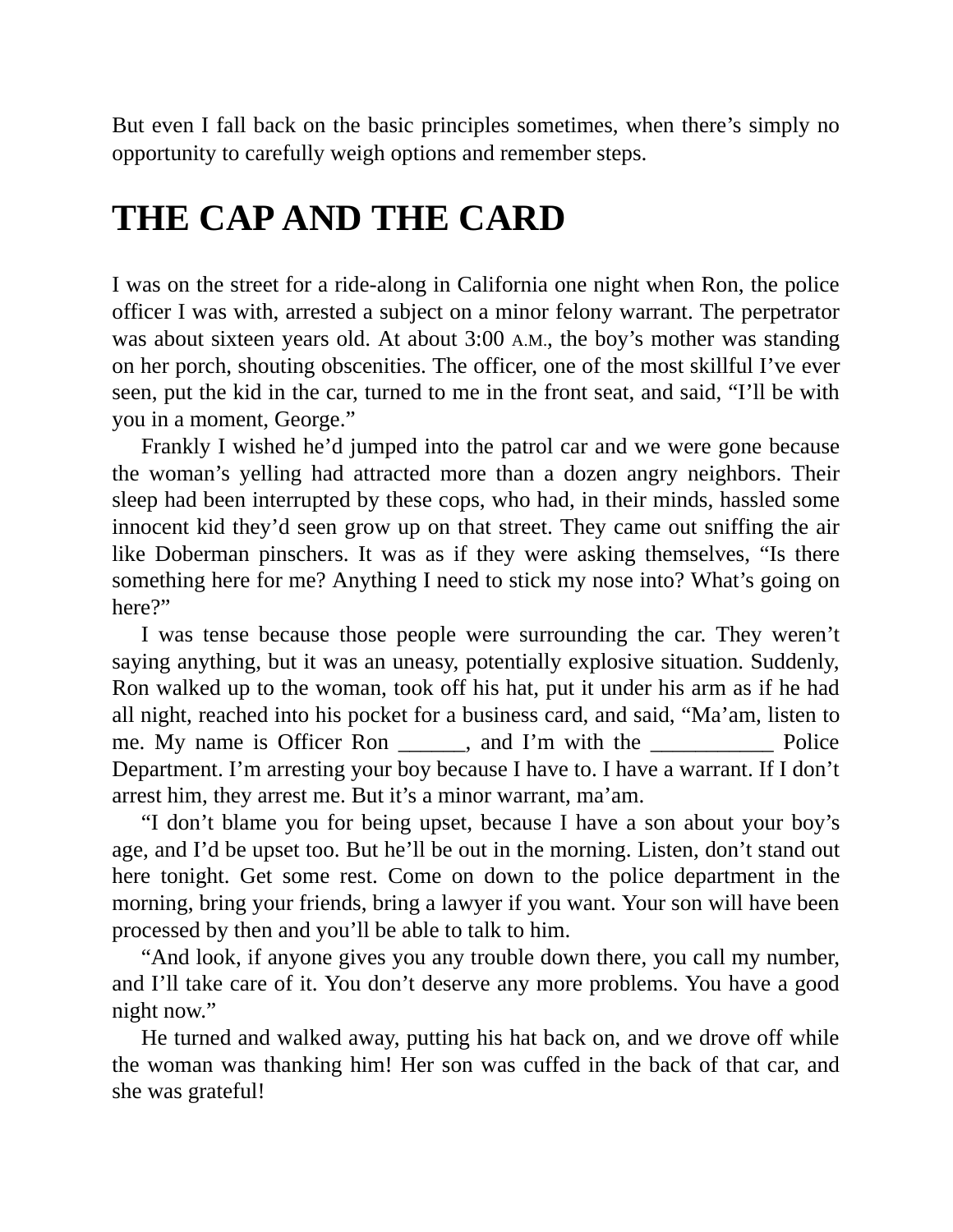I was astounded! That woman was on the porch, hands on her hips, mouth open, virtually speechless. No more virulence, no more obscenities, she was just staring as we pulled away. The people who had surrounded the car were quiet, everybody watching. I could have applauded. Imagine how much safer Ron would be if he had to go back into that neighborhood the next night to make an arrest.

Everything Ron did showed respect and dignity. Later I asked him about the hat and the card business. He said, "The hat's an old trick, George. I sometimes forget to show proper verbal respect because I'm busy or we're rushed. So I wear the hat. You take the hat off, it shows people respect. The more difficult the neighborhood, the more important respect is."

I nodded. "What about that card?"

He said, "That card's interesting, isn't it? Number one, when I hand her the card, that shows I'm a professional. Shows I'm not afraid about what I'm doing. Second, even though I invited her to call me with any complaints, you know she probably won't. But still I *might* hear from her. I've made more good felony arrests over the years with those cards, 'cause I've left them all over the community.

"That woman is apt to call me a year from now and say, 'Officer Ron, you remember me? You arrested my boy last October on that minor felony warrant? Why aren't you out here cracking down on these people selling drugs right out the back door of number one-twelve every day between four and five in the morning?'

"Well, I thank her, and I get on it, and usually these people are right. Their leads are good. The cards have helped me cultivate a beat."

I noticed he said "*cultivate* a beat" not "*run* a beat," and I thought how lucky that city was to have a guy like Ron on the streets.

You may not wear a hat or even carry business cards. That's why the principle is more important than the specific technique. How many ways are there to show empathy and concern and to absorb tension?

#### **"CALM DOWN AND SPEAK ENGLISH!"**

Now a surefire way to escalate tension is to break a cardinal rule of calming someone (by shouting, "Calm down!") and insult him in the process. I inherited a problem that began that way one night.

I drove into the police station to begin my shift when I came upon an older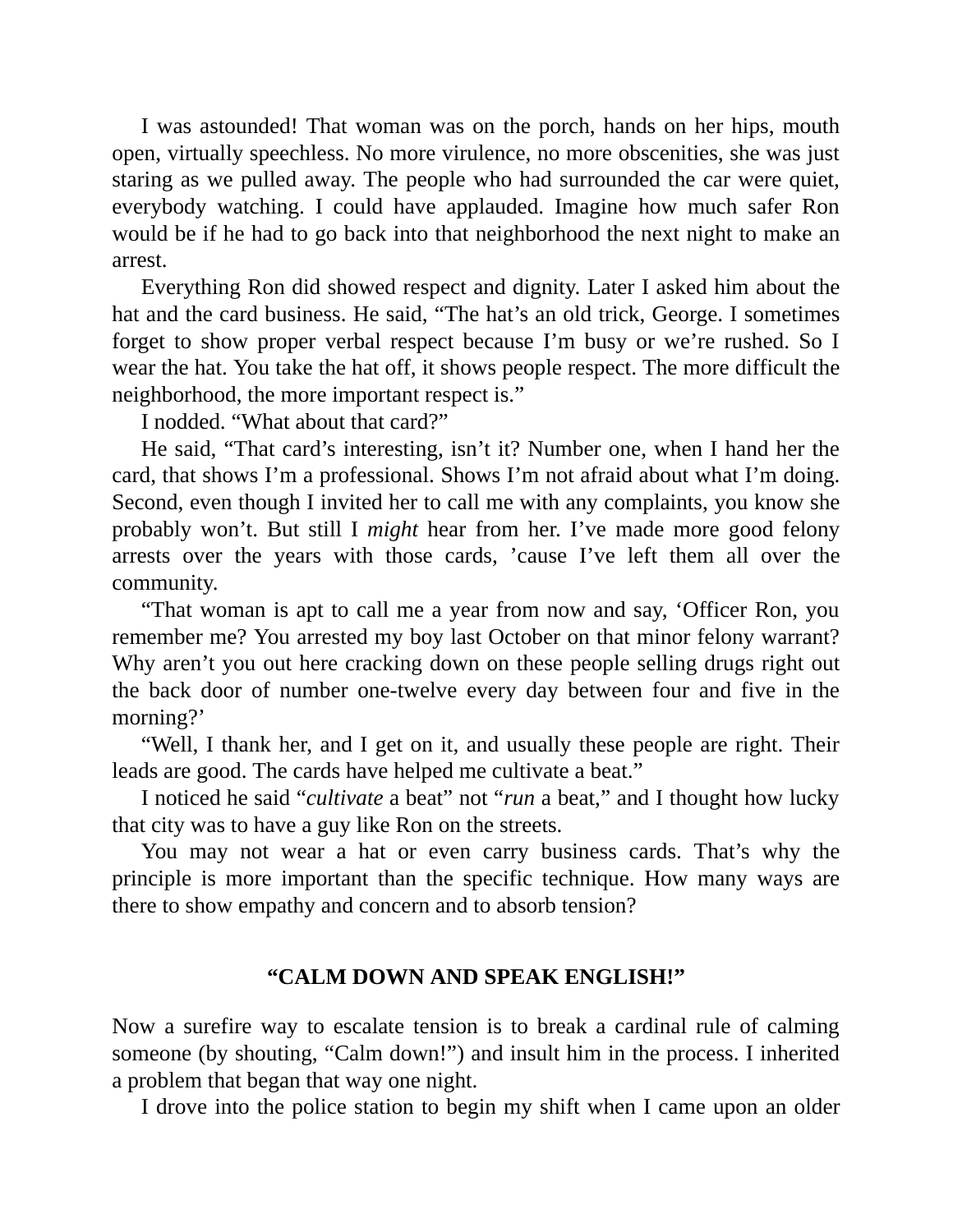officer trying to deal with a young Japanese girl who was hysterical. She was crying and shouting at him in unintelligible half Pidgin English and half Japanese. He was upset and shouting right back at her, "Calm down and speak English! How can I help you if I can't understand you? What's the matter with you?"

As soon as he saw me he saw his chance to finish his shift and get home. "You there!" he said. "You come and deal with her. I haven't got any idea what she's sayin', and I'm outta here!"

Then he was gone and she was in my face. Almost instinctively, because there certainly was no book on this subject back then, I reached into my pocket and came out with my black book and pen and handed them to her. "Here, ma'am," I said quietly. "Write. Write down problem."

As she grabbed the book and the pen I noticed three things. Number one, she had stopped yelling. You can't yell and write at the same time.

Number two, what she had in her hands was tangible evidence that someone had time for her, cared about her, wanted to help her, and would work on her problem—whatever it was.

Number three, I realized that it didn't make much difference what she wrote. If she couldn't make herself understood when she spoke, I doubted I would be able to read a thing she put on that page. My guess and my hope was that if I could get her busy helping me get the message, it would calm her enough that I could make some sense of it.

When she handed the book back to me, I played my Lieutenant Columbo role. I squinted at it, held it up to the light, looked at her, nodded, looked back at it, and basically counted to ten. My looking interested in what she had written seemed to calm her. When I finally tucked the book away, I said in as fatherly a tone as possible, "What'sa matter?"

By now she had calmed down enough to get three words out I could understand. "Boyfriend in there!" she said, pointing at our jail.

I motioned to her and said, "Come, come. Come with me." I took her inside, found out that her boyfriend had just been released, and was able to tell her, "Not here. Not here. Go home."

She was so grateful, thanking me over and over.

I didn't know it at the time, but that was real service. I had used a technique, making use of tactile objects to indicate concern. My empathy had absorbed the tension.

How many different techniques are there like the book and the pen or the hat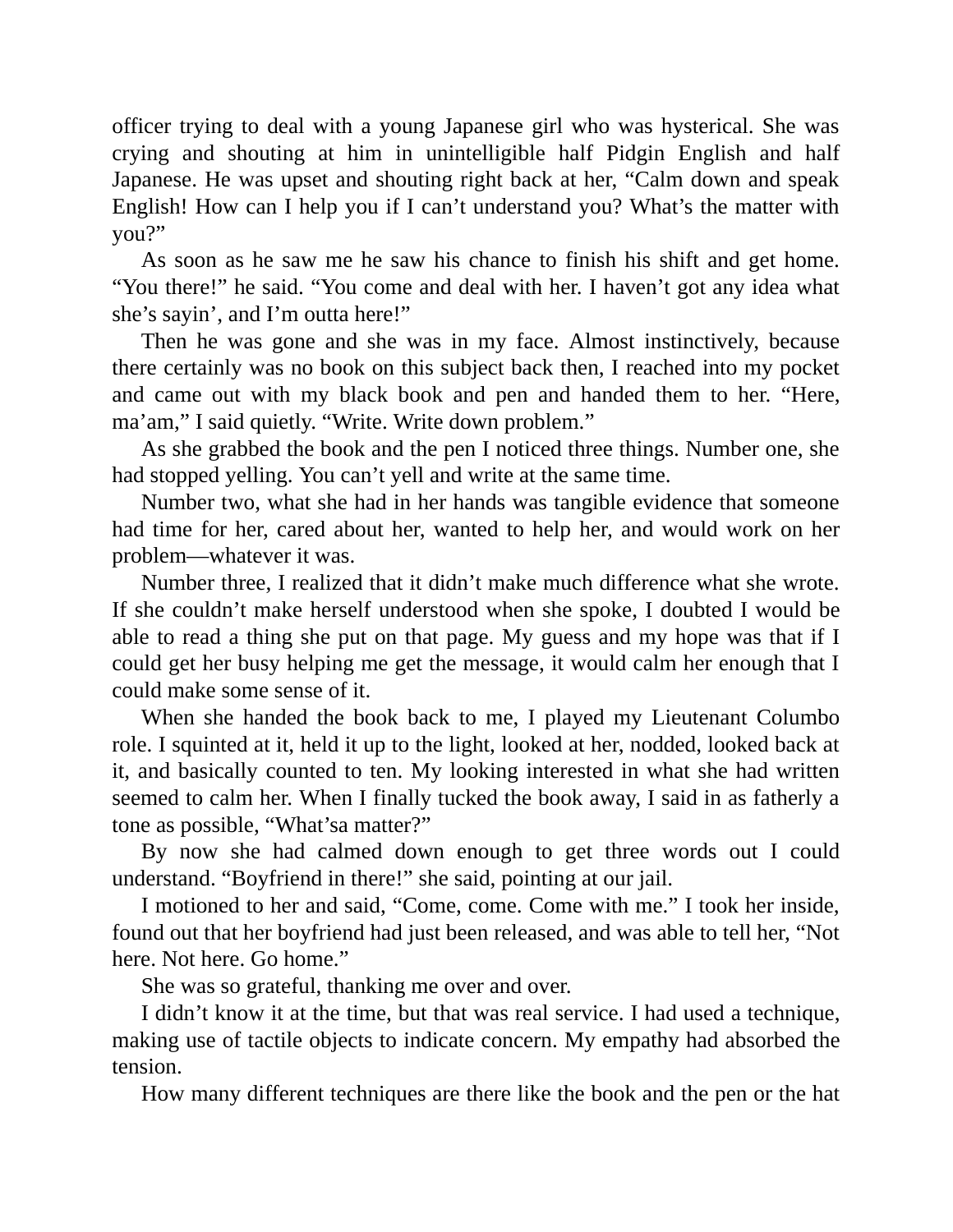and the card? People to whom English is a second or third language will resort to their own tongue when they get upset. Their communication skills abandon them, and it's up to you and me to find creative ways to calm them. I never knew such things when I was teaching English, because I didn't have to. On the street I had to come up with a hundred such techniques.

### **PRINCIPALLY, STICK TO THE PRINCIPLES**

When I studied physical judo and jujitsu I discovered that the fighting arts, which are complicated in terms of their numerous techniques, are also very simple in terms of bottom-line principles.

For example, one of the major principles in empty-hand control is "Go to a weak area when grabbed." In other words, if someone grabs your wrist, turn it back toward his thumb, the weakest area. You can slip away easily.

That's much like the principle I'm talking about. There may be a hundred ways to calm people, but the bottom line is, empathy absorbs tension. If you keep that in your mind when you deal with your children, your spouse, or an angry customer, you'll be able to use my other techniques with ease and skill. You don't need to remember my specific suggestions, because whatever you do to show empathy and absorb tension will be right.

For instance, a woman friend of mine, picnicking with her family in a forest preserve, came upon a scene where a toddler had wandered off. He was not yet two years old, his parents each thought the other was watching him, and he'd disappeared. The rangers had been notified and they immediately went to the pool and to a stream to be sure he would not drown. Other volunteers began combing the woods.

But the young mother, panicky, turned her anger on her husband, who was shaken. "How could you let him out of your sight?" she demanded. "He's a baby!"

"You think I did it on purpose? I thought he was with you!"

The temptation might have been to shush these two, to tell them, "Knock it off! You're not helping find your child by bitching at each other!"

But my friend was wise. She separated them and calmed the mother. A total stranger, she approached the wife and embraced her. She didn't know specific steps, but she instinctively knew the principle that empathy absorbs tension. She said, "Whenever one of my babies wandered off I froze [immediate empathy and a calming influence, i.e., this is a common occurrence]. The only thing I could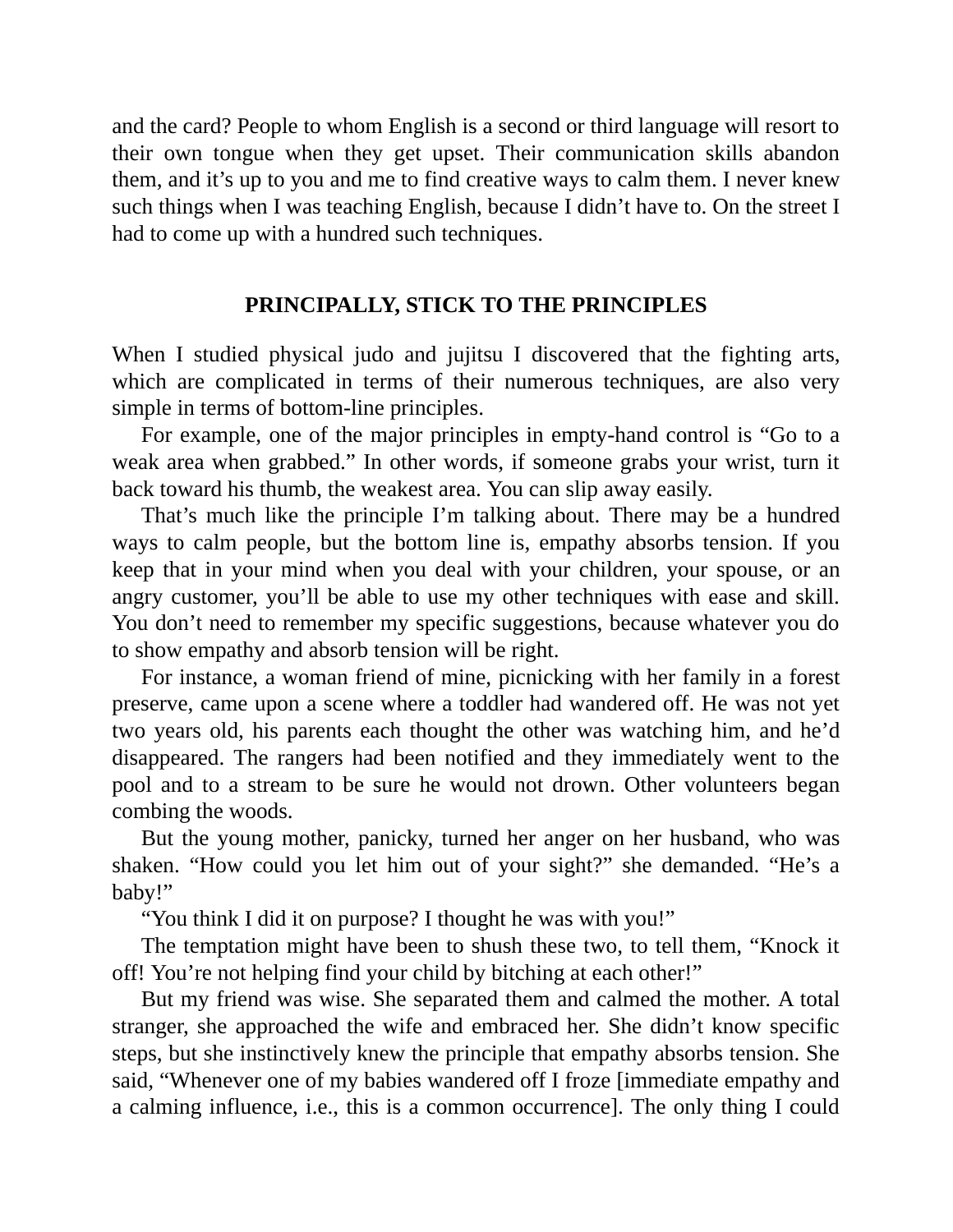do was to turn my full attention to finding her, and I didn't give up until I did. And let me tell you something, I always found her [reassurance]."

The mother immediately came to her senses and joined a search party. The child was found shortly, having strayed to another picnic where a clown was entertaining. No one noticed him there until the searchers came looking.

My point is that following the exact steps and stages is less consequential than knowing the principles.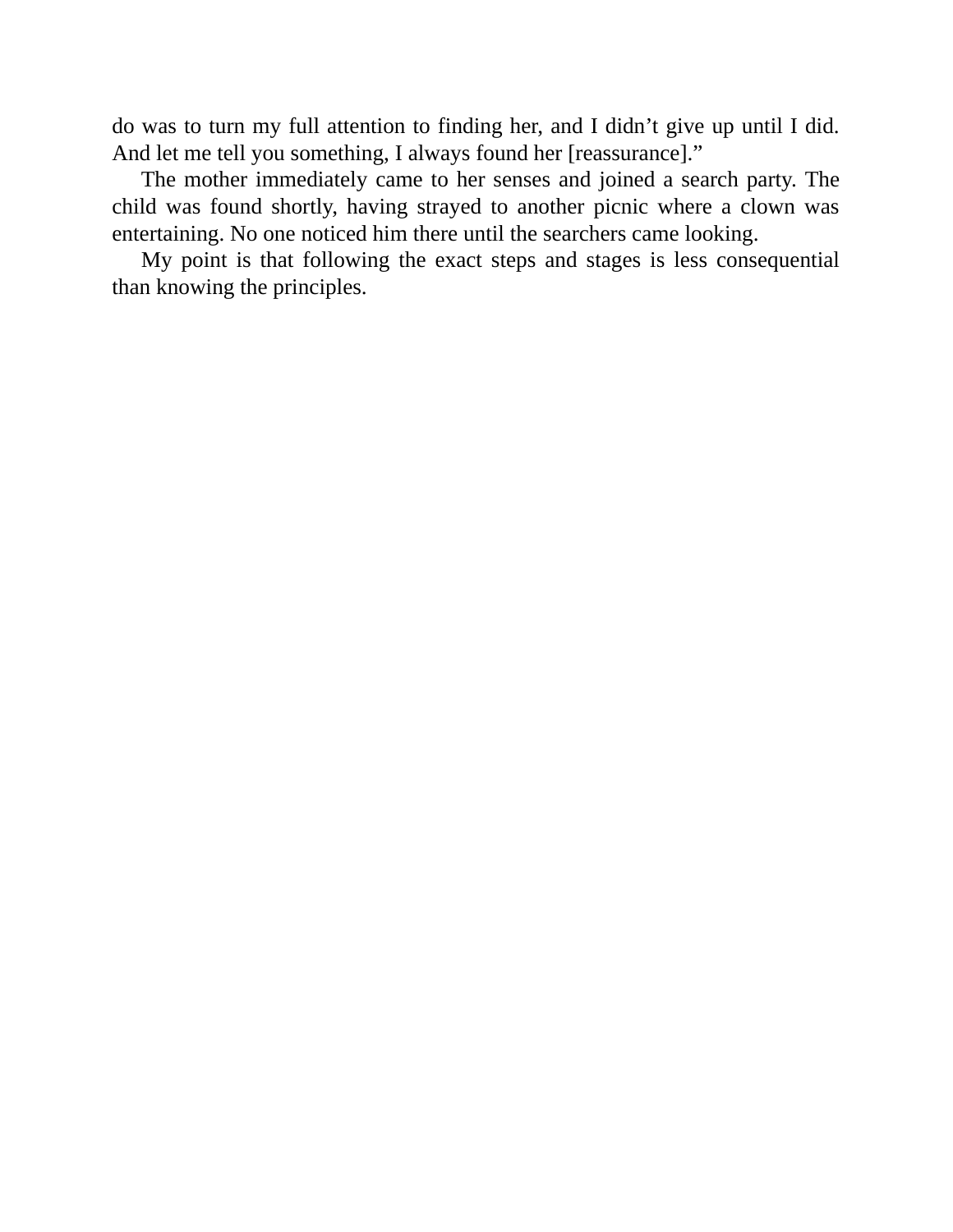**[20](#page-4-2)**

### **How to [Fight](#page-4-2) Fair**

A LIFE OF peace and harmony is a worthy goal, and there are still some people who think it's possible to live that way 100 percent of the time. This probably won't be big news to you, but to them I say, "Welcome to the real world."

A good, clean fight can change a negative situation to a positive one and release tension. Sometimes, you just have to get into it with somebody to clear the air, don't you? One or the other of you is itching for a fight—I'm speaking, of course, of a verbal, not physical, tussle here—and the only solution is to have at it.

Keeping feelings bottled up results in frustrations being expressed in weird and inappropriate ways. Have you ever wondered why you or your spouse seem bitchy and mean-spirited about things that seem to have nothing to do with anything? That's a description of someone who needs to deal with the issues at hand. A clean, effective verbal confrontation is designed to strengthen, rather than damage, a relationship. I want to teach you to express hostile feelings without humiliating or destroying others in the process.

#### **FOUR STEPS TO A GOOD DOMESTIC DISPUTE**

What's the goal of a fight at home? Most people think it's to win, but if you think that, you're brain-damaged. (How's that for a nice, Verbal Judo samurai way of breaking it to you?) But seriously, the goal is not to win, because my experience is that you cannot win a domestic dispute. Oh, you may win temporarily, but you'll find yourself sleeping in the pickup truck or apologizing the next day.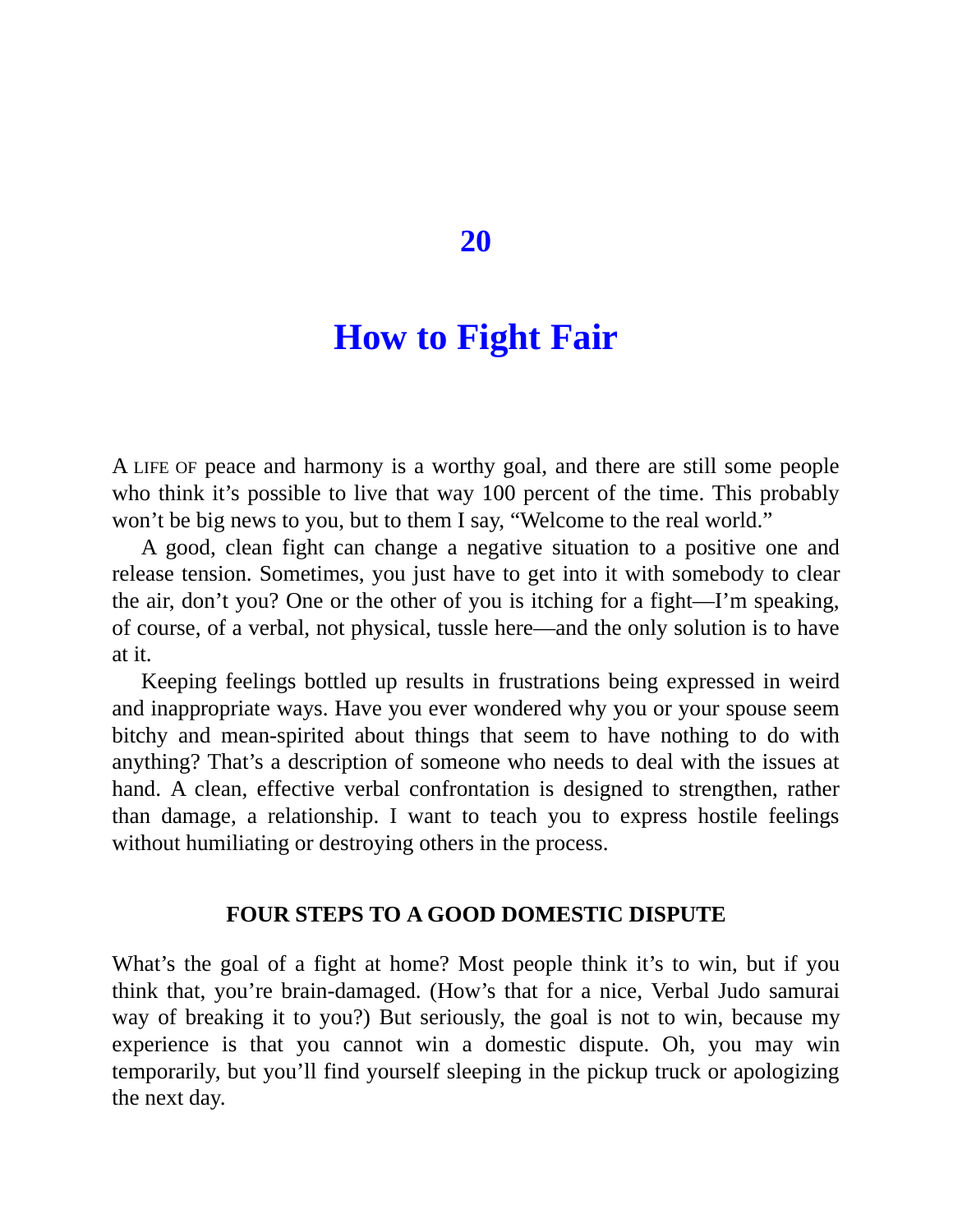No, think about it. Fighting is not bad, if you keep in mind that the goal is to strengthen the relationship, to draw yourselves closer by having the freedom to argue without destroying each other.

The prototype I recommend to help you generate closure and keep the higher goal in mind (long-term harmony) does not lend itself to an acronym. It simply goes like this: (1) Paraphrase. (2) Paraphrase again. (3) Refocus the other's attention. (4) Say what you want to say.

Let's say a man marries for a second time and he inherits four children from his wife's first marriage. They've now been married about two months, so he still feels in a bit of a honeymoon glow, thinking things are moving along swimmingly, despite tripping over the offspring now and then.

One day he arrives home after a difficult day at work, and his wife hits him with "You know, I'm getting sick of you. Every time you come home and sit down to dinner, you do everything you can to purposely undermine me with my children. Remember, they are my children and not yours, and I'm fed up with your trying to make me look bad in front of them!"

Now notice that she broke a cardinal rule of Verbal Judo, using absolute phrases like "Every time . . ." and "purposely," so his first inclination might be to strike back with Verbal Karate. If he does, they've got a real donnybrook on their hands. He could say, "I do not! I didn't do that last night." Or, "How can you say I've done that on purpose? I didn't even know I had ever done that!" Or, "Why didn't you tell me? Am I supposed to read your mind?"

The guy is probably reeling for the reason most of us would reel in the same situation. We aren't aware we've offended or have even been an irritation to anyone. We go merrily about our business, thinking everyone is thrilled to be in our presence, only to be blindsided by what we think are spurious, mean-spirited charges.

Here's what I would recommend to the husband who's just been brought back to reality by his new, and frustrated, wife.

# **1. Paraphrase**

First employing a trusty Sword of Insertion like "Whoa!" follow with "Wait a minute, darling [totally without sarcasm—you're reaffirming your affection, even in the heat of battle, subliminally establishing that your goal is to make things right and maintain the relationship]. Let me be sure I hear what you're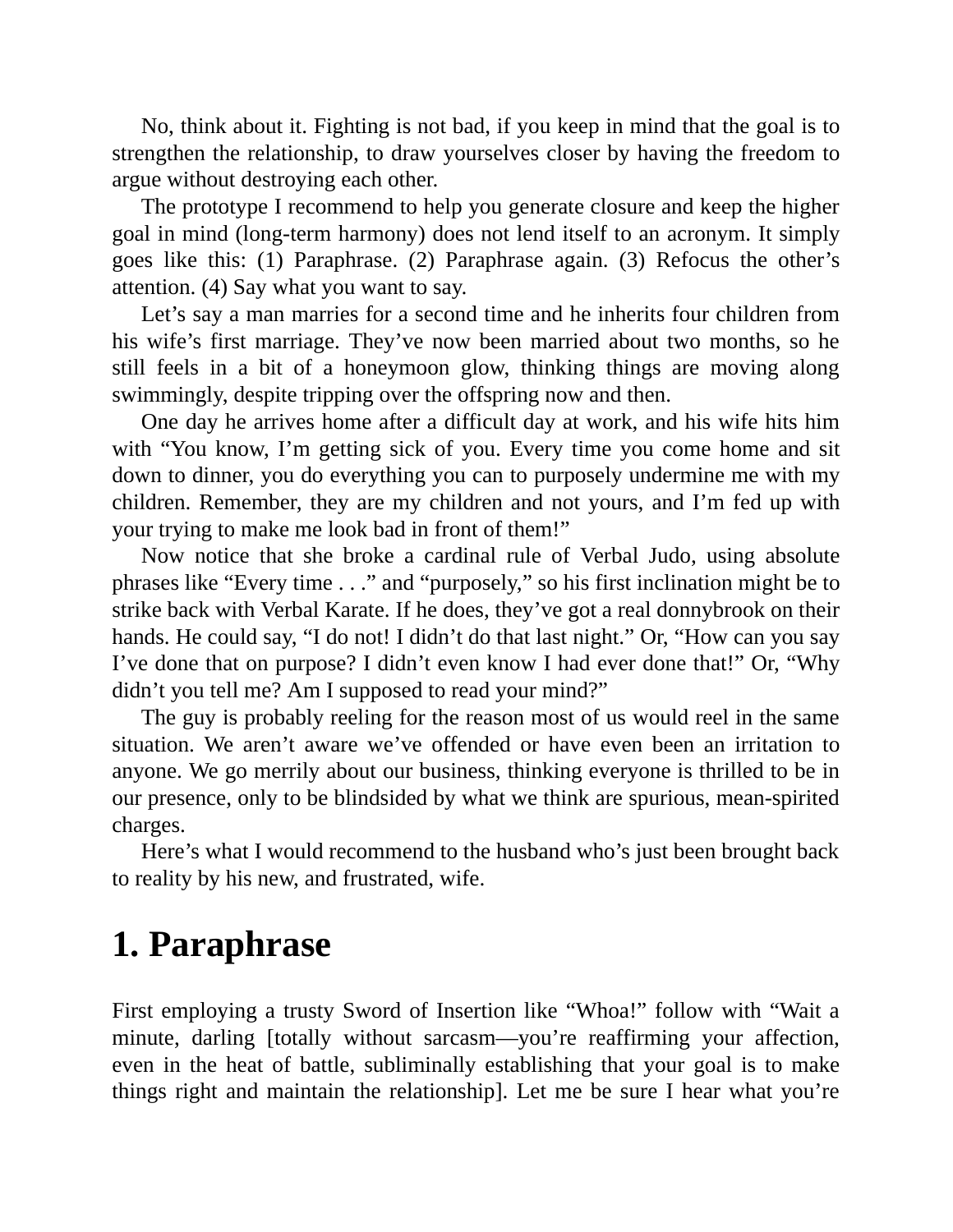saying. [Here comes the paraphrase.] You're angry at me because you think I come home every night and do everything I can to purposely undermine you in front of the children. Is that the way you feel?"

Notice how disinterested is the tone; there's no condemnation or put-down at the end of that, implied or otherwise. If I'm right, what the husband will hear next will be some sort of a modification, a softening of the original charge, because people rarely mean exactly what they say when they're angry. One of the only reasons this would not be forthcoming would be if the husband had implied in his paraphrase any sarcasm or undue emphasis on words like "you think." If those are hit too hard, the wife may react in anger, "I don't *think;* I *know*!" On the other hand, the husband has to phrase it that way so he's not admitting that whatever he did he did on purpose.

If all goes well, the wife will likely say something like "Well, I don't know if you do it every night, but you have sure done it the last three nights." Now it's time for the next step.

### **2. Paraphrase Again**

"Okay, darling, you're angry at me because for the last three nights I have come home and purposely tried to undermine you in front of your children."

Now he's apt to hear yet another slight modification. "Well, I don't know if you purposely meant to do it, but you sure got the job done!"

With just a little careful, loving counteraction, the husband has already seen his disgruntled wife lower her charge from "you always purposely do this" to "at least you did it the last three nights and I'm not saying it was on purpose."

That's a significant modification. She has been cooled a hundred degrees. So now it's time for the next step.

#### **3. Refocus the other's attention**

Still in a conciliatory tone, the husband should now say something like "Let me ask you something. What specifically did I do the last three nights that led you to believe I was trying to undermine you?"

After a pause while she thinks about it, he will likely be hit with some serious data. "Well, you did A, B, and C! That's what you did!" Now he has something concrete to work with.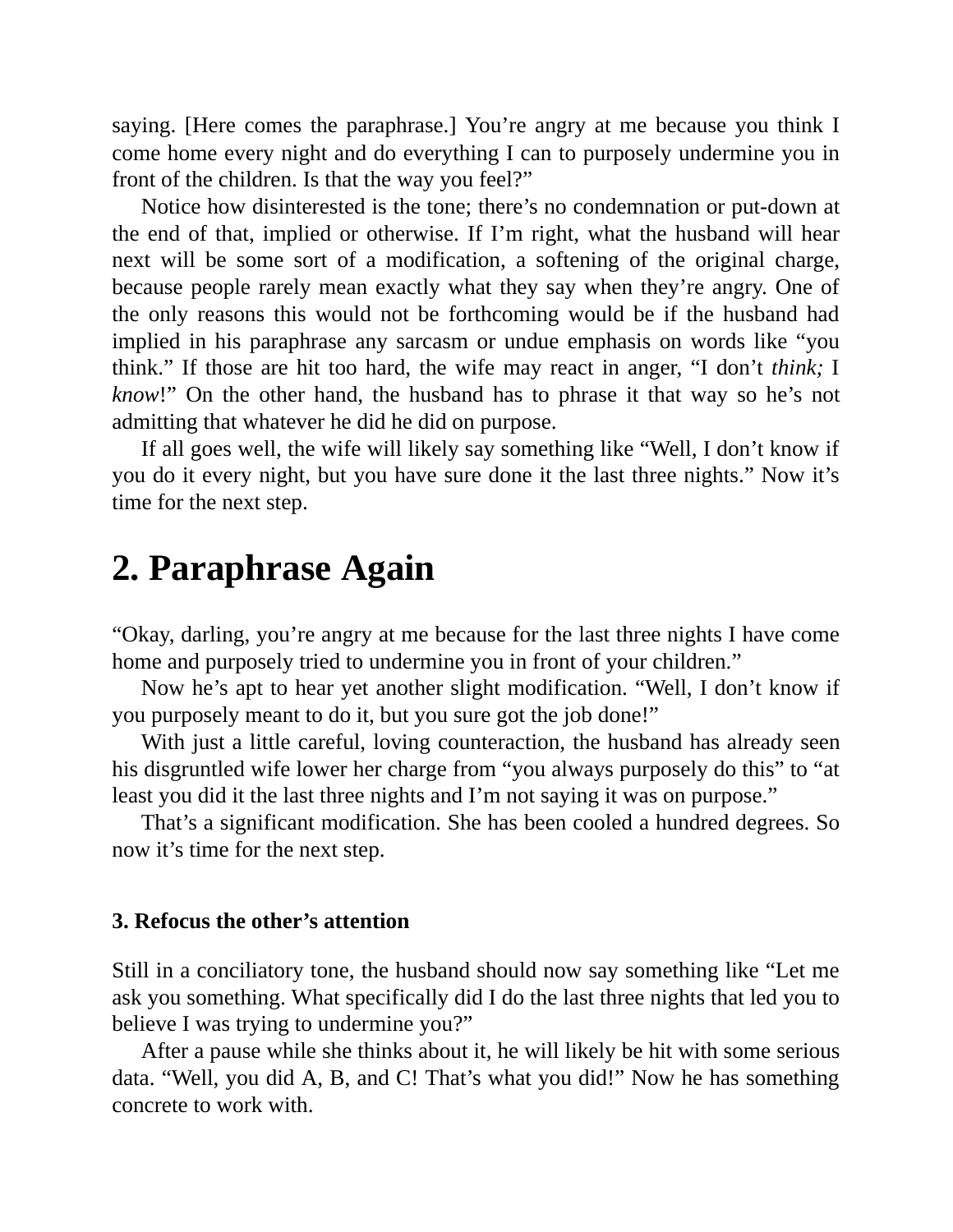## **4. Say What You Want to Say**

Now is the most crucial time in the argument. The husband needs to state his case, all the while convincing his wife that he has the relationship at heart. In himself he might want only to defend himself, to react in anger for being what he feels is falsely accused. But he's a Verbal Judo expert. He knows that if she perceives something, it's true in her mind and he has to deal with it, even if she's wrong.

This is another of those times to bury the ego, take a lump or two, and concentrate on persuading your opponent that you're as interested in preserving the relationship as she is.

So, he says, "Let me ask you something, hon. Could we talk about the difference between what I do and what I intend to do? I didn't marry you two months ago to destroy the relationship, but I'm doing something wrong. Can we talk about it?"

Now unless the wife is impossible, he's going to get some cooperation. She wanted to be heard, and clearly he has heard her. Isn't that what most people want when they yell and scream? His voice should sound as though he cares. He should be using everything he knows about pace and pitch and modulation and tone.

The bottom-line message that will turn this fight into making up comes when he tells her, in one form or another: "I love you. I don't want to make you mad. I certainly don't want to undermine you in front of your children or even appear that I am. I'm sorry. Forgive me, and tell me how I can change so you'll know I'm serious about this."

Whenever there is a domestic conflict, one of the parties is going to be more difficult than the other, more under the influence than the other, more unreasonable just then. Spouses will often change roles depending on their distractions and how their day has gone. One day, he's the angry bear and she's trying to be rational and keep the peace. The next day, it's the other way around.

To me one of the great signs of true love is the ability to take over and cover for the other when he or she is having a bad day. The hope is that he or she will do the same for you when you need it.

I've been through enough broken relationships to know I learned this stuff the hard way. Simple and logical as it is, no one ever said, "George, stay calm, do not express your ego. Paraphrase. Try to get at what your wife feels and means.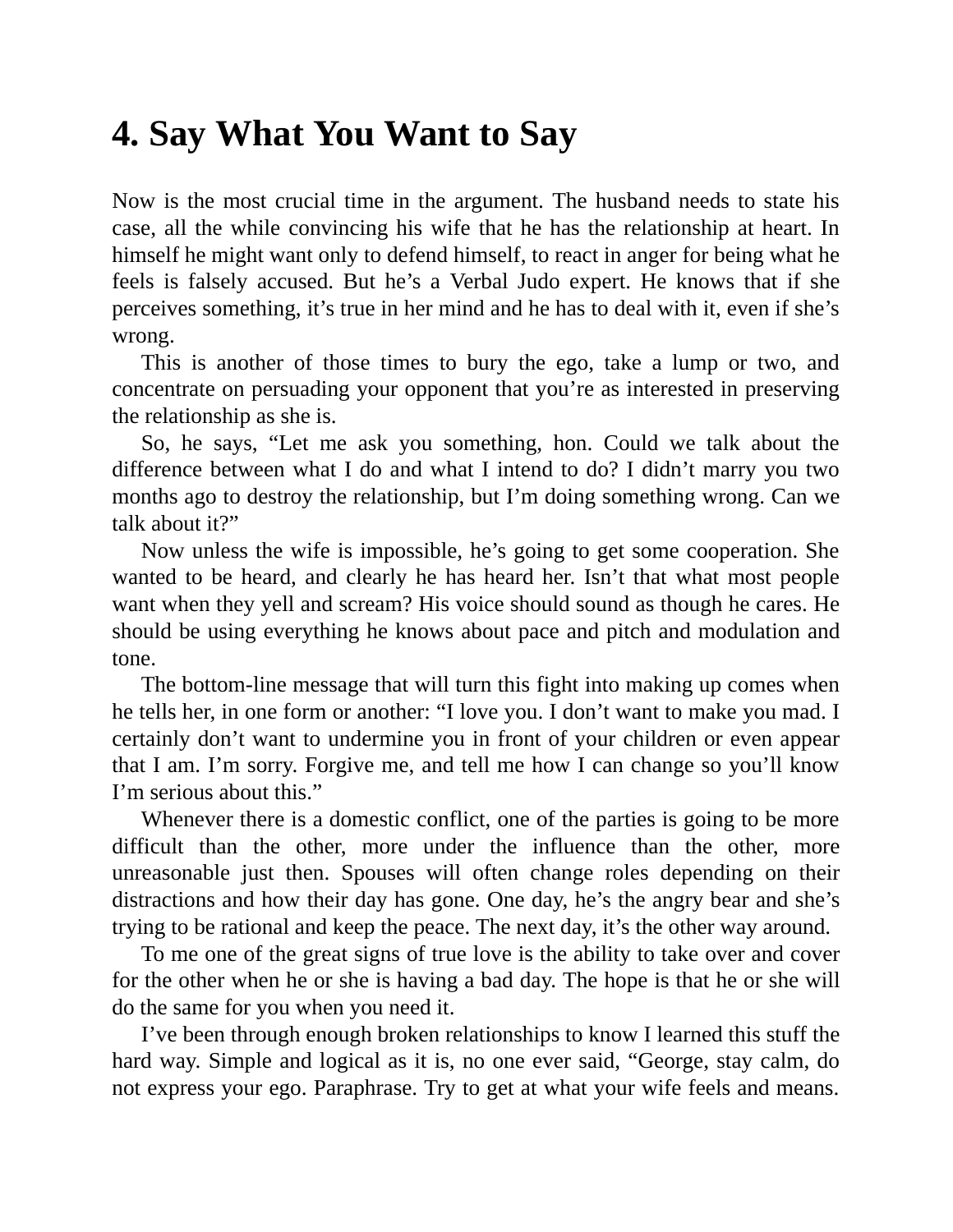See if you've got it right before you react."

It was only when I began to transfer Verbal Judo tactics and skills from the street to the home that I realized these principles cross all lines and barriers. You don't have to be a cop facing down a junkie in an alley to use Verbal Judo to your benefit. You can use it at home.

If you have burned bridges, alienated people, and lost marriages, families, and credibility, maybe now is the time to start using these techniques to preserve some relationships.

Does my four-step model always work? Will it guarantee a lifetime marriage? I can't say that. But I believe it will work most of the time. The key lies with the depth of your sincerity, which is hard to combat. If you are committed to the relationship to the point where you are willing to bury your ego and get at what's really bothering your spouse, trust me, this will work.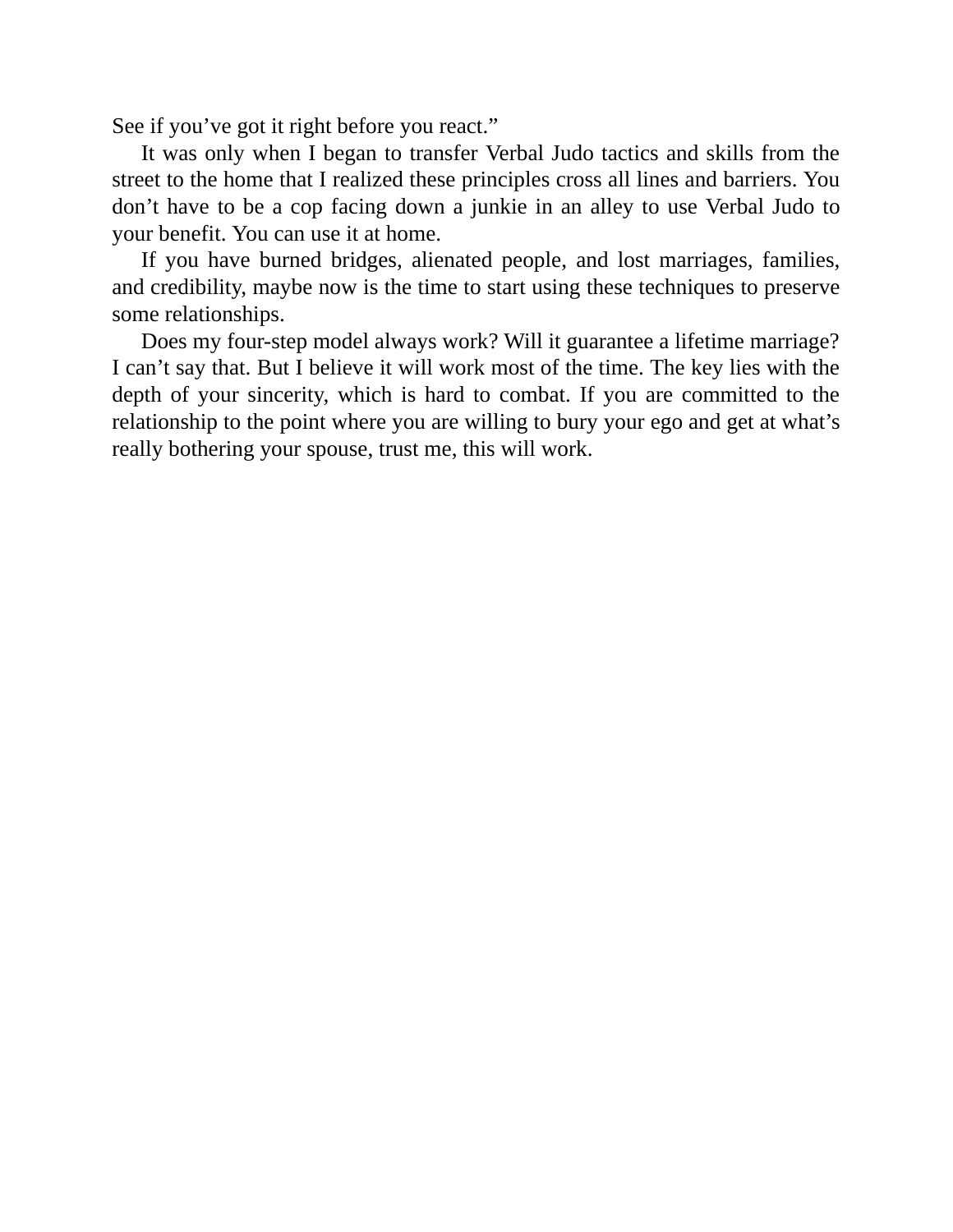**[21](#page-4-3)**

### **Take the Giant [LEAPS](#page-4-3)**

I HAVE IDENTIFIED five basic tools to generate voluntary compliance, and—you guessed it—they fit into an acronym: LEAPS.

*L*isten *E*mpathize *A*sk *P*araphrase *S*ummarize

Some of these I have already dealt with in detail, and of course all of them have been mentioned in one or another related context. But in this chapter I want to review the importance of each of these tools. Each is distinct. Anytime you communicate with anyone, you're using one or more of these, not necessarily in any particular order. So, though I have fit them into the acronym for easier remembering, I don't want you to think of them as sequential. Rather, think of them as ongoing, changing skills you must use to be effective with people, especially those under pressure. Let's take them one at a time.

## **LISTEN**

When you listen you've got to look like you're listening. Project a face that makes it obvious. Frankly, if I had to choose between listening carefully and appearing to listen carefully, I'd opt for the latter. People often say things that are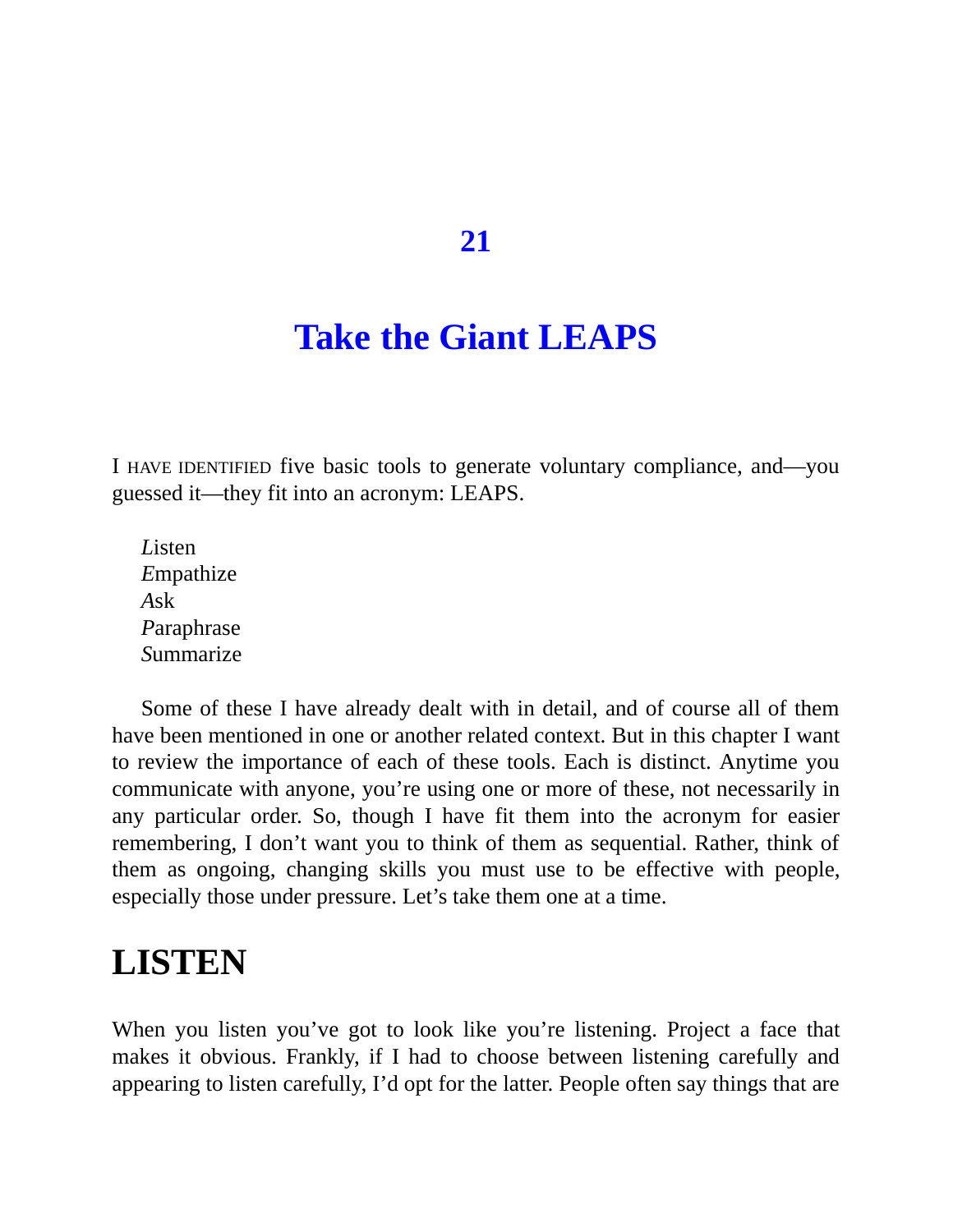not worth hearing; you've heard them all before. A person may not even make sense. But the moment your eyes glaze over as if you're uninterested or don't care, conflict can erupt. So it's even more important to *look* interested than to *be* interested.

In Chapter 14 I dealt with the four levels of listening: Being open, literally hearing, interpreting, and acting. Underscore these by projecting a listening face.

## **EMPATHIZE**

Let me clarify that while empathizing essentially means standing in the shoes of another or seeing through the eyes of another, I'm not suggesting you have to agree with that person. Obviously I didn't agree with the superstitious man who held his own son hostage and thought he had to blood-let him. But everyone is entitled to a point of view, right or wrong, just or unjust. Don't agree; just try to understand where the person is coming from.

Too many people confuse *empathy* with *sympathy.* You don't have to sympathize with or approve of another's actions or words. Just empathize and see how powerful it makes you. Don't do it to be nice; do it because it's the only way to hit upon a proper appeal.

There are four types of appeals you can make to people to try to get them to voluntarily comply with your wishes: the Ethical, the Reasonable, the Personal, and the Practical. Empathizing will help determine which of these might be most effectively initially.

If you agree that as a contact professional, your work entails bending the will of others at times, you will also agree that the way in which you appeal to a person is key. Your reputation and power depends on how well you can skillfully manage other people's behavior.

The most powerful professional presence you can project is with a straight Ethical Appeal. The word *ethical* comes from the Greek *ethos,* meaning "self." In this case, it's your persona, your professional service face. Because of your role and carriage and bearing, this approach is seen and felt by others and forcefully establishes your credibility.

Think of the ethical appeal as your professional face as you present it and as it impacts upon another person. The ethical appeal is Step 1 in the Five-Step Hard Style (see Chapter 12): Ask. The way you ask somebody to do something, particularly tonally, establishes whether you want to help or are just there to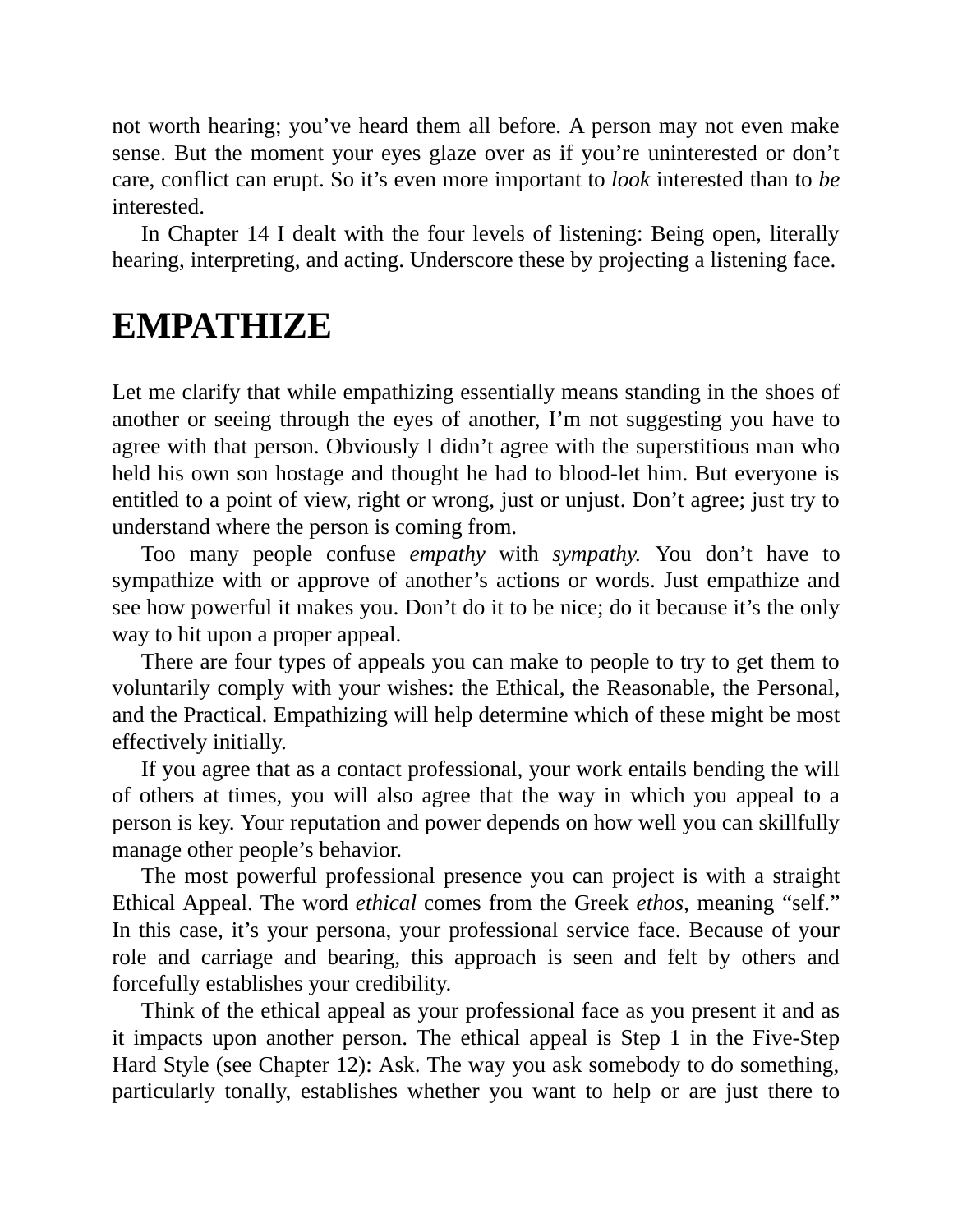cause a problem. If I asked a man, "Would you please step out of the vehicle?" I might get more cooperation than by barking at him to get out. My voice would indicate professionalism right from the start.

If people believe in you, in your service, in your desire to help, often that in itself is enough to generate voluntary compliance. The moment the people you're dealing with begin to think you don't like them, or that you're irritated, or you don't like what you're doing, you lose the ethical appeal.

Then you have to solicit reason by moving to what I call the Reasonable Appeal. Because people are not always logical, especially when under duress, I have a basic rule with this one: Never use it when people are upset. First calm them, then try logic. Remember, under pressure common sense is a most highly uncommon commodity.

When you're setting context in Step 2 of the Five-Step Hard Style, you are using the reasonable appeal. You're saying, "This is policy, this is procedure, these are the grounds I have to stand on, these are my constraints." This approach alone will calm many people.

With truly difficult people the third appeal, Personal Appeal, tends to be most powerful. Why? Because with this appeal you're putting what you want them to do in terms of what they have to gain or lose. Are most people selfish? You bet they are. So hook into their attention span. Very few people will go against their own interests, including me. This appeal has been used effectively on me numerous times, especially when I've been upset at people in positions of authority. When they show me how what they're doing will ultimately benefit me, they win me over. Very powerful.

The fourth appeal is a strange one I call the Practical Appeal. This involves the use of offbeat strategies—like humor, redirection, and refocusing—that will gain voluntary compliance, provided they do not compromise your safety or integrity or violate your organization's policies.

When faced with resistance, try varying your appeal, but always display empathy.

# **ASK**

There is a process of asking questions that can make you more skillful. I never had much training in asking questions, and I doubt you have either. Most people have no idea that there are actually at least five different types of questions.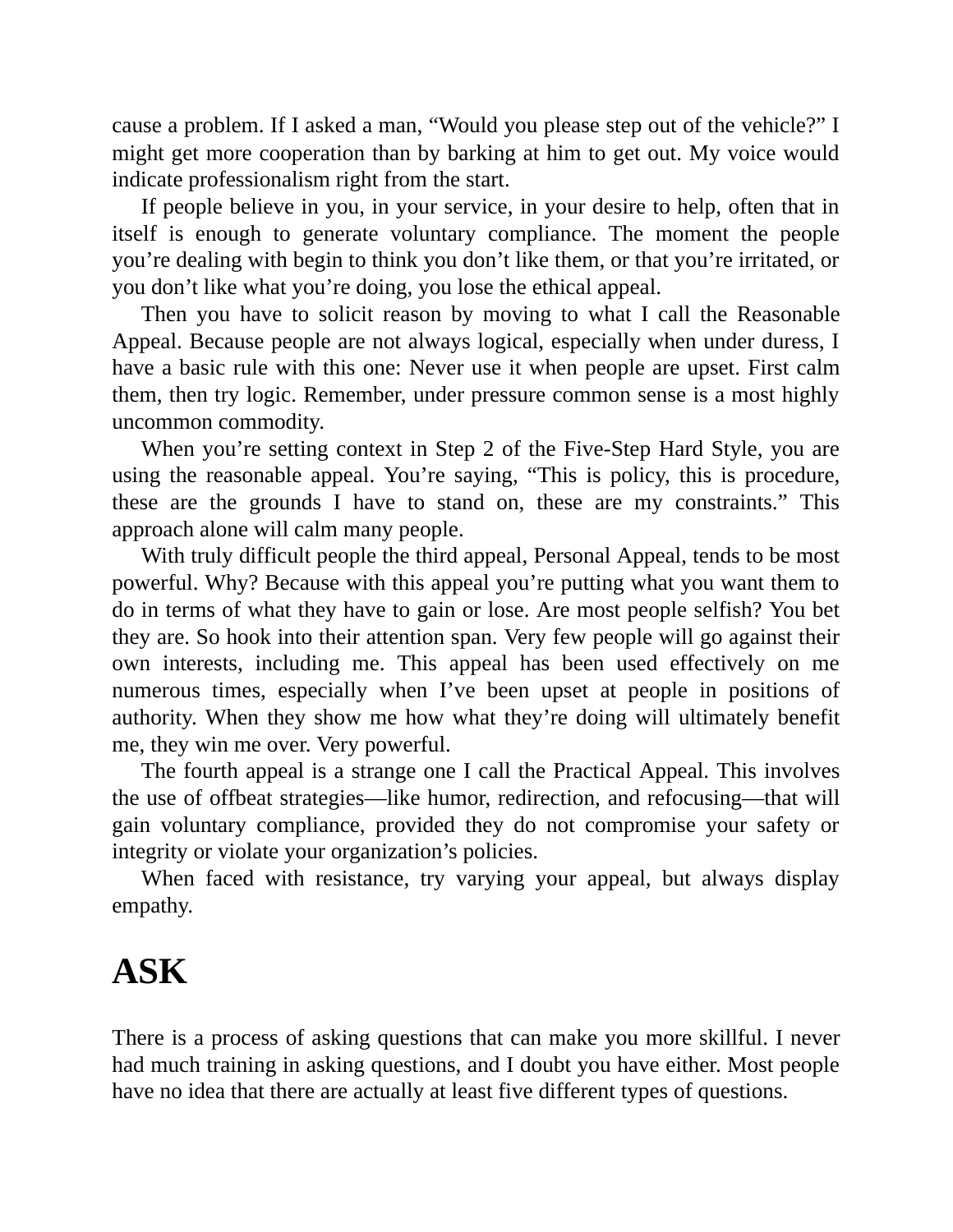### **Fact-finding (who, what, when, where, why, and how)**

Fact-finding questions ask for specific data. Most people are naturally pretty good at these because they often concern practical matters and require only clear-cut answers. But they don't often have the best effect on people.

### **General**

By definition, general questions are open-ended, for example, "What really happened here today?" In reply, a person can say anything he wants. This allows him to choose the direction of his answer and makes him feel good.

### **Opinion-seeking**

Like general questions, opinion-seeking questions ask for an opinion and allow latitude. You might ask, "Is there some way we can solve this problem? What's your view of how we ought to go about this?"

This approach is very powerful, because most everyone likes to voice his opinion. Even if you're not terribly interested in the answer, ask anyway, and remember to look interested and make it obvious that you're listening. You may be surprised. The person might even have something profitable to say.

#### **Direct**

Direct questions are basically your yes and no questions. "Did you dump the garbage on this man's lawn?" "Did you go to so-and-so's house?" "Did you spend the money?"

Though the questions may not in themselves be antagonistic, too many direct questions in a row can make people feel machine-gunned. I had a problem with this when I was a new cop because I was more interested in getting information for my reports than I was in being empathetic with those involved.

### **Leading**

Leading questions almost always anger people because essentially they put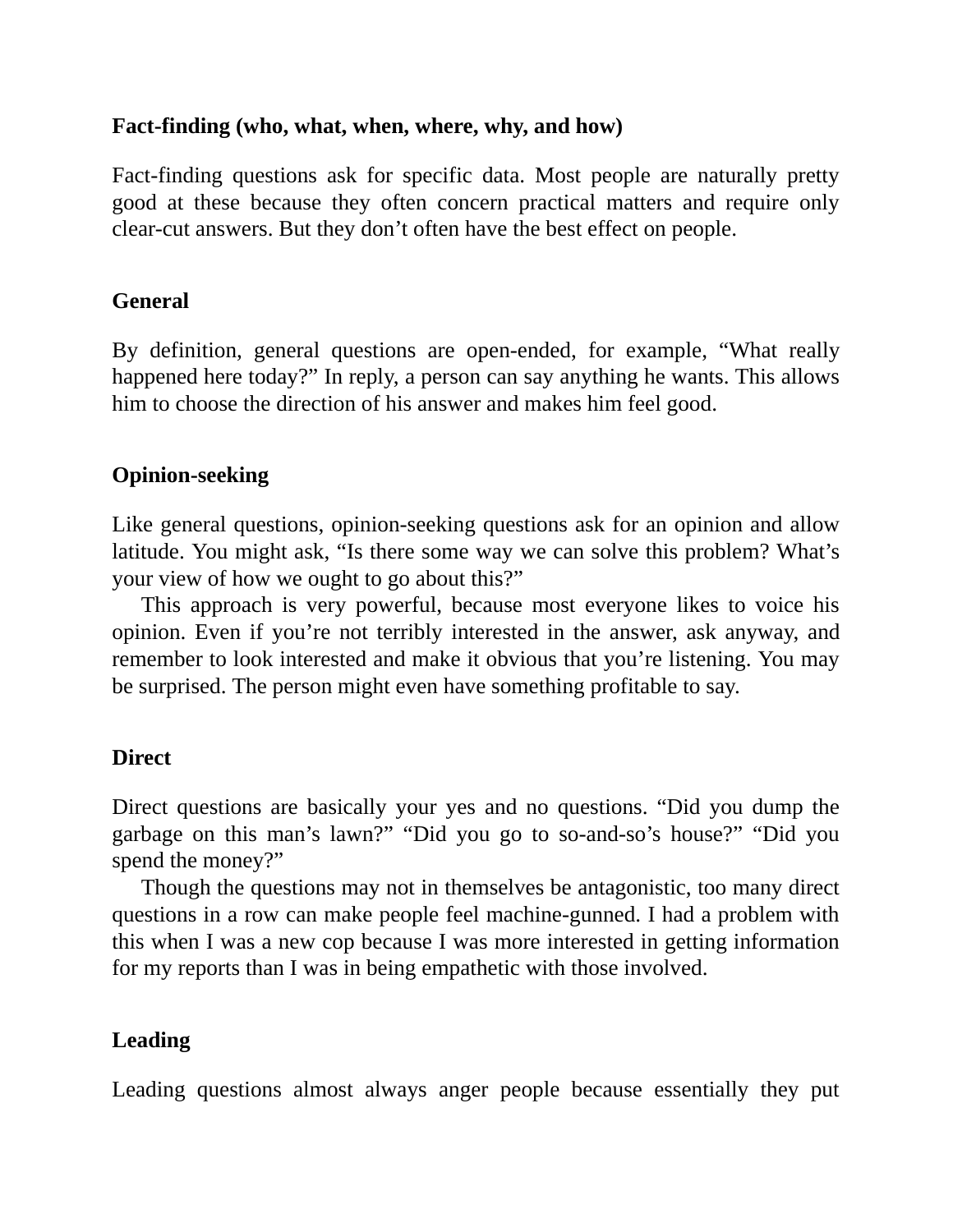words into their mouths. "Isn't it true that . . . ?"

You need to be as strategic as possible in your questioning, and I recommend two tactics.

First, try setting context for people before launching into your questions. I call it "forecasting." In other words, simply explain the direction and purpose of your questioning. Don't just start firing questions. Say, "Friend, I have six or seven questions here, mostly concerning the cause of your trouble. I wonder if you'd be willing to work with me and try to answer them?" If people don't know how many questions you have, what they're about, and that you're going to stop, they become impatient and tenser as you go on.

It's always appropriate to tell people what you're about. It calms them and makes them more cooperative, and that means the nature of the information you get will be far better.

Second, vary your questions. This also lessens resistance and calms an audience. Start with a series of general questions to loosen people up, then ask some opinion-seeking questions. Gradually, naturally, move to the more direct and fact-finding questions. Resort to leading questions only when necessary.

Of my five types of questions, the general and the opinion-seeking do more to generate voluntary compliance than the other three put together. They make you appear empathic, caring, open, and unbiased, whether or not you really are. Direct and leading questions anger people much of the time.

The moment you see in the eyes of someone that he is becoming tense, you know he's probably feeling attacked. That's the time to move right back to a general question. The ability to fasten down on somebody and to lighten up when necessary by varying your questions is one of the great arts of interrogation.

It's also one of the great arts of talking to your children. You know how far you get with the typical "How was school?" *Fine.* "Well, how was English?" *Fine.* Try some others of my five types of questions, especially with teenagers, or you may never extract information from them until they're adults.

# **PARAPHRASE**

When someone comes at you with verbal abuse, forget the tone and the emotion. Put the complaint in your own words and play it back for him. Even if you've misunderstood, he can see that you're trying, and he'll want to help you get it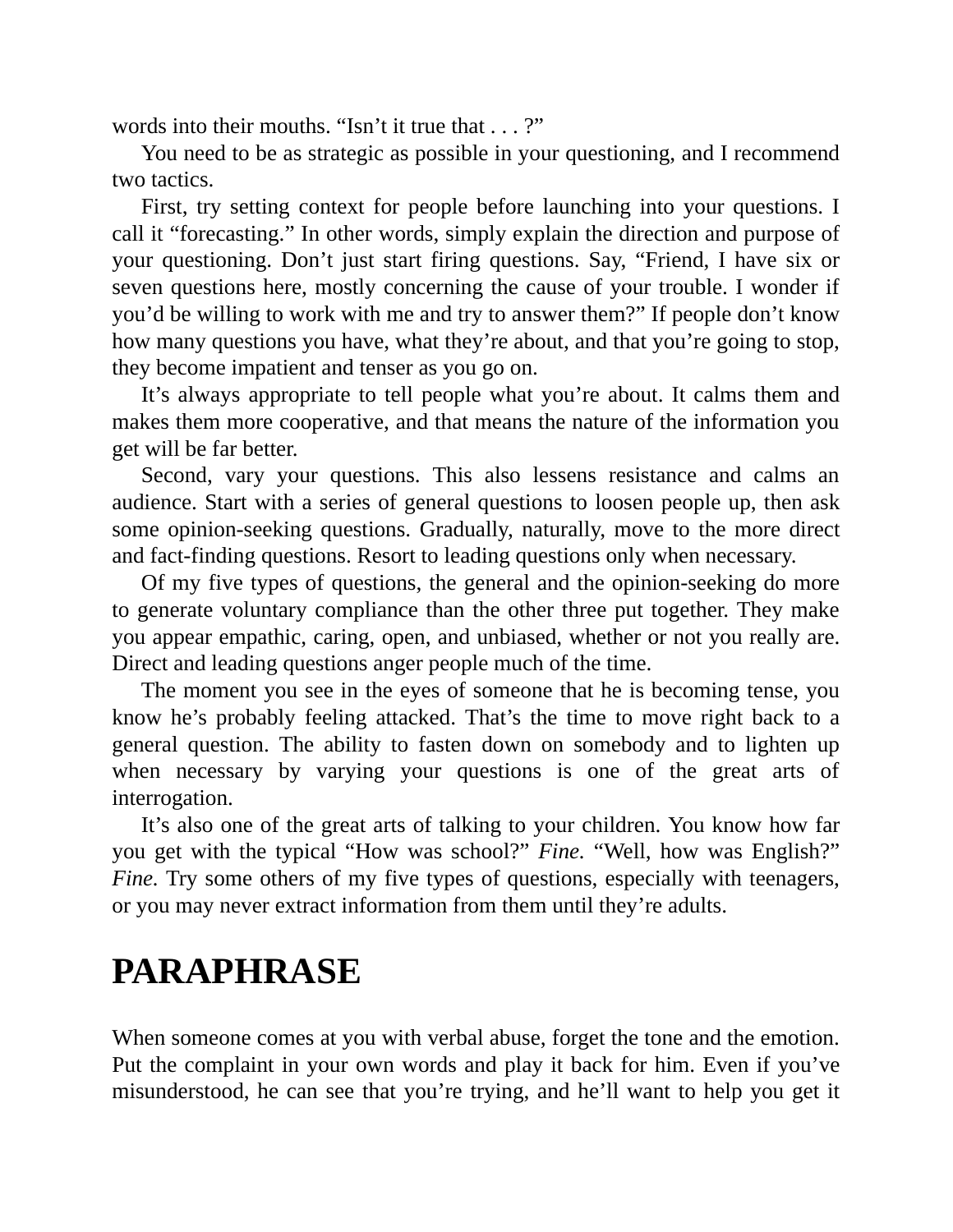straight (see Chapter 10 for my Fourteen Benefits of Paraphrasing, how to do it, and several examples).

## **SUMMARIZE**

Summarizing is a different use of language altogether. By definition it means condensing, taking all that's been discussed and putting it into a simple, concise statement.

I've long been interested in why some people convey a sense of authority and decisiveness that others lack, and I think one of the clues lies in the way they summarize.

Summarizing must have three qualities. It must be *brief, concise,* and, above all, *inarguable.* Let's say as a police officer I stop five people fighting in the street and I listen, empathize, ask, and paraphrase, and finally it comes time for me to make a decision. That decision statement, that declaration of what my choice of action will be, must sound authoritative. People must know how serious I am by the way I go about making my statement.

I might say, "Okay, gentlemen, ladies, listen up! You, sir, are free to leave if you leave right now. You two, sir and ma'am, get in your car and head south. And you, sir, you head north. You weren't getting along when I came here and I want you heading in opposite directions before I leave. And, you, you're under arrest. Place your hands behind you. I'm arresting you for such and such under the penal code of the state of . . ."

Now, notice I've left no room for argument. Leaving the arrest until after sending the others packing makes clear that I know exactly what I'm talking about and that I will brook no more discussion. How I said it clarifies that discussion is over. Much of summarizing is effected in the voice. You must sound as if you have reached the end, and you are now, in your professional capacity, executing the conclusion of the matter. If you have preceded your summary with the first four tools in LEAPS, your audience will have been made much more receptive.

Another benefit of summarizing is that it can reconnect communication when it's been interrupted. Interruptions are one of the phenomena of modern-day communication. While you're conversing, the phone rings. Or someone else butts in. To simply turn back to the other person and pick up where you left off without any summarizing bridge is a mistake. By then the other person's mind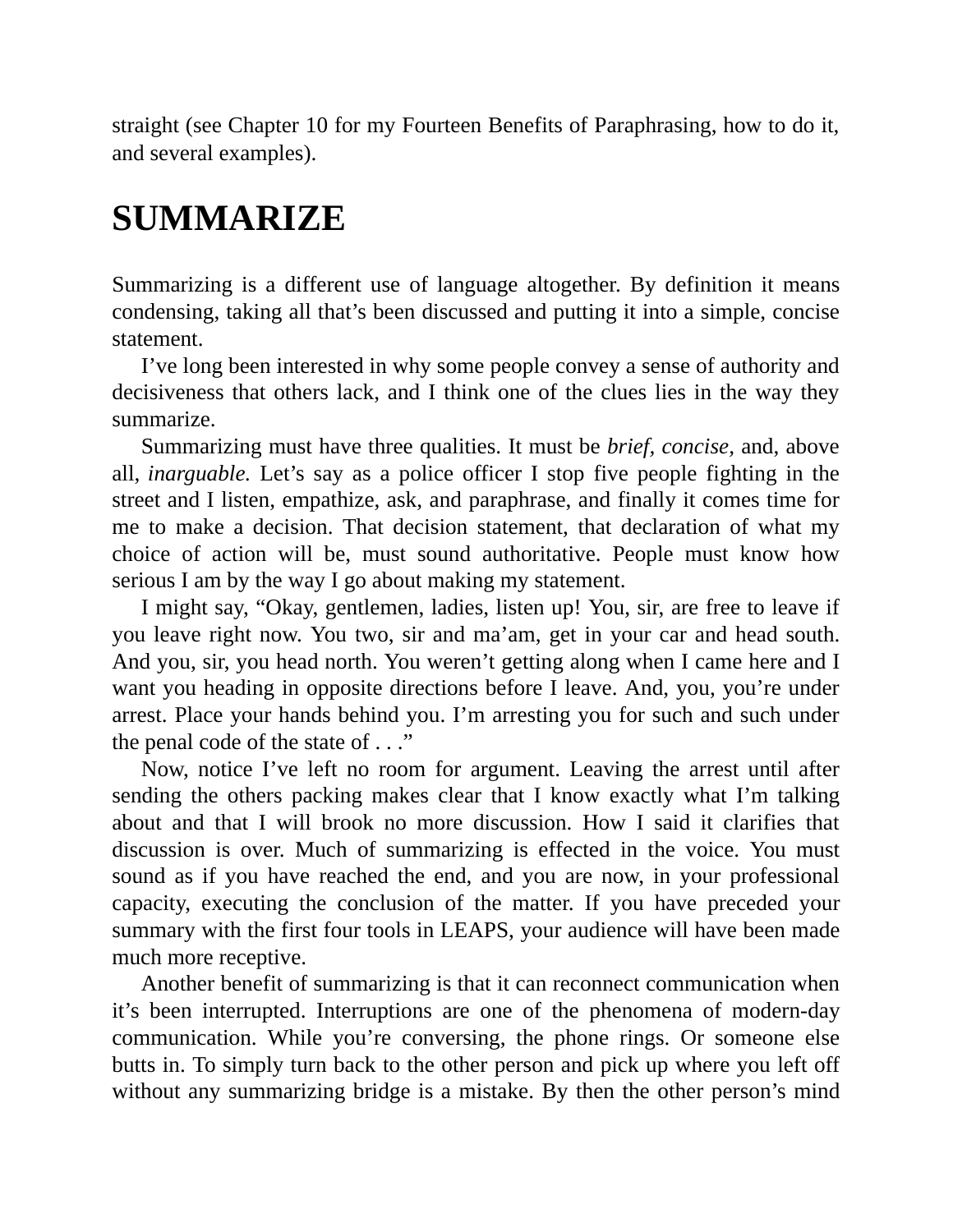has wandered. He's not anchored in the last word you said. Capsulizing where you are at that point will ensure that he once again becomes a good listener. This form of summarizing can take the form of something as simple as "Now, Jack, we were on the subject of your tardiness and you were telling me what you were going to do to remedy it. Is that right?"

The former head of Los Alamos National Labs once told a colleague and me, "Miscommunication is the sand in the gears of modern technology." We all make mistakes every day, but listening, empathizing, asking, paraphrasing, and summarizing can go a long way to making you more effective.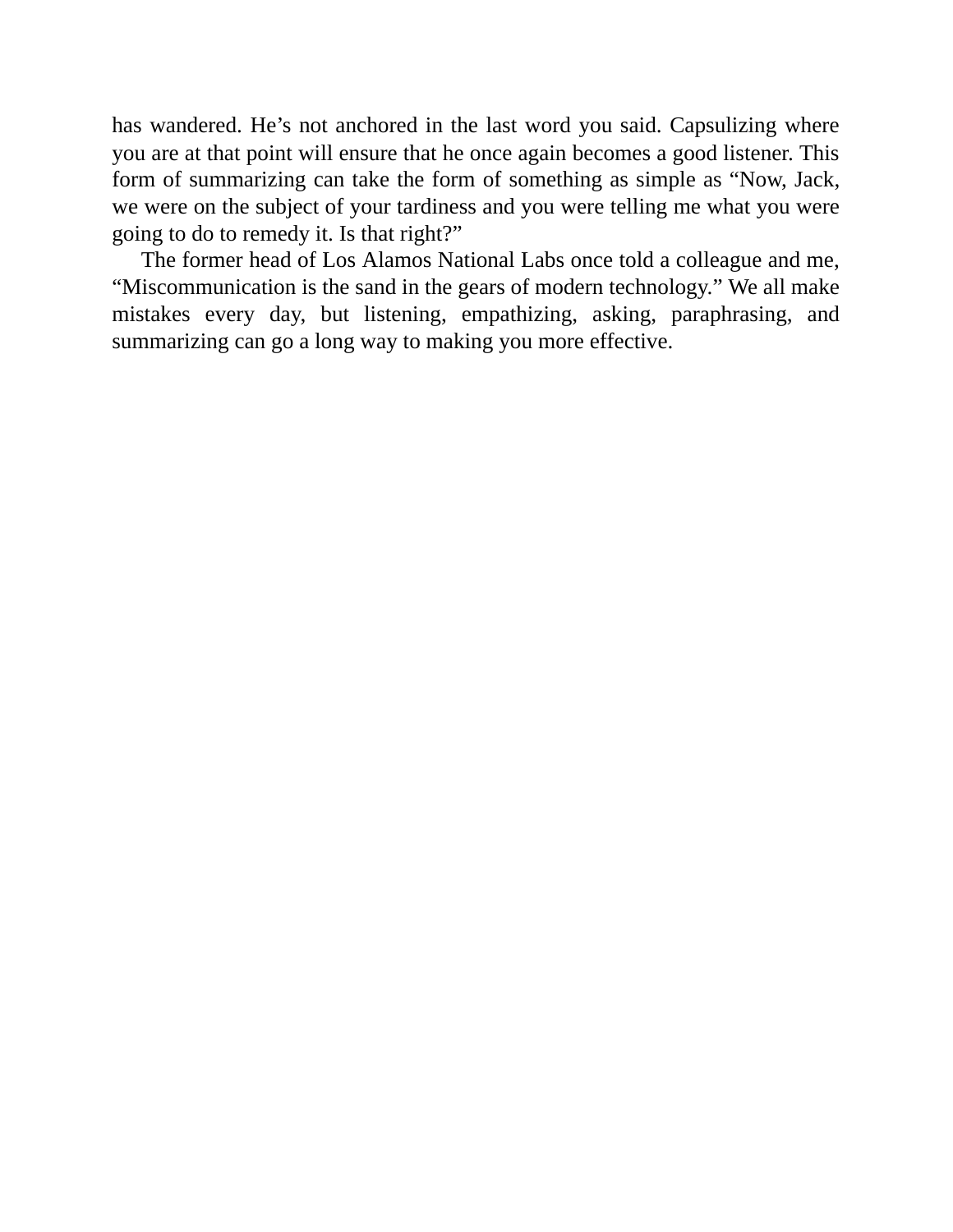**[22](#page-4-4)**

## **[Applying](#page-4-4) LEAPS to Your World**

MOST NEW SUPERVISORS think they have to start talking, to dominate, to demonstrate their opinions. But this four-step approach can ensure greater communication effectiveness.

- *1. Ask.* Ask your people what they feel, what they want, or how they think things are going.
- *2. Listen actively. (Repeat Steps 1 and 2 as many times as necessary until you feel you have heard everything.)*
- *3. Reevaluate your position.* Be sure of where you stand, based on your people's input. Don't change your mind unless that is the right and appropriate course. But don't be afraid to do that. Your people won't see you as weak and manipulable; they'll admire your strength.
- *4. Deliver the information.* Get before your people and tell them how it is going to be. You're in charge. You're the boss, but you don't have to say that. The day you need to remind people who's the boss is the day you should realize you have lost your people.

Using the first three steps, you will be much more skillful. You have discovered where the pockets of resistance are. You know what people are thinking. And you can say something like "Okay, ladies and gentlemen, yesterday I listened to you and I heard you. We agree on a great many issues, and I'm glad you told me about A, B, and C because I want to address those immediately. About D, E, and F, I don't have enough input or resources to handle them at this time, but I'm asking the following people to get back to me in three months to see where we stand on those important issues . . ."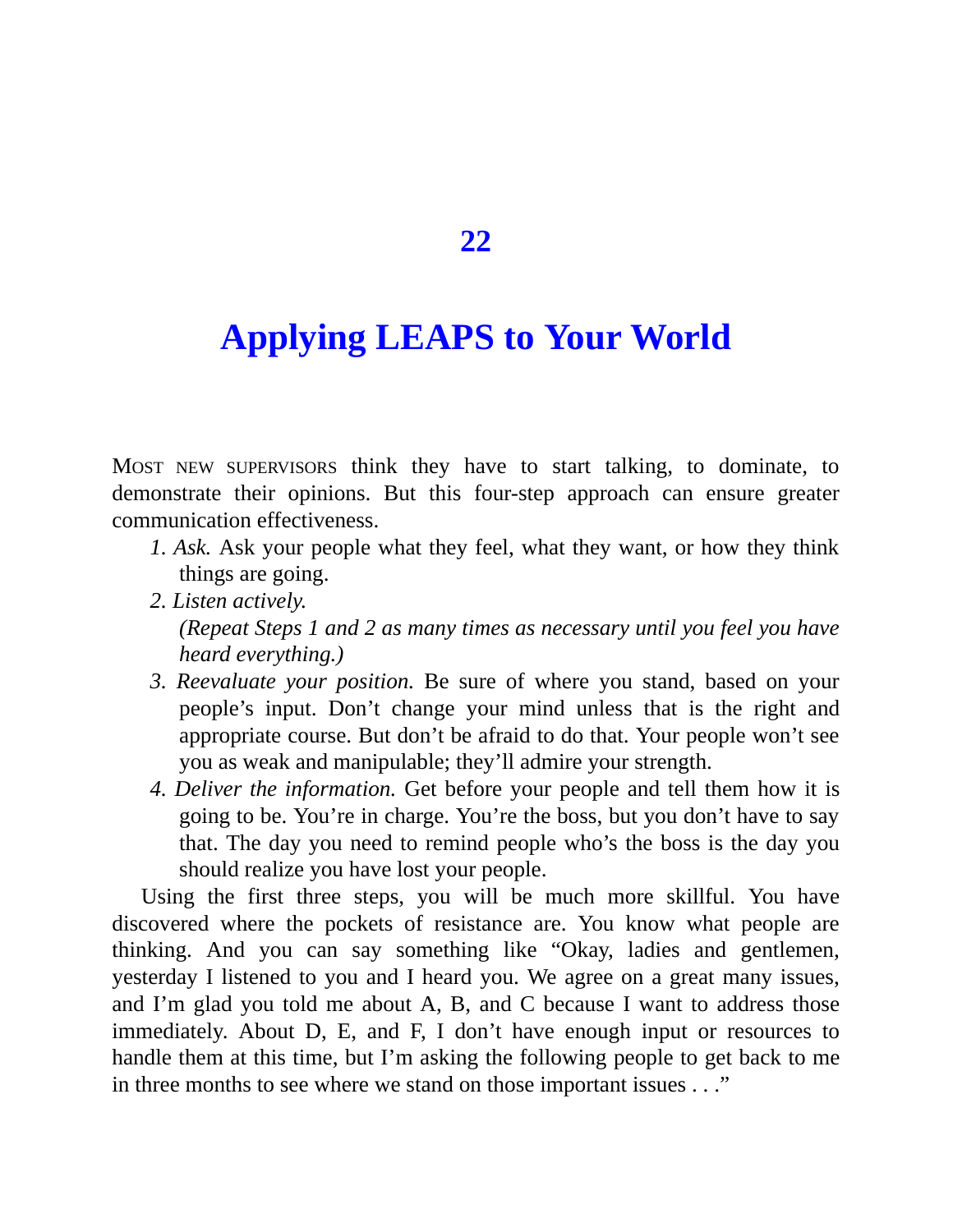You may not have changed a thing, but you know your audience better. You can couch information in their language and appear more competent and in touch.

These four steps can help you be a great supervisor if you can avoid the common trap of jumping in and delivering information.

The five great tools of communication in LEAPS can save you untold trouble and create for you credibility which other people can't destroy. You can feel good about what you're doing, avoid conflict, and raise your own estimation of your ability as a professional.

Others often base how they feel about you on how you communicate. As you master these skills, people will begin to admire you. Short of building a Charles Atlas body and beating up the bully who used to kick sand in your face at the beach, I can think of no other unequivocal method of achieving admiration than by mastering Verbal Judo.

#### **DON'T THANK ME FOR SHOPPING HERE!**

Maybe you've had an experience similar to mine. You go to a city or a county bureau with a problem. Maybe it's your tax bill or trouble with your water, whatever. But isn't it rare when you get the feeling that the people working there care about serving you? I mean, that's not only their job—their sole reason for being there—but it's also what our tax dollars are supposed to pay for.

I know those people are there eight to ten hours a day and are listening to similar complaints all the time. But clearly no one has ever taught them to number one, keep their egos out of encounters with the public; number two, find the right words for the person they're talking to; and number three, serve people by empathizing with them. In other words, make my experience more pleasant by the way you serve me.

We shouldn't be surprised at these bureaucratic lapses, because even in a lot of our retail profit centers, where happy customers are repeat customers, we receive very little good personal service. That's why we tend to teach formulas to people like "Thank you for shopping here." (Sometimes I think I'm going to lose it if I hear that one more time.)

I know it's not the clerk's fault. He or she has been trained to parrot that phrase, just as waitresses and waiters have been told to say, "Enjoy," when they slide a thirty-dollar meal under your nose. Or, "I'm Stacy and I'll be your server." Please! I love the idea of getting the name, but does anyone think it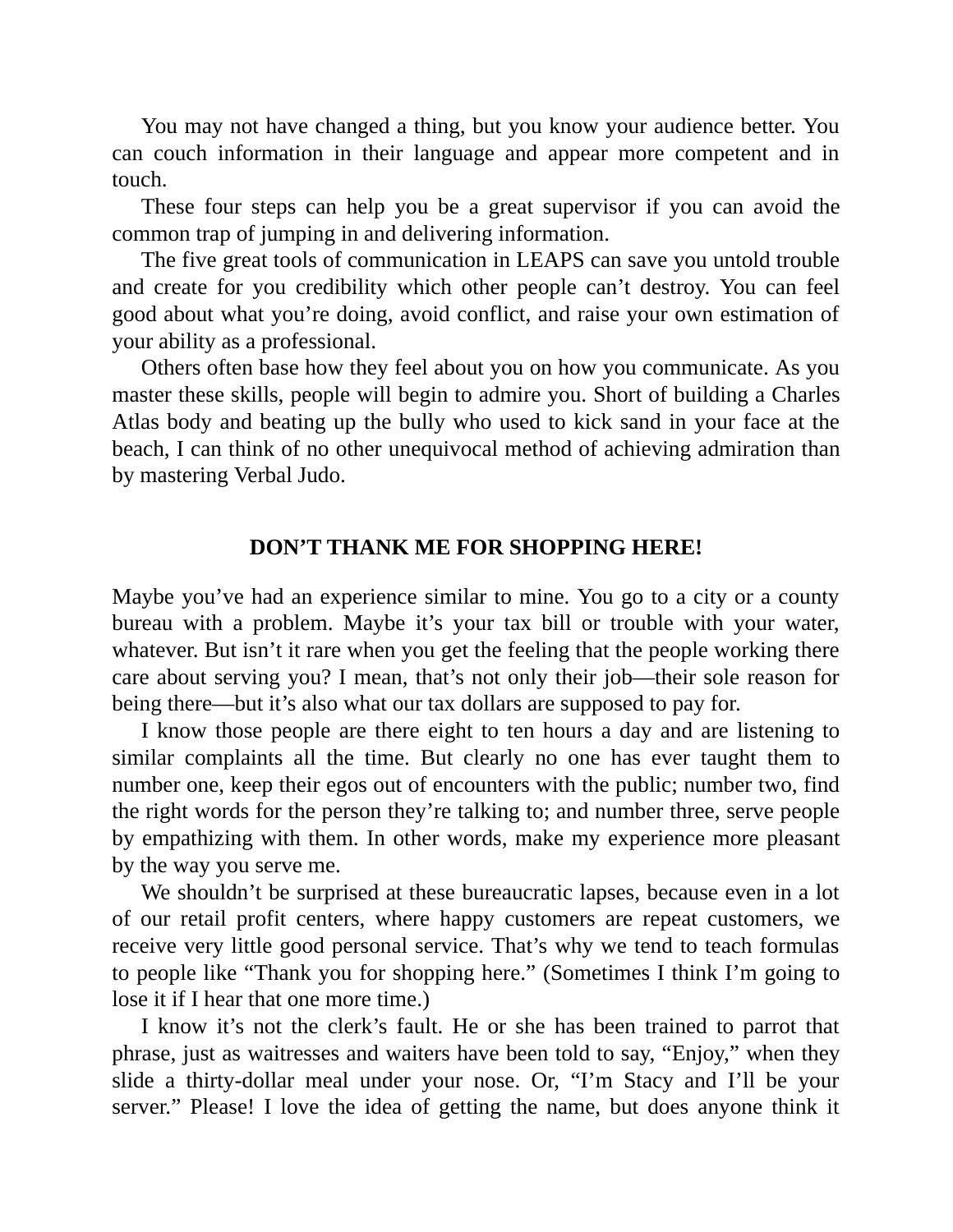makes me feel special when I get the same patter as everyone else?

I want to hear something unique or at least fresh that tells me they're really glad I'm giving them my business and they'd like to make me so happy that I'll not only come back, but that I will also recommend the place to my friends.

The reason we provide formulas for people is that we don't trust them to interact with the public. But certainly you, as I do, recognize a formula when you hear one. I hate them because I know I'm hearing the same thing everyone else has heard that day. I'm no longer an individual. I'm not really being made to feel special. I'm simply getting the canned phrase, the pasted-on smile, and the singsong farewell that everybody gets.

There's nothing more irritating than standing in a long line and hearing every shopper get the standard, "Thank you for shopping here. Have a nice day!" Sometimes as soon as it's my turn I beat the clerk to the punch. I say, "Whatever you do, don't thank me for shopping here!"

"But, but, sir, what's wrong?"

And I say, "Treat me like an individual. The woman who just bought a bolt of silk and left the store ought to be thanked differently from me. We aren't the same people. She's a little old lady, obviously still industrious and independent. I'm a middle-aged man buying a shotgun and shells. How about a different message for each of us that shows that you care? The only thing we customers have in common is that we shop here and make you a profit and pay your salaries." In truth I want to shout, "What's the matter with you people?" but I know it's not the clerk's fault.

### **OF SILK AND SHOTGUNS**

Clerks should be taught to be real, to be personal, to look for that unique aspect that gives direct contact to the customer. The little old woman who buys a bolt of silk could be genuinely thanked like this, "Hey, that's a beautiful color choice, ma'am. I hope you enjoy that. What are you making?" And after a brief interchange *then* thank the woman for buying it where she bought it, and remind her that she is guaranteed complete satisfaction.

And how about for me, the shotgun buyer? "That's one of the top brands we carry, sir. Looks like you're planning some serious hunting." You think I wouldn't love to talk about the trip I've got planned with my buddies? Then tell me you hope I got the service I required at the sporting goods counter and to feel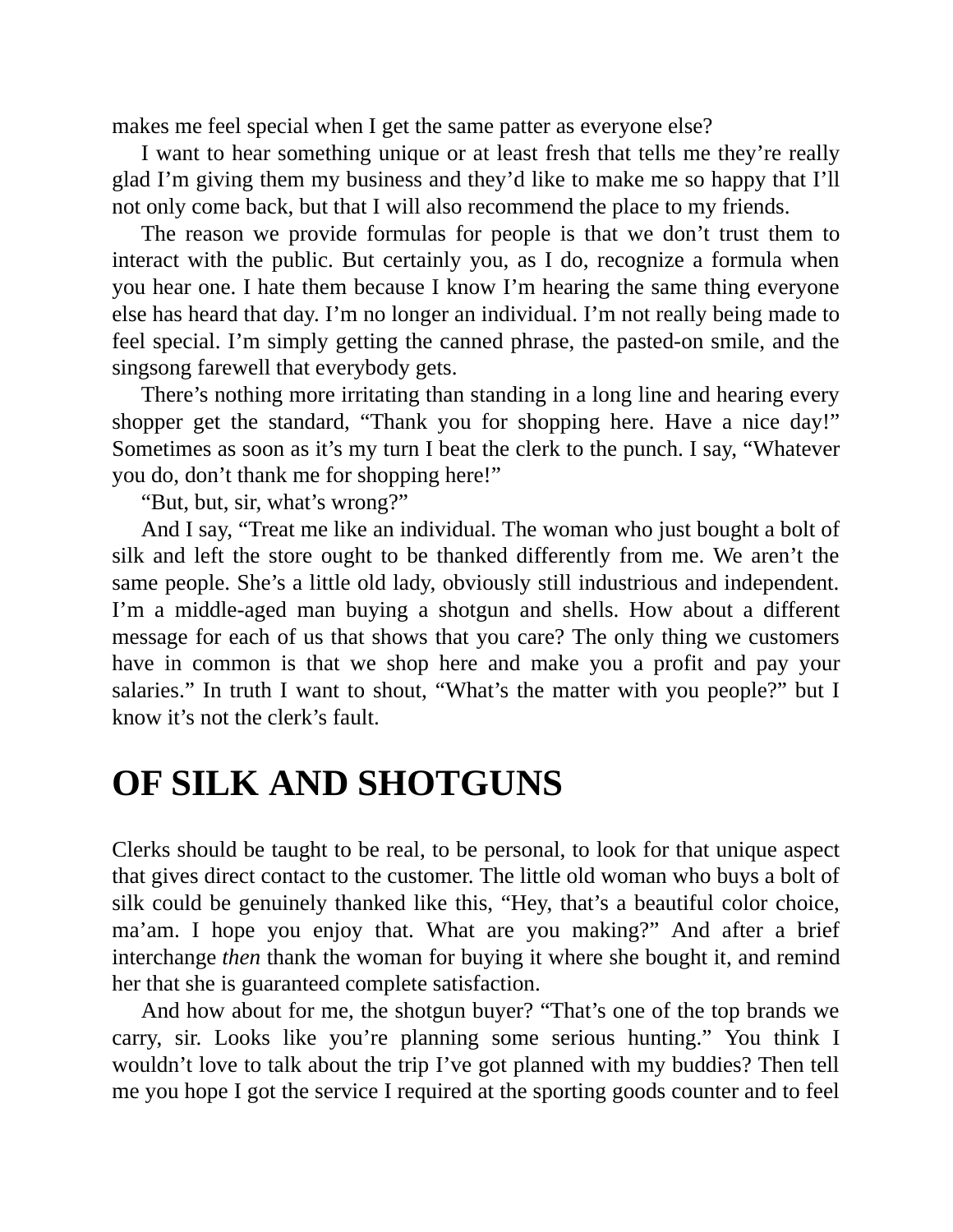free to call with any questions. *Then* thank me for shopping there. By that time, I'll be thanking you and meaning it.

But don't just say, "Thank you for shopping here" and leave it at that. Treat people like individuals.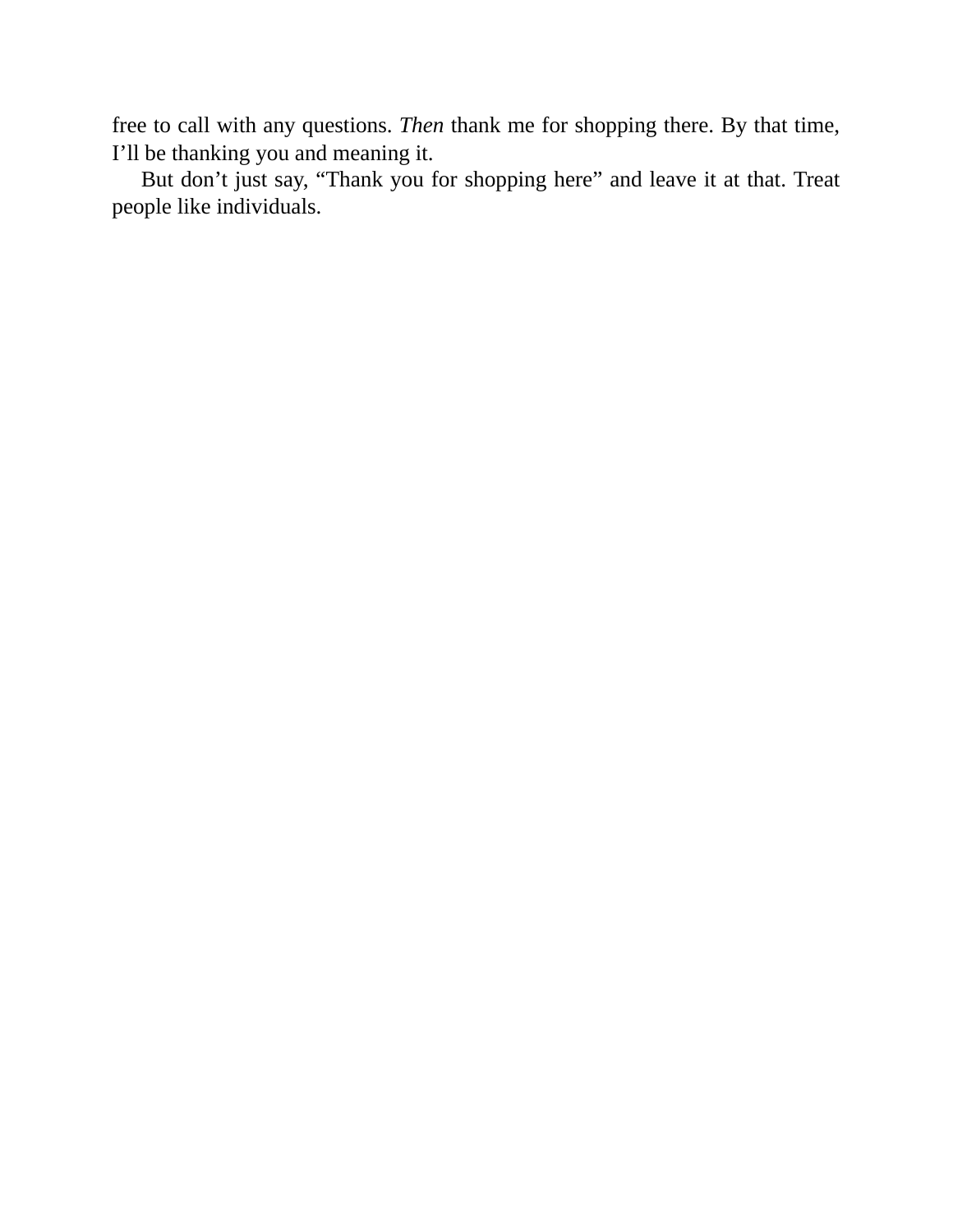**[23](#page-4-5)**

### **[Persuasion](#page-4-5) for Fun and Profit**

DON'T EXPECT VOLUNTARY compliance just because you have a position of authority or responsibility. Generate it. Make it happen.

The top communicators—the great cops, leaders, administrators, and managers—know the art of putting things in such a way as to make people more cooperative. The old samurai used to say, "To know and to act are one and the same." To paraphrase Shakespeare, "Suit the word to the deed and the deed to the word." In other words, avoid the disastrous use of language best summed up in the old Chinese adage, "Control your emotion, or it will control you."

One of my favorite samurai maxims says, "The angry man will defeat himself in battle as well as in life." We live in the most dangerous of all eras. We are living closer together; there are people under the influence of drugs, liquor, rage, fear, anxiety, ignorance, and stupidity; and violence is commonplace. The key to our success—not to mention our survival—is our ability to stay calm and avoid the anger that makes us ineffective.

The anger that made me ineffective as a cop will also make me ineffective as a businessman, an entrepreneur, a husband, a father, a boss, a seminar leader. As I've tried to make clear, I'm one of the original Difficult People. My first reaction to stress is to confront. Somebody crosses me, watch out. I'm ready to do battle. Fortunately or unfortunately, I'm well trained for physical encounters. I've learned the hard way, though, that winning a battle at the physical level means losing the war in every other respect.

I've finally learned, after years of teaching this stuff and seeing it work on the streets, that Verbal Judo is akin to fishing. I like to fish the high mountain streams and lakes, up to ten thousand feet above sea level. If I'm not skillful up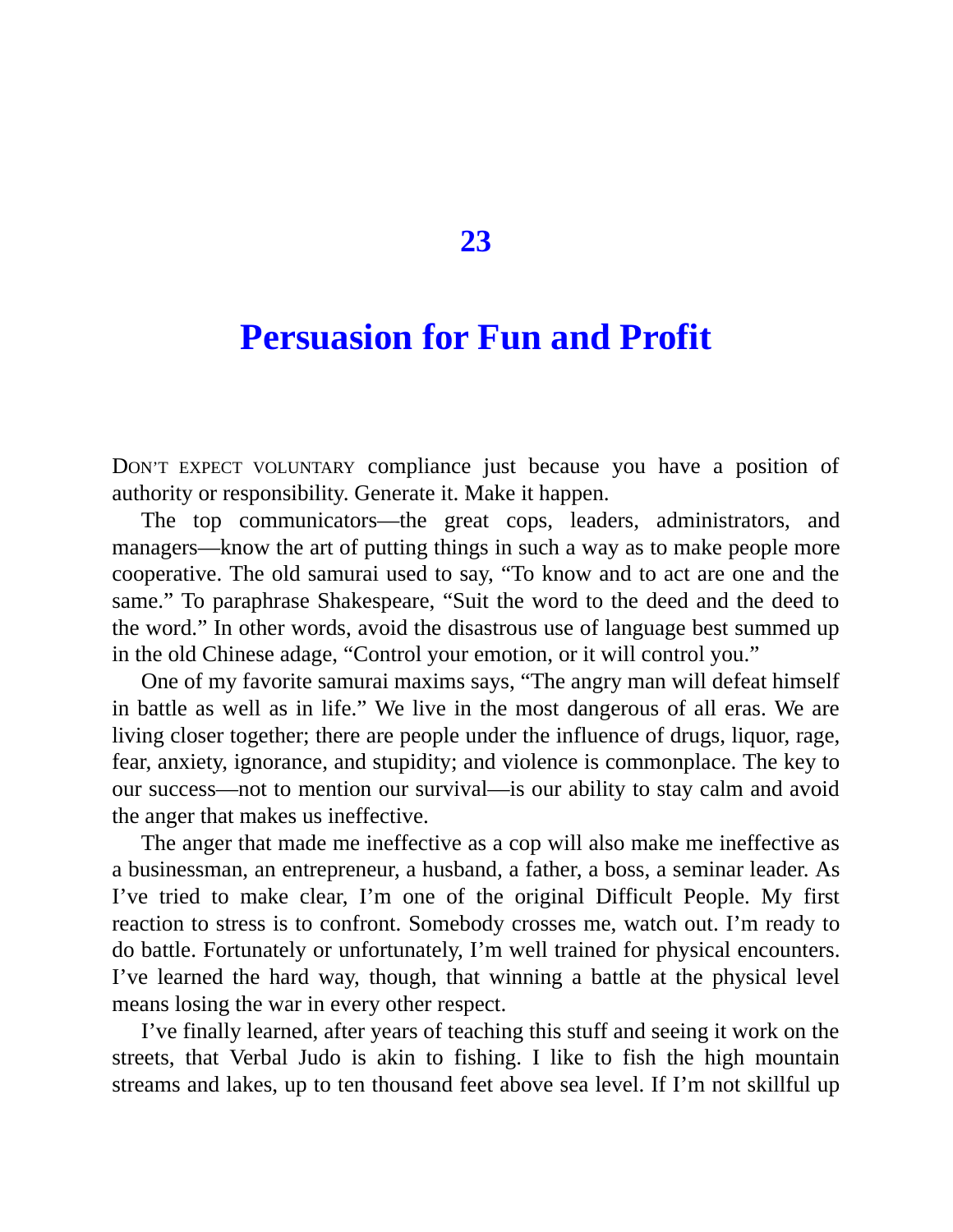there, I can't hook a thing. And if I do hook a fish, I don't just reel him in as one would a carp. I have to play him in. I play and reel, play and reel, play and reel. When I finally do land one, I get a great feeling of satisfaction and accomplishment. That's also how I feel when I've encountered Difficult People, people like me. Developing the *mushin* state of mind, that calm center, means regarding Difficult People as a challenge rather than as combative adversaries.

Doesn't it make sense that we should develop a mind-set that allows us to interact with these people skillfully, rather than letting them get our goat? The samurai warrior, when surrounded by attackers, went absolutely still inside. He prepared himself by being still so he would not be caught by surprise. He could respond to an attack from any direction, no matter how unexpected.

Train yourself to be free of bias, prejudice, and expectation. That's easier said than done, of course, and I'm the first to admit that it isn't something that comes naturally. There is a Chinese word that means both "crisis" and "opportunity." By remembering that, I am now able to like Difficult People, or at least to appreciate where they're coming from and view them as challenges and opportunities rather than obstacles.

If a guy gets in my face and says, "I can't do this and I won't do that," I just laugh inside and think, *My kind of a guy.* These are the kinds of people that shaped America. They are people of savvy, of backbone, of principle, of will. Think about it: A whole day of Nice People would be boring, but a whole day of Difficult People makes us work. They draw on our skill, make us flex our Verbal Judo skills, and leave us feeling good about our encounters as we succeed. Let me recommend that you begin viewing the Difficult People in your orbit as chances to prove your mettle rather than as people to avoid. Difficult customers should be interesting and challenging.

Notice that Difficult People cross all color boundaries and cultural distinctions. The key to your survival is knowing the kind of person (Nice, Difficult, or Wimpy) you're dealing with, and it should make no difference whether a person is black, white, Hispanic, or Asian. I don't care if a person's a homosexual, a transvestite, or undecided. It's not my business. I care only what he's doing and my ability to redirect him for the better.

# **AVOIDING THE INNER VOICE**

One of the ways to accomplish the task of redirecting behavior, keeping calm in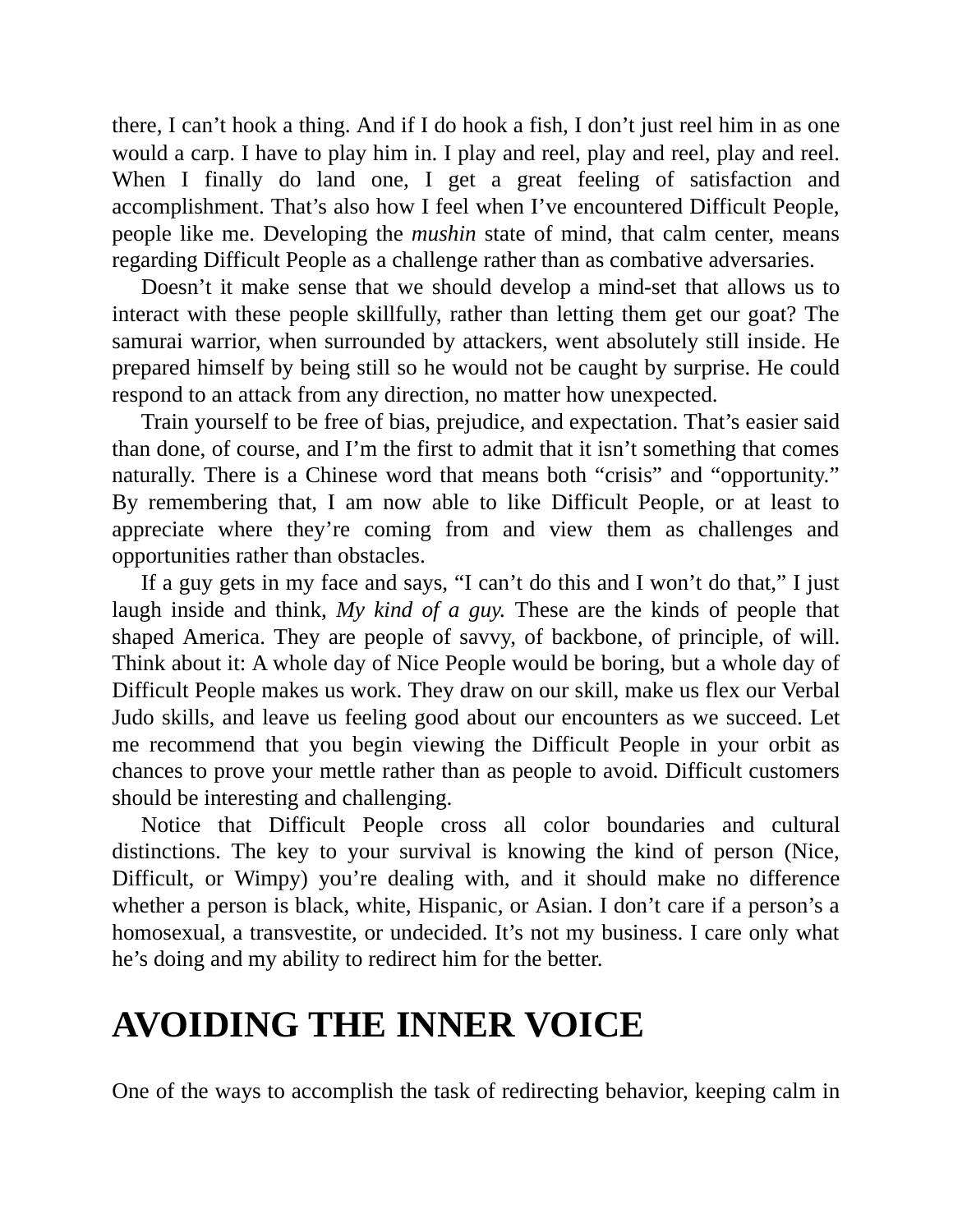the face of Difficult People, and gaining voluntary compliance is to remain sounding professional. That keeps you safe even when you may no longer care about safety. Inside, your voice may be saying what you really want to say. But one of the laws of effective communication is to never utter the inner voice. The inner voice is almost always negative. Control it at all costs and you'll find yourself way ahead of the game.

# **PERSONALIZATION**

One of the last things our inner voice wants to do when encountering Difficult People is to give our name. Yet this gesture of personalizing the dispute, of showing no fear of being identified and being accountable for our decisions (and the policies of our governing body) is something that should be applied universally. I don't care whether you're a homemaker, a parent, a banker, an executive, a salesperson, or a service employee—you become more human when I know your name. And don't just offer it mechanically. It shouldn't be "Hi! I'm Stacey and I'll be your waitress." Slow it down. Give it some weight, some sincerity.

And how about something unique? Set yourself apart. Surely management doesn't expect you to be a robot, just like everyone else on the floor. The formulas they give you are principles, frameworks on which you should hang your own personality. I'd love it if a waitress would say something like "My name is Stacey Smith and it's my job to see that you leave here fat and sassy." Or ". . . it's my job to make sure you get everything you want to eat as quickly as I can get it for you." Later, when the check arrives, if the waitress has built appropriate rapport with me, I wouldn't mind a little humor. "It's also my responsibility to see that you don't leave without paying."

You see what I'm driving at? Something, anything that will humanize the encounter and make people feel as if they've been noticed and that they have mattered.

Nothing angers me more than when I call an agency and get a receptionist who gives me only a number. "This is two-four-four, sir. How may I help you?" I want to say that person can help me by telling me who I'm dealing with. I want a name. Names have a way of calming people. Names give you a sense that a human being is at the other end of the phone. How hard is it to say, "Good evening, sir, my name's George Thompson. What can I do for you?"? Even in a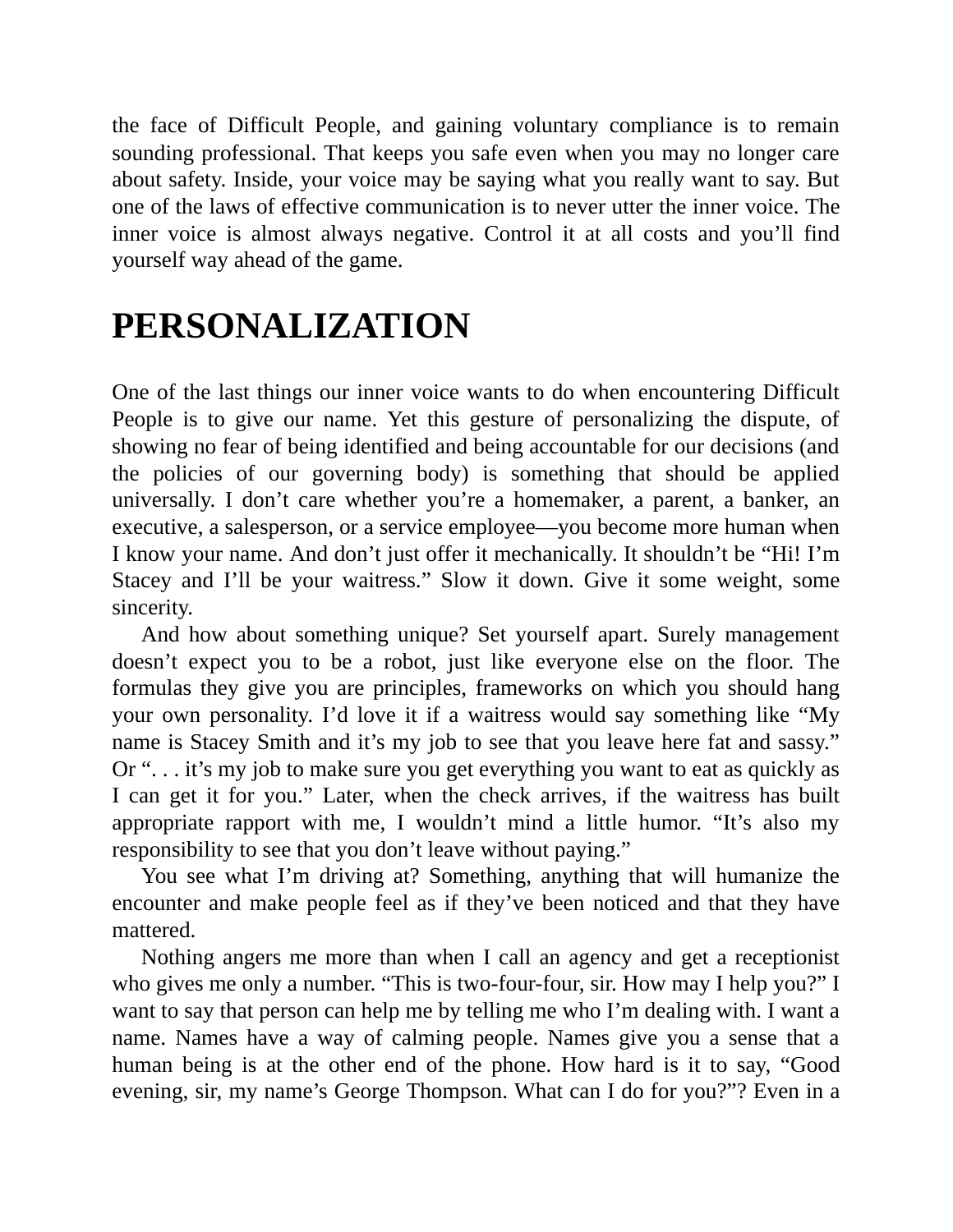store, it helps if the clerk at the counter says, "Hi, I'm Beverly. Let me know if there's any way I can help you," rather than simply, "Can I help you?"

### **OUR REAL PURPOSE**

Regardless of our profession or role, we're all in the business of meeting people's needs.

Consider your children. I've already talked about the fact that you have to decide between want and need and that if you gave kids everything they wanted you'd turn them into ugly, self-centered brats. But what about those real needs? Suppose you have a kid who needs a bicycle, but you don't have the money for the latest, high-tech model. Your job as a Verbal Judo practitioner is to convince him that a good used bike, for which he will pay half, will meet his needs and give him a great sense of accomplishment and satisfaction.

# **HOLSTERING YOUR DIVORCE WEAPON**

Aren't divorce courts filled with people who've misunderstood this same point? You get angry at your spouse and draw down on him or her with the equivalent of a policeman's deadly force, perhaps with a sentence like "Well, if you don't like it, let's get a divorce!" And your spouse, equal to the challenge, responds, "Fine! See you in court!"

Soon there the two of you are, filing for something neither one of you really wanted. It makes no sense, but it's what happens when we fire from the hip, when we allow the words that come naturally to our lips make a speech we live to regret. Unless we're mighty in character and depth and know how to apologize, we wind up obligated to defend our ultimatums. Our pride, our face is at stake, and we will not back down. We end up making life-changing decisions to our own detriment. The only solution is to learn to ignore the inner voice and to use every Verbal Judo technique we know to keep us from doing irreparable damage to ourselves and our loved ones.

Give others a break too. Don't react to their words. A spouse complaining about a wet towel on a bed or griping about your coming home late, or a boss snapping at you about some minor matter, are only symptoms of larger problems. Let the words go by, deflect them as I taught you earlier and set about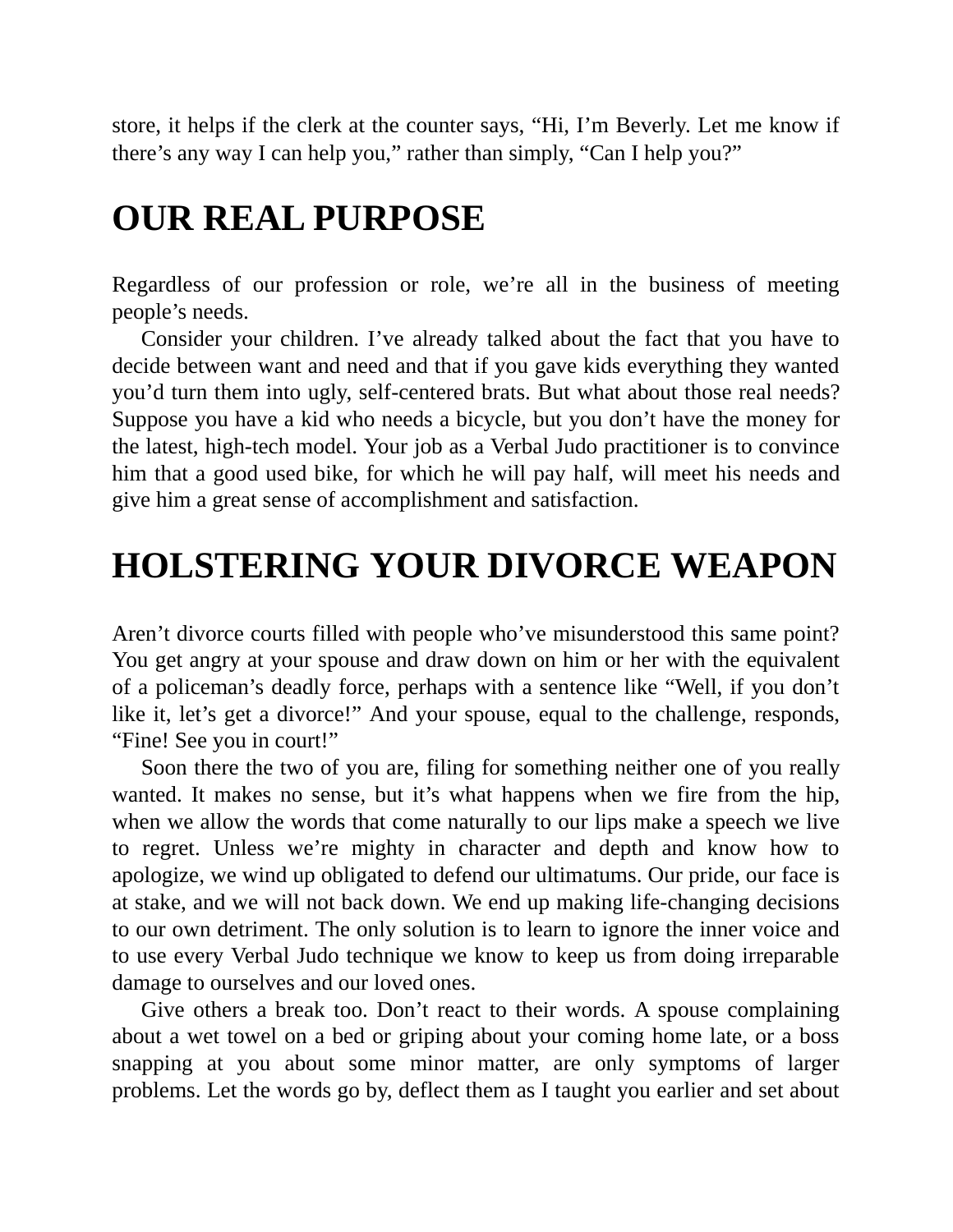addressing real issues.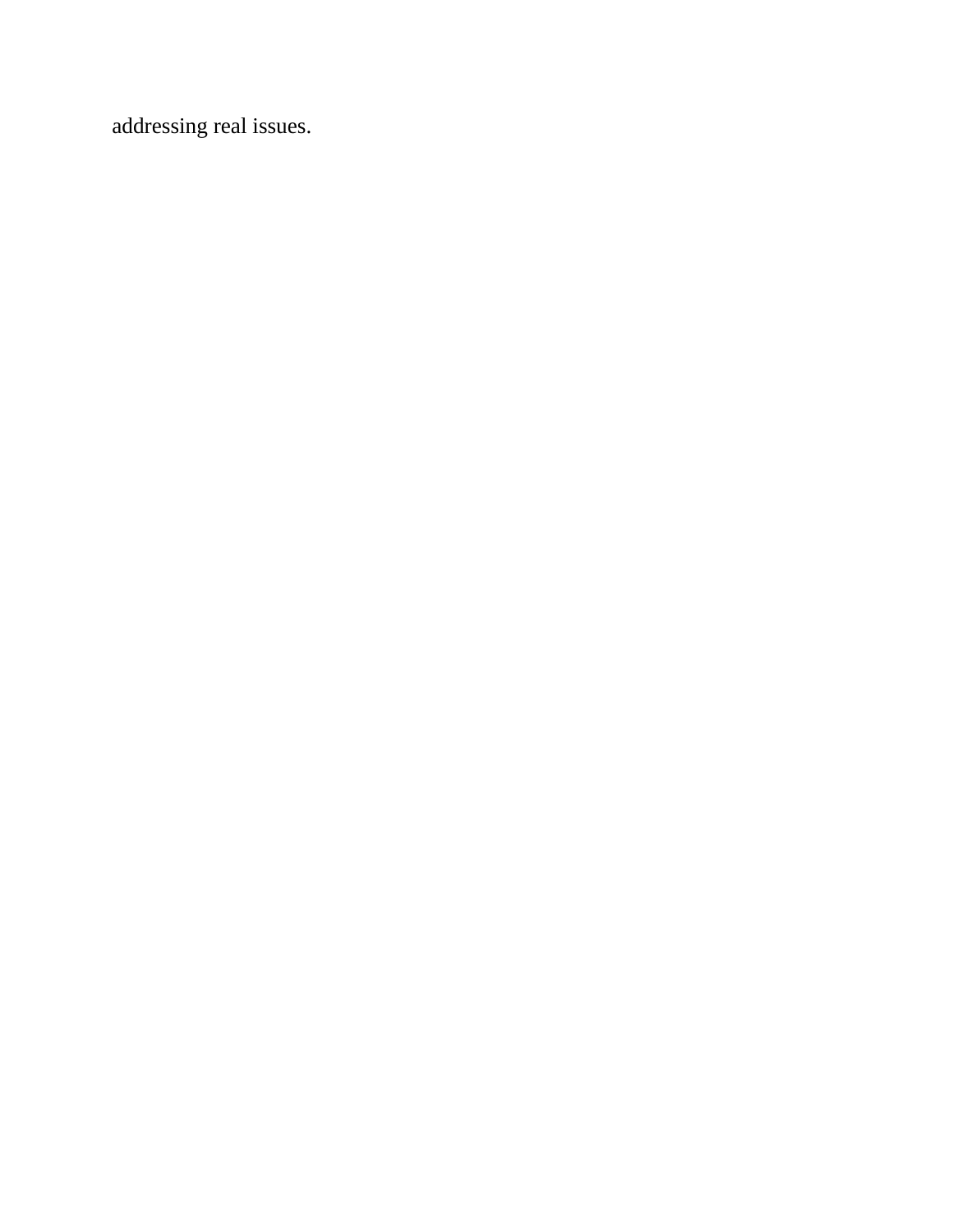**[24](#page-4-0)**

### **The [Misunderstood](#page-4-0) Motivator**

NO, I'M NOT referring to myself; though there are days when I feel misunderstood. The misunderstood motivator is Praise. When I'm praised correctly—and there are myriad incorrect ways to offer praise—I feel most understood and appreciated.

Have you ever felt suspicious when praised? You're not alone. I believe suspicion of praise is universal because it so frequently precedes criticism (which I will discuss). For example, "I really enjoyed your solo. It was beautiful. Now can I give you a few hints on your wardrobe and stage presence?" See how this compliment was yanked away like a rug from under the singer? This happens so often that when we hear a compliment we can't help but wait for the other shoe to drop.

Regardless, I contend that praise remains the most effective motivator and disciplinarian there is. Effective and genuine praise does far more than make people feel good. They tend to do voluntarily what they are praised for. But if they are criticized they will do just what they need to to get by.

Offering praise communicates and reinforces your values. And when praise is specific—as I will discuss more fully—it appears more authentic and increases your credibility, regardless of your role.

#### **PRAISE AS PART OF YOUR ARSENAL**

We know very little about praise, but it can be a dynamic tool. In my opinion, it is the single most powerful teaching weapon we have.

Praise has to be believable to work effectively, and people seem to feel as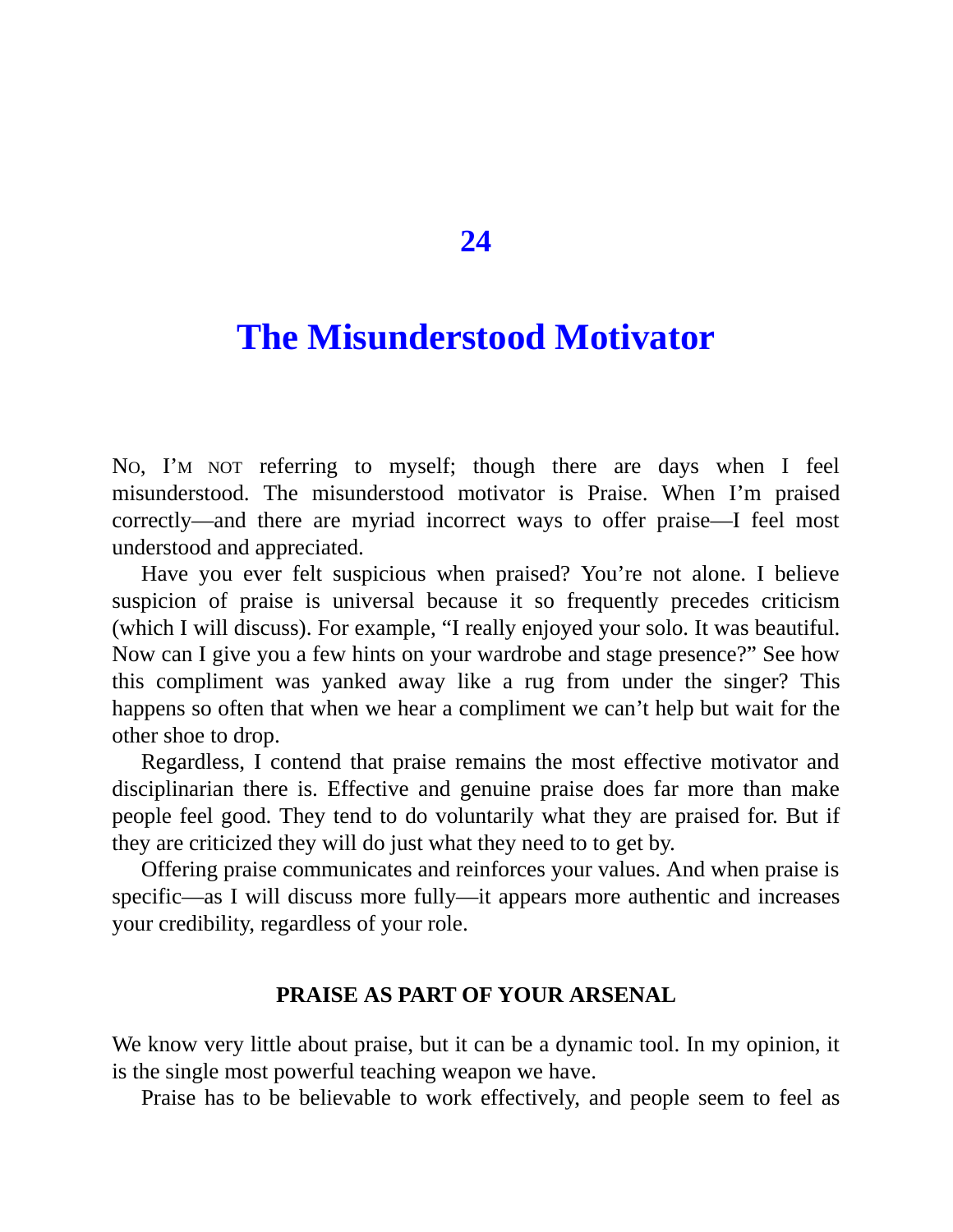uneasy about praise as they do about criticism. They distrust it instinctively for they think criticism will follow, so praise has to be given with care.

My first praise principle is that if you plan to praise people, never follow it with criticism. If you do, from then on, whenever people hear a compliment from you (no matter how sincere), they will also hear in their minds, ". . . *but* . . ."

I'm not saying you cannot or should not criticize people when necessary. If you must, criticize first, then leave them with praise. You might tell an employee, "You know, I'm really upset about the way you handled that shipping problem yesterday afternoon. It did no good to blame the distribution staff, as overworked and underresourced as they are right now. You or someone you delegated should have simply apologized unconditionally to the customer and made sure the shipment went out immediately. That's the way you've been trained, and you have demonstrated that attitude many times. That's why you're in the position you're in. Though I want you to remember to respond the way you know is best in the future, I also want to tell you that your overall work has been exemplary. Specifically, your monthly reports are always right on the mark, giving me the information I need in a format that makes me look good when I pass them along. I know you can do that well in all areas, and I'm counting on you to do that."

I often ask my seminar students, "What is it that makes good praise?"

Almost invariably, they'll answer, "Sincerity."

That's close, but I say, "All right, how do we make praise sound sincere?"

One of the ways has to do with where you insert praise into the conversation: last, not first. Not first and last with a criticism sandwiched in between either. That's a popular management recommendation, but I think people see through that as easily as they see through the compliment-then-criticism technique. The employee misses the first bit of praise because he's been called on the carpet and is waiting for the other shoe to drop. Then he gets the bad news and he can't appreciate the other half of the sandwich cookie. Whatever came before the "but . . ." he no longer believes because it was an obvious setup. Whether it really was or not is irrelevant. If that's the way he feels, that's reality to him.

The second way to effect the sincerity of praise is to make it as specific as possible. There is something disconcerting about "Nice going! Good job! Appreciated that." It's much better when someone says—to use the singing example again—"I enjoyed your solo, especially the song you selected and the way you interpreted that chorus. I felt as if I were young and in love again."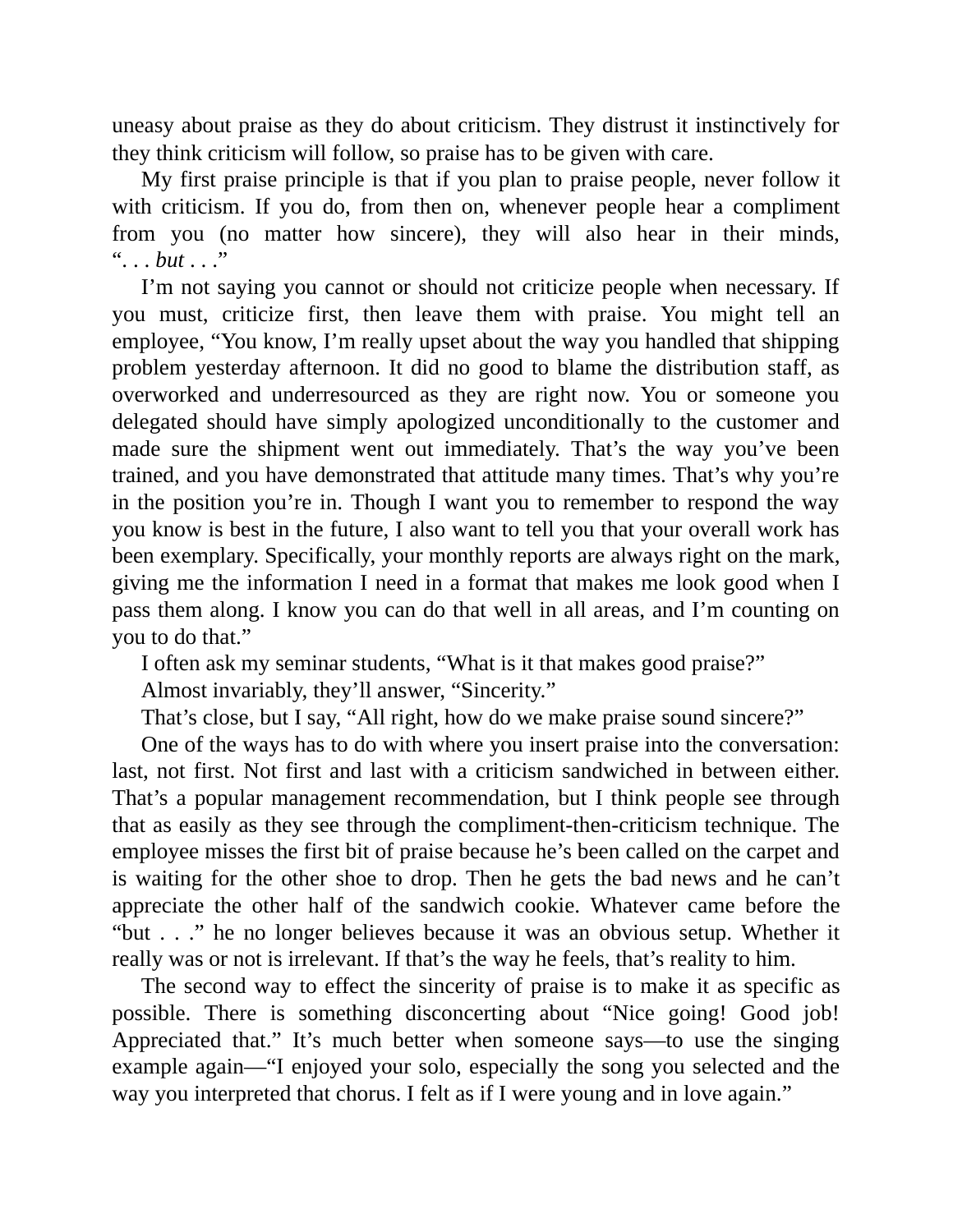I was the happy beneficiary of specific praise, and I'm pleased to say it helps bolster my point. To use one of my earlier phrases, I was an "unconscious competent" at public speaking. I have saved until now the news that I was a stutterer as a child because I believe it has more impact when you have established in your mind that I make my living by giving speeches hundreds of times a year.

When I was a student I couldn't get out sentences that began with words like *why, what,* or *how.* Basically, I couldn't ask any questions. This dogged me into my freshman year of college. I had to rephrase questions so they wouldn't start with a *w* or an *h* word. I had to say things like "Tell me about that. It seems that wouldn't work if this was the case." I didn't know it, but I was becoming more verbally fluent because of my weakness. If I put *what* in the middle of a sentence, I could get it out. So I began most of my questions with a dependent clause—which is not a bad way to pose a question. Still, I was insecure, and for years I didn't even consider teaching, let alone public speaking, as a career.

Yet as I gained confidence, I saw the stutter begin to disappear until finally I was a teacher, then a professor, and finally a public speaker. No one knew that I still harbored insecurities about my speaking ability because of those painful memories, so I took any praise for my oratory with a grain of salt. At times I was tempted to say, "I'm glad you enjoyed it, but if you only knew . . ."

In the mid-1980s I spoke to an audience of realtors in Chicago and learned a valuable lesson. Afterward, people filed out gushing general praise like "Great speech! Loved it! Best I've ever heard!"

As was my habit I pasted on a smile and responded with, "Thank you. Oh yes. Thanks. Oh yes. 'Preciate that."

The last guy to leave the room said, "I really enjoyed that," and I started in with one of the variations of my "Oh yes" when he got my attention. When he added, ". . . specifically," I cocked my ear.

He said, "Specifically I like the way you use little everyday stories to teach complex points like empathy and setting of context. Most speakers don't do that. Those stories made me see your points. Thanks for putting those in there." And he walked out.

### **THE BENEFITS OF SPECIFIC PRAISE**

1. Specific praise feels good. It made me feel good. The specificity of his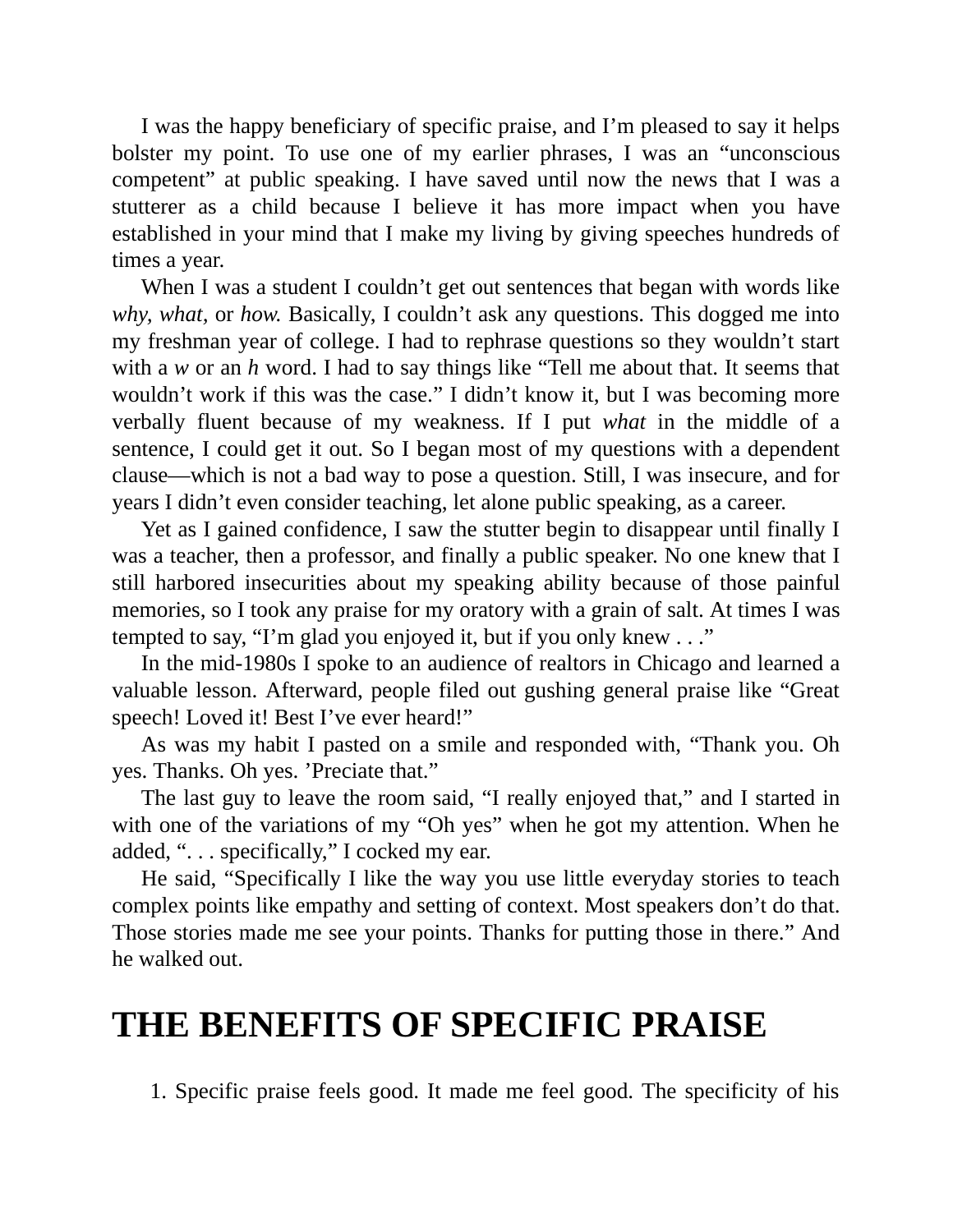praise reached me as no general praise could have. Specific praise is powerful praise; general praise is just good manners.

- 2. Specific praise is believable. Because he had been specific, I believed him. He was credible and that made *him* look good too.
- 3. Specific praise always either reinforces or teaches. It made me learn something about myself as a speaker. In all honesty, I had not previously had a clue to my success. I knew I was in demand and that people seemed to appreciate and enjoy my speaking. But if I'd had to guess, I would have said it was because they liked my style. I'm expressive, harddriving, and I don't do a lot of gyrating. I get to the point—it's just inyour-face principles and give 'em the bottom line.

I have always been a storyteller, but until that guy pointed out that the specific detail of my illustrations made my points come alive for him, I didn't know. I might have drifted from that technique, but once I knew it was effective, I went back and emphasized stories and illustrations for all my presentations. His specific praise taught me to be a better speaker.

4. Specific praise gets passed along. Two years later I ran into a guy in Jacksonville, Florida, who said, "Are you that crazy guy from Albuquerque who teaches Verbal Judo? I've got a friend in Chicago who raved about your course. He couldn't remember your name but he never forgot what you did."

I said, "What was that?"

He said, "You taught with specific little stories the way Einstein taught physics. My friend had to give a presentation before his bosses and he completely redid it based on that one principle alone. And he gave the best speech."

It pays to listen and watch and take that extra time to look at what somebody does that makes you feel good. Then, instead of just blurting, "Great job!" be specific.

### **AN EXAMPLE**

Let's say I have an employee—I'll call him John—who writes poorly. His reports are a mishmash of abstract generalities. I send him to a writing course, but he's not much better. I look through thirty of his reports and they're all bad. My natural inclination might be to take a handful of those reports and shake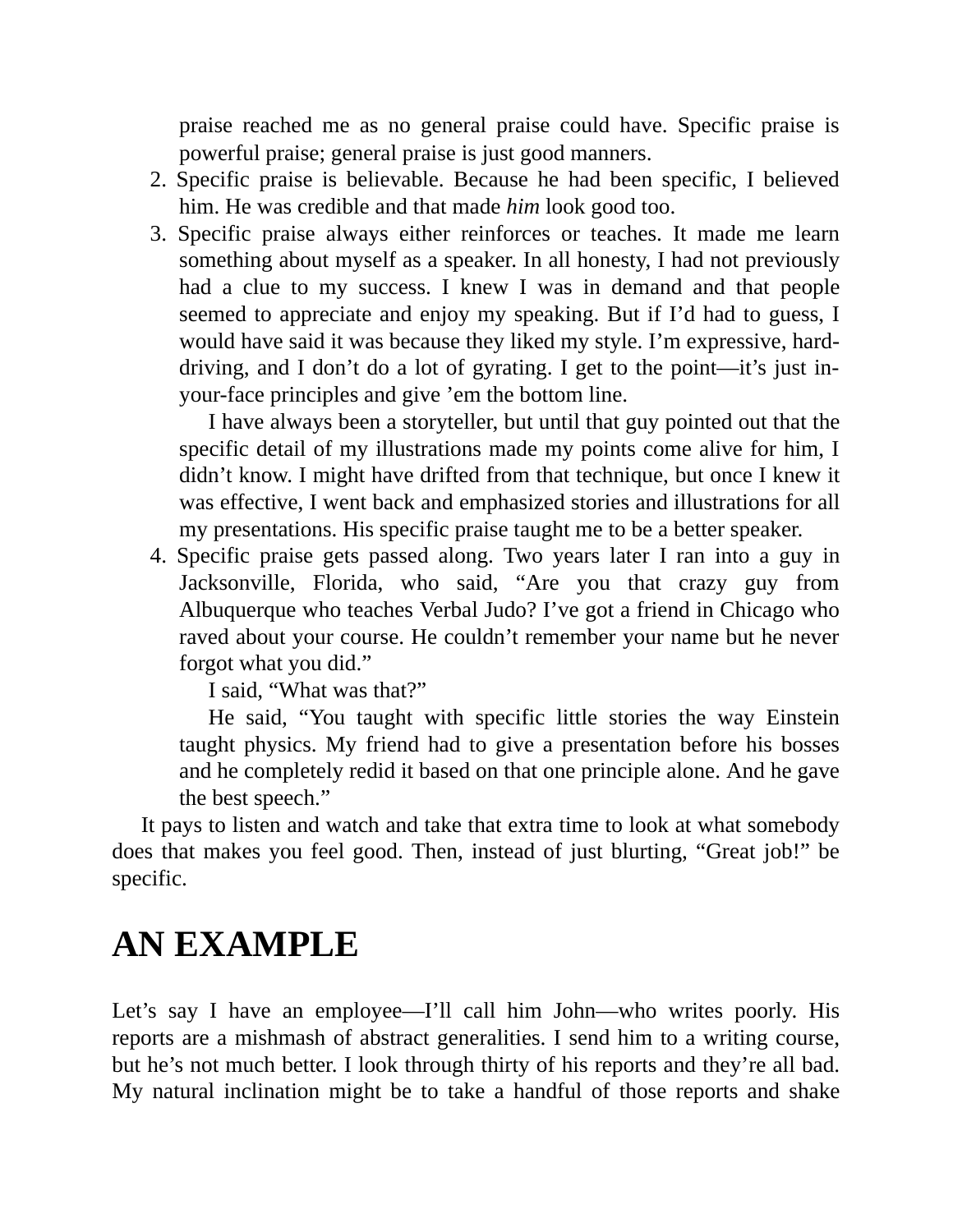them in his face and say, "Didn't you learn anything? These are outrageous! If you don't get better, we'll fire you!"

Obviously, that would be ineffective. On the basis of my principles of praise, here's what I should do. I should take the time to dig through all those reports to find at least one paragraph that works. It might be just dumb luck on John's part, but something somewhere in that mass of writing has to be something worthwhile. Then, instead of trying to resort to criticism and an ultimatum as a motivator, I should try specific praise.

I should not call John in, but rather seek him out. I should say, "John, I was looking over some of your reports, and I was impressed with this paragraph and how specific it is. That's good, because when you're this specific, it helps me understand what you do so I can supervise you better. That's good for you. That's good for me. That's good for everybody. Thanks for taking the time to do that."

You think his next report wouldn't be fifteen times more specific? You can bet he'd go home and tell his wife that night that the boss had praised him, and there's little question that he'd remember why. People do what they're praised for. If I were to only criticize him, he would just shore up his reports just enough to keep me off his back. Criticized people generally do only enough to reach a level of what management experts call "minimal competency." That's what's wrong with labor in our society.

Now let's say John is doing better on his reports, but he's still neglecting to open and close them with power and influential statements. Now I can go to him and say, "John, your reports are more specific than ever, and I appreciate it. And this one opened with a powerful, grabbing sentence. Open and close the rest of them that way, and you're writing the best reports we can get. I know you can do it."

# **A QUIZ**

Beside exercising the principle of specific praise, what other Verbal Judo principle am I using?

If you said I was raising John's expectations as a way to motivate him, you're among the best readers I've got. If you keep catching on to these principles and remembering them . . . well, you get the point.

Motivate by raising expectations. Raise expectations not through criticism,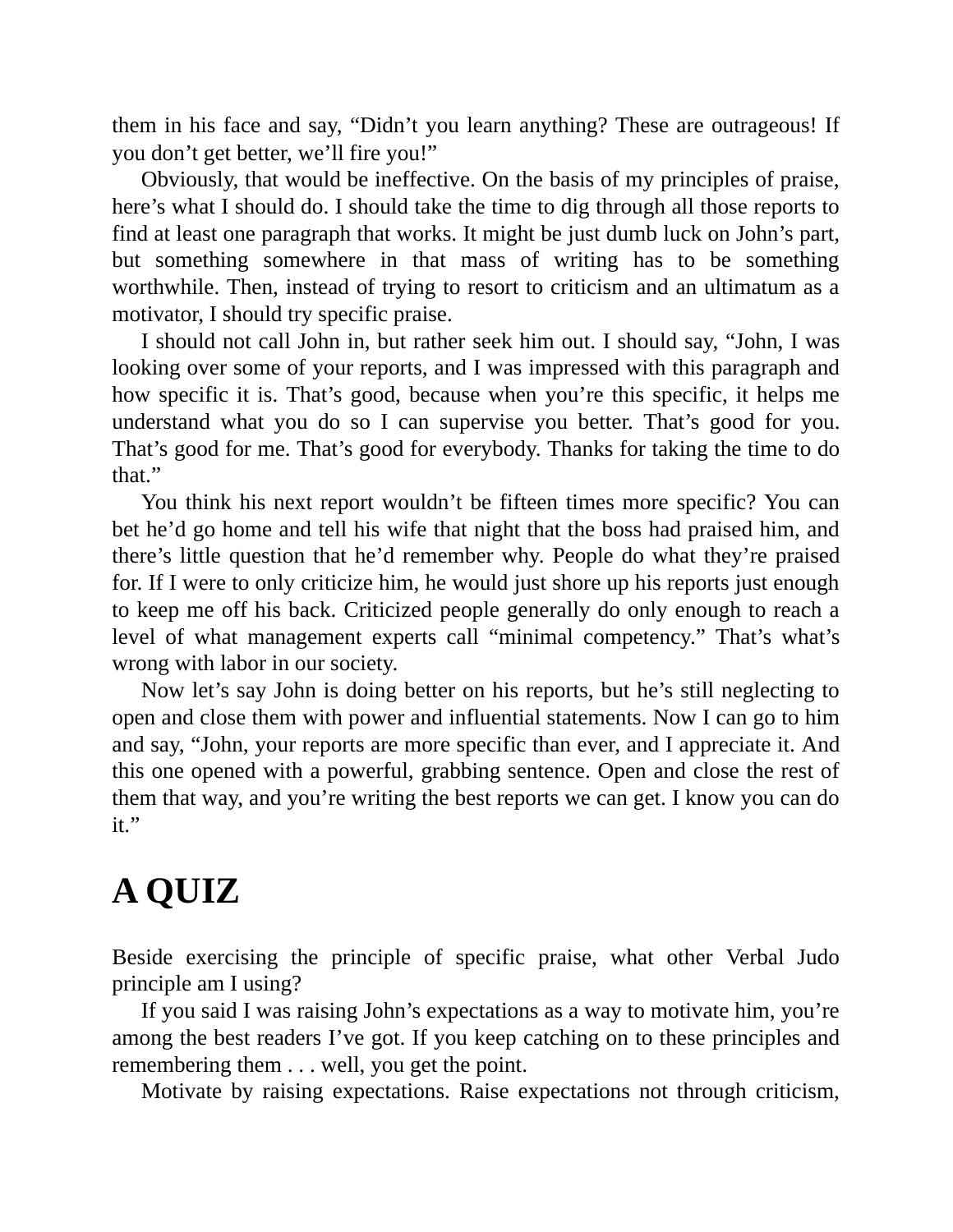but through praise. Praise specifically, and you will find yourself resorting to criticism rarely.

# **CRITICISM WITHOUT OSTRACISM**

You can, and many times should, deliver criticism effectively, directly, and even bluntly. As the flip side of the praise principle, the trick here is to follow the criticism—not precede it—with praise. That way, despite his mistakes, the person being corrected and criticized will still feel a part of the team, a valued player. If praise is doled out before criticism, as is usually the case, the person will feel manipulated. Often it's appropriate to remind the person, "If I didn't value you and care about you, or if I wasn't concerned with how you fit into the organization, I wouldn't bother to deal with you about this problem. If you were on your way out of the company or I thought you were unsalvageable, I wouldn't waste my time, would I? Do football coaches holler at marginal players? No. They push and prod the ones they count on and need the most."

#### **WHEN** *YOU* **ARE CRITICIZED**

I have just a few simple guidelines for taking criticism, which we all must at times. None of these will be new to you, but it is worthwhile to list them here as reminders.

- 1. Maintain eye contact. Don't roll your eyes as if you are amazed at the stupidity of the person doing the criticizing. And don't cast your eyes down either. That is a sign of resignation or defeat. The person criticizing you probably doesn't want you to wallow in self-pity. Take it like an adult. Look the person in the eye and indicate that you're listening.
- 2. If you disagree, hold your tongue for the time being. If you constantly interrupt to correct an inaccuracy or plead your case, you're going to look worse. Maybe you're right and the criticizer is wrong. Still, arguing and appearing defensive will only make the person believe more strongly that he is right. The time may come when it is appropriate to defend yourself, but gather your thoughts first and be prepared to discuss them calmly, just to try to balance the record.
- 3. Nod and show an open body language that says you're not only listening, but also that you're hearing and understanding. You're not necessarily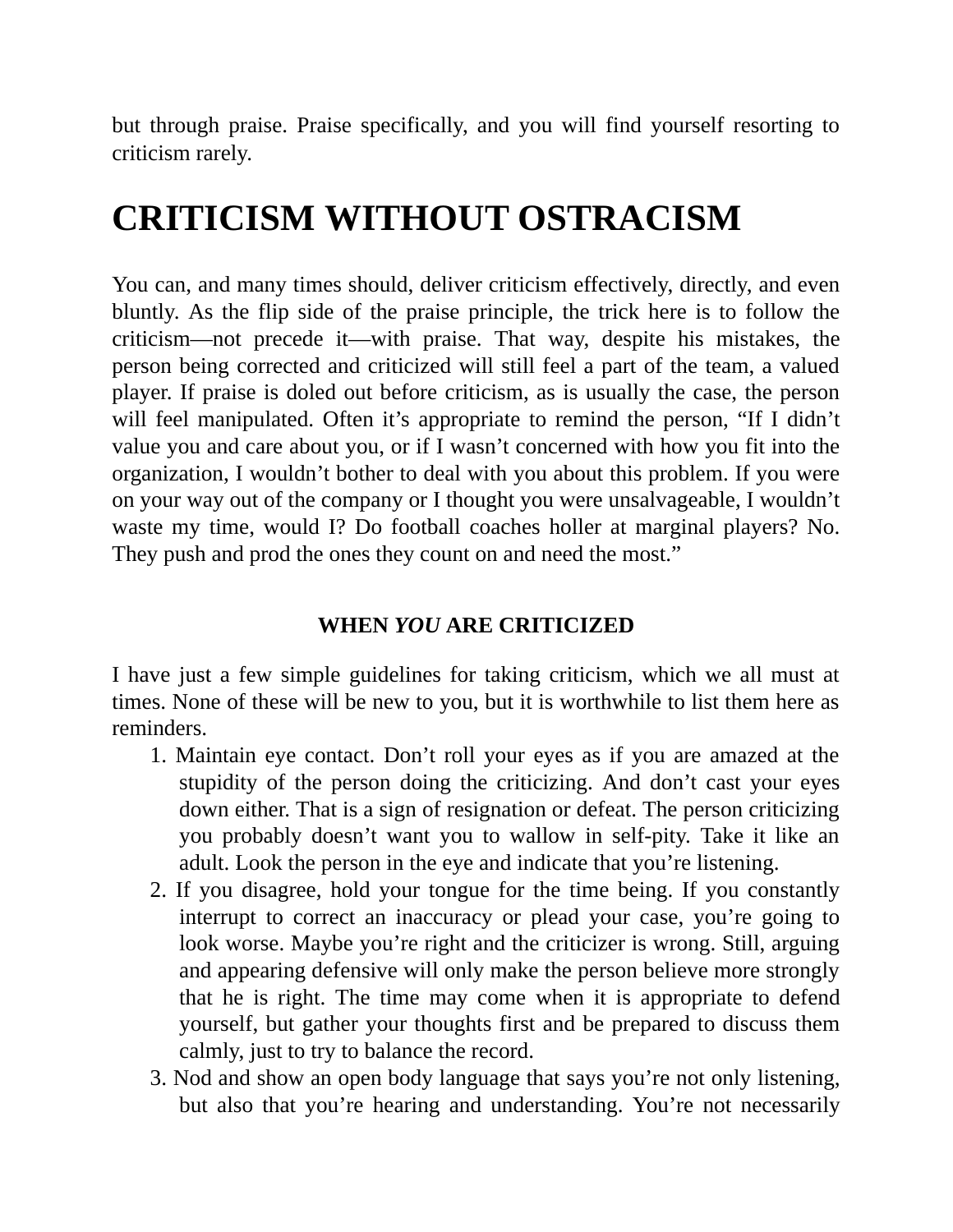agreeing, but you're getting the message.

- 4. Use phrases that confirm your openness to be corrected such as "Uh-huh," "Yes," "Okay," "I hear you," "I understand what you're saying," "I'm willing," "I'll make every effort," "I'll work on that," "Thanks for pointing that out."
- 5. When you have the floor, use the opportunity not only to defend yourself but also to reiterate that you welcome such input and want to learn. Insist on a follow-up meeting with a request such as "Could I check back with you to make sure I'm making progress and doing what you want?"

Being criticized and responding appropriately can be better than never having been noticed at all. Your demeanor and ability to choose your words carefully make all the difference.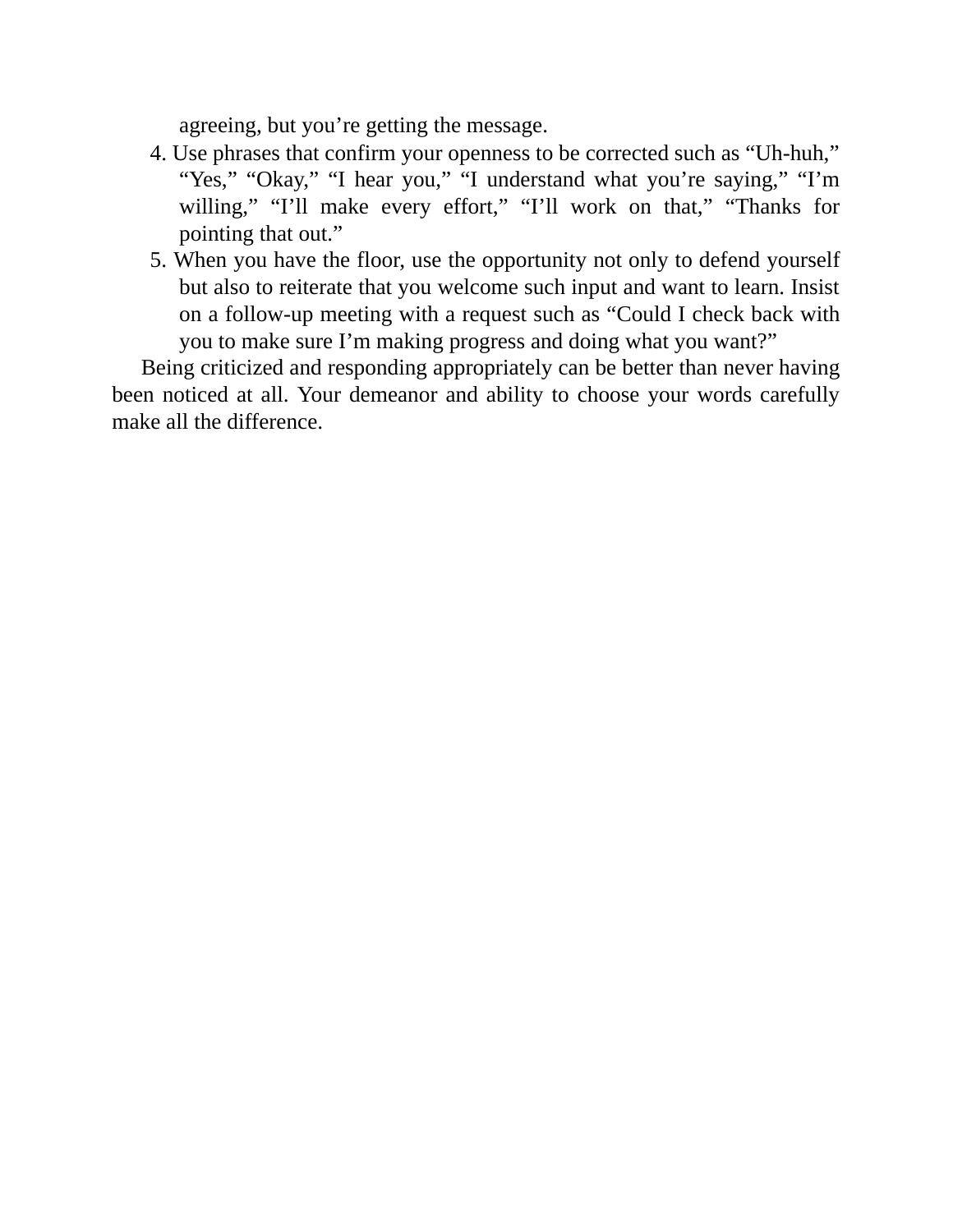### **You Can Punish Without [Drawing](#page-4-1) Blood**

AS PARENTS WE sometimes have to punish our children. As employers, we sometimes have to punish employees. You may dislike doing this or even the idea of it, but you can't deny the reality: The ability to punish effectively is a necessary skill.

It's been my experience and observation that in our society we do not wield the sword of authority with great skill. That has led me to develop what I call the "principle of punishment." It goes like this: Though there are many ways to punish, when doing so you must use language without bias. In other words, never mix emotion and punishment.

I realize this is a whole lot easier said than done, especially with children. Parents are in all probability lying if they say they have never punished in anger. That's why cops deal with so much child abuse and domestic violence. We all know better, but knowing and doing are too often two different things. A few hints may help you maintain the gap between emotion (or feeling) and handing down punishment.

### **KEEP IN MIND**

If you're so angry at someone that you simply must express it, do so. But be careful not to effect punishment at the same time. Let's say you overhear your son speaking disrespectfully and totally inappropriately to your wife. It makes you mad, and you know he would benefit from knowing that. It's not all bad to light into him, but force yourself not to get into pronouncing a sentence until

**[25](#page-4-1)**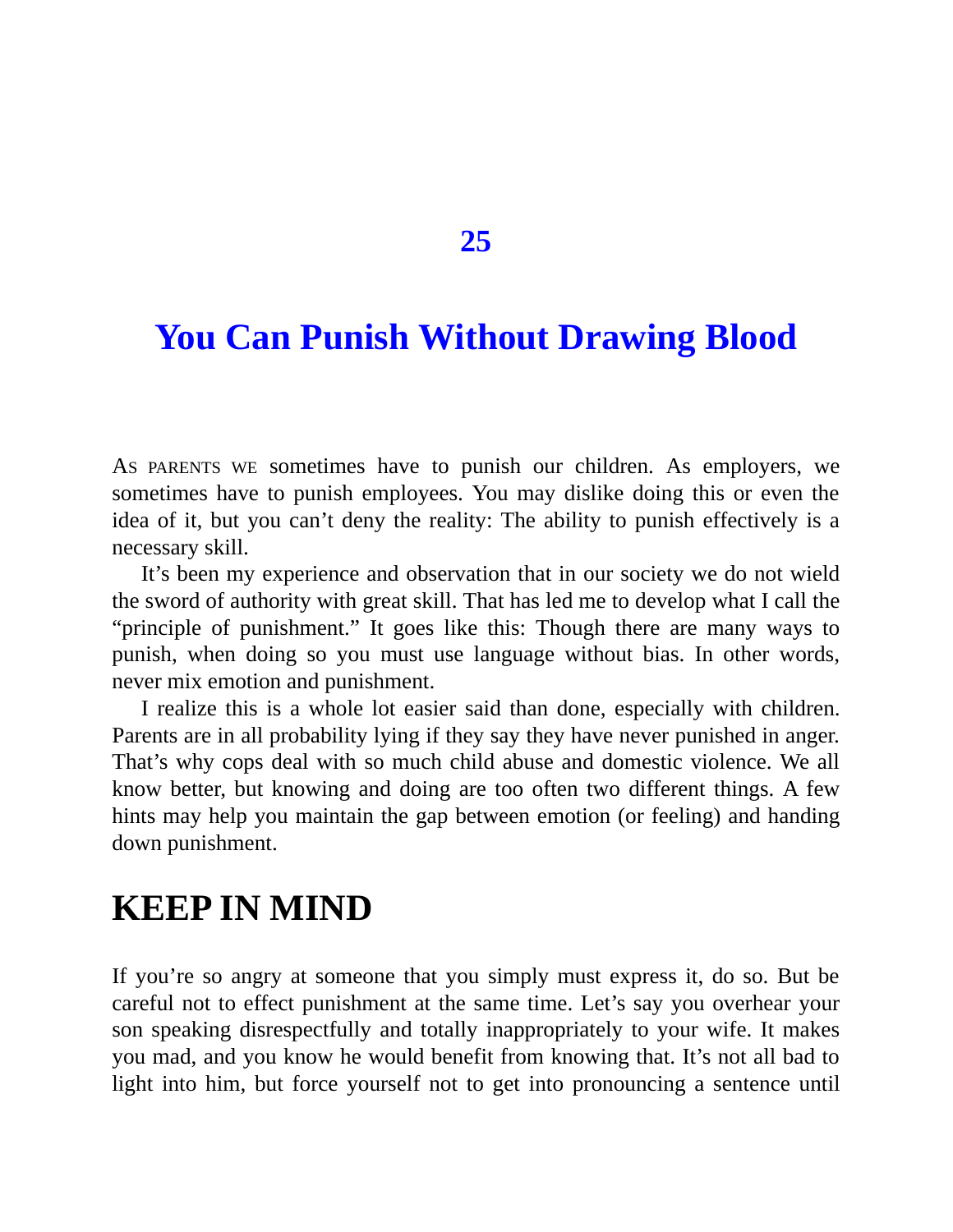you're calmer.

In other words, you might raise your voice so he knows you're serious. You might say, "Listen, son, I'm not going to stand for your talking to your mother that way. It's disrespectful and it's going to stop or you and I are going to have trouble. Remember, that's not just your mother you're talking to—she's also my wife."

That will often get a raised eyebrow, but better yet, you have not followed your instinct to threaten what that trouble might be. You haven't flown off the handle and said you were going to knock his block off or ground him for a month or take away his driving privileges. That is something you want to avoid, because in the heat of the moment you may make one of those famous speeches you'll live to regret. You'll hand down a sentence that will be hard to enforce and probably be as much of an inconvenience for you and your wife as for your son.

If you have to chew out an employee, do it. But don't, in the excitement of the moment, say, "You're finished in this company. I'd fire you if I could. You're on probation for six months. No raise for you, etc., etc., etc." You might say to the employee, as you might say to your son, "I want to discuss this with you tomorrow to determine what we're going to do about it."

In the meantime, you will have a better handle on what really went wrong, how purposeful the infraction might have been, how serious the consequences, and what the most remedial and effective punishment would be. Anything decided in the fire of the moment will likely be counterproductive, cost the guilty party his face and dignity, and wind up being a burden for you.

The moment you use words that indicate you have lost respect for someone or don't like him, he shuts down and quits listening. Your personal self has intruded and spoiled your professionalism.

# **HOME SCHOOL**

I learned a lesson with my son, Taylor, when he was six years old. I told him one day, "Don't throw the football in the living room because that vase over there came from Beijing, China, and was given to me by an old kung fu master. If you break that vase, you're history because that thing's irreplaceable, and by the way, my friend, you are not!" Now, obviously, I was teasing him and he knew it, but he also knew I was quite serious about the value of the vase and the import of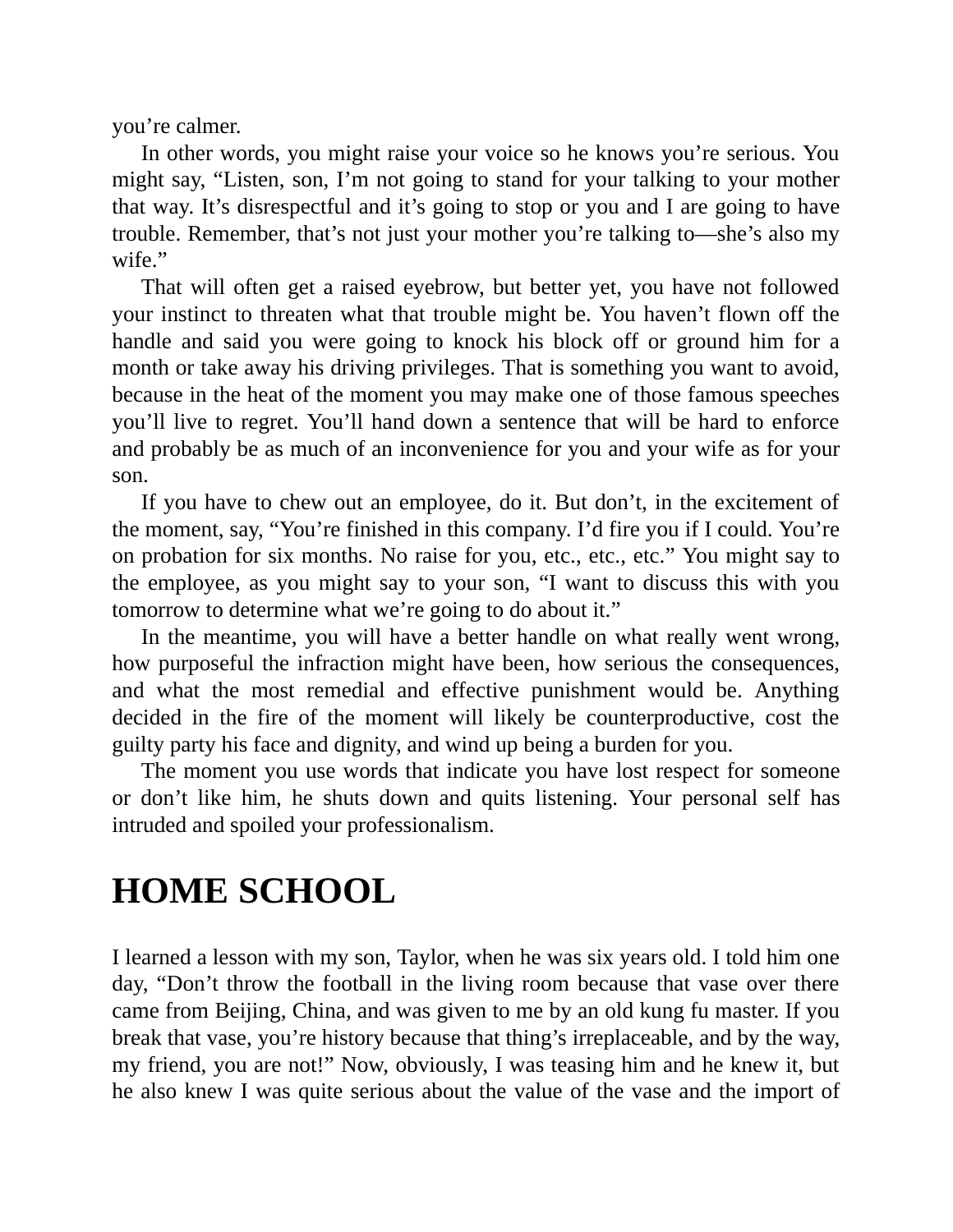my prohibition.

Two weeks later at three in the afternoon I heard a tremendous crash in the living room and knew immediately what had happened. I hurried in to find Taylor and the football and the vase, in pieces. I was so angry that I worried what I might do or say to him, and somehow I was able to control myself. I simply said, "You and I had a contract. No football in the living room. Go to your room and I'll see you in the morning."

Then I went out to the driveway where I had a hanging bag, and I beat that bag until my hands bled. I took my feelings out on the bag, not on the boy.

Suppose I had not done that. Suppose I had done what I had too often with my daughter. What if I had let my anger overwhelm me and said the first thing that came to mind? I would have begun lying. I would have said, "You SOB!" That's lie number one. "You never listen!" Lie number two. "You never do what I say!" Lie number three.

Then when I sent him to his room I would be pronouncing the same punishment, but I would have a different kid behind the door. I would have had a little boy steeped in righteous resentment for sixteen hours. He would have been crying, rocking back and forth, thinking *I am* not *an SOB. I do* too *listen. I do* too *do what he says. He's so unfair, blah, blah, blah.* Sixteen hours later he would come out worse than he was when he went in.

It's easy to snap and use Verbal Karate, to lash out and hurt someone with a wound that will never go away. Think of the long-term effect. How many times can we snap at our children that way and not turn them into mean, nasty street lizards who hate authority, hate cops, hate anyone in control? What will prevent them from turning to gangs for solace?

# **THE GOAL**

I've established that the worst abuse in this world is verbal. So, if you want to be an effective punisher, you must learn to use language disinterestedly, unemotionally, and without bias. The goal of punishment should be positive. It is not to inflict pain or exact revenge. Rather it is to reconstruct, to make better, to educate.

If we agree that remediation and rehabilitation is the goal of effective punishment, why is the language associated with it usually so negative? Why do we feel the need to put people down when we punish them?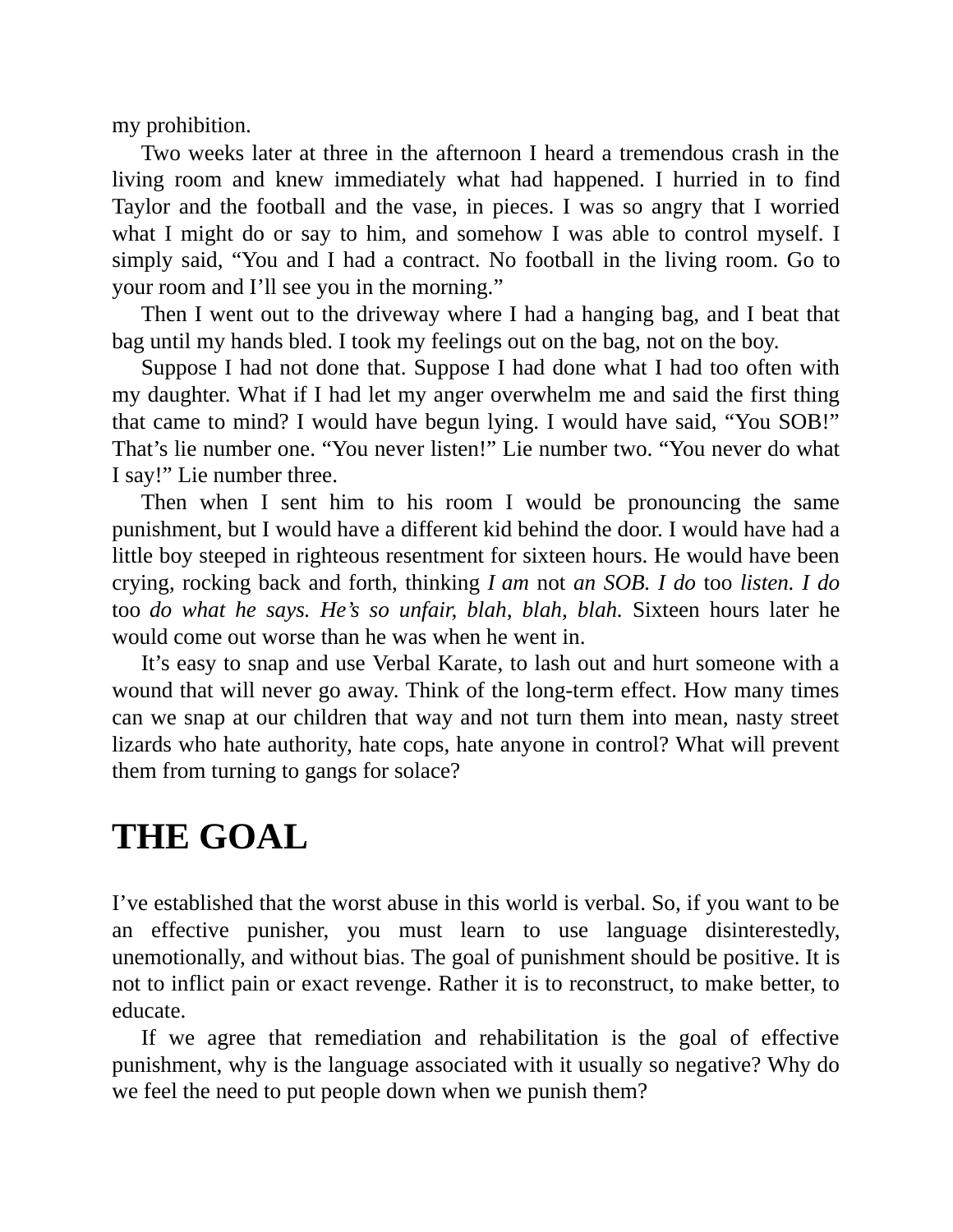Don't think that I am unaware how difficult this lesson is. Only a fool would tell you that it's easy to control yourself when you're angry. But it can be done. And it's crucial to your effectiveness in punishing and to the well-being of both the person you're punishing and you. Stopping and silently counting to ten or twenty sounds like an old cliché, but it's not a bad idea if it works.

Train yourself to do the opposite of what you feel. If you feel like shouting, whisper. If you feel like striking, caress. If you feel like storming from the room, stay put. Take control. Feel the power it gives you. Above all, separate emotion from punishment.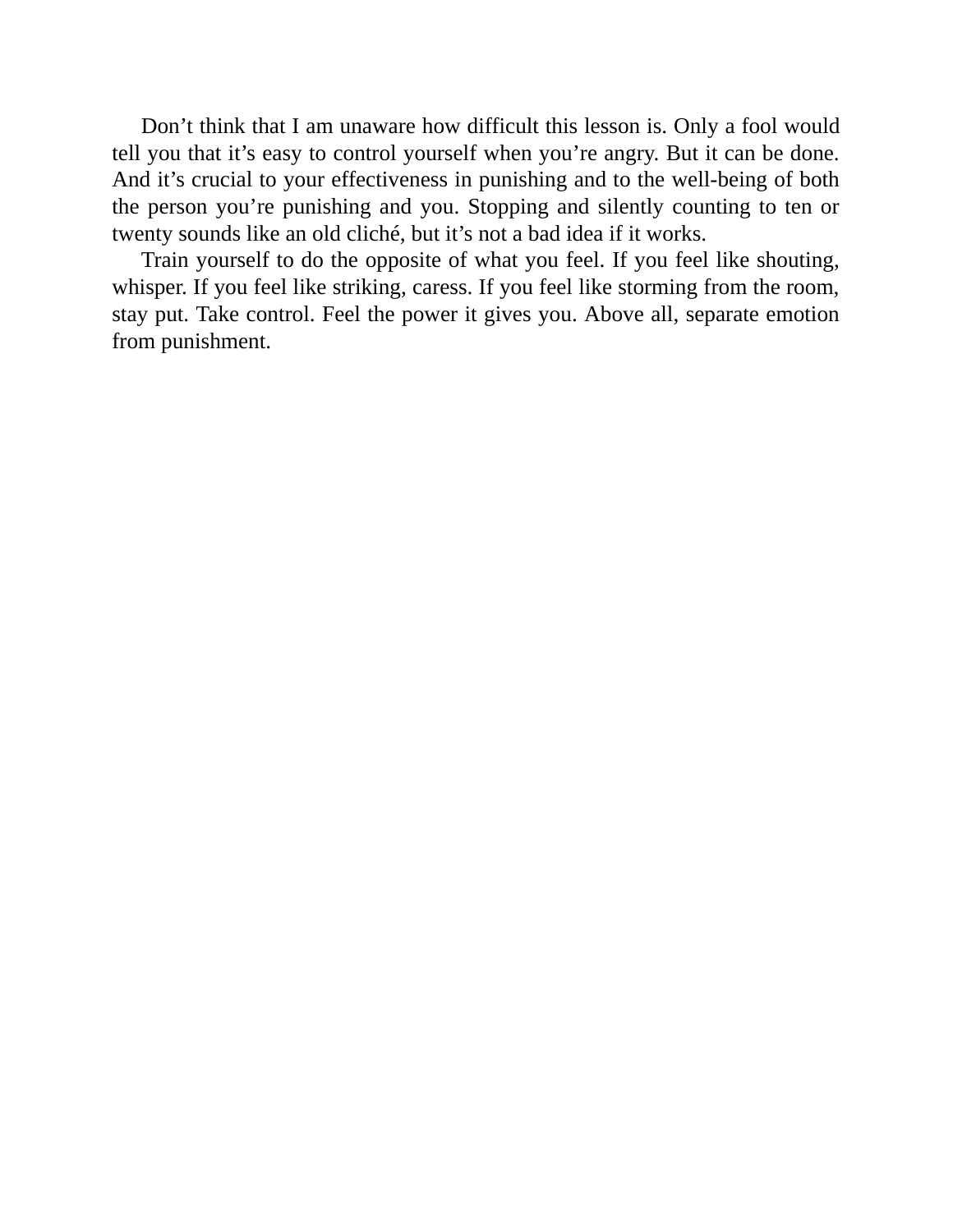### **[26](#page-4-2)**

### **Dancing When You Might Have [Stumbled](#page-4-2)**

HERE I WANT to celebrate the mastery of Verbal Judo. Many who have incorporated the various principles in their lives have elegantly succeeded in situations where once they might have suffered loss or embarrassment. You can succeed too if you're committed to following through on what you have learned.

I was one who suffered as much as anyone for lack of having discovered and mastered these principles. The failure of my marriages was largely due to the fact that no one had ever told me to not express my feelings when I got angry. Rather than saying, "I love you, what's wrong?" I said things like "If you don't like it, too bad. You want a divorce? Okay!"

We all find it hard, especially men, to say what we really feel and mean, and so we resort to shortcuts. We translate disappointment into anger, we translate frustration into anger, because it's easier for us to look good, macho, and powerful if we lash back.

Just as in the workplace, when you come home you must play a series of roles. You're a parent, a disciplinarian, a lover, a helper, a friend, a psychologist, or whatever is necessary at a given moment. I would take abuse and deflect it on the street, but then at home I wanted to relax. I dropped all pretense of skill at this, and my wife would say, "How come you don't treat me as well as you treat those street lizards you deal with? You're snapping at me like I'm a dog." She was right. Eventually it cost me the marriage.

In a later relationship, after I had begun developing this program but before I had mastered the ninja skill of making skillful communication invisible, my wife would say, "Don't use that Verbal Judo crap on me."

You're going to make mistakes. You're going to stumble. But it's better to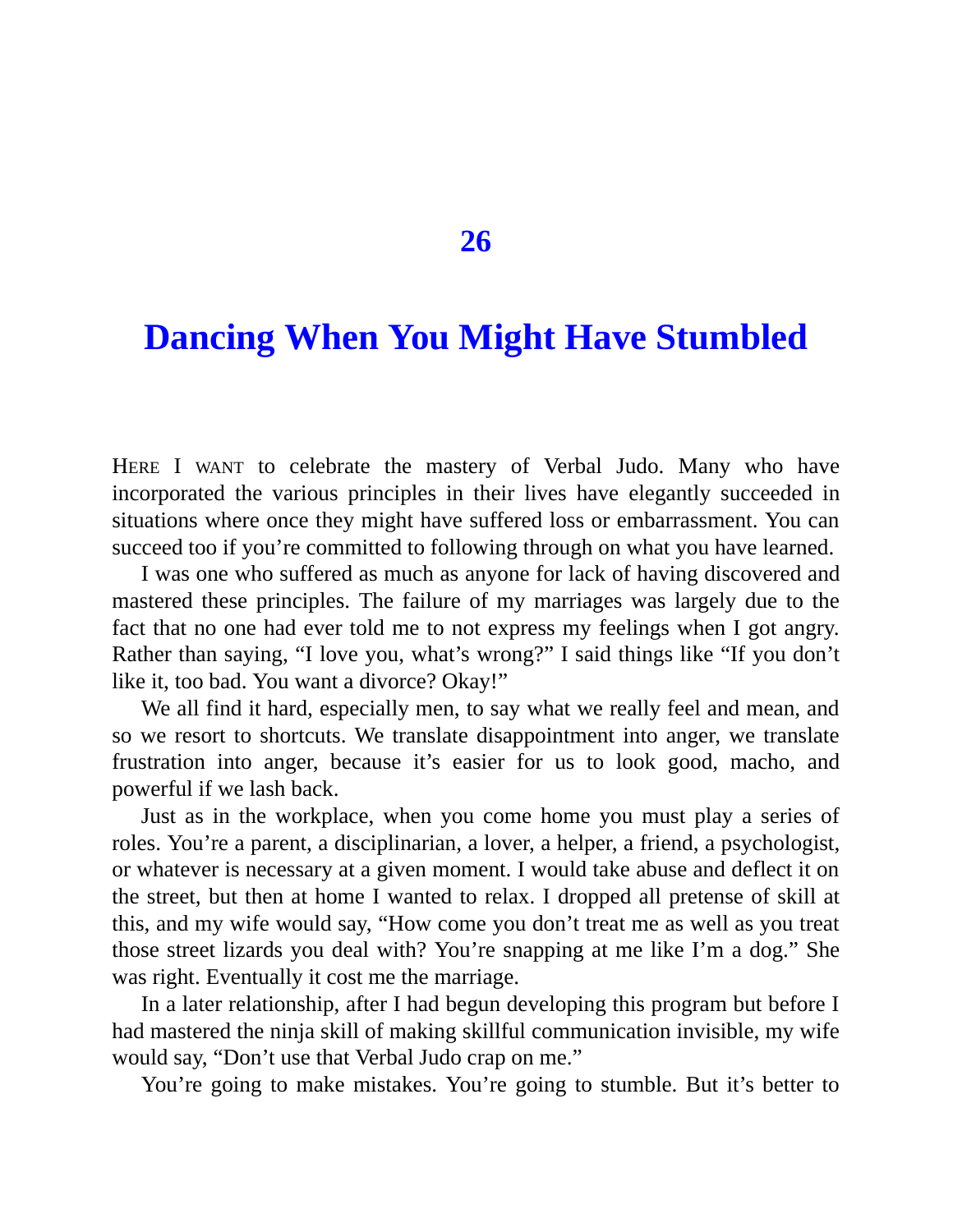stumble using the right technique with good motives. As important as learning these principles is making Verbal Judo part of the fabric of your life and character and personality.

Every time you interact with somebody in your family, on the street, or in your workplace, make it your goal to improve the situation or the relationship. If you try to control people, you'll be breathing down their necks. You can't force people to do what you want in today's society. You have to use your words strategically. Generate voluntary compliance and cooperation by directing rather than controlling.

#### **GO AHEAD, MAKE MY DAY!**

If you know movies, you know that famous Clint Eastwood line from the Dirty Harry series. He says to a punk, in effect, "Give me a reason to blow your head off." I gotta tell you, I love Clint Eastwood and all his Westerns and cop movies. But I bring that up in classes with real cops and I have to say, "There, for example, is the difference between TV and life. In the real world, you point a gun at a guy and say that, he reaches for the gun, and you shoot him—you're in deep trouble. In court it would be shown that you invited him to reach for a weapon so you could exterminate him, and you would be tried as a murderer."

Clint's approach may make for good theater, and we may all cheer when Dirty Harry exacts justice from the sleaze ball, but that's the opposite of Verbal Judo.

When what we say or do forces someone to respond under duress, to whom are we giving the power to control the situation? To whom are we handing over the decision-making power? The badge wearer is the one who is supposed to make the *citizen's* day. The proper approach is: "I'll make your day for you. You want to resist arrest? You will not succeed. You want to fight a cop? You'll be subdued before you begin. You want to rape this woman or sell crack cocaine on these corners? I'm not going to let that happen."

## **RODNEY KING**

Irrespective of your opinion of the verdict that resulted in the Los Angeles riots, a major question was brought to light by the Rodney King arrest. I happen to be one who believes the situation got out of hand and that entirely too much force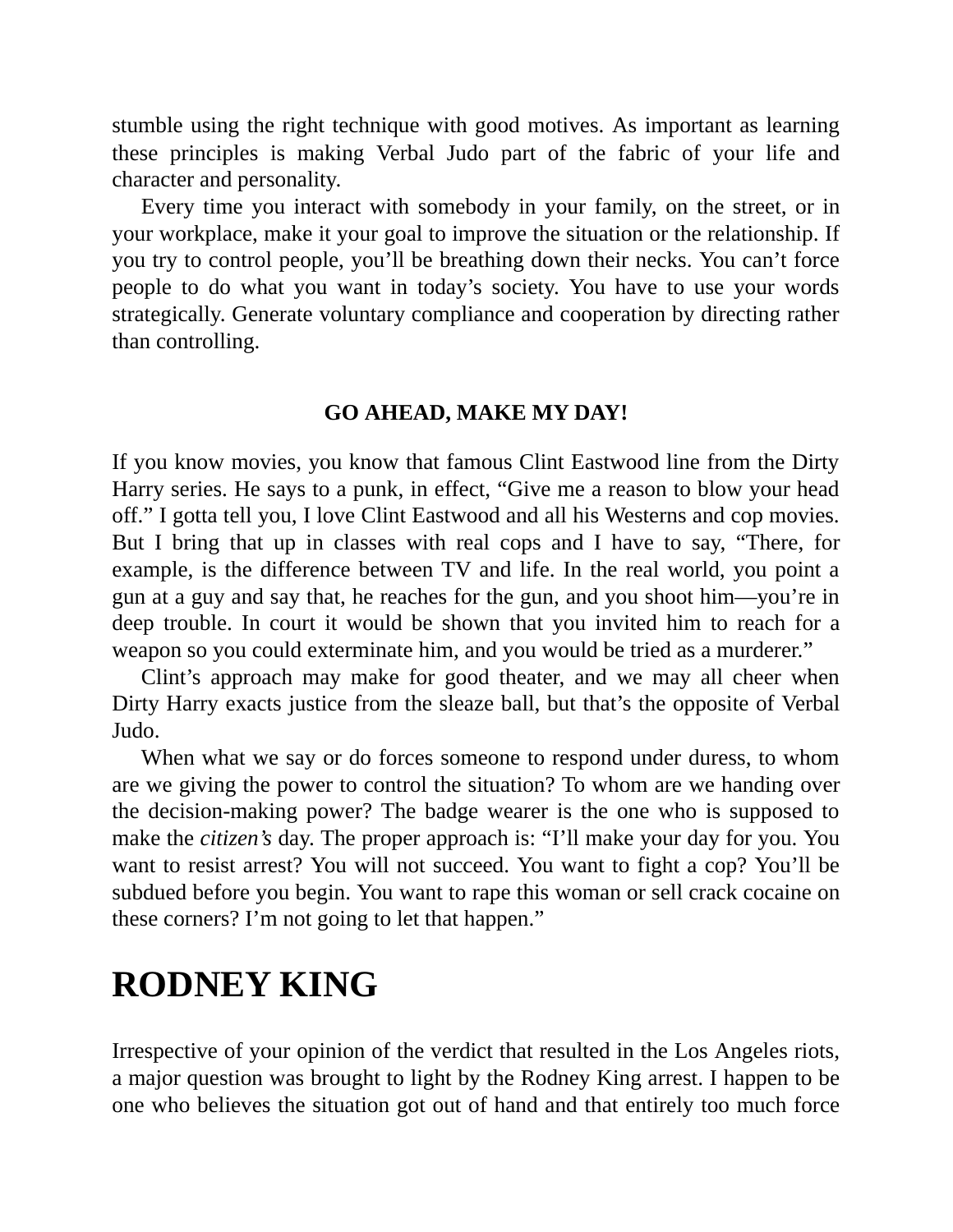was used. I believe in the justice system and the integrity of juries, and I have my questions about why King didn't simply obey and go immediately to a nonthreatening prone position. I know he was a repeat offender and was a large and dangerous man, but I have eyes as you do. I saw the videotape and was repulsed.

More important, though, for the first time in America a question was raised: What if the police, the thin blue line between peace and disharmony in our society, are the problem? That was something we didn't want to think about and, for the most part, had never considered. Charges of police brutality were few and far between and were often brought by obviously guilty parties. But when people who have long doubted those in power now start to wonder about the police themselves, we face a chilling question. Why should anybody trust the police to begin with?

I say to cops in my classes, "If out of the three hundred in this room there's just one of you suckers who thinks that showing up and kicking ass and taking names and humiliating people is what your job is about, what happens to the thin blue line between order and disorder, between peace and violence? It's gone."

That's the tragedy of the Rodney King affair. A lot of people say that it was business as usual in L.A., and of course a lot of L.A. cops say, "No, it isn't."

To me, the saddest part was that when it happened I was in the midst of a contract with the Los Angeles Police Department to teach Verbal Judo to most of its officers. Several of the cops involved in that ugly altercation were scheduled to sit in on one of my seminars the very next week. I like to think that something they might have gleaned from that would have put a different spin on what happened that night.

I can only hope that they would have danced rather than stumbled, because regardless whether anyone ever proves that anything they did that night was illegal, anybody with a brain and two eyes knows that the situation could have been handled better.

I want you to be able to dance instead of stumble, as I have learned to do, and I offer here a couple of case histories to show what kinds of results you might expect. Both involve people who have attended my seminars and have used the Verbal Judo techniques to great avail. While each has many stories of success in everyday dealings and negotiations, both have also soared on paper as little Davids doing written battle—one with a Goliath corporation and the other with a high-powered businessman. Both the corporation and the businessman tried to intimidate my protégés and might have scared off someone who had no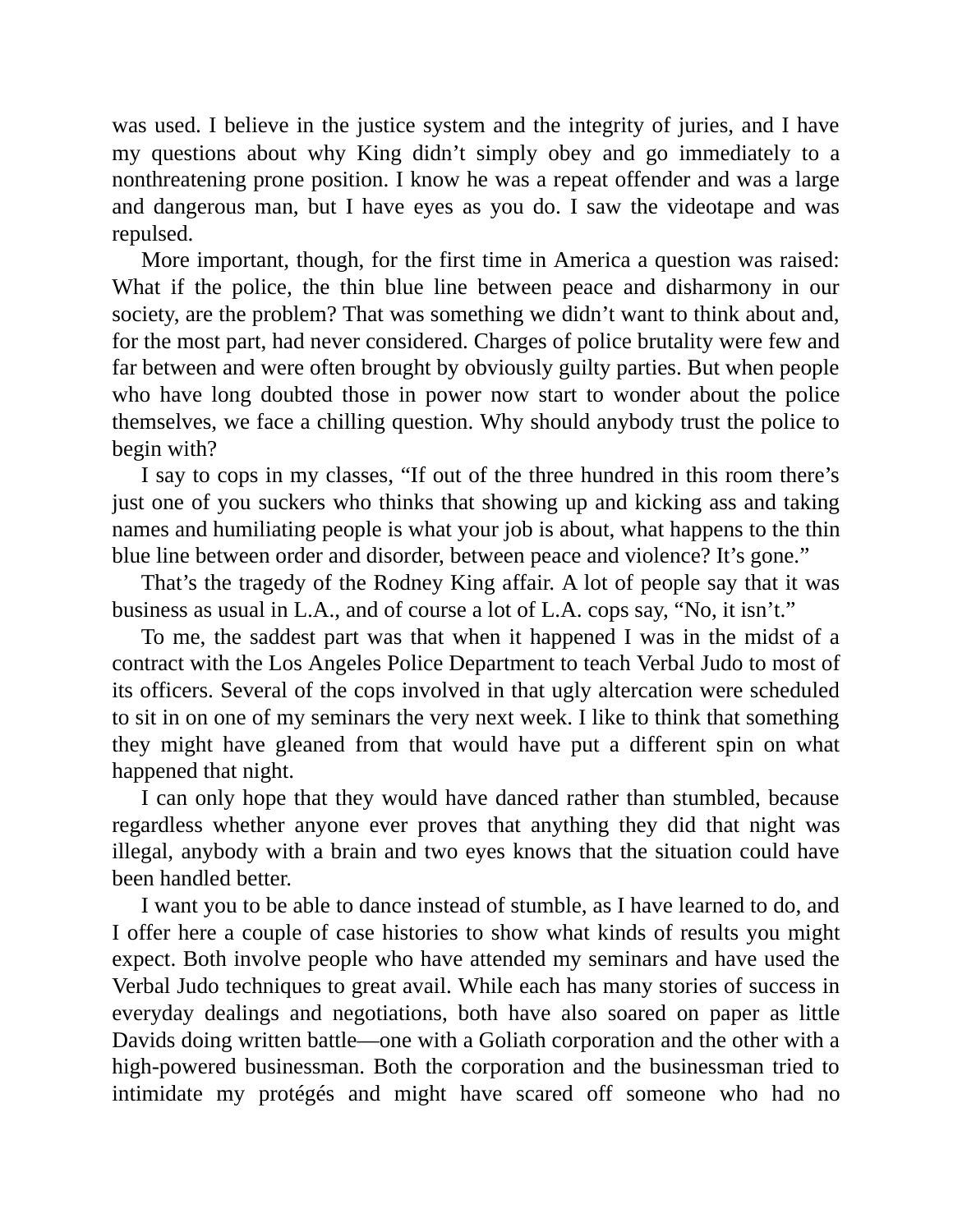ammunition, but you will see that Verbal Judo made my guys equal to the task in both cases.

### **THE WATER SYSTEM FROM HELL**

My client, whom I'll call Rick, and his wife needed a water-softening system and a drinking water purifier. They scheduled a meeting with a sales representative from a supplier, but the man who arrived was not the salesman. Rather, he said he was a sales manager in an executive position who had been forced to handle the house call because the route salesperson had had to cancel at the last minute because of a social engagement.

This sales manager acted rushed and perturbed that he had to handle such a lowly task but assured Rick and his wife that they would be the beneficiaries of the snafu. He had a personal vendetta against the salesman and would thus sell both the softener and the purifier at cost. That would result in no commission for the salesman, and the sales manager said he would use the sale as a case lesson for his staff. He bragged that this would prove to his staff that he could sell the company's products under any circumstances.

He breezed through his presentation, apparently eager to get going, and was unable to produce documentation for his company's claims of research showing that their system would eliminate the need for hair conditioners and fabric softeners, reduce the need for soap, produce a no-maintenance bathroom, and cut water bills to the bone. He used to carry such documentation, he said, when he handled house calls.

Rick and his wife expressed their reluctance at getting into the middle of an office-politics situation, but they could not ignore the huge price break. They had no reason to doubt the sales manager's word about the research studies and the water bill savings, so they signed the contract. The sales manager stayed long enough only to gloat again about how he would use the deal to show his people how sales should be done, even in difficult circumstances.

When the system was installed it seemed to run for several hours, water gushing down the drains. Rick called to see if this was normal and was told a serviceman would come that night. No one came. Reddish beads turned up in tap water, toilets, sinks, and tubs. The next day Rick turned on the shower, only to be blasted with the little beads he eventually learned were from the resin system designed to infiltrate the system.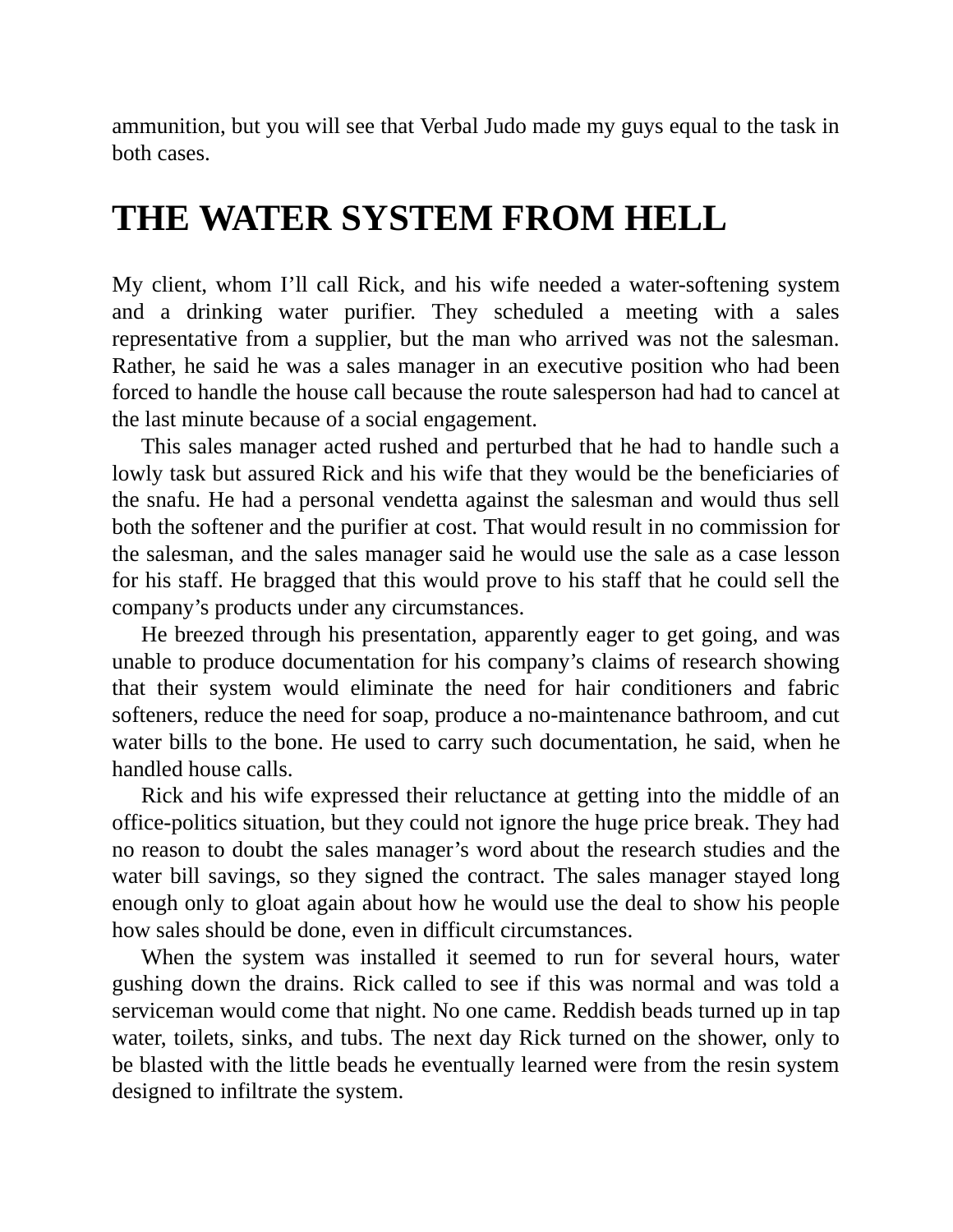When a serviceman finally came to check, Rick learned that the system had indeed malfunctioned and had dumped its entire tank of resin beads into the water supply. As Rick had ingested some of these in his shower, he was naturally concerned with his health.

But that was not all. Clearly the installer had been inexperienced. He left a mess, including a gaping hole in the drywall. He left greasy tools on a piece of Rick's luggage. The washing machine became so clogged with resin that the pump had to be replaced. The water heater had heavy residue from the beads.

Meanwhile, the system continued to malfunction. It would come on in the middle of the morning and shake the whole house, and the family noticed no savings in soap or conditioners. Their water bill increased sixfold!

When it became clear to Rick that the entire system was a disaster, he contacted the company, only to discover that the "sales manager" had misrepresented himself and had since been reassigned. Rick believed he was getting satisfaction when the company agreed to replace the system, promised to send documentation that his health would not be threatened by his resin shower, and urged him to try out the system (which would be fully explained at a later date) before paying anything.

Part of the original sales plan had included regular deliveries of salt. None came. The documentation regarding health-related issues and the chemistry of the resin was never sent. Rick did not receive any printed material or explanation of the system that would have told him what was normal and what was not, how the system best functioned, and what to expect.

What he and his wife did receive next was their bill, which had been turned over to a collection agency and was soon to be litigated.

I don't know about you, but I would have been ready to go to war. Phrases like "How dare you?" and "Who do you think you're dealing with?" would have come to my mind.

To Rick's credit, while he was forthright and unequivocal in his letter, he did much more than simply recount the history of the case (which is always a good idea). He could have ranted and raved and made all manner of threats and accusations. Rather, he clearly stated his personal offense at having been contacted by a collection agency and having been threatened with legal action when it was clear to him that it was he who had the case against the supplier. Instead of leveling a written version of "See you in court," he outlined how he thought he had been shortchanged, asked for restitution, and insisted on the company calling off the collection agency, using variations of the following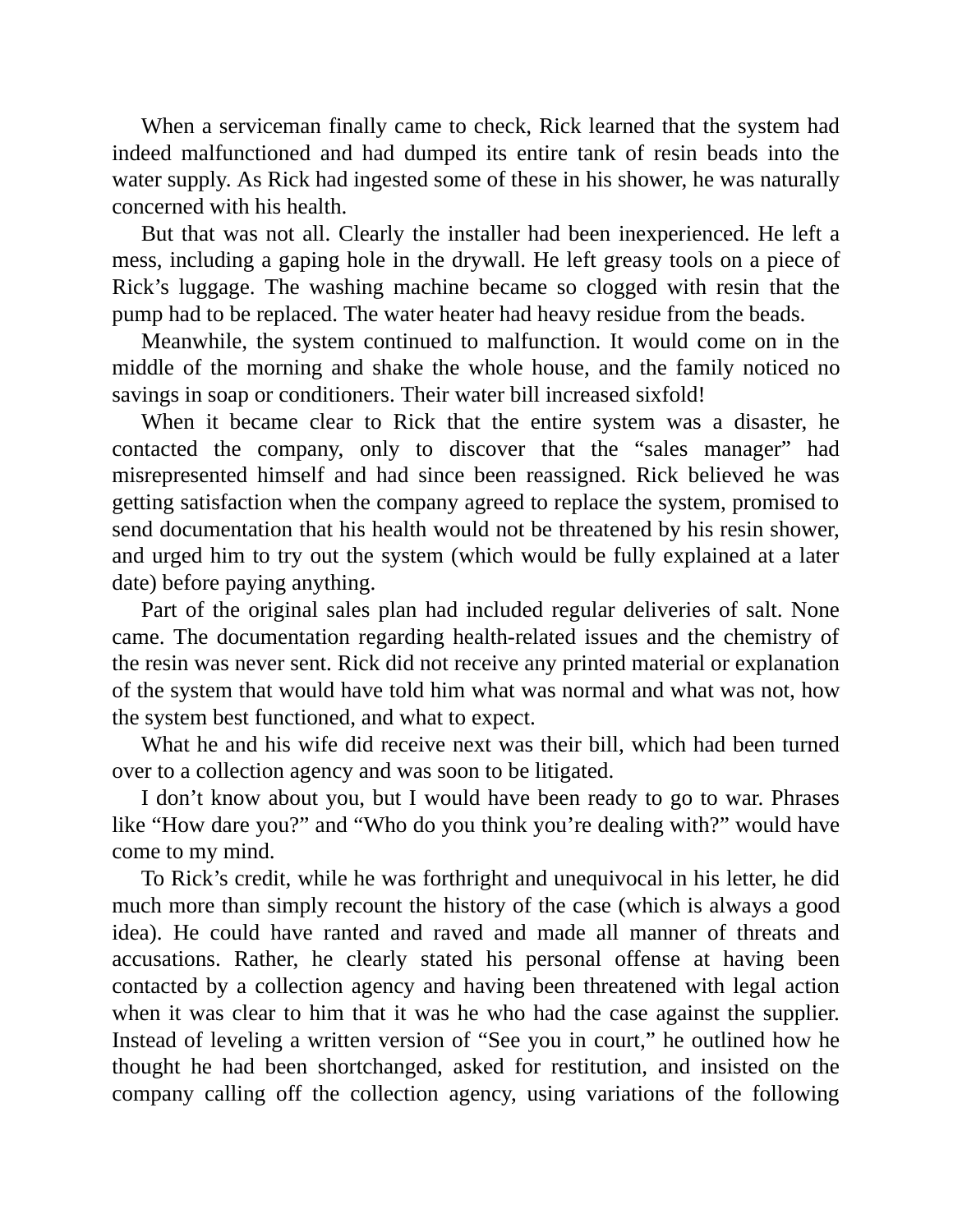language: "I await your earliest response. In view of our desire to avoid a court case—a feeling I assume would be shared by you and your company—I would ask that . . ." Later he added, "I trust we can work things out smoothly and professionally . . ."

In subsequent correspondence, when this approach seemed to be working, Rick looked for other areas of agreement. He wrote such things as "I feel you have taken some good initial steps in helping to alleviate the serious problems I outlined in my letter . . . My meeting with \_\_\_\_\_ was cordial and he proved to be a fine tribute to your office."

While Rick continued to fear for his health, he even allowed, "I am neither a chemist nor a doctor, and do not want to suggest that the pains are linked to my ingestion of the resin beads. However, I would like to close the door to that possibility, and I will be able to do that by receiving the above-mentioned data from you."

He continued, "With that in mind, I would ask that you take additional action and waive all charges on this transaction. I challenge every dollar of this account." And then Rick concluded with what I often encourage as a solid Verbal Judo technique. He painted a word picture that allowed his target audience to envision exactly what was going on:

"I feel not unlike a gentleman farmer who buys what he thinks is a prize cow but is shipped a raging bull. After the buyer has been gored, some immediate concessions are made by the seller. The shirt with its gaping hole will be replaced and all cosmetic repairs will be covered at no cost. Bull food for a year will also be covered. But then the farmer is slipped a bill for the bull itself.

"Sir, I am grateful for the bull food. But can you do something about the bull? Please take another look at the figures and previous correspondence. I'd be appreciative if we could come to a meeting of the minds by the end of the year."

Best of all, once the matter was finally settled to Rick's satisfaction, he followed up with a note of thanks. It would have been easy to shoot a stinger back, gloating about the victory. But the company had eventually done the right thing, and Rick wrote:

"Thank you again for your assistance in resolving these matters. We are well aware that in any business, problems occur. What sets companies apart is how such problems are dealt with. Despite advertising claims about service, too often the customer loses. And so we have been encouraged to see our case handled in such a forthright manner. The professionalism displayed by you and your assistant has been refreshing indeed."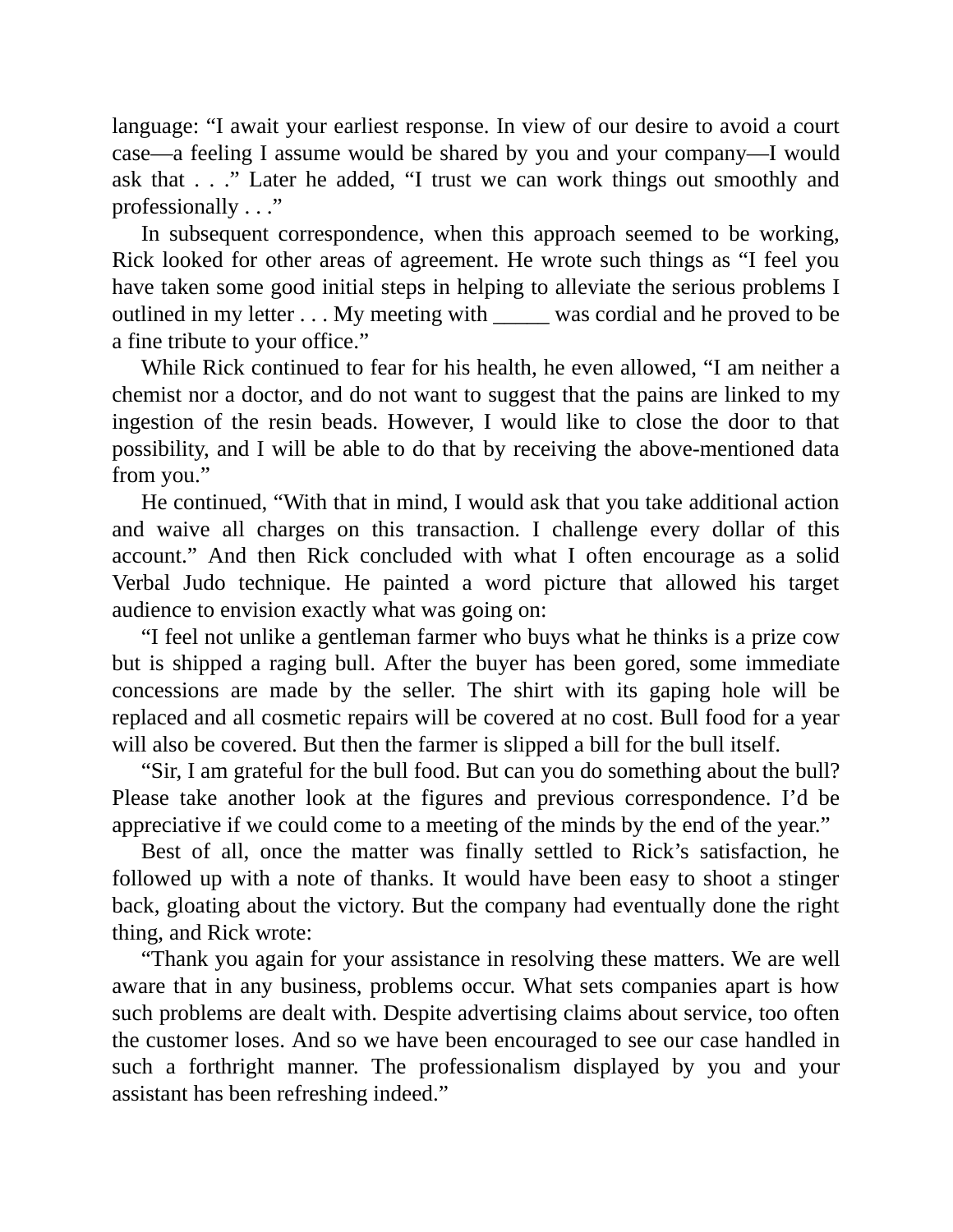# **MANO A MANO**

The other success story from one of my satisfied students (I'll call him Chris) is this: Chris, a businessman, ran into a real buzz saw in the person of a businessman who apparently used intimidation as a common negotiating tactic. Chris had simply requested business references from him, standard practice when you're about to enter into an agreement with someone.

He wrote the man, whom I'll call Frank, "I was able to reach two of the business references your office provided, but they weren't of much help. The first wouldn't take my call or call me back; the second gave me a minute to ask a couple of questions, and then offered to negotiate the deal if I needed help. The only help I need is for somebody to stand up and say, 'Frank's a great guy. He cuts a fair deal and I'd gladly do business with him again.' Please let me know if you can provide any references that will assure me. It's a fair thing to ask."

He then clearly challenged Frank's unfair-deal terms, stating, "These are basic questions that perhaps you'd prefer were left unasked, but not asking them would be an irresponsibility on my part . . ."

Chris expressed his willingness to meet face-to-face but added, "However, perhaps it's fortuitous that we haven't met, in light of your earlier threat, 'Don't mess with me, I'm Sicilian.' Or maybe it wasn't a threat. I honestly have trouble differentiating between what you say and reality as I know it."

(I gotta tell you, if that happened to me, I would have to be reminded to stay in my Verbal Judo mode to keep from placing a few calls to my friends and having fifty thousand cops land on Frank's doorstep. In this case, the student handled it better than the teacher would have.)

In the letter, Chris then moved to humor, in an attempt to counterbalance Frank's sweeping denigration of a group of people. "Either way, I can assure you that I don't want to wake up with a horse's head in my bed, if that's what you mean."

He concluded: "All of this is to say, Frank, I think it would be prudent to start trying to mend fences. And I think your attorney would advise the same if you gave him a copy of this letter. We're all pretty decent people on the other ends of these telephone lines. We also have solid reputations, simple values, a distaste for being 'messed with' which we apparently share with Sicilians, and wouldn't you know it—even a readiness to grab hold of an olive branch . . . if there's one anywhere in sight."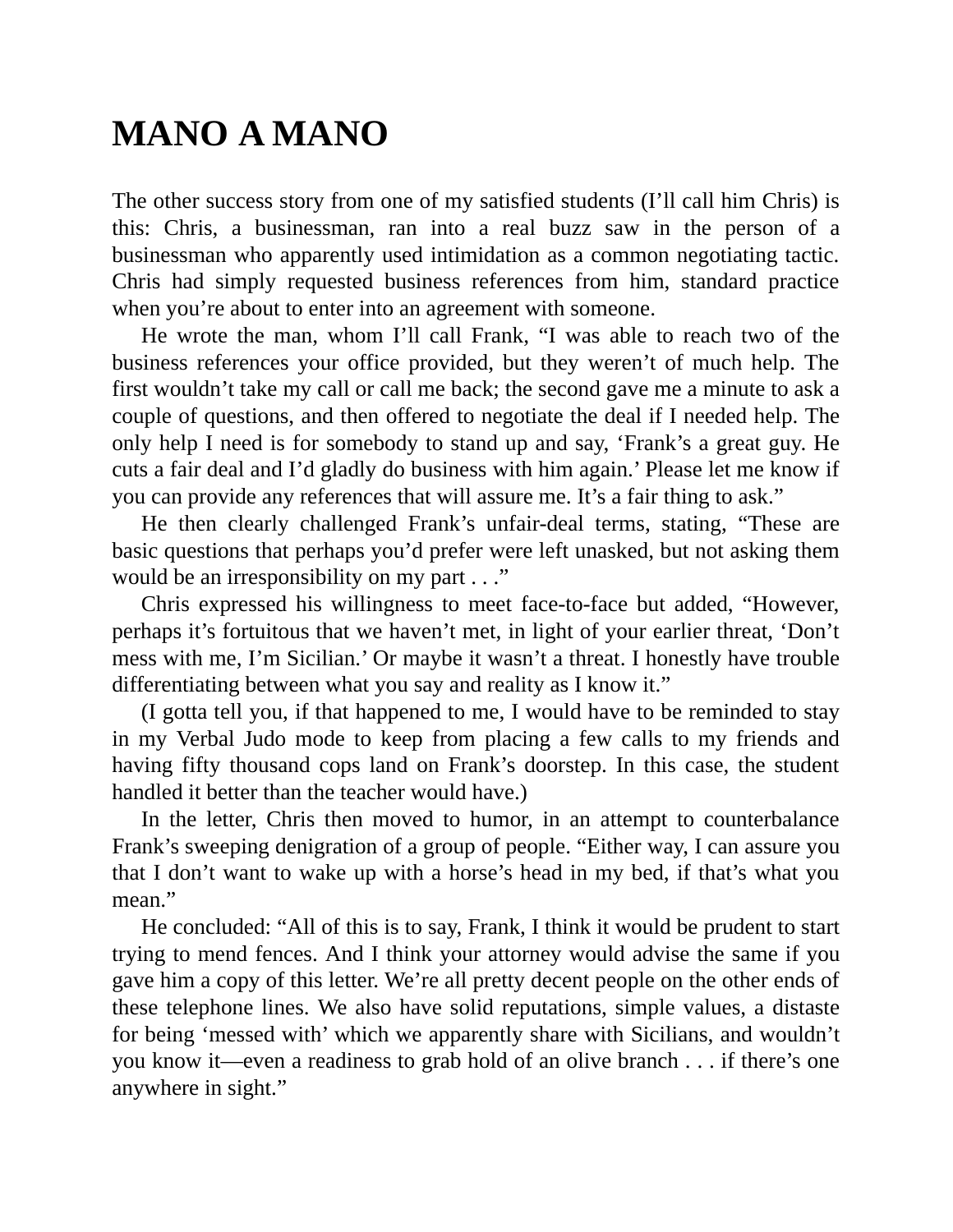That letter, because of its tone and its expert use of Verbal Judo techniques, took Chris from an acrimonious situation to harmony overnight. One day he was receiving threats and charges and ultimatums—from Frank's insisting that he would not do business with anyone if Chris was involved to his telling Chris that Chris's clients would go broke when Frank sued them. The next day after that letter arrived in Frank's mailbox—whether he showed it to his lawyer Chris isn't sure—he called Chris with a laugh in his voice. The tension was gone. He even offered Chris a writing job, telling him he had no idea Chris could put words together on paper like that! They got together for lunch, continued negotiating, and eventually inked a lucrative deal for all parties.

# **FROM ALL WALKS OF LIFE**

My memory is full of testimonials from seminar attendees who have borne witness to the benefits of Verbal Judo. I hear from them all the time. There's the woman from Southern California who was sent to the seminar by her employer and who saw a huge decrease in complaints about her department. But even more important, she believes Verbal Judo saved her marriage. She began talking to her husband the way she wanted to be spoken to by him. He was surprised, bemused, and suspicious at first, but as she stuck with it, he grew to like it. Her ego was in the background. She was practicing the Golden Rule.

Eventually he felt conspicuous being the bad guy in a marriage with such a wonderful, loving wife, and his behavior began to change. She says she has taught him to be a Verbal Judo expert without his even being aware of it.

I've heard from cops who had been estranged from their kids, either because of divorce or separation or just because of the demands of the job. With Verbal Judo techniques they were able to say things they had never been able to say before, and they've seen friendships formed and relationships healed. They think it's magic and that I'm some sort of a family-healing guru.

But Verbal Judo is just common sense. I admit I have the right background for this type of a thing. I needed Verbal Judo myself, being a Difficult Person. I became a student of rhetoric and literature. I overcame a speech handicap. I worked in the trenches, where you have to be able to communicate to stay alive. And I perfected physical martial arts skills which I found transferred beautifully to this program.

Yet I maintain there is no magic to it, no deep secrets. Learn the principles so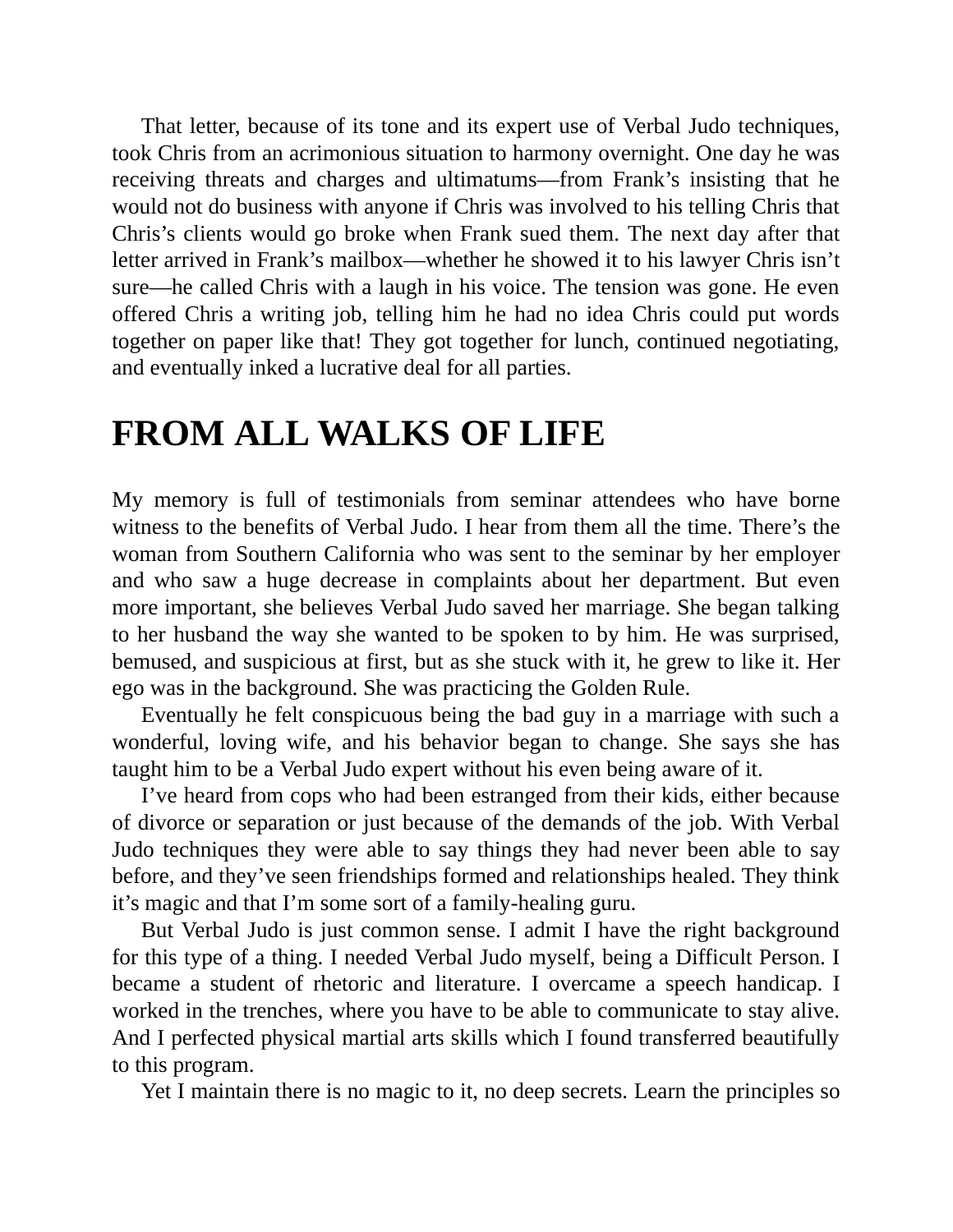that even when the myriad techniques don't come immediately to mind, you'll know the general objective.

Make Verbal Judo a way of life, and watch yours change for the better.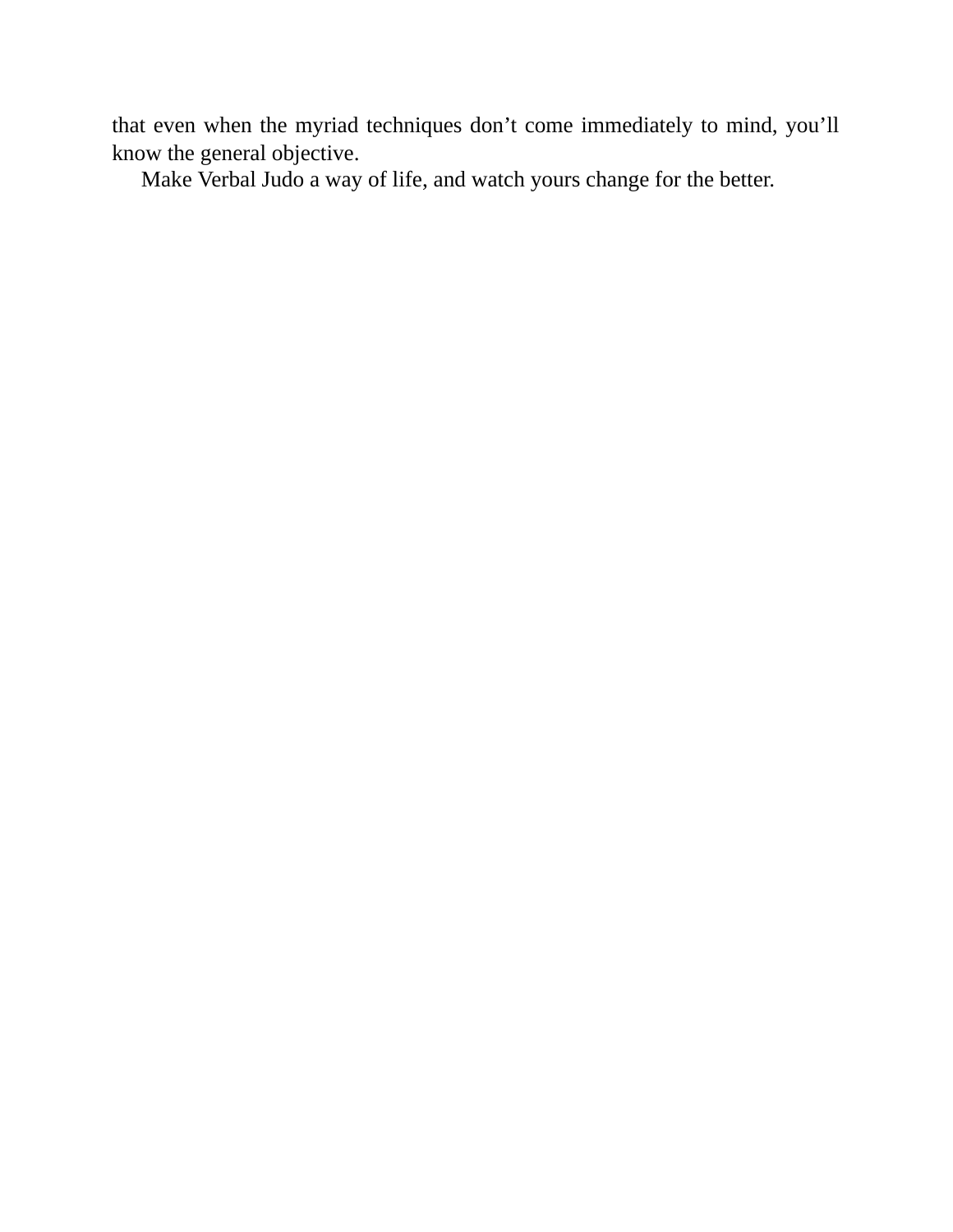**[27](#page-4-3)**

### **Verbal Judo as an [Automatic](#page-4-3) Response**

MY GOAL IN this chapter is to present to you twenty-six of the most compelling ideas I have gleaned from the streets. As I have emphasized, just about anything that works in the crucible of the street can be adapted and transferred to everyday life.

I have a list of maxims and credos I call Secret Power Samurai. If you take the time to think these through and memorize them, they will spring to mind when you're in a crisis. Consider this a refresher course on much of what has gone before, reminders of the phrases that will allow you, under pressure, to marshal your communication strength in ways that might surprise you.

Some of these may seem clear and obvious, while others may amaze you, but each can markedly contribute to your ability to become a fine verbal communicator.

These principles will help you affirm the truth of the famous Sun-tzu, who once said: "To win a hundred victories in a hundred battles is not the highest skill; to subdue the enemy without fighting, that is the highest skill."

A more modern martial arts figure, the late Bruce Lee, said it this way: "You and your opponent are one." In other words, you coexist and you become his complement, absorbing his attack and using his force to overcome him.

If you have gained nothing else from this book, remember that the principle of Verbal Judo is the same as that of physical judo. Instead of pushing back and confronting, you want to redirect, using the energy of the other. According to Sun-tzu and Lee, two famous fighters, two thousand years of encounters have taught us that the most powerful warriors are people who do not engage in physical conflict.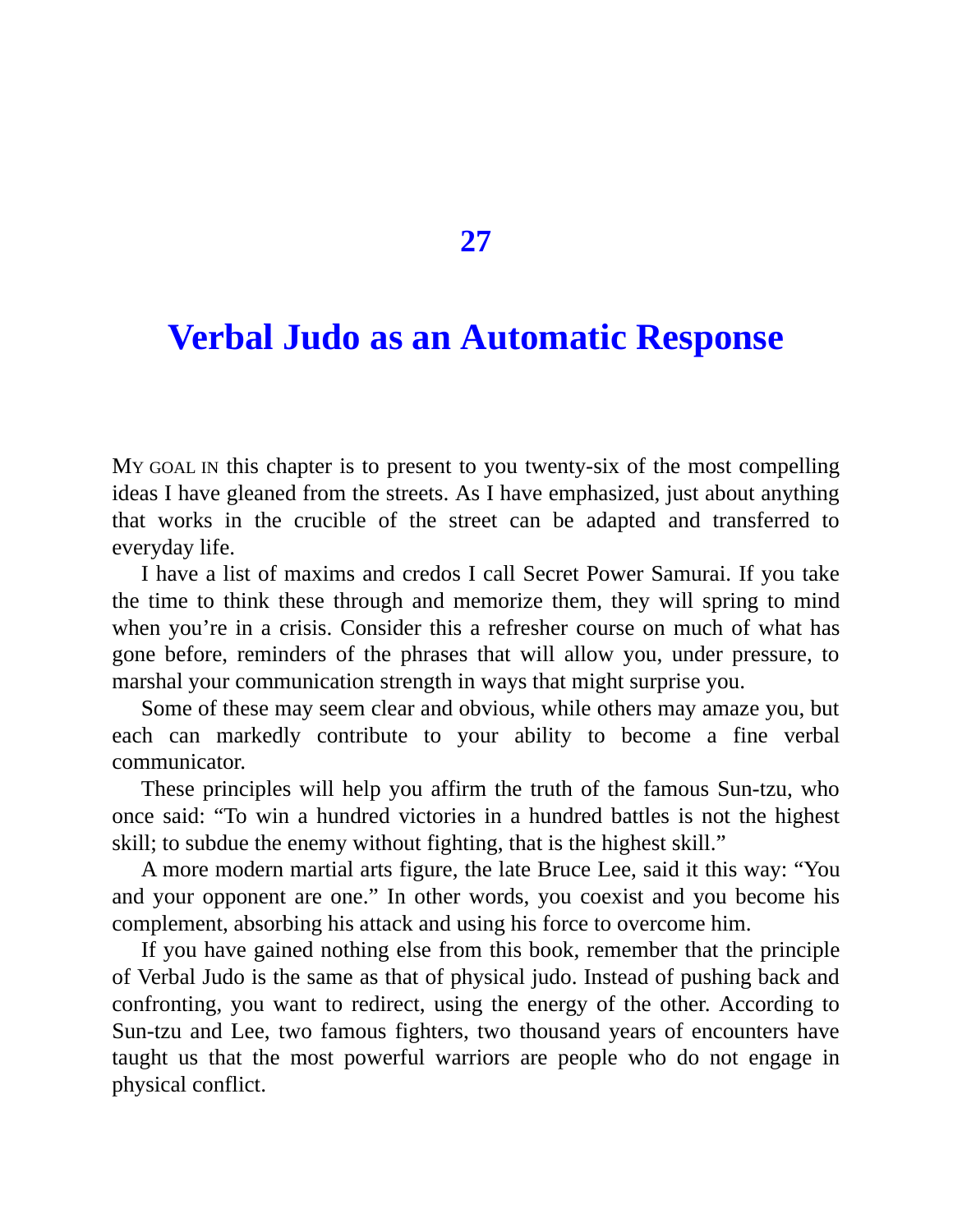Power is knowledge in action. If you put to work the knowledge contained in this book, you will develop the power to stay calm and to achieve self-esteem when others expect you to stumble. That is the subtle power to get what you want without being obvious about it. If your technique is too obvious, people sense you are trying to manipulate them, and you'll fail for sure.

The man who has mastered an art reveals it in his every action. I've lived Verbal Judo now for nearly two decades. I learned it slowly, made a lot of mistakes, and have the physical and emotional scars to prove it. That's why I want you to take these maxims seriously, so that every time you interact with people you can put them into effect. Your goal should be to make Verbal Judo a natural response, something in your character that reveals itself to your children, to the plumber who tries to hand you a bill you think is too high, to the contractor who is taking longer than you think he ought, or to the supervisor you think is unfair.

Use the skills represented by these maxims to redirect behavior rather than getting into an ugly confrontation. If the thought of memorizing all of them overwhelms you, select five favorites and try to put them into action tomorrow. Use them with your family, your peers, your colleagues, your public.

### **THE PRINCIPLES OF IMPARTIALITY**

The twins of great communication are the same great twins of police work:

- 1. Always maintain your professional face; never strive to save your personal face. Your personal face is ego on your sleeve, your expression of irritation, anger, and bias. I would have paid somebody to teach me that principle when I was twenty-one.
- 2. Always treat the other person as you would want to be treated under identical circumstances. This is really the Golden Rule, isn't it? It's in the Bible and we've heard it all our lives, but how many of us live it out? The next time your children misbehave, treat them as you wish you had been treated when you were that age. Too often people grow up and become just like the parents they resented. That's why child abuse is perpetuated through the generations. These twin principles of communication are easy to recite but hard to implement. Most of the mistakes I've made can be traced directly to my failure to follow them. I've either allowed my personal face to come through or I have failed to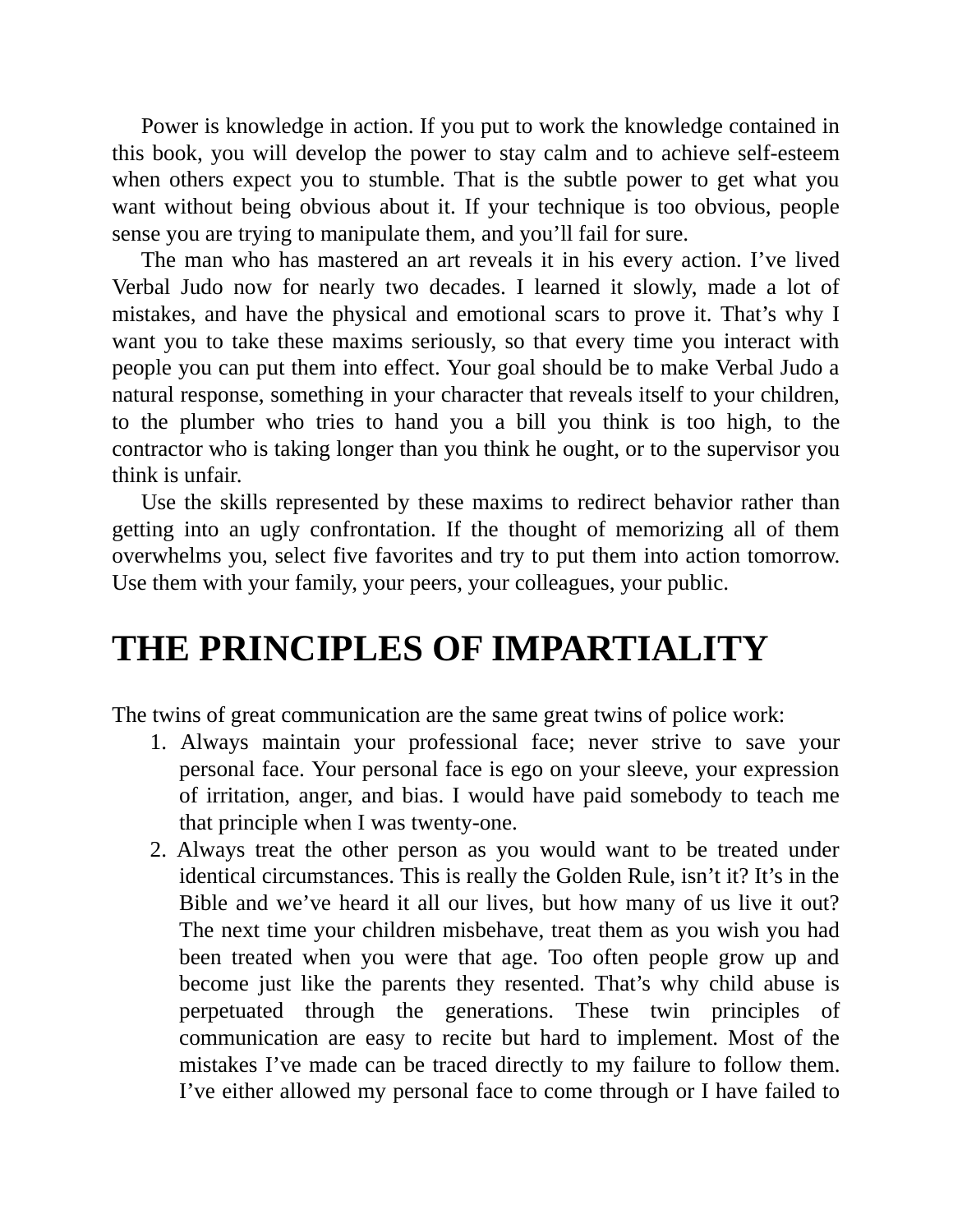even think of the Golden Rule.

# **MORE ON MY LIST**

3. Be careful to distinguish between reasonable and severe resistance. Reasonable resistance is any kind of verbal resistance you encounter that does not interfere with your ability to complete your job. When you think about it, it is fairly common. Let it go. Ignore it. Don't let it annoy or distract you. It ties in with my reminder to let a person say what he wants as long as he does what you say.

People have different tolerance levels. How much can you take and not get upset? I urge you, if you want to be successful, to increase the quotient. Work on increasing your resistance level so you can keep from *reacting* and emphasize *responding* (see principle 9).

Admittedly, there are times when you will face what I call severe resistance, a level of resistance that markedly interferes with your ability to get your job done. That is the time to draw the line, to deal with it and get your adversary back in line.

4. Every verbal encounter is unique. You may work with the public all day and communication may seem to you like a stream of endless repetition. If you're ineffective, it may be because you have bought into that myth. As a cop, I learned that my life depended on my ability to see each car stop as unique. With twenty or thirty stops every eight hours, I had to remember that each of itself was different, no matter how routine it might have looked. In the workplace, remember that your customers don't realize they are asking you the same question you have been asked a dozen times already. To each the question is important. The forty-first person who calls does not want to be treated as if he had called forty times earlier.

Make that forty-first caller feel as if he were your first or only call of the day. Empathize!

- 5. As a contact professional, you alone have the responsibility to create and maintain continuous rapport with people. Verbal Judo is a hands-on art. Don't expect others to become pleasant, malleable, or compliant.
- 6. Always check your own assumptions. Your assumptions may be wrong. Be aware of your influence. For example, I answered a call about a loud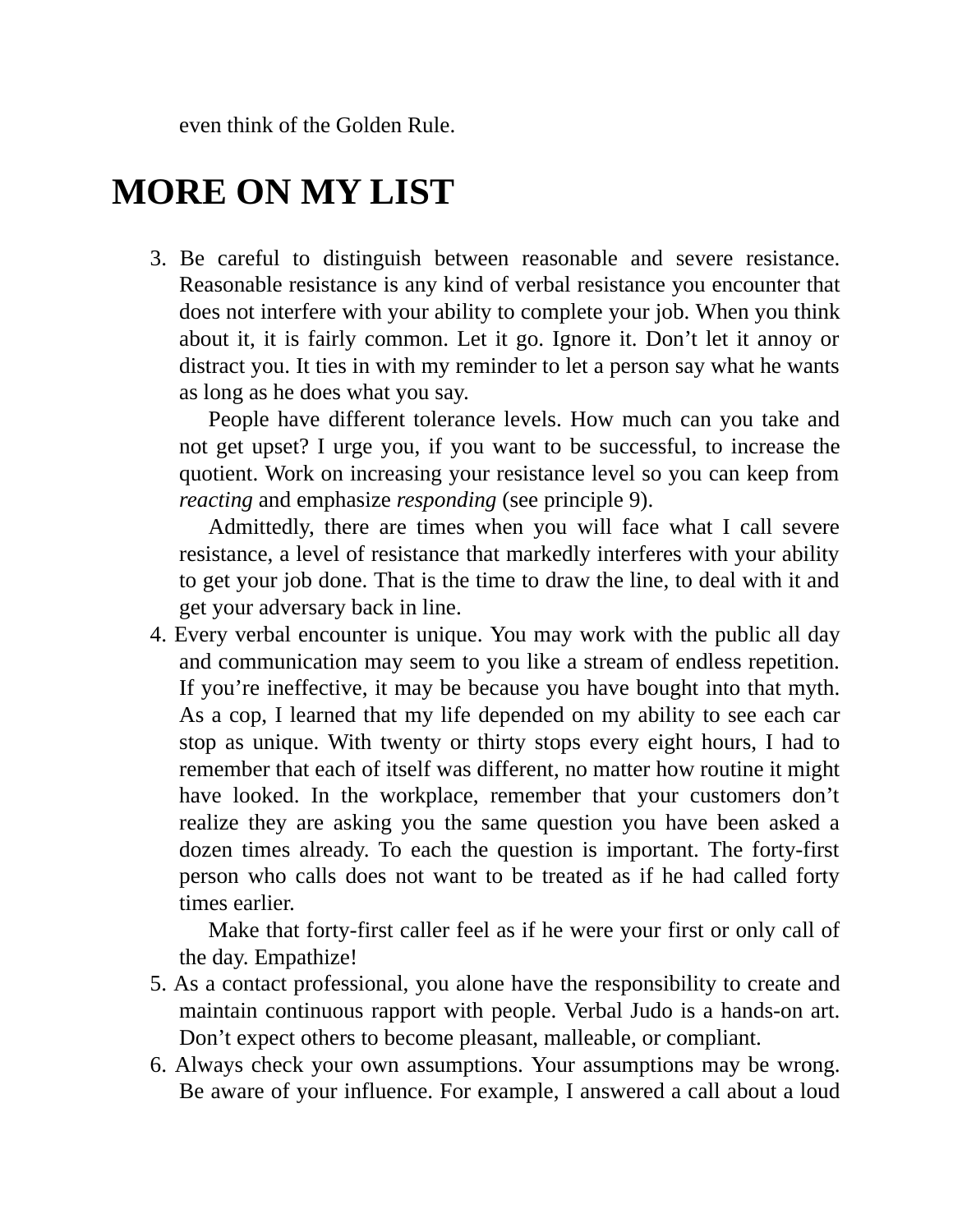party once, took a lot of verbal abuse, and had to be forthright to get them to turn down the volume. Forty minutes later I was called back again, this time naturally assuming that I would be treated the same way. I approached the scene with more vigor and negativity, only to be surprised that they were much more compliant this time, and we were able to settle the matter for good. I was fortunate I didn't make the situation worse by allowing my logical, but false, assumption to make me act inappropriately.

7. Control encounters; don't become a victim of them. Think of yourself as a contact professional who, from the beginning, will control the situation. Don't let people foot-sweep you by getting you upset.

If you can't control yourself, you can't control the situation. It starts with you. You have to be in control to create control.

8. Use adrenaline; never be ruled by it. A professional fighter with blood pouring from his mouth and nose can nevertheless manage a fine left uppercut and knock his opponent to the canvas. He has used his adrenaline to his advantage, and now it is raging. But he doesn't jump on his opponent and risk losing the fight by hitting a man while he's down. He goes to a neutral corner, because that's the law of the ring.

As people hassle you and put pressure on you, take pride in your role and think like Michael Jordan: The more others pour it on, the better you should play.

9. Respond to people; never react. The word *respond* comes from the Latin *respondere,* meaning "to reanswer." The word *react* suggests that you're being controlled from the outside.

When you are responding, you are in control. You are reanswering, responding to the event with power. When, on the other hand, you react, the event is controlling you.

Hamlet said, "The readiness is all." Be ready to respond, no matter what. Even if someone is suddenly in your face, accusing you of something you had not even imagined possible, don't react, don't fly off the handle and say things you'll wish you hadn't.

10. Flexibility equals strength; rigidity equals weakness. This is a principle of the ancient samurai, who spent years teaching young warriors flexibility. The rigid mind breaks under pressure. You want to be like the willow tree that bends in the heaviest windstorm but does not break.

If you are a head-up, face-forward, marching kind of a person, you're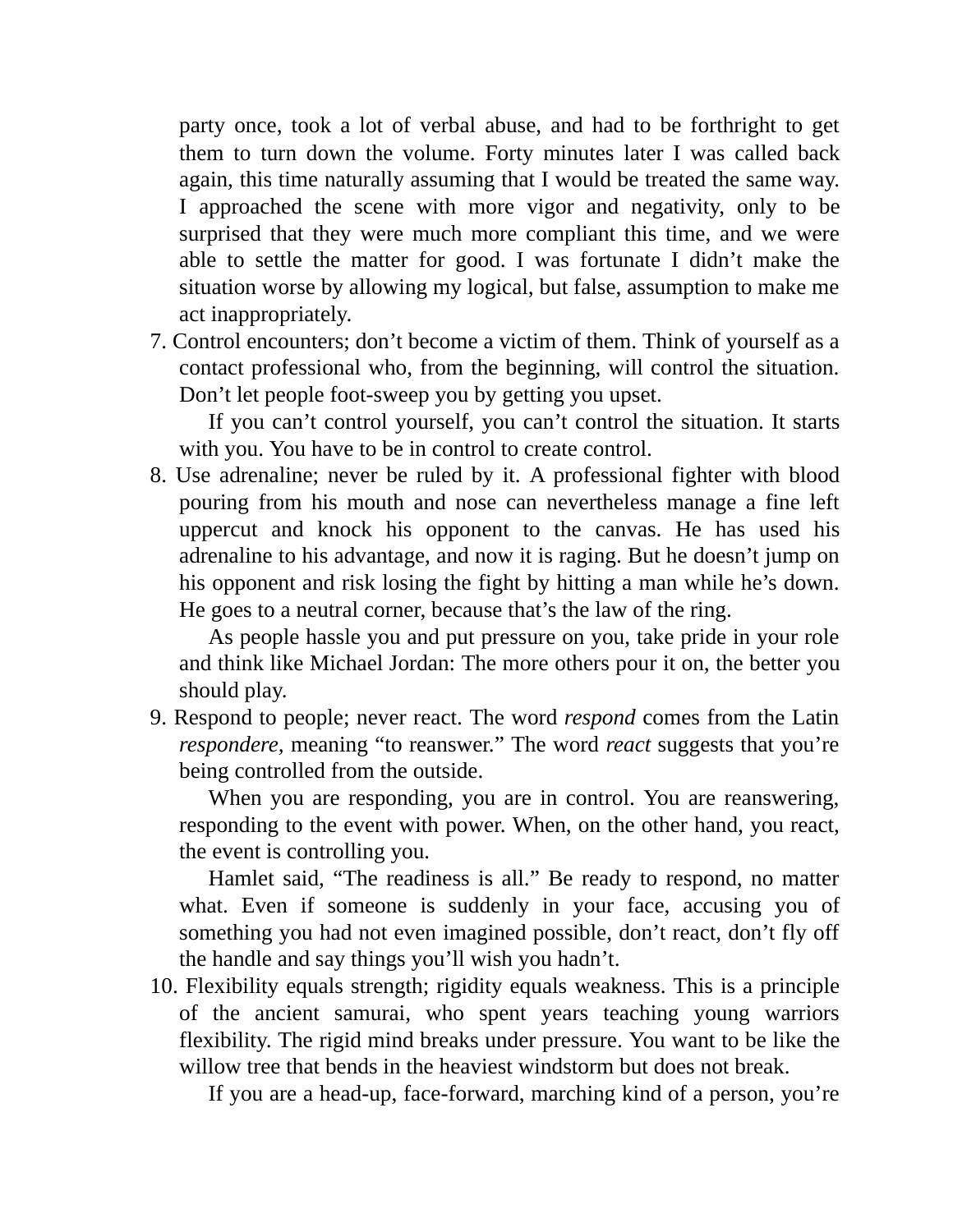going to fail at home, in business, and in life. Take pride in your ability to bend and flex, looking for voluntary compliance, working toward better communication.

11. Avoid the depersonalization of abstraction. Keep your language specific. Abstraction has a killing quality. Airlines, for example, too often refer to passengers as fares. The U.S. government managed to depersonalize the Vietnam war for many years by referring to the dead as casualties, VC, or GIs. We didn't lose any George Thompsons or John Smiths. We lost a Vietcong or a Government Issue, which, like a rifle or a blanket, is inventory, no longer a person.

I recommend addressing older people by their last names. "Excuse me, sir, your last name again? Mr. Johnson? Mr. Johnson, I have a question . . ." If you're talking to a younger man, I recommend using his first name. "Excuse me, sir. May I call you Jim? Jim, I'm curious about . . ." That specificity suggests that you care.

Abstract depersonalization is destroying our society. Don't let your children label a person racially, instead of as an individual, or they will never be able to skillfully or successfully interact with those different from themselves. Teach them the power and dignity of specificity and personalization.

12. Use positive feedback when you least feel like it. It's easy to be positive with someone you feel good about. There's real skill in being positive when what you feel is negative.

One busy Saturday night I responded to a call about an underaged kid in a bar. He gave me a lot of trouble and it took me ten minutes to talk him out of there. It was a dangerous place, so I played it smart, not getting rough and causing a disturbance. When he finally walked out the front door he said sarcastically, "All right, Officer. I'm out of the bar now."

It was all I could do to not say what I felt. I wanted to threaten him and throw him in the squad car, but I was testing this very principle. I forced myself to realize that I had gained some voluntary compliance, sarcastic as he was. Did he come out? Yes. Was his attitude bad? Yes. Is that unusual? No. I decided to emphasize the positive and see what happened.

I said, "Let me tell you something . . ." and I could see him getting ready for some negative feedback. But I said instead, "I really appreciate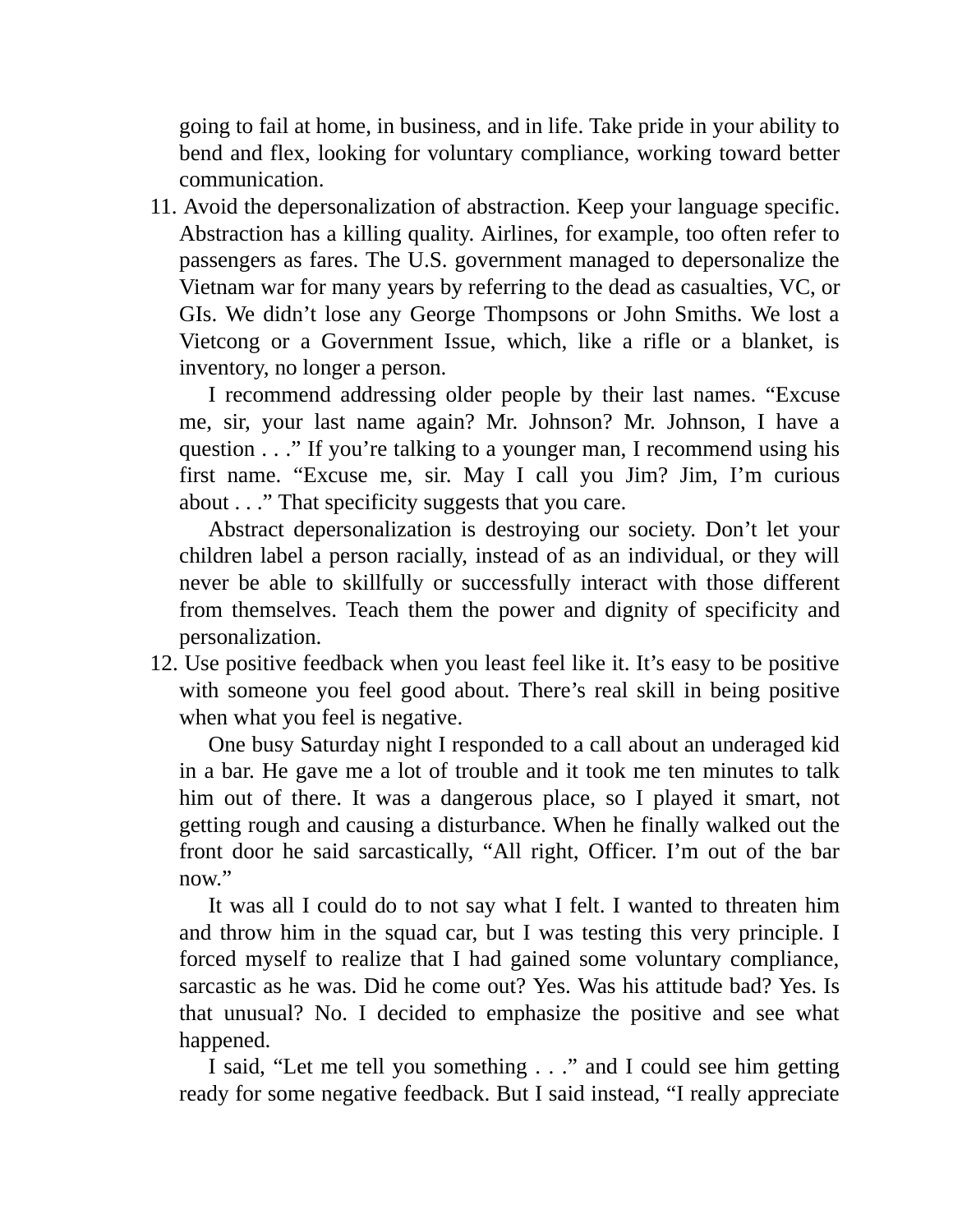your coming out. It's a busy Saturday night and I've got better things to do than to get into a tussle with you. And you must have something better to do than get into a tussle with the police and go to jail. Look, we're talking about a minor report. What do you say we skate on over to that patrol car a half a block away, get this juvenile summons done, and you're on your way. No big deal. What do you say?"

You should have seen the look on that guy's face. He said okay, and I was gone in five minutes, paperwork done, back to serve the public.

If I had emphasized the negative and gone with my instincts, it could have resulted in chaos, a fight, backups called, lots of paperwork, and time out of service. As it was, I got maximum effectiveness with minimum effort.

Try that with the people in your orbit. Do the unexpected. If they expect you to be negative, be positive.

13. Use self-talk to maintain control when under assault. Remember your acronyms:

PAVPO: *P*erspective, *A*udience, *V*oice, *P*urpose, *O*rganization—the overview of rhetorical perspective.

PACE: *P*roblem, *A*udience, *C*onstraints, *E*thical presence—the way to read a scene.

LEAPS: *L*isten, *E*mpathize, *A*sk, *P*araphrase, *S*ummarize—the five great tools of communication.

- 14. Never violate the equity principle. Treat people equally, regardless of their age, race, appearance, or apparent value to you.
- 15. Cultivate your constituency; don't try to run people's lives. If a customer or an employee is difficult, for example, try going the extra mile for him. He's not expecting that, and he will never forget it. Every time you touch somebody with words you have an opportunity to make him feel better about his relationship with you. That gives you ultimate power.

# **FOR THE TOUGHEST CASES**

Many of the rest of these principles are from the ancient samurai, some from my street experience, and all have been tested in the Verbal Judo laboratory of real life. They relate more to situations that have escalated to an emotional pitch and have the potential to turn ugly.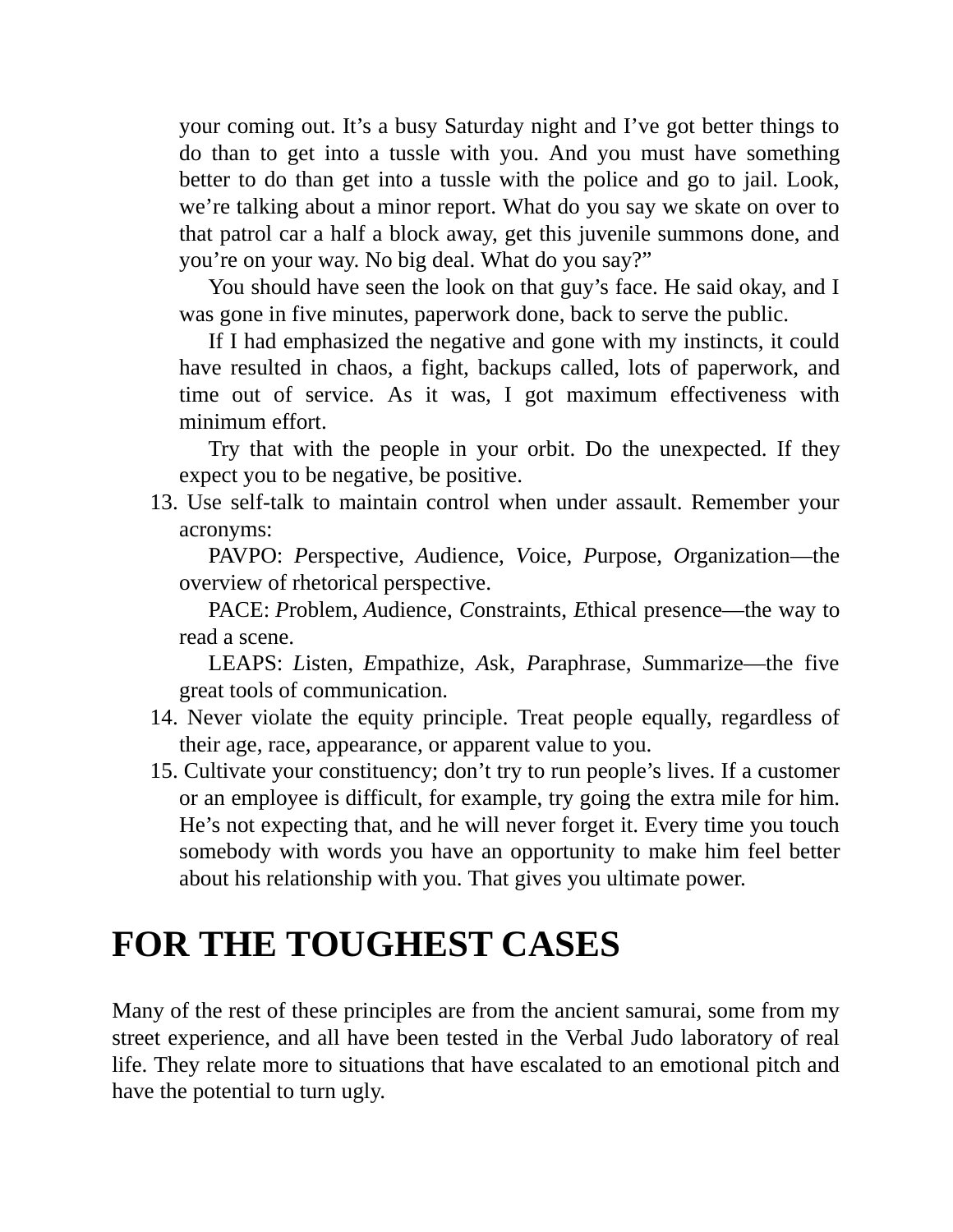16. It's not enough to be good; you've got to look good and sound good or it's no good. To make that easier to remember, you might cast it in shorthand the way the ancient samurai may have said it: "Not enough to be good; got to look good or no good."

In today's society it's no longer enough to simply do the right thing. There are too many video cameras, too many tape recorders, and too many people who will sue you or make your life miserable if you're wrong in one point of procedure. Right or wrong, you can still be in trouble if you don't carry yourself and represent yourself (or your employer) in the right way.

17. Say what you want as long as you do what I say. Needless to say, this is a major street principle for the police. I teach that they should allow a citizen to say what he wants as long as he cooperates. Who cares what he says? He's usually just trying to save face. Remember this when dealing with your children. Unless they're so disrespectful that that in itself is cause for discipline, let them grumble about what you've told them—as long as they comply. Being able to gripe a little gives them the feeling that they still have some say about what happens in their life, even though in reality you are holding the reins.

The only time this is not advisable is when your target audience is on the verge of being out of control and his own words can trigger an adrenaline rush in him or in bystanders that will prove dangerous. The same is true at home. Let your children say what they want as long as they aren't getting a sibling or your spouse agitated at the same time. When that happens you need to address not just their actions but also their words, draw a very clean line, and move to discipline. In other words, before things get out of hand, you might have to say, "You, be quiet. You, go to your room now and I'll be in to see you in a minute. You, put that down and wait here for me."

18. You can have the last word, because I have the last act is a principle associated with the previous one. Obviously it is a police principle and does not apply when you're simply trying to negotiate with a service person or an equal. But if you're a parent or a boss it applies. You don't want to flaunt it or say it, but knowing it will give you great confidence. Your employee can cuss you out and flip over your desk, and if it fits your purpose you can sit there smiling benignly. He knows as well as you do that the final verdict—likely his dismissal—lies with you.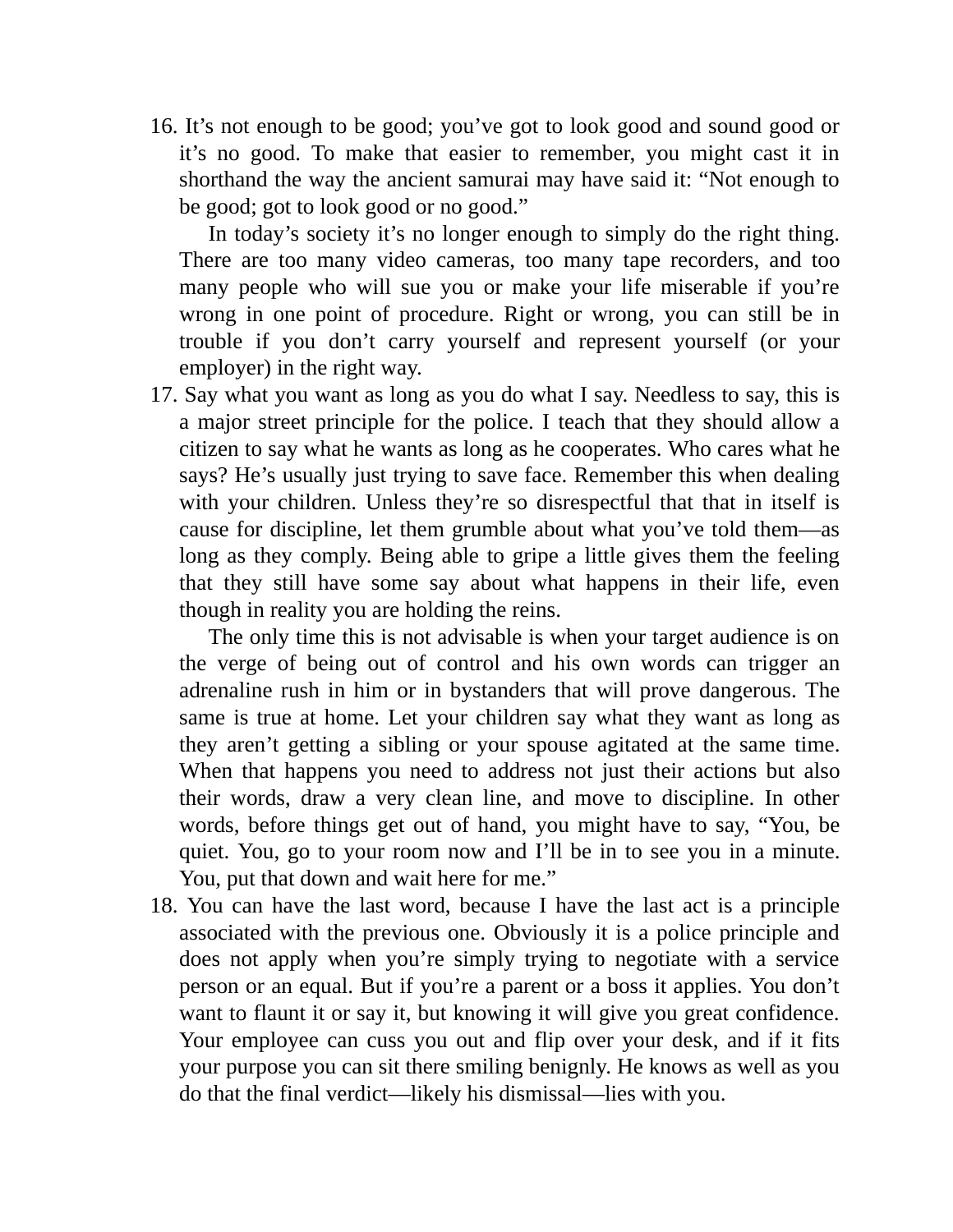19. Never use those words that rise most readily to your lips, for the moment you do you will give the greatest speech you'll ever live to regret. This is one I've personally proven more times than I care to remember. I'm an expert at Verbal Karate, lashing out at people, angering them, burning bridges. Never once has it resulted in anything positive. I say my peace and feel great temporarily (see number 21), and then I spend months or years dealing with the fallout of a broken relationship.

The words that rise most readily to your lips are always reactive rather than responsive. You must choose your words with an eye on the goal: What is the one thing I want to accomplish?

- 20. If it doesn't work with Mama, don't use it on the street. This is merely a simple way to remember that you have to treat everyone as you treat your family. If it doesn't work to tell your spouse or your kids, "Calm down!" then don't try it with the public.
- 21. If it makes you feel good, no good. If you say the thing that makes *you* feel the best, nine times out of ten you're making a mistake. Sadly, it makes you feel good to stroke your own ego, to put somebody down, to tear into someone. The only exceptions to this principle are when what makes you feel good is something you know will also make the other person feel good, or when you're using strip phrases as deflectors ("'preciate that, understan' that, oyesss").
- 22. Never step on someone's personal face. Allow most everyone to save face. Remember, you have the last act, so there's no need to put people down. I wish somebody had told me that when I was a teenager, because for many years I made a habit out of doing just that, and it resulted in nothing but broken relationships. You can get into a person's space, but never in his face.

If as a police officer I told somebody, "Hey, you! Come here!" he'd immediately back up. To a person in trouble, "come here" means "go away." What I had to do was to go to him in a nonthreatening manner. When I got in close proximity I'd say, "Excuse me, sir, may I chat with you?"

By then I might have been only about a foot and a half from him, but because I was nonthreatening, I was not in his face.

23. The less ego you show; the more power you have over others. It takes a healthy ego to be a leader, a mover and shaker. I admit I have a good deal of confidence in myself and my ability to communicate, speak, and teach.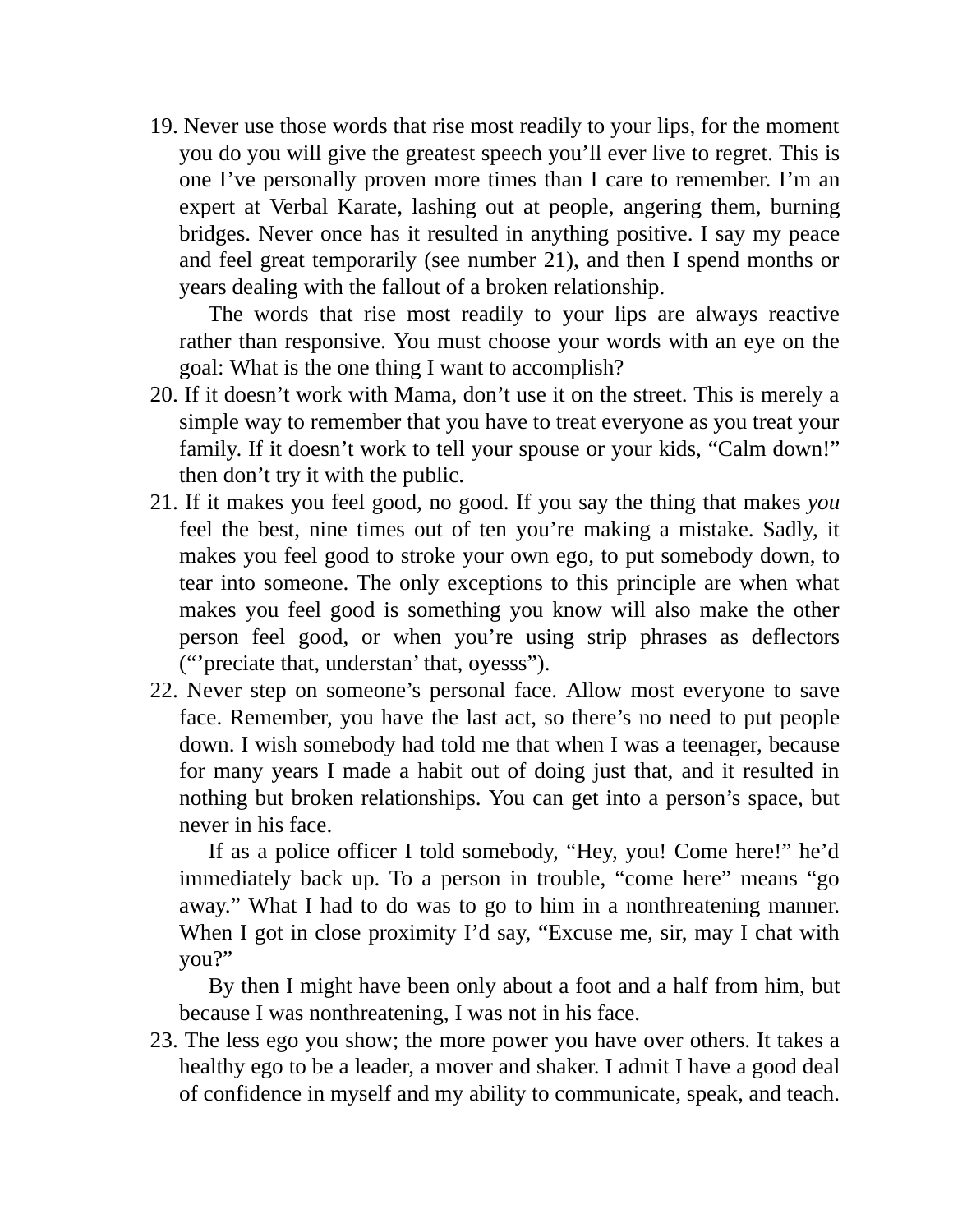But if I got up in front of an audience and bragged about that, I would lose them. Put your ego into your job, into the people you supervise, into your goals. But don't show your ego by revealing your personal face in verbal encounters.

The most common complaint about supervisors is that they have their heads in the air, their noses turned up, "they think they're better than us." That's exactly how not to create a cohesive team. Great teams are built by leaders who channel their egos into their people.

The best supervisor will come to work every day to make his people better than he ever was. That was a goal of the ancient masters, to see their students go beyond them. Success comes from others. Put your power into others, let them carry the day, and you will be seen as a successful leader.

- 24. Men are like steel; when they lose their temper, they are useless. Finetempered steel has strength. Steel that lacks temper breaks under stress. This is another principle that goes back to the samurai.
- 25. When your mouth opens, your ears slam shut. Too many people think leadership has to do with talking. But great leadership has more to do with listening. When you're talking, you cannot listen. Listening is a highly active, artificial skill.
- 26. Common sense is most uncommon under pressure. Everybody from customers to clients to people on the street know that if they can get under your skin, they're going to own you. Keep your cool and you'll maintain your common sense.

Remember, Verbal Judo is a way, the gentle way, to engage in tactical communication, or what I call contact professionalism. Think of it as a way of life. It is not just for sales, not just to make money, not just to dominate people. It is a way to live with dignity and power and assertiveness. Power is knowledge in action, and the knowledge I hope you've gained from this book has been tested on the street by the finest communicators in America, those whose lives depend on it. Make Verbal Judo part of who you are.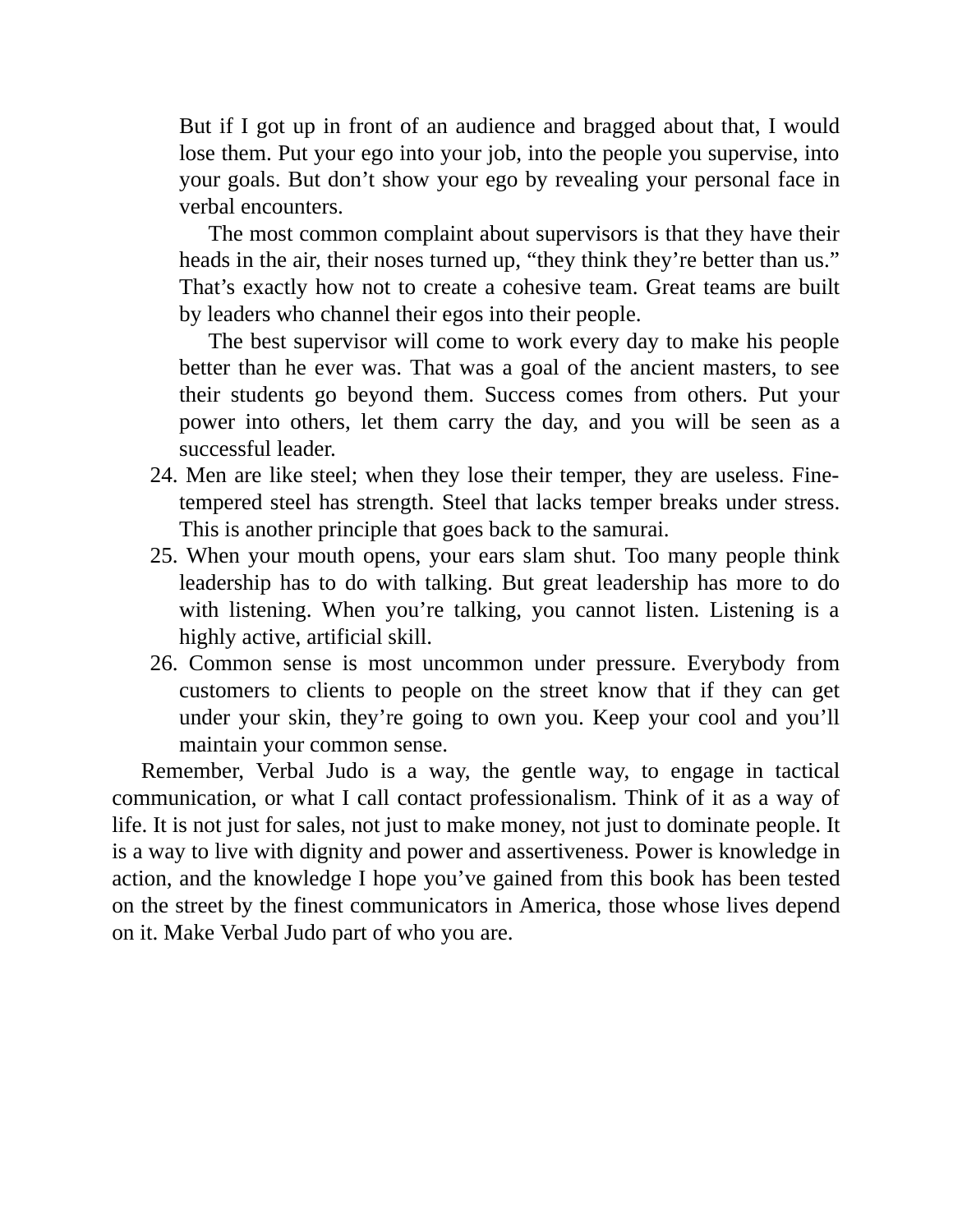### **Final [Chapter:](#page-4-4) The Five Truths That Fit All**

#### **Never-Before-Published Final Chapter by Dr. George Thompson**

YOU'LL MAKE FEWER errors in dealing with people whose culture, lifestyle, and background are not like yours by knowing the Five Universal Truths.

Let me set some context for you here. For years as I traveled across this country (as did my VPs, directors, and associates) teaching Verbal Judo, in many places I was asked: Does your course help develop sensitivity to cultural differences? I said of course, yes, it does. And I do teach critical cultural differences.

But I discovered that many departments and organizations had spent thousands of dollars on "cross-cultural training," a type of training that many admitted had slight positive effect. In fact, some even saw a negative effect. It often polarized people, unintentionally setting one culture against another.

It was with this experience that about a year ago I had an epiphany: What if we asked the opposite question? Not how are we all different, but *how are we all alike*? What is true of *all* cultures? I came up with these truths:

- 1. All cultures want to be respected and treated with dignity, regardless of the situation. When treated with disrespect, all people want to fight and get revenge.
- 2. All people would rather be asked than told what to do. To ask is a sign of respect; to tell is often a sign of disrespect.
- 3. All people want to know *why* they are being asked or told to do something. Telling people why is another sign of respect and based on

**[28](#page-4-4)**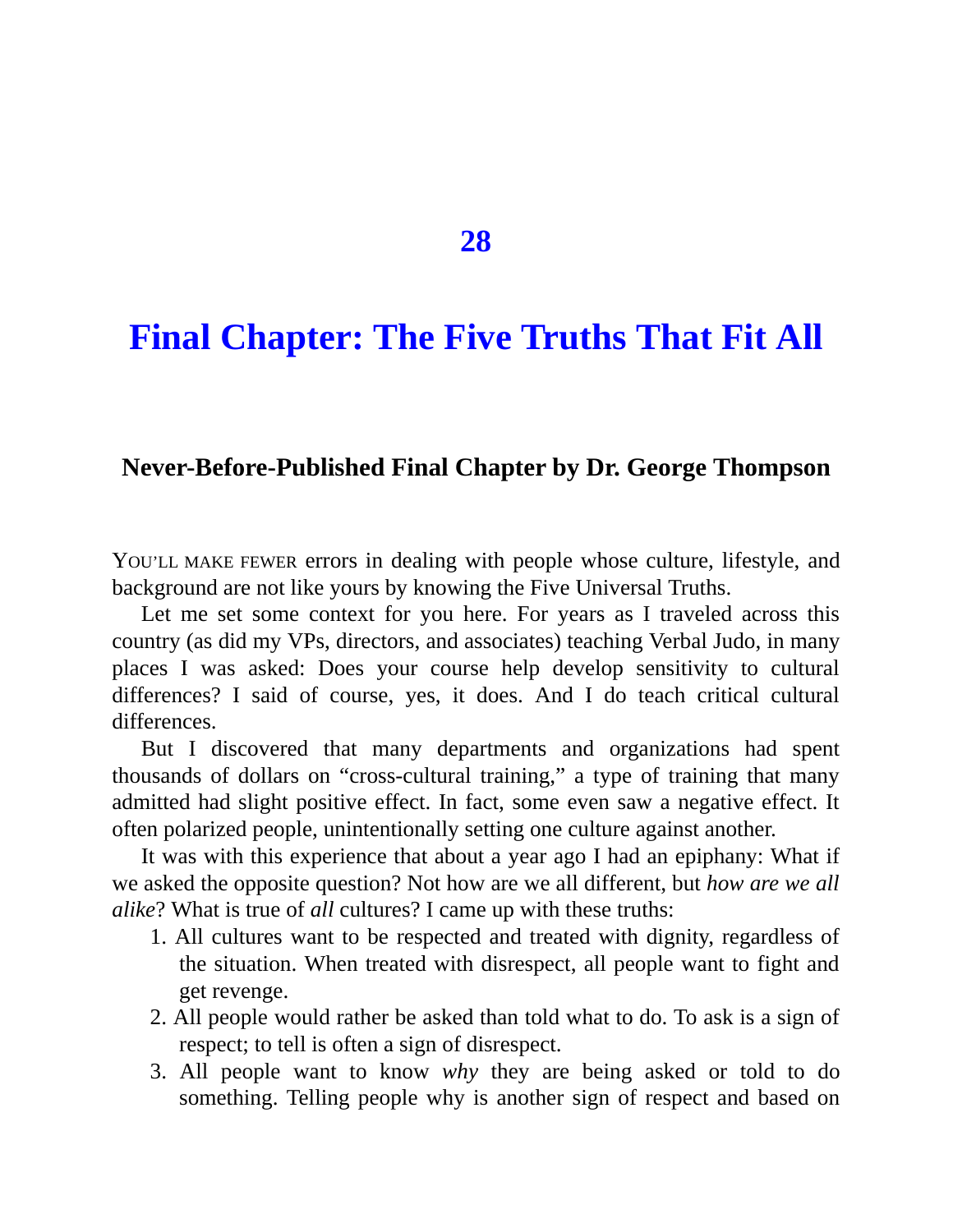my own research on the streets of America, I've found that it calms about 70 percent of Difficult People. Not telling people why is a sign of disrespect and lowers morale in all organizations, including one's own family.

- 4. All people would rather have options than threats. Again, offering people a choice of action shows respect and allows people to save personal face. Threats are not only disrespectful, they force people, if they have any backbone, to resist and fight.
- 5. Finally, all people want a second chance to make matters right. People are human; we err and act in ways we wish we hadn't. Whenever appropriate, people value being given a second chance to get it right.

These five truths are indeed universal, regardless of culture, color, race, gender, or sexual preference. Think of a boss shouting at you in a hallway of your corporation, "Hey, you get in my office now!"

How many of the Universal Truths did he violate? He was 1) disrespectful; 2) he didn't ask but ordered; 3) he didn't say why; and 4) he left no choice. Four out of the five! Nice! How many times as parents have we done the same? "Hey, clean up your room!" Or a teacher to a student: "Pick up your book!"

Are you beginning to see why we are becoming an increasingly uncivil society?

If you often deal with people from other countries or cultures, you cannot make a mistake of substance if you obey these Truths. I believe that the first, treat everyone with dignity and respect, has no exception and should always be followed, regardless of the situation. No exceptions.

But the other four are subject to SAFER concerns, my acronym for the five times words alone fail. Sometimes words by themselves do not work, and other action(s) must be taken. The *S* stands for security of others or property under your control. When there is a security threat, action is required and the ability to exercise the other four Truths becomes impossible. We may have to order, may not have time to explain why or give options. The same applies to the *A* in SAFER: When under attack, act! No time for making talk primary. The *F* stands for unlawful flight from one's lawful presence. The police example is clear—the prisoner runs—but also consider a situation where your child might suddenly try to dash into the street, or a patient under your authority tries to flee the hospital. You have no time to talk, only *act*!

The *E* stands for excessive repetition, a state we define as existing when we have covered all our verbal bases and we have no compliance forthcoming.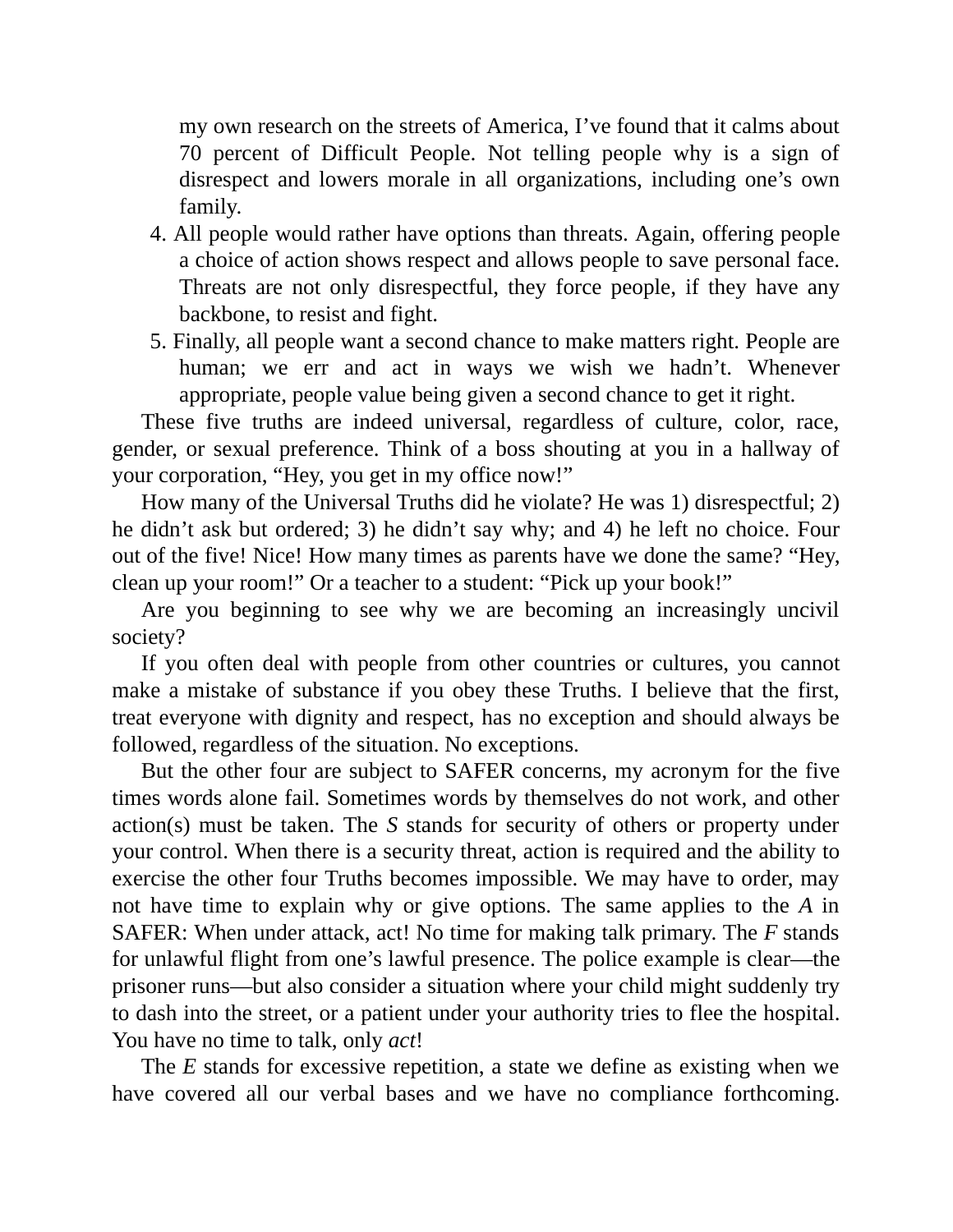When we have both of these criteria, we must take action, foregoing the other Universal Truths.

The *R* stands for revised priorities. If when in dialogue with someone something unexpectedly happens that is of a greater concern or severity and must be handled immediately, there's no time for talk, *act*!

Words may become secondary in any of these examples, but action is primary. SAFER is our guide and the last four of the five Universal Truths are subject to it.

I have often taught, "The more *different* someone is from you, the *better* you have to handle them."

The reduction of more than a hundred cultures to the three types of people or personalities and the Five Universal Truths make it possible to always deliver the proper response, regardless of differences.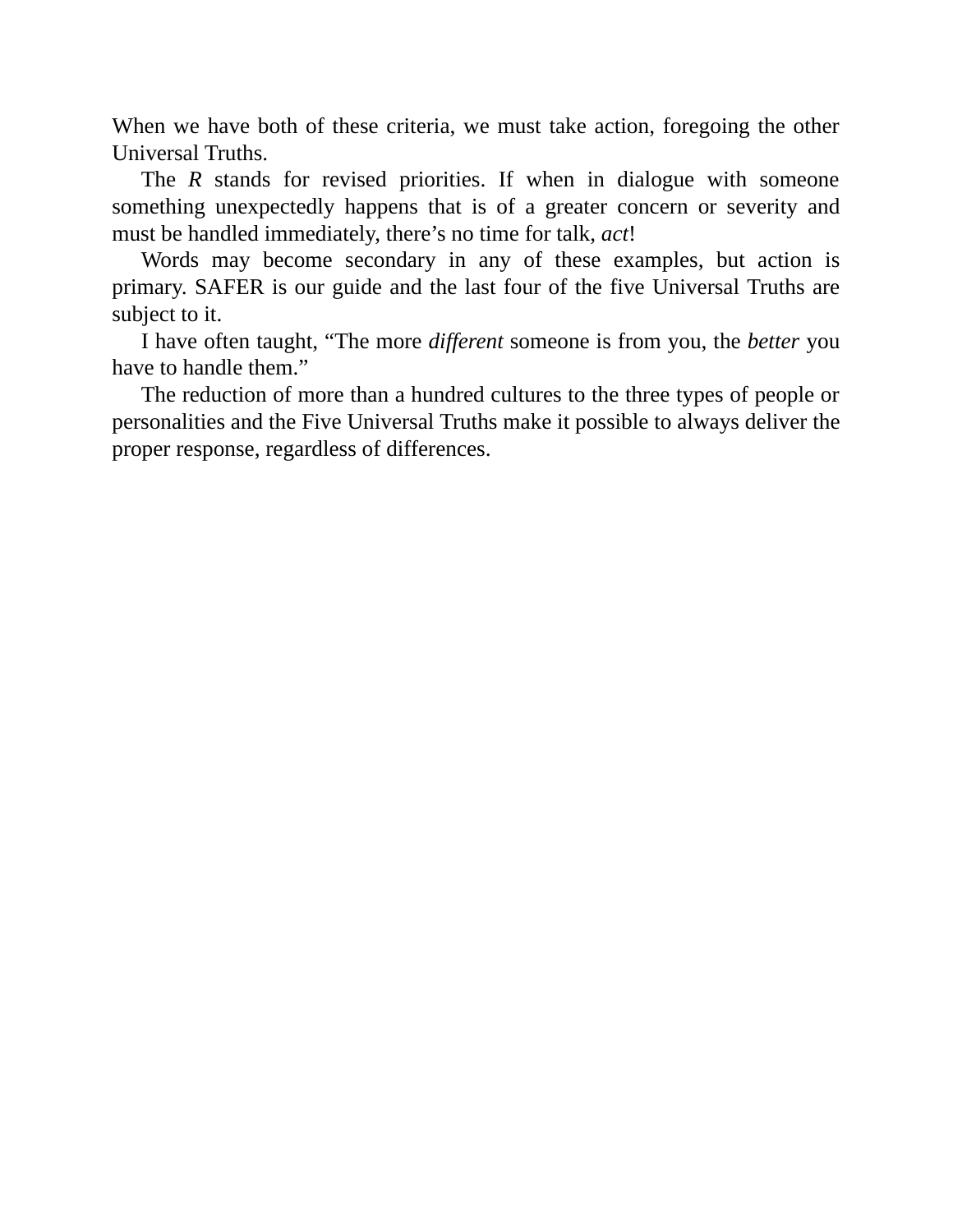## *About the [Author](#page-4-5)*

The president and founder of the Verbal Judo Institute, a police training and management consultant firm, Dr. George J. Thompson combined his background as a college professor and his black belt in judo to create a program for using words to redirect the behavior of others, turning conflict into voluntary compliance through persuasion rather than force. The author of four books on the subject of Verbal Judo, Thompson (aka Doc Rhino) received his B.A. from Colgate University (1963) and his master's and doctorate in English from the University of Connecticut (1972); he completed postdoctoral work in rhetoric and persuasion at Princeton University (1979). His writing was widely published in magazines and periodicals, and his Verbal Judo training has been highlighted on such national networks and programs as NBC, ABC, LETN, CBS *News*, CNN, *48 Hours*, *Inside Edition*, *In the Line of Duty*, and *Fox News*, as well as in the *Los Angeles Times*, *New York Post*, *Sacramento Bee*, and other publications.

Aside from his well-known police and corrections courses, Doc Rhino and his original group of trainers designed special courses for educators, medical personnel, government and business employees, and airlines personnel. Doc personally taught more than 200,000 police officers, and more than one million people sat in on Verbal Judo lectures, while hundreds of thousands more read his books. Based in George's home town in upstate New York, the Verbal Judo Institute has branch offices in Australia, Canada, Sweden, and South Africa, offering basic and advanced courses through core teams of trainers in the tactics and strategies of Verbal Judo.

Browse Verbal Judo websites verbaljudoglobal.com and verbaljudoinstituteinc.com for more information.

Visit [www.AuthorTracker.com](http://www.AuthorTracker.com) for exclusive information on your favorite HarperCollins authors.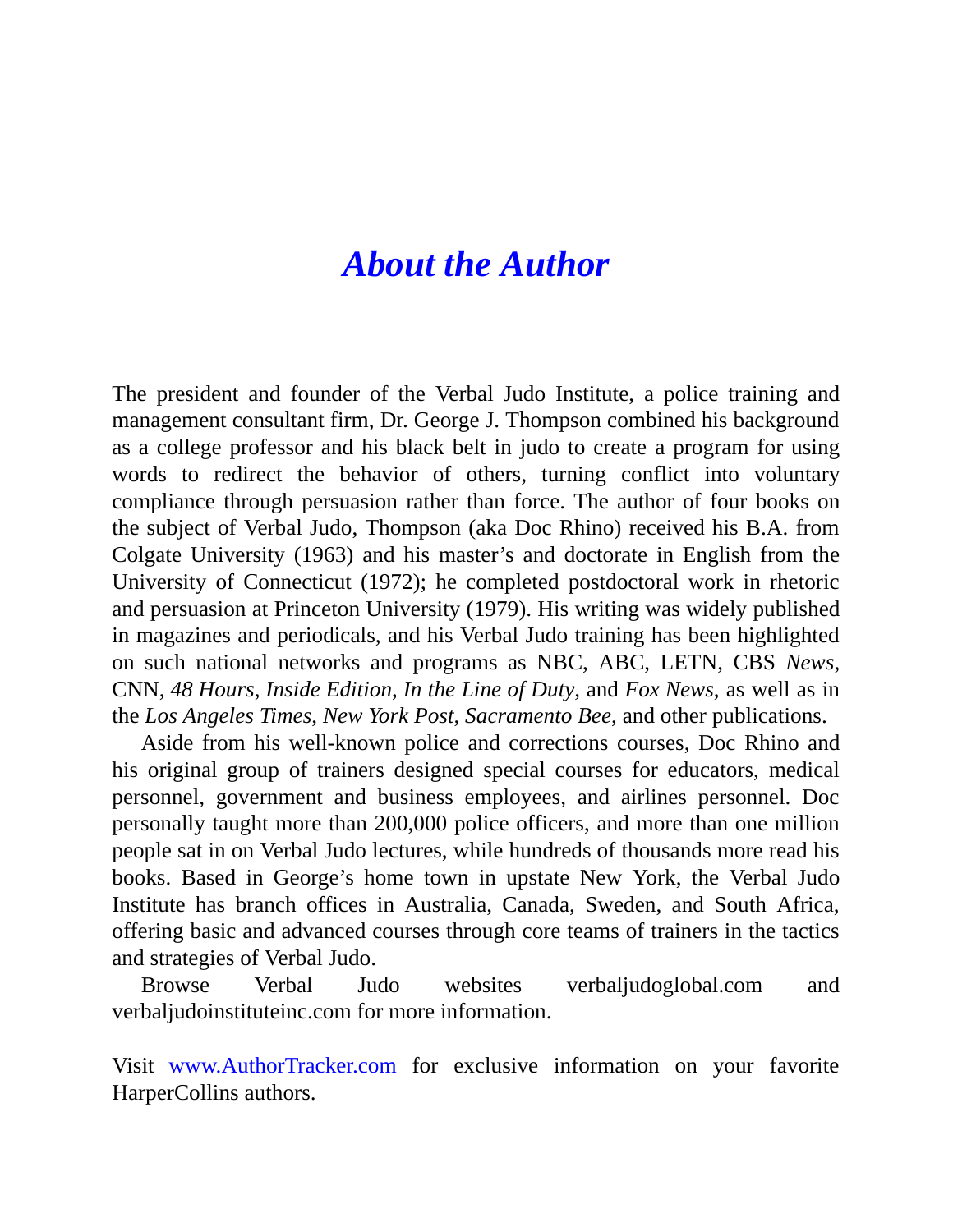**With** *[Verbal](#page-4-6) Judo***, you'll learn how to:**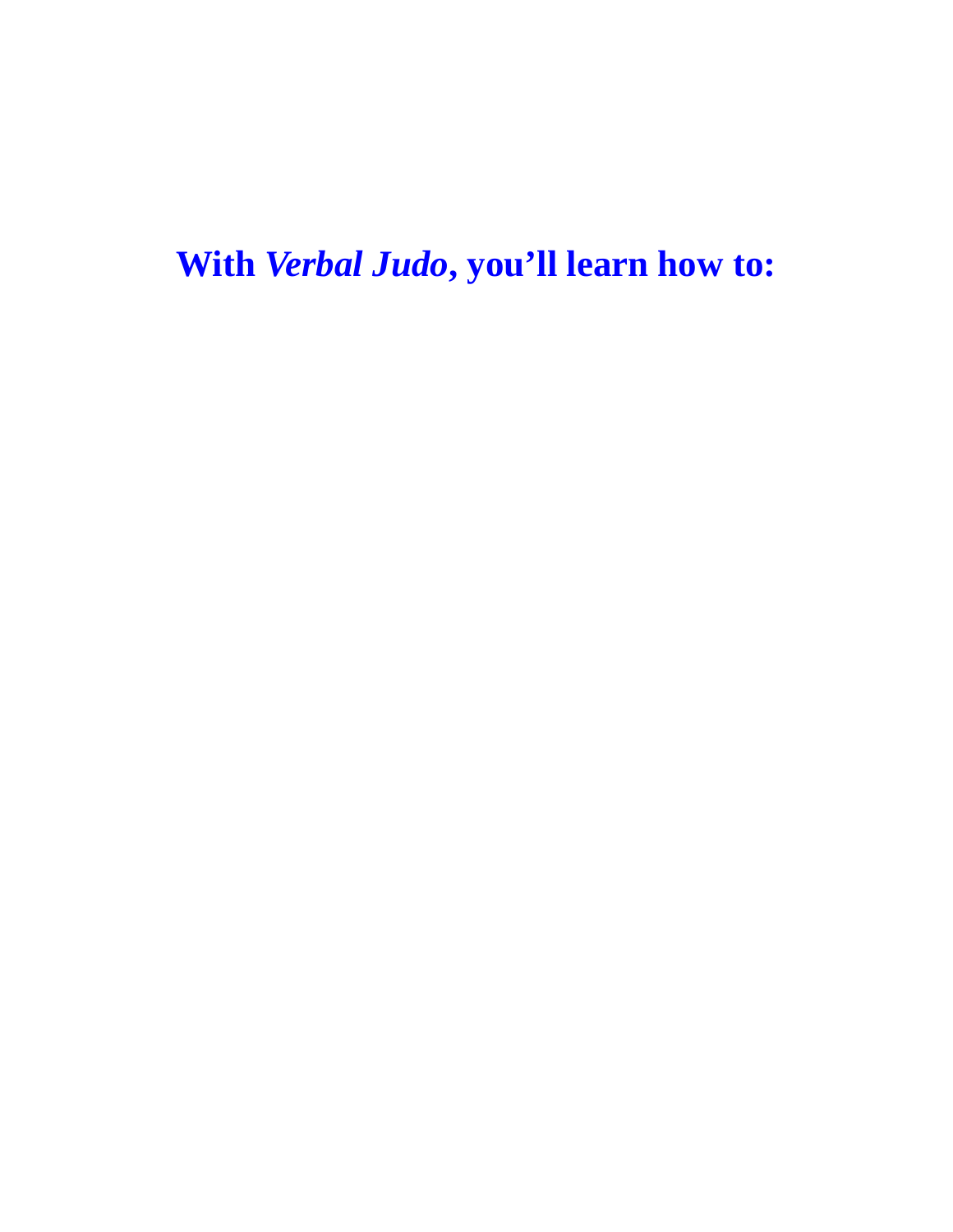### Look at conflict creatively

Remain under emotional control during disagreements

Find solutions to potentially difficult situations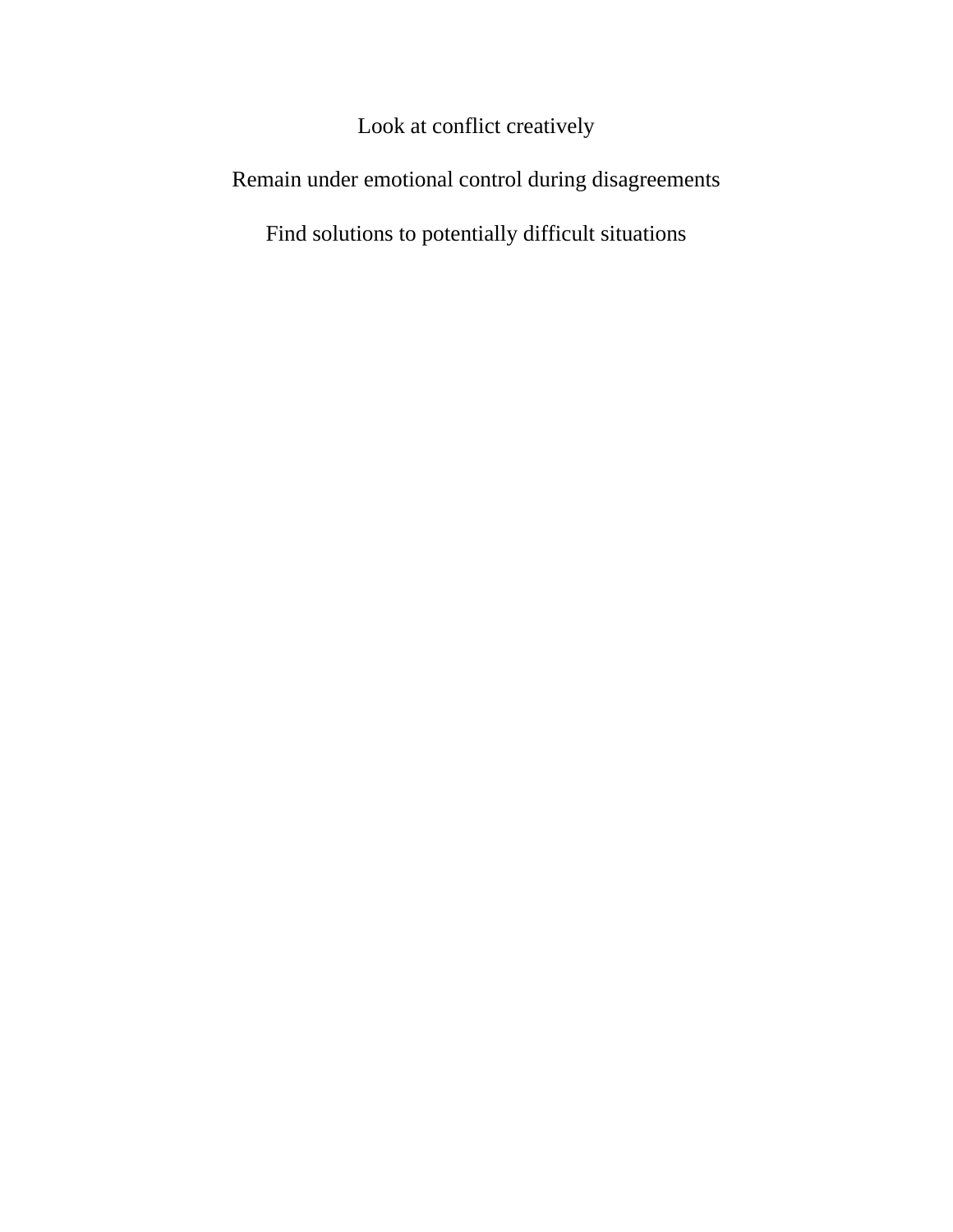Maintain professionalism in any context

Use words instead of actions to achieve goals

Avoid using language that expresses personal feelings during conflicts Employ empathy to stay engaged with people while maintaining self-control Use words that are on target by first understanding the listener's point of view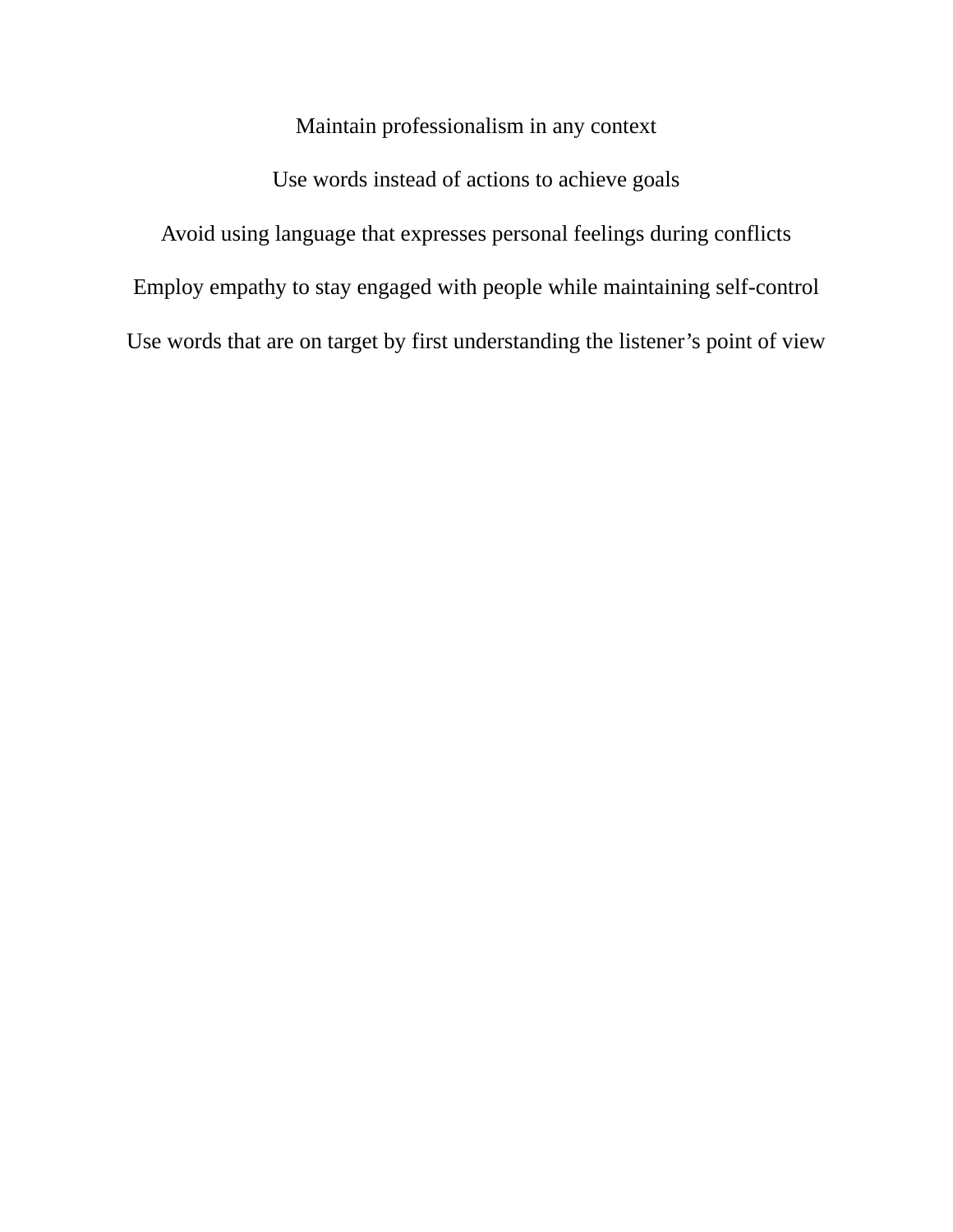Ensure that you are understood

#### Achieve cooperation and break through uncertainty, confusion, anger, mistrust, and even prejudice

Communicate with difficult people without shaming, blaming, or manipulating

Safely take action when words fail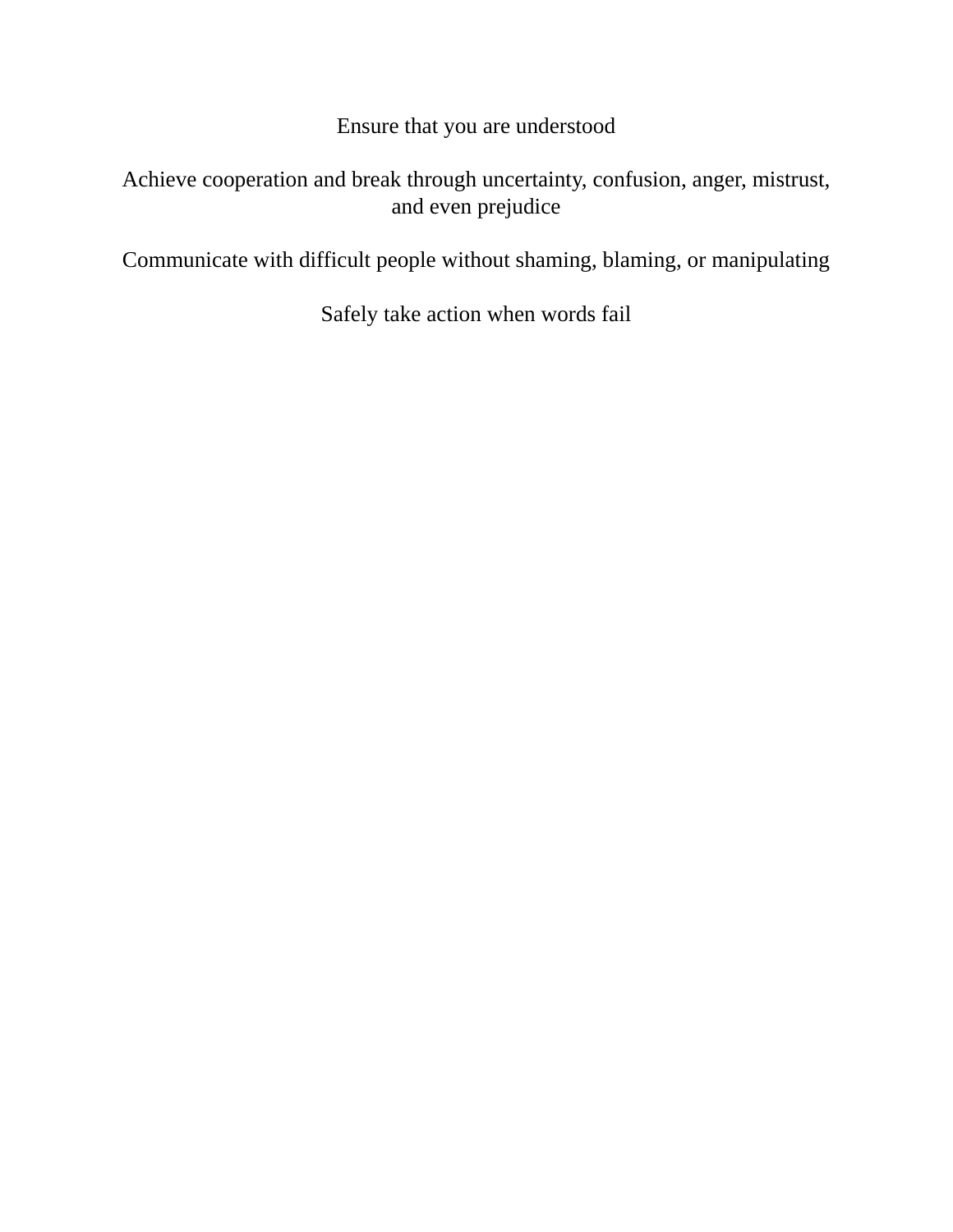# **[Credits](#page-4-0)**

Cover design by Adam Johnson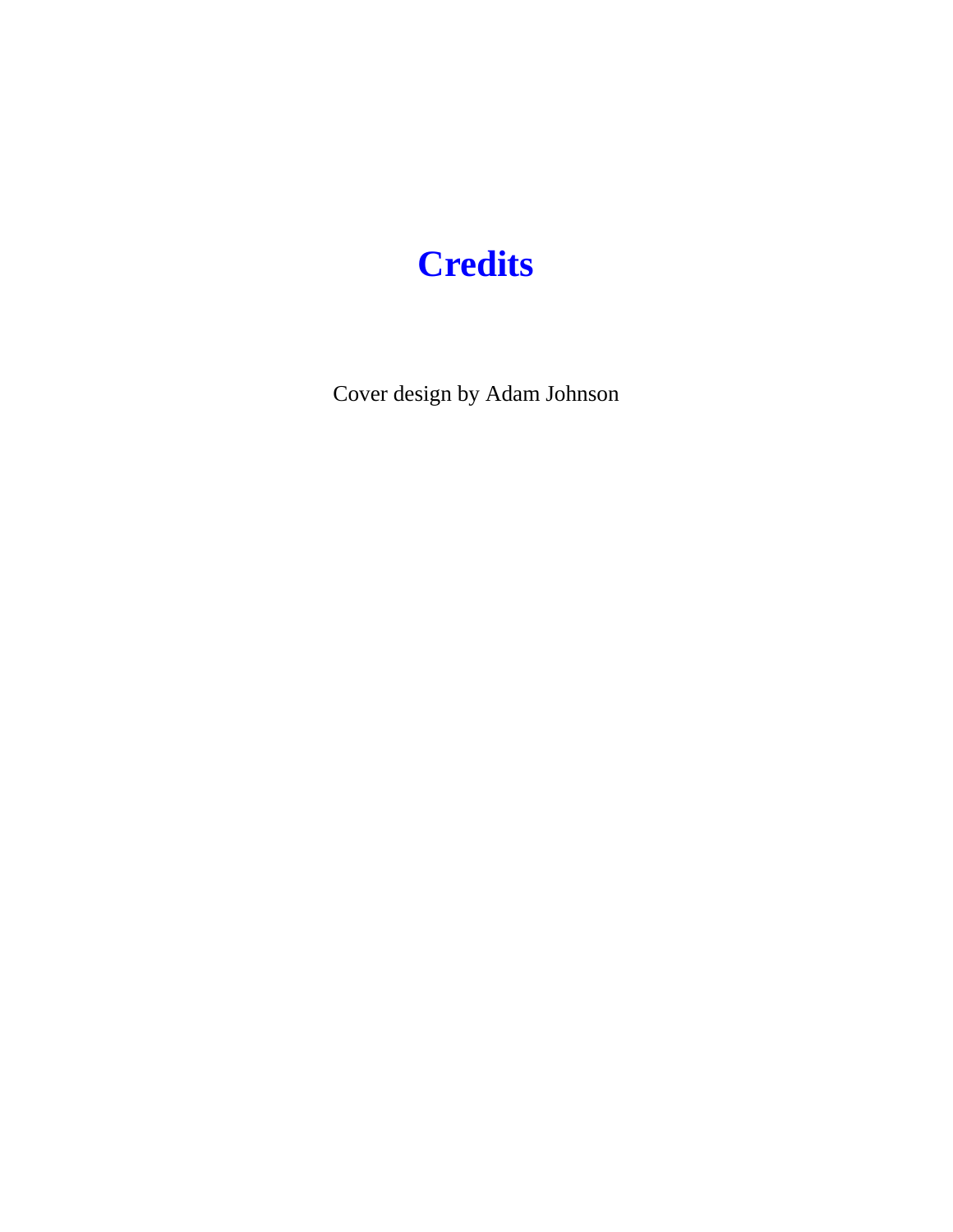# **[Copyright](#page-4-1)**

VERBAL JUDO (Updated Edition). Copyright © 1993, 2004, 2013 by Itzy. All rights reserved under International and Pan-American Copyright Conventions. By payment of the required fees, you have been granted the nonexclusive, nontransferable right to access and read the text of this e-book on-screen. No part of this text may be reproduced, transmitted, downloaded, decompiled, reverse-engineered, or stored in or introduced into any information storage and retrieval system, in any form or by any means, whether electronic or mechanical, now known or hereinafter invented, without the express written permission of HarperCollins e-books.

FIRST WILLIAM MORROW PAPERBACK EDITION PUBLISHED 2013.

Library of Congress Cataloging-in-Publication Data has been applied for.

ISBN 978-0-06-210770-1 EPUB Edition © DECEMBER 2013 ISBN 9780062331434

13 14 15 16 17 OV/RRD 10 9 8 7 6 5 4 3 2 1